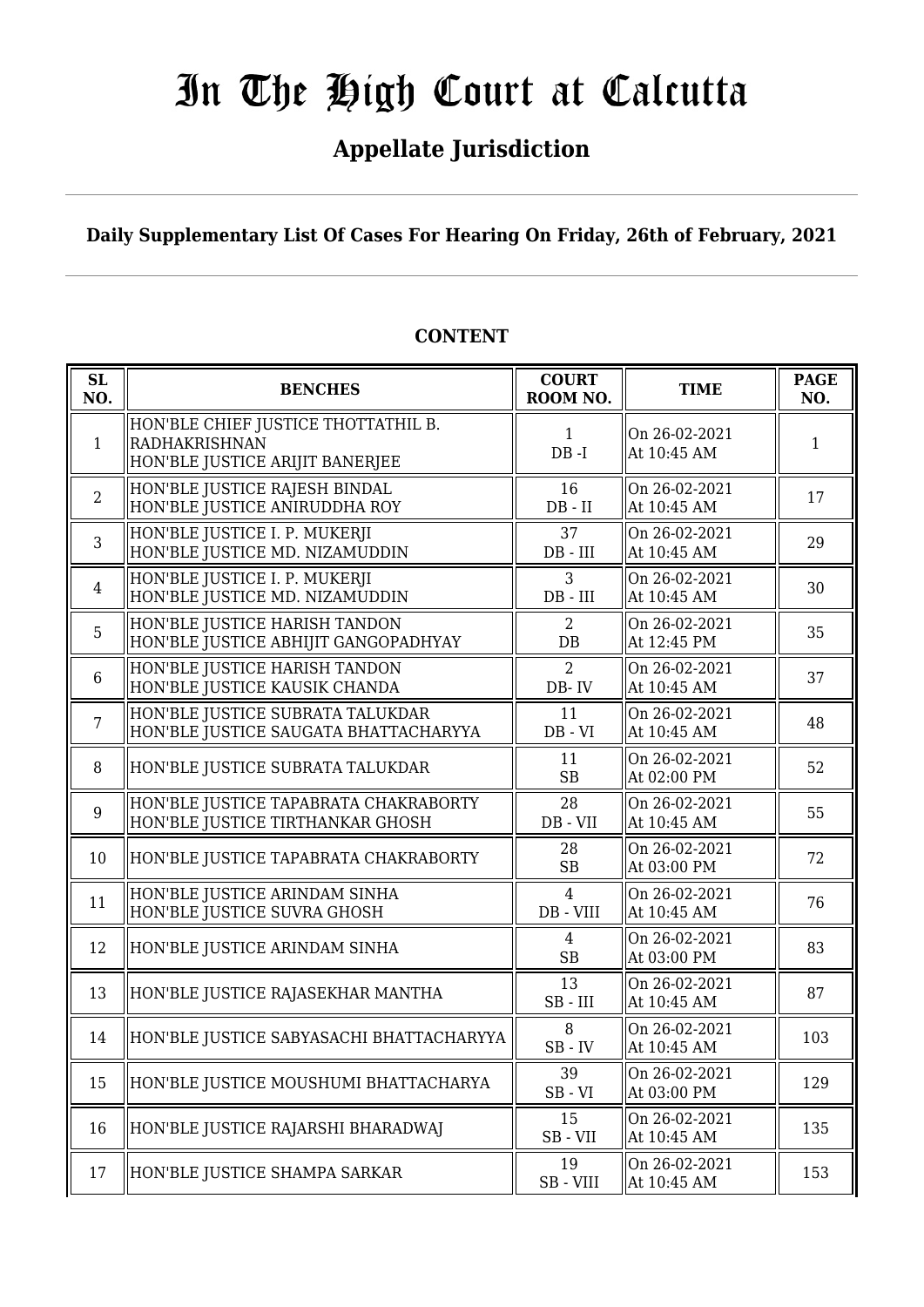| SL <sub>NO</sub> | <b>BENCHES</b>                       | <b>COURT</b><br>ROOM NO.                       | <b>TIME</b>                  | <b>PAGE</b><br>NO. |
|------------------|--------------------------------------|------------------------------------------------|------------------------------|--------------------|
| 18               | HON'BLE JUSTICE RAVI KRISHAN KAPUR   | 10<br>$SB$ - $IX$                              | On 26-02-2021<br>At 10:45 AM | 165                |
| 19               | HON'BLE JUSTICE ARINDAM MUKHERJEE    | 23<br>$SB - X$                                 | On 26-02-2021<br>At 10:45 AM | 172                |
| 20               | HON'BLE JUSTICE BISWAJIT BASU        | 18<br>$SB - XI$                                | On 26-02-2021<br>At 10:45 AM | 179                |
| 21               | HON'BLE JUSTICE AMRITA SINHA         | 24<br>SB-XII                                   | On 26-02-2021<br>At 10:45 AM | 184                |
| 22               | HON'BLE JUSTICE ABHIJIT GANGOPADHYAY | 22<br>SB - XIII                                | On 26-02-2021<br>At 10:45 AM | 197                |
| 23               | HON'BLE JUSTICE JAY SENGUPTA         | 32<br>SB - XIV                                 | On 26-02-2021<br>At 10:45 AM | 203                |
| 24               | HON'BLE JUSTICE SUBHASIS DASGUPTA    | 42<br>SB - XVII                                | On 26-02-2021<br>At 10:45 AM | 216                |
| 25               | HON'BLE JUSTICE SUVRA GHOSH          | 35<br>$\ensuremath{\mathsf{SB}}\xspace$ - XVII | On 26-02-2021<br>At 03:00 PM | 219                |
| 26               | HON'BLE JUSTICE TIRTHANKAR GHOSH     | 34<br><b>SB</b>                                | On 26-02-2021<br>At 03:00 PM | 227                |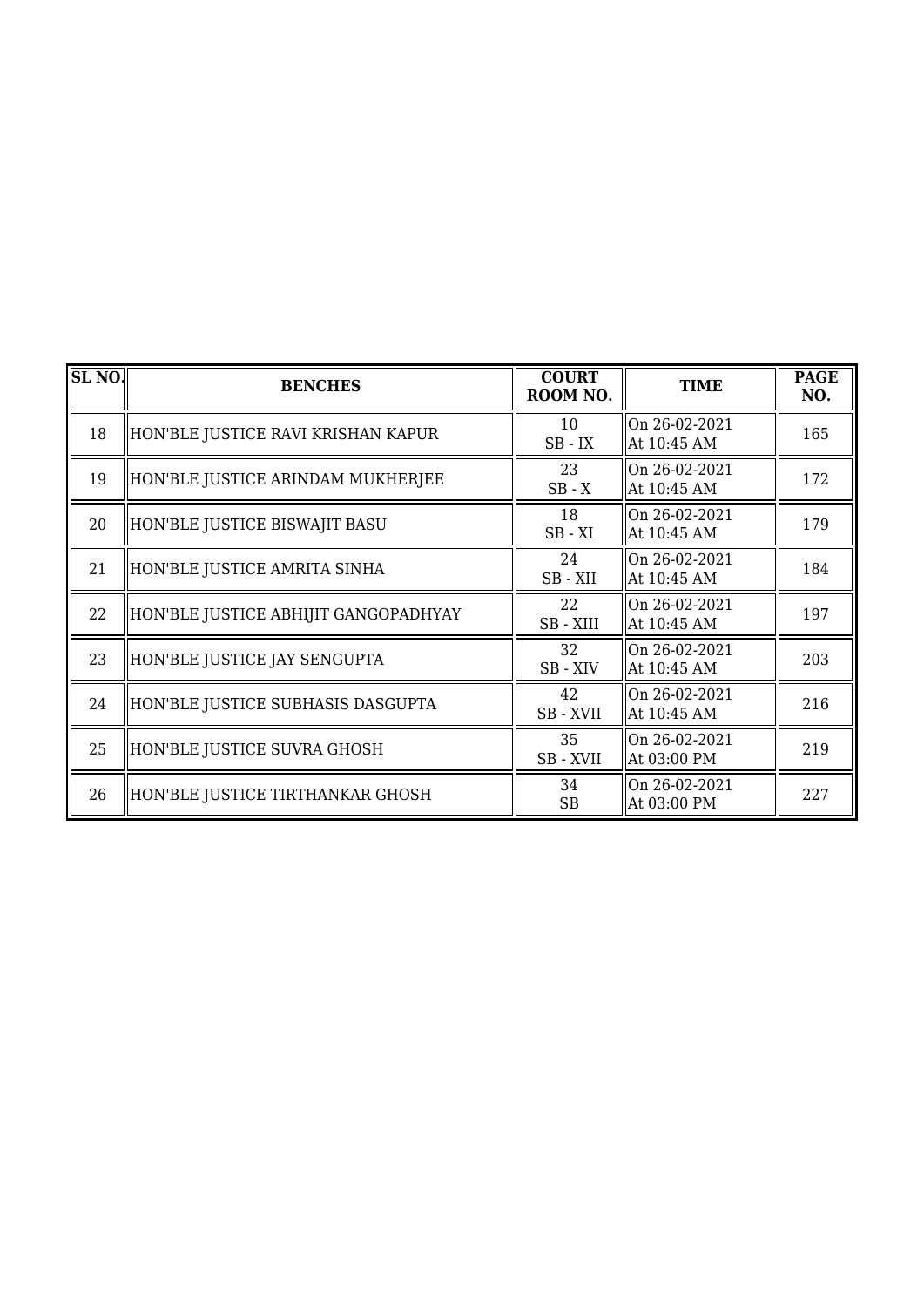

### **Appellate Side**

**DAILY CAUSELIST For Friday The 26th February 2021**

**COURT NO. 1**

**DIVISION BENCH (DB -I)**

**AT 10:45 AM**

**HON'BLE CHIEF JUSTICE THOTTATHIL B. RADHAKRISHNAN HON'BLE JUSTICE ARIJIT BANERJEE**

**( VIA VIDEO CONFERENCE )**

**ON AND FROM WEDNESDAY, THE 13TH JANUARY, 2021 - APPEALS FROM ORDERS RELATING TO RESIDUARY UNDER GROUP IX INCLUDING APPLICATIONS CONNECTED THERETO; PUBLIC INTEREST LITIGATION; CRIMINAL CONTEMPT MATTERS; APPEALS UNDER SECTION 19(1)(a) OF THE CONTEMPT OF COURT'S ACT; APPLICATIONS UNDER SECTION 27 OF THE ELECTRICITY REGULATORY COMMISSION ACT, 1998, INCLUDING APPLICATIONS CONNECTED THERETO; HABEAS CORPUS; DEATH REFERENCE CASES ( INCLUDING ADMISSION OF CRIMINAL APPEALS RELATING TO SUCH REFERENCE AGAINST THE SAME CONVICTION ORDER); ADMISSION OF CRIMINAL APPEALS; HEARING OF CRIMINAL APPEALS & APPLICATIONS CONNECTED THERETO INCLUDING APPLICATION FOR SUSPENSION OF SENTENCE IN PENDING APPEALS; CRIMINAL APPEALS RELATING TO CRIMES AGAINST WOMEN. ANY OTHER MATTER, IRRESPECTIVE OF CLASSIFICATION, AS DIRECTED BY THE HON'BLE CHIEF JUSTICE.**

**SPL. NOTE : MONDAY : ADMISSION OF CRIMINAL APPEALS, HABEAS CORPUS, CRIMINAL CONTEMPT MATTERS, APPEALS UNDER SECTION 19(1)(a) OF THE CONTEMPT OF COURT'S ACT. APPLICATIONS UNDER SECTION 27 OF THE ELECTRICITY REGULATORY COMMISSION ACT 1998 INCLUDING APPLICATIONS CONNECTED THERETO. BAIL IN CONNECTION WITH APPEAL.**

**TUESDAY : BAIL IN CONNECTION WITH APPEAL.**

**WEDNESDAY : HEARING OF CRIMINAL APPEALS.**

**THURSDAY : APPEALS FROM ORDERS RELATING TO RESIDUARY UNDER GROUP - IX INCLUDING APPLICATIONS CONNECTED THERETO. THEREAFTER PIL MATTERS WILL BE TAKEN UP IF TIME PERMITS.**

**FRIDAY : PUBLIC INTEREST LITIGATION.**

**NOTE: MATTERS WILL BE TAKEN UP THROUGH PHYSICAL HEARING ONLY WHEN BOTH THE PARTIES ARE AGREED.**

#### **NO MENTIONING IN COURT**

#### **FIXED MATTER**

1 WPA(P)/10/2021 MANABENDRA RAY VS

MOYUKH MUKHERJEE

STATE OF WEST BENGAL AND ORS.

IA NO: CAN/1/2021, CAN/2/2021, CAN/3/2021

#### **UPGRADED MATTERS**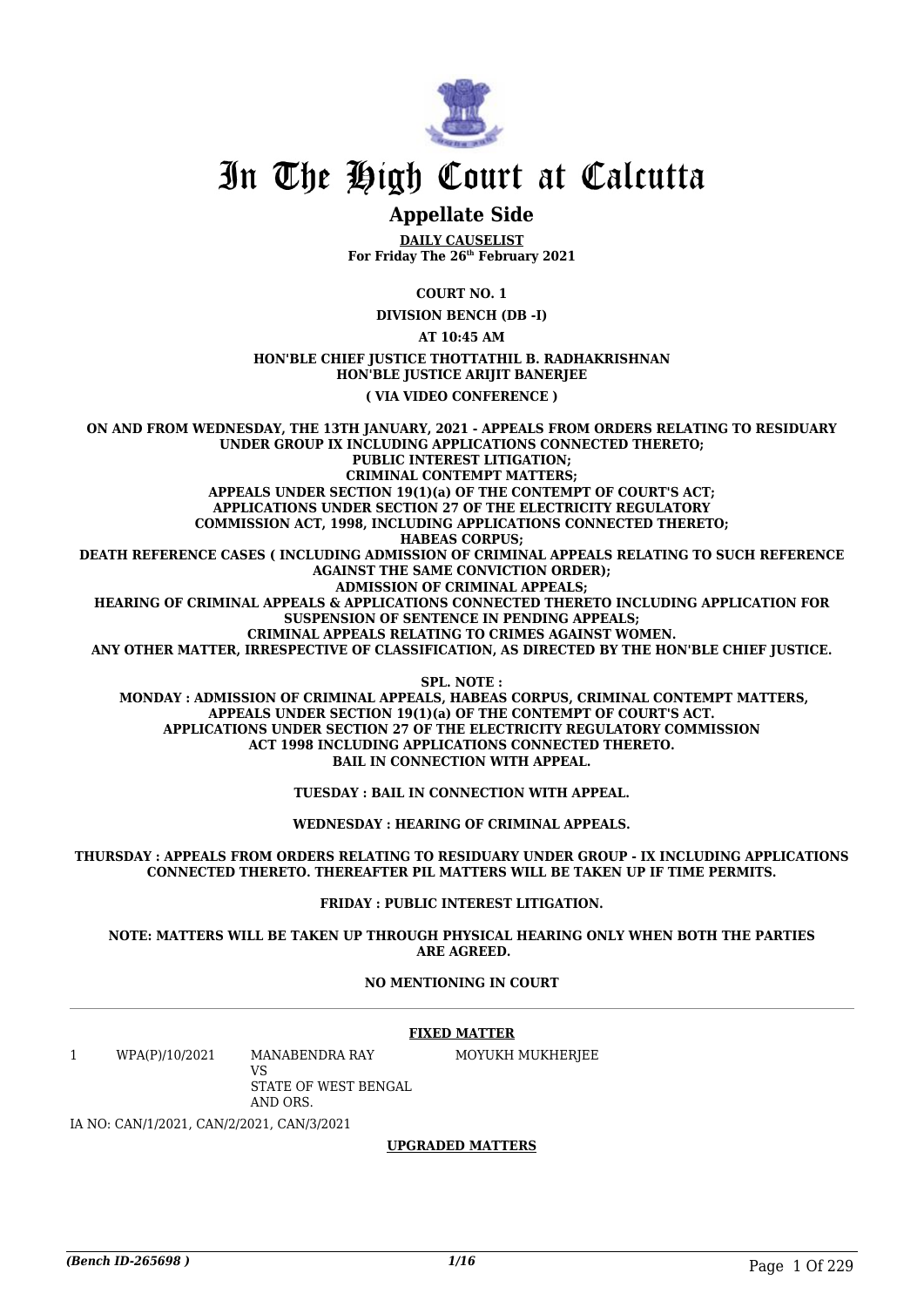| 2   | WPA/26162/2014                                                  | <b>SHANTI GANATANTRA</b><br>SAMHATI MANCHA & ORS.<br><b>VS</b>                      | UDAY SANKAR CHATTOPADHYAY |
|-----|-----------------------------------------------------------------|-------------------------------------------------------------------------------------|---------------------------|
|     |                                                                 | UNION OF INDIA & ORS.                                                               |                           |
| wt3 | WPA/8033/2017                                                   | <b>BIJAN PAIK &amp; ORS</b>                                                         | NEPESH MAJHI              |
|     |                                                                 | VS<br>STATE OF WEST BENGAL &<br><b>ORS</b>                                          |                           |
|     |                                                                 | IA NO: CAN/1/2018(Old No:CAN/3763/2018), CAN/2/2021                                 |                           |
| wt4 | WPA/9114/2014                                                   | SABUJER ABHIJAN & ORS<br>VS<br>STATE OF WEST BENGAL &<br><b>ORS</b>                 | <b>S BANERJEE</b>         |
| 5   | WPA/20549/2019<br>[ Item No. 114 of 25- VS<br>02-2021           | ASISH MAHAPATRA & ORS<br>STATE OF WEST BENGAL &<br><b>ORS</b>                       | <b>SUMAN SAHA</b>         |
| 6   | WPA(P)/2/2020<br>[ Item No. 59 of 25- VS<br>02-2021]            | <b>SUMAN DAS AND ANR</b><br>STATE OF WEST BENGAL<br>AND ORS.                        | ANISH KUMAR MUKHERJEE     |
| 7   | WPA/3490/2020<br>[ Item No. 74 of 25- VS<br>02-20211            | AMITABHA CHAKRABORTI<br>UNION OF INDIA & ORS.                                       | SUMAN SANKAR CHATTERJEE   |
| 8   | WPA/8514/2020                                                   | <b>KALAM PAILAN</b>                                                                 | DEBAJYTI DEB              |
|     | [ Item No. 150 of 25- VS<br>02-2021]                            | STATE OF WEST BENGAL<br>AND ORS.                                                    |                           |
| 9   | WPA/10532/2020<br>[ Item No. 164 of 25- AND ANOTHER<br>02-2021] | GURUDAS CHATTOPADHYAY<br>VS                                                         | SANTANU MAJI              |
|     |                                                                 | STATE OF WEST BENGAL<br>AND ORS.                                                    |                           |
| 10  | WPA(P)/18/2021<br>[ Item No. 179 of 25- VS<br>02-2021]          | SWADESH MAJUMDAR<br>STATE OF WEST BENGAL<br>AND ORS.                                | NILENDRA NARAYAN RAY      |
| 11  | CPAN/84/2021                                                    | SWADESH MAJUMDAR                                                                    | NILENDRA NARAYAN RAY      |
|     | [ Item No. 227 of 25- VS<br>02-20211                            | H.K DWIVEDI AND ORS.                                                                |                           |
|     | wt12 WPA/14491/2019                                             | SWADESH MAJUMDAR<br>VS<br>STATE OF WEST BENGAL &                                    | JYOTI PRAKASH KHAN        |
|     |                                                                 | <b>ORS</b>                                                                          |                           |
|     | wt13 WPA/21477/2019                                             | THE COURT IN ITS OWN<br><b>MOTION</b><br><b>VS</b>                                  |                           |
|     |                                                                 |                                                                                     | <b>HABEAS CORPUS</b>      |
| 14  | WPA(H)/2/2020                                                   | TENTUL GHOSH<br>VS                                                                  | Shibasis Chatterjee       |
|     |                                                                 | STATE OF WEST BENGAL<br>AND ORS.                                                    |                           |
|     |                                                                 |                                                                                     | <b>FIXED PIL MATTER</b>   |
| 15  | WPA/12676/2019                                                  | INTACH(INDIA NATIONAL<br><b>TRUST FOR ART</b><br>&CULTURAL HERITAGE)&<br>ANR<br>VS. | ROOPA SHETH MITRA         |
|     |                                                                 | STATE OF WEST BENGAL &<br>ORS.                                                      |                           |
|     | IA NO: CAN/1/2021                                               |                                                                                     |                           |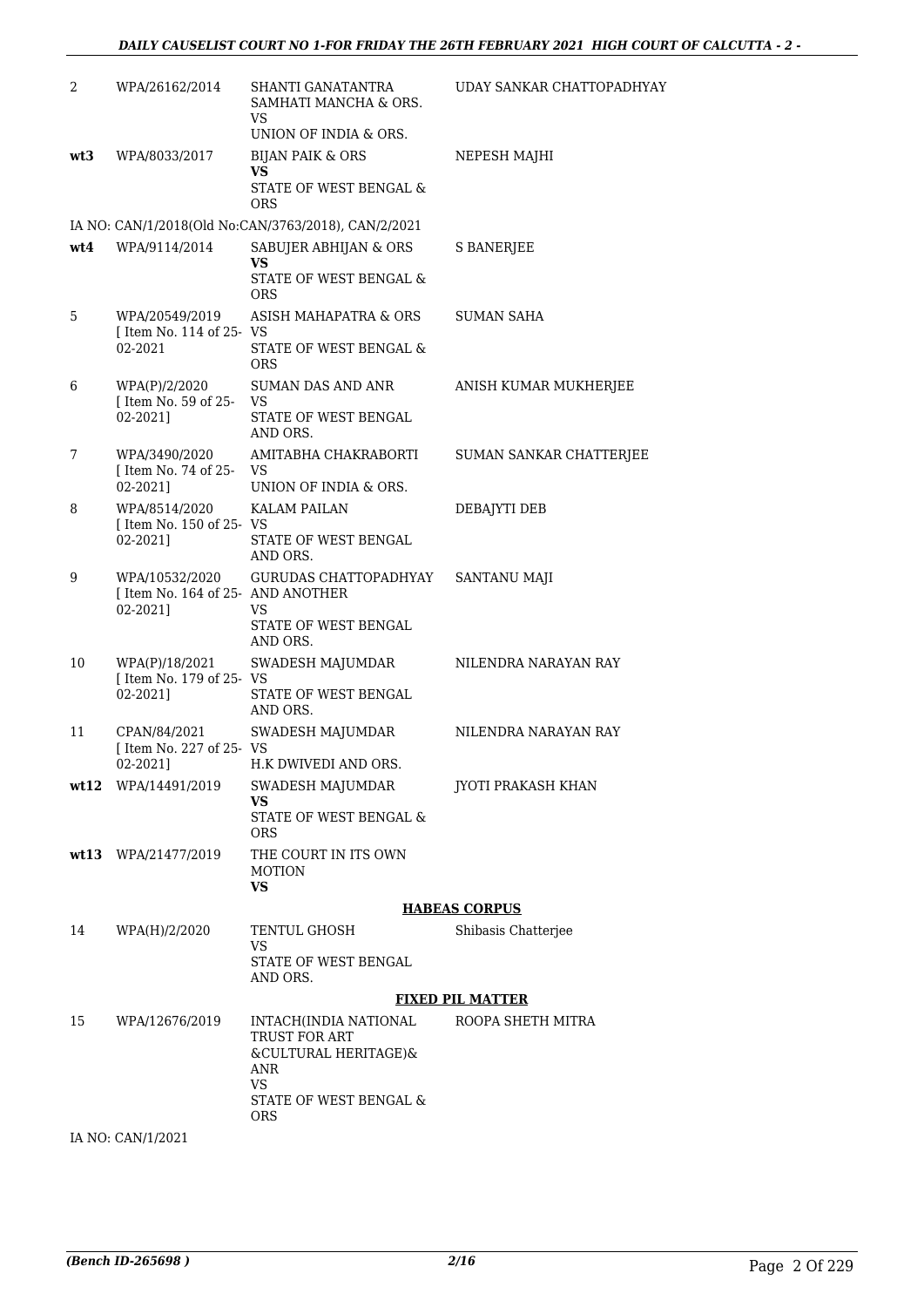| 16 | WPA/23724/2019                          | SANDIP PAUL & ORS<br>VS.                                                                                             | CHANDAN KUMAR LAL     |
|----|-----------------------------------------|----------------------------------------------------------------------------------------------------------------------|-----------------------|
|    |                                         | STATE OF WEST BENGAL                                                                                                 |                       |
| 17 | IA NO: CAN/1/2020<br>WPA/4035/2020      | NABA KUMAR JANA (SOCIAL JAHAR LAL RAY<br>WORKER)<br><b>VS</b><br>STATE OF WEST BENGAL &                              |                       |
| 18 | WPA/4163/2020                           | <b>ORS</b><br>NARAYAN ADHIKARY & ORS<br>VS<br>STATE OF WEST BENGAL                                                   | KUMARESH DALAL        |
| 19 | WPA/4165/2020                           | &ORS<br>MD. NAIF<br>VS.<br>KMC & ORS.                                                                                | SYED NASIM AEJAZ      |
| 20 | CPAN/28/2021                            | <b>SANKAR RUIDAS</b><br>VS<br>H.K. DWIVEDI                                                                           | ANINDYA HALDER        |
|    | wt21 WPA/5882/2020                      | <b>SANKAR RUIDAS</b><br>VS<br>STATE OF WEST BENGAL&<br><b>ORS</b>                                                    | ANINDYA HALDER        |
|    | IA NO: CAN/1/2020(Old No:CAN/3982/2020) |                                                                                                                      |                       |
| 22 | WPA/25372/2017                          | SIDDHARTHA BASU & ORS<br>VS.<br>STATE OF WEST BENGAL &                                                               | AKBAR ALI             |
| 23 | WPA/26932/2017                          | <b>ORS</b><br><b>BHAKTI SADHAN TATPAR</b><br>MAHARAJ @ TATPAR<br><b>MAHARAJ</b><br><b>VS</b><br>UNION OF INDIA & ORS | T. DEY                |
| 24 | WPA/12311/2019                          | BIJAY KEDIA<br><b>VS</b><br>DAMODAR VALLEY<br><b>CORPORATION &amp; ORS</b>                                           | <b>SAYAN SINHA</b>    |
|    | IA NO: CAN/1/2020                       |                                                                                                                      |                       |
| 25 | WPA(P)/1/2020                           | RAMKRISHNA PAL AND ORS<br>VS<br>STATE OF WEST BENGAL<br>AND ORS.                                                     | BHASKAR CHANDRA MANNA |
| 26 | WPA(P)/3/2020                           | MD. MUSTAFA<br>VS<br>STATE OF WEST BENGAL                                                                            | RANJIT KUMAR GHOSH    |
| 27 | WPA(P)/4/2020                           | AND ORS.<br>RAJU GAYEN AND ORS<br>VS.<br>STATE OF WEST BENGAL                                                        | SADHAN KUAMR HALDAR   |
| 28 | WPA(P)/6/2020                           | AND ORS.<br>DIBAKAR SHEE AND ORS<br>VS.<br>STATE OF WEST BENGAL<br>AND ORS.                                          | ANISH KUMAR MUKHERJEE |
| 29 | WPA(P)/7/2020                           | ARUP KUMAR ROY<br>VS<br>STATE OF WEST BENGAL<br>AND ORS.                                                             | MOYYUKH MUKHERJEE     |
| 30 | WPA(P)/10/2020                          | CHETNA WELFARE SOCIETY<br>VS<br>JAWAHAR NAVODHYA<br>VIDYALAYA AND OTHERS                                             | SHASHI KIRAN          |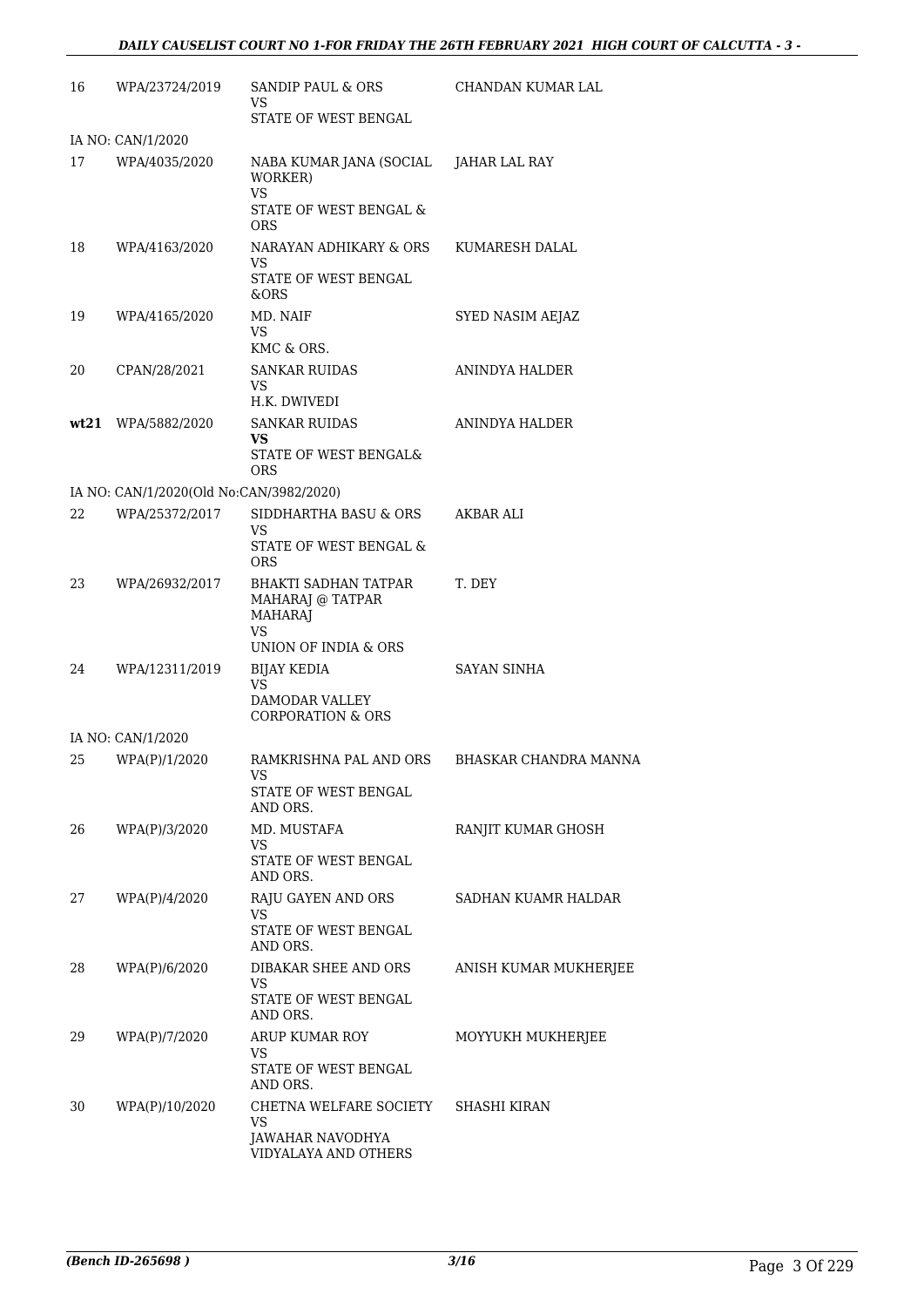| 31   | WPA(P)/11/2020    | SUSHOVAN SENGUPTA<br>VS                                                                                                  | DEBJANI DASGUPTA       |
|------|-------------------|--------------------------------------------------------------------------------------------------------------------------|------------------------|
|      |                   | DISTRICT MAGISTRATE AND<br>ORS                                                                                           |                        |
|      | IA NO: CAN/1/2021 |                                                                                                                          |                        |
| 32   | WPA(P)/19/2020    | <b>ASSOCIATION FOR</b><br>PROTECTION OF<br>DECMCRATIC RIGHTS AND<br>ANR<br><b>VS</b><br>STATE OF WEST BENGAL<br>AND ORS. | MAHABOOB AHMED         |
| 33   | WPA(P)/20/2020    | MUSCULAR DYSTROPHY<br>PATIENT WELFARE SOCIETY<br><b>VS</b><br>UNION OF INDIA AND ORS.                                    | SALONI BHATTACHARJEE   |
| 34   | WPA/2186/2020     | RAJENDRA KR DUGGAR<br>VS.<br>UNION OF INDIA & ORS                                                                        | HIMANGSHU KR RAY       |
| 35   | WPA/2259/2020     | SUBRATA MONDAL<br>VS                                                                                                     | SUBHRANGSU PANDA       |
|      |                   | STATE OF WEST BENGAL &<br>ORS                                                                                            |                        |
|      | IA NO: CAN/1/2020 |                                                                                                                          |                        |
| 36   | WPA/3318/2020     | BIJOY SHAW & ANR.<br><b>VS</b>                                                                                           | SIRSENDU SINHA ROY     |
|      |                   | STATE OF WEST BENGAL &<br>ORS.                                                                                           |                        |
| wt37 | AST/10/2020       | <b>UTTAM BASAK</b><br>VS.                                                                                                | TARUNJYOTI TEWARI      |
|      |                   | STATE OF WEST BENGAL $\&$<br><b>ORS</b>                                                                                  |                        |
| 38   | WPA/3419/2020     | RITESH YADAV & ORS                                                                                                       | ARPAN GUHA             |
|      |                   | VS<br><b>STATE OF WEST BENGAL &amp;</b><br><b>ORS</b>                                                                    |                        |
| 39   | WPA/3489/2020     | GIRIDHARI SANTRA & ORS.<br><b>VS</b><br><b>STATE OF WEST BENGAL &amp;</b><br>ORS.                                        | ARKA BHATTACHARYA      |
| 40   | WPA/3684/2020     | SAFIKUL ALAM                                                                                                             | <b>SUJAN DAS</b>       |
|      |                   | VS.<br>STATE OF WEST BENGAL &<br><b>ORS</b>                                                                              |                        |
| 41   | WPA/3891/2020     | SUBRATA MONDAL<br>VS.                                                                                                    | SUBHRANGSU PANDA       |
|      |                   | STATE OF WEST BENGAL &<br>ORS                                                                                            |                        |
|      | IA NO: CAN/1/2020 |                                                                                                                          |                        |
| 42   | WPA/4351/2020     | RAJU ROY<br>VS                                                                                                           | ANIL KR. CHATTOPADHYAY |
|      |                   | STATE OF WEST BENGAL &<br>ORS.                                                                                           |                        |
| 43   | WPA/4364/2020     | SABYA SACHI DUTTA & ORS.<br>VS.<br>STATE OF WEST BENGAL &<br>ORS.                                                        | DEBDEEP SINHA          |
| 44   | WPA/4365/2020     | LALITA DEVI SHAW<br>VS<br>THE PR. SEC. MIN. OF<br>MUNICIPAL AFFAIRS &<br>GOVT. OF WB & ORS.                              | SAHIDUL ISLAM          |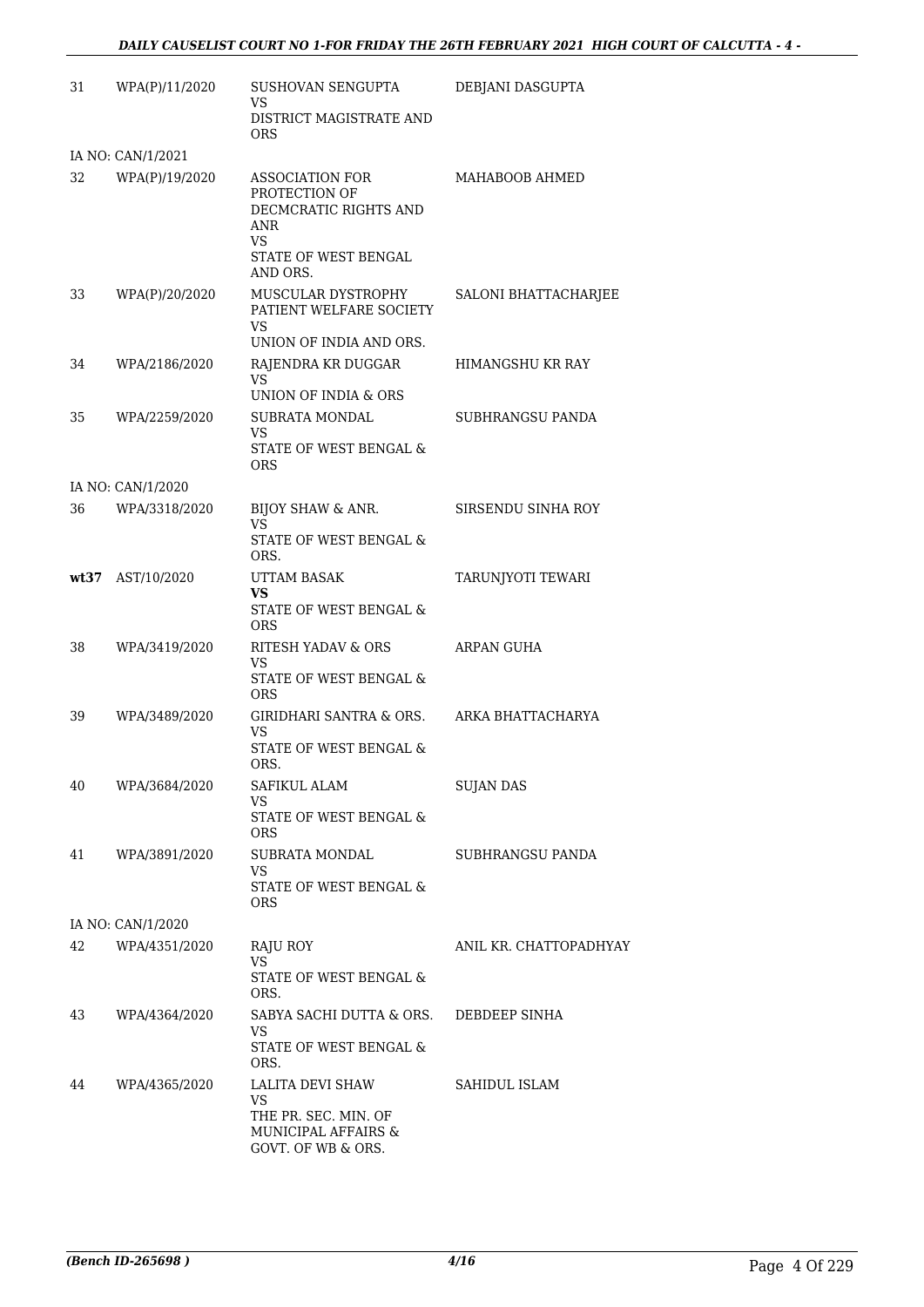#### *DAILY CAUSELIST COURT NO 1-FOR FRIDAY THE 26TH FEBRUARY 2021 HIGH COURT OF CALCUTTA - 5 -*

| 45 | WPA/4377/2020                           | AMITABHA MAJUMDAR<br>VS<br>STATE OF WEST BENGAL &<br>ORS                             | ARUNANGSHU CHAKRABORTY |
|----|-----------------------------------------|--------------------------------------------------------------------------------------|------------------------|
| 46 | WPA/4993/2020                           | <b>ABHIJIT MONDAL</b><br>VS<br>STATE OF WEST BENGAL &<br><b>ORS</b>                  | NILANJAN ADHIKARI      |
| 47 | WPA/5183/2020                           | SIRAJ HAQ<br>VS<br>STATE OF WEST BENGAL $\&$<br><b>ORS</b>                           | SIRAJ HAQ              |
| 48 | WPA/5425/2020                           | SOFTWARE FREEDOM LAW<br>CENTRE INDIA (SFLC.IN)<br>VS<br>STATE OF WEST BENGAL<br>ORS. | <b>INDRAJEET DEY</b>   |
|    | IA NO: CAN/1/2020(Old No:CAN/3119/2020) |                                                                                      |                        |
|    | wt49 WPA/3963/2020                      | <b>SFLC</b><br>VS<br>STATE OF WEST BENGAL &<br>ORS.                                  | <b>INDRAJEET DEY</b>   |
|    | wt50 WPA/5423/2020                      | COURT ON IT'S OWN<br><b>MOTION</b><br>VS<br>STATE OF WEST BENGAL &<br>ORS.           |                        |
|    | wt51 WPA/5424/2020                      | PRIYANKA TIBREWAL<br>VS<br>STATE OF WEST BENGAL $\&$<br>ORS.                         | PRIYANKA TIBREWAL      |
| 52 | WPA/5444/2020                           | DEVDUTTA MAJI<br>VS<br>UNION OF INDIA & ORS                                          | DEBABRATA ROY          |
|    | IA NO: CAN/1/2020(Old No:CAN/3152/2020) |                                                                                      |                        |
| 53 | WPA/6076/2020                           | SWARAJ INDIA & ANR<br>VS<br>STATE OF WEST BENGAL&<br>ORS                             | SURYANU SENGUPTA       |
|    | IA NO: CAN/1/2020(Old No:CAN/4297/2020) |                                                                                      |                        |
| 54 | WPA/6511/2020                           | RANAJIT HALDER & ORS<br>VS<br>STATE OF WEST BENGAL &<br><b>ORS</b>                   | KARUNAMOYEE SAMANTA    |
|    | IA NO: CAN/1/2020(Old No:CAN/5206/2020) |                                                                                      |                        |
| 55 | WPA/7976/2020                           | <b>BIKASH GHOSH</b><br>VS<br>State of West Bengal                                    | <b>JOYJIT DUTTA</b>    |
| 56 | WPA/8076/2020                           | LAL BIHARI MAHATO AND<br><b>ORS</b><br>VS<br>STATE OF WEST BENGAL<br>AND ORS.        | SARWAR JAHAN           |
| 57 | WPA/8129/2020                           | TARAKNATH PRAMANIK<br>VS<br>State of West Bengal                                     | TARAKNATH SAMANTA      |
| 58 | WPA/8331/2020                           | PRIYANKA S TIBERWAL<br>VS<br>STATE OF WEST BENGAL<br>AND ORS.                        | PRIYANKA TIBERWAL      |

IA NO: CAN/1/2020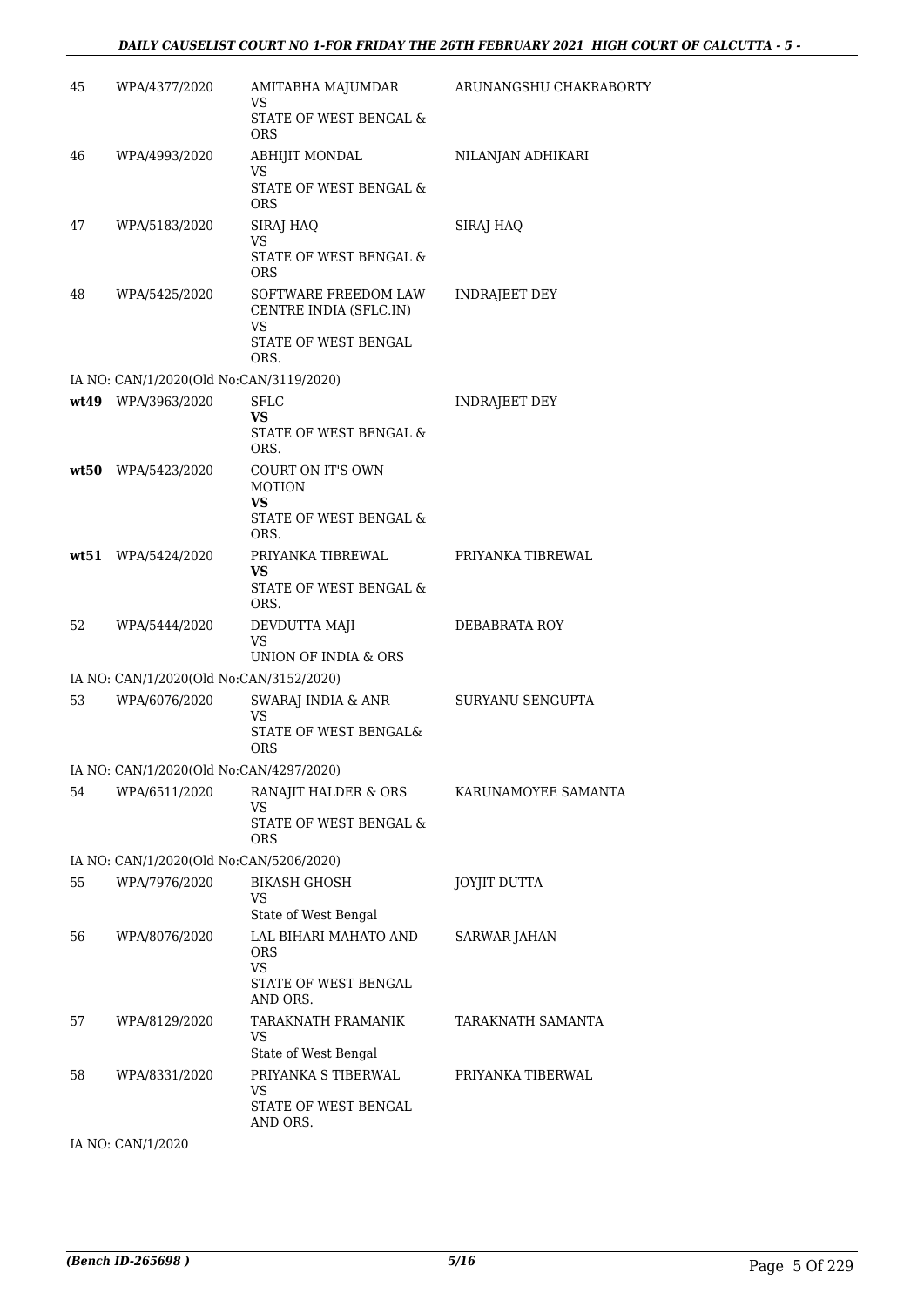#### *DAILY CAUSELIST COURT NO 1-FOR FRIDAY THE 26TH FEBRUARY 2021 HIGH COURT OF CALCUTTA - 6 -*

| 59 | WPA/8656/2020<br>[AT 2.00 P.M.]         | <b>TARAKESWAR GREEN</b><br><b>MATES</b><br><b>VS</b>                                                         | <b>BIKASH SHAW</b>       |  |  |  |  |
|----|-----------------------------------------|--------------------------------------------------------------------------------------------------------------|--------------------------|--|--|--|--|
|    |                                         | STATE OF WEST BENGAL<br>AND ORS.                                                                             |                          |  |  |  |  |
| 60 | WPA/9027/2020                           | DIPAK KUMAR SHAW<br><b>VS</b>                                                                                | DIPANKAR MULLICK         |  |  |  |  |
|    |                                         | STATE OF WEST BENGAL<br>AND ORS.                                                                             |                          |  |  |  |  |
|    | IA NO: CAN/1/2020                       |                                                                                                              |                          |  |  |  |  |
| 61 | WPA/9037/2020                           | <b>SUBHAJIT DAS</b><br><b>VS</b>                                                                             | SUBRATA MUKHERJEE        |  |  |  |  |
|    |                                         | Union of India                                                                                               |                          |  |  |  |  |
| 62 | WPA/9087/2020                           | PRTHVIJOY DAS AND ANR<br><b>VS</b><br>THE PRINCIPAL SECY<br>, MINISTRY OF HOME                               | <b>BISWAJIT DUTTA</b>    |  |  |  |  |
|    |                                         | AFFAIRS GOI AND ORS                                                                                          |                          |  |  |  |  |
| 63 | WPA/9433/2020                           | KHAGENDRA KUMAR DUTTA<br>@ ORS<br><b>VS</b><br>STATE OF WEST BENGAL<br>AND ORS.                              | SIDDHARTHA SANKAR MANDAL |  |  |  |  |
| 64 | WPA/9565/2020                           | <b>BAKIBILLA MONDAL</b>                                                                                      | MAZHAR HOSSAIN CHOWDHURY |  |  |  |  |
|    |                                         | VS<br>STATE OF WEST BENGAL<br>AND ORS.                                                                       |                          |  |  |  |  |
| 65 | WPA/10136/2020                          | SHANTY GANATANTRA<br>SANGHATI MANCHA<br><b>VS</b>                                                            | SALONI BHATTACHARJEE     |  |  |  |  |
|    |                                         | UNION OF INDIA AND ORS.                                                                                      |                          |  |  |  |  |
| 66 | WPA(P)/11/2021                          | BHOLANATH DINDA AND<br>ORS<br><b>VS</b>                                                                      | SUBHOJIT SAHA            |  |  |  |  |
|    |                                         | STATE OF WEST BENGAL<br>AND ORS.                                                                             |                          |  |  |  |  |
|    |                                         |                                                                                                              | <b>PIL MATTERS</b>       |  |  |  |  |
| 67 | WPA/16975/2016                          | PRANAB JANA & ORS<br>VS                                                                                      | A B DASH                 |  |  |  |  |
|    |                                         | STATE OF WEST BENGAL &<br><b>ORS</b>                                                                         |                          |  |  |  |  |
|    | IA NO: CAN/1/2018(Old No:CAN/9017/2018) |                                                                                                              |                          |  |  |  |  |
| 68 | WPA/27886/2016                          | SHILADITYA HALDER<br><b>VS</b>                                                                               | PRATIP KUMAR CHATTERJEE  |  |  |  |  |
|    |                                         | UNION OF INDIA & ORS                                                                                         |                          |  |  |  |  |
| 69 | WPA/3136/2017                           | <b>BIPLAB KUMAR</b><br><b>CHOWDHURY &amp; ANR</b><br><b>VS</b>                                               | <b>SOURAV MONDAL</b>     |  |  |  |  |
|    |                                         | UNION OF INDIA & ORS                                                                                         |                          |  |  |  |  |
|    | IA NO: CAN/1/2017(Old No:CAN/1361/2017) |                                                                                                              |                          |  |  |  |  |
|    | wt70 WPA/6190/2017                      | ARIJIT GANGULY & ANR                                                                                         | MD. APZAL ANSARI         |  |  |  |  |
|    |                                         | <b>VS</b><br>STATE OF WEST BENGAL &<br><b>ORS</b>                                                            |                          |  |  |  |  |
| 71 | WPA/13936/2017                          | SHANTI GANATANTRA<br>SANGHATI MANCHA & ORS<br>VS                                                             | D. SENGUPTA              |  |  |  |  |
|    |                                         | STATE OF WEST BENGAL &<br><b>ORS</b>                                                                         |                          |  |  |  |  |
|    |                                         | IA NO: CAN/2/2017(Old No:CAN/8860/2017), CAN/3/2017(Old No:CAN/8944/2017), CAN/4/2020(Old No:CAN/5811/2020), |                          |  |  |  |  |

CAN/5/2020(Old No:CAN/5813/2020)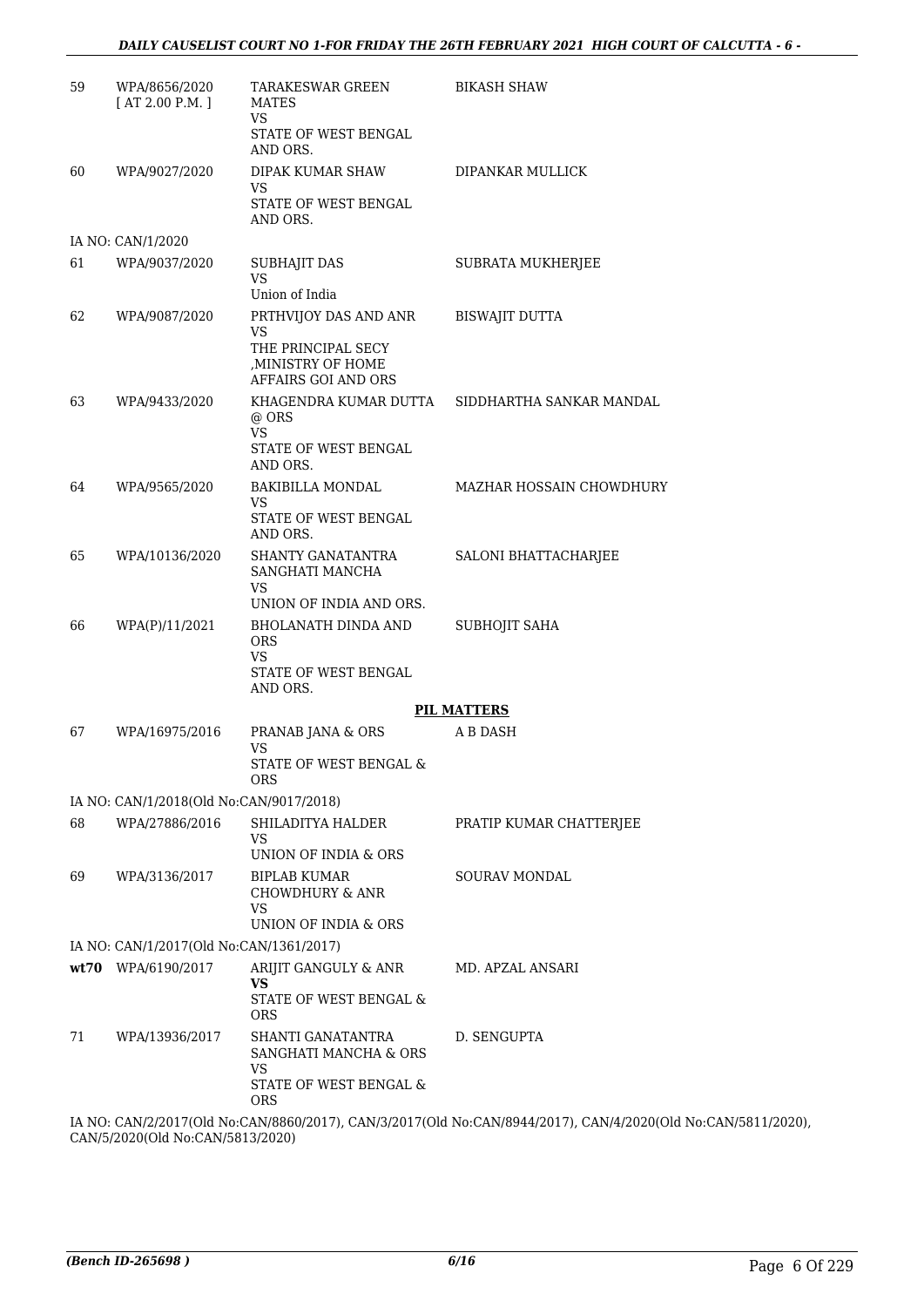| 72 | WPA/27353/2017                | SHANTI GANATANTRA<br>SANGHATI MANCHA & ORS<br>VS                                                                    | <b>D K SENGUPTA</b>     |
|----|-------------------------------|---------------------------------------------------------------------------------------------------------------------|-------------------------|
|    |                               | STATE OF WEST BENGAL &<br><b>ORS</b>                                                                                |                         |
| 73 | WPA/9202/2018                 | DHIRENDRA NATH PARYA &<br>ORS<br><b>VS</b>                                                                          | <b>DEBASISH DAS</b>     |
|    |                               | STATE OF WEST BENGAL &<br><b>ORS</b>                                                                                |                         |
| 74 | WPA/16243/2018                | DR. SUKUMAR M.K. GHOSH,<br>CHAIRMAN, COMMUNITY<br><b>HUMAN RIGHTS</b><br>VS<br>STATE OF WEST BENGAL &<br><b>ORS</b> | <b>ABHIJIT SARKAR</b>   |
| 75 | WPA/20390/2018                | ANJAN ROYCHOWDHURY<br>VS<br>STATE OF WEST BENGAL&<br>ORS                                                            | S. ROY                  |
|    | IA NO: CAN/1/2020, CAN/2/2020 |                                                                                                                     |                         |
|    | wt76 WPA/5105/2016            | <b>BISWAJIT GHOSH</b><br>VS                                                                                         | PINAKI BRATA GHOSH      |
|    |                               | STATE OF WEST BENGAL                                                                                                |                         |
|    |                               | IA NO: CAN/3/2018(Old No:CAN/9747/2018), CAN/4/2020, CAN/5/2020                                                     |                         |
| 77 | WPA/22753/2018                | ADHIR RANJAN<br><b>CHOWDHURY</b><br>VS                                                                              | PRATIP KUMAR CHATTERJEE |
|    |                               | STATE OF WEST BENGAL &<br><b>ORS</b>                                                                                |                         |
| 78 | WPA/9768/2019                 | GANESH CHANDRA RANA<br>VS.<br>STATE OF WEST BENGAL &<br><b>ORS</b>                                                  | AMIT BARAN DASH         |
| 79 | WPA/10590/2019                | MIRZA JASIM UDDIN & ORS<br><b>VS</b><br>STATE OF WEST BENGAL &<br><b>ORS</b>                                        | SALONI BHATTACHARJEE    |
| 80 | WPA(P)/12/2020                | NARENDRANATH MAHATO<br>AND ORS<br>VS                                                                                | <b>ASHIS KR PAUL</b>    |
|    |                               | STATE OF WEST BENGAL<br>AND ORS.                                                                                    |                         |
| 81 | WPA(P)/17/2020                | KRISHNENDU MAITI AND<br>ORS<br><b>VS</b><br>STATE OF WEST BENGAL<br>AND ORS.                                        | PINTU KARAR             |
| 82 | WPA(P)/21/2020                | BANTI BISWAS AND OTHERS<br>VS<br>STATE OF WEST BENGAL<br>AND ORS.                                                   | SHIBASIS CHATTERJEE     |
| 83 | WPA(P)/24/2020                | TARANIKANTA KARJEE AND<br><b>ANOTHER</b><br>VS<br>STATE OF WEST BENGAL                                              | Firoze Hassan           |
| 84 | WPA(P)/25/2020                | AND ORS.<br>SANJIB KUMAR DAN<br>VS<br>STATE OF WEST BENGAL<br>AND ORS.                                              | ABHISHEK BANERJEE       |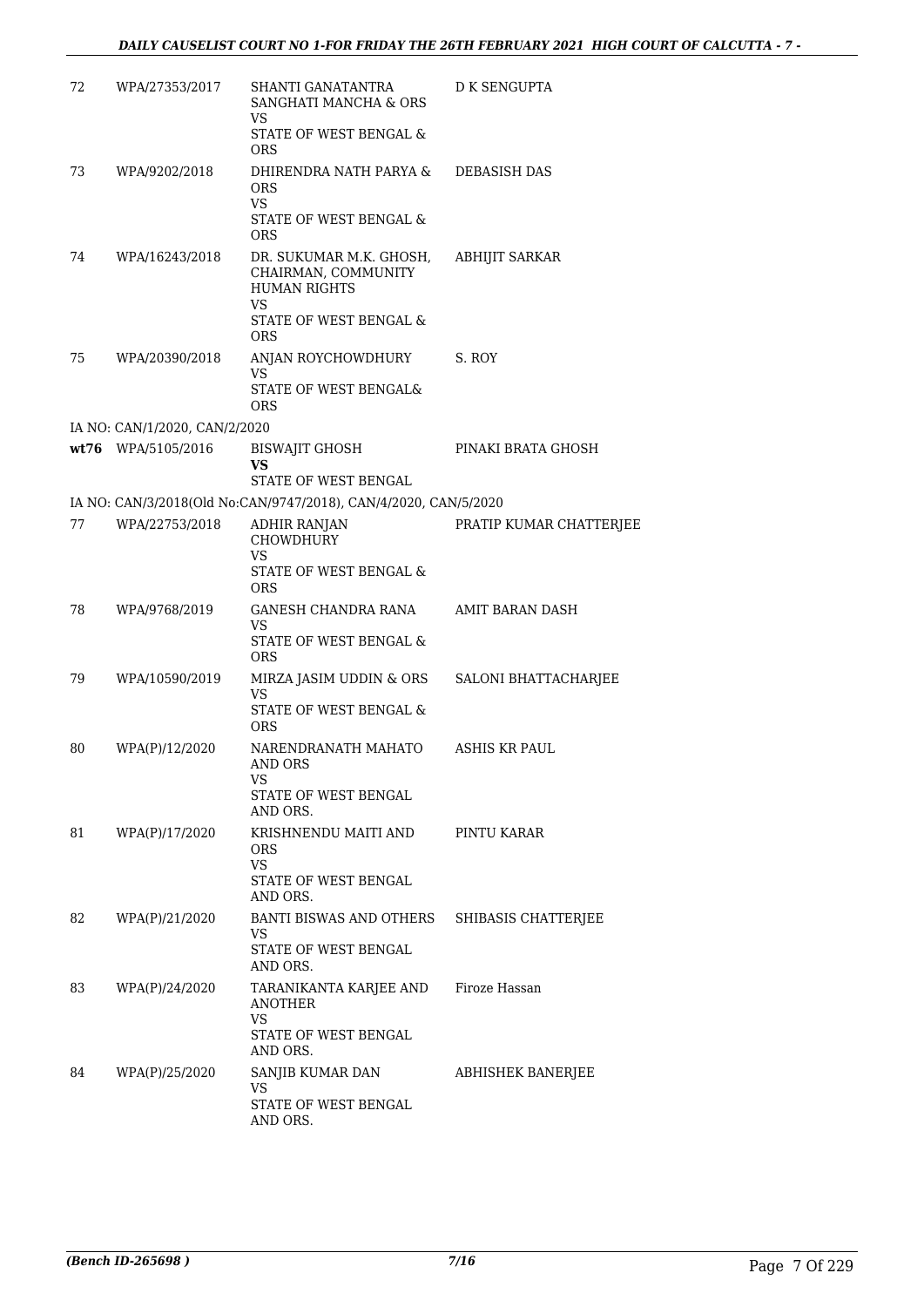| 85 | WPA(P)/26/2020                          | HAMEJUDDIN MOLLA<br>VS                                    | ANKITA DEY                  |
|----|-----------------------------------------|-----------------------------------------------------------|-----------------------------|
|    |                                         | STATE OF WEST BENGAL<br>AND ORS.                          |                             |
|    | IA NO: CAN/1/2021                       |                                                           |                             |
| 86 | WPA(P)/27/2020                          | DEBABRATA DAWN AND ORS<br><b>VS</b><br><b>KMC AND ORS</b> | ANAYPUBA BANERJEE           |
| 87 | WPA(P)/29/2020                          | ARIYAN SULTAN SHAH<br>VS                                  | <b>SYED NURUL AREFIN</b>    |
|    |                                         | ALIAH UNIVERSITY AND<br><b>ORS</b>                        |                             |
| 88 | WPA/382/2020                            | PARESH CHANDRA MAITY &<br><b>ORS</b><br><b>VS</b>         | PRADIP PAUL                 |
|    |                                         | STATE OF WEST BENGAL &<br><b>ORS</b>                      |                             |
| 89 | WPA/2901/2020                           | SACHINDRA NATH COOMER<br>VS                               | TANUJA BASAK                |
|    |                                         | STATE OF WEST BENGAL &<br><b>ORS</b>                      |                             |
| 90 | WPA/3754/2020                           | SHANKHAJIT RAY                                            | AMAL KR DATTA               |
|    |                                         | VS<br>STATE OF WEST BENGAL &<br><b>ORS</b>                |                             |
| 91 | WPA/3935/2020                           | <b>SK ATAUL</b>                                           | SOUMEN CHATTERJEE           |
|    |                                         | VS<br>STATE OF WEST BENGAL &<br><b>ORS</b>                |                             |
| 92 | WPA/4108/2020                           | PASCHIM BANGA VIGYAN<br>MANCHA & ANR<br>VS                | PINTU KARAR                 |
|    |                                         | STATE OF WEST BENGAL &<br><b>ORS</b>                      |                             |
| 93 | WPA/4649/2020                           | <b>BIPLAB KUMAR</b><br><b>CHOWDHURY</b><br>VS             | SURENDRA KUMAR SHARMA       |
|    |                                         | UNION OF INDIA & ORS                                      |                             |
| 94 | WPA/5132/2020                           | PRAFULLA MONDAL & ANR<br>VS                               | CHANDRA NATH SARKAR         |
|    |                                         | <b>STATE OF WEST BENGAL &amp;</b><br><b>ORS</b>           |                             |
| 95 | WPA/5413/2020                           | KABIR SHANKAR BOSE<br>VS                                  | BRAJESH JHA                 |
|    |                                         | STATE OF WEST BENGAL &<br>ORS.                            |                             |
| 96 | WPA/5443/2020                           | <b>ATAUR RAHAMAN</b><br>VS                                | <b>INDRAJEET DEY</b>        |
|    |                                         | STATE OF WEST BENGAL &<br><b>ORS</b>                      |                             |
|    | IA NO: CAN/1/2020(Old No:CAN/3151/2020) |                                                           |                             |
| 97 | WPA/5507/2020                           | PRIYANKA TIBREWAL<br>VS                                   | PRIYANKA TIBREWAL IN PERSON |
|    |                                         | STATE OF WEST BENGAL &<br><b>ORS</b>                      |                             |
| 98 | WPA/5839/2020                           | ARJUN SINGH<br>VS                                         | VIKASH SINGH                |
|    |                                         | STATE OF WEST BENGAL &<br>ORS.                            |                             |
|    | IA NO: CAN/1/2020(Old No:CAN/3891/2020) |                                                           |                             |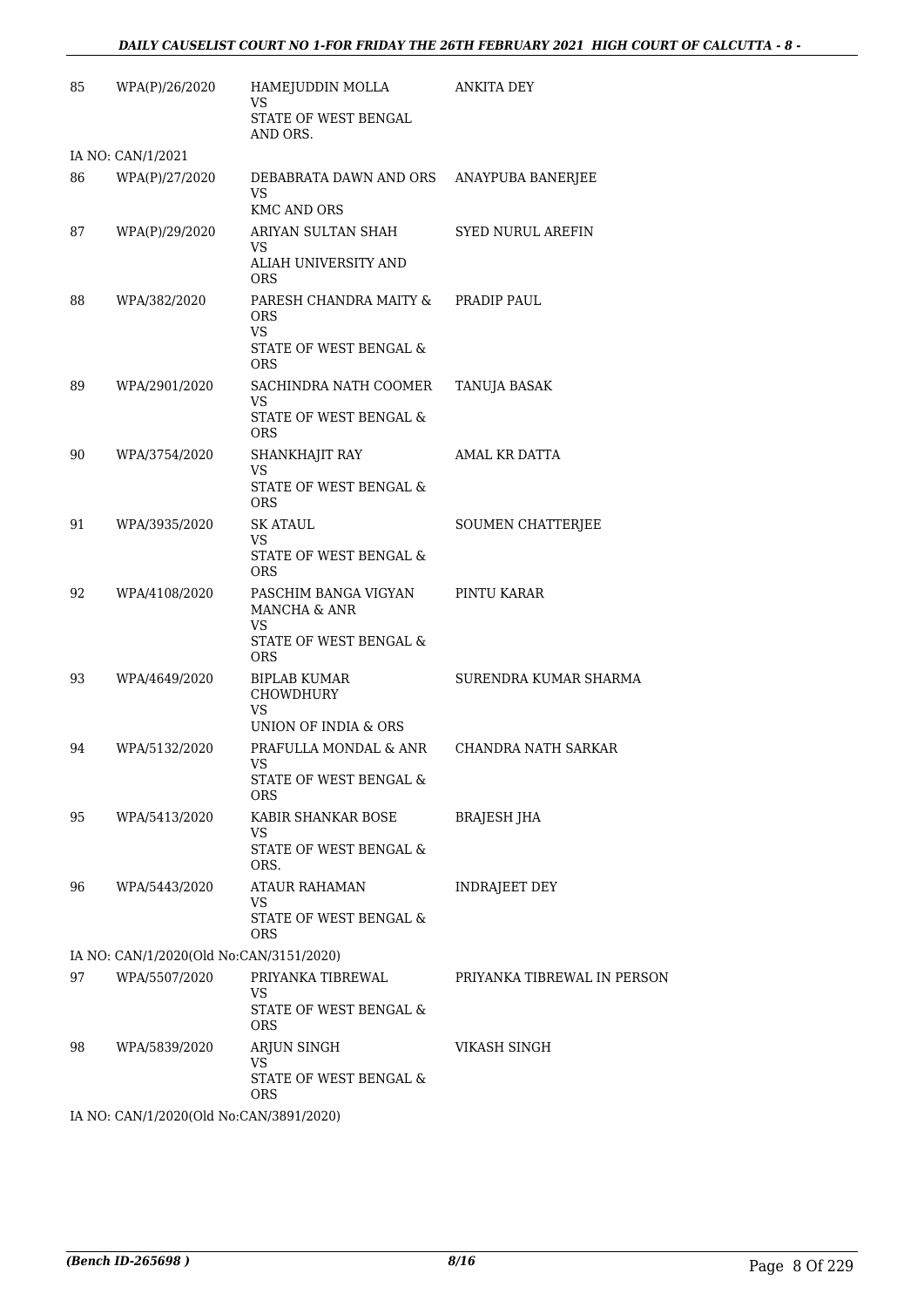| 99  | WPA/5961/2020                                                                               | BIPLAB KUMAR<br><b>CHOWDHURY</b><br>VS<br>STATE OF WEST BENGAL &                                       | PARASHAR BAIDY              |
|-----|---------------------------------------------------------------------------------------------|--------------------------------------------------------------------------------------------------------|-----------------------------|
|     | IA NO: CAN/1/2020(Old No:CAN/4121/2020)                                                     | ORS.                                                                                                   |                             |
| 100 | WPA/6293/2020<br>WITH GA 9/2020 IN & ANR<br>WPO 1253/2009<br>COAL INDIA LTD. & ORS.<br>ORS. | EASTERN COAL FIELDS LTD. SHIV SHANKAR BANERJEE<br><b>VS</b><br>PARTHA GHOSH Vs. STATE OF WEST BENGAL & |                             |
|     | IA NO: CAN/1/2020(Old No:CAN/4755/2020)                                                     |                                                                                                        |                             |
| 101 | WPA/6405/2020                                                                               | ANAT BANDHU HAZRA<br>CHOUDHURY<br>VS.                                                                  | PRADYAT SAHA                |
|     |                                                                                             | STATE OF WEST BENGAL &<br><b>ORS</b>                                                                   |                             |
|     | IA NO: CAN/1/2020(Old No:CAN/5009/2020)                                                     |                                                                                                        |                             |
| 102 | WPA/6492/2020                                                                               | CHHOTON PRAMANIK<br>VS.<br>STATE OF WEST BENGAL &                                                      | <b>SOUMA SUBHRA RAY</b>     |
|     |                                                                                             | ORS.                                                                                                   |                             |
|     | IA NO: CAN/1/2020(Old No:CAN/5166/2020)                                                     |                                                                                                        |                             |
| 103 | WPA/6513/2020                                                                               | BIPLAB KR. CHOWDHURY<br>VS.<br>STATE OF WEST BENGAL &                                                  | PARASHAR BAIDYA             |
|     | IA NO: CAN/1/2020(Old No:CAN/5209/2020)                                                     | ORS.                                                                                                   |                             |
| 104 | WPA/6515/2020                                                                               | BIPLAB KR. CHOWDHURY                                                                                   | PARASHAR BAIDYA             |
|     |                                                                                             | VS<br>STATE OF WEST BENGAL &<br>ORS.                                                                   |                             |
|     | IA NO: CAN/1/2020(Old No:CAN/5215/2020)                                                     |                                                                                                        |                             |
| 105 | WPA/6518/2020                                                                               | BIPLAB KR. CHOWDHURY<br><b>VS</b><br>STATE OF WEST BENGAL &<br>ORS.                                    | PARASHAR BAIDYA             |
|     | IA NO: CAN/1/2020(Old No:CAN/5219/2020)                                                     |                                                                                                        |                             |
| 106 | WPA/6702/2020                                                                               | TARUN CHAKRABORTY<br>VS                                                                                | PINGAL BHATTACHRYA          |
|     |                                                                                             | KOLKATA MUNICIPALITY<br><b>CORPORATION &amp; ORS</b>                                                   |                             |
| 107 | IA NO: CAN/1/2020(Old No:CAN/5600/2020)                                                     |                                                                                                        | SURENDRA KUMAR SHARMA       |
|     | WPA/6898/2020                                                                               | CHANDRA SEKHAR JHA AND<br>ANR<br><b>VS</b>                                                             |                             |
|     |                                                                                             | Union of India AND ORS                                                                                 |                             |
|     | IA NO: CAN/1/2020                                                                           |                                                                                                        |                             |
| 108 | WPA/6920/2020                                                                               | MD ABDUL MALEQUE<br>MOLLA AND ORS<br><b>VS</b>                                                         | SOUMAJIT CHATTERJEE         |
|     |                                                                                             | State of West Bengal AND<br>ORS                                                                        |                             |
|     | IA NO: CAN/1/2020, CAN/2/2020                                                               |                                                                                                        |                             |
| 109 | WPA/7787/2020                                                                               | TATHAGATA DATTA<br>VS<br>Union of India                                                                | TATHAGATA DUTTA (IN PERSON) |
|     | IA NO: CAN/1/2020                                                                           |                                                                                                        |                             |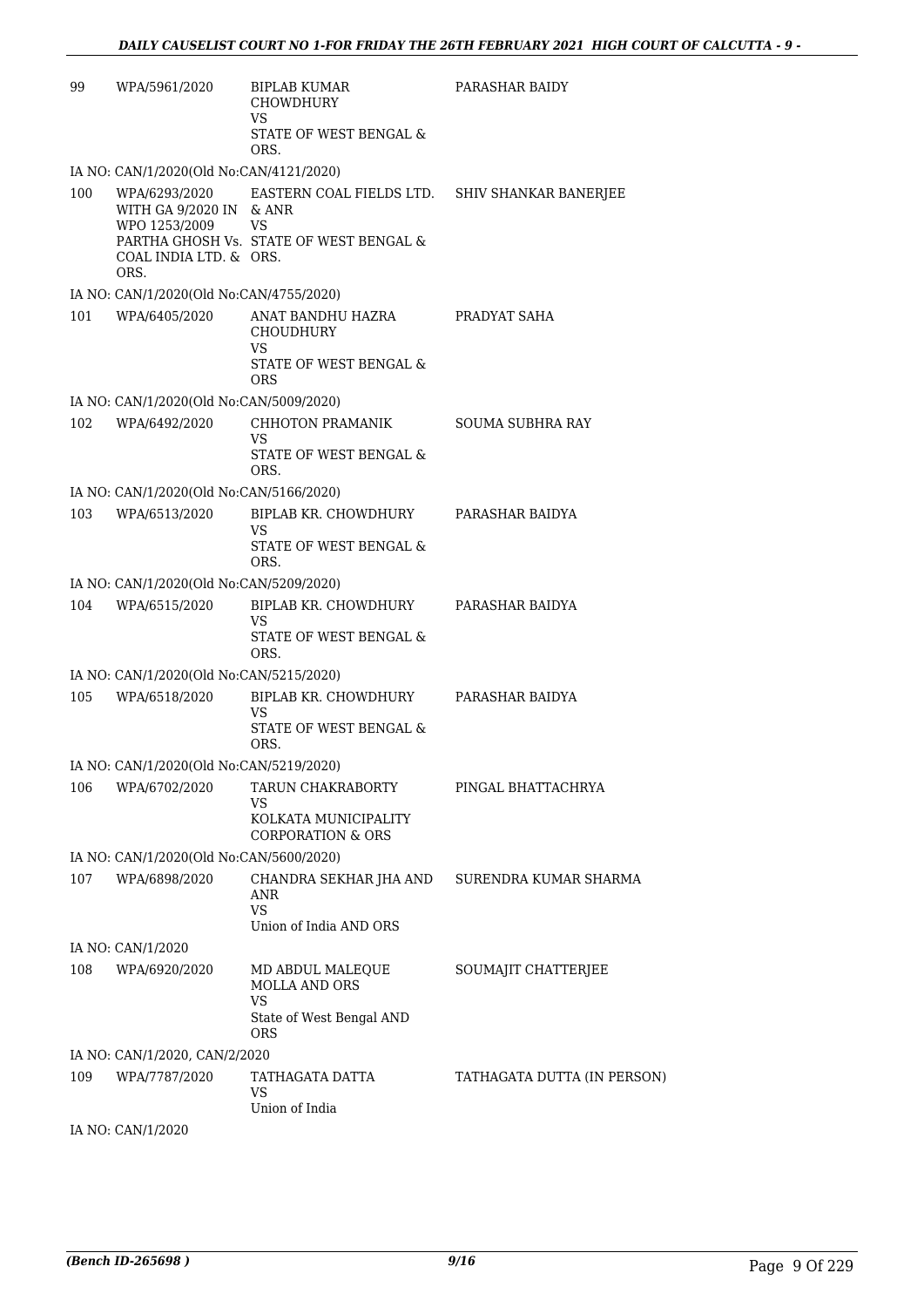#### *DAILY CAUSELIST COURT NO 1-FOR FRIDAY THE 26TH FEBRUARY 2021 HIGH COURT OF CALCUTTA - 10 -*

| 110 | WPA/7803/2020     | MANOJ CHAKRABORTY<br>VS<br>Union of India                                            | PRATIP KUMAR CHATTERJEE        |
|-----|-------------------|--------------------------------------------------------------------------------------|--------------------------------|
| 111 | WPA/7853/2020     | UMAPADA GHOSH<br>VS<br>State of West Bengal                                          | SOURAV MONDAL                  |
| 112 | WPA/7877/2020     | DEBOJYOTI ROY<br>VS<br>State of West Bengal                                          | <b>MANAS KR DAS</b>            |
| 113 | WPA/7912/2020     | <b>SOURAV DUTTA</b><br>VS<br>STATE OF WEST BENGAL<br>AND ORS.                        | SALONI BHATTACHARJEE           |
| 114 | WPA/7916/2020     | SOURAV DUTTA<br>VS<br>STATE OF WEST BENGAL<br>AND ORS.                               | SALONI BHATTACHARJEE           |
| 115 | WPA/8608/2020     | MOSTAQUE ALAM AND ANR ANINDYA GHOSH<br>VS<br>THE UNION OF INDIA AND<br><b>ORS</b>    |                                |
|     | IA NO: CAN/1/2020 |                                                                                      |                                |
| 116 | WPA/8787/2020     | JOYDEEP KARMAKAR<br><b>VS</b><br>STATE OF WEST BENGAL<br>AND ORS.                    | <b>SOURAV HALDAR</b>           |
| 117 | WPA/8829/2020     | SANJAY BANERJEE<br><b>VS</b><br>THE UNION OF INDIA AND<br>ORS                        | SARBANANDA SANYAL              |
| 118 | WPA/8859/2020     | PRASANT KUMAR ROY<br>VS<br>STATE OF WEST BENGAL<br>AND ORS.                          | <b>Bidyut Baran Biswas</b>     |
| 119 | WPA/9431/2020     | SUSHIL MONDAL AND<br><b>OTHERS</b><br><b>VS</b><br>STATE OF WEST BENGAL<br>AND ORS.  | <b>AMIT BISWAS</b>             |
| 120 | WPA/9727/2020     | SOMDYUTI PAREKH<br>VS<br>STATE OF WEST BENGAL<br>AND ORS.                            | STEVEDN SOURADIP BISWAS        |
| 121 | WPA/9789/2020     | CHITTARANJAN HALDER<br><b>VS</b><br>State of West Bengal                             | SAIKATCHATTERJIIZINK@GMAIL.COM |
| 122 | WPA/10070/2020    | JAYDEB DAS AND ANR<br>VS<br><b>BAR COUNCIL OF WEST</b><br><b>BENGAL AND ORS</b>      | RAJ KUMAR GUPTA                |
| 123 | WPA/10184/2020    | <b>SANDIP KONAR</b><br>VS<br>STATE OF WEST BENGAL<br>AND ORS.                        | <b>ANKITA DEY</b>              |
| 124 | WPA/10294/2020    | BABLU SOREN AND ORS<br>VS<br>STATE OF WEST BENGAL                                    | PRDIP PAUL                     |
| 125 | WPA/10433/2020    | AND ORS.<br><b>MAHAR FAROZ</b><br><b>VS</b><br>THE ASSANSOL MUNICIPAL<br>CORPORATION | RAKESH PRASAD SHAW             |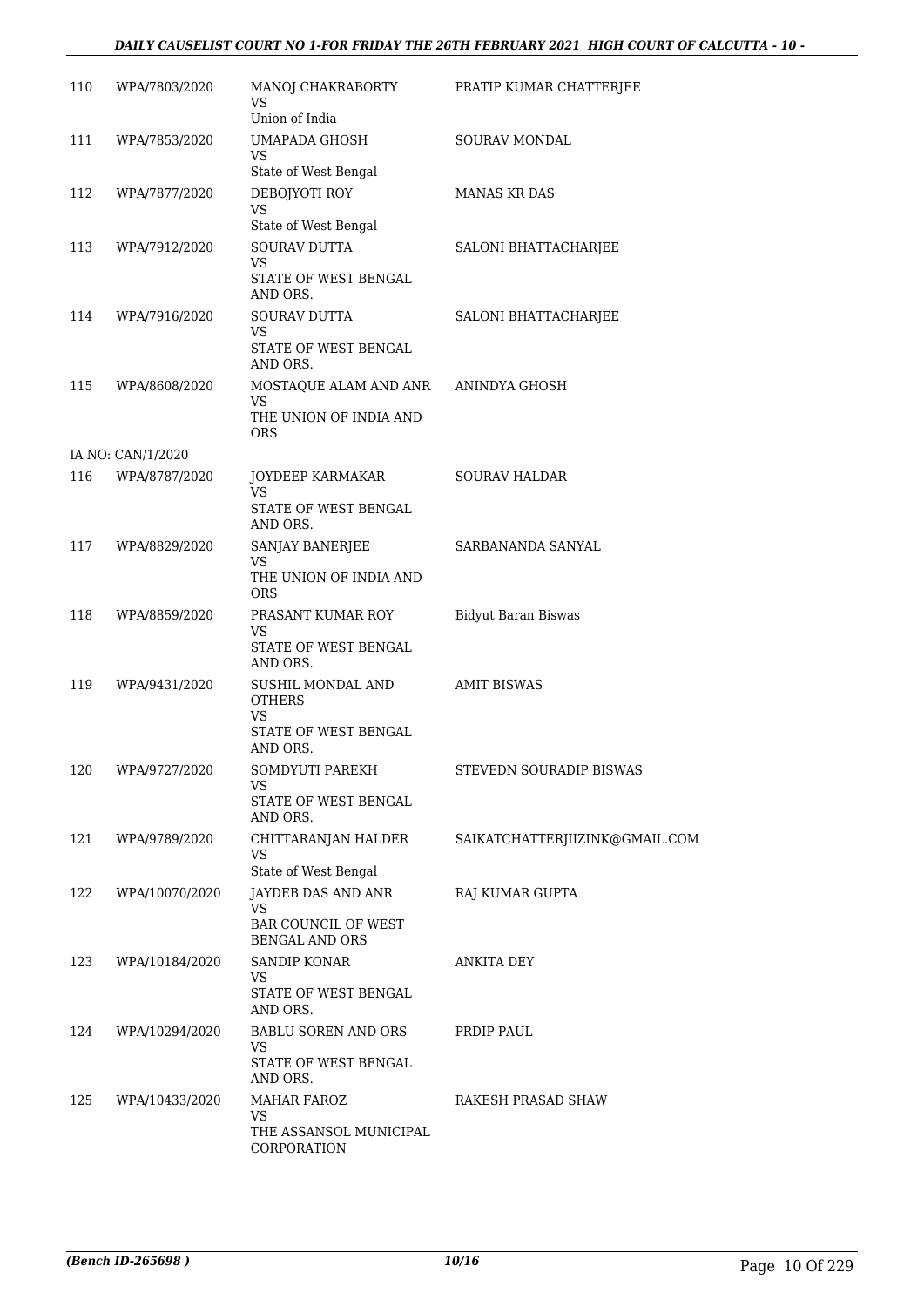| 126 | WPA/10450/2020 | JAGANNATH ROY AND<br><b>OTHERS</b><br><b>VS</b>                                                      | HARADHAN MONDAL            |
|-----|----------------|------------------------------------------------------------------------------------------------------|----------------------------|
|     |                | STATE OF WEST BENGAL<br>AND ORS.                                                                     |                            |
| 127 | WPA/10471/2020 | DAKSHINBANGA<br>MATSYAJIBI FORUM AND<br><b>OTHERS</b><br>VS<br>UNION OF INDIA AND ORS.               | SAYANTI SENGUPTA           |
| 128 | WPA/10535/2020 | RANJIT ROY<br>VS<br>STATE OF WEST BENGAL                                                             | <b>SUNNY NANDY</b>         |
| 129 | WPA(P)/1/2021  | AND ORS.<br>MANOJ MONDAL<br>VS<br>THE NATIONAL HIGHWAYS<br>AUTHORITY OF INDIA AND<br><b>OTHERS</b>   | SUBRATA GOSWAMI            |
| 130 | WPA(P)/3/2021  | SK. MD. RAFIKUL ISLAM<br>VS<br>STATE OF WEST BENGAL<br>AND ORS.                                      | BISWAPRIYA SAMANTA         |
| 131 | WPA(P)/4/2021  | NEJAMUDDIN AND ORS<br>VS<br>STATE OF WEST BENGAL<br>AND ORS.                                         | PRONOJIT ROY               |
| 132 | WPA(P)/5/2021  | MAHAFUJA KHATUN<br><b>VS</b><br>THE PRINCIPAL SECRETARY<br>AND ORS                                   | NILENDRA NARAYAN RAY       |
| 133 | WPA(P)/6/2021  | SUBHASIS PACHHAL AND<br><b>ANOTHER</b><br>VS<br>STATE OF WEST BENGAL                                 | SUBHASIS CHAKRABORTY       |
| 134 | WPA(P)/7/2021  | AND ORS.<br><b>SK EKRAM</b><br>VS<br>STATE OF WEST BENGAL                                            | SK JAYED HOSSAIN           |
| 135 | WPA(P)/8/2021  | AND ORS.<br><b>DHANANJAY</b><br>CHANDRAVANSHI AND<br><b>OTHERS</b><br>VS.<br>UNION OF INDIA AND ORS. | SUSMITA KUMARI SINGH       |
| 136 | WPA(P)/9/2021  | <b>SOYEB SARDAR</b><br><b>VS</b><br>STATE OF WEST BENGAL<br>AND ORS.                                 | RUPSHA BHOWMIK             |
| 137 | WPA(P)/12/2021 | LUTFUR RAHAMAN AND<br>OTHERS<br><b>VS</b><br>UNION OF INDIA AND ORS.                                 | ANINDYA GHOSH              |
| 138 | WPA(P)/13/2021 | SK. BABU LAL<br><b>VS</b><br>STATE OF WEST BENGAL<br>AND ORS.                                        | RAJESH NASKAR              |
| 139 | WPA(P)/15/2021 | PARUL HALDAR<br>VS<br>STATE OF WEST BENGAL<br>AND ORS.                                               | PRATIMA BANERJEE           |
| 140 | WPA(P)/16/2021 | TATHAGATA DATTA<br>VS<br>UNION OF INDIA AND ORS.                                                     | TATHAGATA DATTA(IN PERSON) |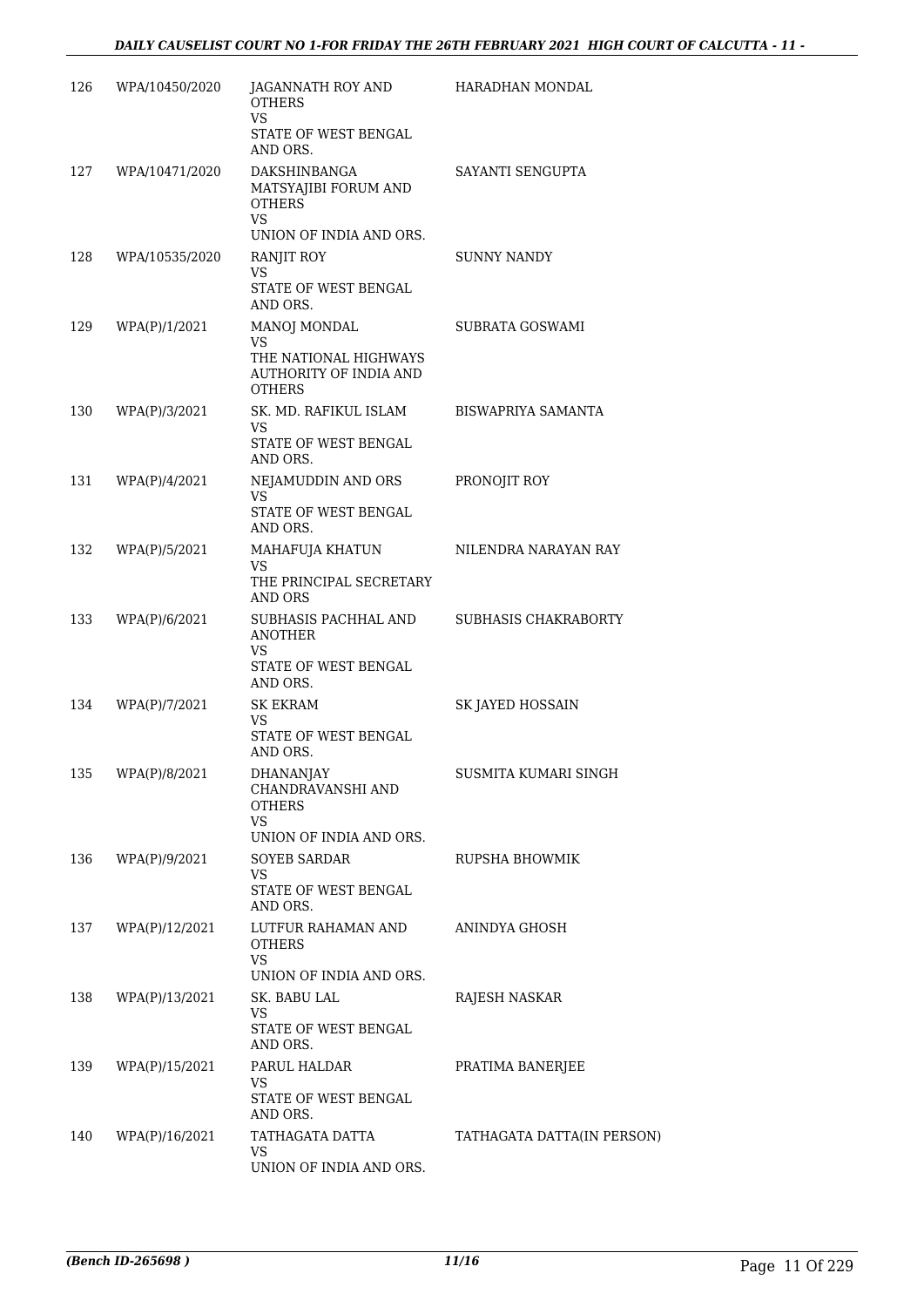| 141 | WPA(P)/17/2021 | SWADESH MAJUMDAR<br><b>VS</b>                                                                                       | NILENDRA NARAYAN RAY   |
|-----|----------------|---------------------------------------------------------------------------------------------------------------------|------------------------|
|     |                | STATE OF WEST BENGAL<br>AND ORS.                                                                                    |                        |
| 142 | WPA(P)/21/2021 | SUKHA CHAND MITRA AND ARDHENDU NAG<br>ORS.<br><b>VS</b><br>STATE OF WEST BENGAL                                     |                        |
|     |                | AND ORS.                                                                                                            |                        |
| 143 | WPA(P)/22/2021 | HOWRAH PARADISE SOCIAL<br>WELFARE ORGANIZATION<br><b>VS</b>                                                         | ABHISHEK CHAKRABORTY   |
|     |                | UNION OF INDIA AND ORS.                                                                                             |                        |
| 144 | WPA(P)/23/2021 | RANA MAHANTA<br>VS<br>UNION OF INDIA AND ORS.                                                                       | DEBAPRIYA SAMANTA      |
| 145 | WPA(P)/24/2021 | KOLKATTA<br>MUNICIPALCORPORATION<br><b>ENGINEER'S ALLIED</b><br>SERVICES ASSOCIATION<br>VS.<br>STATE OF WEST BENGAL | MAHABOOB AHMED         |
|     |                | AND ORS.                                                                                                            |                        |
| 146 | WPA(P)/25/2021 | SAKHI GHOSH HAZRA<br>VS.                                                                                            | <b>BIKASH SHAW</b>     |
|     |                | STATE OF WEST BENGAL<br>AND ORS.                                                                                    |                        |
| 147 | WPA(P)/26/2021 | PROLAY JANA<br>VS<br>STATE OF WEST BENGAL<br>AND ORS.                                                               | <b>MUKTESWAR MAITY</b> |
| 148 | WPA(P)/28/2021 | <b>SUGATA SHANKAR ROY</b><br>VS.<br>UNION OF INDIA AND ORS.                                                         |                        |
| 149 | WPA(P)/29/2021 | ANKUR SHARMA<br>VS<br>STATE OF WEST BENGAL<br>AND ORS.                                                              | <b>SUSHOVAN DEY</b>    |
| 150 | WPA(P)/30/2021 | <b>BIPLAB KUMAR</b><br><b>CHOWDHURY</b><br>STATE OF WEST BENGAL<br>AND ORS.                                         | PARASHAR BAIDYA        |
| 151 | WPA(P)/31/2021 | ASHIS MANDAL<br>VS<br>STATE OF WEST BENGAL<br>AND ORS.                                                              | ABHISEK ADDHYA         |
| 152 | WPA(P)/32/2021 | UTTAM KUMAR PAUL<br>VS<br>THE STATE OF WEST<br><b>BENGAL AND ORS</b>                                                | TUSHAR SINHA MAHAPATRA |
| 153 | WPA(P)/34/2021 | <b>MOUSUMI DAS</b><br>VS<br>THE CHAIRPERSON AND<br><b>ORS</b>                                                       | DEBJANI DASGUPTA       |
| 154 | WPA(P)/35/2021 | SIMANTA BHATTACHARJEE<br>VS<br>STATE OF WEST BENGAL<br>AND ORS.                                                     | MADHUSHRI DUTTA        |
| 155 | WPA(P)/36/2021 | SUBRATA MONDAL<br>VS<br>UNION OF INDIA AND ORS.                                                                     | SUBHRANGSU PANDA       |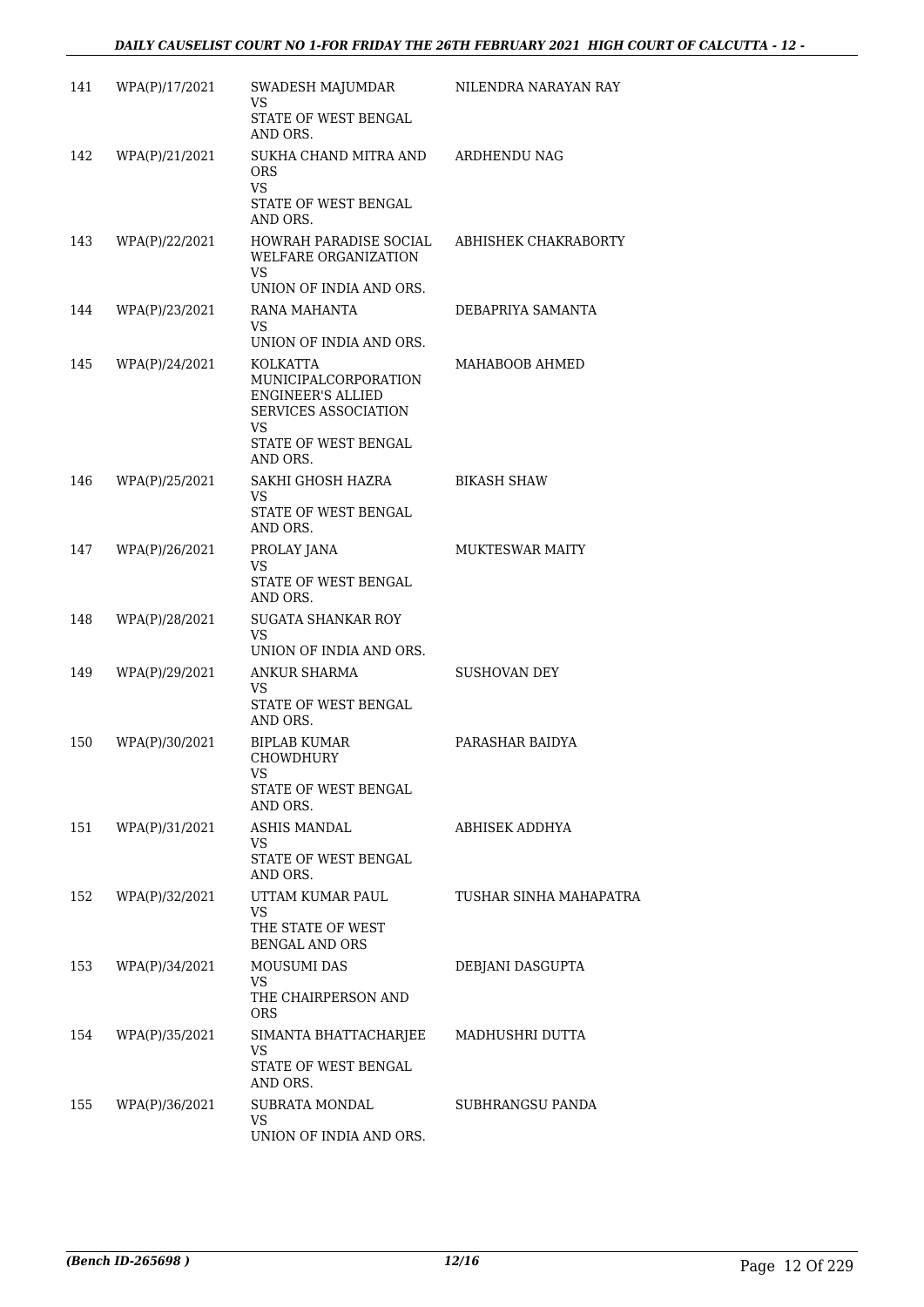| 156 | WPA(P)/37/2021 | ARUNANGSHU<br><b>CHAKRABORTY</b><br><b>VS</b>                                              | ARUNANGSHU CHAKRABORT (IN<br>PERSON) |                 |
|-----|----------------|--------------------------------------------------------------------------------------------|--------------------------------------|-----------------|
|     |                | THE HON'BLE HIGH COURT<br>AT CALCUTTA                                                      |                                      |                 |
| 157 | WPA(P)/39/2021 | SOURAV DUTTA AND ORS<br>VS<br>THE STATE OF WEST<br><b>BENGAL AND ORS</b>                   | ASHIS KUMAR CHOWDHURY                |                 |
| 158 | WPA(P)/41/2021 | SHIV SHANKAR THAKUR<br>VS<br><b>GOVERNMENT OF WEST</b><br><b>BENGAL AND ORS</b>            | HARISANKAR CHATTOPADHYAY             |                 |
| 159 | WPA(P)/42/2021 | IDAN BIBI AND ANR<br><b>VS</b><br>STATE OF WEST BENGAL<br>AND ORS.                         | <b>KUSHAL DAS</b>                    |                 |
| 160 | WPA(P)/43/2021 | <b>SHIBA PRASAD</b><br><b>CHAKRABORTY</b><br><b>VS</b><br>STATE OF WEST BENGAL<br>AND ORS. | AKASHDEEP MUKHERJEE                  |                 |
| 161 | WPA(P)/45/2021 | TIRTHANKAR MITRA<br><b>VS</b><br>STATE OF WEST BENGAL<br>AND ORS.                          | TRIPTIMOY TALUKDER                   |                 |
| 162 | WPA(P)/46/2021 | SANDIP MODAK<br><b>VS</b><br>STATE OF WEST BENGAL<br>AND ORS.                              | SUPRATIK SYAMAL                      |                 |
| 163 | WPA(P)/50/2021 | TUKTUKI NAG<br><b>VS</b><br><b>GOVERNMENT OF WEST</b><br><b>BENGAL AND ORS</b>             | <b>SURYANEEL DAS</b>                 |                 |
| 164 | WPA(P)/51/2021 | PABAN SINGHA AND ORS<br><b>VS</b><br>STATE OF WEST BENGAL<br>AND ORS.                      | SANDIP KUMAR AGARWAL                 |                 |
| 165 | WPA(P)/52/2021 | NASIR AHMED KHAN<br>VS<br>THE STATE OF WEST<br><b>BENGAL AND ORS</b>                       | <b>SAGAR SINGH</b>                   |                 |
| 166 | WPA(P)/56/2021 | AHAMADUR RAHAMAN<br>VS<br>STATE OF WEST BENGAL<br>AND ORS.                                 | ROBIUL ISLAM                         | SAIKAT BANERJEE |
| 167 | WPA(P)/59/2021 | CHANCHAL MONDAL<br>VS<br>UNION OF INDIA AND ORS.                                           | <b>KUSHAL DAS</b>                    |                 |
| 168 | WPA(P)/40/2021 | BIMAL KUMAR<br>CHAKRABORTY<br><b>VS</b><br>STATE OF WEST BENGAL<br>AND ORS.                | <b>ARNAB SARDAR</b>                  |                 |
| 169 | WPA(P)/47/2021 | <b>ABDUL MANNAN</b><br>VS<br>STATE OF WEST BENGAL<br>AND ORS.                              | ANINDYA GHOSH                        |                 |
| 170 | WPA(P)/49/2021 | <b>BISWANATH MARICK</b><br>VS<br>UNION OF INDIA AND ORS.                                   | SOMNATH GANGOPADHYAY                 |                 |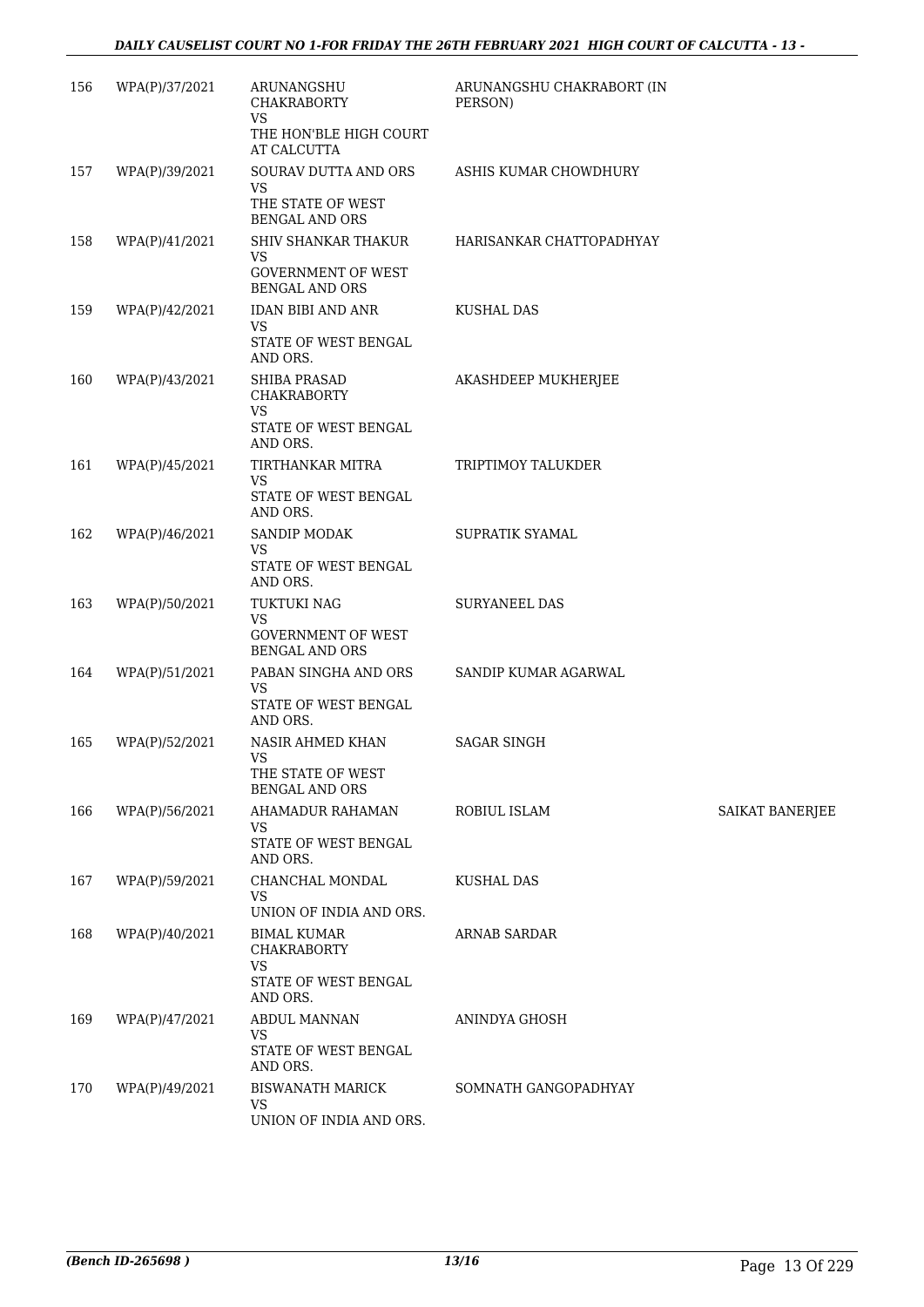| 171 | WPA(P)/54/2021 | AMALESH PATRA AND ANR                                                              | SAYANTI SENGUPTA          |
|-----|----------------|------------------------------------------------------------------------------------|---------------------------|
|     |                | VS<br>STATE OF WEST BENGAL<br>AND ORS.                                             |                           |
| 172 | WPA(P)/55/2021 | KRISHNAPADA BARUI AND<br>ANOTHER<br><b>VS</b><br>STATE OF WEST BENGAL<br>AND ORS.  | SANATAN MANNA             |
| 173 | WPA(P)/58/2021 | PRADIP KARMAKAR AND<br><b>ANOTHER</b><br>VS.<br>STATE OF WEST BENGAL<br>AND ORS.   | SUKHENDU BIKASH MUKHERJEE |
| 174 | WPA(P)/60/2021 | <b>SHYAMA PRASAD</b><br>MUKHERJEE<br><b>VS</b><br>STATE OF WEST BENGAL<br>AND ORS. | <b>ANIT KR DAS</b>        |
| 175 | WPA(P)/61/2021 | CHABI HANSDA<br>VS<br>STATE OF WEST BENGAL<br>AND ORS.                             | AMRITA LAL CHATTERJEE     |
| 176 | WPA(P)/63/2021 | SHYAMAL PAL<br>VS.<br>STATE OF WEST BENGAL<br>AND ORS.                             | MD.YOUNUSH MONDAL         |
| 177 | WPA(P)/65/2021 | PRADYOT MANDAL AND ORS<br>VS.<br>STATE OF WEST BENGAL<br>AND ORS.                  | SUDBHADEEP CHATTERJEE     |
| 178 | WPA(P)/66/2021 | <b>BIPLAB BISWAS</b><br>VS.<br>STATE OF WEST BENGAL<br>AND ORS.                    | ANAANYA CHAKRABORTY       |
| 179 | WPA(P)/67/2021 | DIPAK MISHRA<br><b>VS</b><br>STATE OF WEST BENGAL<br>AND ORS.                      | SARTHAK MONDAL            |
| 180 | WPA(P)/68/2021 | NILANJAN ADHIKARY<br>VS<br>STATE OF WEST BENGAL<br>AND ORS.                        | <b>SARTHAK MONDAL</b>     |
| 181 | WPA(P)/69/2021 | MOFIZUL ISLAM MONDAL<br>AND ORS<br><b>VS</b><br>STATE OF WEST BENGAL<br>AND ORS.   | <b>SOUMA SUBHRA RAY</b>   |
| 182 | WPA(P)/70/2021 | <b>HABIBUR RAHAMAN</b><br>VS<br>STATE OF WEST BENGAL<br>AND ORS.                   | SONALI DAS                |
| 183 | WPA(P)/71/2021 | <b>GOUR MOHAN ROY</b><br>VS<br>STATE OF WEST BENGAL<br>AND ORS.                    | MANOJIT BHATTACHARYYA     |
| 184 | WPA(P)/72/2021 | BURDWAN NETAJI NAGAR<br>NETAJI CLUB<br>VS<br>STATE OF WEST BENGAL<br>AND ORS.      | MRINAL KANTI GHOSH        |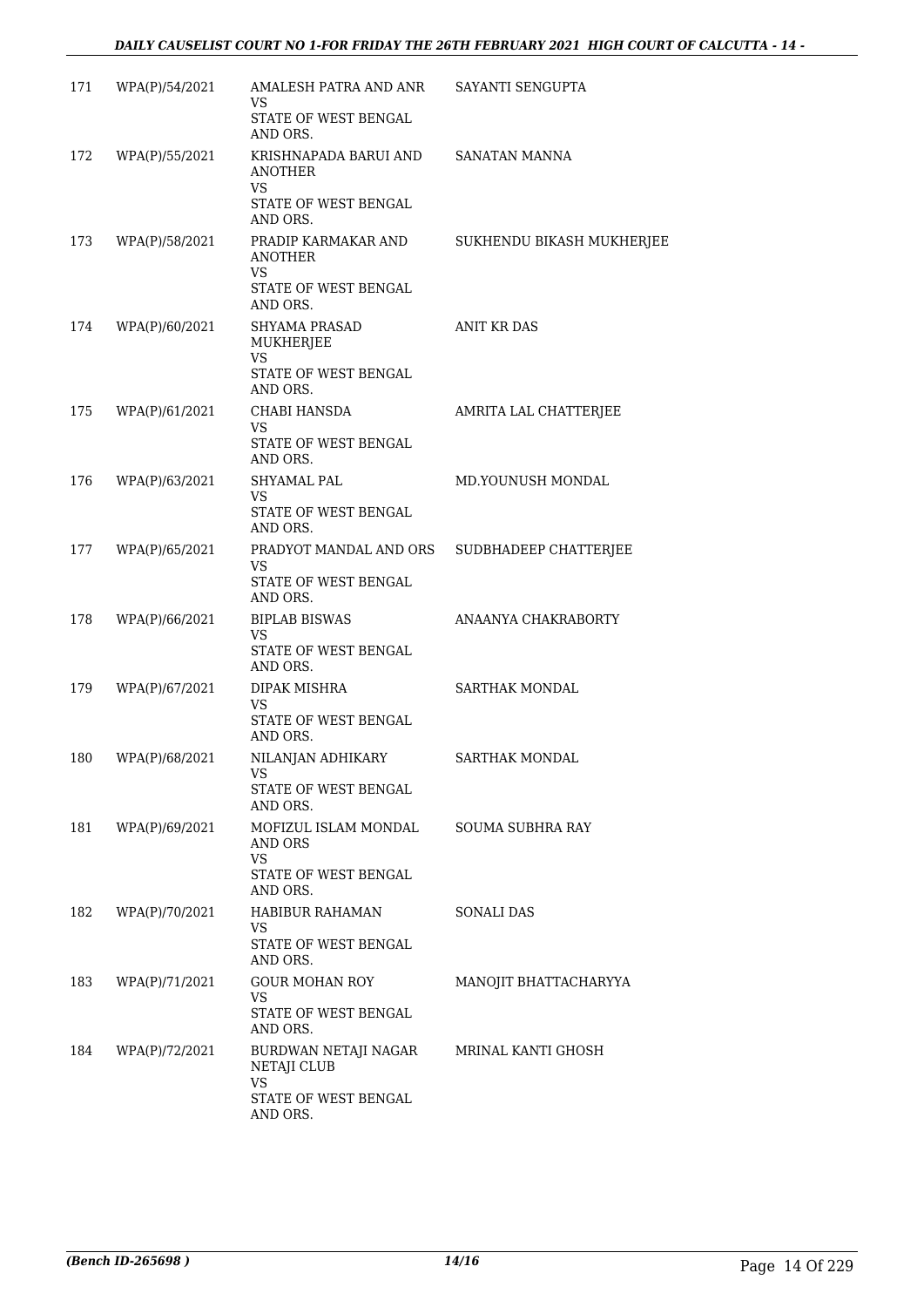| 185 | WPA(P)/73/2021                          | <b>BANKIM NANDI</b><br>VS<br>STATE OF WEST BENGAL<br>AND ORS.                                          | JAYASHREE PATRA                      |
|-----|-----------------------------------------|--------------------------------------------------------------------------------------------------------|--------------------------------------|
| 186 | WPA(P)/76/2021                          | <b>ATAUR RAHAMAN</b><br>VS<br>STATE OF WEST BENGAL<br>AND ORS.                                         | KUSHAL DAS                           |
| 187 | WPA(P)/77/2021                          | ABHIJIT CHATTERJEE<br>VS<br>UNION OF INDIA AND ORS.                                                    | SAYANTAN RAKSHIT                     |
| 188 | WPA(P)/79/2021                          | PASCHIM BANGA KHET<br>MAJOOR SAMITY AND ORS<br>VS                                                      | <b>SUPREEM NASKAR</b>                |
|     |                                         | UNION OF INDIA AND ORS.                                                                                |                                      |
| 189 | WPA(P)/81/2021                          | SAMRAT GHOSH<br>VS                                                                                     | DEBAPRIYA SAMANTA                    |
| 190 | WPA(P)/85/2021                          | UNION OF INDIA AND ORS.<br>VISHAK BHATTACHARYA                                                         | DIBYENDU CHATTEJEE                   |
|     |                                         | <b>VS</b><br>STATE OF WEST BENGAL                                                                      |                                      |
|     |                                         | AND ORS.                                                                                               |                                      |
|     |                                         |                                                                                                        | <b>CONTEMPT APPLICATION</b>          |
| 191 | CPAN/154/2017                           | KOLKATA COMMUNITY<br>HUMAN RIGHT &WELFARE<br>ASSOCIATION@COMMUNITY<br><b>VS</b>                        | DR. SUKUMAR MK. GHOSH (IN<br>PERSON) |
|     |                                         | ABID HOSSAIN & ANR                                                                                     |                                      |
|     | wt192 WPA/29909/2015                    | KOLKATA COMMUNITY<br><b>HUMAN RIGHTS &amp;</b><br>WELFARE ASSOCIATION<br>VS.<br>STATE OF WEST BENGAL & | DR SUKUMAR MK GHOSH IN PERSON        |
| 193 | CPAN/528/2020                           | ORS<br><b>AMITAVA GUHA</b>                                                                             | AMLAN KUMAR MUKHERJEE                |
|     |                                         | VS                                                                                                     |                                      |
|     |                                         | NARAYAN SWARUP NIGAM                                                                                   |                                      |
|     | wt194 WPA/25851/2017                    | AMITAVA GUHA & ANR<br>VS<br>STATE OF WEST BENGAL &                                                     | AMLAN KR MUKHERJEE                   |
|     |                                         | ORS                                                                                                    |                                      |
|     |                                         |                                                                                                        | <b>APPLICATION</b>                   |
| 195 | RVW/144/2018                            | STATE OF WB<br>VS<br>BISWAJIT CHAKRABORTY &                                                            | SHUVRO PRAKASH LAHIRI                |
|     |                                         | ORS                                                                                                    |                                      |
|     | IA NO: CAN/4/2019(Old No:CAN/7075/2019) |                                                                                                        |                                      |
|     | wt196 CPAN/1193/2019                    | <b>RITA MITRA</b><br>VS<br>NARAYAN SWARUP NIGAM<br>& ORS                                               | SANJIB DUTTA                         |
|     | wt197 RVW/200/2019                      | STATE OF W B                                                                                           | SHUVROPROKASH LAHIRI                 |
|     |                                         | VS<br><b>BISWAJIT CHAKRABORTY &amp;</b><br>ORS                                                         |                                      |
|     | wt198 WPA/11848/2016                    | DEBASISH DEY & ORS                                                                                     | AMLAN KUMAR MUKHERJEE                |
|     |                                         | VS<br>STATE OF WEST BENGAL &<br>ORS                                                                    |                                      |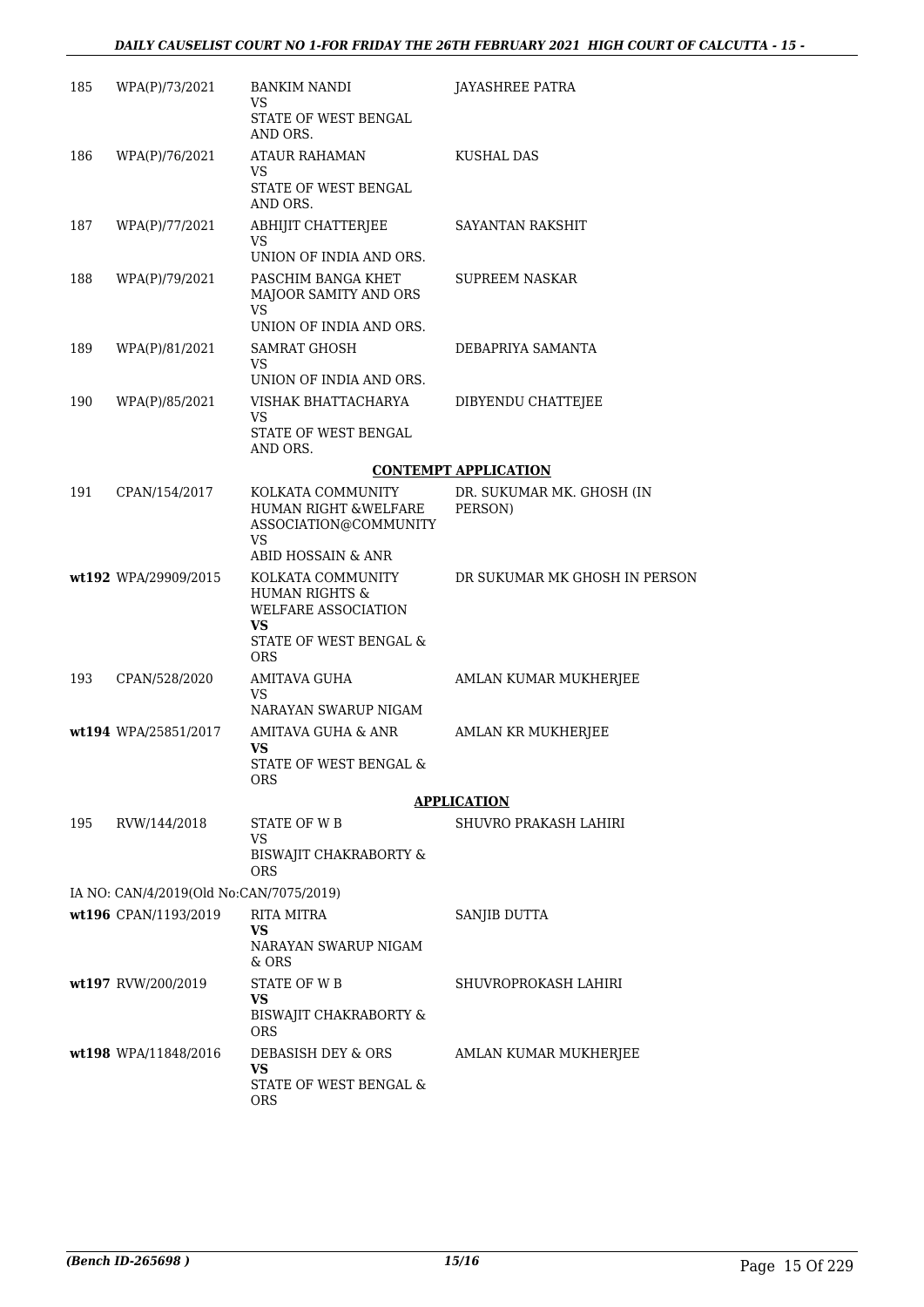| wt199 WPA/12989/2014                     | <b>SUDIPTA ROY</b><br><b>VS</b><br>STATE OF WEST BENGAL                                                                                   | SIDDHARTHA SANKAR ROY |
|------------------------------------------|-------------------------------------------------------------------------------------------------------------------------------------------|-----------------------|
| IA NO: CAN/1/2014(Old No:CAN/11394/2014) |                                                                                                                                           |                       |
| wt200 WPA/23291/2017                     | SURENDRA JENA<br><b>VS</b><br>UNION OF INDIA & ORS                                                                                        | S. ROY CHOUDHURY      |
| wt201 WPA/25035/2014                     | ARJU CHOWDHURY & ORS<br><b>VS</b><br><b>STATE OF WEST BENGAL &amp;</b><br><b>ORS</b>                                                      | A K MUKHERJEE         |
| wt202 WPA/26933/2017                     | RITA MITRA<br><b>VS</b><br>STATE OF WEST BENGAL &<br><b>ORS</b>                                                                           | SANJIB DUTTA          |
| wt203 WPA/3930/2015                      | BURDWAN MINI BUS<br><b>OWNERS WELFARE</b><br><b>ASSOCIATION &amp; ANR</b><br><b>VS</b><br><b>STATE OF WEST BENGAL &amp;</b><br><b>ORS</b> | SAKTI PADA JANA       |
| wt204 WPA/4102/2018                      | BISWAJIT CHAKRABORTY<br><b>VS</b><br><b>STATE OF WEST BENGAL &amp;</b><br><b>ORS</b>                                                      | <b>SANJIB DUTTA</b>   |
| IA NO: CAN/2/2021                        |                                                                                                                                           |                       |
| wt205 WPA/4446/2018                      | SK TUHRAB & ORS<br><b>VS</b><br>STATE OF WEST BENGAL &<br><b>ORS</b>                                                                      | AMLAN KUMAR MUKHERJEE |
| wt206 WPA/9831/2015                      | ABDUL AZIM & ORS.<br><b>VS</b><br>STATE OF WEST BENGAL &<br>ORS.                                                                          | AMLAN KR. MUKHERJEE   |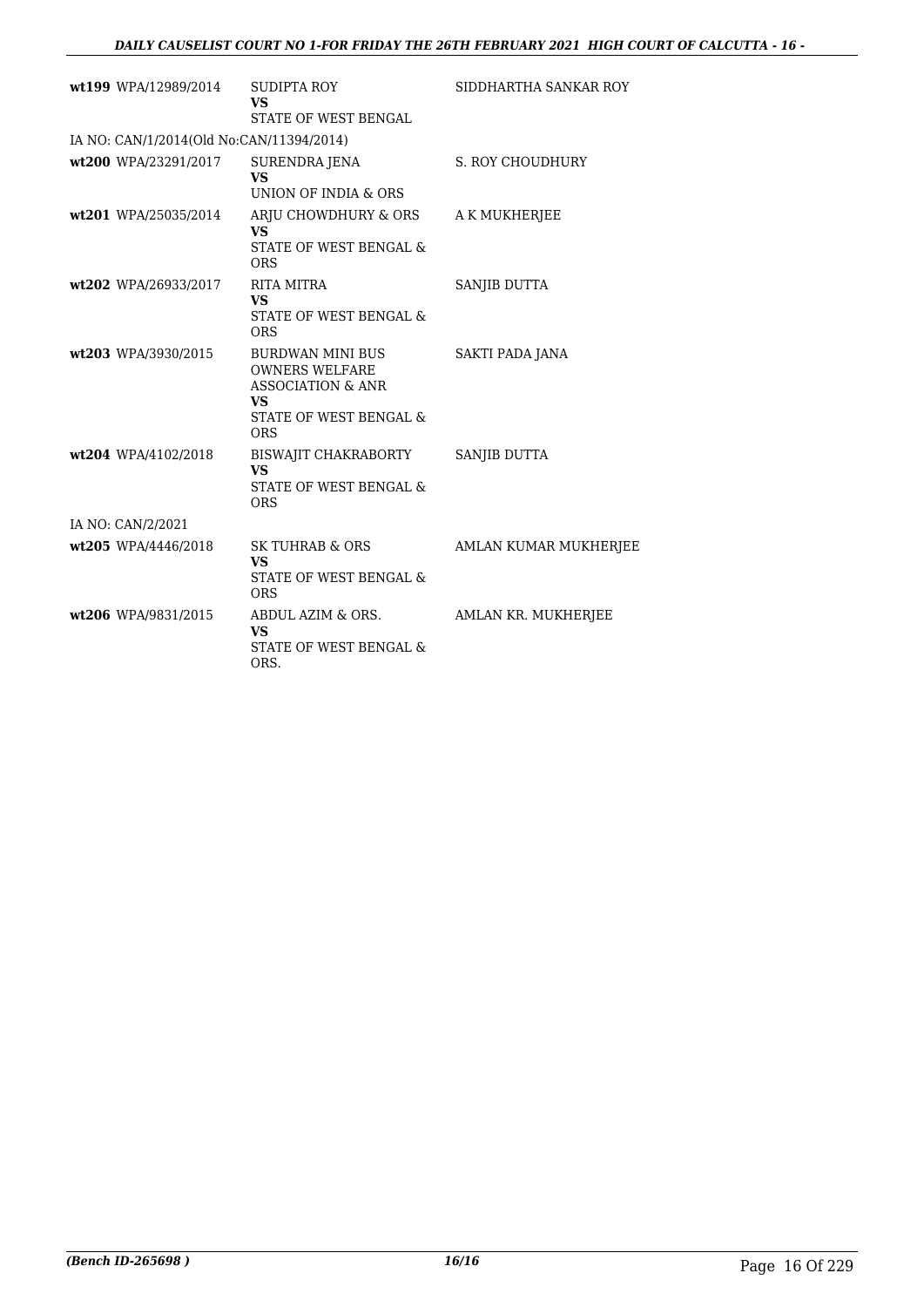

## **Appellate Side**

**DAILY CAUSELIST For Friday The 26th February 2021**

#### **COURT NO. 16**

#### **DIVISION BENCH (DB - II)**

### **AT 10:45 AM**

## **HON'BLE JUSTICE RAJESH BINDAL HON'BLE JUSTICE ANIRUDDHA ROY**

#### **(VIA VIDEO CONFERENCE)**

**ON AND FROM MONDAY, THE 11TH JANUARY, 2021 – APPEALS RELATING TO LABOUR UNDER GROUP III AND APPLICATION CONNECTED THERETO;**

**APPEALS FROM ORDERS RELATING TO REVENUE UNDER GROUP – IV & ORHER STATUTORY REVENUE APPEALS EXCEPT LAND REVENUE TO BE HEARD BY DIVISION BENCH;**

**APPEALS RELATING TO CHARTERED ACCOUNTANTS ACT, COMPANY SECRETARIES ACT AND TAX TRIBUNAL MATTERS;**

**INCOME TAX REFERENCE UNDER SECTION 256 OF THE INCOME TAX ACT;**

**MATTERS RELATING TO TRIBUNALS UNDER ARTICLE 323A & 323B OF THE CONSTITUTION OF INDIA (OTHER THAN TAX TRIBUNAL) INCLUDING APPLICATION CONNECTED THERETO;**

**NOTE: E-MENTIONING WILL BE TAKEN UP AT THE FIRST SITTING OF THE COURT. OUT OF WHICH ORIGINAL SIDE MATTERS WILL BE TAKEN UP FIRST AND THEN APPELLATE SIDE MATTERS WILL BE TAKEN UP.**

**ON AND FROM FRIDAY i.e., 19-02-2021, AFTER COMPLETION OF ORIGINAL SIDE MATTERS, APPELLATE SIDE MATTERS WILL BE TAKEN UP SERIALLY.**

**NOTE: MATTERS WILL BE TAKEN UP THROUGH PHYSICAL HEARING ONLY WHEN BOTH THE PARTIES ARE AGREED.**

#### **FOR JUDGMENT**

| WP.ST/20/2020  | KULESH CH. MONDAL<br>VS<br>UTTAM KR. PATRA                    | RAJESH KR. SHAH          |
|----------------|---------------------------------------------------------------|--------------------------|
| WPA(P)/48/2021 | <b>SUBHAJIT SOM</b><br>VS<br>STATE OF WEST BENGAL<br>AND ORS. | <b>AVIRUP CHATTERJEE</b> |

#### **MANDAMUS APPEAL**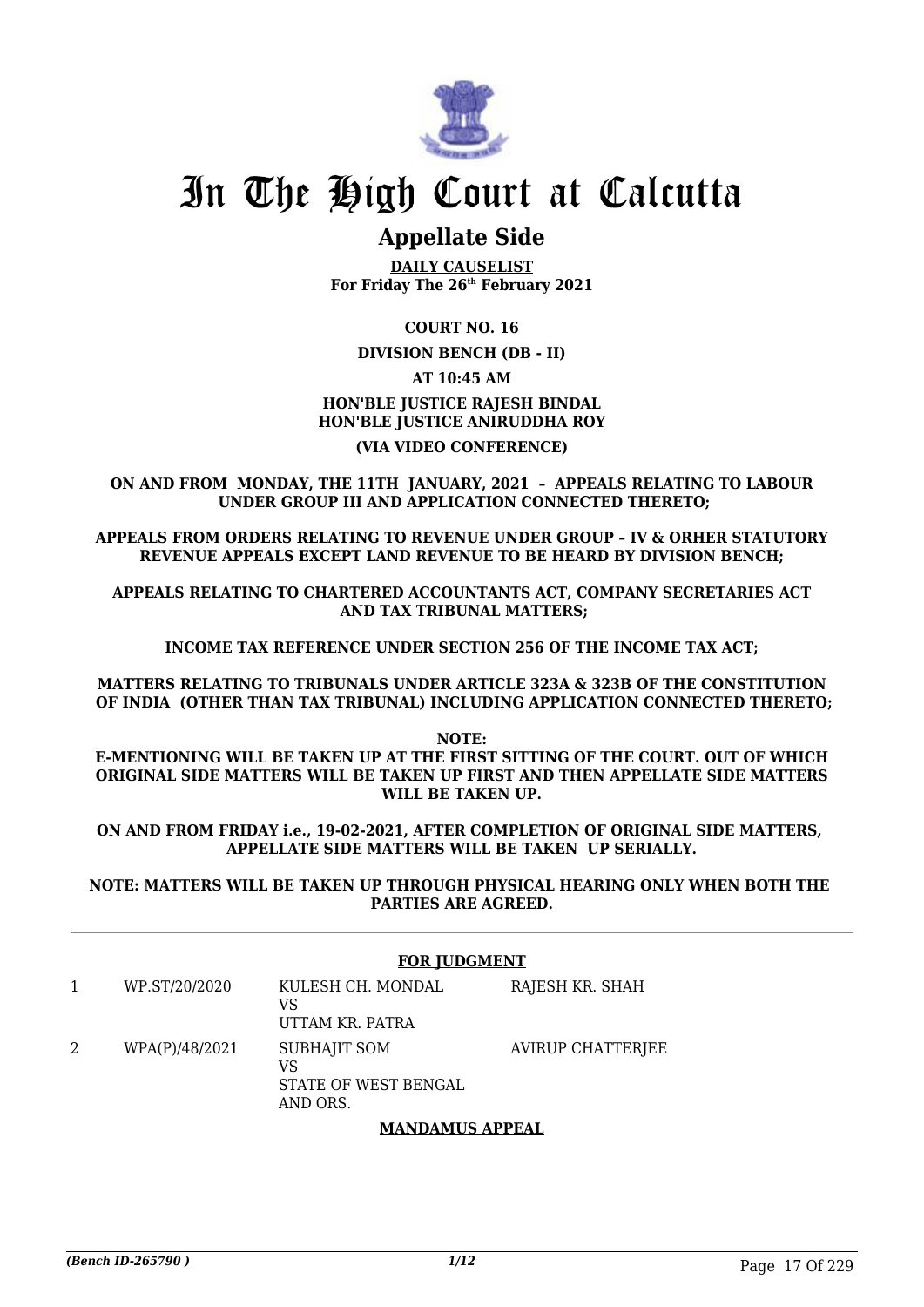| 3   | MAT/228/2021                            | BHARAT SANCHAR NIGAM<br><b>LIMITED AND ORS</b><br><b>VS</b><br>BSNL-NATIONALIST THIKA<br><b>WORKERS CONGRESS AND</b><br><b>ORS</b> | KOUSTAV BAGCHI                     |
|-----|-----------------------------------------|------------------------------------------------------------------------------------------------------------------------------------|------------------------------------|
|     | IA NO: CAN/1/2021                       |                                                                                                                                    |                                    |
| 4   | MAT/1982/2017                           | THE STATE OF WEST<br><b>BENGAL &amp; ANR</b><br><b>VS</b><br>SATIRTHA MOHANTY & ORS                                                | N. CHATTERJEE                      |
|     |                                         | IA NO: CAN/1/2017(Old No:CAN/11792/2017), CAN/2/2017(Old No:CAN/11794/2017)                                                        |                                    |
|     |                                         | WEST BENGAL STATE ADMINISTRATIVE TRIBUNAL                                                                                          |                                    |
| 5   | WP.ST/103/2014                          | <b>ANISHA KHATUN</b><br>VS<br>STATE OF WEST BENGAL &<br><b>ORS</b>                                                                 | SANDIPAN BANERJEE                  |
|     | IA NO: CAN/1/2015(Old No:CAN/6710/2015) |                                                                                                                                    |                                    |
| 6   | WP.ST/39/2018                           | RATHIN MAJI & ORS.<br><b>VS</b><br>STATE OF WEST BENGAL &<br>ORS.                                                                  | <b>RAJESH KUMAR</b><br><b>SHAH</b> |
| wt7 | WP.ST/40/2018                           | SOUMIK CHANDA<br><b>VS</b><br>STATE OF WEST BENGAL &<br><b>ORS</b>                                                                 | RAJESH KUMAR<br><b>SHAH</b>        |
| wt8 | WP.ST/41/2018                           | MADHUMITA SAHA PODDER<br><b>VS</b><br>STATE OF WEST BENGAL &<br><b>ORS</b>                                                         | RAJESH KUMAR<br><b>SHAH</b>        |
|     |                                         | IA NO: CAN/2/2020(Old No:CAN/3401/2020), CAN/3/2020(Old No:CAN/3402/2020)                                                          |                                    |
| wt9 | WP.ST/42/2018                           | RAJIB KARMAKAR & ORS<br><b>VS</b><br>STATE OF WEST BENGAL &<br>ORS                                                                 | <b>RAJESH KUMAR</b><br><b>SHAH</b> |
|     | wt10 WP.ST/43/2018                      | RAM PROSAD BANERJEE &<br><b>ORS</b><br><b>VS</b><br>STATE OF WEST BENGAL &<br><b>ORS</b>                                           | RAJESH KUMAR<br><b>SHAH</b>        |
|     | wt11 WP.ST/44/2018                      | <b>MUKUL ROY</b><br>VS<br>STATE OF WEST BENGAL &<br><b>ORS</b>                                                                     | RAJESH KUMAR<br>SHAH               |
|     | wt12 WP.ST/46/2018                      | <b>SUBHASIS DEY</b><br><b>VS</b><br>STATE OF WEST BENGAL &<br>ORS.                                                                 | <b>SOURAV HALDER</b>               |
|     | wt13 WP.ST/47/2018                      | SAMIP DAS & ORS.<br>VS<br>STATE OF WEST BENGAL &<br>ORS.                                                                           | <b>SOURAV HALDAR</b>               |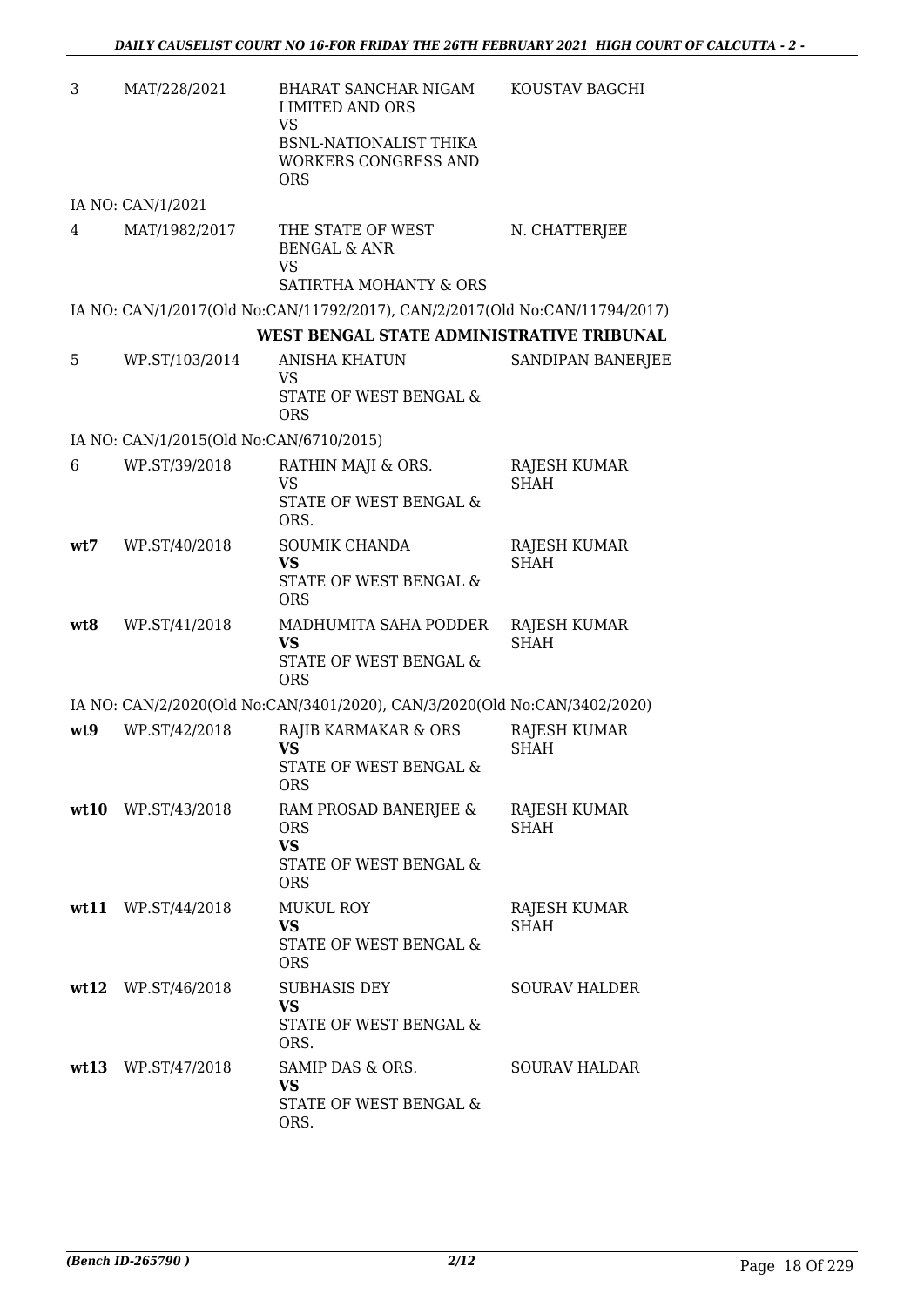|    | wt14 WP.ST/75/2019            | SUPRIYA MAITI & ANR<br><b>VS</b>                                                                                                          | <b>BISWARUP NANDY</b>                |  |  |  |
|----|-------------------------------|-------------------------------------------------------------------------------------------------------------------------------------------|--------------------------------------|--|--|--|
|    |                               | STATE OF WEST BENGAL &<br><b>ORS</b>                                                                                                      |                                      |  |  |  |
|    |                               | IA NO: CAN/1/2020(Old No:CAN/3418/2020), CAN/2/2020(Old No:CAN/3420/2020)                                                                 |                                      |  |  |  |
| 15 | WP.ST/172/2019                | THE STATE OF WEST<br><b>BENGAL &amp; ORS</b><br><b>VS</b>                                                                                 | <b>NILOTPAL</b><br><b>CHATTERJEE</b> |  |  |  |
| 16 | WP.ST/190/2019                | DR PARTHA SANYAL<br>STATE OF WEST BENGAL &<br><b>ORS</b><br><b>VS</b><br>TAGAR MANDAL                                                     | SAGNIK CHATTERJEE                    |  |  |  |
|    | wt17 WP.ST/10/2020            | TAGAR MANDAL<br><b>VS</b><br>STATE OF WEST BENGAL &<br><b>ORS</b>                                                                         | <b>SULAGNA BAGCHI</b>                |  |  |  |
| 18 | WP.ST/192/2019                | THE STATE OF WEST<br><b>BENGAL &amp; ORS</b><br><b>VS</b><br>DR GOUR PADA NAYEK                                                           | <b>NILOTPAL</b><br><b>CHATTERJEE</b> |  |  |  |
| 19 | WP.ST/193/2019                | THE STATE OF WEST<br><b>BENGAL &amp; ORS</b><br><b>VS</b><br>DR ANIRUDDHA GHORAI                                                          | <b>NILOTPAL</b><br><b>CHATTERJEE</b> |  |  |  |
| 20 | WP.ST/11/2020                 | SMRITIKANA DEY<br><b>VS</b><br>STATE OF WEST BENGAL &<br><b>ORS</b>                                                                       | <b>INDRAJIT BISWAS</b>               |  |  |  |
| 21 | WP.ST/19/2020                 | THE PRINCIPAL<br>SECRETARY, DEPT. OF<br>FINANCE GOVT. OF W.B &<br><b>ORS</b><br><b>VS</b><br>AMALENDU BIKAS<br><b>MAHAPATRA &amp; ORS</b> | <b>SUCHARITA PAUL</b>                |  |  |  |
|    | wt22 WP.ST/55/2020            | STATE OF WEST BENGAL & LALMOHAN BASU<br><b>ORS</b><br><b>VS</b><br><b>AMALENDU BIKAS</b><br><b>MAHAPATRA</b>                              |                                      |  |  |  |
| 23 | WP.ST/21/2020                 | SUBHAS CH. KONAR<br>VS<br>STATE OF WEST BENGAL &<br>ORS.                                                                                  | <b>SUMITRA</b>                       |  |  |  |
|    | IA NO: CAN/1/2021, CAN/2/2021 |                                                                                                                                           |                                      |  |  |  |
| 24 | WP.ST/43/2020                 | ABHIJIT DAS (SC) & ORS<br><b>VS</b><br>STATE OF WEST BENGAL &<br><b>ORS</b>                                                               | <b>GUDDU SINGH</b>                   |  |  |  |
| 25 | WP.ST/51/2020                 | RAJANI KANTA JANA<br>VS<br>STATE OF WEST BENGAL &<br><b>ORS</b>                                                                           | SANJOY KR SARKAR                     |  |  |  |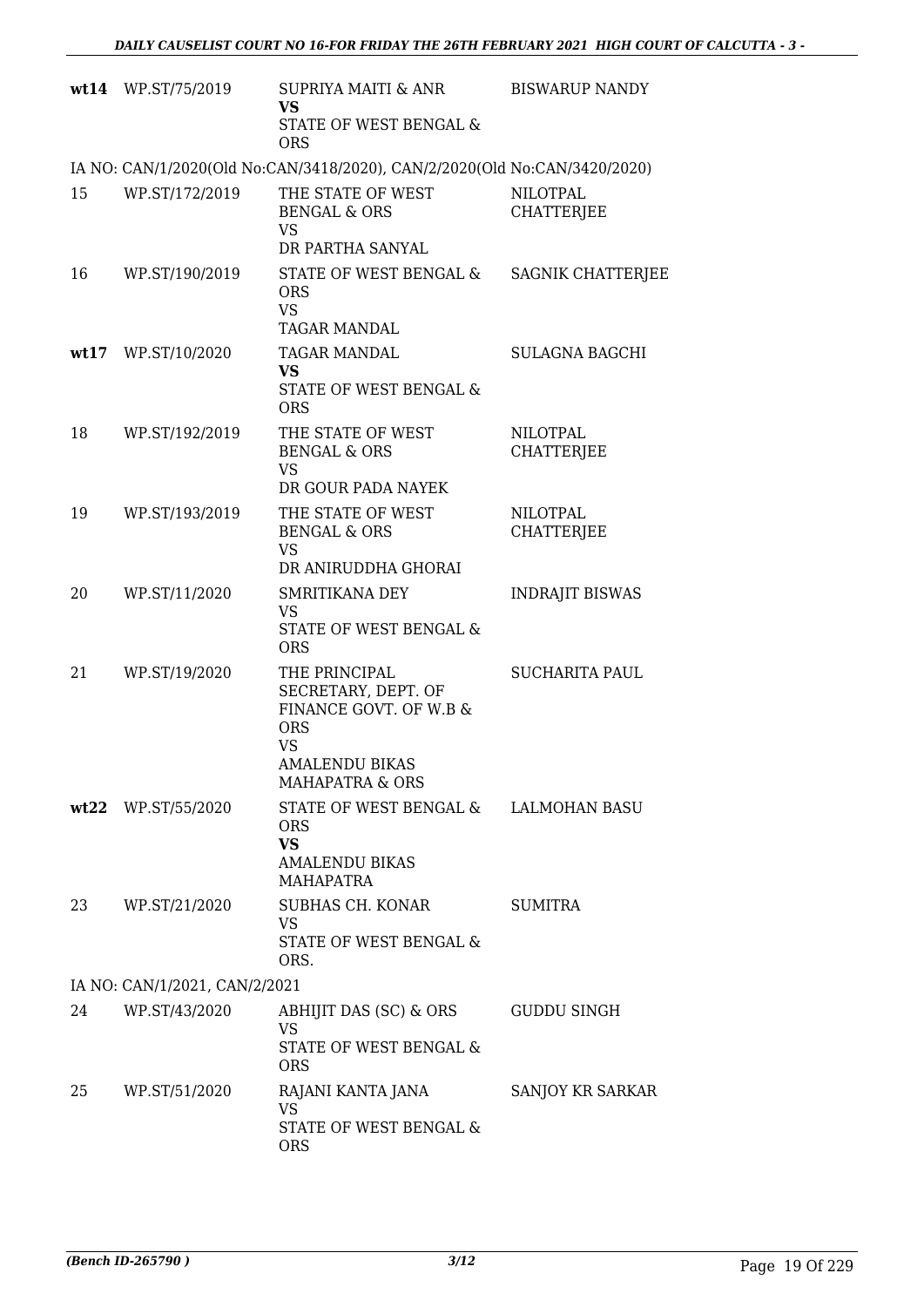| 26 | WP.ST/52/2020     | SADHAN SINGH & ORS<br>VS.<br>STATE OF WEST BENGAL &<br><b>ORS</b>         | <b>SIMANTIKA</b><br><b>DASGUPTA</b>    |
|----|-------------------|---------------------------------------------------------------------------|----------------------------------------|
|    | IA NO: CAN/1/2020 |                                                                           |                                        |
| 27 | WP.ST/54/2020     | <b>BHUSAN SINGH</b><br><b>VS</b><br>STATE OF WEST BENGAL &<br><b>ORS</b>  | KAMAL KANTA KAR                        |
| 28 | WP.ST/97/2020     | PRADIP KR. CHATTERJEE<br><b>VS</b><br>STATE OF WEST BENGAL<br>AND ORS.    | <b>MANOJIT PAL</b>                     |
| 29 | WP.ST/3/2021      | <b>SUNITA GURUNG</b><br><b>VS</b><br>STATE OF WEST BENGAL<br>AND ORS.     | RTASAMOY MONDAL                        |
| 30 | WP.ST/18/2021     | PRIYABRATA BERA<br><b>VS</b><br>STATE OF WEST BENGAL<br>AND ORS.          | RAHUL SINGH                            |
|    | IA NO: CAN/1/2021 |                                                                           |                                        |
|    |                   | <b>CENTRAL ADMN. TRIBUNAL</b>                                             |                                        |
| 31 | WP.CT/145/2010    | DIPANKAR GANGULY AND<br><b>ORS</b><br><b>VS</b><br>UNION OF INDIA AND ORS | <b>AYAN BANERJEE</b>                   |
|    | IA NO: CAN/1/2020 |                                                                           |                                        |
| 32 | WP.CT/225/2013    | RADHESHYAM MRIDHA<br><b>VS</b><br>UNION OF INDIA & ORS.                   | <b>APRATIM</b><br><b>BHATTACHARYYA</b> |
| 33 | WP.CT/54/2018     | UNION OF INDIA & ORS.<br><b>VS</b><br>SAILA NATH CHOUDHARY                | <b>MAHENDRA PRASAD</b><br><b>GUPTA</b> |
| 34 | WP.CT/102/2018    | MUKUL CH. MONDAL<br>VS<br>UNION OF INDIA & ORS.                           | VICTOR CHATTERJEE                      |
| 35 | WP.CT/108/2018    | RANAJIT KUMAR PANDIT &<br><b>ORS</b><br><b>VS</b><br>MRINMOY PAL & ORS    | <b>SAMIT K MONDAL</b>                  |
| 36 | WP.CT/22/2019     | PRASANTA KUMAR<br><b>MONDAL</b><br><b>VS</b><br>UNION OF INDIA & ORS      | <b>BHARAT BHUSHAN</b>                  |
| 37 | WP.CT/23/2019     | <b>ANUP MITRA</b><br>VS<br>UNION OF INDIA & ORS                           | <b>BHARAT BHUSHAN</b>                  |
| 38 | WP.CT/24/2019     | SHIBSHANKAR NASKAR<br><b>VS</b><br>UNION OF INDIA & ORS                   | <b>BHARAT BHUSHAN</b>                  |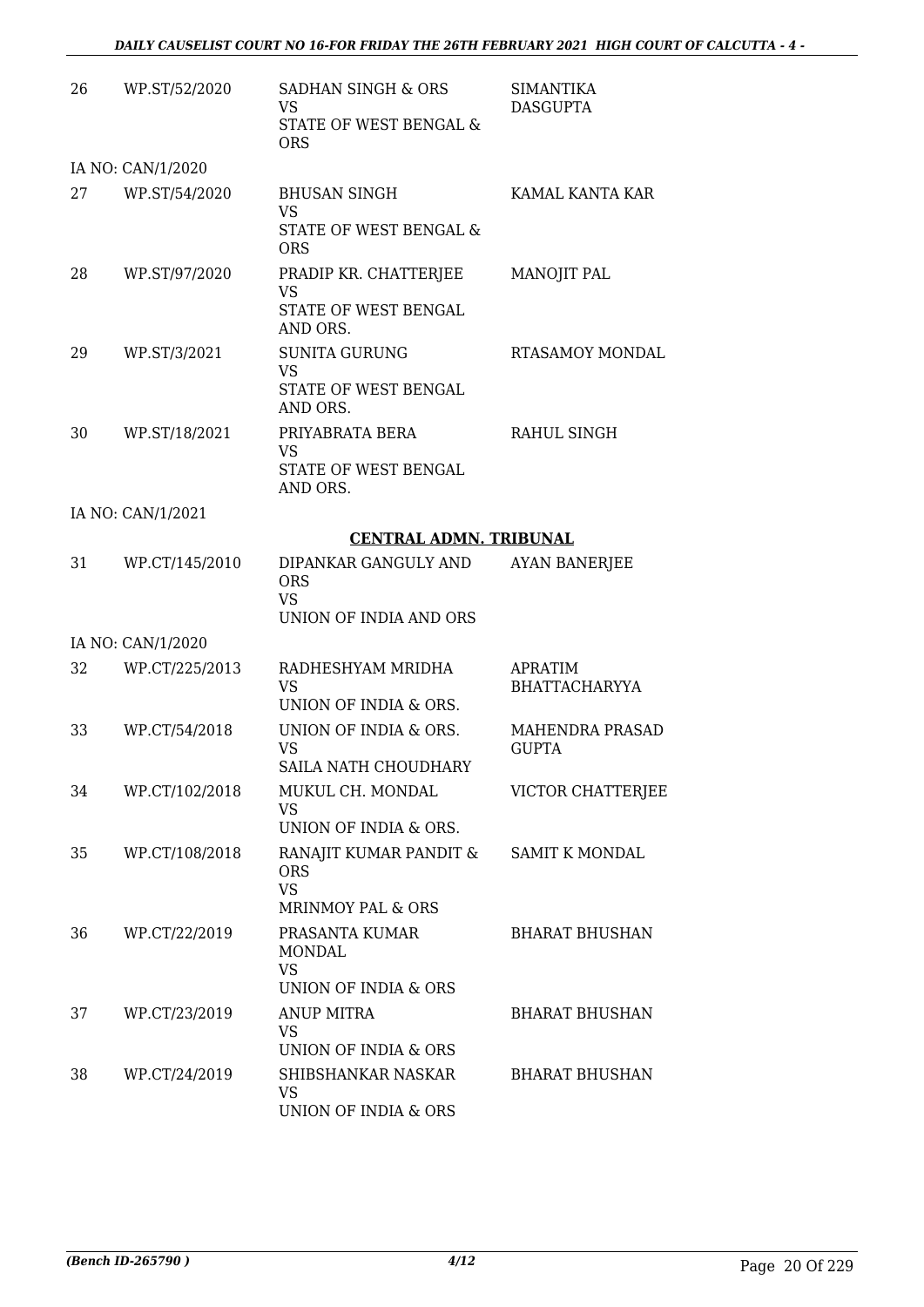| 39   | WP.CT/25/2019     | DIPANNITA DAS<br><b>VS</b><br>UNION OF INDIA & ORS                                | <b>BHARAT BHUSHAN</b>                 |
|------|-------------------|-----------------------------------------------------------------------------------|---------------------------------------|
| 40   | WP.CT/80/2019     | UNION OF INDIA & ORS<br><b>VS</b><br>JOY HIND PRASAD & ORS                        | SANAJIT KUMAR<br><b>GHOSH</b>         |
| 41   | WP.CT/5/2020      | UNION OF INDIA & ORS<br><b>VS</b><br>PRADIP BISWAS                                | RAJ SEKHAR BASU                       |
| wt42 | WP.CT/6/2020      | UNION OF INDIA & ORS<br><b>VS</b><br><b>SUMITA SHIT</b>                           | RAJ SEKHAR BASU                       |
| wt43 | WP.CT/7/2020      | UNION OF INDIA & ORS<br><b>VS</b><br><b>SUJATA KOLEY (SAHA)</b>                   | RAJ SEKHAR BASU                       |
|      | wt44 WP.CT/8/2020 | UNION OF INDIA & ORS<br><b>VS</b><br>TAPASHI DAS (SAHA)                           | <b>RAJ SEKHAR BASU</b>                |
| wt45 | WP.CT/9/2020      | UNION OF INDIA & ORS<br><b>VS</b><br>SANJIB SARKAR                                | RAJ SEKHAR BASU                       |
| 46   | WP.CT/20/2020     | <b>SUSHOVAN SARKAR</b><br><b>VS</b><br>UNION OF INDIA & ORS10                     | <b>BARUN CHATTERJEE</b>               |
| 47   | WP.CT/21/2020     | UNION OF INDIA & ORS<br><b>VS</b><br>MONOJIT ROY                                  | SANAJIT KUMAR<br><b>GHOSH</b>         |
| 48   | WP.CT/23/2020     | <b>UNION OF INDIA &amp; ORS</b><br><b>VS</b><br>RINKU CHAKRABORTY &<br><b>ORS</b> | SOURAV MANDAL                         |
| 49   | WP.CT/24/2020     | SURYA NARAYAN MULLICK<br><b>VS</b><br>UNION OF INDIA & ORS.                       | <b>BARUN CHATTERJEE</b>               |
| 50   | WP.CT/27/2020     | UNION O INDIA & ORS.<br>VS<br>BIMAL CH. PAUL & ORS.                               | SUSMITA SAHA<br><b>DUTTA</b>          |
| 51   | WP.CT/30/2020     | ANUP KUMAR MITRA & ORS<br>VS<br>UNION OF INDIA & ORS                              | PAPPU ADHIKARI                        |
| 52   | WP.CT/31/2020     | <b>AMBIA KHATUN</b><br><b>VS</b><br>UNION OF INDIA & ORS                          | SANDIP MONDAL                         |
| 53   | WP.CT/32/2020     | AMARJIT SINGH<br>VS<br>UNION OF INDIA & ORS.                                      | <b>SOUMEN</b><br><b>BHATTACHARJEE</b> |
| 54   | WP.CT/34/2020     | MRITYUNJOY GOUDA<br><b>VS</b><br>UNION OF INDIA & ORS                             | DEBAJIT SAMANTA                       |
|      |                   | $(0.000(01.1)$ M = $(0.11(00.1)$                                                  |                                       |

IA NO: CAN/1/2020(Old No:CAN/3244/2020)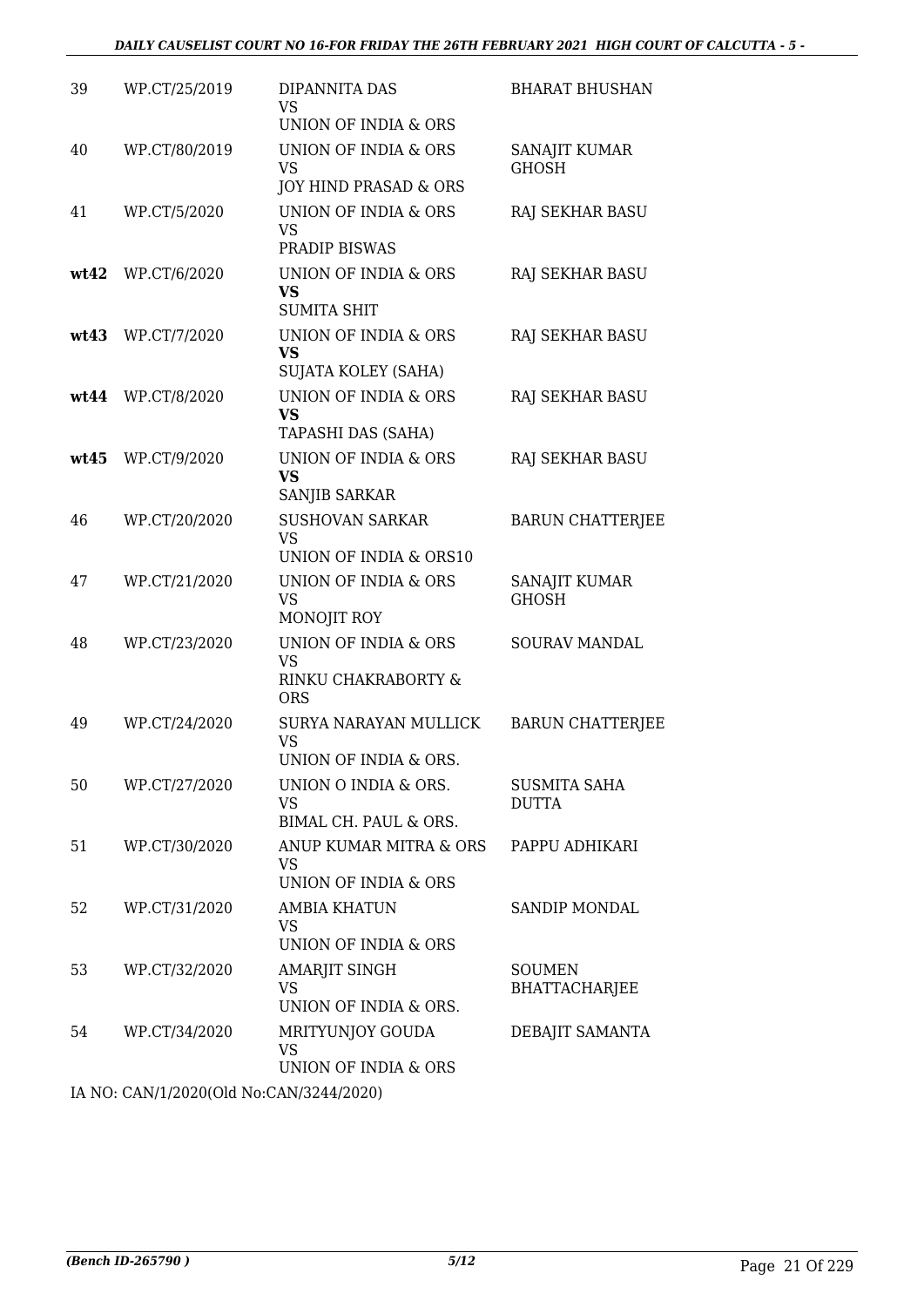| 55 | WP.CT/38/2020 | <b>MANISH KUMAR</b><br><b>VS</b><br>THE COMPTROLLER &<br><b>AUDITOR GENERAL OF</b> | <b>BHARAT BHUSAN</b>                |
|----|---------------|------------------------------------------------------------------------------------|-------------------------------------|
|    |               | <b>INDIA &amp; ORS</b>                                                             |                                     |
| 56 | WP.CT/49/2020 | UNION OF INDIA AND ORS<br><b>VS</b>                                                | <b>SUMAN BASU</b>                   |
|    |               | MANISH KUMAR AND ORS                                                               |                                     |
| 57 | WP.CT/60/2020 | <b>MD ELIAS KHAN</b><br><b>VS</b>                                                  | SANDIPAN BANERJEE                   |
|    |               | STEEL AUTHORITY OF<br><b>INDIA AND ORS</b>                                         |                                     |
| 58 | WP.CT/70/2020 | UNION OF INDIA AND ORS.<br>VS.<br>RAJKUMAR PRASAD AND<br><b>ANR</b>                | <b>MUKESH KUMAR</b><br><b>GUPTA</b> |
| 59 | WP.CT/71/2020 | UNION OF INDIA AND<br><b>OTHERS</b><br><b>VS</b><br>DEO RAJ RAM                    | <b>SHANKAR RANJAN</b><br><b>SEN</b> |
| 60 | WP.CT/72/2020 | UNION OF INDIA AND ORS.                                                            | <b>SHANKAR RANJAN</b>               |
|    |               | <b>VS</b><br><b>BHOLA MAHATO</b>                                                   | <b>SEN</b>                          |
| 61 | WP.CT/73/2020 | UNION OF INDIA AND ORS.<br><b>VS</b><br><b>GULAM RASOOL</b>                        | <b>SHANKAR RANJAN</b><br><b>SEN</b> |
| 62 | WP.CT/74/2020 | Union of India<br><b>VS</b>                                                        | SHANKAR RANJAN<br><b>SEN</b>        |
| 63 | WP.CT/75/2020 | SANDIP MAITY @ MAITI<br>UNION OF INDIA AND ORS.                                    | DEEPAK KR SINGH                     |
|    |               | <b>VS</b><br>CHANDI DAS KHAN AND<br><b>ORS</b>                                     |                                     |
| 64 | WP.CT/76/2020 | Union of India                                                                     | <b>SHANKAR RANJAN</b>               |
|    |               | <b>VS</b><br>JAIPAL KARKETTA                                                       | <b>SEN</b>                          |
| 65 | WP.CT/77/2020 | UNION OF INDIA AND ORS.<br>VS.                                                     | <b>SHANKAR RANJAN</b><br><b>SEN</b> |
|    |               | <b>BANWARI MISTRY</b>                                                              |                                     |
| 66 | WP.CT/78/2020 | UNION OF INDIA AND<br><b>OTHERS</b><br><b>VS</b>                                   | SHANKAR RANJAN<br><b>SEN</b>        |
|    |               | <b>SHYAM PRASAD GUPTA</b>                                                          |                                     |
| 67 | WP.CT/79/2020 | UNION OF INDIA AND<br><b>OTHERS</b><br><b>VS</b>                                   | SHANKAR RANJAN<br><b>SEN</b>        |
| 68 | WP.CT/1/2021  | <b>BAL MUKUND MAHATO</b><br>UNION OF INDIA AND ORS.                                |                                     |
|    |               | VS<br>NABA KUMAR DEY AND ANR                                                       | SANAJIT KUMAR<br><b>GHOSH</b>       |
| 69 | WP.CT/2/2021  | UNION OF INDIA AND ORS.<br><b>VS</b><br>SUBRATA RANJAN DAS                         | SHANKAR RANJAN<br><b>SEN</b>        |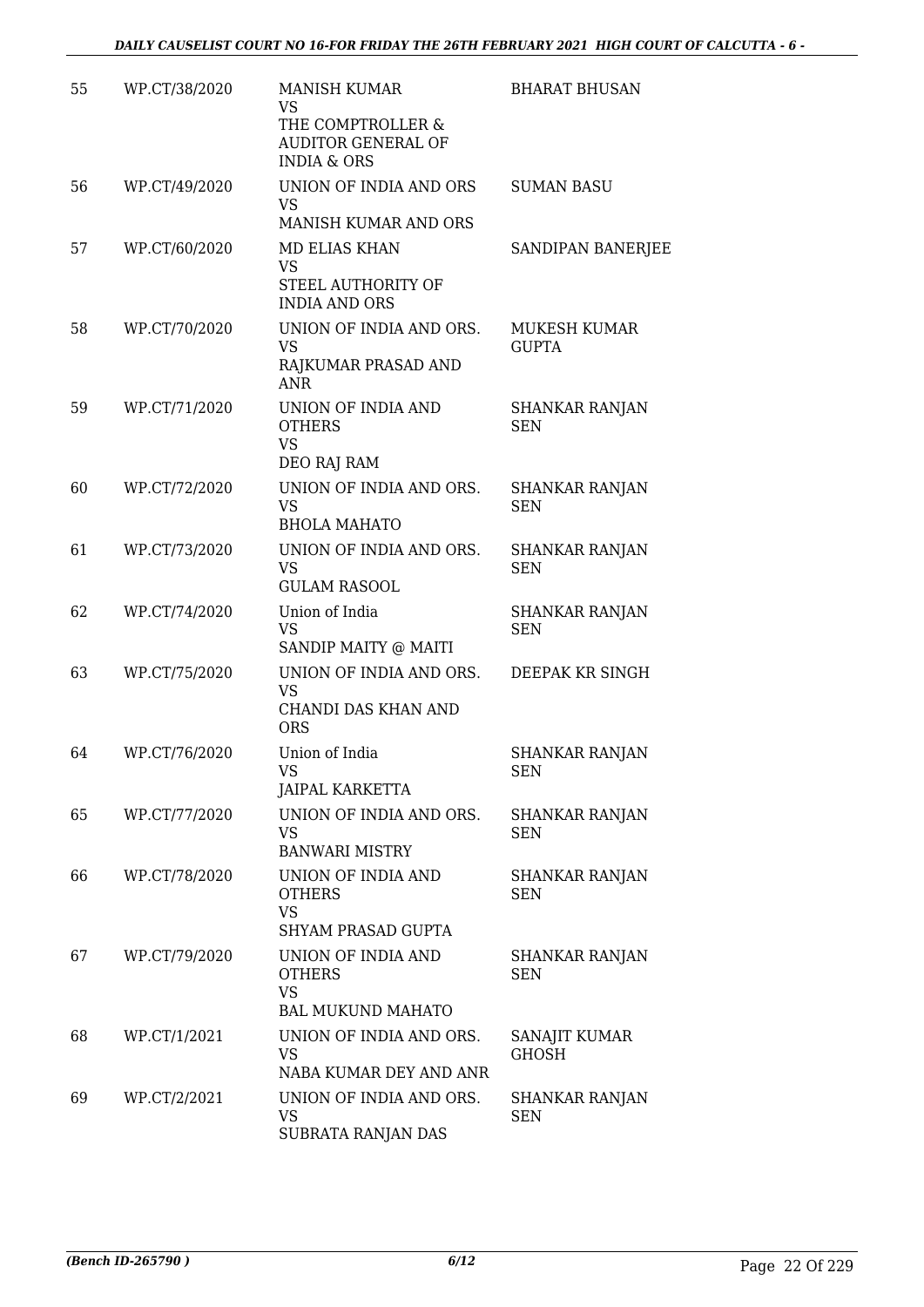| 70 | WP.CT/3/2021      | UNION OF INDIA AND ORS.<br>VS<br>VIJOY KUMAR GUPTA                                                          | APARNA BANERJEE                     |
|----|-------------------|-------------------------------------------------------------------------------------------------------------|-------------------------------------|
| 71 | WP.CT/4/2021      | UNION OF INDIA AND ORS.<br><b>VS</b><br><b>SUSHIL KUMAR DEY</b>                                             | S.N.DUTTA                           |
|    | IA NO: CAN/1/2021 |                                                                                                             |                                     |
| 72 | WP.CT/5/2021      | ARKAPRAVA BANERJEE<br>VS<br>UNION OF INDIA AND ORS.                                                         | <b>SRINJAY DAS</b>                  |
| 73 | WP.CT/6/2021      | RAJESH KUMAR<br><b>VS</b><br>UNION OF INDIA AND ORS.                                                        | PHATICK CHANDRA<br><b>DAS</b>       |
| 74 | WP.CT/7/2021      | UNION OF INDIA AND ORS.<br><b>VS</b><br>MD IMRAN RAJA                                                       | <b>SOMA RAY</b>                     |
| 75 | WP.CT/8/2021      | NAVODAYA VIDYALAYA<br><b>SAMITI</b><br><b>VS</b><br>MRINMOY KONAR AND ORS                                   | <b>PULAKESH BAJPAYEE</b>            |
| 76 | WP.CT/9/2021      | NAVODAYA VIDYALAYA<br><b>SAMITI</b><br><b>VS</b><br>SATYASIS PRADHAN AND<br><b>ORS</b>                      | PULAKESH BAJPAYEE                   |
| 77 | WP.CT/10/2021     | <b>BAPPA MONDAL</b><br><b>VS</b><br>UNION OF INDIA AND ORS.                                                 | <b>GORA CHAND</b><br><b>SAMANTA</b> |
| 78 | WP.CT/11/2021     | PROSENJIT MONDAL<br>VS<br>UNION OF INDIA AND ORS.                                                           | <b>GORA CHAND</b><br><b>SAMANTA</b> |
| 79 | WP.CT/12/2021     | CHIRANMAY DAS<br><b>VS</b><br>UNION OF INDIA AND ORS                                                        | <b>GORA CHAND</b><br><b>SAMANTA</b> |
| 80 | WP.CT/13/2021     | GAUTAM SARDAR AND<br><b>ANOTHER</b><br>VS<br>UNION OF INDIA AND ORS.                                        | <b>BHARAT BHUSAN</b>                |
| 81 | WP.CT/14/2021     | Union of India<br><b>VS</b><br><b>DINANATH THAKUR</b>                                                       | <b>SHANKAR RANJAN</b><br><b>SEN</b> |
| 82 | WP.CT/15/2021     | Union of India<br><b>VS</b><br>MAIMUL BEGUM AND ANR                                                         | SHANKAR RANJAN<br>SEN               |
| 83 | WP.CT/16/2021     | SMEETA PAUL<br>VS.<br>UNION OF INDIA AND ORS.                                                               | <b>JOYJIT DUTTA</b>                 |
| 84 | WP.CT/17/2021     | UNIION OF INDIA AND<br><b>OTHERS</b><br>VS<br>TREASURY OFFICER,<br>TREASURY I PURBA<br>BARDHAMAN AND OTHERS | ANURAN SAMANTA                      |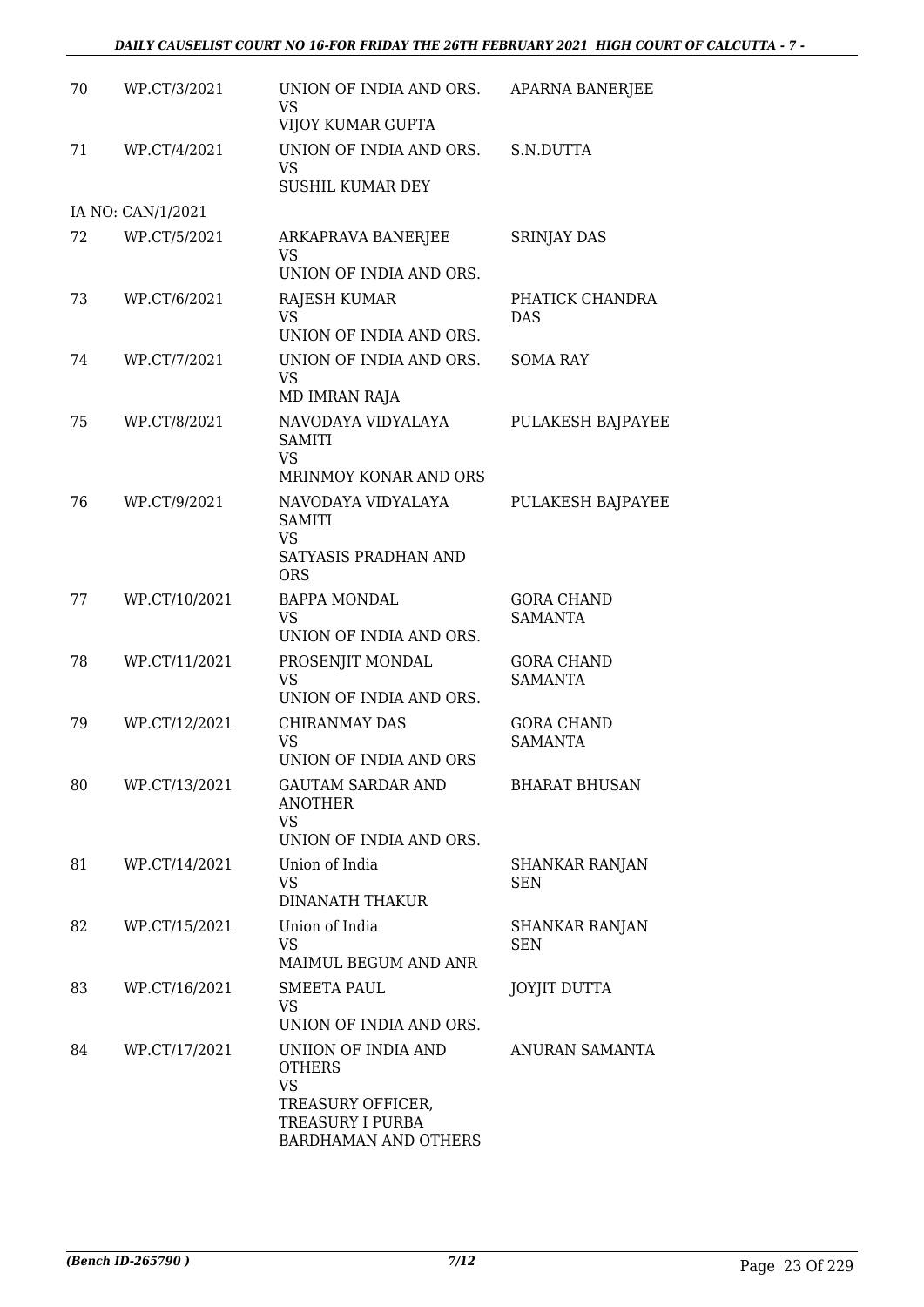| 85 | WP.CT/19/2021                           | SANDHYA DUTTA AND ANR<br>VS                                       | <b>SK SAYEDUL HAQUE</b><br><b>MOLLA</b> |
|----|-----------------------------------------|-------------------------------------------------------------------|-----------------------------------------|
|    |                                         | UNION OF INDIA AND ORS.                                           |                                         |
|    | IA NO: CAN/1/2021                       |                                                                   |                                         |
| 86 | WP.CT/20/2021                           | UNION OF INDIA AND ORS.<br><b>VS</b><br><b>SURAJ BANSFORE</b>     | A.K. GAYEN                              |
| 87 | WP.CT/22/2021                           | <b>BHANU CHARAN SINGH</b><br>SINCE DECEASED REP BY<br>LEGAL HEIRS | MUKUNDA LAL<br><b>SARKAR</b>            |
|    |                                         | VS<br>UNION OF INDIA AND ORS.                                     |                                         |
|    |                                         | <b>LAND REFORMS TENANCY TRIBUNAL</b>                              |                                         |
| 88 | WPLRT/124/2015                          | SWAPAN KUMAR GHOSH<br>VS                                          | SIDDHARTHA<br><b>SANKAR MANDAL</b>      |
|    |                                         | <b>STATE OF WEST BENGAL &amp;</b><br><b>ORS</b>                   |                                         |
|    | IA NO: CAN/1/2020                       |                                                                   |                                         |
| 89 | WPLRT/15/2018                           | <b>UMA GANGULY &amp; ORS</b><br><b>VS</b>                         | KOUSHIK ROY                             |
|    |                                         | STATE OF WEST BENGAL<br>&ORS                                      |                                         |
|    | IA NO: CAN/1/2018(Old No:CAN/7934/2018) |                                                                   |                                         |
| 90 | WPLRT/36/2018                           | JAY SHREE TEA &<br><b>INDUSTRIES LTD. &amp; ANR</b><br>VS         | PRASENJIT BARMAN                        |
|    |                                         | STATE OF WEST BENGAL &<br><b>ORS</b>                              |                                         |
| 91 | WPLRT/70/2018                           | <b>NASIRAM NANDI</b><br><b>VS</b>                                 | <b>MD SHAHID</b>                        |
|    |                                         | STATE OF WEST BENGAL &<br><b>ORS</b>                              |                                         |
|    | IA NO: CAN/1/2019(Old No:CAN/2460/2019) |                                                                   |                                         |
| 92 | WPLRT/82/2018                           | KALPANA RANI DUTTA<br><b>VS</b><br>STATE OF WEST BENGAL &         | ASHOK KR. JHA                           |
|    |                                         | ORS.                                                              |                                         |
| 93 | WPLRT/87/2018                           | JAY SHREE TEA &<br><b>INDUSTRIES LTD. &amp; ANR</b><br><b>VS</b>  | P. BURMAN                               |
|    |                                         | STATE OF WEST BENGAL &<br><b>ORS</b>                              |                                         |
| 94 | WPLRT/102/2018                          | M/S. CHANDMANI TEA<br>COMPANY LTD. & ANR<br><b>VS</b>             | T. CHAKRAVARTY                          |
|    |                                         | STATE OF WEST BENGAL &<br><b>ORS</b>                              |                                         |
|    | IA NO: CAN/1/2020(Old No:CAN/2387/2020) |                                                                   |                                         |
| 95 | WPLRT/102/2019                          | <b>MAMATA DAS</b><br>VS                                           | TANMOY KR DEY                           |
|    |                                         | STATE OF WEST BENGAL &<br><b>ORS</b>                              |                                         |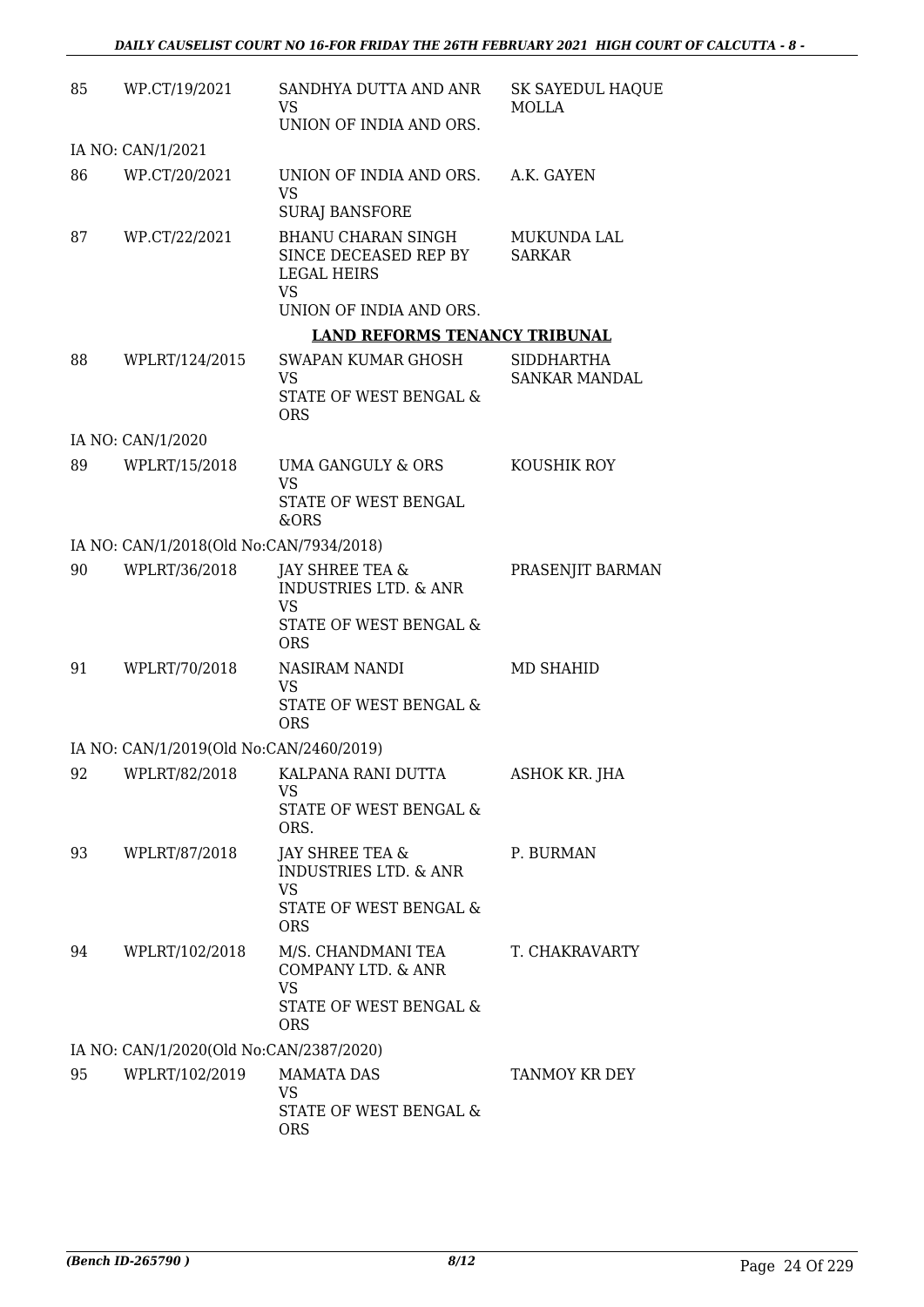| 96  | WPLRT/119/2019                | <b>ARJU BEGAM</b><br>VS.<br><b>STATE OF WEST BENGAL &amp;</b><br><b>ORS</b>             | NEMAI CHANDRA<br><b>BETAL</b>      |
|-----|-------------------------------|-----------------------------------------------------------------------------------------|------------------------------------|
| 97  | WPLRT/139/2019                | KAJAL DUTTA PRAMANIK<br><b>VS</b><br>STATE OF WEST BENGAL &<br><b>ORS</b>               | MD YOUNUSH<br><b>MONDAL</b>        |
| 98  | WPLRT/16/2020                 | SANKAR MAHAPATRA<br><b>VS</b><br>STATE OF WEST BENGAL &<br>ORS.                         | SAILENDRA SEKHAR<br><b>BAYERD</b>  |
|     | IA NO: CAN/1/2020, CAN/2/2020 |                                                                                         |                                    |
| 99  | WPLRT/20/2020                 | HARI PADA JANA & ORS<br><b>VS</b><br>STATE OF WEST BENGAL &<br><b>ORS</b>               | RAJ DIP RAY                        |
| 100 | WPLRT/22/2020                 | HAREKRISHNA MONDAL &<br><b>ORS</b><br><b>VS</b><br>STATE OF WEST BENGAL &<br><b>ORS</b> | LAKSHMINATH<br><b>VHATTACHARYA</b> |
| 101 | WPLRT/23/2020                 | <b>SMT BHABANI MAITI</b><br><b>VS</b><br>STATE OF WEST BENGAL &<br><b>ORS</b>           | <b>BISWAJIT SAU</b>                |
| 102 | WPLRT/24/2020                 | SK BARSHED ALI<br><b>VS</b><br>STATE OF WEST BENGAL &<br><b>ORS</b>                     | SK. BARSHED ALI                    |
| 103 | WPLRT/25/2020                 | JOYDEB CHAKRABORTY<br><b>VS</b><br>STATE OF WEST BENGAL &<br><b>ORS</b>                 | HIMADRI KUMAR<br><b>MAHATA</b>     |
|     | 104 WPLRT/27/2020             | PHATICK CHANDRA KHAN<br>VS<br>STATE OF WEST BENGAL &<br><b>ORS</b>                      | MD HOSSAIN                         |
| 105 | WPLRT/28/2020                 | NAMITA GHOSH<br>VS<br>STATE OF WEST BENGAL &<br><b>ORS</b>                              | <b>DEBASIS SUR</b>                 |
| 106 | WPLRT/32/2020                 | AMARNATH DATTA<br>VS.<br>STATE OF WEST BENGAL<br>AND ORS.                               | P K BHATTACHARYA                   |
|     | 107 WPLRT/33/2020             | TARAPADA GHOSH<br>VS<br>STATE OF WEST BENGAL<br>AND ORS.                                | DEBASHISH SARKAR                   |

IA NO: CAN/1/2021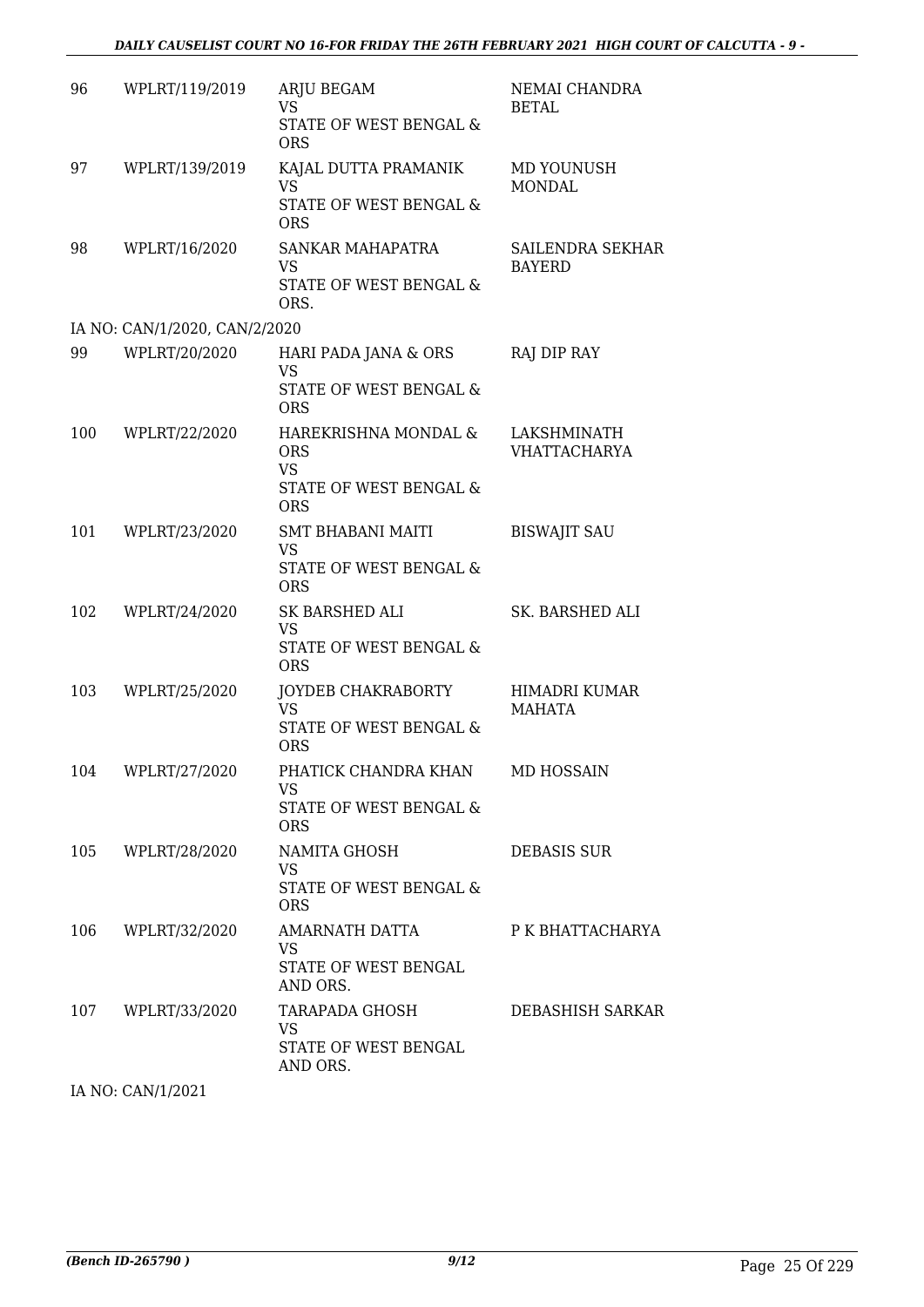| 108 | WPLRT/37/2020 | SIDDESWAR DE<br>VS.                                                   | UTTIYA RAY                           |
|-----|---------------|-----------------------------------------------------------------------|--------------------------------------|
|     |               | STATE OF WEST BENGAL<br>AND ORS.                                      |                                      |
| 109 | WPLRT/38/2020 | <b>SOMA AICH</b><br><b>VS</b>                                         | <b>ABDUS SALAM</b>                   |
|     |               | STATE OF WEST BENGAL<br>AND ORS.                                      |                                      |
| 110 | WPLRT/39/2020 | RANAJIT KUMAR BERA AND SAKYA MAITY<br><b>OTHERS</b><br><b>VS</b>      |                                      |
|     |               | STATE OF WEST BENGAL<br>AND ORS.                                      |                                      |
| 111 | WPLRT/40/2020 | <b>ASIT GAYEN</b><br><b>VS</b>                                        | KAPIL CHANDRA<br><b>SAHOO</b>        |
|     |               | STATE OF WEST BENGAL<br>AND ORS.                                      |                                      |
| 112 | WPLRT/41/2020 | <b>BISWANTH MAJHI</b><br><b>VS</b>                                    | DIPANKAR PAL                         |
|     |               | STATE OF WEST BENGAL<br>AND ORS.                                      |                                      |
| 113 | WPLRT/42/2020 | STATE OF WEST BENGAL<br>AND ORS.<br><b>VS</b>                         | <b>NILOTPAL</b><br><b>CHATTERJEE</b> |
|     |               | NARAYAN CHANDRA SAHA<br><b>AND ORS</b>                                |                                      |
| 114 | WPLRT/43/2020 | JADAV DAS AND OTHERS<br><b>VS</b>                                     | KAPIL CHANDRA<br><b>SAHOO</b>        |
|     |               | STATE OF WEST BENGAL<br>AND ORS.                                      |                                      |
| 115 | WPLRT/44/2020 | JADAV DAS AND OTHERS<br><b>VS</b><br>STATE OF WEST BENGAL<br>AND ORS. | KAPIL CHANDRA<br><b>SAHOO</b>        |
| 116 | WPLRT/45/2020 | JADAV DAS AND OTHERS                                                  | KAPIL CHANDRA                        |
|     |               | VS<br>STATE OF WEST BENGAL<br>AND ORS.                                | <b>SAHOO</b>                         |
| 117 | WPLRT/46/2020 | JADAV DAS AND OTHERS<br>VS.                                           | KAPIL CHANDRA<br><b>SAHOO</b>        |
|     |               | STATE OF WEST BENGAL<br>AND ORS.                                      |                                      |
| 118 | WPLRT/47/2020 | JADAV DAS AND OTHERS<br><b>VS</b>                                     | KAPIL CHGANDRA<br><b>SAHOO</b>       |
|     |               | STATE OF WEST BENGAL<br>AND ORS.                                      |                                      |
| 119 | WPLRT/48/2020 | JADAV DAS AND OTHERS<br>VS.                                           | KAPIL CHANDRA<br><b>SAHOO</b>        |
|     |               | STATE OF WEST BENGAL<br>AND ORS.                                      |                                      |
| 120 | WPLRT/49/2020 | JADAV DAS AND OTHERS<br><b>VS</b>                                     | KAPIL CHANDRA<br><b>SAHOO</b>        |
|     |               | STATE OF WEST BENGAL<br>AND ORS.                                      |                                      |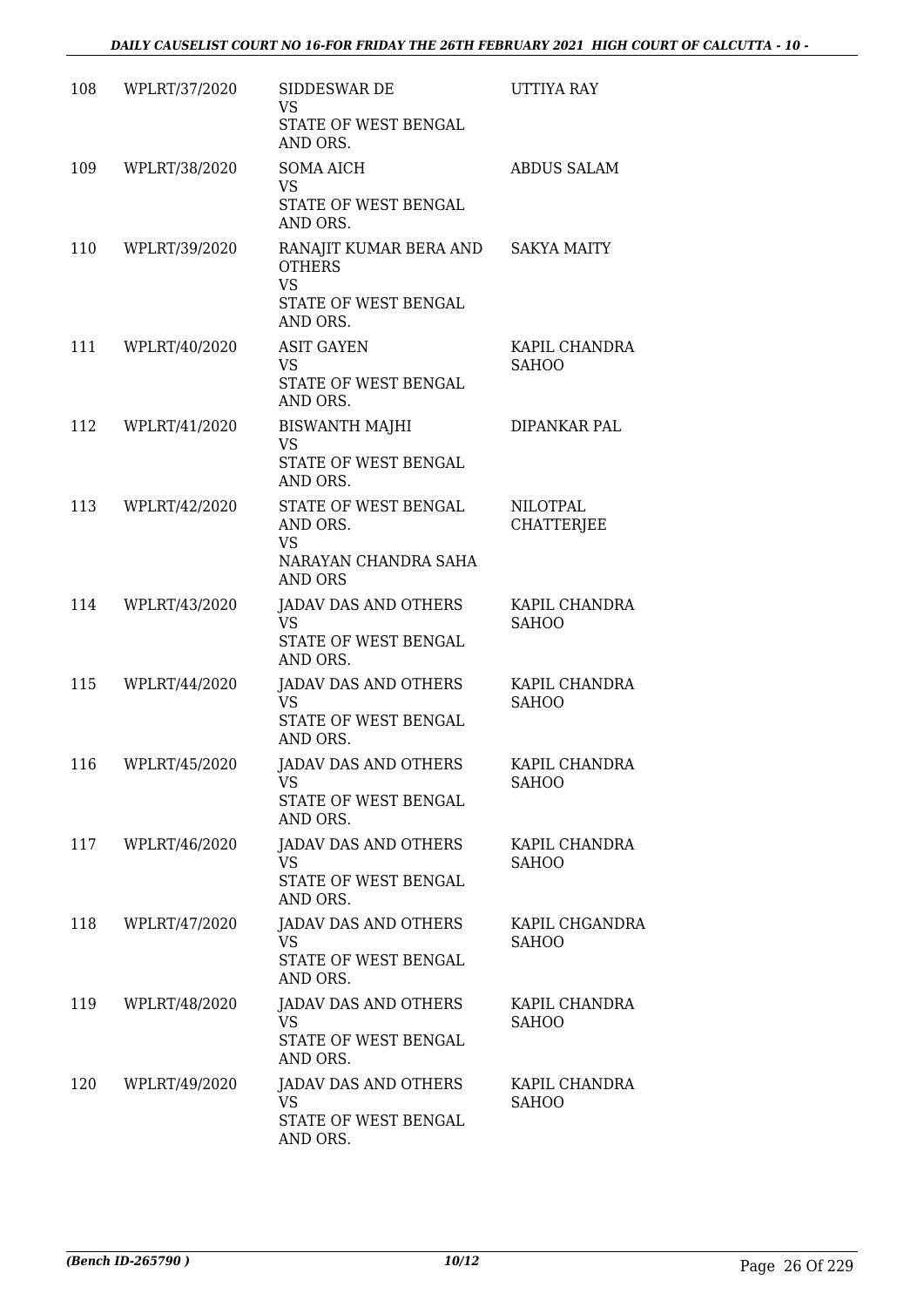| 121 | WPLRT/50/2020   | JADAV DAS AND OTHERS<br>VS                                                | KAPIL CHANDRA<br><b>SAHOO</b>  |
|-----|-----------------|---------------------------------------------------------------------------|--------------------------------|
|     |                 | STATE OF WEST BENGAL<br>AND ORS.                                          |                                |
| 122 | WPLRT/51/2020   | LATIKA GHOSH AND ORS<br>VS.                                               | J.L. ROY                       |
|     |                 | STATE OF WEST BENGAL<br>AND ANR                                           |                                |
| 123 | WPLRT/1/2021    | <b>SRIDAM BASAK</b><br><b>VS</b>                                          | DEBDEEP SINHA                  |
|     |                 | STATE OF WEST BENGAL<br>AND ORS.                                          |                                |
| 124 | WPLRT/2/2021    | GIYASUDDIN ZAMADAR<br>VS                                                  | <b>SANDIP DAS</b>              |
|     |                 | <b>BLOCK LAND AND LAND</b><br>REFORM OFFICER AND ORS                      |                                |
| 125 | WPLRT/3/2021    | NIRMAL KUMAR<br><b>CHATTERJEE</b><br><b>VS</b>                            | <b>D BANERJEE</b>              |
|     |                 | STATE OF WEST BENGAL<br>AND ORS.                                          |                                |
| 126 | WPLRT/4/2021    | <b>SUBODH JANA</b><br><b>VS</b>                                           | AMITAVA DASGUPTA               |
|     |                 | STATE OF WEST BENGAL<br>AND ORS.                                          |                                |
| 127 | WPLRT/5/2021    | <b>ASRAFUL HAQUE</b><br><b>VS</b>                                         | <b>ARPITA BASU</b>             |
|     |                 | STATE OF WEST BENGAL<br>AND ORS.                                          |                                |
| 128 | WPLRT/6/2021    | <b>BIVAS DE</b><br><b>VS</b>                                              | PRANTICK GHOSH                 |
|     |                 | STATE OF WEST BENGAL<br>AND ORS.                                          |                                |
| 129 | WPLRT/7/2021    | GANESH CHANDRA PALAND HIMADRI KR MAHATA<br>ORS<br>VS                      |                                |
|     |                 | STATE OF WEST BENGAL<br>AND ORS.                                          |                                |
| 130 | WPLRT/8/2021    | NAND KUMAR SOMANI<br>VS                                                   | SYED NURUL AREFIN              |
|     |                 | STATE OF WEST BENGAL<br>AND ORS.                                          |                                |
|     |                 | <b>APPLICATION</b>                                                        |                                |
| 131 | WPLRT/572/2001  | MONORAMA LAHA & ANR.<br>VS<br>STATE OF W.B.                               | DEVENDRA KUMAR<br><b>GUPTA</b> |
|     |                 | IA NO: CAN/1/2016(Old No:CAN/2612/2016), CAN/2/2016(Old No:CAN/2676/2016) |                                |
| 132 | WP.ST/1607/2008 | SRI NIRMAL KUMAR<br><b>CHOWDHURY</b><br><b>VS</b>                         | MONIKA GHOSH                   |
|     |                 | STATE OF WEST BENGAL &<br><b>ORS</b>                                      |                                |
|     |                 | IA NO: CAN/1/2015(Old No:CAN/9835/2015), CAN/2/2015(Old No:CAN/9841/2015) |                                |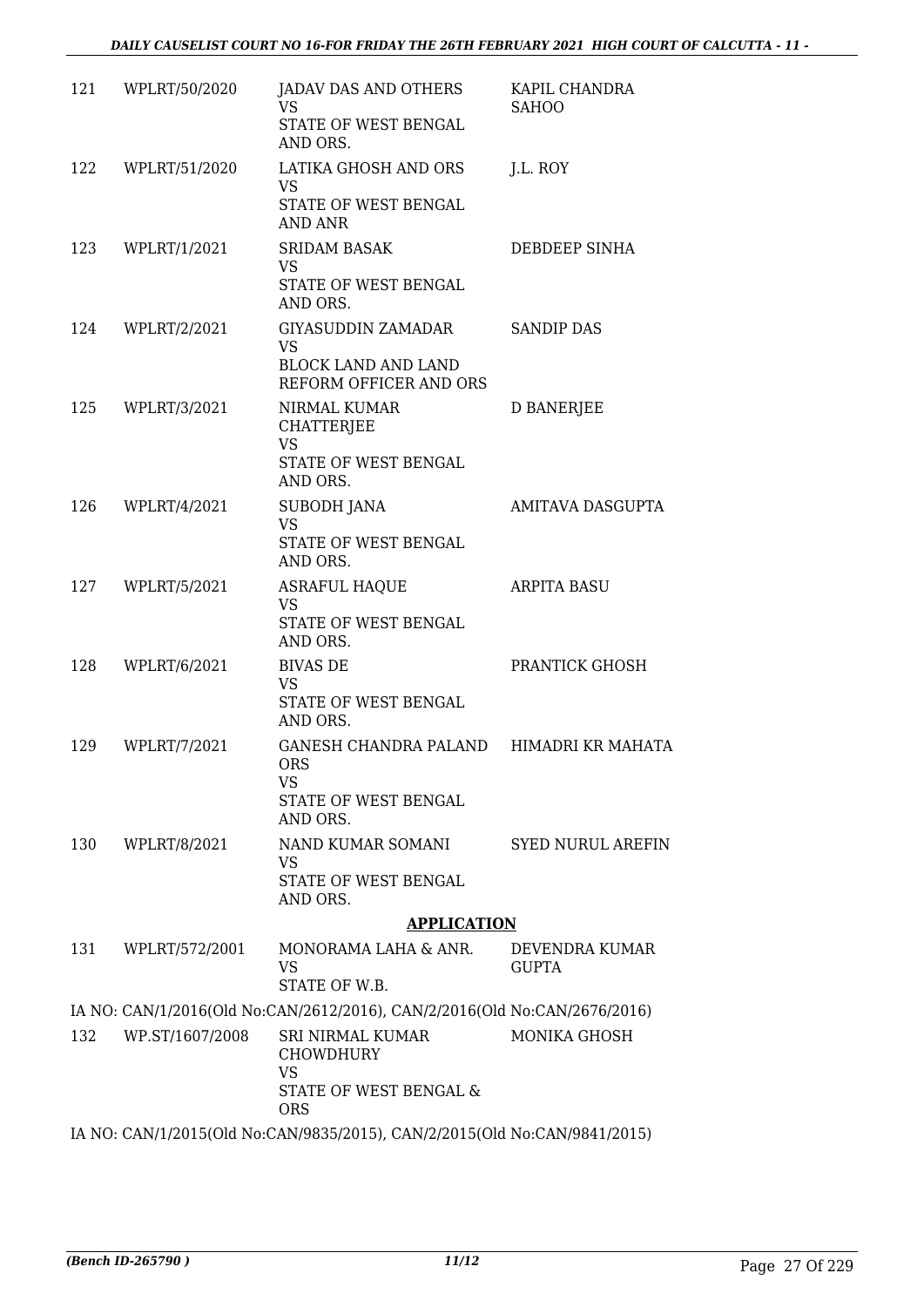| 133 | RVW/181/2015       | BOSE INSTITUTE & ORS<br>VS<br>RAMPADA MANNA & ORS                                                   | AMIT KR. MUHURI                                                                           |
|-----|--------------------|-----------------------------------------------------------------------------------------------------|-------------------------------------------------------------------------------------------|
|     |                    | IA NO: CAN/1/2015(Old No:CAN/8391/2015), CAN/2/2019(Old No:CAN/3948/2019)                           |                                                                                           |
|     | wt134 FMA/541/2009 | RAMAPADA MANNA & ANR.<br>VS<br>UNION OF INDIA & ORS.                                                | <b>SHOVENDU</b><br><b>BANERJEE</b>                                                        |
| 135 | MAT/840/2017       | M/S SPICE RETAILS LTD.<br>VS<br>SALES TAX OFFICER, POSTA<br>BAZAR CHARGE & ORS.                     | <b>SUVAM SINHA</b>                                                                        |
|     | No:CAN/5116/2020)  |                                                                                                     | IA NO: CAN/2/2020(Old No:CAN/5114/2020), CAN/3/2020(Old No:CAN/5115/2020), CAN/4/2020(Old |
|     | wt136 MAT/844/2017 | M/S. SPICE RETAILS LTD<br><b>VS</b><br>THE SALES TAX OFFICER,<br>POSTA BAZAR CHARGE &<br><b>ORS</b> | <b>SUVAM SINHA</b>                                                                        |
|     | No:CAN/5113/2020)  |                                                                                                     | IA NO: CAN/2/2020(Old No:CAN/5110/2020), CAN/3/2020(Old No:CAN/5112/2020), CAN/4/2020(Old |
| 137 | WPLRT/114/2019     | SK. RUHUL AMIN & ORS                                                                                | MD. KHAIRUL BASAR                                                                         |

| 37 | WPLR1/114/2019<br>(Restoration) | SK. RUHUL AMIN & ORS<br>VS.   | MD. KHAIR<br>BULBUL. |
|----|---------------------------------|-------------------------------|----------------------|
|    |                                 | STATE OF WEST BENGAL &<br>ORS |                      |
|    |                                 |                               |                      |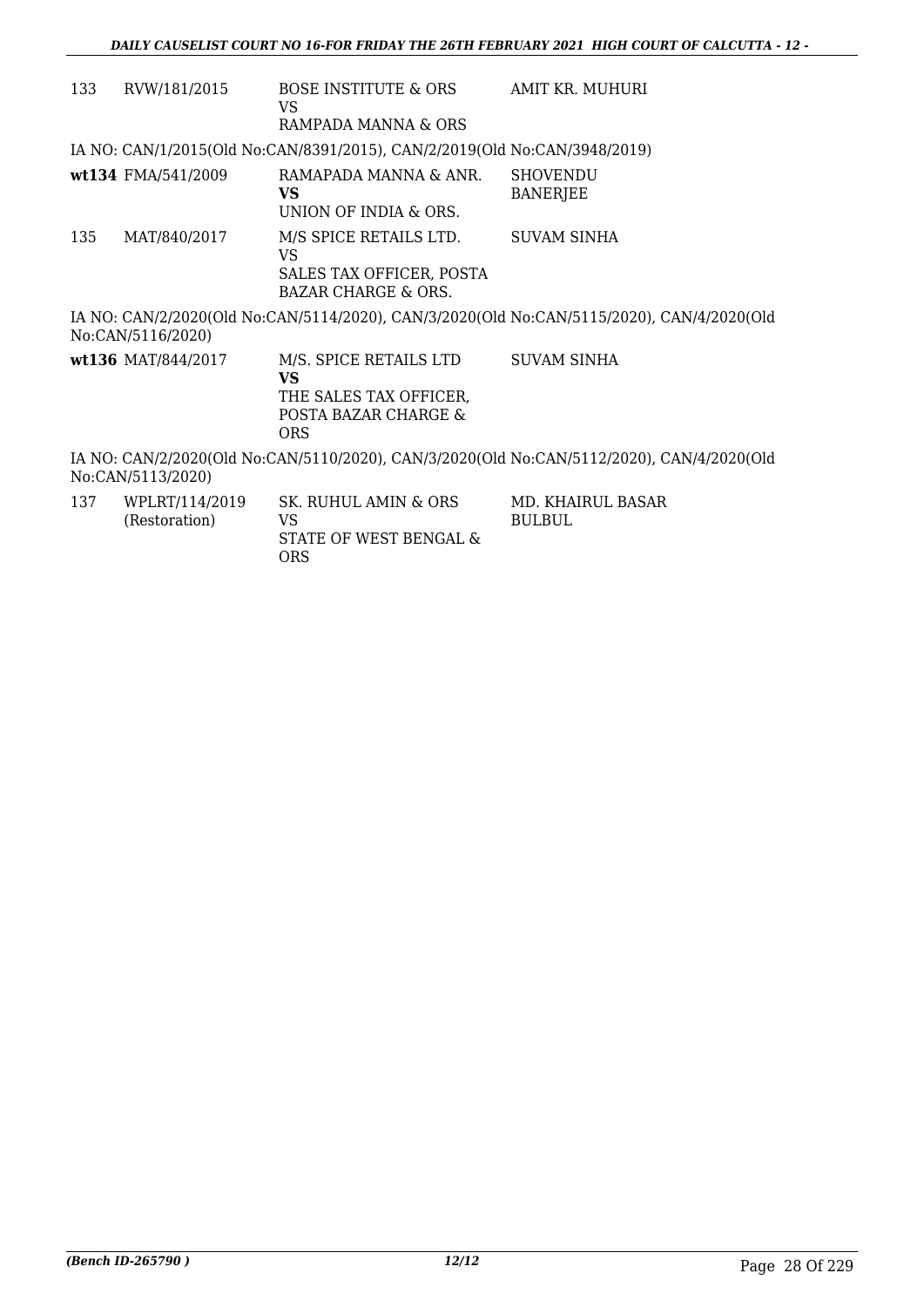

### **Appellate Side**

**DAILY CAUSELIST For Friday The 26th February 2021**

**COURT NO. 37**

**DIVISION BENCH (DB - III) AT 10:45 AM**

**HON'BLE JUSTICE I. P. MUKERJI HON'BLE JUSTICE MD. NIZAMUDDIN**

 **(VIA VIDEO CONFERENCE)**

**ON AND FROM TUESDAY, THE 23RD FEBRUARY, 2021 – ROSTER NOTIFIED ON 8TH JANUARY, 2021 IS MODIFIED TO THE FOLLOWING EXTENT :- WILL SIT TOGETHER TO TAKE UP ALL APPEALS UNDER COMMERCIAL COURTS, COMMERCIAL DIVISION AND COMMERCIAL APPELLATE DIVISION OF THE HIGH COURT'S ACT, 2015**

**SPECIAL NOTE: (1) IF THERE IS NO COMMERCIAL COURT MATTER THEN MENTIONING OF COMMERCIAL COURT MATTERS WILL BE ENTERTAINED AT COURT NO. 3 ON REGULAR BASIS.**

**(2) COMMERCIAL COURT SHALL NOT SIT AT COURT NO. 37 IF THERE IS NO COMMERCIAL COURT MATTER IN THE LIST.** 

**NOTE: MATTERS WILL BE TAKEN UP THROUGH PHYSICAL HEARING ONLY WHEN BOTH THE PARTIES ARE AGREED.**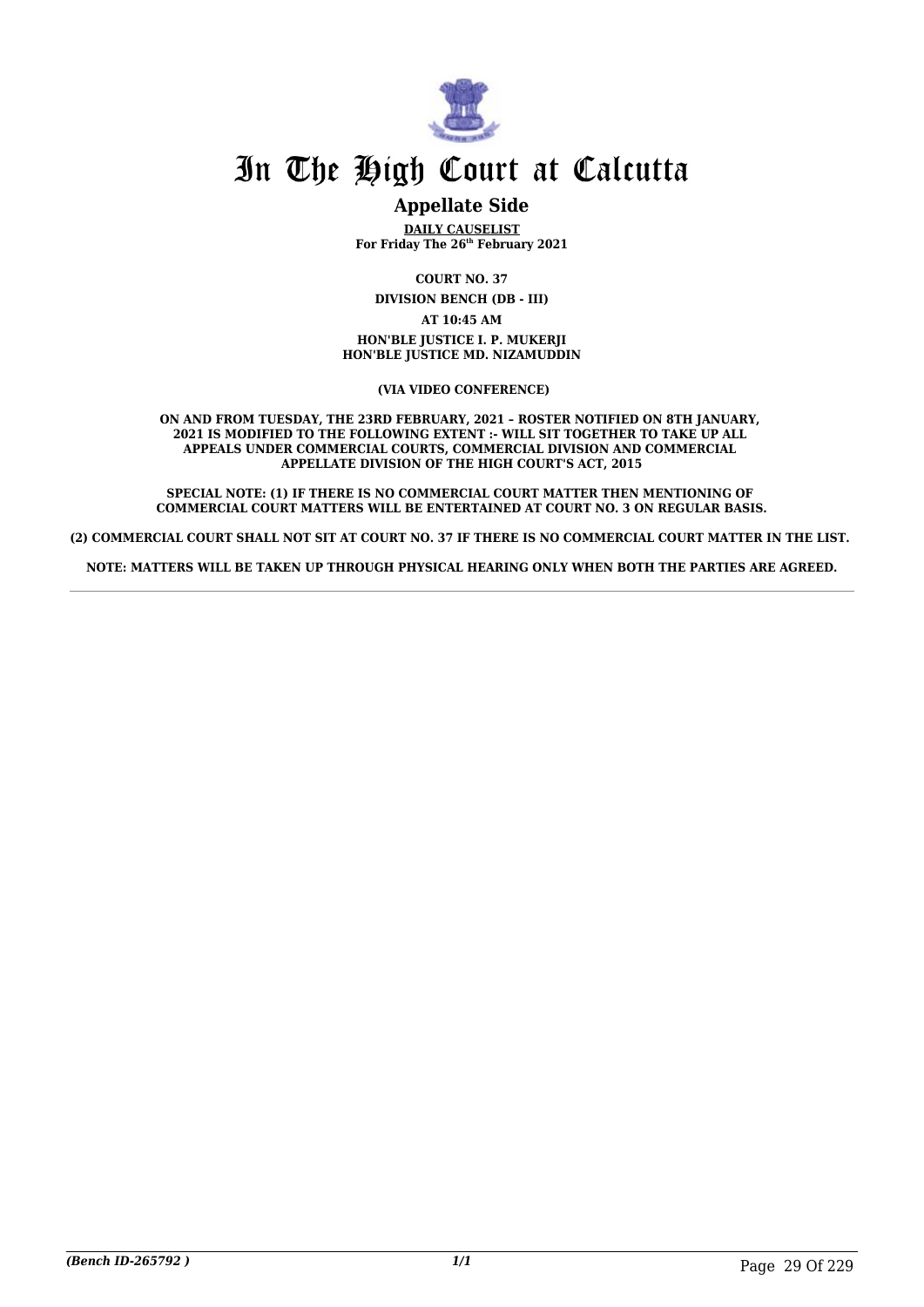

### **Appellate Side**

**DAILY CAUSELIST For Friday The 26th February 2021**

**COURT NO. 3**

**DIVISION BENCH (DB - III)**

**AT 10:45 AM**

**HON'BLE JUSTICE I. P. MUKERJI HON'BLE JUSTICE MD. NIZAMUDDIN**

#### **(VIA VIDEO CONFERENCE)**

**ON AND FROM MONDAY, THE 11TH JANUARY 2021 - AFTER COMPLETION OF COMMERCIAL APPELLATE DIVISION BENCH – WILL TAKE UP APPEALS UNDER ARBITRATION ACT, 1940 AND ARBITRATION & CONCILIATION ACT, 1996, INCLUDING APPLICATIONS CONNECTED THERETO;**

**HEARING OF WRIT APPEALS IRRESPECTIVE OF CLASSIFICATION INCLUDING APPLICATIONS CONNECTED THERETO.**

**ON FRIDAY, 26TH FEBRUARY, 2021 APPELLATE SIDE MATTERS WILL BE TAKEN UP FROM 2:00 P.M. OR IMMEDIATELY AFTER EXHAUSTION OF ORIGINAL SIDE LIST.** 

**SPECIAL NOTE: (1) IF THERE IS NO COMMERCIAL COURT MATTER THEN MENTIONING OF COMMERCIAL COURT MATTERS WILL BE ENTERTAINED AT COURT NO. 3 ON REGULAR BASIS.**

**(2) COMMERCIAL COURT SHALL NOT SIT AT COURT NO. 37 IF THERE IS NO COMMERCIAL COURT MATTER IN THE LIST.** 

**(3) MENTIONING WILL BE ENTERTAINED ONLY ON MONDAYS.**

#### **NOTE: MATTERS WILL BE TAKEN UP THROUGH PHYSICAL HEARING ONLY WHEN BOTH THE PARTIES ARE AGREED.**

|     | <b>TO BE MENTIONED</b>                                                                |                                                                                                                 |                                                                                                             |  |
|-----|---------------------------------------------------------------------------------------|-----------------------------------------------------------------------------------------------------------------|-------------------------------------------------------------------------------------------------------------|--|
| 1   | MAT/1458/2018                                                                         | IRC NATURAL RESOURCES P. LTD. & RAJESH UPADHYAY<br>ANR.<br><b>VS</b><br>STATE OF WEST BENGAL & ORS.             |                                                                                                             |  |
|     |                                                                                       |                                                                                                                 | IA NO: CAN/1/2018(Old No:CAN/9334/2018), CAN/2/2019(Old No:CAN/8882/2019), CAN/3/2020(Old No:CAN/5683/2020) |  |
| 2   | FMA/1798/2018                                                                         | UNION OF INDIA & ORS<br><b>VS</b><br><b>MINTU MONDAL</b>                                                        | <b>SALIL KR MAITY</b>                                                                                       |  |
|     | IA NO: CAN/1/2017(Old No:CAN/9805/2017)                                               |                                                                                                                 |                                                                                                             |  |
| 3   | WP.CT/45/2020<br>(ASSIGNED)                                                           | <b>SUJIT KUMAR KAR</b><br><b>VS</b><br>HINDUSTHAN COPPER LIMITED                                                | ARGHA CHOWDHURY                                                                                             |  |
|     |                                                                                       | <b>APPLICATION</b>                                                                                              |                                                                                                             |  |
| 4   | MAT/341/2020                                                                          | CENTRAL MODEL SCHOOL,<br><b>BARRACKPORE</b><br><b>VS</b><br>DEFENCE ESTATE OFFICER, KOLKAT                      | <b>MUNMUN TEWARY</b>                                                                                        |  |
|     | IA NO: CAN/1/2020(Old No:CAN/2567/2020)                                               |                                                                                                                 |                                                                                                             |  |
| wt5 | WPA/23588/2018                                                                        | CENTRAL MODEL SCHOOL,<br><b>BARRACKPORE</b><br><b>VS</b><br>THE DEFENCE ESTATE OFFICER,<br>KOL. CIR. & ORS.     | <b>MUNMUN TEWARY</b>                                                                                        |  |
| 6   | MAT/472/2020                                                                          | M/S CAVALIER ENTERPRISES PVT<br>LTD & ANR<br><b>VS</b><br>THE KOLKATA MUNICIPAL<br><b>CORPORATION &amp; ORS</b> | <b>SUMANTA BISWAS</b>                                                                                       |  |
|     | IA NO: CAN/1/2020(Old No:CAN/3760/2020), CAN/2/2020(Old No:CAN/3761/2020), CAN/3/2020 |                                                                                                                 |                                                                                                             |  |
|     | <b>FOR HEARING</b>                                                                    |                                                                                                                 |                                                                                                             |  |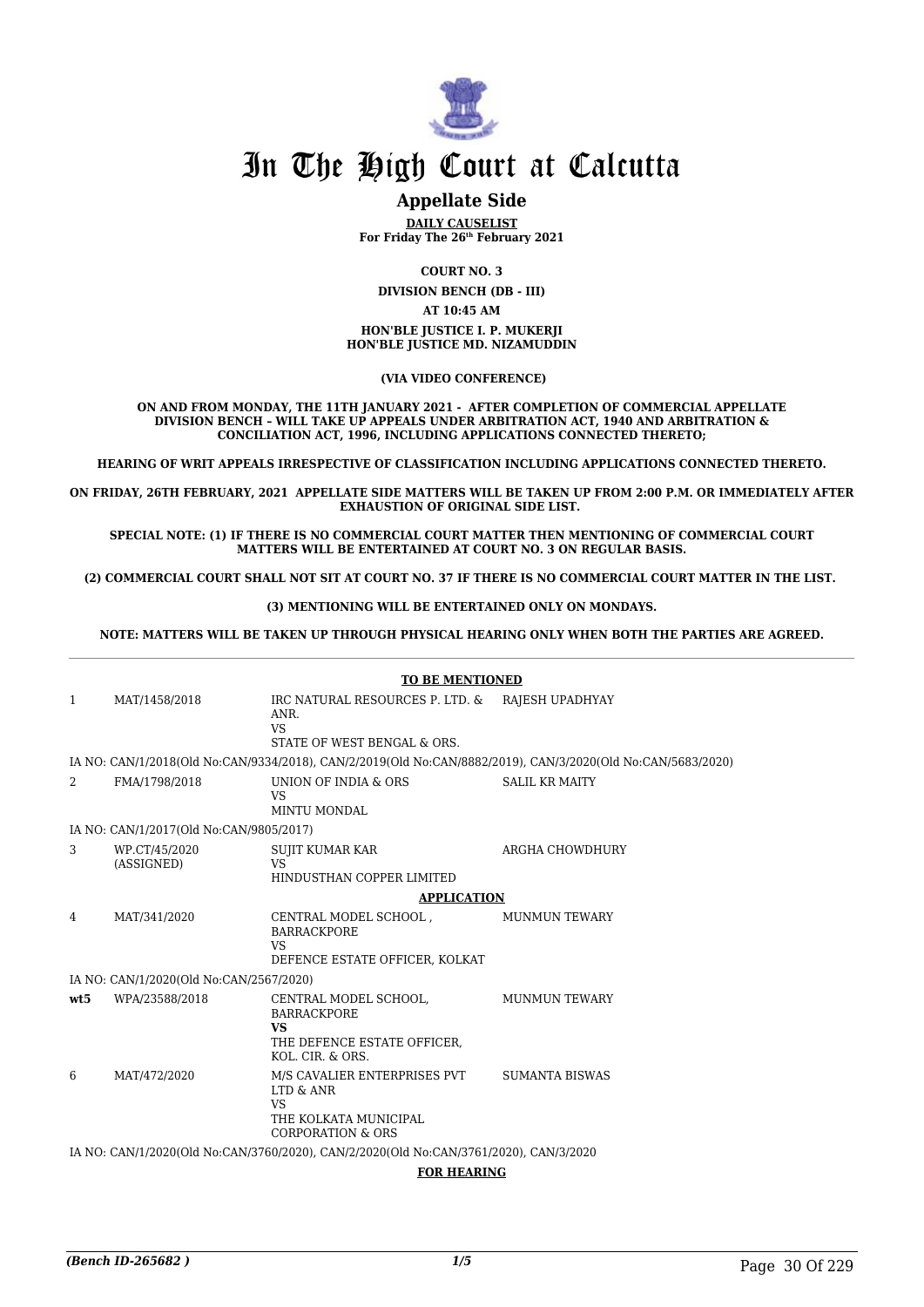| 7    | FMAT/376/2019<br>TOP                                                 | PAM DEVELOMENTS PVT. LTD.<br>VS                                                       | AMRITAM MANDAL        |
|------|----------------------------------------------------------------------|---------------------------------------------------------------------------------------|-----------------------|
| wt8  | COT/54/2019                                                          | STATE OF WEST BENGAL & ANR<br>STATE OF W B & ANR                                      | MANALI ALI            |
|      |                                                                      | <b>VS</b><br>PAM DEVELOPMENTS PVT LTD                                                 |                       |
| 9    | FMA/1201/2009                                                        | SWAPNA ATTA & ORS.<br>VS.                                                             | PRASUN GHOSH          |
|      |                                                                      | STATE OF WB & ORS.                                                                    |                       |
| 10   | MAT/759/2020                                                         | RASHMI METALIKS LIMITED AND<br><b>ANOTHER</b><br><b>VS</b>                            | <b>SHIVANGI THARD</b> |
|      |                                                                      | UNION OF INDIA AND ORS.                                                               |                       |
| 11   | FMA/803/2019                                                         | AJIJUL ISLAM & ANR<br>VS.                                                             | ANINDA BHATTACHARYA   |
|      |                                                                      | STATE OF WEST BENGAL & ORS                                                            |                       |
| 12   | IA NO: CAN/1/2019(Old No:CAN/7589/2019), CAN/2/2020<br>MAT/1918/2019 | <b>SUMON ROY</b>                                                                      | ANINDA BHATTACHARYA   |
|      |                                                                      | VS.<br>STATE OF WEST BENGAL & ORS                                                     |                       |
| 13   | MAT/759/2014                                                         | <b>MATIUR RAHAMAN</b>                                                                 | <b>GOLAM MASTAFA</b>  |
|      | $(P-I+OS+2PBs.)$                                                     | VS<br>MD. ABDUL KHAYAR & ORS                                                          |                       |
|      | IA NO: CAN/1/2014(Old No:CAN/5901/2014)                              |                                                                                       |                       |
| 14   | FMA/231/2012                                                         | STATE & ORS<br>VS                                                                     | KANAILAL SAMANTA      |
|      | IA NO: CAN/4/2020(Old No:CAN/967/2020)                               | ASGAR ALI & ORS                                                                       |                       |
| wt15 | FMA/902/2007                                                         | UTTAM KR. SAHA & ORS                                                                  | <b>ABHIJIT BASU</b>   |
|      |                                                                      | VS<br>ASGAR ALI                                                                       |                       |
|      | IA NO: CAN/4/2008(Old No:CAN/10346/2008)                             |                                                                                       |                       |
| 16   | MAT/930/2018                                                         | ALI MAHAMMAD<br>VS.                                                                   | ANUSUYA BANERJEE      |
|      |                                                                      | STATE OF WEST BENGAL & ORS                                                            |                       |
|      |                                                                      | IA NO: CAN/6/2020(Old No:CAN/4829/2020), CAN/7/2020(Old No:CAN/4831/2020), CAN/8/2020 |                       |
| 17   | MAT/715/2019                                                         | THE MANAGING COMMITTEE,<br><b>BASUDEBPUR HIGH SCHOOL &amp; ANR</b><br>VS              | <b>SUBHAS JANA</b>    |
|      |                                                                      | STATE OF WEST BENGAL & ORS                                                            |                       |
| 18   | MAT/139/2020                                                         | MANOJ KUMAR CHOWDHURY<br>VS<br>STATE OF WEST BENGAL & ORS                             | KARUNAMOYEE SAMANTA   |
|      | IA NO: CAN/2/2021                                                    |                                                                                       |                       |
| 19   | MAT/508/2019                                                         | THE STATE OF WEST BENGAL & ORS<br>VS                                                  | TAPATI SAMANTA        |
|      |                                                                      | SMT RAJ KISHORI RAO & ORS                                                             |                       |
| 20   | FA/171/2007                                                          | INDRANI MUKHERJEE & ORS.<br>VS<br>SANTA DEVI SETHIA                                   | DEBDUTTA BASU         |
|      | IA NO: CAN/1/2007(Old No:CAN/3795/2007)                              |                                                                                       |                       |
| 21   | MAT/772/2012                                                         | AIR INDIA LTD.                                                                        | SOURAV CHAKRABORTY    |
|      |                                                                      | VS<br>ALOK KUMAR KAR & ORS                                                            |                       |
|      |                                                                      | IA NO: CAN/1/2012(Old No:CAN/8124/2012), CAN/2/2017(Old No:CAN/11958/2017)            |                       |
| 22   | MAT/1820/2013<br>$(P-I+OB+2nd J. Copy)$                              | ARUN KR. MANNA & ORS<br>VS                                                            | SYED ZULFIKAR ALI     |
|      |                                                                      | STATE OF WEST BENGAL & ORS                                                            |                       |
| 23   | IA NO: CAN/1/2013(Old No:CAN/12485/2013)<br>FMA/2147/2018            | NORTH BENGAL STATE TRANSPORT                                                          | S. NAYAK              |
|      |                                                                      | CORPORATION & ORS<br>VS.                                                              |                       |
|      |                                                                      | SANJOY KUNDU & ORS                                                                    |                       |
| wt24 | FMA/2148/2018                                                        | NBSTC & ORS<br>VS<br>7TH INDUSTRIAL TRIBUNAL & ORS                                    | S. NAYAK              |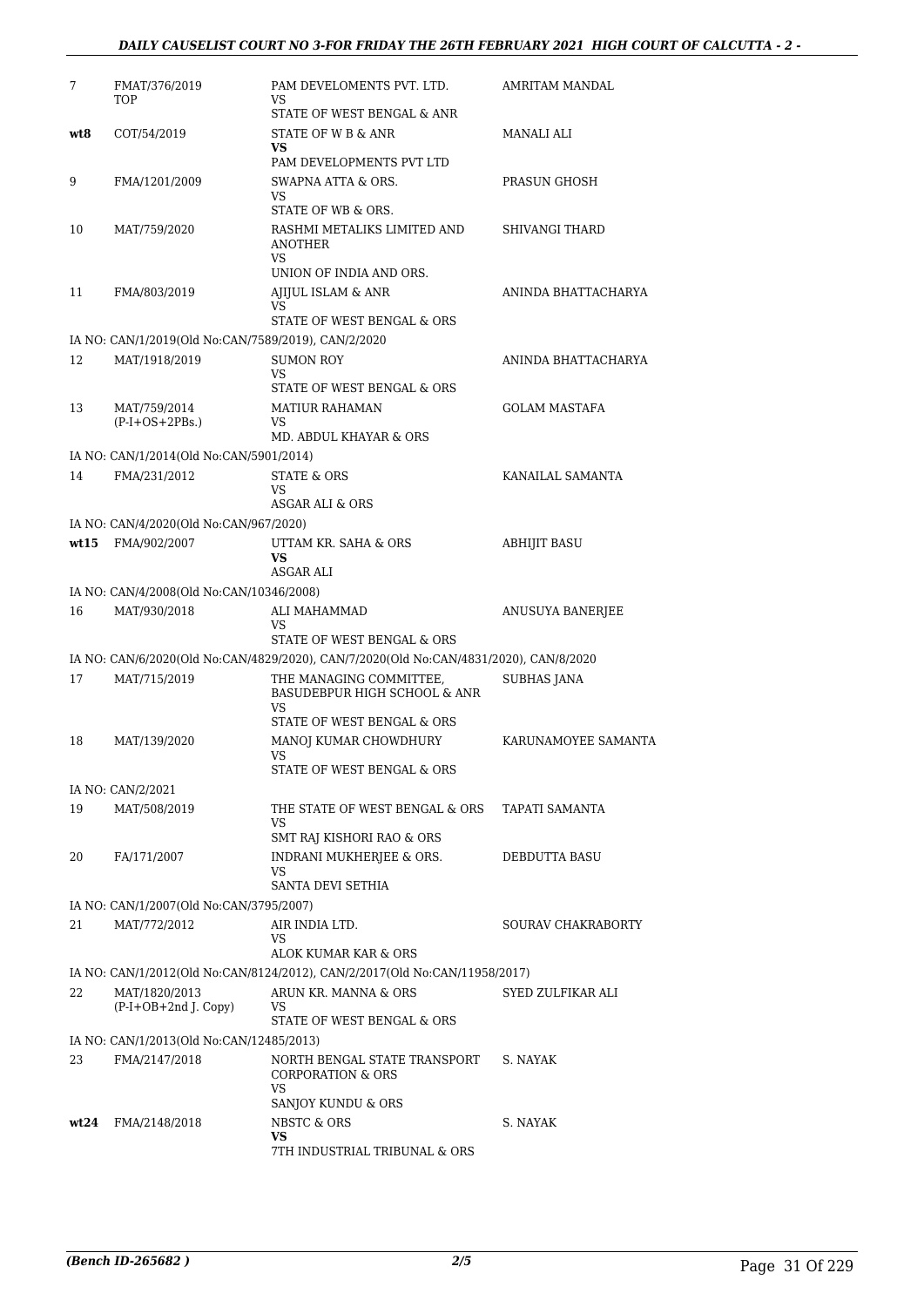| 25   | FMA/306/2019                                          | NTPC LTD<br>VS                                                            | UTAM KUMAR MONDAL         |
|------|-------------------------------------------------------|---------------------------------------------------------------------------|---------------------------|
|      |                                                       | DR TEJ NARAYAN SINGH TARUN &<br>ORS                                       |                           |
|      | IA NO: CAN/5/2021, CAN/6/2021, CAN/7/2021, CAN/8/2021 |                                                                           |                           |
| 26   | FA/146/2005                                           | SAMBHU NATH MITRA & ANR.                                                  | PARTHA PRATIM ROY         |
|      |                                                       | VS<br>KHAITAN CONSULTANTS LTD.                                            |                           |
| wt27 | FA/147/2005                                           | SULATA DE & ORS.<br>VS                                                    | <b>ARNAB ROY</b>          |
|      |                                                       | KHAITAN CONSULTANTS LTD.                                                  |                           |
|      | IA NO: CAN/3/2019(Old No:CAN/11626/2019)              |                                                                           |                           |
| wt28 | FA/148/2005                                           | ANIL KANTI ROY CHOWDHURY<br>VS                                            | TIRTHANKARR DAS           |
|      |                                                       | KHAITAN CONSULTANTS LTD.                                                  |                           |
| 29   | WPA/7034/2020                                         | <b>GOUTAM DUTTA</b><br>VS                                                 | RAJIV KUMAR CHOWDHURY     |
|      | (ASSIGNED)                                            | Union of India                                                            |                           |
|      | IA NO: CAN/1/2020                                     |                                                                           |                           |
| 30   | WPA/22790/2019<br>(ASSIGNED)                          | <b>GAUTAM MEHRA</b><br>VS                                                 | <b>RIMA DAS</b>           |
|      |                                                       | UNION OF INDIA & ORS                                                      |                           |
|      | IA NO: CAN/1/2020(Old No:CAN/4396/2020)               |                                                                           |                           |
| 31   | MAT/1748/2019<br>(Assign Matter)                      | THE PRESIDENT, MANAGING,<br>CHANDPUR HIGH SCHOOL<br>VS                    | <b>GOURANGA KUMAR DAS</b> |
|      |                                                       | PARTHA PATIM BISWAS & ORS                                                 |                           |
|      | IA NO: CAN/1/2020(Old No:CAN/414/2020)                |                                                                           |                           |
| 32   | FMA/2233/2014                                         | TAPAN KUAMR BANERJEE                                                      | TANUJA BASAK              |
|      |                                                       | VS<br>STATE OF WEST BENGAL & ORS                                          |                           |
|      | IA NO: CAN/2/2014(Old No:CAN/6871/2014)               |                                                                           |                           |
| 33   | FMA/834/2015                                          | SUBHRA KETAN HALDER                                                       | GAZI FARUQUE HOSSSAIN     |
|      |                                                       | VS                                                                        |                           |
|      |                                                       | STATE OF WEST BENGAL & ORS                                                |                           |
| 34   | FMA/1281/2016<br>$(P-I+OB+2nd$ ].                     | ASHOK KR. MAHANTA<br>VS                                                   | SUPRIYO CHATTOPADHYAY     |
|      | Copy+2PBs.)                                           | THE CENTRAL BANK OF INDIA &<br>ORS.                                       |                           |
| 35   | FMA/2274/2016                                         | UNION OF INDIA & ORS                                                      | APARNA BANERJEE           |
|      | $(P-I+OB+2nd J.$<br>$Copy+2PBs.$ )                    | VS<br><b>GOUTAM RAM</b>                                                   |                           |
|      | IA NO: CAN/2/2016(Old No:CAN/1905/2016)               |                                                                           |                           |
| 36   | FMA/4416/2016                                         | THE STATE OF W.B. & ORS                                                   | SOMNATH NASKAR            |
|      |                                                       | VS<br>KHABIRUDDIN AHMED & ORS                                             |                           |
|      |                                                       | IA NO: CAN/2/2016(Old No:CAN/602/2016), CAN/3/2018(Old No:CAN/10249/2018) |                           |
| 37   | FMA/559/2018                                          | BONGAON CENTRAL COOPERATIVE                                               | RAMESH DHARA              |
|      |                                                       | MARKETING SOCIETY LTD.<br>VS                                              |                           |
|      |                                                       | STATE OF WEST BENGAL & ORS.                                               |                           |
|      | IA NO: CAN/1/2017(Old No:CAN/11180/2017)              |                                                                           |                           |
| 38   | FMA/620/2018                                          | STATE OF WEST BENGAL & ORS<br>VS<br>SEFALI JANA & ORS                     | PINAKI DHOLE              |
|      | IA NO: CAN/1/2017(Old No:CAN/7452/2017)               |                                                                           |                           |
| 39   | MAT/1355/2018                                         | ARINDAM SAHA                                                              | MAHABOOB AHMED            |
|      | $(P-I+OS+2nd J. Copy)$                                | VS<br>INDIAN OIL CORP LTD & ORS                                           |                           |
| 40   | MAT/1375/2018                                         | EASTERN COALFIELDS LTD                                                    | SANCHITA BARMAN RAY       |
|      | $(P-I+OS+2nd J.Copy) + 2$                             | VS                                                                        |                           |
|      | PBs.                                                  | <b>GOURINATH BANERJEE &amp; ORS</b>                                       |                           |
| 41   | FMA/2045/2018<br>$(P-I+OB+2nd$ ].                     | PROVAT RANJAN BISWAS<br>VS                                                | R. DHARA                  |
|      | Copy+4PBs.)                                           | RANJIT KUMAR RISHI & ORS                                                  |                           |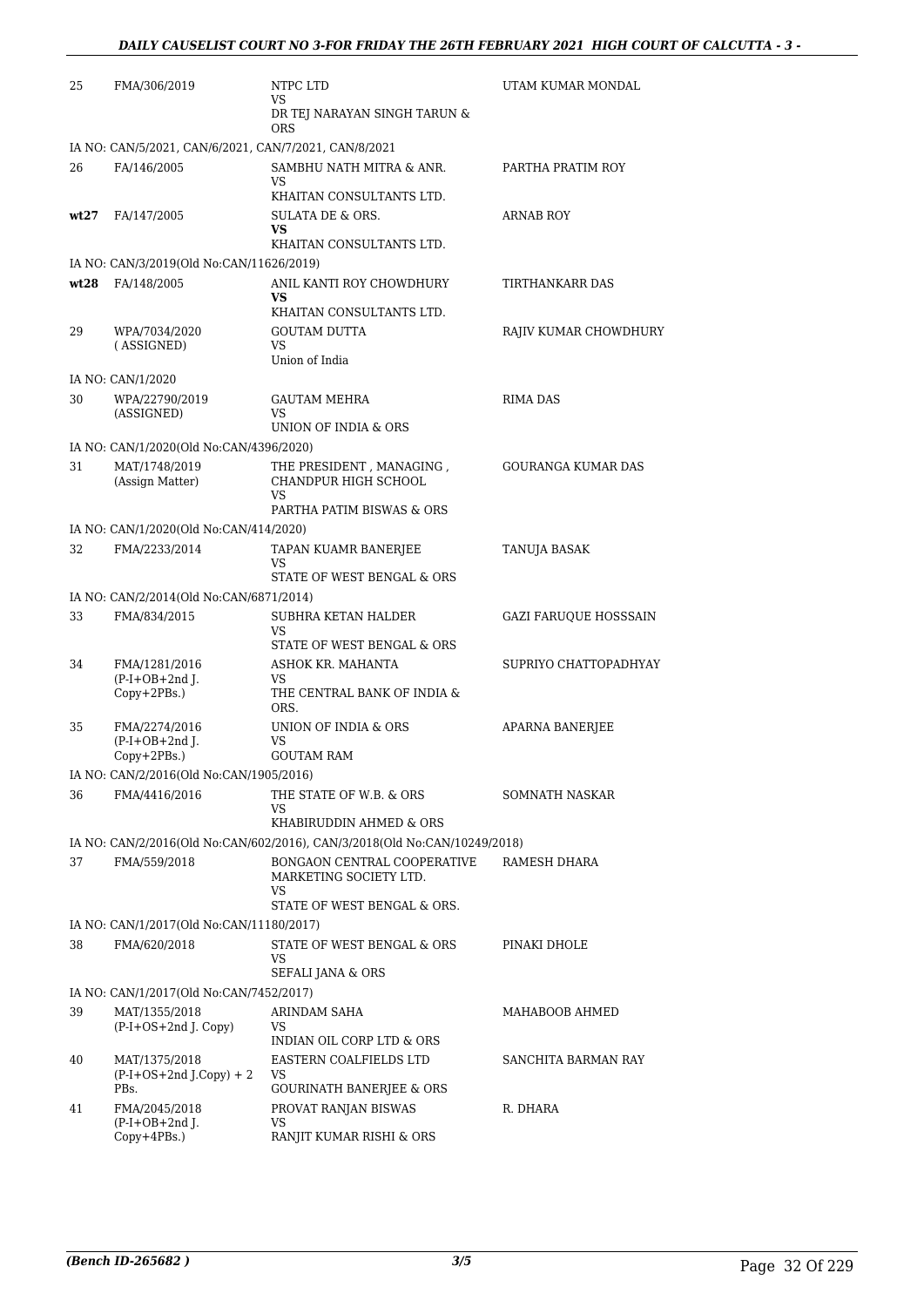| 42   | MAT/967/2018                                        | MIRA SARKAR<br>VS<br>STATE OF WEST BENGAL & ORS                   | GOBINDA C BAIDYA                                                                                             |
|------|-----------------------------------------------------|-------------------------------------------------------------------|--------------------------------------------------------------------------------------------------------------|
| 43   | FA/154/2019                                         | RAM CHANDRA PRASAD<br>VS<br>STATE OF BIHAR & ORS                  | <b>S C PRASAD</b>                                                                                            |
|      | IA NO: CAN/2/2019(Old No:CAN/4529/2019)             |                                                                   |                                                                                                              |
| 44   | FMA/178/2019                                        | UNION OF INDIA & ORS<br>VS<br><b>SMT PRAMILA DEVI</b>             | DEBJANI GHOSAL                                                                                               |
|      | IA NO: CAN/2/2018(Old No:CAN/2088/2018), CAN/4/2020 |                                                                   |                                                                                                              |
| 45   | FMA/686/2019                                        | <b>BINAY KUMAR</b>                                                | ARUNAVA GANGULY                                                                                              |
|      | $(P-I+OB+2nd J.$<br>Copy+2PBs.)                     | VS.<br>EASTERN COAL FIELDS LIMITED &<br><b>ORS</b>                |                                                                                                              |
| 46   | FMA/718/2019<br>$+2$ PBs.                           | KUMAR MUKHOPADHYAY<br>VS<br>STATE OF WEST BENGAL & ORS            | K.P. MUHURI                                                                                                  |
|      | IA NO: CAN/1/2019(Old No:CAN/331/2019)              |                                                                   |                                                                                                              |
| wt47 | FMA/719/2019                                        | KUMAR MUKHOPADHYAY<br>VS                                          | K.P. MUHURI                                                                                                  |
|      | IA NO: CAN/1/2019(Old No:CAN/332/2019)              | STATE OF WEST BENGAL & ORS                                        |                                                                                                              |
| 48   | MAT/812/2019                                        | BHARAT COKING COAL LTD. & ORS.<br>VS                              | <b>ARITRA GHOSH</b>                                                                                          |
|      |                                                     | RS FUEL P. LTD. & ORS.                                            |                                                                                                              |
| 49   | FMA/985/2019<br>$(P-I+OS+2nd$ J.<br>Copy+2PBs.)     | <b>SIPRA KHAN</b><br>VS<br>HPCL & ORS.                            | <b>GOUTAM DEY</b>                                                                                            |
| 50   | FMA/1154/2019<br>$(P-I+OB+2nd J. Copy)$             | <b>JATINDRA NATH DAS</b><br>VS<br>STATE OF WEST BENGAL & ORS      | KRISHNENDU BERA                                                                                              |
| 51   | MAT/1213/2019                                       | <b>AVIJIT DAS</b>                                                 | PAPPU ADHIKARI                                                                                               |
|      |                                                     | VS<br>W.B. SURFACE TRANSPORT<br><b>CORPORATION LTD. &amp; ORS</b> |                                                                                                              |
| 52   | MAT/1427/2019<br>$(Pt-I+O.S.+2ndJ.$<br>Copy+4PBs.)  | KHIZIR HAYAT<br>VS<br>STATE OF WEST BENGAL & ORS                  | SK SAMIM AKHTER                                                                                              |
| 53   | FMA/1657/2019                                       | SRIJIB KUMAR PATRA                                                | SUBHAS JANA                                                                                                  |
|      |                                                     | VS<br>UNION OF INDIA & ORS                                        |                                                                                                              |
| 54   | FMA/73/2020<br>$(P-I+OB+2nd$ ].<br>Copy+2PBs.)      | INDIAN OIL CORPORATIONN<br><b>LIMITED &amp; ORS</b><br>VS.        | MANWENDRA SINGH YADAV                                                                                        |
|      |                                                     | M/S ROY & COMPANY & ORS                                           |                                                                                                              |
| 55   | MAT/190/2020                                        | RAMANUJ MUKHOPADHYAY<br>VS.                                       | ANINDA BHATTACHARYA                                                                                          |
|      |                                                     | STATE OF WEST BENGAL                                              |                                                                                                              |
| 56   | FMA/339/2020<br>$(P-I+OB+2nd$ J.                    | RAJU MISHRA & ORS.<br>VS                                          | DURGA SANKAR MULLICK                                                                                         |
|      | Copy+2PBs.)                                         | UNION OF INDIA & ORS.                                             |                                                                                                              |
| 57   | MAT/668/2020                                        | BHARAT COKING COAL LTD<br>VS<br>DHANESWAR PANDEY ANDORS           | PRODYOT KR DAS                                                                                               |
|      | IA NO: CAN/1/2020, CAN/2/2020                       |                                                                   |                                                                                                              |
| 58   | FMA/1301/2011                                       | SATYENDRA TIWARY & ORS<br>VS                                      | ABHA SINGH                                                                                                   |
|      |                                                     | SARVESHWAR TIWARY & ORS                                           | IA NO: CAN/3/2019(Old No:CAN/8963/2019), CAN/4/2019(Old No:CAN/8965/2019), CAN/5/2019(Old No:CAN/12734/2019) |
| 59   | MAT/1426/2018                                       | SIDDHARTHA SAMANTA<br>VS                                          | SOUMYAJYOTI NANDY                                                                                            |
|      | 0.13703101004                                       | STATE OF WEST BENGAL & ORS                                        | 0.117010100152011700001501117                                                                                |

IA NO: CAN/1/2015(Old No:CAN/248/2015), CAN/2/2015(Old No:CAN/249/2015), CAN/3/2015(Old No:CAN/250/2015), CAN/4/2018(Old No:CAN/8942/2018)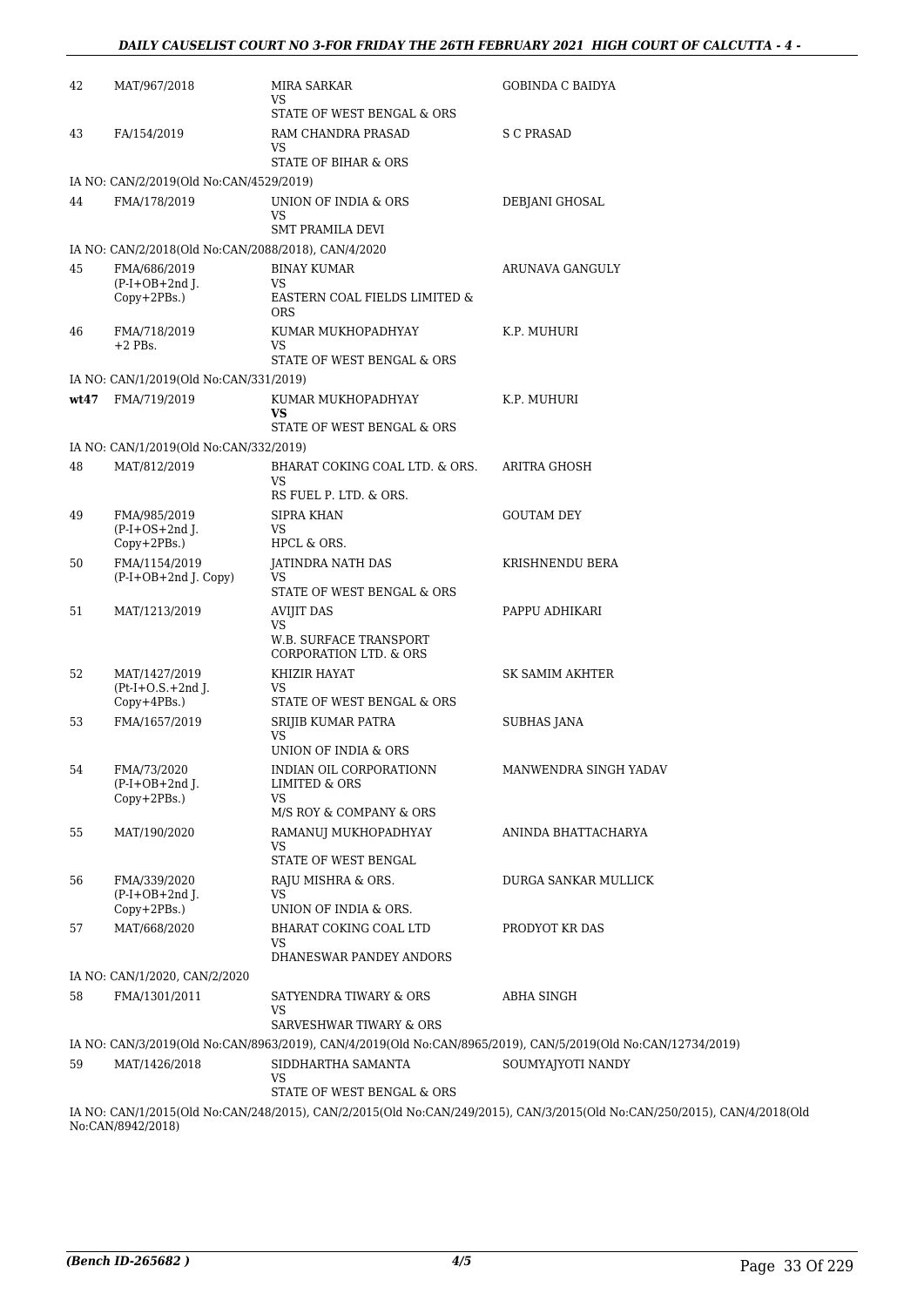| wt60 | MAT/1428/2018                                                      | BIDYUT KUMAR PANJA                                                            | SOUMYAJYOTI NANDY                                                                                                           |  |  |  |
|------|--------------------------------------------------------------------|-------------------------------------------------------------------------------|-----------------------------------------------------------------------------------------------------------------------------|--|--|--|
|      |                                                                    | VS                                                                            |                                                                                                                             |  |  |  |
|      |                                                                    | STATE OF WEST BENGAL & ORS                                                    |                                                                                                                             |  |  |  |
| wt61 | IA NO: CAN/1/2018(Old No:CAN/8934/2018)                            |                                                                               |                                                                                                                             |  |  |  |
|      | MAT/1429/2018                                                      | MITHU SENGUPTA(HALDER)<br>VS                                                  | SOUMYAJYOTI NANDY                                                                                                           |  |  |  |
|      |                                                                    | STATE OF WEST BENGAL & ORS                                                    |                                                                                                                             |  |  |  |
|      | IA NO: CAN/1/2018(Old No:CAN/8944/2018)                            |                                                                               |                                                                                                                             |  |  |  |
| wt62 | MAT/1430/2018                                                      | MOJAMMEL MOLLA<br>VS<br>STATE OF WEST BENGAL & ORS                            | SOUMYAJYOTI NANDY                                                                                                           |  |  |  |
|      | IA NO: CAN/1/2018(Old No:CAN/8945/2018)                            |                                                                               |                                                                                                                             |  |  |  |
| 63   | MAT/378/2020                                                       | THE PEERLESS INN                                                              | RANANJAY DE                                                                                                                 |  |  |  |
|      |                                                                    | VS                                                                            |                                                                                                                             |  |  |  |
|      |                                                                    | FIRST LABOUR COURT, GOVT OF<br><b>WEST BENGAL &amp; ORS</b>                   |                                                                                                                             |  |  |  |
|      | IA NO: CAN/1/2020(Old No:CAN/2615/2020)                            |                                                                               |                                                                                                                             |  |  |  |
| 64   | FMA/1517/2011                                                      | NATIONAL INSTITE OF<br>TECHNOLOGY<br>VS<br><b>BIJOY KRISHNA DAS &amp; ORS</b> | <b>ARUNAVA BANERJEE</b>                                                                                                     |  |  |  |
|      | No:CAN/12320/2019)                                                 |                                                                               | IA NO: CAN/2/2011(Old No:CAN/5716/2011), CAN/3/2017(Old No:CAN/6825/2017), CAN/4/2017(Old No:CAN/6857/2017), CAN/7/2019(Old |  |  |  |
| wt65 | FMA/1518/2011                                                      | NATIONAL INSTITUTE OF                                                         | <b>ARUNAVA BANERJEE</b>                                                                                                     |  |  |  |
|      |                                                                    | TECHNOLOGY                                                                    |                                                                                                                             |  |  |  |
|      |                                                                    | <b>VS</b><br>ANANGA MOHAN MAJHI & ORS                                         |                                                                                                                             |  |  |  |
|      |                                                                    |                                                                               | IA NO: CAN/2/2011(Old No:CAN/5714/2011), CAN/3/2017(Old No:CAN/6826/2017), CAN/4/2017(Old No:CAN/6855/2017)                 |  |  |  |
| 66   | FMA/2089/2015                                                      | NIRANJAN SAHOO @ NIRANJAN                                                     | KAKALI DATTA                                                                                                                |  |  |  |
|      |                                                                    | SAHY & ANR.<br>VS                                                             |                                                                                                                             |  |  |  |
|      |                                                                    | STATE OF WEST BENGAL & ORS.                                                   |                                                                                                                             |  |  |  |
|      | IA NO: CAN/1/2015(Old No:CAN/6625/2015)                            |                                                                               |                                                                                                                             |  |  |  |
| 67   | FMA/761/2019                                                       | <b>AMIT PODDER</b>                                                            | AMLAN KUMAR MUKHERJEE                                                                                                       |  |  |  |
|      |                                                                    | VS                                                                            |                                                                                                                             |  |  |  |
|      | THE STATE OF W.B. & ORS<br>IA NO: CAN/1/2019(Old No:CAN/3720/2019) |                                                                               |                                                                                                                             |  |  |  |
| 68   | FMA/428/2015                                                       |                                                                               |                                                                                                                             |  |  |  |
|      |                                                                    | STATE OF W.B. & ORS<br>VS<br>SK. ABDUR RAHAMAN MONDAL &<br><b>ORS</b>         | <b>RINA BANERJEE</b>                                                                                                        |  |  |  |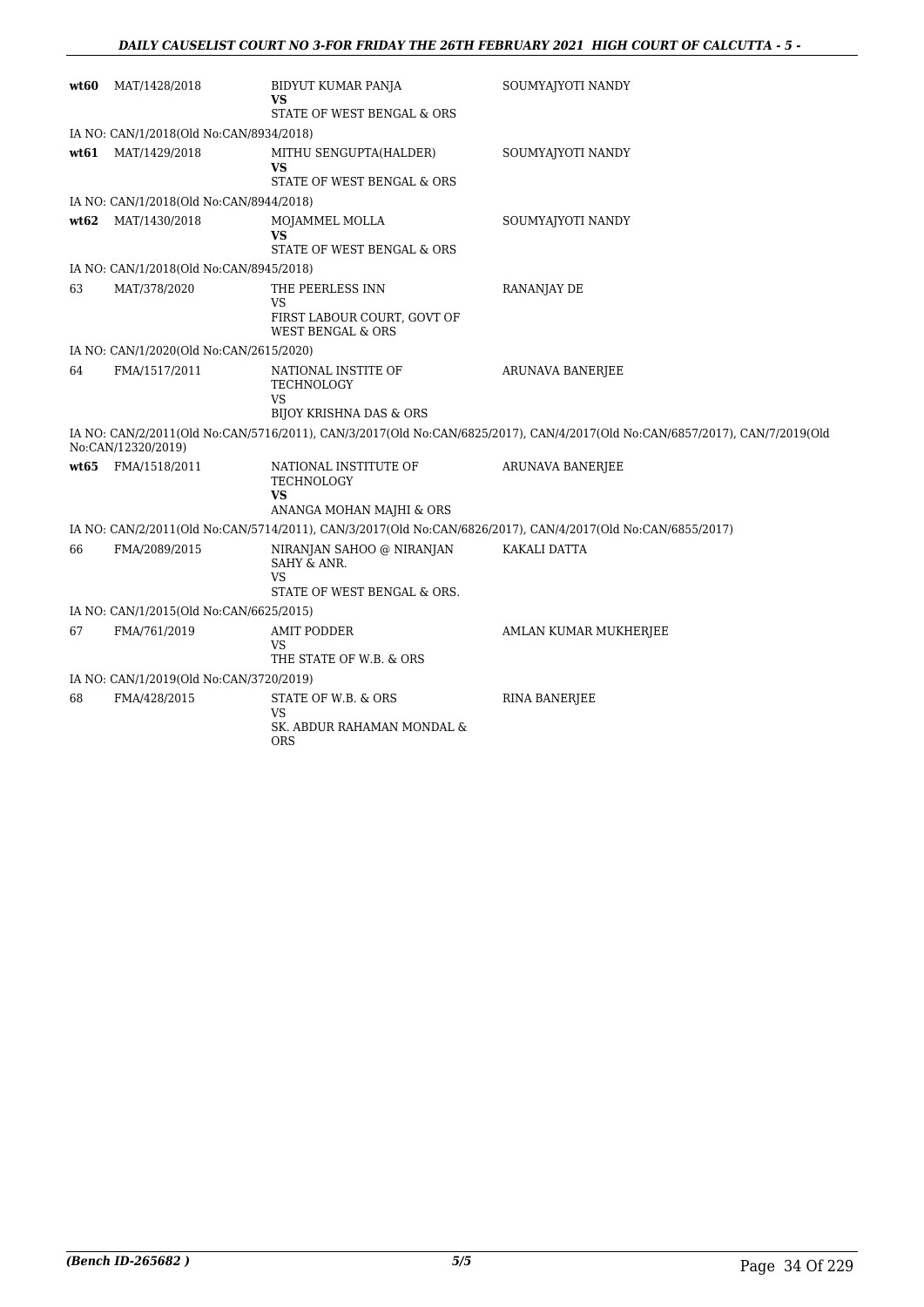

## **Appellate Side**

**DAILY CAUSELIST For Friday The 26th February 2021**

**COURT NO. 2**

## **DIVISION BENCH (DB)**

**AT 12:45 PM**

**HON'BLE JUSTICE HARISH TANDON HON'BLE JUSTICE ABHIJIT GANGOPADHYAY**

> **(VIA VIDEO CONFERENCE) ON 26.02.2021 AT 12.45 P.M.**

## **ON FRIDAY, 26TH FEBRUARY, 2021 AT 12.45 - WILL SIT TOGETHER FOR TAKING UP SOME CONTEMPT, ASSIGNED, REVIEW MATTERS.**

## **NOTE: MATTERS WILL BE TAKEN UP THROUGH PHYSICAL HEARING ONLY WHEN BOTH THE PARTIES ARE AGREED**

## **TO BE MENTIONED**

| CPAN/820/2019 | ANIMA BERA & ANR  | SUBRATA   |
|---------------|-------------------|-----------|
| [4 P.B.]      | VS.               | MUKHERJEE |
|               | MANISH JAIN & ANR |           |

**wt2** FMA/1899/2016 THE STATE OF W B & & ORS **VS** ANIMA BERA & ORS S N BISWAS

### **REVIEW APPLICATION**

3 RVW/13/2020 [Defective] [App. Order] [injunction] [26.02.2021][At 12.45 P.M.] GOPAL ROY CHOWDHURY & DHANANJAY NAYAK ORS VS BISWANATH ROY CHOWDHURY & ORS

IA NO: CAN/1/2020(Old No:CAN/2942/2020), CAN/2/2020(Old No:CAN/2943/2020)

### **CONTEMPT**

| 4 | CPAN/558/2020<br>[Single Copy] [On<br>08.03.2021] [At<br>12.45 P.M. | jaba bhattacharya<br>VS<br>dipankar sen and ors | shraboni sarkar   |
|---|---------------------------------------------------------------------|-------------------------------------------------|-------------------|
|   | wt5 CPAN/603/2020                                                   | DIPANKAR SEN<br>VS<br>JABA BHATTACHARYA         | TARAK NATH HALDER |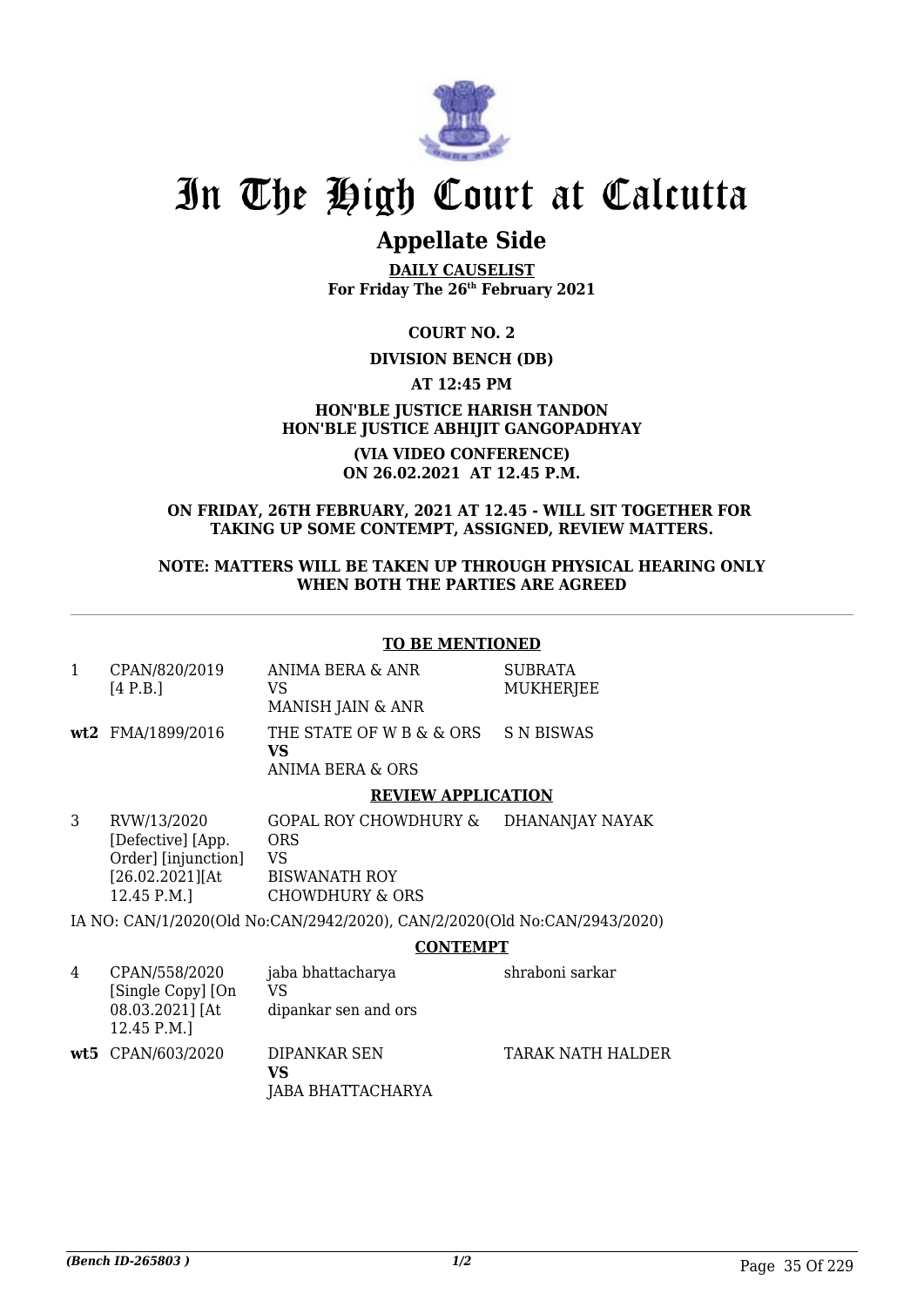**wt6** SA/9/2020 JABA BHATTACHARYA

SHRABONI SARKAR

DIPANKAR SEN

**VS**

IA NO: CAN/5/2021, CAN/4/2020(Old No:CAN/4315/2020), CAN/3/2020(Old No:CAN/4314/2020)

**ASSIGNED MATTERS**

|  |  | FMAT/444/2018<br>[Stay] [Injunction]<br>[Assigned] | MARUTI NANDAN PANDEY<br>& ANR.<br>VS<br>MSD ENCLAVE PROJECTS &<br>ORS. | ANAMIKA PANDEY |
|--|--|----------------------------------------------------|------------------------------------------------------------------------|----------------|
|--|--|----------------------------------------------------|------------------------------------------------------------------------|----------------|

IA NO: CAN/1/2018(Old No:CAN/2912/2018), CAN/2/2019(Old No:CAN/11129/2019), CAN/3/2019(Old No:CAN/11910/2019)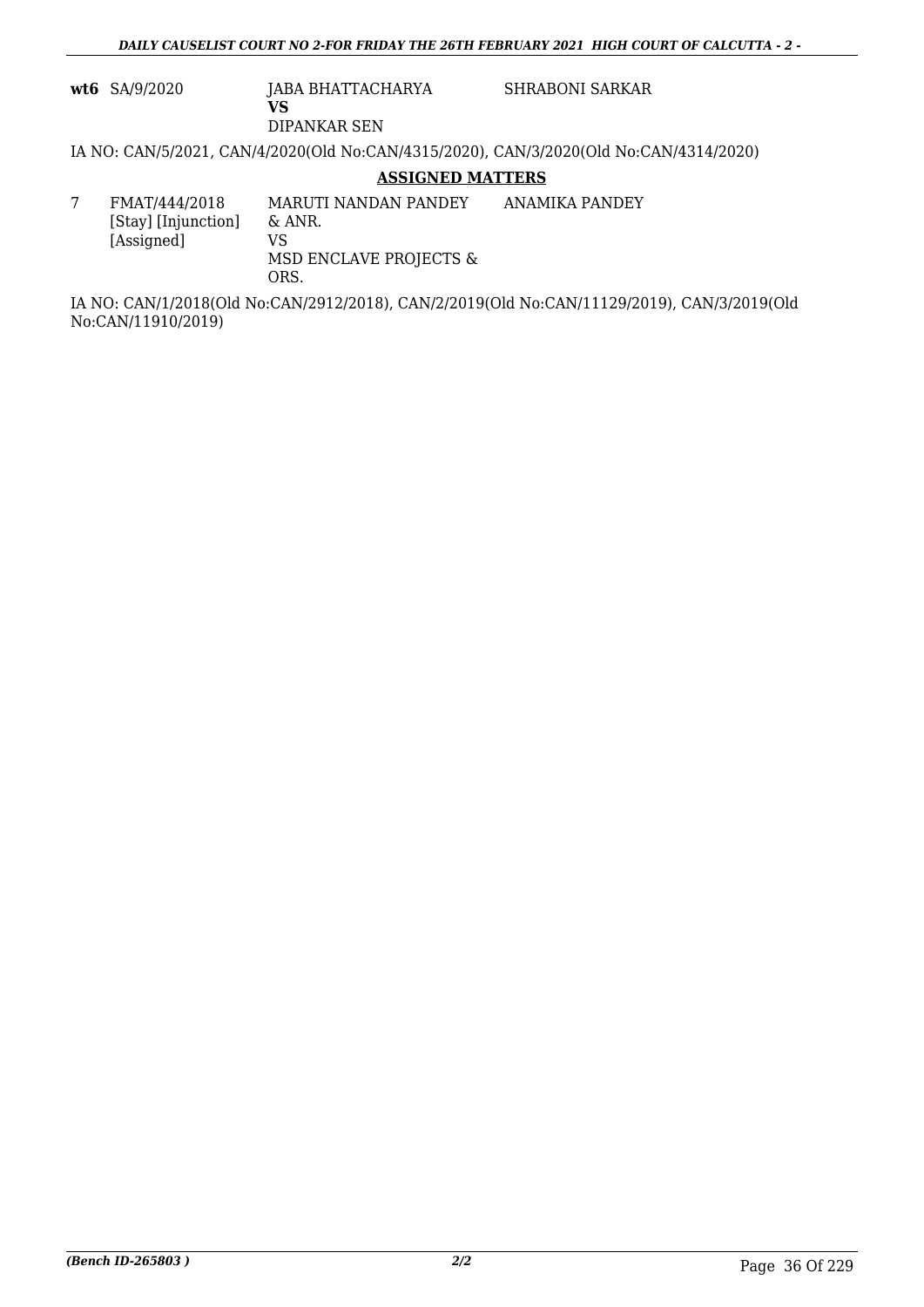

## **Appellate Side**

**DAILY CAUSELIST For Friday The 26th February 2021**

**COURT NO. 2**

## **DIVISION BENCH (DB- IV)**

**AT 10:45 AM**

**HON'BLE JUSTICE HARISH TANDON HON'BLE JUSTICE KAUSIK CHANDA (VIA VIDEO CONFERENCE)**

**ON AND FROM MONDAY, THE 11TH JANUARY, 2021 - ADMISSION OF APPEALS UNDER ORDER XLI OF THE CODE OF CIVIL PROCEDURE INCLUDING APPLICATIONS CONNECTED THERETO;**

**ANY OTHER FIRST APPEALS & FIRST MISCELLANEOUS APPEALS NOT ASSIGNED TO ANY OTHER BENCH & APPLICATIONS CONNECTED THERETO,**

**LAWAZIMA;**

**APPEALS RELATING TO LAND UNDER GROUP I AND APPLICATIONS CONNECTED THERETO;**

**APPEALS RELATING TO TRANSPORT & TELECOMMUNICATION UNDER GROUP VII AND REGULATION OF INDUSTRIES & ESSENTIAL COMMODITIES & VARIOUS CENTRAL ORDERS UNDER GROUP VIII AND APPLICATIONS CONNECTED THERETO;**

**NOTE: ON WEDNESDAY: CONTEMPT, MANDAMUS APPEALS WILL BE TAKEN UP FROM 2 P.M. ONWARDS. IF TIME PERMITS, OTHER MATTERS WILL BE TAKEN UP SERIALLY.**

**ON THURSDAY: HEARING MATTERS WILL BE TAKEN UP FROM 2.00 ONWARDS.**

**NOTE: MATTERS WILL BE TAKEN UP THROUGH PHYSICAL HEARING ONLY WHEN BOTH THE PARTIES ARE AGREED**

### **FOR ORDERS**

1 FMA/322/2009 [N.T.W.] BAIDYANATH MANDAL VS KAMINI MANDAL & ANR AMIT BANERJEE

IA NO: CAN/3/2020, CAN/4/2021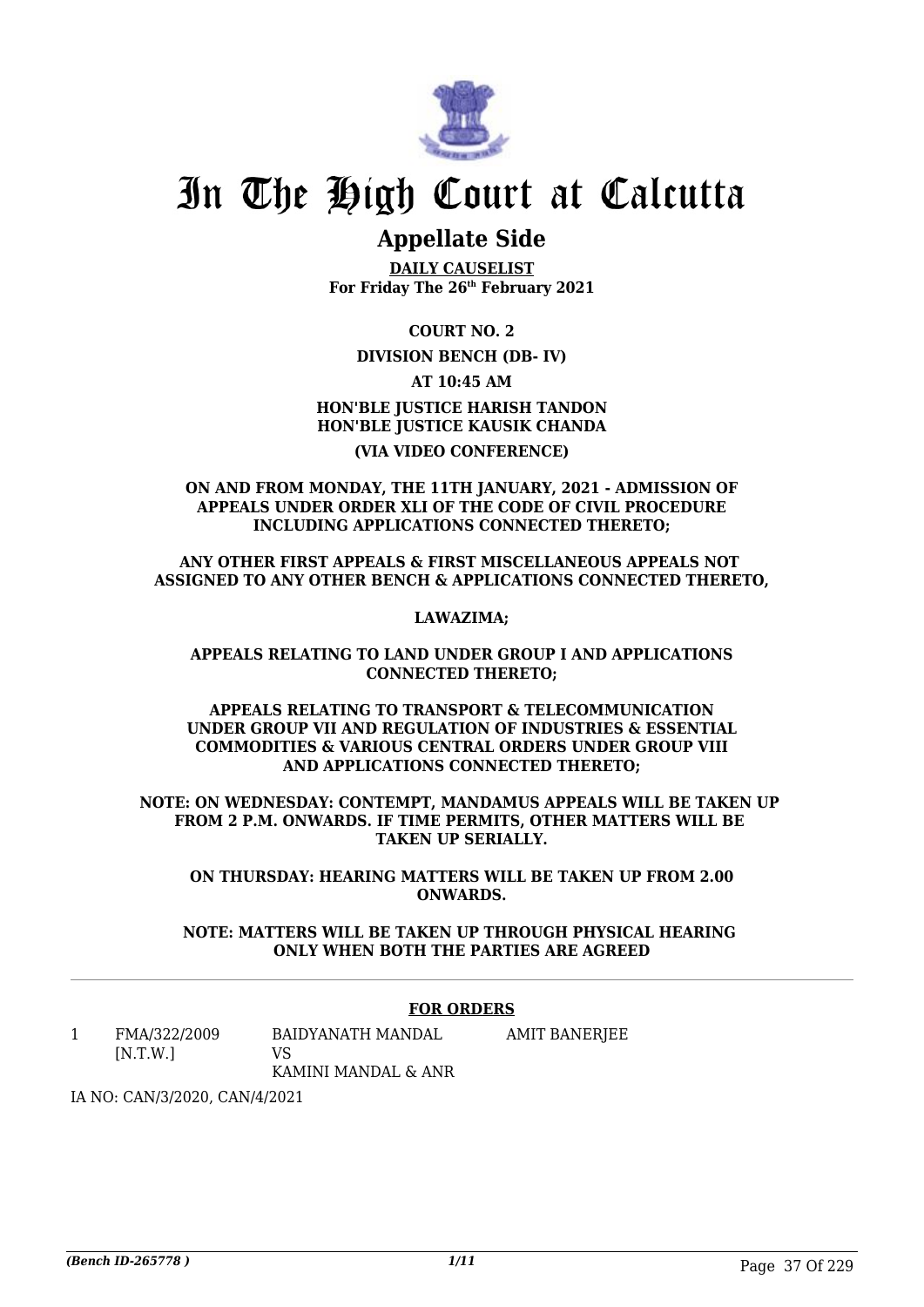| 2  | FA/281/2016<br>$[C-I][N.T.W.]$          | <b>BISWANATH PAUL</b><br>VS.<br>PARESH NATH PAUL & ORS                                                       | <b>HARE KRISHNA</b><br><b>HALDER</b>                                                      |
|----|-----------------------------------------|--------------------------------------------------------------------------------------------------------------|-------------------------------------------------------------------------------------------|
|    |                                         | No:CAN/4163/2019), CAN/9/2020(Old No:CAN/396/2020)                                                           | IA NO: CAN/1/2011(Old No:CAN/8150/2011), CAN/7/2015(Old No:CAN/2345/2015), CAN/8/2019(Old |
|    | wt3 FAT/73/2021                         | <b>BELA PAUL AND OTHERS</b><br>VS                                                                            | <b>ABHIJIT RAY</b>                                                                        |
|    |                                         | MILON PAUL AND OTHERS                                                                                        |                                                                                           |
|    | IA NO: CAN/1/2021                       |                                                                                                              |                                                                                           |
| 4  | FA/7/2019                               | <b>DILIP KR KHAITAN</b><br><b>VS</b><br>PRADIP KR KHAITAN & ORS                                              | <b>B K SINGH</b>                                                                          |
|    |                                         |                                                                                                              |                                                                                           |
|    |                                         |                                                                                                              | IA NO: CAN/2/2019(Old No:CAN/5017/2019), CAN/3/2019(Old No:CAN/12187/2019), CAN/4/2021    |
| 5  | FMAT/211/2020                           | AJIT KUMAR HALDER<br>VS                                                                                      | PRIYANKA MANDAL                                                                           |
|    |                                         | <b>SUJIT HALDER &amp; ORS</b>                                                                                |                                                                                           |
|    | IA NO: CAN/1/2020(Old No:CAN/2240/2020) |                                                                                                              |                                                                                           |
|    |                                         | <b>ORDER XLI RULE II</b>                                                                                     |                                                                                           |
| 6  | FMAT/1319/2016                          | <b>KALPANA DUBEY</b><br><b>VS</b><br>SILA RANI GUREY @ SILA<br><b>GUREY</b>                                  | <b>GOUTAM DAS</b>                                                                         |
|    |                                         | IA NO: CAN/3/2020(Old No:CAN/2165/2020), CAN/4/2020                                                          |                                                                                           |
| 7  | SAT/134/2018<br>(Defective)             | MAJEDUR RAHAMAN DEAD<br>R/P BY FARUK HOSSAIN &<br><b>ORS</b><br><b>VS</b><br><b>SUNIRMAL SOREN &amp; ORS</b> | <b>ASIF DEWAN</b>                                                                         |
| 8  | SAT/261/2018<br>(Defective)             | <b>GURUDAS</b><br><b>CHATTOPADHYAY</b><br><b>VS</b><br>JAGANNATH<br>CHATTOPADHYAY & ORS                      | SHEBATEE DATTA                                                                            |
|    | IA NO: CAN/1/2018(Old No:CAN/4635/2018) |                                                                                                              |                                                                                           |
| 9  | SAT/319/2018                            | NURABANU BIBI & ORS<br><b>VS</b><br>MD JABED                                                                 | <b>BARUN CHATTERJEE</b>                                                                   |
| 10 | SAT/501/2018                            | ANIL KUMAR JANA<br><b>VS</b><br><b>ANIL KUMAR PATRA &amp; ORS</b>                                            | PRIYABRATA GHOSH                                                                          |
| 11 | SAT/236/2019                            | SATHIHARA BIBI & ANR.<br>VS<br>HASNEHANA BIBI                                                                | <b>ATARUL HOQUE</b><br><b>MOLLA</b>                                                       |
|    | IA NO: CAN/1/2021                       |                                                                                                              |                                                                                           |
| 12 | SAT/319/2019<br>(Defective)             | MUKUL CHATTERJEE<br><b>VS</b><br><b>ANIUP KUMAR DEY</b>                                                      | <b>ASIT KUMAR</b><br><b>BHATTACHARYA</b>                                                  |
|    | 0(01137)                                |                                                                                                              |                                                                                           |

IA NO: CAN/1/2019(Old No:CAN/11304/2019)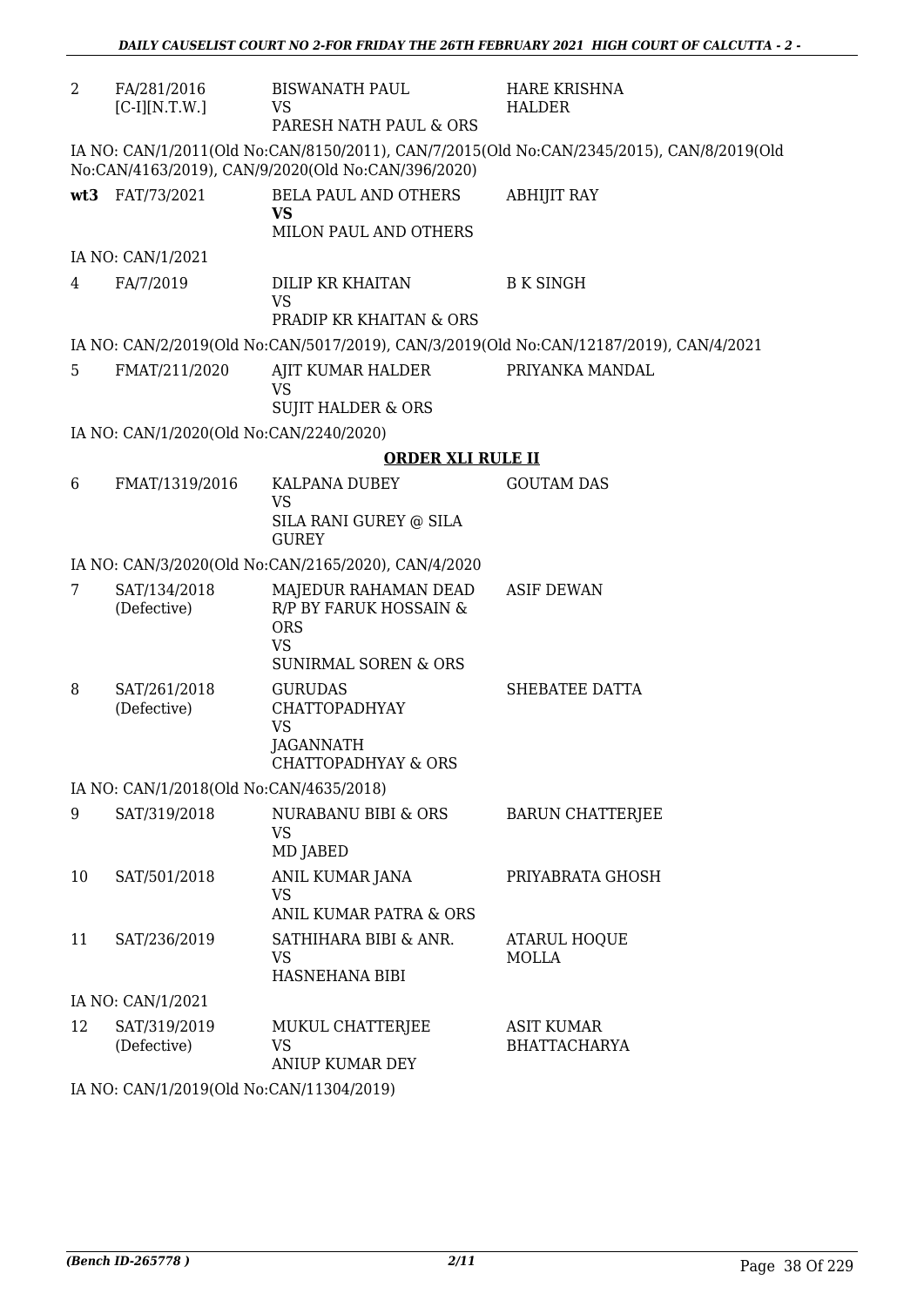| 13 | SAT/341/2019<br>(Defective)              | HRISHIKESH<br><b>CHATTOPADHYAY</b><br><b>VS</b><br>DHANANJOY BAUL DAS &<br>ANR.          | HIMADRI KR.<br><b>MAHATA</b>       |
|----|------------------------------------------|------------------------------------------------------------------------------------------|------------------------------------|
|    | IA NO: CAN/1/2019(Old No:CAN/10316/2019) |                                                                                          |                                    |
| 14 | SAT/344/2019                             | MOULANA ABDUL KASHEM<br><b>CHOWDHURY</b><br><b>VS</b><br>FIROZ ALI KHAN @ BOBI &<br>ORS. | SANATAN MONDAL                     |
|    | IA NO: CAN/1/2020(Old No:CAN/497/2020)   |                                                                                          |                                    |
| 15 | SAT/355/2019                             | SUBIR KUMAR GHOSH<br><b>VS</b><br>SITANGSHU MALLICK &<br><b>ORS</b>                      | SK ABU ABBASUDDIN                  |
|    | IA NO: CAN/1/2019(Old No:CAN/10954/2019) |                                                                                          |                                    |
| 16 | FMAT/1007/2019                           | ABDUL MONDAL & ORS.<br><b>VS</b><br>SATTAR ALI MONDAL &<br>ORS.                          | <b>ANIRBAN DAS</b>                 |
|    | IA NO: CAN/1/2019(Old No:CAN/10504/2019) |                                                                                          |                                    |
| 17 | FMAT/1010/2019                           | HIRAK NATH SOUNTH<br><b>VS</b><br><b>GOURHARI KAMILA</b>                                 | REAZUL ISLAAM                      |
| 18 | FMAT/1390/2019<br>(Inj.)                 | <b>SWETA SARKAR</b><br><b>VS</b><br><b>SWAPAN BASU &amp; ORS</b>                         | PRADIP KUMAR<br><b>KUNDU</b>       |
|    | IA NO: CAN/1/2020(Old No:CAN/6/2020)     |                                                                                          |                                    |
| 19 | SAT/102/2020<br>[Appro. or]              | JAMAL MOLLA & ORS<br>VS.<br><b>LOKMAN SK &amp; ORS</b>                                   | DYUTIMAN BANERJEE                  |
|    |                                          | IA NO: CAN/1/2020(Old No:CAN/5830/2020), CAN/2/2020(Old No:CAN/5831/2020)                |                                    |
| 20 | FMAT/550/2020                            | LUFTA BEGUUM @<br>LUTFUNNESHA BIBI<br><b>VS</b><br>AFJAL HOSSAIN AND ORS                 | SHYAMAL<br>MUKHOPADHYAY            |
|    | IA NO: CAN/1/2020                        |                                                                                          |                                    |
| 21 | FMAT/571/2020                            | MONOMOHAN DUTTA<br><b>VS</b><br><b>BHUTNATH DUTTA AND</b><br><b>ANR</b>                  | <b>SARBANANDA</b><br><b>SANYAL</b> |
|    | IA NO: CAN/1/2020, CAN/2/2020            |                                                                                          |                                    |
| 22 | FMAT/111/2021                            | RAM SHANKAR DAS<br><b>VS</b><br>SAKTI SHANKAR DAS                                        | SMITA PAL                          |

IA NO: CAN/1/2021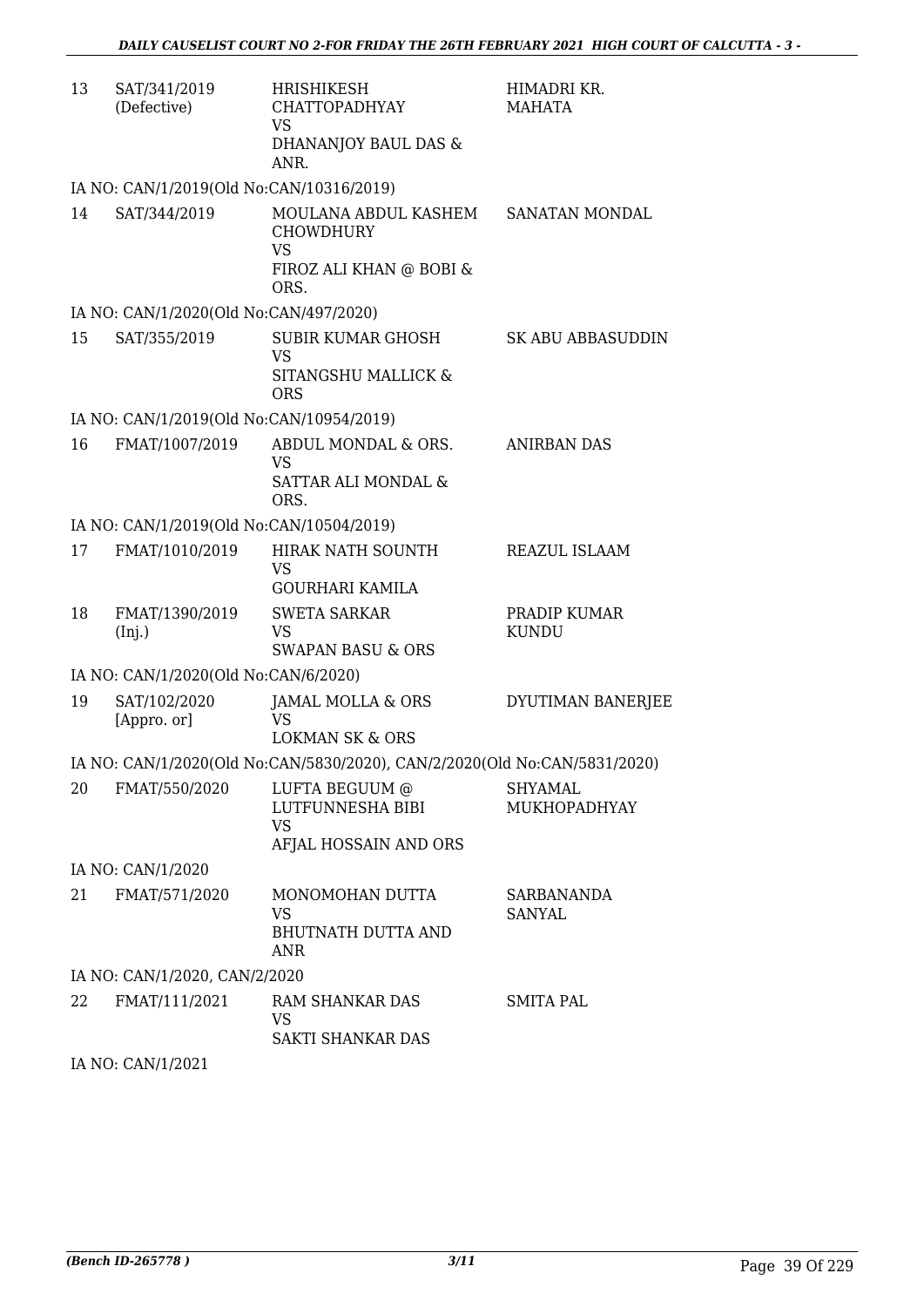| 23 | FMA/283/2021                             | WEARIT GLOBAL LTD AND<br>ANR<br><b>VS</b><br>LOMAT INTERNATIONAL NV<br><b>AND ANR</b> | <b>ARINDAM DAS</b>     |
|----|------------------------------------------|---------------------------------------------------------------------------------------|------------------------|
|    | IA NO: CAN/1/2021                        |                                                                                       |                        |
|    |                                          | <b>GROUP I - APPLICATION</b>                                                          |                        |
| 24 | MAT/668/2016                             | STATE OF WEST BENGAL &                                                                | P.B. MAHATA            |
|    | $[Gr - I] [03.03.2021]$                  | <b>ORS</b><br><b>VS</b>                                                               |                        |
|    |                                          | <b>SUKANTA PAL</b>                                                                    |                        |
|    |                                          | IA NO: CAN/1/2016(Old No:CAN/4115/2016), CAN/2/2016(Old No:CAN/4116/2016)             |                        |
| 25 | FMA/4676/2016                            | <b>BINAPANI CHOWDHURY</b><br><b>VS</b>                                                | SNIGDHA SAHA           |
|    |                                          | UNION OF INDIA & ORS                                                                  |                        |
|    | IA NO: CAN/1/2016(Old No:CAN/12140/2016) |                                                                                       |                        |
|    | wt26 FMA/89/2017                         | <b>ALIK KHAMRUI</b><br>VS<br>UNION OF INDIA & ORS                                     | SNIGDHA SAHA           |
|    | IA NO: CAN/1/2016(Old No:CAN/12133/2016) |                                                                                       |                        |
|    | wt27 FMA/99/2017                         | SUDHARAM SINHA ROY                                                                    | SNIGDHA SAHA           |
|    |                                          | <b>VS</b><br>UNION OF INDIA & ORS                                                     |                        |
|    | IA NO: CAN/1/2016(Old No:CAN/12132/2016) |                                                                                       |                        |
| 28 | FMA/1174/2019<br>[03.03.2021]            | THE STATE OF W.B. & ORS<br><b>VS</b>                                                  | <b>TARAK KARAN</b>     |
|    |                                          | <b>AMITAVA GHOSH &amp; ORS</b>                                                        |                        |
|    |                                          | IA NO: CAN/2/2019(Old No:CAN/6246/2019), CAN/3/2019(Old No:CAN/6976/2019)             |                        |
| 29 | MAT/1363/2019                            | MOTHABARI DHIBAR<br>SAMABAY SAMITY LTD<br><b>VS</b>                                   | <b>ASHOK KUMAR JHA</b> |
|    |                                          | <b>UMA KANTI HALDER &amp; ORS</b>                                                     |                        |
|    | IA NO: CAN/1/2019(Old No:CAN/9590/2019)  |                                                                                       |                        |
| 30 | MAT/1520/2019                            | GANESH CHANDRA GHOSH<br>& ORS<br><b>VS</b><br>STATE OF WEST BENGAL                    | SATYAM MUKHERJEE       |
|    |                                          | &ORS                                                                                  |                        |
|    | IA NO: CAN/2/2021                        |                                                                                       |                        |
| 31 | MAT/1687/2019<br>[Defective]             | SHYAMLATA MUNDARI<br>VS<br>STATE OF WEST BENGAL &<br><b>ORS</b>                       | DHANANJAY NAYAK        |
|    | IA NO: CAN/1/2019(Old No:CAN/11804/2019) |                                                                                       |                        |
| 32 | MAT/784/2020                             | MINOTI BISWAS AND ORS<br>VS<br>STATE OF WEST BENGAL<br>AND ORS.                       | SARBANADA SANYAL       |
|    | IA NO: CAN/1/2020, CAN/2/2020            |                                                                                       |                        |
|    |                                          |                                                                                       |                        |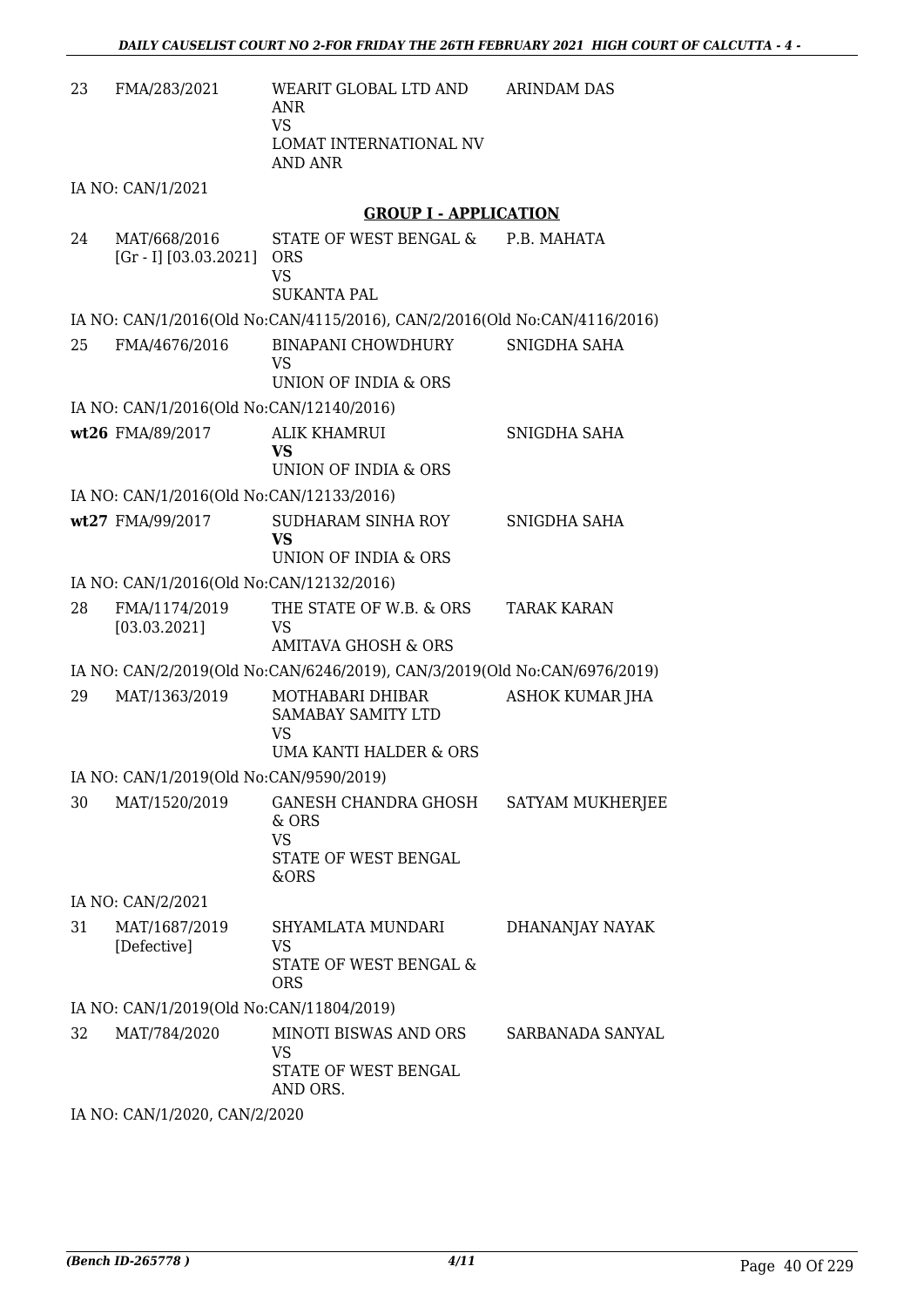| 33 | MAT/195/2021<br>[Gr. VIII]                          | SANDHYA SINGHYA ROY<br>VS<br>MADHUMITA SINGHA RAY<br><b>AND OTHERS</b>                                                                                        | <b>ANISUR RAHMAN</b>          |        |
|----|-----------------------------------------------------|---------------------------------------------------------------------------------------------------------------------------------------------------------------|-------------------------------|--------|
|    | IA NO: CAN/1/2021                                   |                                                                                                                                                               |                               |        |
|    |                                                     | <b>APPLICATION (FA AND FMA)</b>                                                                                                                               |                               |        |
| 34 | FA/160/1985                                         | JAGABANDHU MAJHI<br><b>VS</b><br>ANU BALA DASI                                                                                                                | <b>AMIT PRAKASH</b><br>LAHIRI |        |
|    | IA NO: CAN/7/2017(Old No:CAN/3230/2017)             |                                                                                                                                                               |                               |        |
| 35 | FA/112/1992                                         | SMT BENIA BEWA & ORS.<br>VS<br><b>ANODA BEWA</b>                                                                                                              | MR T.DUTTA GUPTA              | N.Y.A. |
|    | No:CAN/12427/2019)                                  | IA NO: CAN/1/1999(Old No:CAN/4390/1999), CAN/2/2019(Old No:CAN/12426/2019), CAN/3/2019(Old                                                                    |                               |        |
| 36 | FA/135/2004                                         | KRISHNA GHOSH<br><b>VS</b><br>KAMALA BALA GHOSH                                                                                                               | <b>SUDIPA ROY</b>             |        |
|    |                                                     | IA NO: CAN/1/2004(Old No:CAN/1749/2004), CAN/4/2011(Old No:CAN/4336/2011), CAN/7/2021, CAN/8/2021                                                             |                               |        |
| 37 | FAT/1016/2004                                       | <b>METRO RAILWAY</b><br><b>VS</b><br>JOGENDRA SINGH ARORA                                                                                                     | RABINDRA NATH BAG             |        |
|    | IA NO: CAN/4/2020                                   |                                                                                                                                                               |                               |        |
| 38 | FA/113/2009                                         | <b>GAYATRI PAL</b><br><b>VS</b><br>NETAI NANDI @ NETISH<br>NANDI & ORS.                                                                                       | PARTHA PRATIM ROY             |        |
|    | No:CAN/2202/2017)                                   | IA NO: CAN/2/2012(Old No:CAN/3351/2012), CAN/4/2016(Old No:CAN/1864/2016), CAN/5/2017(Old                                                                     |                               |        |
| 39 | FMA/1499/2009                                       | DIPENDRA NATH BASU<br><b>VS</b><br>SR. DIVISIONAL<br>COMMERCIAL MANAGER,<br>E.RLY, SEALDAH & ORS.                                                             | <b>ANIMESH DAS</b>            |        |
|    |                                                     | IA NO: CAN/1/2010(Old No:CAN/8983/2010), CAN/2/2011(Old No:CAN/7515/2011), CAN/5/2014(Old<br>No:CAN/8312/2014), CAN/6/2015(Old No:CAN/11046/2015), CAN/7/2021 |                               |        |
| 40 | FA/142/2011                                         | <b>MALATI JASHU AND ORS</b><br><b>VS</b><br><b>SIKHA DAS AND ORS</b>                                                                                          | <b>SIVA PROSAD GHOSE</b>      |        |
|    | No:CAN/48/2019), CAN/7/2020, CAN/8/2020             | IA NO: CAN/1/2010(Old No:CAN/7129/2010), CAN/2/2010(Old No:CAN/10526/2010), CAN/6/2019(Old                                                                    |                               |        |
| 41 | FA/317/2013<br>$[Pt I + II + 4 LCR + 2 VS]$<br>P.B. | M/S SHARP TOOL & ANR<br><b>SANKAR GHOSH</b>                                                                                                                   | <b>JAYANTA MUKHERJEE</b>      |        |
|    | IA NO: CAN/3/2021                                   |                                                                                                                                                               |                               |        |
| 42 | FA/11/2015                                          | MANOJIT BHATTACHARJEE<br>& ORS<br><b>VS</b><br>SUMAN GANGULY & ANR                                                                                            | AJAY DEBNATH                  |        |
|    |                                                     |                                                                                                                                                               |                               |        |

IA NO: CAN/4/2021, CAN/5/2021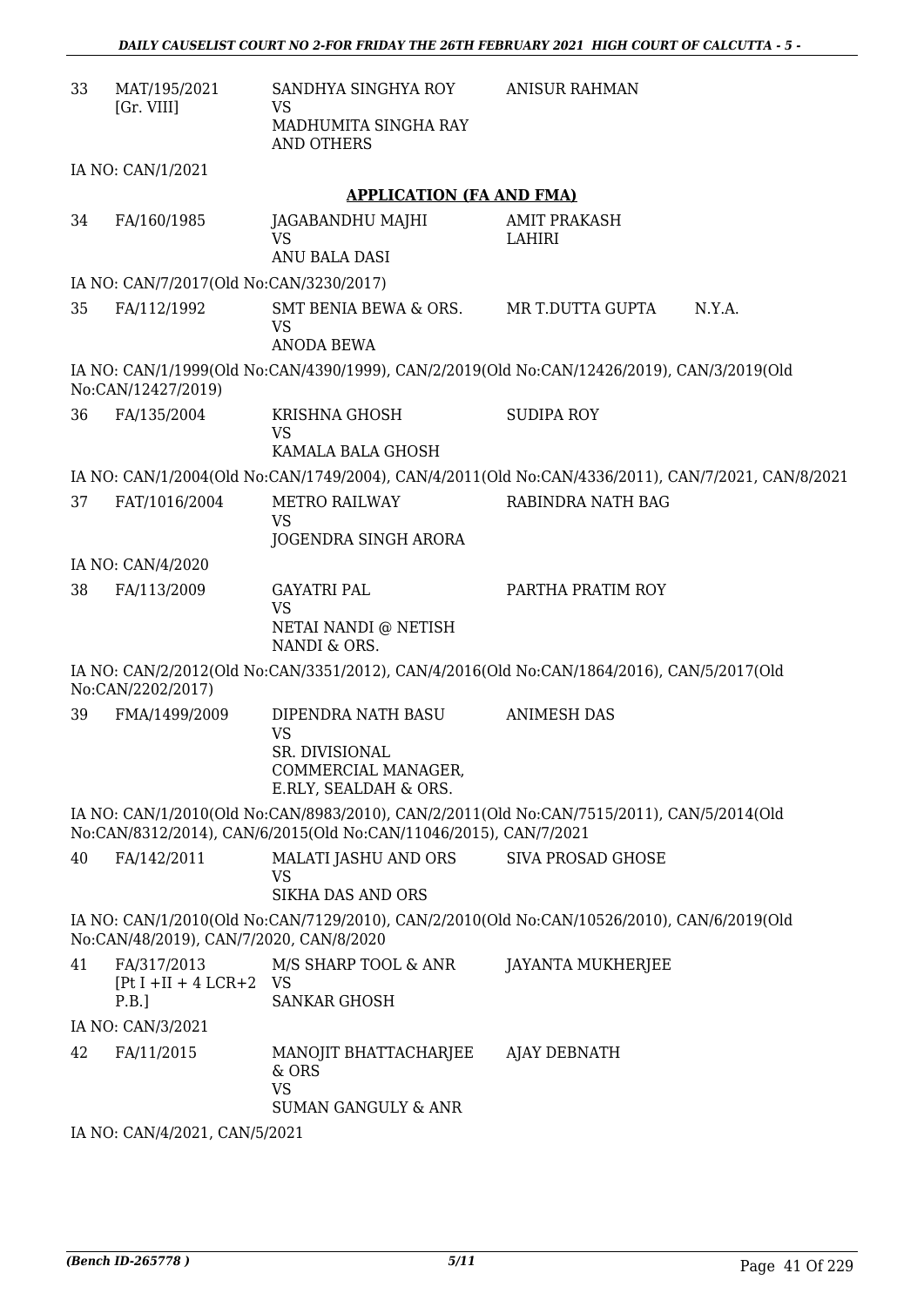| 43 | FAT/258/2015                                                               | ABDUL RAUF & ORS<br><b>VS</b><br>MD. ILLIAS & ORS                                                         | ANAJLI AGARWAL                                                                            |  |  |  |
|----|----------------------------------------------------------------------------|-----------------------------------------------------------------------------------------------------------|-------------------------------------------------------------------------------------------|--|--|--|
|    | IA NO: CAN/1/2015(Old No:CAN/10357/2015), CAN/2/2016(Old No:CAN/2526/2016) |                                                                                                           |                                                                                           |  |  |  |
| 44 | FAT/56/2016                                                                | ACHINTA KUMAR SINGHA<br><b>VS</b><br>ANUP KUMAR SINGHA &<br><b>ORS</b>                                    | <b>BIDYUT BARAN</b><br><b>BISWAS</b>                                                      |  |  |  |
|    |                                                                            | IA NO: CAN/1/2016(Old No:CAN/817/2016), CAN/2/2018(Old No:CAN/5384/2018)                                  |                                                                                           |  |  |  |
| 45 | FA/62/2016                                                                 | PIJUSH DEB<br><b>VS</b><br>PRANAB RANJAN DEB &<br><b>ORS</b>                                              | SARMISTHA GHOSH<br><b>SARMA</b>                                                           |  |  |  |
|    |                                                                            | IA NO: CAN/1/2019(Old No:CAN/6331/2019), CAN/2/2020(Old No:CAN/1234/2020)                                 |                                                                                           |  |  |  |
| 46 | FA/212/2016                                                                | <b>MIRA ROY</b><br><b>VS</b><br>M/S TRIVENI HOLDINGS<br>PVT. LTD. & ORS                                   | R. BANERJEE                                                                               |  |  |  |
|    |                                                                            | No:CAN/4917/2017), CAN/4/2018(Old No:CAN/2840/2018)                                                       | IA NO: CAN/1/2016(Old No:CAN/8433/2016), CAN/2/2016(Old No:CAN/8584/2016), CAN/3/2017(Old |  |  |  |
| 47 | FA/64/2017                                                                 | NEJAMUDDIN & ORS<br><b>VS</b><br>MD AFYAD (MINOR) & ORS                                                   | DYUTIMAN BANERJEE                                                                         |  |  |  |
| 48 | FAT/445/2017                                                               | <b>BRAJ DULAL BORAL</b><br><b>VS</b><br>MADHAB CH. BORAL & ORS.                                           | KARTIK KR. RAY                                                                            |  |  |  |
|    | IA NO: CAN/3/2019(Old No:CAN/9413/2019)                                    |                                                                                                           |                                                                                           |  |  |  |
| 49 | FAT/40/2018                                                                | ASHIM KUMAR HAZRA<br><b>VS</b><br>NANDA KISHOR HAZRA &<br><b>ANR</b>                                      | <b>SUHRID SUR</b>                                                                         |  |  |  |
|    | IA NO: CAN/1/2018(Old No:CAN/1097/2018)                                    |                                                                                                           |                                                                                           |  |  |  |
|    | 50 FMAT/275/2018 PETRA STARKE                                              | VS<br>BIKRAM YOGA COLLEGE OF<br><b>INDIA LP &amp; ORS</b>                                                 | <b>V WADEHRA</b>                                                                          |  |  |  |
|    |                                                                            | IA NO: CAN/1/2018(Old No:CAN/3615/2018), CAN/3/2019(Old No:CAN/7223/2019)                                 |                                                                                           |  |  |  |
| 51 | FAT/316/2018                                                               | LEGAL HEIRS OF LATE<br>KANU SHARMA ,ASHA<br><b>SHARMA &amp; ANR</b><br><b>VS</b><br>NAKUL SHARMA          | <b>SUBRATA GHOSH</b>                                                                      |  |  |  |
|    | IA NO: CAN/1/2019(Old No:CAN/9789/2019)                                    |                                                                                                           |                                                                                           |  |  |  |
| 52 | FMAT/840/2018<br>[N.T.W.]<br>IA NO: CAN/1/2018(Old No:CAN/6829/2018)       | <b>JYOTIRINDRA</b><br><b>CHATTOPADHYAY</b><br><b>VS</b><br><b>GYANENDRA CHANDRA</b><br>CHATTOPADHYAY& ORS | <b>AVIROOP</b><br><b>BHATTACHARYA</b>                                                     |  |  |  |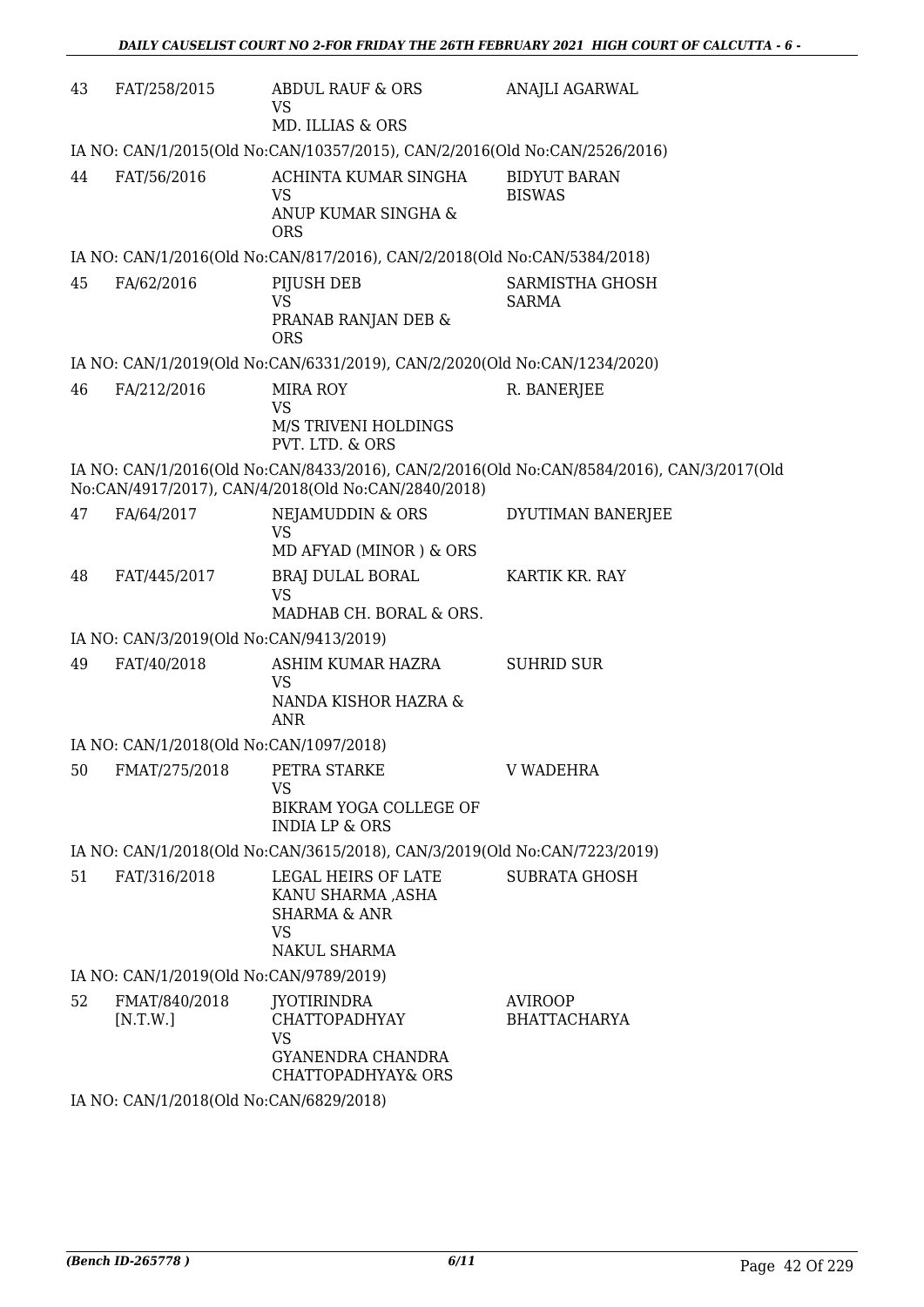| 53 | FAT/38/2019<br>[N.T.W.]                                                   | GITA MUKHERJEE & ANR<br><b>VS</b>                                                           | <b>TANMOY MUKHERJEE</b>                                                                    |  |  |
|----|---------------------------------------------------------------------------|---------------------------------------------------------------------------------------------|--------------------------------------------------------------------------------------------|--|--|
|    |                                                                           | <b>SHANTA DEY &amp; ANR</b>                                                                 |                                                                                            |  |  |
|    | IA NO: CAN/1/2019(Old No:CAN/808/2019)                                    |                                                                                             |                                                                                            |  |  |
| 54 | FAT/66/2019                                                               | EXE OFFICER , BDA<br><b>VS</b><br><b>ABDUL ALIM &amp; ORS</b>                               | <b>SANCHARI</b><br><b>CHAKRABORTY</b>                                                      |  |  |
|    |                                                                           | IA NO: CAN/1/2019(Old No:CAN/1640/2019), CAN/2/2019(Old No:CAN/1641/2019)                   |                                                                                            |  |  |
| 55 | FAT/67/2019                                                               | EXE OFFICER , BDA<br><b>VS</b><br><b>SAKERA KHATUN &amp; ANR</b>                            | <b>SANCHARI</b><br><b>CHAKRABORTY</b>                                                      |  |  |
|    |                                                                           | IA NO: CAN/1/2019(Old No:CAN/1642/2019), CAN/2/2019(Old No:CAN/1643/2019)                   |                                                                                            |  |  |
| 56 | FA/133/2019                                                               | MITA RANI BASAK @ MITA<br><b>RANI BASAK &amp; ORS</b><br><b>VS</b><br>PRABHAT KUMAR BASAK   | <b>BIBHASADITYA</b><br><b>CHAKRABARTY</b>                                                  |  |  |
|    | IA NO: CAN/1/2019(Old No:CAN/3961/2019)                                   |                                                                                             |                                                                                            |  |  |
| 57 | FA/134/2019                                                               | <b>TABU SEKH</b><br><b>VS</b><br><b>AMENA BIBI &amp; ORS</b>                                | SARBENDU SINGH                                                                             |  |  |
|    | IA NO: CAN/1/2019(Old No:CAN/6994/2019)                                   |                                                                                             |                                                                                            |  |  |
| 58 | FA/144/2019                                                               | M/S. INFANCY<br><b>HEALTHCARE</b><br><b>VS</b><br>AJAY KR. ROY & ORS.                       | PRIYARTHI ROY                                                                              |  |  |
|    | IA NO: CAN/1/2019(Old No:CAN/12535/2019)                                  |                                                                                             |                                                                                            |  |  |
| 59 | FA/227/2019                                                               | <b>SWAPNA BASU (MITRA)</b><br><b>VS</b><br>SAMIR KUMAR MITRA &<br><b>ORS</b>                | KALYANI<br><b>BHATTACHARYYA</b>                                                            |  |  |
|    | No:CAN/1538/2020)                                                         |                                                                                             | IA NO: CAN/2/2019(Old No:CAN/6848/2019), CAN/3/2019(Old No:CAN/11536/2019), CAN/4/2020(Old |  |  |
| 60 | FMA/292/2019                                                              | <b>IVA JHA &amp; ORS</b><br><b>VS</b><br>RITA THAKUR @ RIPU &<br><b>ORS</b>                 | <b>SHILA SARKAR</b>                                                                        |  |  |
|    |                                                                           | IA NO: CAN/1/2018(Old No:CAN/10185/2018), CAN/2/2021                                        |                                                                                            |  |  |
| 61 | FAT/294/2019                                                              | <b>EXECUTIVE</b><br>OFFICERBURDWAN<br>DEVELOPMENT ATHORITY<br><b>VS</b><br>SK. KORBAN & ORS | <b>SANCHARI</b><br><b>CHAKRABORTY</b>                                                      |  |  |
|    |                                                                           | IA NO: CAN/1/2019(Old No:CAN/5852/2019), CAN/2/2019(Old No:CAN/5854/2019)                   |                                                                                            |  |  |
| 62 | FAT/346/2019                                                              | <b>IBRAHIM &amp; ORS</b><br><b>VS</b><br><b>ABID &amp; ORS</b>                              | MD. M. NAZAR<br><b>CHOWDHURY</b>                                                           |  |  |
|    | IA NO: CAN/1/2019(Old No:CAN/9707/2019), CAN/2/2019(Old No:CAN/9788/2019) |                                                                                             |                                                                                            |  |  |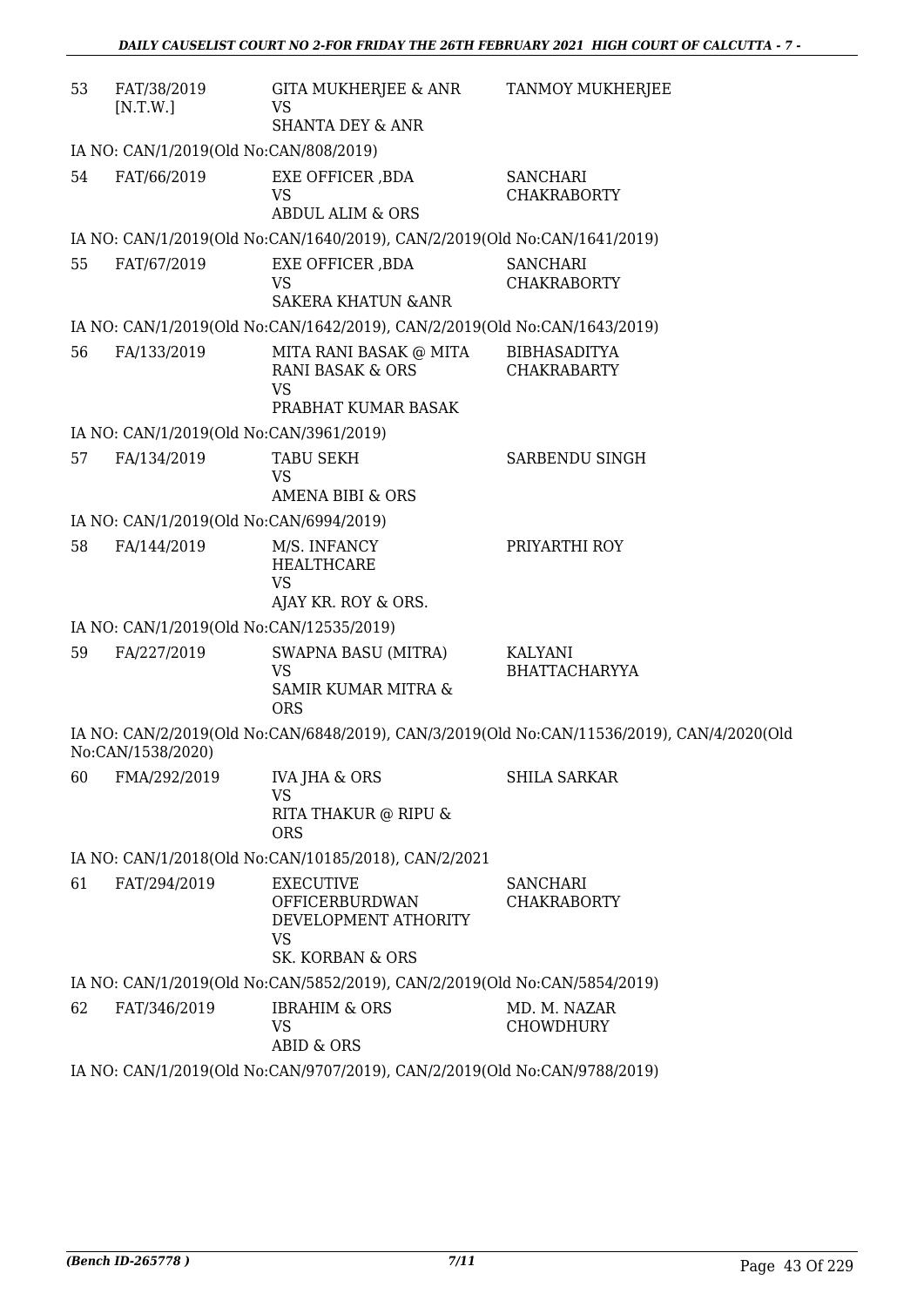| 63 | FAT/412/2019                              | RAMESH KUMAR SINGH &<br><b>ORS</b><br><b>VS</b><br>KASHI NATH SINGH & ORS                                 | <b>SOURAV ROY</b>                       |
|----|-------------------------------------------|-----------------------------------------------------------------------------------------------------------|-----------------------------------------|
|    |                                           | IA NO: CAN/1/2019(Old No:CAN/9236/2019), CAN/2/2021                                                       |                                         |
| 64 | FAT/621/2019<br>[N.T.W.]                  | BIDIT KUMAR CHATTERJEE<br><b>VS</b><br>AMRIT MUKHOPADHYAY &<br><b>ANR</b>                                 | <b>JAYANTA BANERJEE</b>                 |
|    | IA NO: CAN/1/2020, CAN/2/2020             |                                                                                                           |                                         |
| 65 | FMAT/1139/2019                            | SHYAM SUNDAR KEDIA<br><b>VS</b><br><b>SANDIP KEDIA &amp; ORS</b>                                          | <b>MUNMUN TEWARY</b>                    |
|    | IA NO: CAN/1/2019(Old No:CAN/11154/2019)  |                                                                                                           |                                         |
| 66 | FA/7/2020                                 | LA COLLECTOR , HOOGHLY<br>VS<br><b>SUJIT KUMAR MANNA</b>                                                  | R.N. DUTTA                              |
|    |                                           | IA NO: CAN/1/2018(Old No:CAN/7607/2018), CAN/2/2018(Old No:CAN/7621/2018)                                 |                                         |
| 67 | FMAT/113/2020                             | <b>GOPAL MUKHERJEE</b><br>VS<br>SITARAM MUKHERJEE &<br>ORS.                                               | <b>SANTIMAY</b><br><b>BHATTACHARYYA</b> |
|    | IA NO: CAN/1/2020(Old No:CAN/1091/2020)   |                                                                                                           |                                         |
| 68 | FAT/132/2020<br>(Defective)               | MANJU BANDOPADHYAY &<br>ORS.<br><b>VS</b><br>PARUL CHAKRABORTY                                            | <b>SUPRATIK SYAMAL</b>                  |
|    |                                           | IA NO: CAN/1/2020(Old No:CAN/2827/2020), CAN/2/2020(Old No:CAN/2828/2020)                                 |                                         |
| 69 | FAT/140/2020<br>(Defective)               | THE STATE OF WEST<br>BENGAL REP BY LAND<br><b>ACQUISTION COLLECTOR</b><br><b>VS</b><br>ANIRUDDHA BANERJEE | <b>ANIRUDDHA SEN</b>                    |
|    |                                           | IA NO: CAN/1/2020(Old No:CAN/2944/2020), CAN/2/2020(Old No:CAN/2946/2020)                                 |                                         |
| 70 | FAT/262/2020                              | <b>BASUDEB DAS</b><br>VS<br><b>JHARNA ROY</b>                                                             | DEBABRATA DAS<br><b>GUPTA</b>           |
|    | IA NO: CAN/1/2020, CAN/2/2020, CAN/3/2020 |                                                                                                           |                                         |
| 71 | FAT/285/2020                              | HAFIZA BEGUM AND ANR<br><b>VS</b><br>supriya chowdhury sarcar<br>alias supriya sarcar                     | <b>SUDESHNA BASU</b><br><b>THAKUR</b>   |
|    | IA NO: CAN/1/2020                         |                                                                                                           |                                         |
| 72 | FAT/325/2020<br>[Defective]               | AMAL CHANDRA SARKAR<br>VS<br>MIRA GOPE ALIAS MIRA<br><b>SARKAR AND ANR</b>                                | <b>BIRENDRA KUMAR</b><br>JHA            |
|    | IA NO $\cdot$ CAN/1/2020                  |                                                                                                           |                                         |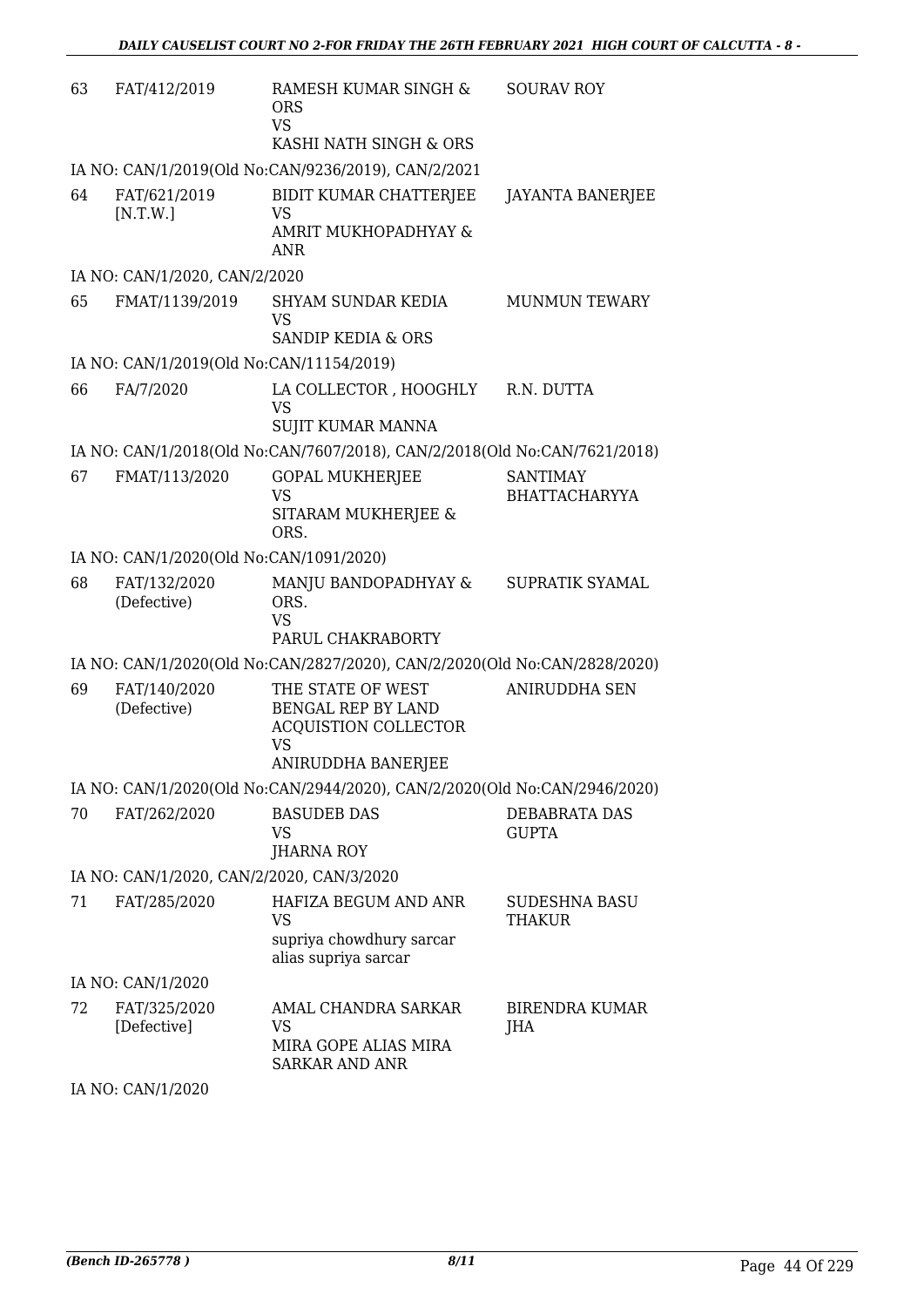| 73 | FAT/335/2020                                                           | SOMNATH SANYAL<br><b>VS</b><br><b>MINATI</b><br>MUKHERJEE(BARTOLA)                          | <b>ASHIM KUMAR</b><br><b>CHATTERJEE</b>                                                  |
|----|------------------------------------------------------------------------|---------------------------------------------------------------------------------------------|------------------------------------------------------------------------------------------|
|    | IA NO: CAN/1/2021                                                      |                                                                                             |                                                                                          |
| 74 | FMAT/504/2020                                                          | M/S S.S. ENTERPRISES<br>VS<br>KRISHNA RANJAN<br><b>CHAKRABORTY</b>                          | <b>ARIF ALI</b>                                                                          |
|    | IA NO: CAN/1/2020                                                      |                                                                                             |                                                                                          |
| 75 | FMAT/575/2020                                                          | RAJANI PODADR AND ORS<br><b>VS</b><br><b>VIVILINE ENGINEERING</b><br><b>PVT LTD AND ORS</b> | RITTICK CHOWDHURI                                                                        |
|    | IA NO: CAN/1/2020                                                      |                                                                                             |                                                                                          |
| 76 | FAT/5/2021                                                             | <b>GOUR MOHAN BOSE</b><br><b>VS</b><br><b>TAPAN BOSE</b>                                    | DIPAK DEY                                                                                |
|    | IA NO: CAN/1/2021                                                      |                                                                                             |                                                                                          |
| 77 | FAT/43/2021<br>[Defective]                                             | PRADIP KR DAS ALIAS<br>PRODIP KR DAS AND ORS<br><b>VS</b><br>PURABI DAS AND ANR             | <b>SAYANI</b><br><b>BHATTACHARYA</b>                                                     |
|    | IA NO: CAN/1/2021, CAN/2/2021                                          |                                                                                             |                                                                                          |
| 78 | FMAT/100/2021                                                          | NIRMAL KUMAR SINGHA<br>VS<br>ANIL KUAMR SINGHA AND<br><b>ORS</b>                            | SOUOMYAJIT<br><b>MUKHERJEE</b>                                                           |
|    | IA NO: CAN/1/2021                                                      |                                                                                             |                                                                                          |
|    |                                                                        | <b>HEARING (FIXED)</b>                                                                      |                                                                                          |
| 79 | SA/191/2018<br>$[Pt I + II + 4 LCR]$<br>[At 2.00 P.M.]<br>[04.03.2021] | <b>SK AZAD ALI</b><br><b>VS</b><br>TPAN KUMAR ROY                                           | DEBNATH MAHATA                                                                           |
|    |                                                                        | <b>FOR HEARING</b>                                                                          |                                                                                          |
| 80 | FA/180/2010<br>$[Pt I + II + 2 PB + 4 VS]$<br>LCR+one tin box]         | PRABIR DAS & ANR<br>KINU RAM MONDAL                                                         | NITAI CH. SAHA                                                                           |
|    |                                                                        |                                                                                             | IA NO: CAN/2/2016(Old No:CAN/3668/2016), CAN/3/2018(Old No:CAN/9485/2018), CAN/4/2020    |
| 81 | FAT/321/2011<br>$[Pt I + II + 2 P.B.]$                                 | SANDHYA SARKAR<br>VS<br>PRASANTA DAS & ORS                                                  | <b>JAYDIP BASU</b>                                                                       |
|    | No:CAN/6463/2017)                                                      |                                                                                             | IA NO: CAN/1/2011(Old No:CAN/8352/2011), CAN/2/2012(Old No:CAN/511/2012), CAN/3/2017(Old |
| 82 | FA/344/2014<br>$[Pt I+II+4LCR+6]$<br>PB]                               | SONA MAJUMDER<br><b>VS</b><br>KISHORI LAL AGARWAL &<br><b>ANR</b>                           | <b>ARNAB</b><br><b>CHAKRABORTY</b>                                                       |

IA NO: CAN/5/2020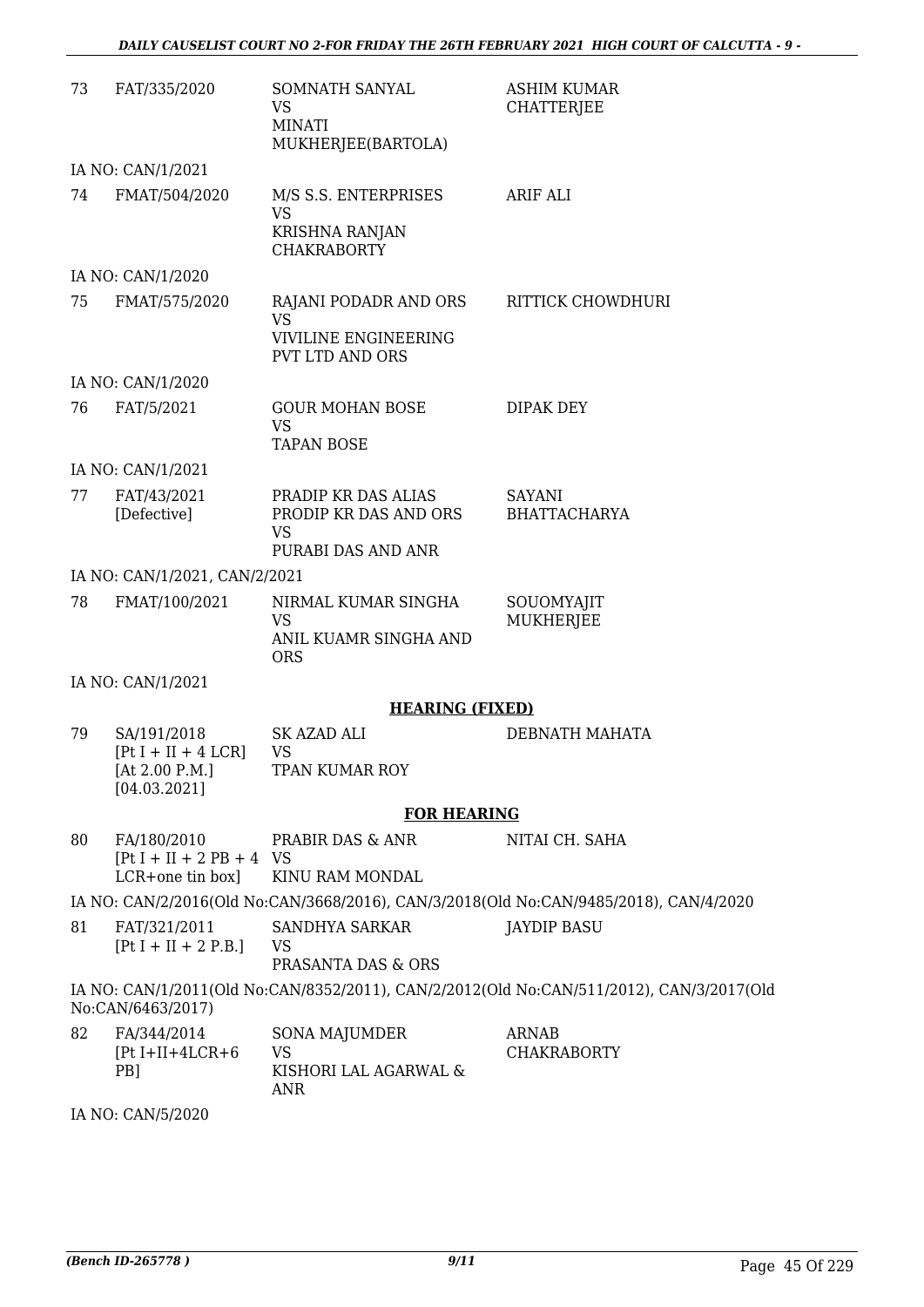| 83 | FA/10/2015<br>$[Pt I+4+LCR+2 PB]$ ORS                         | SMT PRANATI GHOSH &<br><b>VS</b>                                                               | ASHIS KUMAR DUTTA                                                                                                                                                                    |
|----|---------------------------------------------------------------|------------------------------------------------------------------------------------------------|--------------------------------------------------------------------------------------------------------------------------------------------------------------------------------------|
|    |                                                               | <b>ANIL KUMAR GHOSH</b>                                                                        |                                                                                                                                                                                      |
| 84 | FAT/287/2015<br>$(6$ PB + 2 files of<br>LCR)                  | THE EXECUTIVE OFFICER,<br>BURDWAN DEV.<br><b>AUTHORITY</b><br><b>VS</b>                        | <b>SANCHARI</b><br><b>CHAKRABORTY</b>                                                                                                                                                |
|    |                                                               | KHONDEKAR HEFAZUL<br><b>KARIM &amp; ANR</b>                                                    |                                                                                                                                                                                      |
|    |                                                               | IA NO: CAN/2/2015(Old No:CAN/6062/2015), CAN/3/2019(Old No:CAN/5106/2019)                      |                                                                                                                                                                                      |
|    | wt85 FAT/190/2015                                             | THE EXECUTIVE OFFICER,<br>BURDWAN DEVELOPMENT CHAKRABORTY<br><b>AUTHORITY</b><br><b>VS</b>     | <b>SANCHARI</b>                                                                                                                                                                      |
|    |                                                               | <b>UDAY KUMAR SAIN &amp; ANR</b>                                                               |                                                                                                                                                                                      |
|    | No:CAN/8772/2019)                                             |                                                                                                | IA NO: CAN/2/2015(Old No:CAN/4291/2015), CAN/6/2019(Old No:CAN/5110/2019), CAN/7/2019(Old                                                                                            |
|    | wt86 FAT/524/2012                                             | THE EX. OFFICER,<br><b>BURDWAN DEVP.</b><br><b>AUTHORITY</b><br><b>VS</b><br><b>ABDUL ALIM</b> | <b>KBS MAHAPATRA</b>                                                                                                                                                                 |
|    | No:CAN/8306/2019)                                             |                                                                                                | IA NO: CAN/1/2017(Old No:CAN/3193/2017), CAN/2/2019(Old No:CAN/4725/2019), CAN/3/2019(Old                                                                                            |
|    | wt87 FAT/587/2014                                             | BURDWAN DEVELOPMENT<br><b>AUTHORITY</b><br><b>VS</b><br>ANOWAR ALI & ORS                       | <b>SANCHARI</b><br><b>CHAKRABORTY</b>                                                                                                                                                |
|    | CAN/8/2019(Old No:CAN/8307/2019)                              |                                                                                                | IA NO: CAN/2/2014(Old No:CAN/12051/2014), CAN/3/2014(Old No:CAN/12476/2014), CAN/4/2015(Old<br>No:CAN/41/2015), CAN/5/2015(Old No:CAN/10469/2015), CAN/7/2019(Old No:CAN/4726/2019), |
| 88 | $(Pt I + II + 6 PB + LCR VS)$<br>+one yellow cover<br>file)   | FA/144/2017 PUNJAB & SIND BANK<br>M/S. CHAINRUP<br><b>SAMPATRAM</b>                            | RAMESH CH. PRUSTI                                                                                                                                                                    |
|    | IA NO: CAN/1/2016(Old No:CAN/1198/2016)                       |                                                                                                |                                                                                                                                                                                      |
| 89 | FAT/79/2019                                                   | KALABARAN SHIT & ORS<br>VS<br>NILANJAN KUNDU & ORS                                             | <b>SOUNAK</b><br><b>BHATTACHARYA</b>                                                                                                                                                 |
|    | IA NO: CAN/1/2019(Old No:CAN/1942/2019)                       |                                                                                                |                                                                                                                                                                                      |
| 90 | FAT/170/2019<br>$(4$ PBs + 4LCR+ One ORS.<br>Blue Cover File) | <b>BIJOYA LAXMI PARUI &amp;</b><br><b>VS</b><br>DR.RAJENDRANATH PARUI<br>& ORS.                | <b>SUKANTA DAS</b>                                                                                                                                                                   |
|    |                                                               |                                                                                                |                                                                                                                                                                                      |

IA NO: CAN/3/2020(Old No:CAN/5267/2020), CAN/4/2020(Old No:CAN/5268/2020)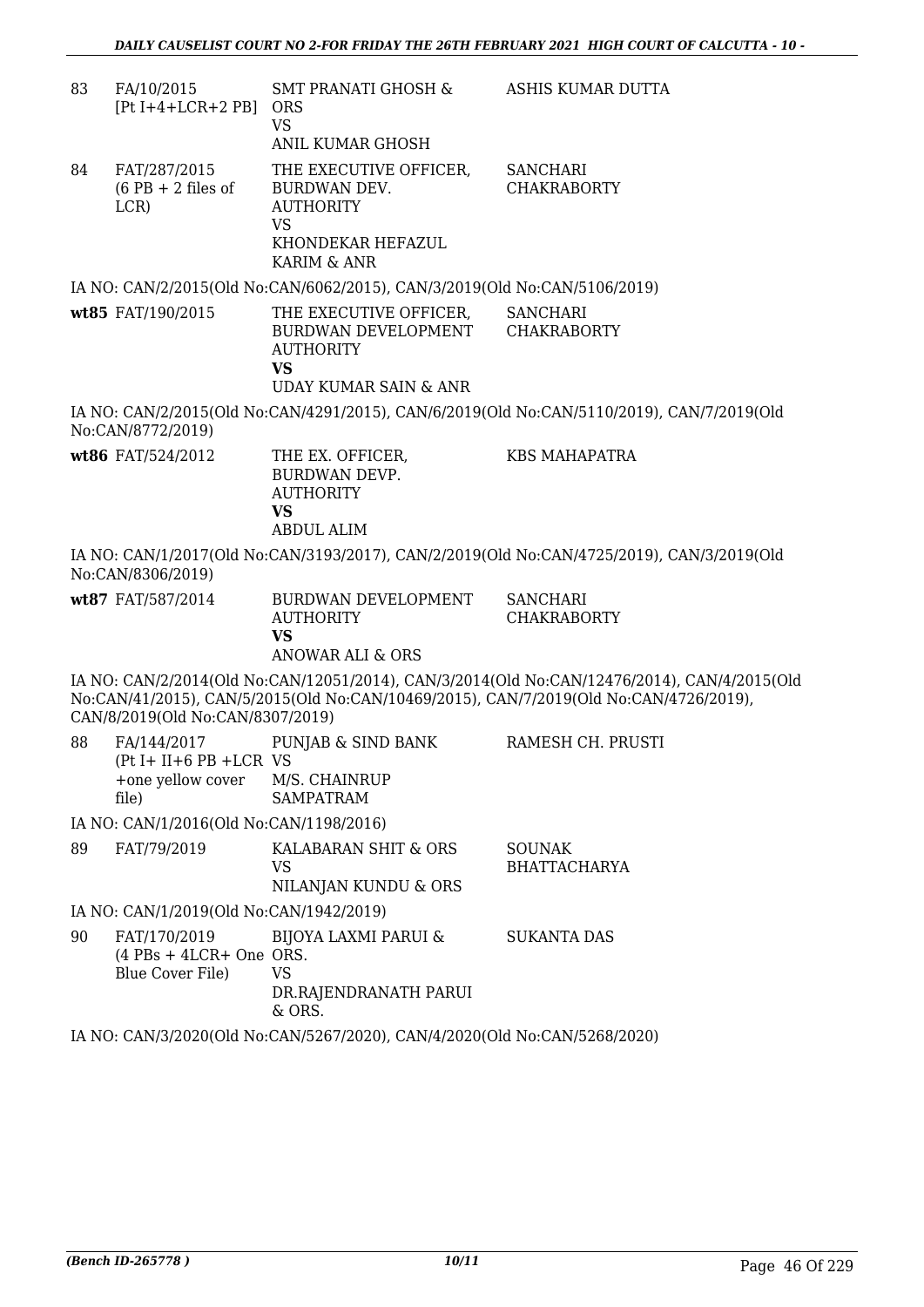**wt91** FAT/44/2018 A. NATH PARUI SINCE DECEASD REP. BY BIJOYA LAXMI PARUI & ORS **VS** DE. RAJENDRA NATH PARUI & ORS

ARUP KUMAR CHATTERJEE

IA NO: CAN/1/2018(Old No:CAN/1227/2018)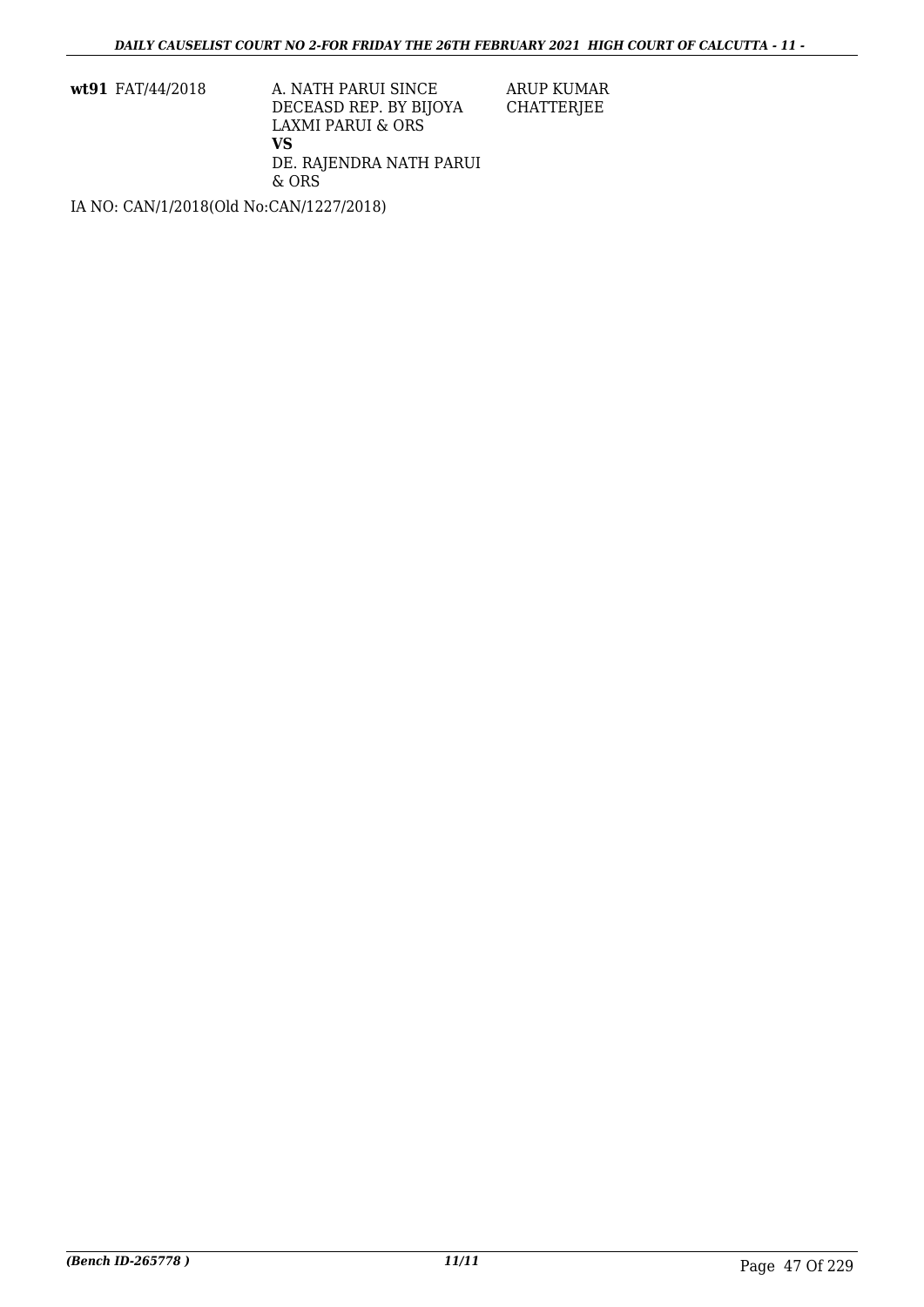

## **Appellate Side**

**DAILY CAUSELIST For Friday The 26th February 2021**

**COURT NO. 11**

## **DIVISION BENCH (DB - VI)**

## **AT 10:45 AM**

## **HON'BLE JUSTICE SUBRATA TALUKDAR HON'BLE JUSTICE SAUGATA BHATTACHARYYA**

**(VIA VIDEO CONFERENCE) ON AND FROM 15.02.2021 TO 26.02.2021**

## **ON AND FROM MONDAY, THE 11TH JANUARY 2021 - APPEALS FROM ORDERS RELATING TO MUNICIPALITIES, CO-OPERATIVES & PANCHAYATS UNDER GROUP-V INCLUDING APPLICATIONS CONNECTED THERETO;**

### **HEARING OF WRIT APPEALS IRRESPECTIVE OF CLASSIFICATION INCLUDING APPLICATIONS CONNECTED THERETO;**

**AND** 

**ON AND FROM MONDAY, 15TH FEBRUARY 2021 TO 26TH FEBRUARY 2021 – WILL SIT TOGETHER AND TAKE UP THE LIST AND DETERMINATION OF HON'BLE JUSTICE SOUMEN SEN AND HON'BLE JUSTICE SAUGATA BHATTACHARYYA AND THE LIST AND DETERMINATION OF HON'BLE JUSTICE SUBRATA TALUKDAR AND HON'BLE JUSTICE HIRANMAY BHATTACHARYYA. SPECIAL NOTE: 1.(A) MENTIONING OF REALLY URGENT MATTERS WILL BE ALLOWED ON EVERY MONDAY AND WEDNESDAY AT THE FIRST SITTING OF THE COURT. (B) MENTIONING SLIPS MUST BE FILED STATING THE GROUNDS OF URGENCY WITH SERVICE OF NOTICE ON THE OPPOSITE SIDE(S). (C) FIXED MATTERS MARKED IN EACH GROUP WILL BE CALLED ON FIRST FROM THE GROUP. 2. APPELLATE SIDE MATTERS WILL BE TAKEN UP UPTO RECESS ON EVERY TUESDAY AND THURSDAY. 3. ON TUESDAYS AND THURSDAYS APPEALS FOR HEARING (SENT FROM DEPARTMENTS) WILL BE CALLED ON FIRST, THEREAFTER, MATTERS WILL**

**BE CALLED ON AS PER LIST. NOTE: MATTERS WILL BE TAKEN UP THROUGH PHYSICAL HEARING ONLY**

## **WHEN BOTH THE PARTIES ARE AGREED**

## **APPLICATION(S)**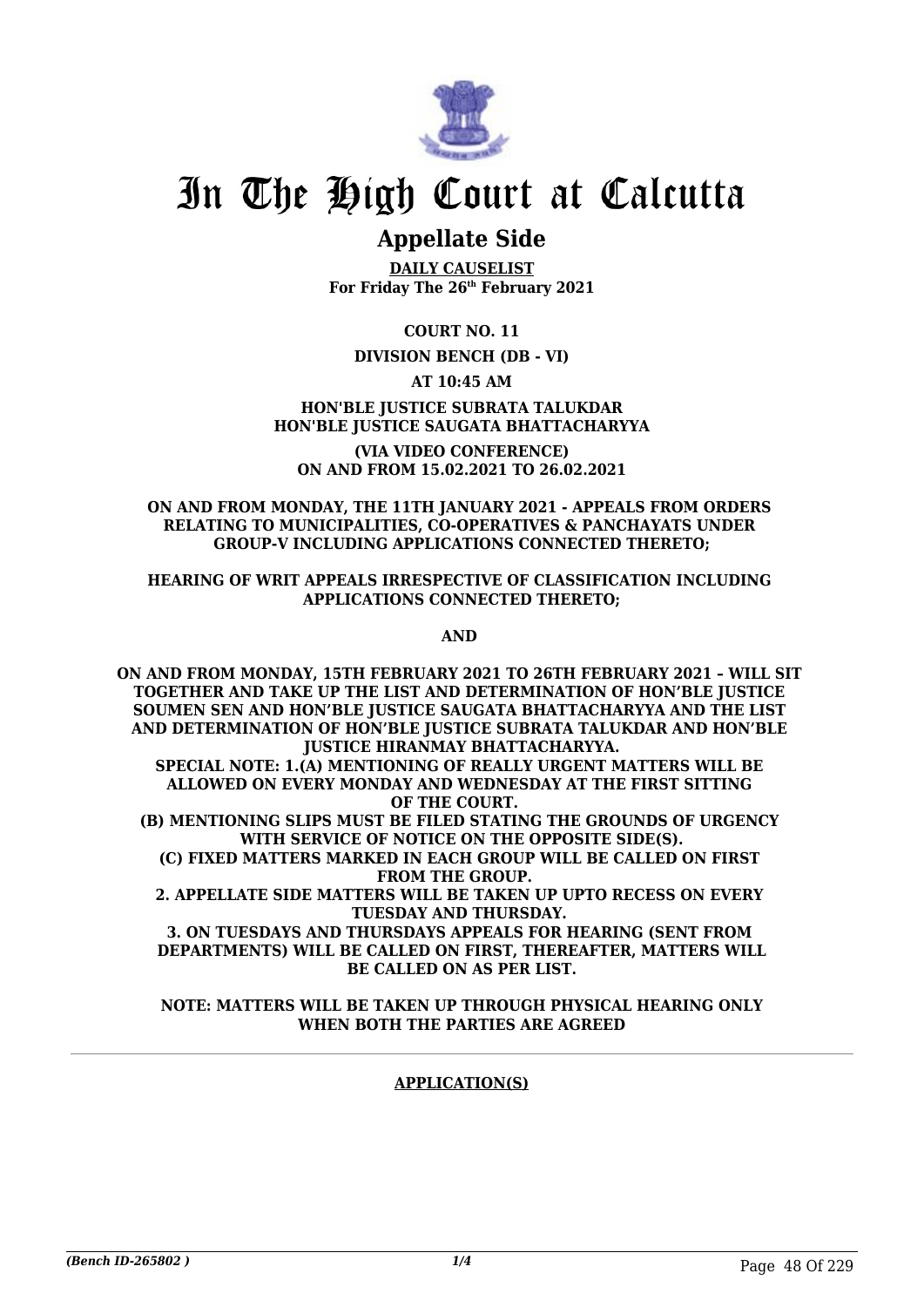| $\mathbf{1}$   | MAT/769/2020<br>(FIXED)                             | STATE OF WEST BENGAL<br>AND ORS.<br><b>VS</b><br><b>RUMA BASU</b>                                          | <b>BIPLOB DAS</b>                     |
|----------------|-----------------------------------------------------|------------------------------------------------------------------------------------------------------------|---------------------------------------|
|                | IA NO: CAN/1/2020, CAN/2/2021, CAN/3/2021           |                                                                                                            |                                       |
| $\overline{2}$ | MAT/150/2021<br>(FIXED)                             | SANDIPAN MITRA<br><b>VS</b><br>STATE OF WEST BENGAL<br>AND ORS.                                            | <b>SUNIT KUMAR ROY</b>                |
|                | IA NO: CAN/1/2021                                   |                                                                                                            |                                       |
| 3              | MAT/261/2021<br>(FILE IN DEPT.)                     | DOMKAL THANA FERRY<br>PATUNY SAMABAY SAMITY<br><b>LTD</b><br><b>VS</b><br>STATE OF WEST BENGAL<br>AND ORS. | Shahan Shah                           |
|                | IA NO: CAN/1/2021                                   |                                                                                                            |                                       |
| 4              | MAT/169/2021<br>[N.T.W.]                            | MOSARRAF HOSSAIN AND<br><b>ORS</b><br><b>VS</b><br>STATE OF WEST BENGAL<br>AND ORS.                        | MD.AHSANUZZAMAN                       |
|                | IA NO: CAN/1/2021                                   |                                                                                                            |                                       |
|                |                                                     | <b>APPEALS FOR HEARING (SENT FROM DEPARTMENTS)</b>                                                         |                                       |
| 5.             | MAT/221/2020<br>[N.T.W.]                            | <b>SUJOY MONDAL</b><br><b>VS</b><br>STATE OF WEST BENGAL &<br><b>ORS</b>                                   | <b>KALYANI</b><br><b>BHATTACHARYA</b> |
|                | IA NO: CAN/1/2020(Old No:CAN/1451/2020)             |                                                                                                            |                                       |
|                | wt6 WPA/16889/2019                                  | <b>SUJOY MONDAL</b><br><b>VS</b><br>STATE OF WEST BENGAL<br>&ORS                                           | KALYANI<br><b>BHATTACHARYYA</b>       |
| 7              | MAT/276/2017<br>[Defective] [2nd]<br>Time] [N.T.W.] | FARIDA KHATOON @<br>LASKAR<br><b>VS</b><br>STATE OF WEST BENGAL &<br><b>ORS</b>                            | <b>JASOBANTA RAKSHIT</b>              |
|                |                                                     | IA NO: CAN/1/2020(Old No:CAN/2664/2020), CAN/2/2020(Old No:CAN/2669/2020)                                  |                                       |
| 8              | MAT/328/2020<br>[2nd Time][N.T.W.]                  | MAFIJUDDIN MIA<br><b>VS</b><br>STATE OF WEST BENGAL &<br>ORS.                                              | NILADRI SAHA                          |
|                | IA NO: CAN/1/2020(Old No:CAN/2103/2020)             |                                                                                                            |                                       |
| wt9            | WPA/1748/2020                                       | MAFIJUDDIN MIA<br><b>VS</b><br>STATE OF WEST BENGAL &<br><b>ORS</b>                                        | NILADRI SAHA                          |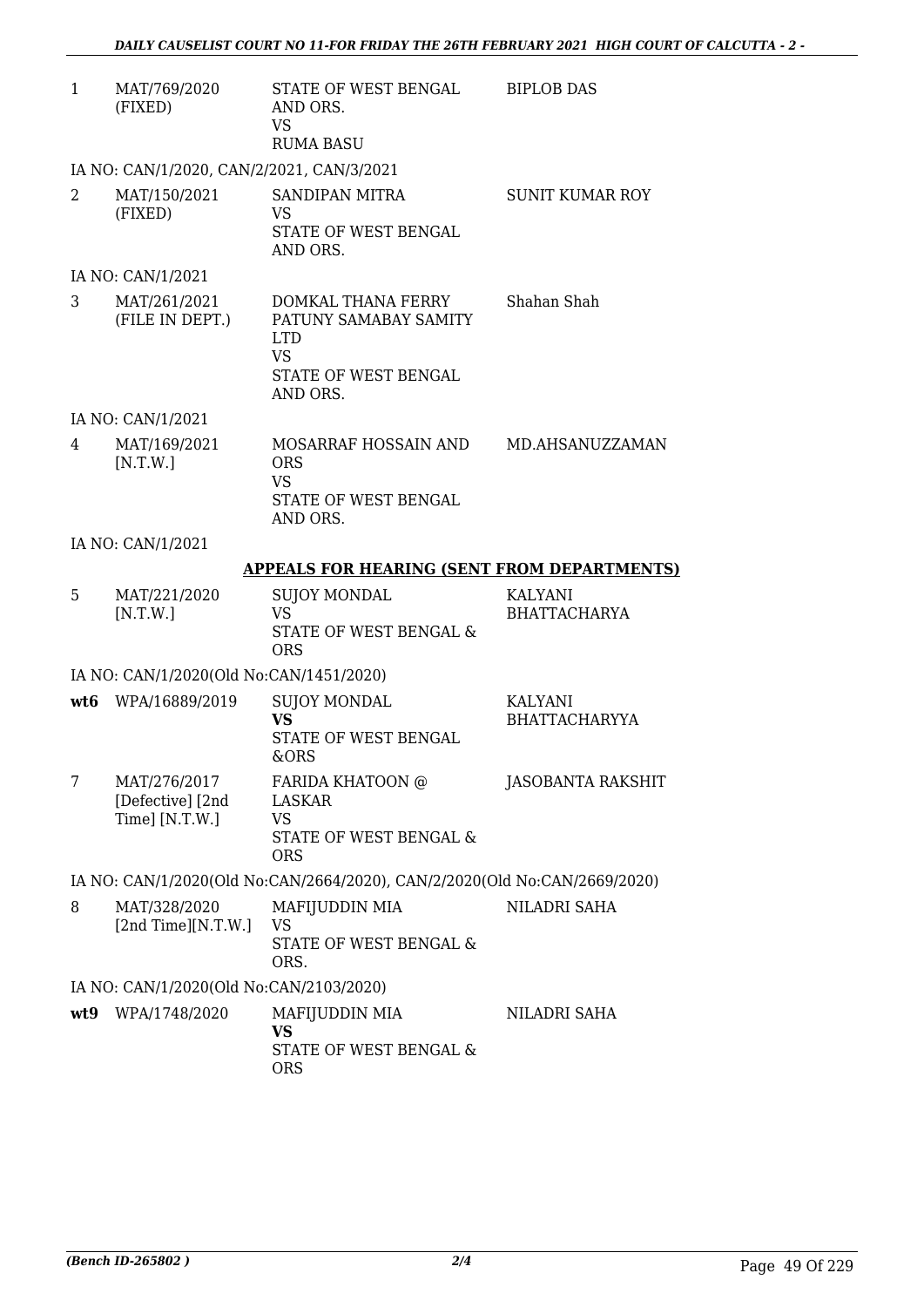| 10 | MAT/134/2020<br>[Defective][2nd<br>Time][NT.W.]   | TUMPA SANYAL<br>VS<br>THE BHATPARA<br>MUNICIPALITY & ORS.                                                                                   | <b>TANUJA BASAK</b> |
|----|---------------------------------------------------|---------------------------------------------------------------------------------------------------------------------------------------------|---------------------|
|    |                                                   | IA NO: CAN/1/2020(Old No:CAN/1591/2020), CAN/2/2020(Old No:CAN/1592/2020)                                                                   |                     |
| 11 | MAT/133/2020<br>[Defective][NT.W.]                | CHANCHAL HALDER<br><b>VS</b><br>THE BHATPARA<br>MUNICIPALITY & ORS.                                                                         | <b>TANUJA BASAK</b> |
|    |                                                   | IA NO: CAN/1/2020(Old No:CAN/1584/2020), CAN/2/2020(Old No:CAN/1585/2020)                                                                   |                     |
| 12 | MAT/169/2020<br>[Defective][2nd<br>Time] [N.T.W.] | JAUHAR JAMAL<br><b>VS</b><br>STATE OF WEST BENGAL &<br><b>ORS</b>                                                                           | TANUJA BASAK        |
|    |                                                   | IA NO: CAN/1/2020(Old No:CAN/1588/2020), CAN/2/2020(Old No:CAN/1589/2020)                                                                   |                     |
| 13 | MAT/176/2020<br>[N.T.W.]                          | SANTOSH KR. KAR & ORS.<br>VS<br>STATE OF WEST BENGAL &<br>ORS.                                                                              | <b>SUFI KAMAL</b>   |
|    | IA NO: CAN/1/2020(Old No:CAN/1036/2020)           |                                                                                                                                             |                     |
|    | wt14 WPA/354/2020                                 | KOLLOL GHOSH & ORS<br>VS<br>STATE OF WEST BENGAL &<br><b>ORS</b>                                                                            | <b>SANDIP KUNDU</b> |
|    |                                                   | <b>APPEALS FOR HEARING</b>                                                                                                                  |                     |
| 15 | MAT/736/2020<br>(2 PBS) [N.T.W.]                  | <b>GOBINDA MAITI</b><br><b>VS</b><br>MIDNAPORE MUNICIPALITY<br><b>AND ORS</b>                                                               | RAVI RANJAN KUMAR   |
|    | IA NO: CAN/1/2020                                 |                                                                                                                                             |                     |
| 16 | FMA/3538/2014<br>(2 P.B.)[N.T.W.]                 | <b>SURENDRA KUMAR</b><br><b>GOENKA &amp; ORS</b><br>VS.<br><b>BANGUR AVENUE</b><br>RESIDENTS ASSOCIATION<br>& ORS                           | RAJSHREE KAJARIA    |
|    | wt17 FMA/278/2015                                 | <b>KRISHNA MURARI</b><br>GOENKA(K.M. GOENKA) &<br><b>ORS</b><br><b>VS</b><br><b>BANGUR AVENUE</b><br><b>RESIDENTS' ASSOCIATION</b><br>& ORS | RAJESH UPADHYAY     |
|    | wt18 FMA/3520/2014                                | SURENDRA KUMAR<br><b>GOENKA &amp; ORS</b><br><b>VS</b><br><b>BANGUR AVENUE</b><br><b>RESIDENTS' ASSOCIATION</b>                             | RAJSHREE KAJARIA    |

IA NO: ASTA/1/2014(Old No:ASTA/101/2014)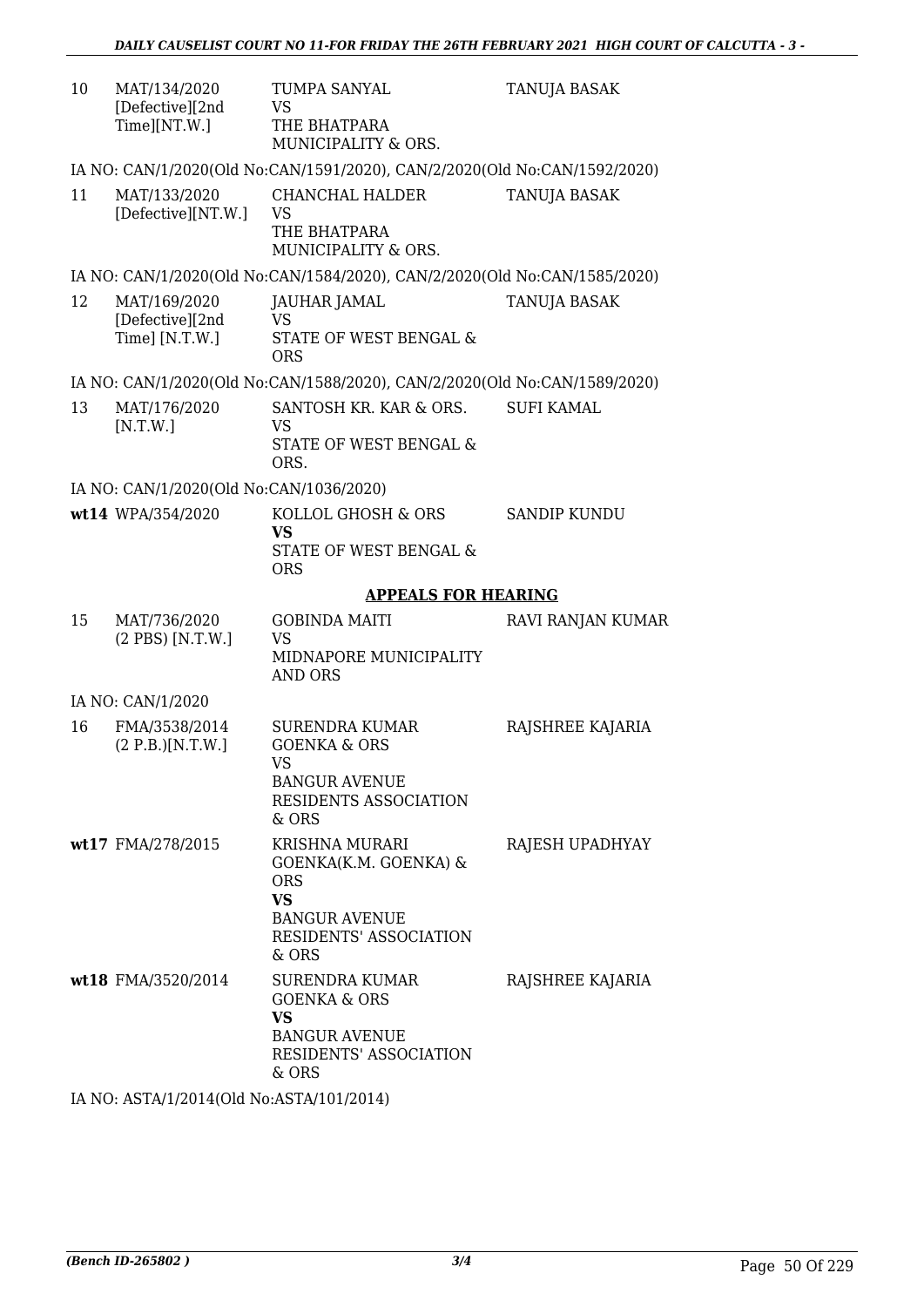|    | wt19 FMA/3536/2014        | <b>SURENDRA KUMAR</b><br><b>GOENKA &amp; ORS</b><br><b>VS</b><br><b>SOUTH DUM DUM</b><br><b>MUNICIPAITY</b> | RAJSHREE KAJARIA                                                                          |
|----|---------------------------|-------------------------------------------------------------------------------------------------------------|-------------------------------------------------------------------------------------------|
| 20 | FMA/118/2012<br>[2 P.B.]  | MANOSH KR GHOSH<br>VS.<br>STATE OF W.B.                                                                     | RUDRA JYOTI<br><b>BHATTACHARJEE</b>                                                       |
|    |                           | No:CAN/8448/2014), CAN/4/2014(Old No:CAN/11688/2014)                                                        | IA NO: CAN/1/2011(Old No:CAN/9055/2011), CAN/2/2012(Old No:CAN/9408/2012), CAN/3/2014(Old |
| 21 | FMA/2418/2014<br>(2 P.B.) | MADHUSUDAN DAS & ORS<br>VS.<br>STATE OF WEST BENGAL &<br><b>ORS</b>                                         | A.K.JHA                                                                                   |
|    | wt22 WPA/33023/2013       | MADHUSUDAN DAS & ORS<br><b>VS</b><br>STATE OFW B & ORS                                                      | A K JHA                                                                                   |
| 23 | FMA/3538/2013<br>(2 P.B.) | RAJLAXMI PRADHAN(PAL)<br>VS<br><b>SUDESHNA</b><br>MAITY(SASHMAL)                                            | <b>GOURAV DAS</b>                                                                         |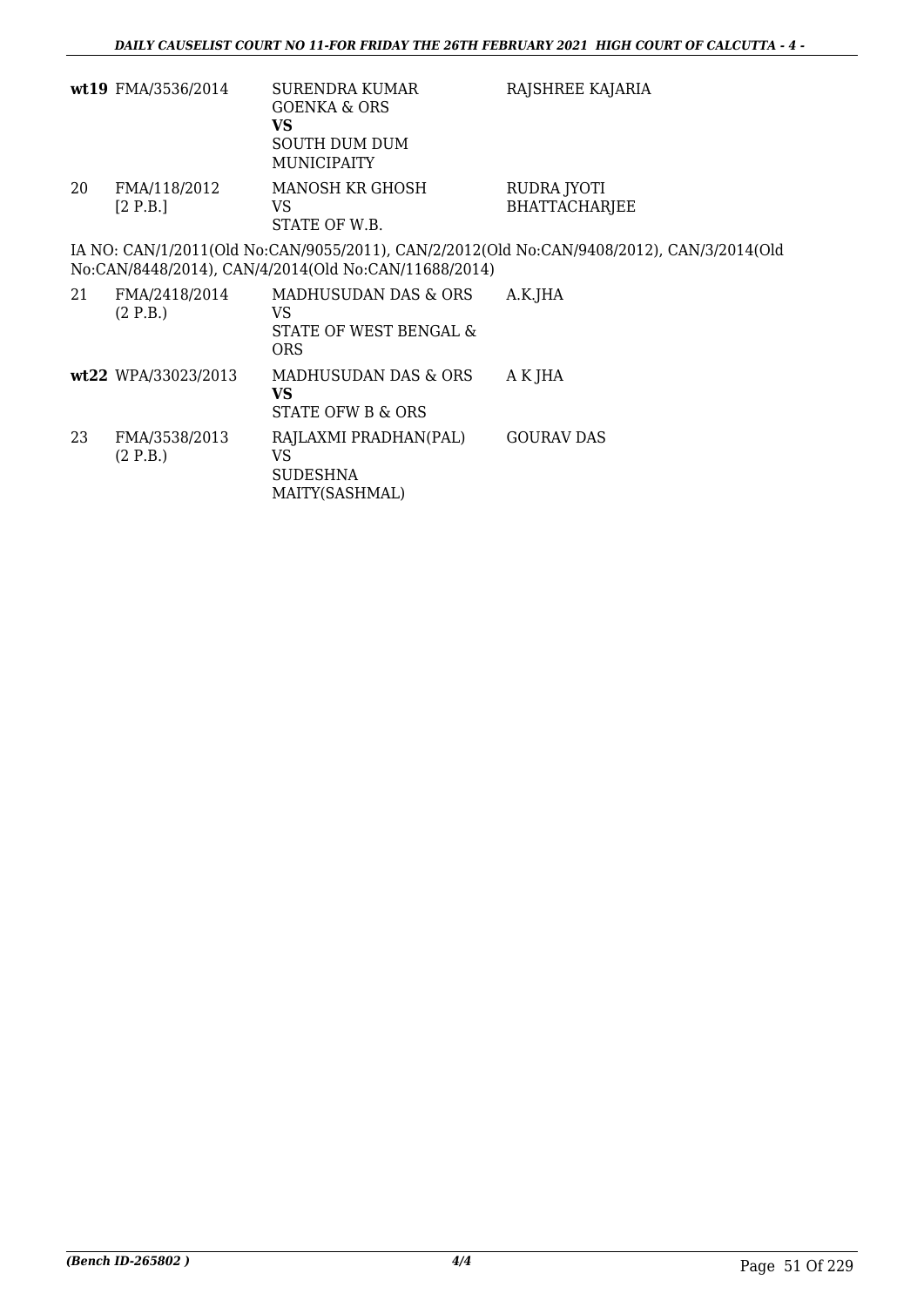

## **Appellate Side**

**DAILY CAUSELIST For Friday The 26th February 2021**

**COURT NO. 11**

## **SINGLE BENCH (SB) AT 2:00 PM HON'BLE JUSTICE SUBRATA TALUKDAR**

### **(VIA VIDEO CONFERENCE) ON 26.02.2021 AT 2.00 P.M.**

**ON FRIDAY, 26TH FEBRUARY, 2021 AT 2:00 P.M. - WILL SIT SINGLY TO TAKE UP SOME CONTEMPT, ASSIGNED MATTERS.**

## **NOTE: MATTERS WILL BE TAKEN UP THROUGH PHYSICAL HEARING ONLY WHEN BOTH THE PARTIES ARE AGREE**

#### **FOR ORDERS** 1 CRC/3/2019 [Assigned] SAUROV KUMAR MANDAL VS MADHURA DAS HARE KRISHNA HALDER **wt2** CO/2565/2018 SAUROV KUMAR MANDAL **VS** MADHURA DAS HARE KRISHNA HALDAR IA NO: CAN/3/2019(Old No:CAN/690/2019) **CONTEMPT APPLICATIONS** 3 CPAN/1079/2018 SURYA BHAN PANDEY VS RAVINDRA KUMAR RANANEESH GUHA THAKURATA **wt4** WPA/5573/2016 THE STATESMAN LIMITED **VS** STATE OF WEST BENGAL SAKABADA ROY IA NO: CAN/1/2016(Old No:CAN/3496/2016), CAN/2/2016(Old No:CAN/3497/2016) 5 CPAN/1117/2018 SHYAMAGNI DAS VS ARINDAM MUKHERJEE & ANR SUDHANGSHU NATH **wt6** WPA/24335/2017 SHYAMAGNI DAS **VS** STATE OF WEST BENGAL &ORS MD. G MOLLA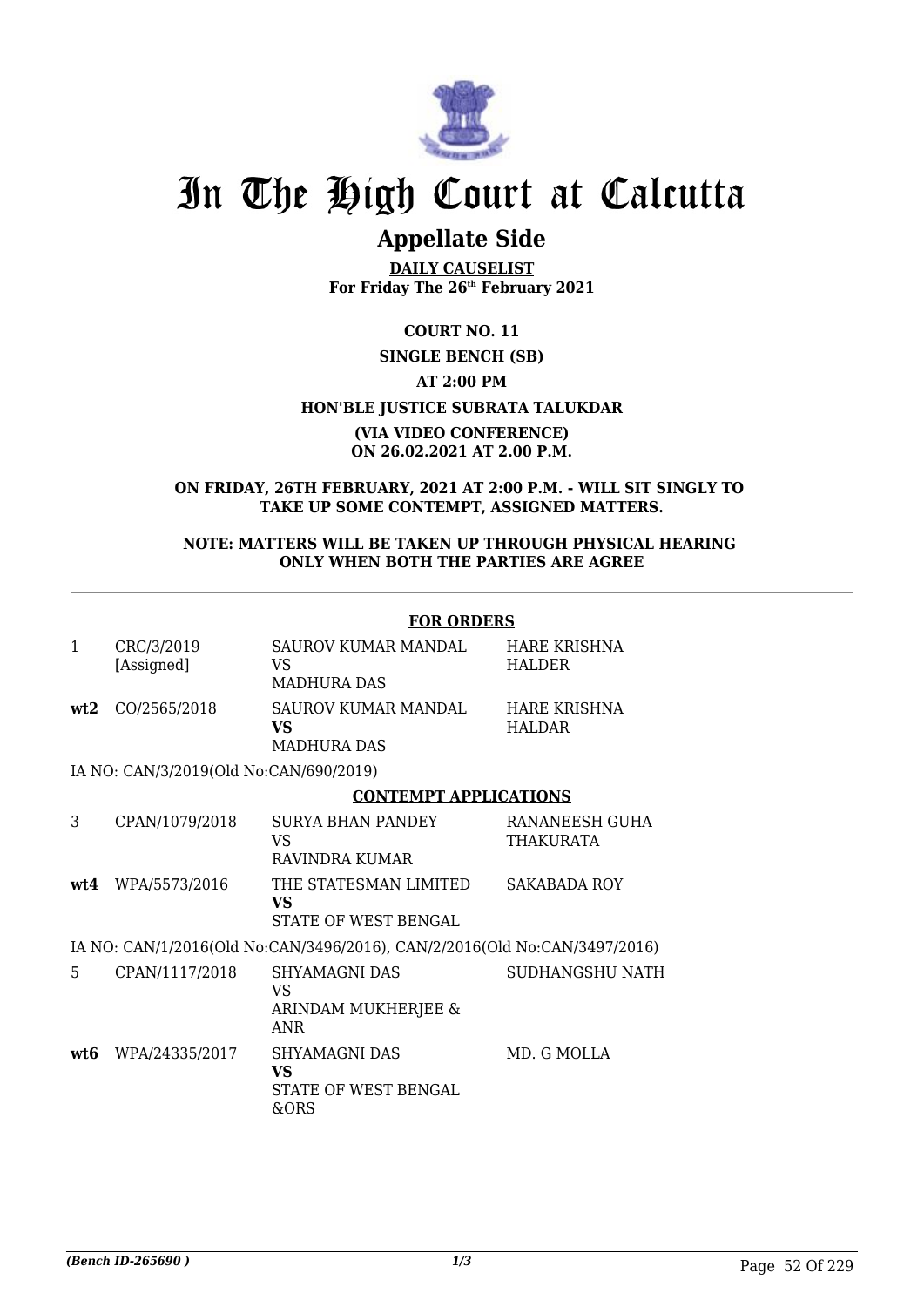| 7   | WPCRC/250/2019                | SAMBHU PRASAD BHAKAT<br>VS<br>STATE OF WEST BENGAL &                      | MAHABOOB AHMED                     |
|-----|-------------------------------|---------------------------------------------------------------------------|------------------------------------|
|     |                               | <b>ORS</b>                                                                |                                    |
| wt8 | WPA/14552/2018                | SHAMBHU PRASAD BHAKAT<br><b>VS</b>                                        | MAHABOOB AHMED                     |
|     |                               | STATE OF WEST BENGAL &<br><b>ORS</b>                                      |                                    |
| 9   | WPCRC/251/2019<br>$(Pt-I+II)$ | <b>TULSHI ROY</b><br><b>VS</b><br>SANCHEETA BERA                          | <b>SUDHANGSU NATH</b>              |
|     | wt10 WPA/10612/2018           | <b>TUSLHI ROY</b><br><b>VS</b><br>STATE OF WEST BENGAL &<br><b>ORS</b>    | S NATH                             |
| 11  | CPAN/300/2019                 | APURBA FULMALI<br><b>VS</b><br><b>AMITAVA BISWAS</b>                      | MD. AHSANUZZAMAN                   |
|     | wt12 WPA/28803/2017           | APURBA FULMALI<br>VS<br>STATE OF WEST BENGAL &<br><b>ORS</b>              | MD. AHSANZZAMAN                    |
| 13  | CPAN/353/2019                 | RIMA BHAKAT<br><b>VS</b><br>SOUMYAJIT DAS                                 | MONIKA SINHA                       |
|     | wt14 WPA/25890/2017           | RIMA BHAKAT<br><b>VS</b><br>STATE OF WEST BENGAL &<br><b>ORS</b>          | MONIKA SINHA                       |
| 15  | CPAN/766/2019                 | <b>CHANCHAL BASU</b><br><b>VS</b><br>DR R C BEHERA, SR DIV<br>MANAGER,    | <b>UDAYNARAYAN</b><br><b>BETAL</b> |
|     | wt16 WPA/1926/2019            | CHANCHAL BASU<br>VS<br>STATE OF WEST BENGAL &<br><b>ORS</b>               | BRATIN KUMAR DEY                   |
| 17  | CPAN/827/2019                 | <b>TAPAN GHOSH</b><br><b>VS</b><br>DR M V RAO, IAS & ORS                  | <b>SAIRA BANU</b>                  |
|     | wt18 WPA/15606/2018           | <b>TAPAN GHOSH</b><br><b>VS</b><br>STATE OF WEST BENGAL &<br><b>ORS</b>   | <b>SAIRA BANU</b>                  |
| 19  | CPAN/1007/2019                | AJIT KUMAR OJHA<br><b>VS</b><br><b>JYOTISHMAN</b><br><b>CHATTOPADHYAY</b> | DEBASISH DAS                       |
|     | wt20 WPA/16278/2013           | AJIT KUMAR OJHA<br>VS<br>STATE OF W B & ORS                               | DEBASISH DAS                       |
| 21  | CPAN/1031/2019                | SUBAL CHANDRA SENAPATI<br><b>VS</b><br><b>ASHISH ROY &amp; ANR</b>        | MANORANJAN JANA                    |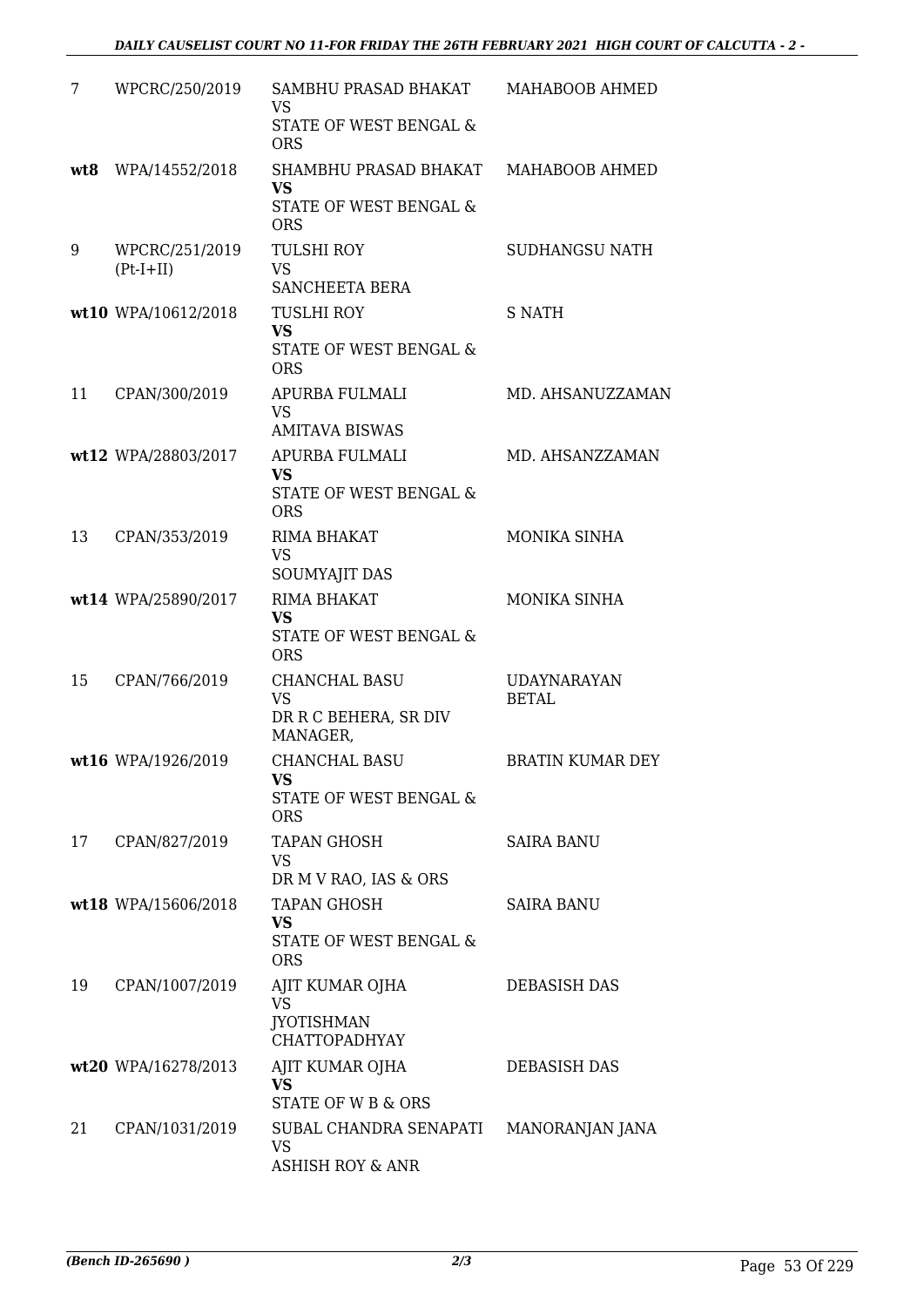|    | wt22 WPA/10922/2017 | SUBAL CHANDRA SENAPATI<br><b>VS</b><br>THE, SECRETARY, WB<br>DEPARTMENT OF<br>PANCHAYAT & ORS | MANORANJAN JANA                 |
|----|---------------------|-----------------------------------------------------------------------------------------------|---------------------------------|
| 23 | CPAN/80/2021        | PAPPU BARAI<br>VS<br>PARTHA GHOSH AND ANR.                                                    | AMLAN KR.<br><b>MUKHERJEE</b>   |
|    | wt24 WPA/5946/2019  | PAPPU BARAI<br>VS.<br>STATE OF WEST BENGAL &<br><b>ORS</b>                                    | AMLAN KUMAR<br><b>MUKHERJEE</b> |
| 25 | CPAN/43/2020        | <b>TAPAS BAURI</b><br><b>VS</b><br><b>SOUMITRA MOHAN</b>                                      | ASIT BARAN GHOSH                |
|    | wt26 WPA/28438/2016 | <b>TAPAS BAURI</b><br><b>VS</b><br>STATE OF WEST BENGAL &<br><b>ORS</b>                       | ASIT BARAN GHOSH                |
|    |                     | <b>REVIEW APPLICATION</b>                                                                     |                                 |
| 27 | RVW/102/2019        | STATE OF W B & ORS<br>VS<br>M/S GHOSH TRANSPORT<br><b>BUS SERVICES &amp; ORS</b>              | LAL MOHAN BASU                  |
|    | wt28 WPA/3392/2019  | M/S GHOSH TRANSPORT<br><b>BUS SERVICES</b><br>VS<br>STATE OF WEST BENGAL &<br><b>ORS</b>      | <b>RIMA DAS</b>                 |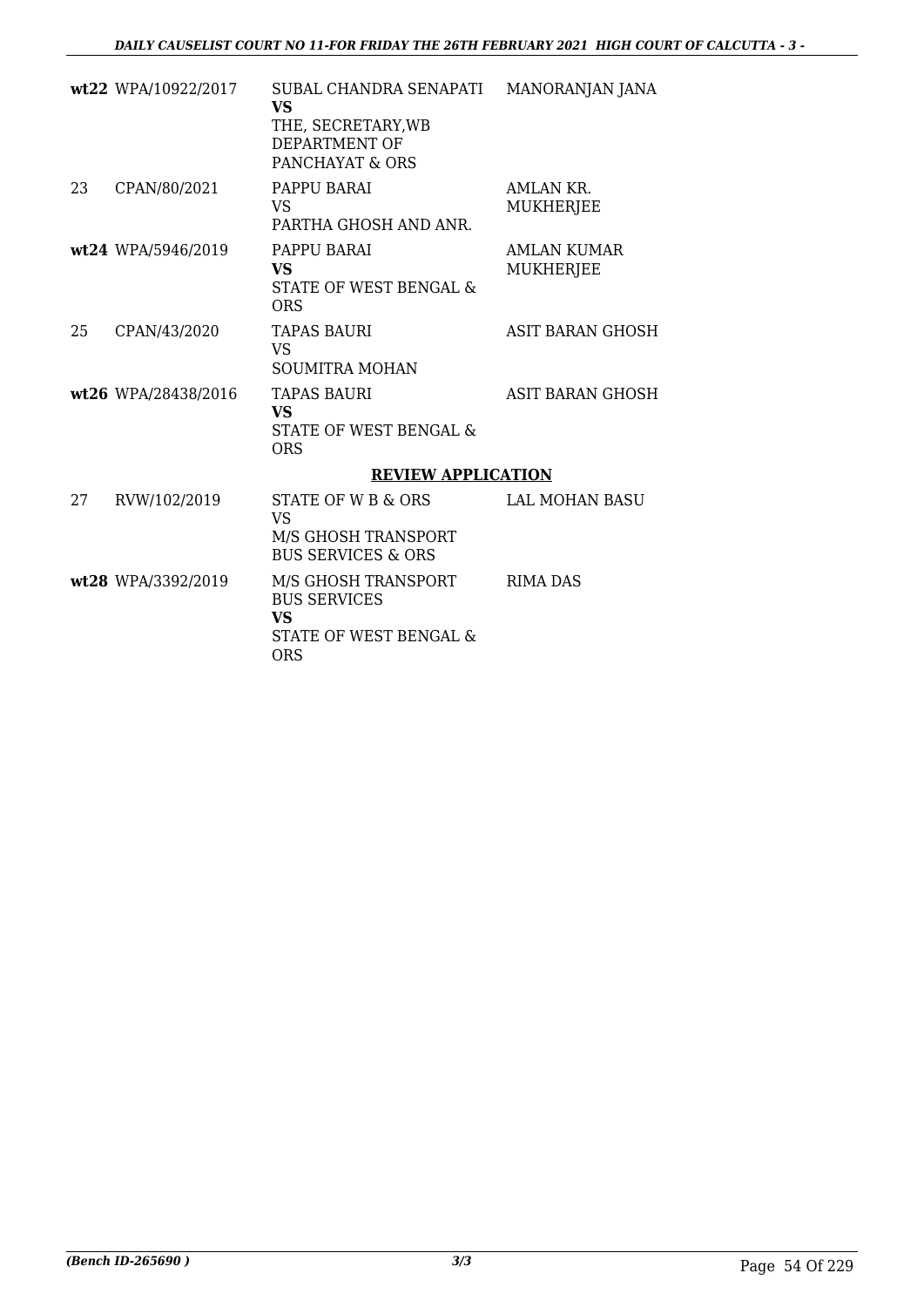

## **Appellate Side**

**DAILY CAUSELIST For Friday The 26th February 2021**

**COURT NO. 28**

**DIVISION BENCH (DB - VII)**

**AT 10:45 AM**

#### **HON'BLE JUSTICE TAPABRATA CHAKRABORTY HON'BLE JUSTICE TIRTHANKAR GHOSH**

#### **(VIA VIDEO CONFERENCE)**

**ON AND FROM WEDNESDAY, THE 13TH JANUARY, 2021 - ANTICIPATORY BAIL UNDER SECTION 438 OF THE CODE OF CRIMINAL PROCEDURE INCLUDING MODIFICATION/CANCELLATION AND RELAXATION OF THE SAME;**

**BAIL UNDER SECTION 439 OF THE CODE OF CRIMINAL PROCEDURE (PUNISHMENT ABOVE 7 YEARS) INCLUDING MODIFICATION/CANCELLATION AND RELAXATION OF THE SAME;**

> **SPECIAL NOTE: MENTIONING WILL BE ALLOWED AT THE FIRST SITTING OF THE COURT ON MONDAY.**

**MONDAY – AFTER "TO BE MENTIONED" MATTERS AND OTHER FIXED MATTERS, BAIL APPLICATIONS OF THE YEAR 2021 WILL BE TAKEN UP SERIALLY FOR THE WHOLE DAY.**

**TUESDAY – AFTER "TO BE MENTIONED" MATTERS AND OTHER FIXED MATTERS, BAIL APPLICATIONS OF THE YEAR 2020 WILL BE TAKEN UP SERIALLY UP TO RECESS AND FROM 2 P.M. "ANTICIPATORY BAIL" APPLICATIONS OF THE YEAR 2020 WILL BE TAKEN UP SERIALLY.**

**WEDNESDAY – AFTER "TO BE MENTIONED" MATTERS AND OTHER FIXED MATTERS, BAIL APPLICATIONS OF THE YEAR 2021 WILL BE TAKEN UP SERIALLY TILL 3.30 P.M. AND THEREAFTER APPLICATIONS/RELAXATION AND CANCELLATION WILL BE TAKEN UP SERIALLY.**

**THURSDAY – AFTER "TO BE MENTIONED" MATTERS AND OTHER FIXED MATTERS, ANTICIPATORY BAIL APPLICATIONS OF THE YEAR 2020 WILL BE TAKEN UP SERIALLY UP TO 3.30 P.M. AND THEREAFTER APPLICATIONS/RELAXATION AND CANCELLATION WILL BE TAKEN UP SERIALLY.**

**FRIDAY – AFTER "TO BE MENTIONED" MATTERS AND OTHER FIXED MATTERS, ANTICIPATORY BAIL APPLICATIONS OF THE YEAR 2021 WILL BE TAKEN UP TO 3 P.M.**

**NOTE: MATTERS WILL BE TAKEN UP THROUGH PHYSICAL HEARING ONLY WHEN BOTH THE PARTIES ARE AGREED**

|                |                                           | <b>TO BE MENTIONED</b>                                   |                                      |
|----------------|-------------------------------------------|----------------------------------------------------------|--------------------------------------|
|                | CRM/1303/2020                             | NONIGOPAL BAPARI @ PAGLA<br>VS<br>STATE OF WEST BENGAL   | <b>NAZIR AHMED</b>                   |
|                | IA NO: CRAN/1/2020(Old No:CRAN/4145/2020) |                                                          |                                      |
| $\mathfrak{D}$ | CRM/456/2021<br>(Correction)              | ISHRAT JAHAN AND OTHERS<br>VS<br>State of West Bengal    | Puja Goswami                         |
| 3              | CRM/906/2021<br>(Non-Prosecution)         | <b>SUCHITRA SEN</b><br><b>VS</b><br>State of West Bengal | KALYAN KUMAR<br><b>BHATTACHARJEE</b> |
|                |                                           | APPLICATION FOR ANTICIPATORY BAIL                        |                                      |
| 4              | CRM/127/2021                              | ROBI ROY<br>VS<br>State of West Bengal                   | SANJITA MONDAL                       |

## *(Bench ID-265794 ) 1/17* Page 55 Of 229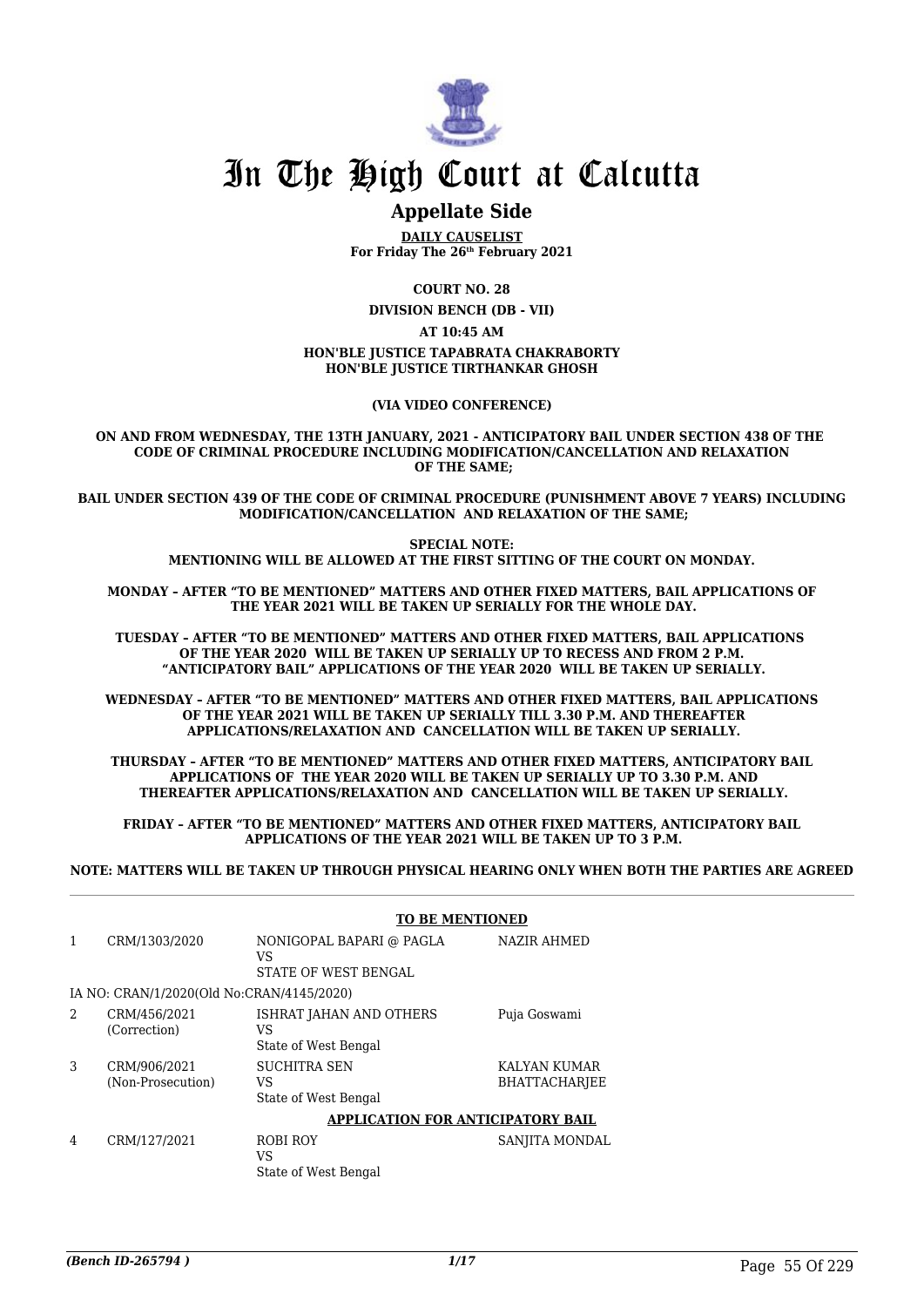| 5  | CRM/153/2021  | FITU MAHALDAR@FITU<br><b>MAHALDER</b><br>VS                                             | PRIYANKAR SHANKU                   |
|----|---------------|-----------------------------------------------------------------------------------------|------------------------------------|
| 6  | CRM/296/2021  | State of West Bengal<br>SHABAJ ALAM@SK SHAHBAZ<br><b>ANWAR AND ORS</b><br>VS            | PRIYANKA SAHA                      |
|    |               | State of West Bengal                                                                    |                                    |
| 7  | CRM/311/2021  | <b>SOMNATH ROY</b><br>VS<br>State of West Bengal                                        | Apan Saha                          |
| 8  | CRM/312/2021  | <b>BABU CHANDRA GHOSH</b><br>VS<br>State of West Bengal                                 | Shraman Sarkar                     |
| 9  | CRM/440/2021  | MOSAREF MONDAL@MSAREF<br>HOSSEIN MONDAL<br>VS.<br>State of West Bengal                  | PRABIR MAJUMDER                    |
|    |               | <b>ANTICIPATORY BAIL</b>                                                                |                                    |
| 10 | CRM/1135/2021 | <b>B K RAO AND ORS</b>                                                                  | ANIRUDDHA                          |
|    |               | VS<br>STATE OF WEST BENGAL                                                              | <b>BHATTACHARYA</b>                |
| 11 | CRM/116/2021  | <b>BIKASH ROY AND ORS</b><br>VS                                                         | SUBHASISH MISRA                    |
|    |               | State of West Bengal                                                                    |                                    |
| 12 | CRM/432/2021  | HAZRU@HAJRUDDIN BISWAS<br>VS                                                            | <b>IMDADUL HOQUE</b>               |
| 13 | CRM/442/2021  | State of West Bengal<br><b>GOURANGA MANDAL</b><br>VS<br>State of West Bengal            | ABHINABA DAN                       |
| 14 | CRM/448/2021  | <b>RUBEL SK AND ORS</b><br>VS                                                           | <b>TAPODIP GUPTA</b>               |
|    |               | State of West Bengal                                                                    |                                    |
| 15 | CRM/450/2021  | ASIT KUMAR DAS AND ORS<br>VS<br>State of West Bengal                                    | Anisur Rahaman                     |
| 16 | CRM/458/2021  | MD. SAHANAWAZ ALAM @ VICKY<br>@ BICKY<br><b>VS</b><br>State of West Bengal              | Puja Goswami                       |
| 17 | CRM/460/2021  | DIPU NAYAK @NAYEK<br>VS                                                                 | SHIBAJI KUMAR DAS                  |
| 18 | CRM/461/2021  | State of West Bengal<br>SAMIRAN KARMAKAR@CHEPU<br>AND ORS<br>VS<br>State of West Bengal | <b>TAPODIP GUPTA</b>               |
| 19 | CRM/465/2021  | <b>DULAL MAITY</b><br>VS                                                                | SK. SAHJAHAN ALI                   |
| 20 | CRM/467/2021  | State of West Bengal<br>KURIAKOSE THANNICKEL GEORGE<br>VS<br>State of West Bengal       | <b>MAZHAR HOSSAIN</b><br>CHOWDHURY |
| 21 | CRM/470/2021  | SATARUPA RAKSHIT<br>VS<br>State of West Bengal                                          | DHANANJAY BANERJEE                 |
| 22 | CRM/472/2021  | DIPU NAYAK @ NAYEK<br>VS<br>State of West Bengal                                        | SHIBAJI KUMAR DAS                  |
| 23 | CRM/473/2021  | SATYAM SAHA<br>VS<br>State of West Bengal                                               | ARUP KR. BHOWMICK                  |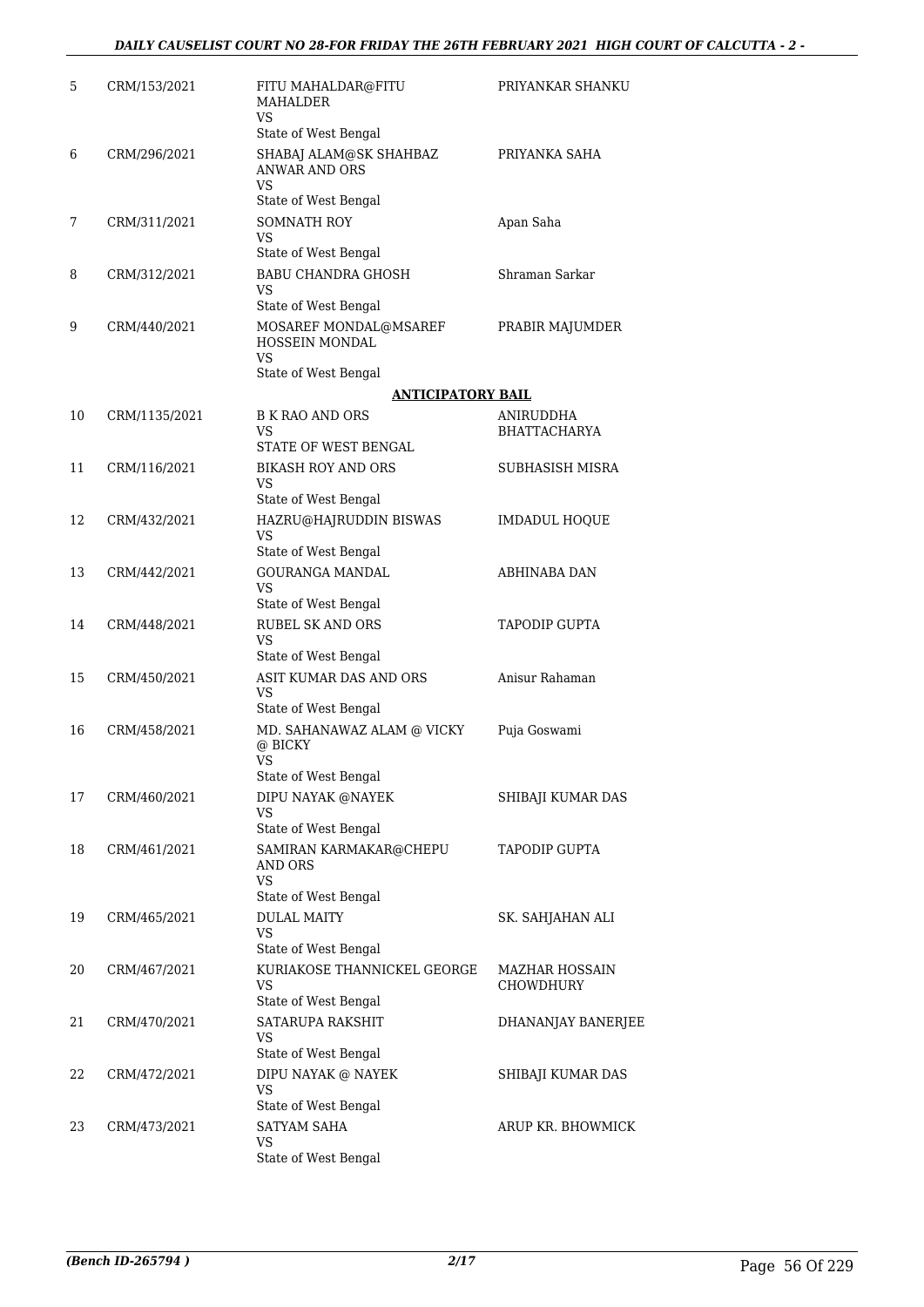## *DAILY CAUSELIST COURT NO 28-FOR FRIDAY THE 26TH FEBRUARY 2021 HIGH COURT OF CALCUTTA - 3 -*

| 24 | CRM/474/2021 | KINGSUK @ KINGSHUK RAKSHIT<br>VS<br>State of West Bengal                                    | DHANANJAY BANERJEE                |
|----|--------------|---------------------------------------------------------------------------------------------|-----------------------------------|
| 25 | CRM/478/2021 | <b>BISWANATH DAS</b><br>VS                                                                  | Supratick Syamal                  |
| 26 | CRM/479/2021 | State of West Bengal<br>RAJIB DAKTAR @ RAVI DAKTAR<br>VS<br>State of West Bengal            | JISAN IQBAL HOSSAIN               |
| 27 | CRM/485/2021 | BISAKHA RABI DAS @ TUKTUKU<br>RABI DAS<br>VS                                                | JISAN IQUBAL HOSSAIN              |
| 28 | CRM/486/2021 | State of West Bengal<br>EHASAN ISLAM @ EHASAN ALI @<br>BADAM<br>VS.<br>State of West Bengal | <b>BISWAJIT MITRA</b>             |
| 29 | CRM/487/2021 | <b>RAGHU NATH</b><br>VS.                                                                    | S. G. CHOWDHURY                   |
| 30 | CRM/490/2021 | State of West Bengal<br>MADAN MOHAN DAS AND ORS.<br>VS<br>State of West Bengal              | SOUMYAJIT DAS<br><b>MAHAPATRA</b> |
| 31 | CRM/495/2021 | SIULI BIBI @ SIULI MONDAL<br>VS<br>State of West Bengal                                     | SK. ABU JAFOR                     |
| 32 | CRM/502/2021 | HARE RAM GHOSH AND ORS<br>VS<br>State of West Bengal                                        | MUSHARRAF ALAM SK                 |
| 33 | CRM/503/2021 | <b>SUKANTA SARKAR AND ORS</b><br>VS                                                         | MD. YOUSUF ALI                    |
| 34 | CRM/504/2021 | State of West Bengal<br>DIPAK SAHA AND ORS<br>VS                                            | MINOTI GOMES                      |
| 35 | CRM/505/2021 | State of West Bengal<br>MD. MOSTAFA @ MD. MOSTAFA<br><b>AND ORS</b><br>VS                   | MUSHARRAF ALAM SK                 |
| 36 | CRM/508/2021 | State of West Bengal<br>AMIR ALI AND ORS<br><b>VS</b><br>State of West Bengal               | MUSHARRAF ALAM SK                 |
| 37 | CRM/509/2021 | GOKUL CHANDRA ROY @ GOKUL<br>ROY<br><b>VS</b>                                               | MINOTI GOMES                      |
| 38 | CRM/510/2021 | State of West Bengal<br>SAHA ALAM@SAHLAM SK AND<br>ANR<br><b>VS</b>                         | <b>MOUNICK GHOSH</b>              |
| 39 | CRM/512/2021 | State of West Bengal<br>UTTAM BARMAN<br>VS                                                  | <b>BSURA KHATUN</b>               |
| 40 | CRM/513/2021 | State of West Bengal<br>JYOSTNA BEGAM AND ORS<br>VS                                         | Srimoyee Mukherjee                |
| 41 | CRM/515/2021 | State of West Bengal<br>PRADIP MANDAL AND ANR<br>VS                                         | KAZI M RAHAMAN                    |
| 42 | CRM/516/2021 | State of West Bengal<br>ZARIF @ ZARIF MD.<br><b>VS</b><br>State of West Bengal              | SHAHARAYAR ALAM                   |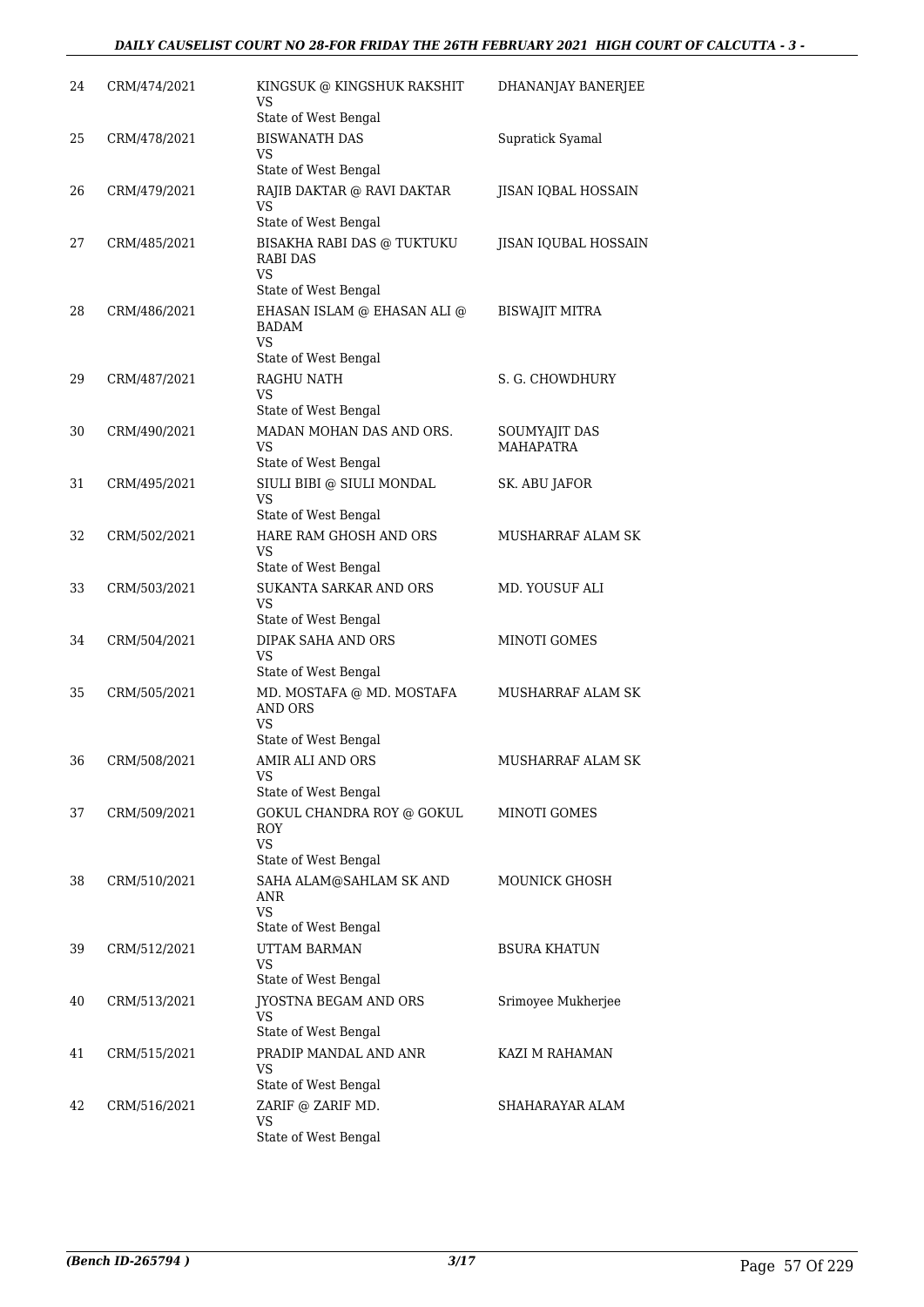| 43 | CRM/517/2021 | ROBIUL AWAL @ JAMAL SK.AND<br>ANR<br><b>VS</b>                            | PROBAL SARKAR            |
|----|--------------|---------------------------------------------------------------------------|--------------------------|
| 44 | CRM/518/2021 | State of West Bengal<br><b>SAYEM BISWAS</b><br>VS                         | KAZI M RAHAMAN           |
| 45 | CRM/519/2021 | State of West Bengal<br>JAMEDUL ISLAM<br>VS                               | SHAHARAYAR ALAM          |
| 46 | CRM/522/2021 | State of West Bengal<br>SAFIUR RAHAMAN AND ANR<br>VS                      | ARNAB SAHA               |
| 47 | CRM/523/2021 | State of West Bengal<br>NIRMAL BARMAN<br>VS                               | ASIS BHATTACHARYYA       |
| 48 | CRM/526/2021 | State of West Bengal<br><b>DEBESH SARKAR</b><br>VS                        | MUKUNDALAL SARKAR        |
| 49 | CRM/528/2021 | State of West Bengal<br>MOSTAKIM KHAN@MOSTA<br>VS                         | KAZI M RAHAMAN           |
| 50 | CRM/529/2021 | State of West Bengal<br>EMDADUL RAHAMAN@EMADUL SK<br>VS                   | KAZI M RAHAMAN           |
| 51 | CRM/532/2021 | State of West Bengal<br>KHAGENDRA DAS AND ORS<br>VS                       | ASIS BHATTACHARYA        |
| 52 | CRM/534/2021 | State of West Bengal<br>ASWANI MANDAL@ASWINI<br>MONDAL<br>VS              | SIDDHARTHA SARKAR        |
| 53 | CRM/538/2021 | State of West Bengal<br>ASAWINI MONDAL AND ANR<br>VS                      | <b>GOLAM NURE IMROHI</b> |
| 54 | CRM/542/2021 | State of West Bengal<br>PADO ALI<br>VS<br>State of West Bengal            | Jeenia Rudra             |
| 55 | CRM/544/2021 | NIROL BARMAN@NIRAL BARMAN<br><b>VS</b><br>State of West Bengal            | ARNAB SAHA               |
| 56 | CRM/551/2021 | <b>MINATI SARDAR</b><br>VS<br>State of West Bengal                        | ANINDRILA DE             |
| 57 | CRM/552/2021 | PREM KHAN@ABDUL QUADIR<br>VS<br>State of West Bengal                      | PINTU KARAR              |
| 58 | CRM/555/2021 | VISHAL VIKASH EKKA@BISHAL<br><b>BIKASH EKKA ANDORS</b><br>VS              | AINDRILA DE              |
| 59 | CRM/561/2021 | State of West Bengal<br><b>GOPAL SARKAR</b><br>VS<br>State of West Bengal | BUSRA KHATUN             |
| 60 | CRM/564/2021 | TAPAN MAJUMDER<br>VS<br>State of West Bengal                              | SUHAJIT CHOWBEY          |
| 61 | CRM/566/2021 | NEMAI BISWAS @ SANYASI ALIAS<br><b>NIMAI BISWAS</b><br>VS                 | Sumanta Das              |
|    |              | State of West Bengal                                                      |                          |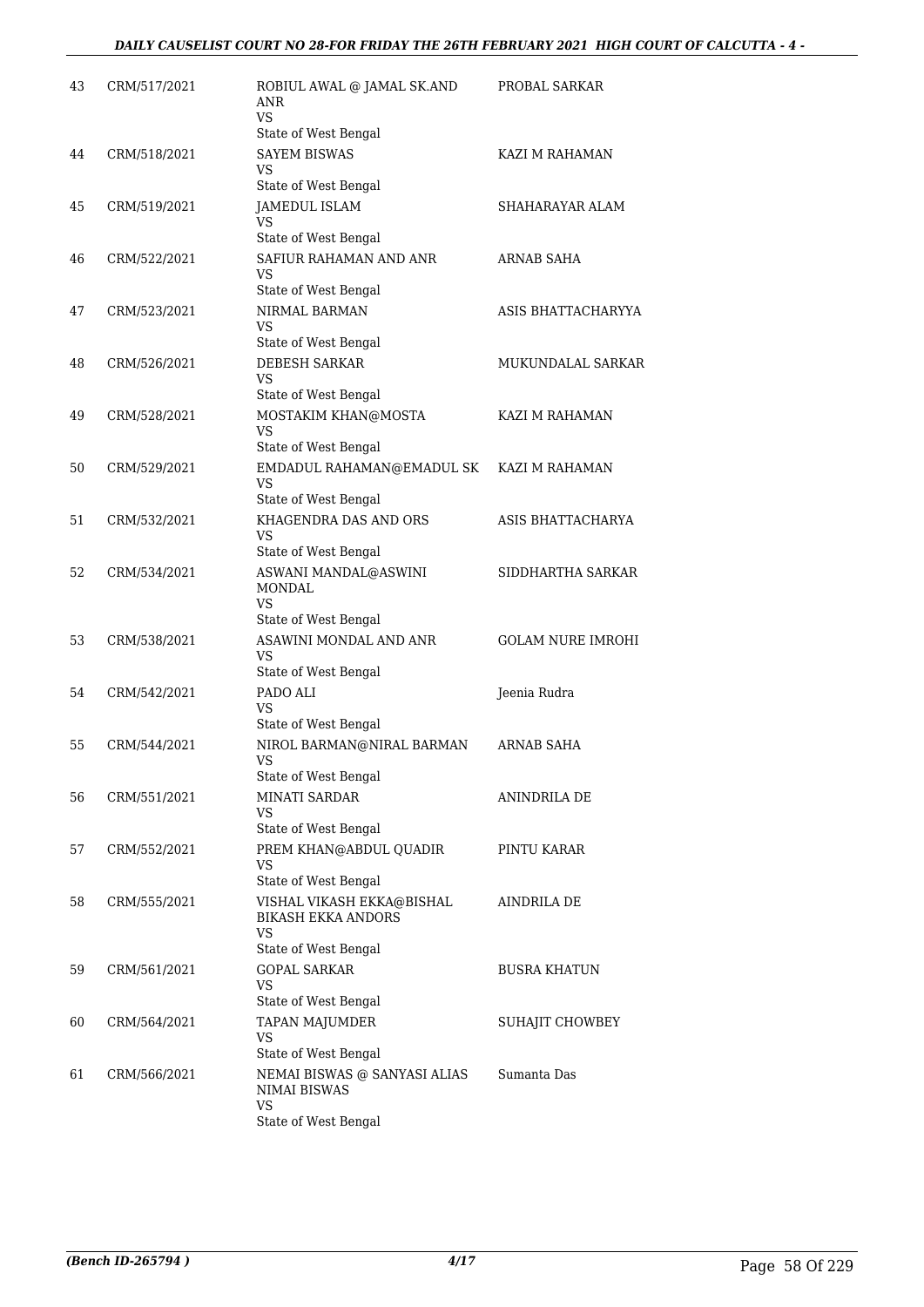| 62 | CRM/570/2021 | AJAY KUMAR SINGHANIA AND ANR<br>VS                              | PRITAM ROY                                |
|----|--------------|-----------------------------------------------------------------|-------------------------------------------|
|    |              | State of West Bengal                                            |                                           |
| 63 | CRM/573/2021 | AVIJIT MONDAL AND ANR<br>VS                                     | SHASANKA SEKHAR SAHA                      |
|    |              | State of West Bengal                                            |                                           |
| 64 | CRM/574/2021 | RAMESH LET<br>VS                                                | SHASASANKA SEKHAR SAHA                    |
|    |              | State of West Bengal                                            |                                           |
| 65 | CRM/575/2021 | MANOJ MANDAL AND ANR<br>VS<br>State of West Bengal              | SHASANKA SEKHAR SAHA                      |
|    |              |                                                                 |                                           |
| 66 | CRM/577/2021 | MAYARANI BASAK<br>VS<br>State of West Bengal                    | SHASANKA SEKHAR SAHA                      |
|    |              | ASHOKE KR. DAS @ ASHOKE DAS                                     |                                           |
| 67 | CRM/581/2021 | <b>VS</b><br>State of West Bengal                               | PALASH BAPARI                             |
| 68 | CRM/583/2021 | GOURANGA SAHOO AND ANR.                                         | <b>MUKTESWAR MAITY</b>                    |
|    |              | <b>VS</b><br>State of West Bengal                               |                                           |
| 69 | CRM/594/2021 | MUNI MOMIN @ MONIRUL ISLAM                                      | SNEHASISH PAL                             |
|    |              | AND ANR<br><b>VS</b>                                            |                                           |
|    |              | State of West Bengal                                            |                                           |
| 70 | CRM/595/2021 | NURUL ISLAM@NURUL MIA<br>VS                                     | <b>MAZHAR HOSSAIN</b><br><b>CHOWDHURY</b> |
|    |              | State of West Bengal                                            |                                           |
| 71 | CRM/596/2021 | MOJAHERUL ISLAM @ FANGFUNG<br><b>VS</b><br>State of West Bengal | SNEHASISH PAL                             |
|    |              |                                                                 |                                           |
| 72 | CRM/597/2021 | TOKAN GHORAI AND ANR<br>VS<br>State of West Bengal              | AMAL KRISHNA SAMANTA                      |
| 73 | CRM/598/2021 | RIMA PAL KUNDU @ RIMA KUNDU                                     | <b>MOUNICK GHOSH</b>                      |
|    |              | VS<br>State of West Bengal                                      |                                           |
| 74 | CRM/599/2021 | SOLEMAN SK@BUJU AND ANR                                         | SNEHASIS PAL                              |
|    |              | VS<br>State of West Bengal                                      |                                           |
| 75 | CRM/600/2021 | DEBABRATA BERA                                                  | MIRZA FIROJ AHMED BEGG                    |
|    |              | <b>VS</b><br>State of West Bengal                               |                                           |
| 76 | CRM/601/2021 | SARIF SK@SARIF SEKH                                             | MOUNICK GHOSH                             |
|    |              | VS<br>State of West Bengal                                      |                                           |
| 77 | CRM/602/2021 | SAMIR BOSE                                                      | PRONOJIT ROY                              |
|    |              | VS<br>State of West Bengal                                      |                                           |
| 78 | CRM/603/2021 | KOTA SK@SOHIDUL ISLAM AND<br><b>ORS</b>                         | <b>SNEHASIS PAL</b>                       |
|    |              | <b>VS</b>                                                       |                                           |
|    |              | State of West Bengal                                            |                                           |
| 79 | CRM/604/2021 | <b>BIKASG DAS AND ORS</b><br>VS<br>State of West Bengal         | <b>ABDUR RAKIB</b>                        |
| 80 | CRM/605/2021 | AMJAD ALI                                                       | <b>MOUNICK GHOSH</b>                      |
|    |              | <b>VS</b><br>State of West Bengal                               |                                           |
| 81 | CRM/606/2021 | <b>RINTU SK</b>                                                 | <b>MOUNICK GHOSH</b>                      |
|    |              | VS<br>State of West Bengal                                      |                                           |
|    |              |                                                                 |                                           |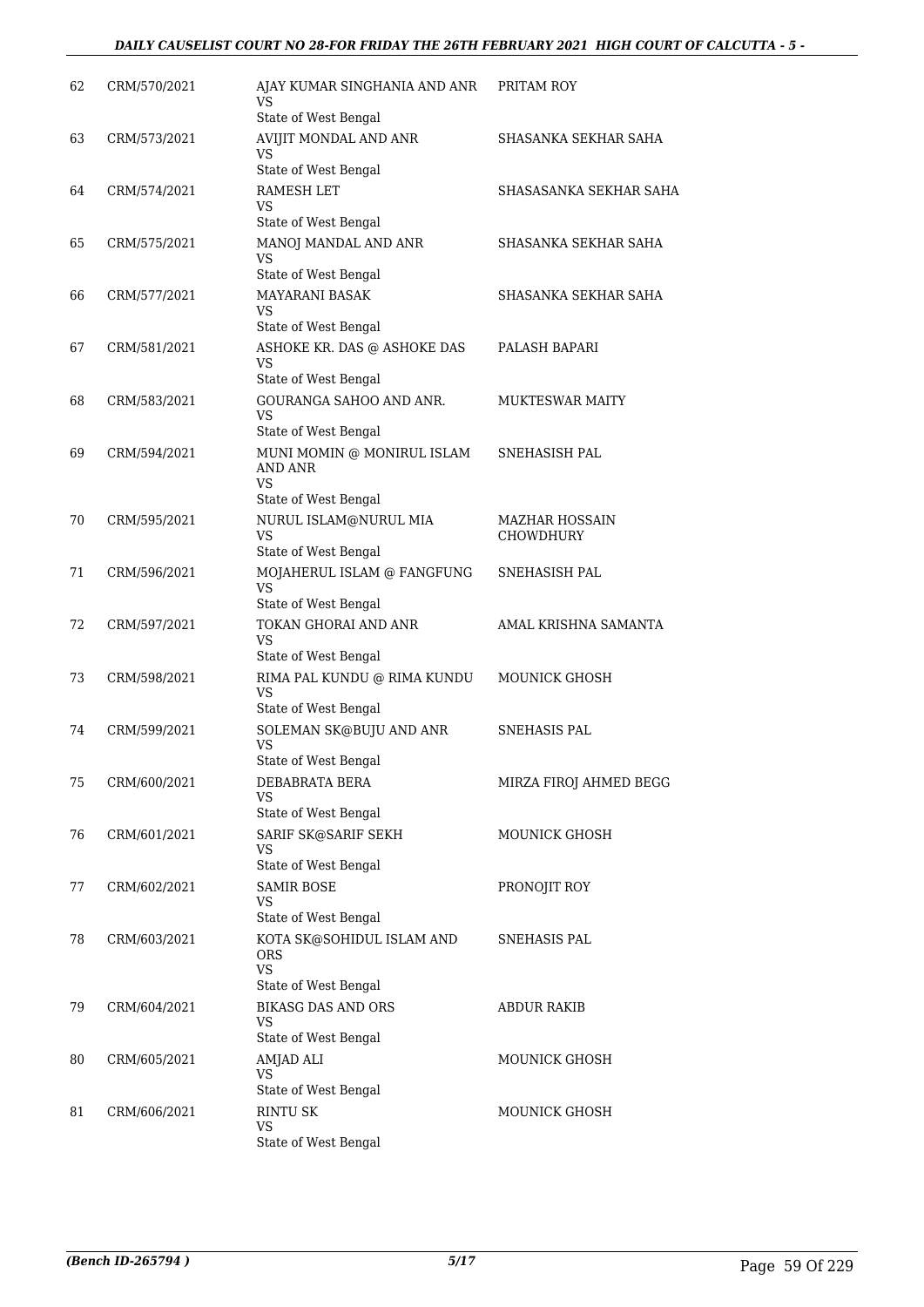| 82  | CRM/607/2021 | ANARUL HAQUE AND ORS<br>VS<br>State of West Bengal                                  | <b>MAZHAR HOSSAIN</b><br><b>CHOWDHURY</b> |
|-----|--------------|-------------------------------------------------------------------------------------|-------------------------------------------|
| 83  | CRM/609/2021 | <b>JAKIR HOSSAIN AND ORS</b><br>VS<br>State of West Bengal                          | <b>MAZHAR HOSSAIN</b><br>CHOWDHURY        |
| 84  | CRM/610/2021 | MD. SOHEL AKHTAR @ SOHEL SK<br>@ SAHEL AND ORS<br><b>VS</b>                         | <b>SAGAR SAHA</b>                         |
| 85  | CRM/613/2021 | State of West Bengal<br><b>ARUP GHOSH</b><br>VS<br>State of West Bengal             | <b>FARAH ANJUM</b>                        |
| 86  | CRM/616/2021 | PARVIN MOSARRAT KARIM@PAYEL<br>VS<br>State of West Bengal                           | AVINABA PATRA                             |
| 87  | CRM/617/2021 | BABUL ALI@BABUL HOSSAIN AND<br><b>ORS</b><br><b>VS</b><br>State of West Bengal      | <b>ARUP SARKAR</b>                        |
| 88  | CRM/620/2021 | <b>KAHAR SK</b><br>VS<br>State of West Bengal                                       | MUJIBAR ALI NASKAR                        |
| 89  | CRM/622/2021 | ASHEESH KUMAR SHARMA @<br><b>ASHEESH KUMAR</b><br><b>VS</b><br>State of West Bengal | UTTAM KUMAR DE                            |
| 90  | CRM/623/2021 | <b>JUHI BEGUM</b><br>VS<br>State of West Bengal                                     | <b>SUSMITA CHOUDHURY</b>                  |
| 91  | CRM/624/2021 | <b>BABLI DAS AND ANR</b><br>VS<br>State of West Bengal                              | <b>TINA BISWAS</b>                        |
| 92  | CRM/625/2021 | ATAUR RAHAMAN AND ORS<br><b>VS</b><br>State of West Bengal                          | SUPAL CHATTERJEE                          |
| 93  | CRM/627/2021 | MAHENDRA MANDAL<br>VS<br>State of West Bengal                                       | DEBASIS MITRA                             |
| 94  | CRM/630/2021 | NIRANJAN MIDDE AND ORS<br><b>VS</b><br>State of West Bengal                         | BAPIN BAIDYA                              |
| 95  | CRM/632/2021 | MD SAMFUL AND ORS<br>VS<br>State of West Bengal                                     | ARUP KUMAR BHOWMICK                       |
| 96  | CRM/634/2021 | MAJLUM SK @MAJLUM<br>VS<br>State of West Bengal                                     | ARUP KUMAR BHOWMICK                       |
| 97  | CRM/636/2021 | GAURI BISWAS<br>VS                                                                  | ARUSHI RATHORE                            |
| 98  | CRM/637/2021 | State of West Bengal<br>RAJIKUL SK<br><b>VS</b><br>State of West Bengal             | ARUP KUMAR BHOWMICK                       |
| 99  | CRM/638/2021 | <b>MAMATA NANDI</b><br>VS<br>State of West Bengal                                   | MANAS KUMAR DAS                           |
| 100 | CRM/639/2021 | RABINDRA NARAYAN ROY AND<br><b>ORS</b><br><b>VS</b><br>State of West Bengal         | AMAL KRISHNA SAMANTA                      |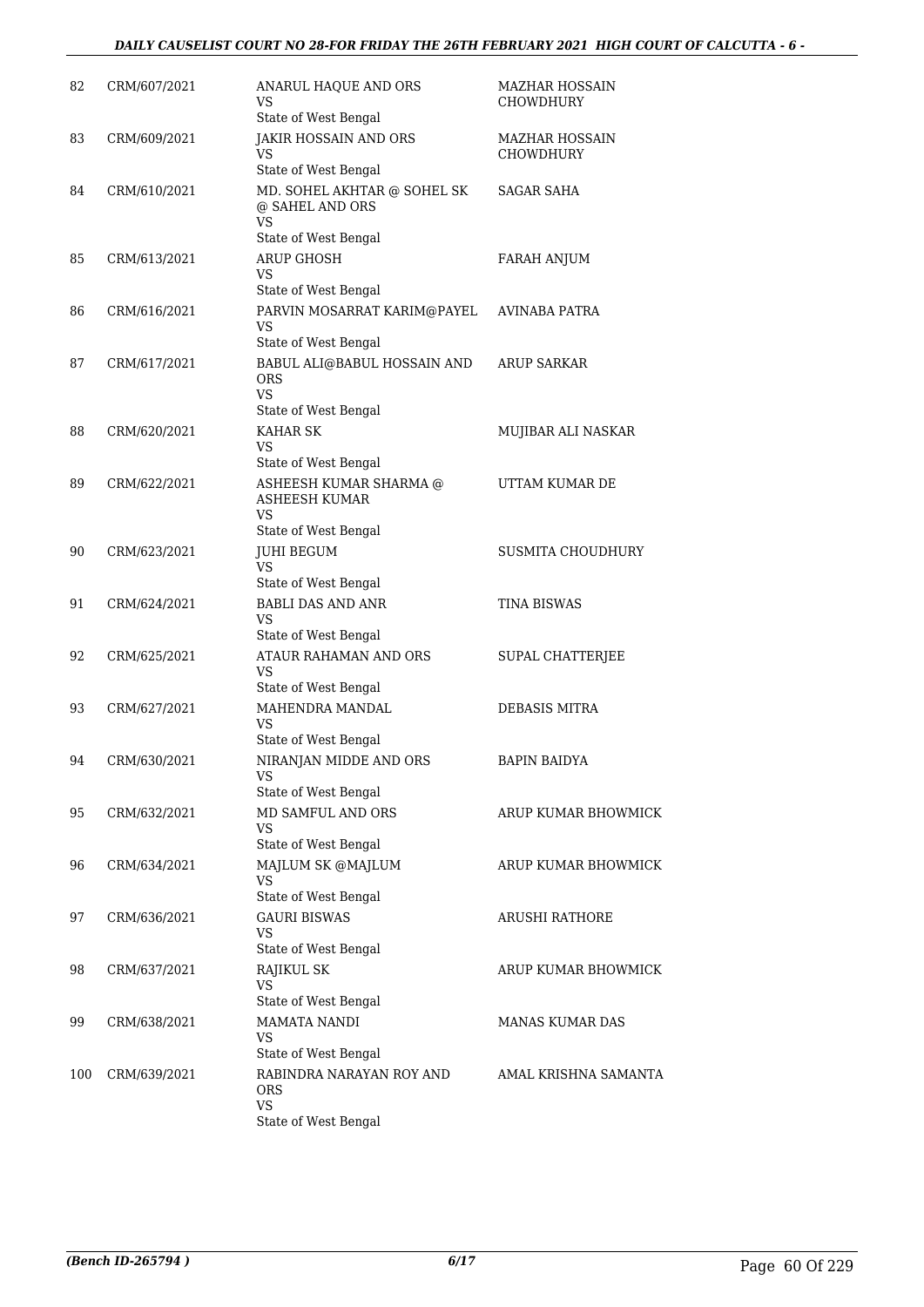## *DAILY CAUSELIST COURT NO 28-FOR FRIDAY THE 26TH FEBRUARY 2021 HIGH COURT OF CALCUTTA - 7 -*

| 101 | CRM/640/2021 | ASGAR ALI<br>VS<br>State of West Bengal                                                        | BISWAJIT MITRA                      |
|-----|--------------|------------------------------------------------------------------------------------------------|-------------------------------------|
| 102 | CRM/642/2021 | AJMAT SARDAR@AZMAT SARDAR<br>AND ORS<br>VS                                                     | SOUMYS BASU ROY<br><b>CHOWDHURY</b> |
| 103 | CRM/649/2021 | State of West Bengal<br>SIDHYESWAR SAMANTA @DABLU<br>AND ANOTHER<br>VS<br>State of West Bengal | SUMAN CHAKRABORTY                   |
| 104 | CRM/650/2021 | tumpa sardar @tuki and anr.<br>VS                                                              | SUBHAJYOTI CHANDRA                  |
| 105 | CRM/654/2021 | State of West Bengal<br>SOHORUL BISWAS @SAHARUL<br>VS<br>State of West Bengal                  | SAGAR SAHA                          |
| 106 | CRM/655/2021 | SURYA SAHA @MONDAL@<br>POALASH MANDAL<br>VS                                                    | MUSHARRAF ALAM SK.                  |
| 107 | CRM/656/2021 | State of West Bengal<br>HAYAD ALI AND ANR.<br>VS<br>State of West Bengal                       | <b>BUSRA KHATOON</b>                |
| 108 | CRM/657/2021 | <b>SK NASIR HOSSAIN</b><br>VS                                                                  | <b>SAUVIK DERE</b>                  |
| 109 | CRM/659/2021 | State of West Bengal<br><b>SUBHAS MAHATO</b><br>VS<br>State of West Bengal                     | <b>BIMAL SIL</b>                    |
| 110 | CRM/660/2021 | HAPNA MURMU AND OTHERS<br>VS<br>State of West Bengal                                           | BUSRA KHATUN                        |
| 111 | CRM/662/2021 | KAPU MURMU AND OTHERS<br>VS                                                                    | KAZI M RAHAMAN                      |
| 112 | CRM/663/2021 | State of West Bengal<br>TANJURA BIBI AND ANR.<br>VS<br>State of West Bengal                    | <b>SAGAR SAHA</b>                   |
| 113 | CRM/664/2021 | MINU MONDAL AND ANR<br><b>VS</b><br>State of West Bengal                                       | SANANDA BHATTACHARYYA               |
| 114 | CRM/666/2021 | KAUSHIK GHOSH<br>VS<br>State of West Bengal                                                    | KAZI M RAHAMAN                      |
| 115 | CRM/667/2021 | ARUP BAG AND ANR.<br>VS<br>State of West Bengal                                                | Suvadip Bhattacharjee               |
| 116 | CRM/668/2021 | SANA MAHALDAR @SANAUL<br>MAHALDAR<br><b>VS</b><br>State of West Bengal                         | JISAN IQBAL HOSSAIN                 |
| 117 | CRM/669/2021 | DIPAK MONDAL @DIPTA MONDAL<br><b>VS</b><br>State of West Bengal                                | SHIBAJI KUMAR DAS                   |
| 118 | CRM/671/2021 | RANJAN GHOSH ALIAS BHAKTI<br><b>GHOSH</b><br>VS                                                | SHIBAJI KR DAS                      |
| 119 | CRM/672/2021 | State of West Bengal<br><b>BHALU MANDAL</b><br>VS<br>State of West Bengal                      | KAZI M RAHMAN                       |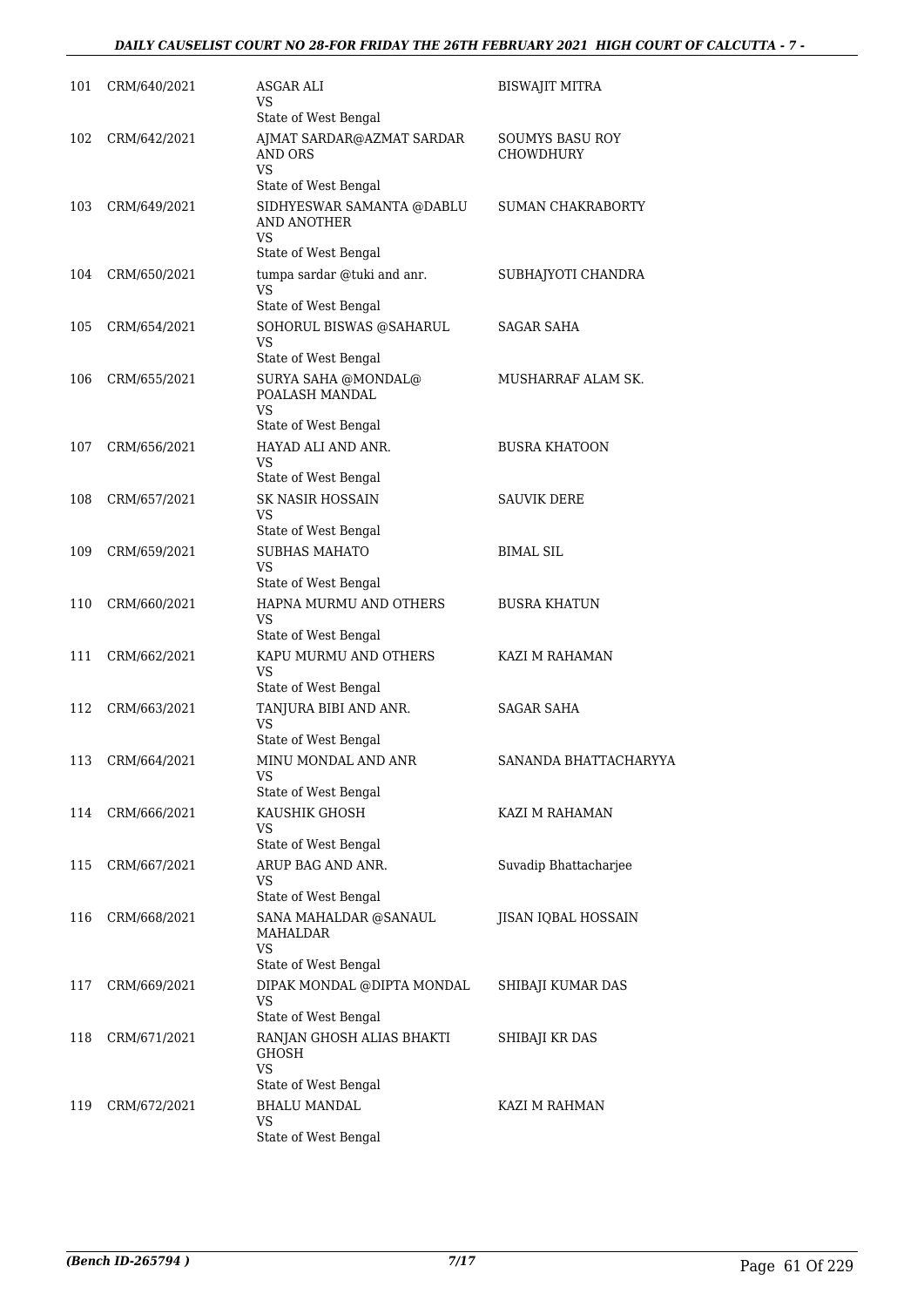## *DAILY CAUSELIST COURT NO 28-FOR FRIDAY THE 26TH FEBRUARY 2021 HIGH COURT OF CALCUTTA - 8 -*

| 120 | CRM/675/2021 | BABLU BHAKTA<br>VS                                                                 | SUSNIGDHO<br><b>BHATTACHARYYA</b> |
|-----|--------------|------------------------------------------------------------------------------------|-----------------------------------|
|     |              | State of West Bengal                                                               |                                   |
| 121 | CRM/677/2021 | ABIR SK ALIAS JENA ALIAS ABIR<br><b>HOSSAIN</b><br>VS<br>State of West Bengal      | JISAN IQUBAL HOSSAIN              |
| 122 | CRM/678/2021 | SOHIDUR SK@JAHIDUR RAHAMAN<br>VS<br>State of West Bengal                           | KAZI M RAHAMAN                    |
| 123 | CRM/682/2021 | PACHU CHOWHAN AND ORS.                                                             | <b>BISWAJIT MITRA</b>             |
|     |              | VS<br>State of West Bengal                                                         |                                   |
| 124 | CRM/686/2021 | SOMNATH DAS @ BAPAN DAS AND<br>ORS.<br>VS                                          | AMAL KRISHNA SAMANTA              |
|     |              | State of West Bengal                                                               |                                   |
| 125 | CRM/687/2021 | SUJIT KUMAR YADAV<br><b>VS</b>                                                     | <b>AMRIN KHATOON</b>              |
|     |              | State of West Bengal                                                               |                                   |
| 126 | CRM/689/2021 | SUJIT PAL AND ANOTHER<br>VS<br>State of West Bengal                                | ABHIJIT KUMAR ADHYA               |
| 127 | CRM/690/2021 | MD. IMRAN ALAM @ IMRAN ALAM<br>VS                                                  | <b>SOMNATH DE</b>                 |
|     |              | State of West Bengal                                                               |                                   |
| 128 | CRM/696/2021 | MITHUN SARDAR AND ORS<br>VS<br>State of West Bengal                                | NAVANIL DE                        |
| 129 | CRM/697/2021 | MITHUN SARDAR AND OTHERS<br>VS<br>State of West Bengal                             | NAVANIL DE                        |
| 130 | CRM/699/2021 | RAFIKUL ALAM @ RAFIQUL ALAM<br>VS<br>State of West Bengal                          | <b>MANAS KUMAR DAS</b>            |
| 131 | CRM/700/2021 | JIBAN DEY AND OTHERS<br><b>VS</b><br>State of West Bengal                          | MRINAL KANTI MUKHERJEE            |
| 132 | CRM/702/2021 | <b>CHANDANA BISWAS</b><br><b>VS</b><br>State of West Bengal                        | MD JANNAT UL FIRDOUS              |
| 133 | CRM/704/2021 | DEBABRATA BAIDYA<br><b>VS</b><br>State of West Bengal                              | MD JANNAT UL FIRDOUS              |
| 134 | CRM/706/2021 | <b>SK SAKIM</b>                                                                    | SUVADIP BHATTACHARJEE             |
|     |              | VS                                                                                 |                                   |
|     |              | State of West Bengal                                                               |                                   |
| 135 | CRM/707/2021 | <b>INDER SINGH KOTHARI</b><br>VS<br>ASSISTANT DIRECTOR<br>ENFORCEMENT, DIRECTORATE | Rituparna Ghosh                   |
| 136 | CRM/708/2021 | SAMRAT SAHA AND ORS<br>VS<br>State of West Bengal                                  | PRASANTA KUMAR<br>PAKRASHI        |
| 137 | CRM/709/2021 | SEKH KABIR ALI<br>VS                                                               | TIRTHAPATI ACHARYA                |
| 138 | CRM/711/2021 | State of West Bengal<br><b>RABIN PATRA</b><br>VS<br>State of West Bengal           | <b>SHAMIM HALDER</b>              |
| 139 | CRM/714/2021 | RANJIT DAS AND ORS<br>VS<br>State of West Bengal                                   | PRABIR ADHYA                      |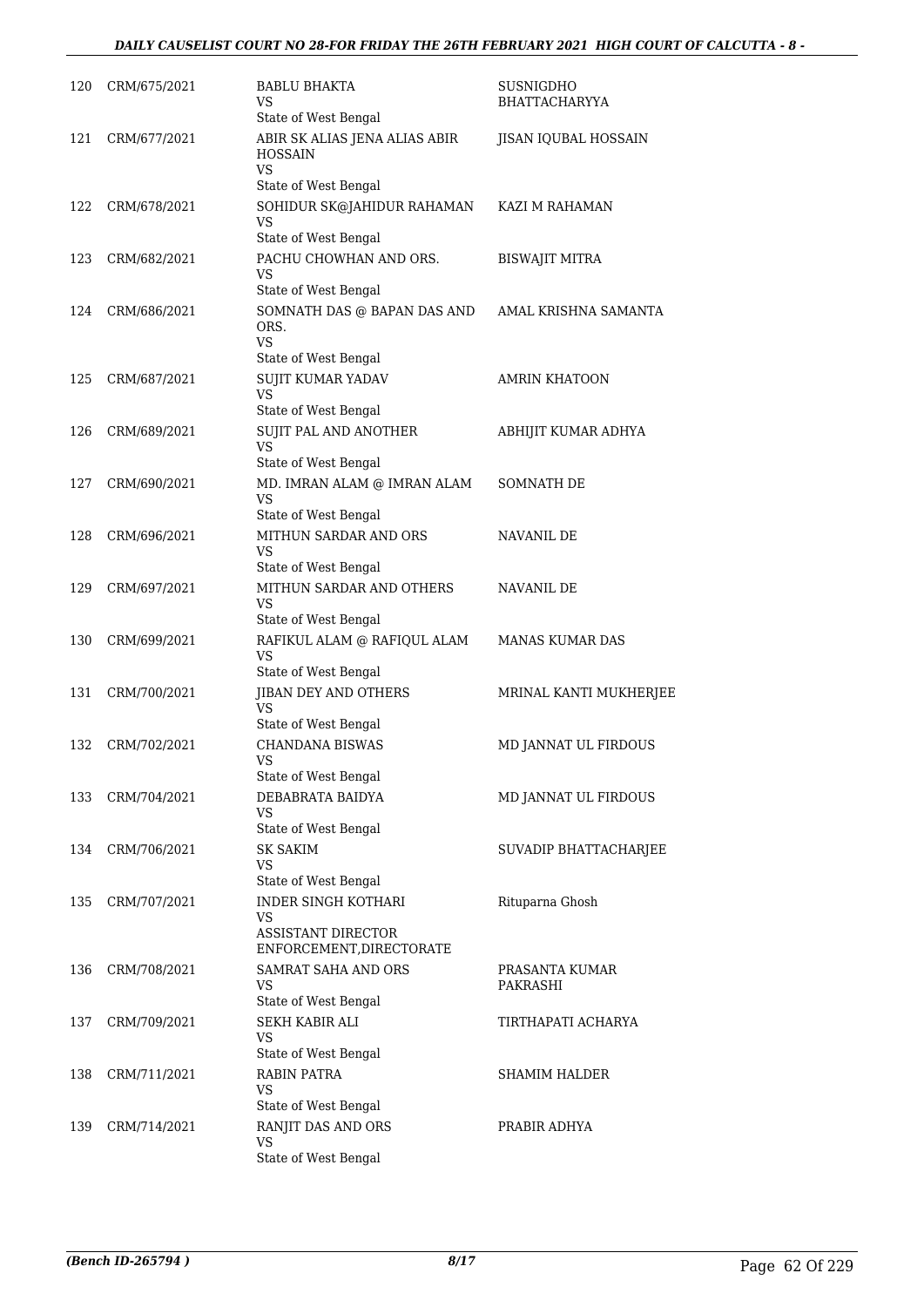| 140 | CRM/715/2021 | MD. AMZAD HOSSAIN @ AMJAD @<br>MD. AMJAD HOSSAIN<br>VS                                    | MUSHARRAF ALAM SK    |
|-----|--------------|-------------------------------------------------------------------------------------------|----------------------|
|     |              | State of West Bengal                                                                      |                      |
| 141 | CRM/717/2021 | ANIL CHANDRA SAHOO@ ANIL<br>KUMAR SAHOO<br>VS                                             | SANDIP GHOSH         |
|     |              | State of West Bengal                                                                      |                      |
| 142 | CRM/718/2021 | MD. ALMGIR MONDAL @ ALAMGIR<br>MONDAL @ ALAM<br>VS                                        | SUMANTA CHAKRABORTY  |
| 143 | CRM/719/2021 | State of West Bengal<br>TAIYARA KHATUN @ TAMINA<br>KHATUN ANB ANOTHER<br>VS               | RAFIKUL ISLAM SARDAR |
|     |              | State of West Bengal                                                                      |                      |
| 144 | CRM/720/2021 | <b>BABAR ALI MONDAL</b><br>VS<br>State of West Bengal                                     | DIPTENDU BANERJEE    |
| 145 | CRM/724/2021 | <b>SAMIPA MANDAL</b><br>VS                                                                | NILADRI SEKHAR GHOSH |
|     |              | State of West Bengal                                                                      |                      |
| 146 | CRM/727/2021 | DIPU KUNDU @ DIPENDRA KUNDU<br>VS<br>State of West Bengal                                 | KOEL MUKHERJEE       |
| 147 | CRM/729/2021 | <b>SUJIT BAGDI</b>                                                                        | KOEL MUKHERJEE       |
|     |              | VS<br>State of West Bengal                                                                |                      |
| 148 | CRM/730/2021 | JAISAN BIBI @ JAYSUN BIBI<br><b>VS</b>                                                    | MOUNICK GHOSH        |
|     |              | State of West Bengal AND ANOTHER                                                          |                      |
| 149 | CRM/731/2021 | <b>LAL BAHADUR ROY</b><br>VS<br>State of West Bengal                                      | Malay Bhattacharyya  |
| 150 | CRM/732/2021 | RAJPATI MANDAL                                                                            | <b>MOUNICK GHOSH</b> |
|     |              | VS<br>STATE OF WEST BENGAL AND<br>ANR.                                                    |                      |
| 151 | CRM/734/2021 | RAJKUMAR MANDAL @MANDAL<br>RAJKUMAR AND ANR.<br>VS                                        | MOUMICK GHOSH        |
|     |              | State of West Bengal AND ANR                                                              |                      |
| 152 | CRM/735/2021 | NARAYAN DHALI<br>VS<br>State of West Bengal                                               | SAFDAR AZAM          |
| 153 | CRM/736/2021 | SOKURUDDIN SK. @ SUKREB<br>SEIKH AN OTHERS<br>VS                                          | <b>MOUNICK GHOSH</b> |
|     |              | STATE OF WEST BENGAL AND<br>ANR.                                                          |                      |
| 154 | CRM/737/2021 | ARIJIT PAUL (WRONGLY<br>DESCRIBED AS ARIJIT PAL) AND<br>ORS.<br><b>VS</b>                 | Sauray Basu          |
| 155 | CRM/739/2021 | State of West Bengal<br>QUAZI ABDUL AZIZ ALIAS KAZI<br>ABDUL AZIZ AND OTHERS<br><b>VS</b> | SUFI KAMAL           |
|     |              | State of West Bengal                                                                      |                      |
| 156 | CRM/740/2021 | UTTAM PRAMANIK AND OTHERS<br>VS                                                           | SAFDAR AZAM          |
|     |              | State of West Bengal                                                                      |                      |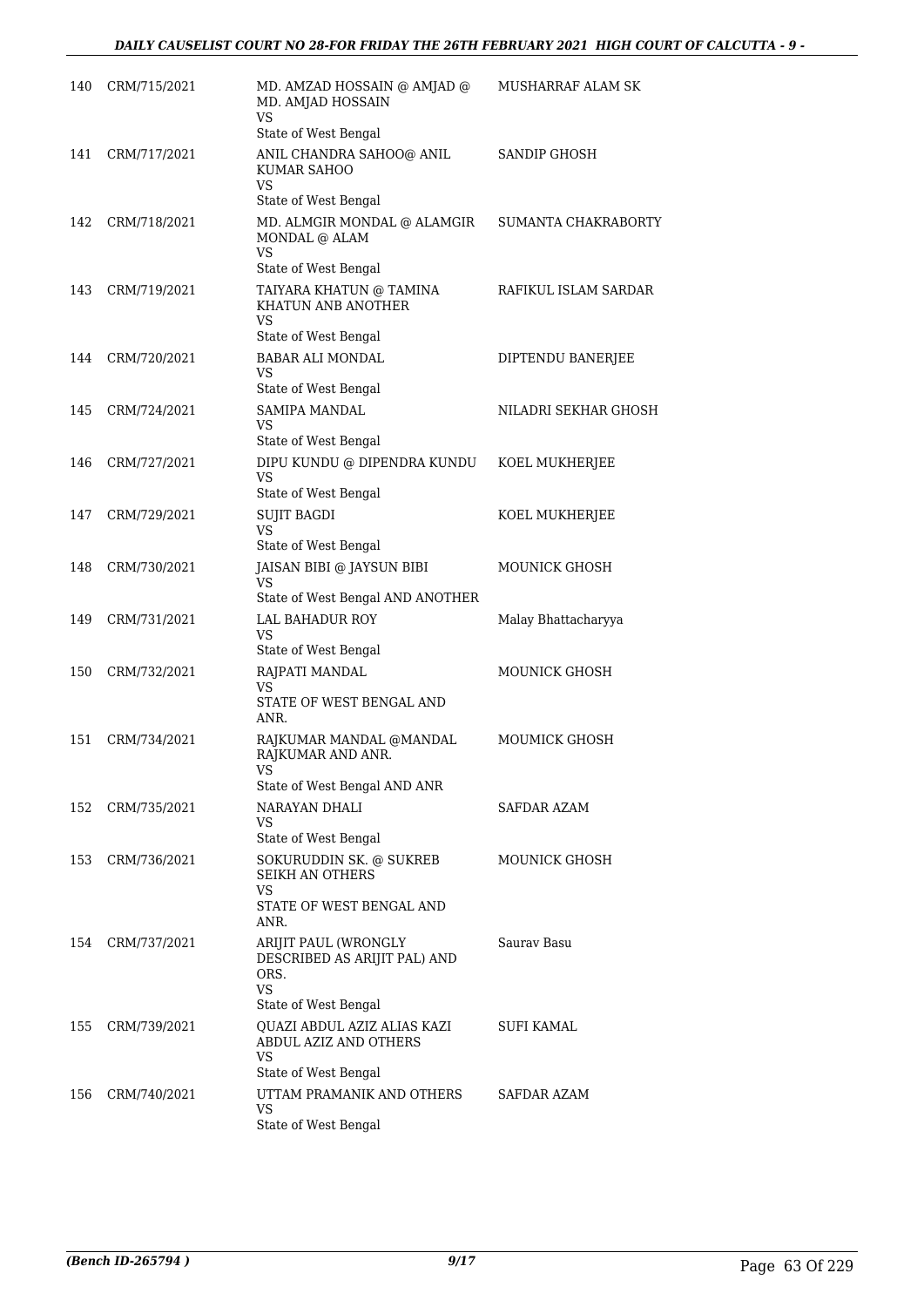## *DAILY CAUSELIST COURT NO 28-FOR FRIDAY THE 26TH FEBRUARY 2021 HIGH COURT OF CALCUTTA - 10 -*

| 157 | CRM/742/2021 | JAY DEBNATH @ JOY DEBNATH<br>VS                                                | sumanta chakraborty                |
|-----|--------------|--------------------------------------------------------------------------------|------------------------------------|
| 158 | CRM/744/2021 | State of West Bengal<br><b>BEDANA DAS AND ORS</b>                              |                                    |
|     |              | VS                                                                             | SK JAHADASR ALAM                   |
|     |              | State of West Bengal                                                           |                                    |
| 159 | CRM/746/2021 | FUNSUR SK@FANSUR ALI<br>VS                                                     | Anisur Rahaman                     |
|     |              | State of West Bengal                                                           |                                    |
| 160 | CRM/749/2021 | MD. REJWANUL HOQUE<br>VS<br>State of West Bengal                               | MAZHAR HOSSAIN<br>CHOWDHURY        |
| 161 | CRM/751/2021 | NARAD BISWAS AND ORS                                                           | SHIBAJI KUMAR DAS                  |
|     |              | VS<br>State of West Bengal                                                     |                                    |
| 162 | CRM/754/2021 | SUBHASH CHANDRA SARKAR @<br><b>SUBHAS SARKAR</b><br>VS                         | KALIDAS SARKAR                     |
|     |              | State of West Bengal AND ANR                                                   |                                    |
| 163 | CRM/755/2021 | CHABI RANI MAITY@CHABI MAITY<br>AND ORS<br>VS                                  | RAVI RANJAN KUMAR                  |
|     |              | State of West Bengal                                                           |                                    |
| 164 | CRM/756/2021 | <b>BALARAM ROY</b><br>VS                                                       | <b>MAZHAR HOSSAIN</b><br>CHOWDHURY |
|     |              | State of West Bengal                                                           |                                    |
| 165 | CRM/757/2021 | MORTUZA ALI@MORTUJA ALI AND<br><b>ORS</b><br>VS                                | MUSHARRAF ALAM SK                  |
|     |              | State of West Bengal                                                           |                                    |
| 166 | CRM/758/2021 | AJAY KUMAR GAYEN<br>VS                                                         | MAZHAR HOSSAIN<br><b>CHOWDHURY</b> |
|     |              | State of West Bengal                                                           |                                    |
| 167 | CRM/761/2021 | ESRAFIL SK AND ORS<br>VS<br>State of West Bengal                               | SHABANA HASIN                      |
| 168 | CRM/763/2021 | MOKSHED MOLLA AND ORS                                                          | MD JANNAT UL FIRDOUS               |
|     |              | VS<br>State of West Bengal                                                     |                                    |
| 169 | CRM/764/2021 | MD. SAKIL AHMED @ SK SAKIL @<br>SAKIL SK @ MOHAMMAD SAKIL<br>VS                | <b>SAGAR SAHA</b>                  |
|     |              | State of West Bengal                                                           |                                    |
| 170 | CRM/765/2021 | BISWAJIT MAJHI AND ANR<br>VS                                                   | <b>MANAS KUMAR DAS</b>             |
|     |              | State of West Bengal<br>MALATI MALLICK AND ANR                                 |                                    |
| 171 | CRM/774/2021 | VS<br>State of West Bengal                                                     | SUBHOJIT CHOWDHURY                 |
| 172 | CRM/775/2021 | SEFALI BIBI@SHEFALI BIBI<br><b>SARDER</b><br><b>VS</b><br>State of West Bengal | MD GOLAM NURE IMROHI               |
| 173 | CRM/777/2021 | NASIRUDDIN SK@NASIRUDDIN                                                       | SAGAR SAHA                         |
|     |              | VS<br>State of West Bengal                                                     |                                    |
| 174 | CRM/781/2021 | PARTHA PATIM SIL@PARTHA<br>PRATIM SEAL AND ANR<br>VS<br>State of West Bengal   | NAZIR AHMED                        |
| 175 | CRM/783/2021 | MONIKA GHOSH AND ANR                                                           | SHASANKA SEKHAR GHOSH              |
|     |              | VS<br>State of West Bengal                                                     |                                    |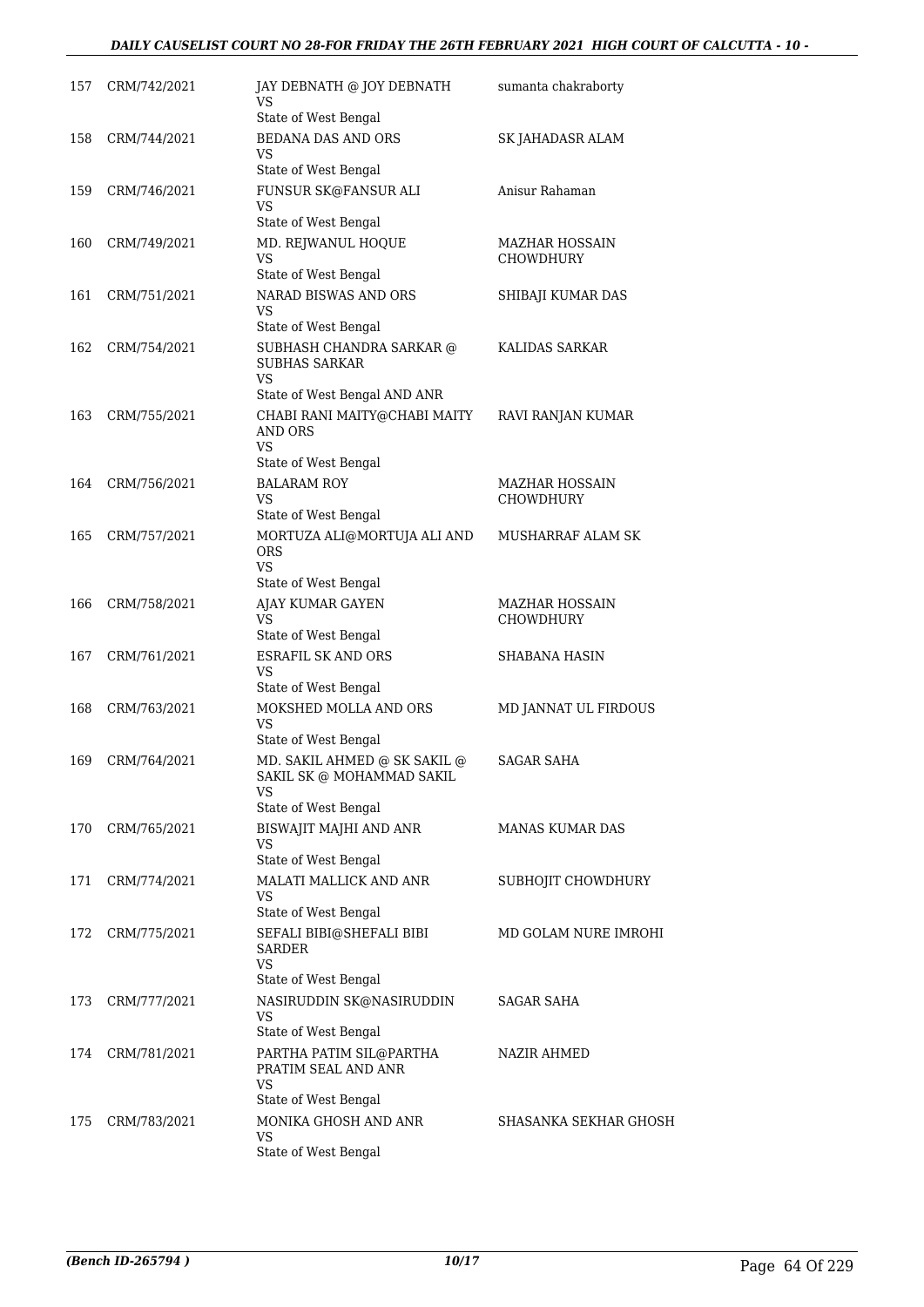## *DAILY CAUSELIST COURT NO 28-FOR FRIDAY THE 26TH FEBRUARY 2021 HIGH COURT OF CALCUTTA - 11 -*

| 176 | CRM/787/2021 | ANUP KUMAR PUSTI @ NABA AND                                          | DEVIPRIYA MITRA                    |
|-----|--------------|----------------------------------------------------------------------|------------------------------------|
|     |              | <b>ORS</b><br>VS.<br>State of West Bengal                            |                                    |
| 177 | CRM/788/2021 | KUTUBUDDIN AHAMMED<br>VS<br>State of West Bengal                     | <b>SUMAN CHAKRABORTY</b>           |
| 178 | CRM/790/2021 | AYUB ANSARI<br>VS<br>State of West Bengal                            | SOMNATH ADHIKARY                   |
| 179 | CRM/791/2021 | <b>SWAGATA MALAKAR</b><br>VS<br>State of West Bengal                 | NAZIR AHMED                        |
| 180 | CRM/792/2021 | <b>TAPAS PAL</b><br>VS<br>State of West Bengal                       | PRIYANKA SAHA                      |
| 181 | CRM/796/2021 | SK SAMSUR RAHAMAN AND ANR<br>VS<br>State of West Bengal              | Sandip Kundu                       |
| 182 | CRM/798/2021 | JAKIR SK AND ANR<br><b>VS</b><br>State of West Bengal                | SUSNIGDHO<br><b>BHATTACHARYYA</b>  |
| 183 | CRM/799/2021 | SK SAJJAT @ SK NEZAMUDDIN<br>VS<br>State of West Bengal              | Ramashis Mukherjee                 |
| 184 | CRM/802/2021 | <b>FULO DAS AND ORS</b><br>VS<br>State of West Bengal                | <b>MD SAFIUR RAHAMAN</b>           |
| 185 | CRM/805/2021 | MALATI SAHOO @ MALATI SAHU<br>AND ANR.<br>VS<br>State of West Bengal | SUMAN DE                           |
| 186 | CRM/808/2021 | HARISH CHANDRA JANA<br>VS<br>State of West Bengal                    | S G GHOSHCHOWDHURY                 |
| 187 | CRM/812/2021 | AHED ALI MIA<br>VS<br>State of West Bengal                           | MAZHAR HOSSAIN<br><b>CHOWDHURY</b> |
| 188 | CRM/813/2021 | BIKASH SARKAR AND ANR<br>VS<br>State of West Bengal                  | <b>MAZHAR HOSSAIN</b><br>CHOWDHURY |
| 189 | CRM/814/2021 | RAJU ALI @ SAMAD @ SAMSED ALI<br>VS<br>State of West Bengal          | Kalidas Saha                       |
| 190 | CRM/815/2021 | PHANINDRA MURMU<br>VS<br>State of West Bengal                        | <b>SUMAN DAS ADHIKARY</b>          |
| 191 | CRM/817/2021 | <b>BIRENDRANATH BISWAS</b><br>VS<br>State of West Bengal             | SOUMAJIT DAS MAHAPATRA             |
| 192 | CRM/818/2021 | AKSHAY BANDOPADHYAY<br>VS<br>State of West Bengal                    | SOUMIK GANGULI                     |
| 193 | CRM/822/2021 | SK SAIFUL ISLAM@SK SAIFUL<br>VS<br>State of West Bengal              | <b>SUMAN DE</b>                    |
| 194 | CRM/823/2021 | APURBA MONDAL AND ORS<br>VS<br>State of West Bengal                  | MD JANNAT UL FIRDOUS               |
| 195 | CRM/824/2021 | <b>MASUD ABIALA</b><br>VS<br>State of West Bengal                    | <b>SAMIRUL SARDAR</b>              |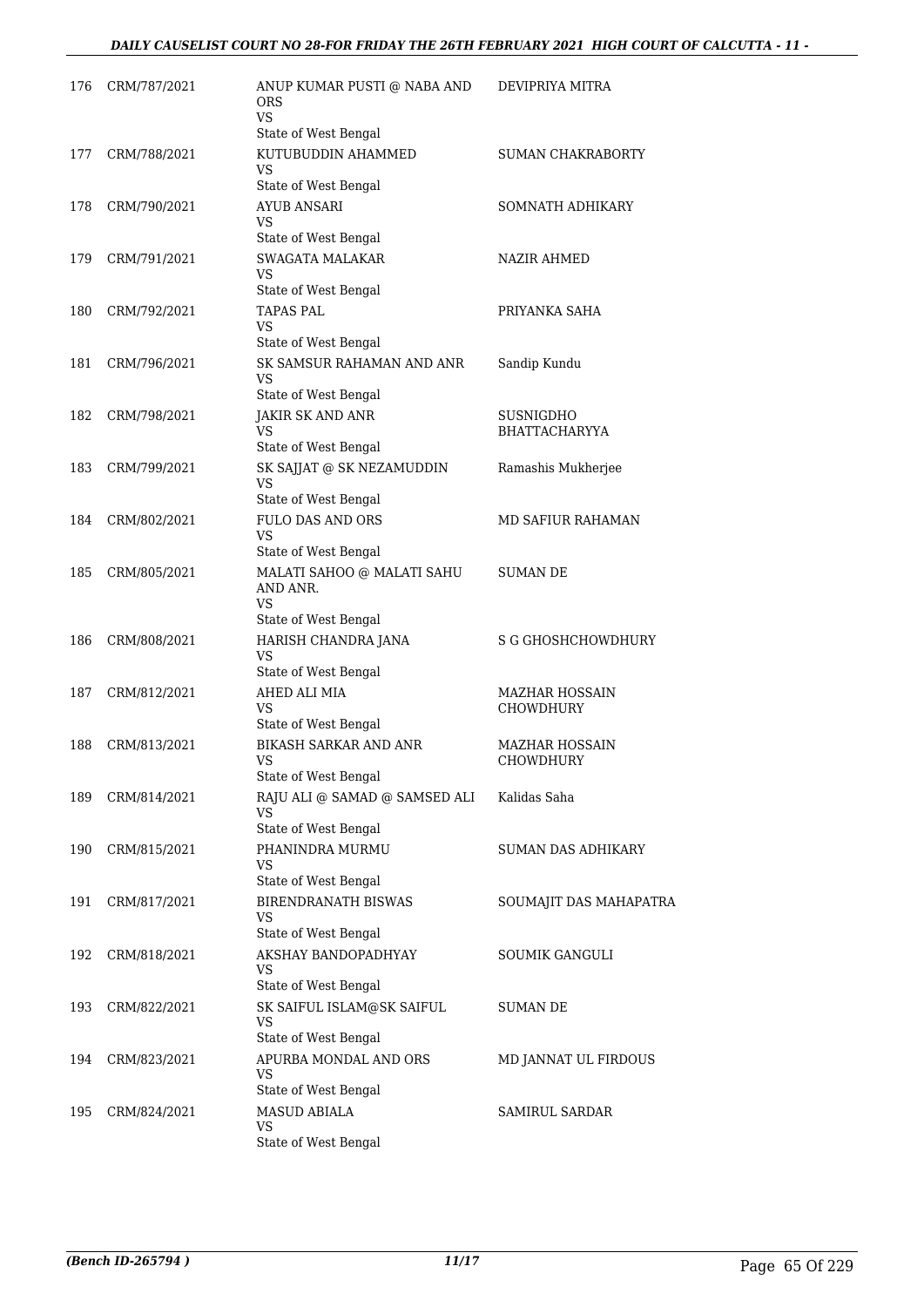## *DAILY CAUSELIST COURT NO 28-FOR FRIDAY THE 26TH FEBRUARY 2021 HIGH COURT OF CALCUTTA - 12 -*

| 196 | CRM/826/2021 | <b>HEMANTA GHOSH</b><br>VS<br>State of West Bengal                                | Sujoy Sarkar              |
|-----|--------------|-----------------------------------------------------------------------------------|---------------------------|
| 197 | CRM/827/2021 | SURMAN DAFADAR AND ORS<br>VS<br>State of West Bengal                              | KARABI ROY                |
| 198 | CRM/828/2021 | SK SAHABUL<br>VS<br>State of West Bengal                                          | SUJAY SARKAR              |
| 199 | CRM/829/2021 | <b>JALIL SK</b><br>VS<br>State of West Bengal                                     | PARAMITA BANERJEE         |
| 200 | CRM/831/2021 | AKUB BAR ALI AND ANR<br>VS<br>State of West Bengal                                | RAJDEEP BHATTACHARYA      |
| 201 | CRM/833/2021 | <b>BHARATI RUIDAS AND ORS</b><br>VS                                               | PINTU KARAR               |
| 202 | CRM/836/2021 | State of West Bengal<br>DIPA RANI DUTTA<br>VS<br>State of West Bengal             | KAUSTAV SHOME             |
| 203 | CRM/837/2021 | MOJID ANSARY<br><b>VS</b><br>State of West Bengal                                 | APURBA KUMAR DATTA        |
| 204 | CRM/839/2021 | BISWANATH MONDAL<br>VS<br>State of West Bengal                                    | <b>SUBHADEEP GHOSH</b>    |
| 205 | CRM/840/2021 | ESHRAFIL@ESHRAFIL<br>ALI@ISRAFIL ALI AND ORS<br>VS                                | Jeenia Rudra              |
| 206 | CRM/841/2021 | State of West Bengal<br>PANKAJ GHOSH<br>VS<br>State of West Bengal                | JEENIA RUDRA              |
| 207 | CRM/842/2021 | PRAKASH RANA<br>VS<br>State of West Bengal                                        | SIDDHARTHA SARKAR         |
| 208 | CRM/843/2021 | AMIYA KOLE<br>VS<br>State of West Bengal                                          | ANJAN BHATTACHARYA        |
| 209 | CRM/845/2021 | SK EJAHAR AND ORS<br>VS<br>State of West Bengal                                   | <b>BHASKAR CHATTERJEE</b> |
| 210 | CRM/848/2021 | <b>DULAL BISWAS</b><br>VS<br>State of West Bengal                                 | PRIANJIT KUNDU            |
| 211 | CRM/850/2021 | <b>SRIMANTA ADAK</b><br><b>VS</b><br>State of West Bengal                         | SUMAN DE                  |
| 212 | CRM/853/2021 | RAMCHANDRA SING ALIAS RAM<br>CHANDRA SINGHA AND ANR<br>VS<br>State of West Bengal | KUNTAL RAY                |
| 213 | CRM/854/2021 | SAMIM SK.<br>VS<br>State of West Bengal                                           | Apan Saha                 |
| 214 | CRM/855/2021 | SK. AMIRUL AND ANR.<br><b>VS</b><br>State of West Bengal                          | TANMAY CHOWDHURY          |
| 215 | CRM/856/2021 | <b>DURGA PRAMANIK</b><br>VS<br>State of West Bengal                               | <b>SUMAN CHAKRABORTY</b>  |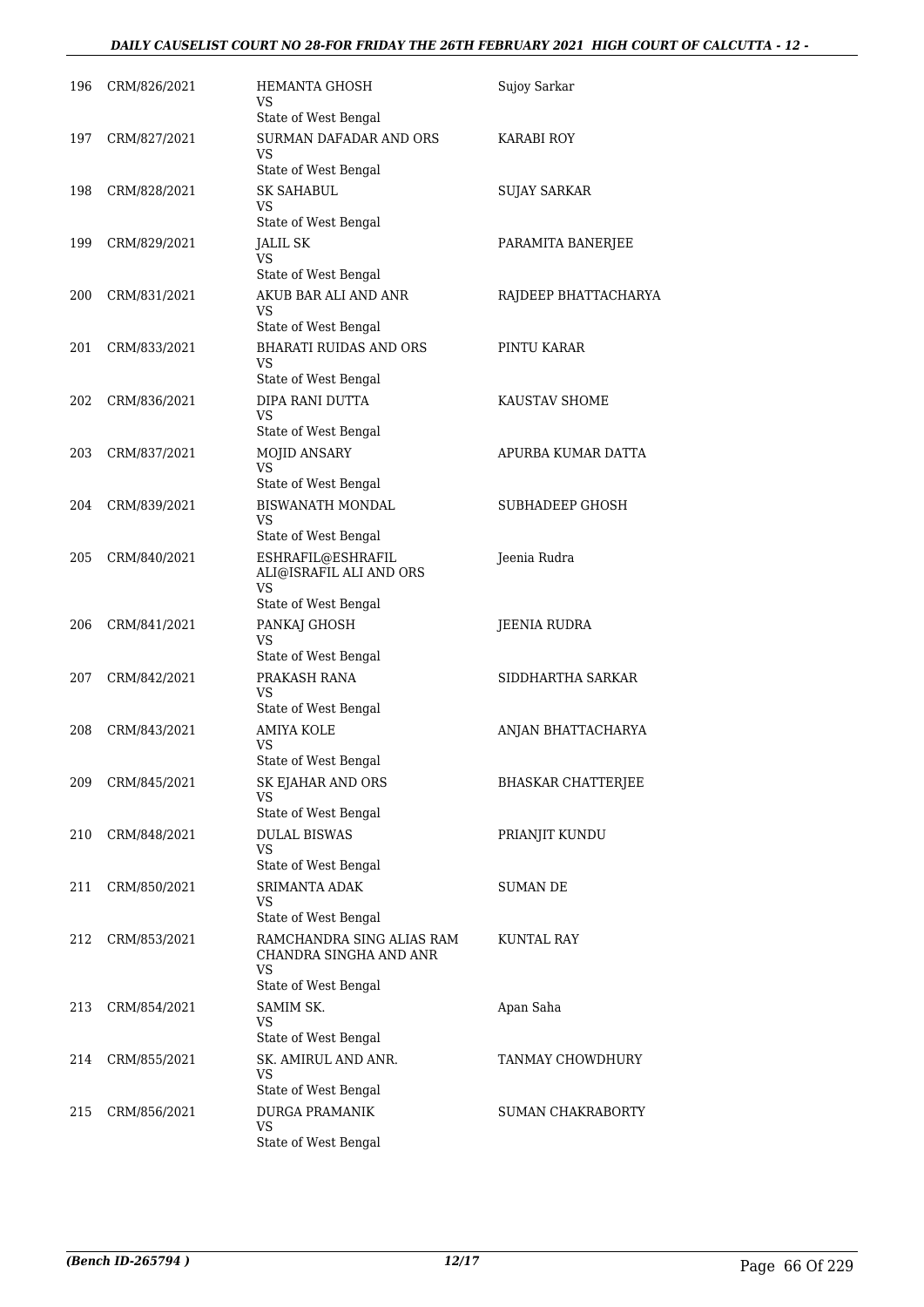## *DAILY CAUSELIST COURT NO 28-FOR FRIDAY THE 26TH FEBRUARY 2021 HIGH COURT OF CALCUTTA - 13 -*

| 216 | CRM/857/2021 | BADIRUDDIN @ MANTU AND ORS.<br>VS<br>State of West Bengal             | SAGAR SAHA                                |
|-----|--------------|-----------------------------------------------------------------------|-------------------------------------------|
| 217 | CRM/858/2021 | RAMESH PRASAD GUPTA AND<br>ANOTHER<br>VS.                             | DEBARISHI BRAHMA                          |
|     |              | State of West Bengal                                                  |                                           |
| 218 | CRM/860/2021 | SAURAV MODAK AND ANR<br>VS<br>State of West Bengal                    | DIPAN DAN                                 |
| 219 | CRM/862/2021 | SARASWATI BAIRAGI @BAIRAGY<br>AND ANOTHER<br>VS                       | SOURAV MUKHERJEE                          |
| 220 | CRM/863/2021 | State of West Bengal<br>PIAR MONDAL @ RAKIBUL<br><b>MONDAL</b><br>VS. | <b>SOURAV MUKHERJEE</b>                   |
|     |              | State of West Bengal                                                  |                                           |
| 221 | CRM/866/2021 | SK. MIRAJ<br>VS<br>State of West Bengal                               | SNIGDA SAHA                               |
| 222 | CRM/867/2021 | <b>ARGHYA MALIK</b>                                                   | <b>SUMAN CHAKRABORTY</b>                  |
|     |              | VS<br>State of West Bengal                                            |                                           |
| 223 | CRM/869/2021 | NAJRUL ISLAM AND ORS.<br>VS<br>State of West Bengal                   | <b>SAGAR SAHA</b>                         |
| 224 | CRM/873/2021 | <b>AYUB NABI SK</b><br>VS<br>State of West Bengal                     | DHANANJAY BANERJEE                        |
| 225 | CRM/874/2021 | TAPAN GHOSH @ PATLA<br>VS                                             | ARUP KUMAR BHOWMICK                       |
| 226 | CRM/875/2021 | State of West Bengal<br>ISMATARA KHATUN @ CHHOBI<br>BIBI<br><b>VS</b> | ARUP KUMAR BHOWMICK                       |
|     |              | State of West Bengal                                                  |                                           |
| 227 | CRM/876/2021 | BAJIRUDDIN SEKH @ BADIRUSSIN<br>SK AND ANR<br>VS                      | <b>SALMAN HASAN</b>                       |
| 228 | CRM/877/2021 | State of West Bengal<br>JOYDEB DEBNATH AND OTHERS<br>VS               | DILIP KUMAR SHYAMAL                       |
|     |              | State of West Bengal                                                  |                                           |
| 229 | CRM/882/2021 | JASIM SK @ JOSHIM SK<br>VS                                            | <b>MAZHAR HOSSAIN</b><br><b>CHOWDHURY</b> |
| 230 | CRM/883/2021 | State of West Bengal<br>MD. KALU SK @ KAYUM<br>VS                     | MAZHAR HOSSAIN<br><b>CHOWDHURY</b>        |
|     |              | State of West Bengal                                                  |                                           |
| 231 | CRM/884/2021 | RAMIJ RAJA<br>VS                                                      | <b>MAZHAR HOSSAIN</b><br>CHOWDHURY        |
|     |              | State of West Bengal                                                  |                                           |
| 232 | CRM/885/2021 | PINTU DEY SARKAR<br>VS<br>State of West Bengal                        | <b>BUSRA KHATUN</b>                       |
| 233 | CRM/888/2021 | SUKUMAR MONDAL AND<br><b>ANOTHER</b><br>VS                            | JISAN IQBAL HOSSAIN                       |
|     |              | State of West Bengal                                                  |                                           |
| 234 | CRM/891/2021 | DOI SAHA @SHANTI SAHA AND<br><b>OTHERS</b><br><b>VS</b>               | SOUPAL CHATTERJEE                         |
|     |              | State of West Bengal                                                  |                                           |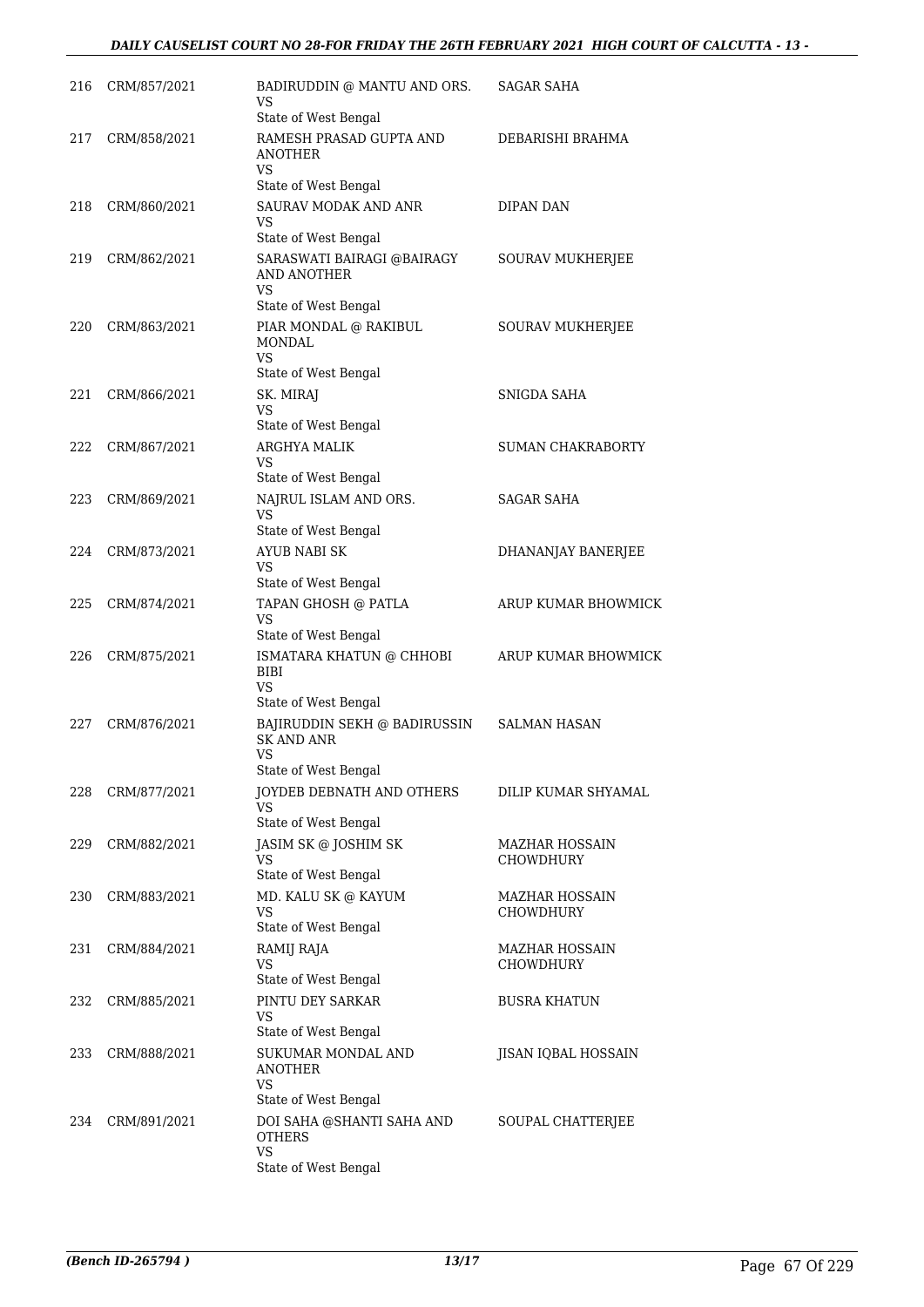## *DAILY CAUSELIST COURT NO 28-FOR FRIDAY THE 26TH FEBRUARY 2021 HIGH COURT OF CALCUTTA - 14 -*

| 235 | CRM/892/2021 | NANTU SK AND ORS<br>VS                                    | JISAN IQUBAL HOSSAIN       |
|-----|--------------|-----------------------------------------------------------|----------------------------|
|     |              | State of West Bengal                                      |                            |
| 236 | CRM/893/2021 | REKHA MONDAL<br>VS                                        | JISAN IQUBAL HOSSAIN       |
|     |              | State of West Bengal                                      |                            |
| 237 | CRM/894/2021 | SUJOY TALUKDER ALIAS SUJAY<br><b>TALUDAR</b><br>VS        | SUMANTA GANGULY            |
|     |              | State of West Bengal                                      |                            |
| 238 | CRM/896/2021 | KRISHNA KANTA MANDAL AND<br>ANOTHER<br>VS                 | Kausik Biswas              |
|     |              | State of West Bengal                                      |                            |
| 239 | CRM/898/2021 | RAJU SAH AND OTHERS<br>VS                                 | TIRTHA PATI ACHARYYA       |
|     |              | State of West Bengal                                      |                            |
| 240 | CRM/899/2021 | KAZI AHYSAN ALI @ TIPU @ KAZI<br><b>AHESAN ALI</b><br>VS. | TAPASI SINHA PALIT         |
|     |              | State of West Bengal                                      |                            |
| 241 | CRM/900/2021 | MD. DANIAL RAJ AND ANR<br><b>VS</b>                       | MOFAKKERUL ISLAM           |
|     |              | State of West Bengal                                      |                            |
| 242 | CRM/901/2021 | BADIRUDDIN @MONTU AND<br><b>OTHERS</b><br>VS.             | SAGAR SAHA                 |
|     |              | State of West Bengal                                      |                            |
| 243 | CRM/904/2021 | CHANDAN SEN<br>VS                                         | KALYAN KUMAR               |
|     |              | State of West Bengal                                      | BHATTACHARJEE              |
| 244 | CRM/905/2021 | SK. IUSUF ALI @SK YUSUF ALI<br><b>VS</b>                  | SUMAN DE                   |
|     |              | State of West Bengal                                      |                            |
| 245 | CRM/907/2021 | SK. SANJUR<br>VS                                          | MUSHARRAF ALAM             |
|     |              | State of West Bengal                                      |                            |
| 246 | CRM/909/2021 | SUBHODEEP MANDAL AND<br><b>ANOTHER</b><br>VS              | SAYAN MUKHERJEE            |
|     |              | State of West Bengal                                      |                            |
| 247 | CRM/911/2021 | <b>BASUDEB GHOSH AND OTHERS</b><br>VS                     | ROMA ROY                   |
|     |              | State of West Bengal                                      |                            |
| 248 | CRM/912/2021 | sougata dey<br>VS                                         | SOMNATH CHAKRABORTY        |
|     |              | State of West Bengal                                      |                            |
| 249 | CRM/913/2021 | KANISHKA SETHIA<br>VS<br>STATE OF WEST BENGAL AND ORS.    | <b>RAJIV KUMAR</b>         |
| 250 | CRM/914/2021 | SAKINA BEGUM @ SAKILA MALLIK<br><b>AND ORS</b><br>VS      | RAFIKUL ISLAM SARDAR       |
|     |              | State of West Bengal                                      |                            |
| 251 | CRM/915/2021 | PATASI DAS @ BATASHI MONDAL<br>VS                         | MD.<br>JANNAT003@GMAIL.COM |
|     |              | State of West Bengal                                      |                            |
| 252 | CRM/917/2021 | TAPAS KUMAR MANDAL @ TAPAS<br>MANDAL<br><b>VS</b>         | <b>ASIF DEWAN</b>          |
|     |              | State of West Bengal                                      |                            |
| 253 | CRM/924/2021 | RAHEMA BIBI AND ORS<br>VS                                 | PRABIR MAJUMDER            |
|     |              | State of West Bengal                                      |                            |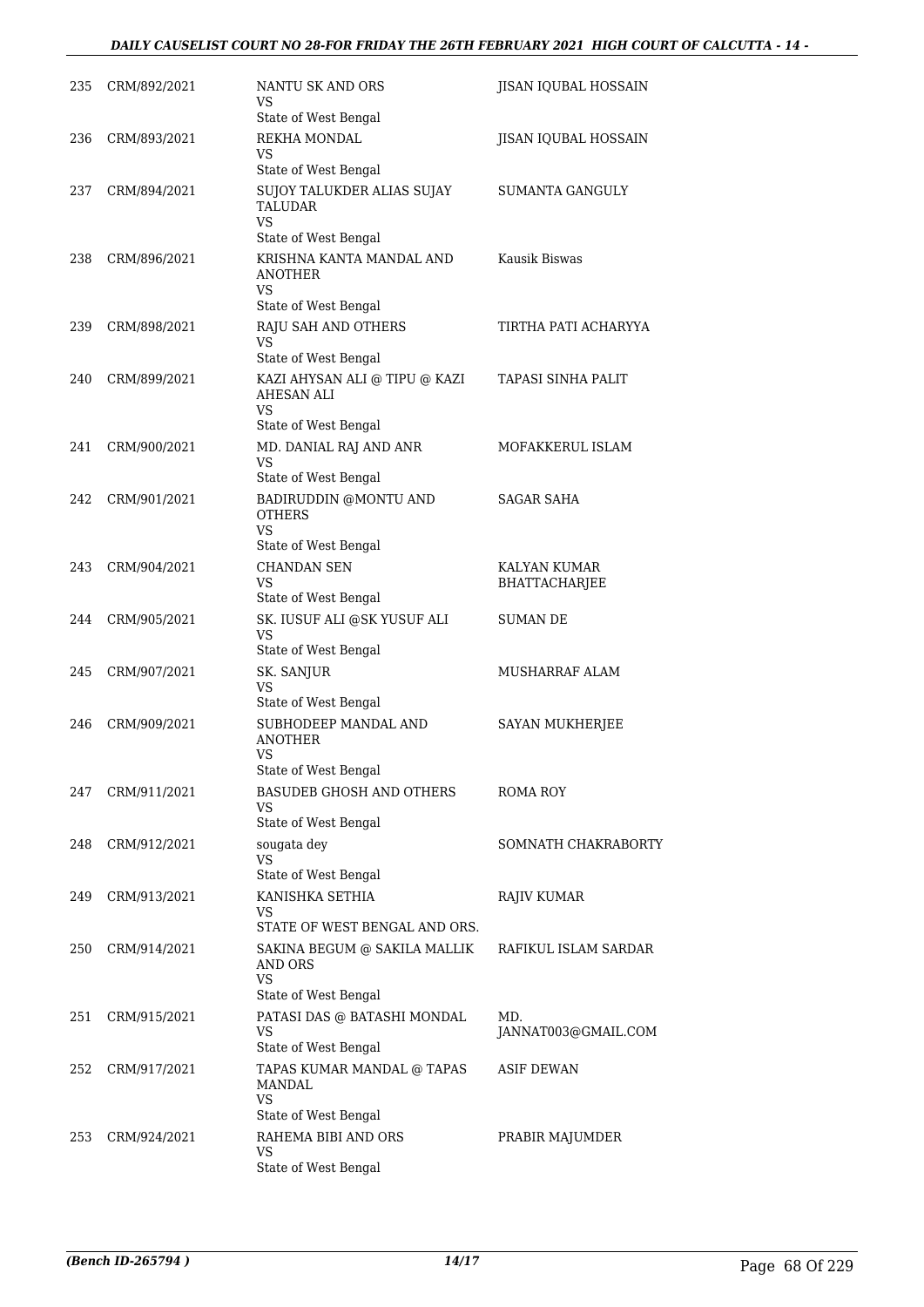## *DAILY CAUSELIST COURT NO 28-FOR FRIDAY THE 26TH FEBRUARY 2021 HIGH COURT OF CALCUTTA - 15 -*

| 254 | CRM/930/2021 | SK MASUD RAHAMAN@LALTU<br>VS                                      | ABHIJIT KUMAR ADHYA     |
|-----|--------------|-------------------------------------------------------------------|-------------------------|
| 255 | CRM/932/2021 | State of West Bengal<br>ASANUR ISLAM@RENTU MONDAL                 | TAPODIP GUPTA           |
|     |              | VS<br>State of West Bengal                                        |                         |
| 256 | CRM/933/2021 | <b>ABDUR RAHAMAN</b>                                              | ARUP KUMAR BHOWMICK     |
|     |              | VS<br>State of West Bengal                                        |                         |
| 257 | CRM/934/2021 | ABUTOARAB SK@ABU TOARAB<br><b>HOSSAIN</b>                         | PRONOJIT MUKHERJEE      |
|     |              | VS.<br>State of West Bengal                                       |                         |
| 258 | CRM/936/2021 | ENAMUL@INAMUL@BABU<br>MALITHA<br>VS.<br>State of West Bengal      | MD GOLAM NURE IMROHI    |
| 259 | CRM/941/2021 | <b>SK KURBAN</b>                                                  | ARUP KUMAR BHOWMICK     |
|     |              | VS<br>State of West Bengal                                        |                         |
| 260 | CRM/942/2021 | <b>BASU KHAN @ MAFIJUL KHAN</b>                                   | SOUMYAJIT DAS           |
|     |              | VS                                                                | <b>MAHAPATRA</b>        |
|     |              | State of West Bengal                                              |                         |
| 261 | CRM/944/2021 | FAROJ SK @ FAROZ ALI ANDANR<br>VS<br>State of West Bengal AND ANR | <b>MOUNICK GHOSH</b>    |
| 262 | CRM/945/2021 | ANIKUL HAWK@MD ANIKUL                                             | <b>MOUNIK GHOSH</b>     |
|     |              | HAWK@ANIKUL HAQUE<br>VS<br>State of West Bengal AND ANR           |                         |
| 263 | CRM/946/2021 | MALEK SK @ MALEK SEIKH                                            | MD. GOLAM NURE IMROHI   |
|     |              | VS                                                                |                         |
| 264 |              | State of West Bengal                                              | <b>MOUNICK GHOSH</b>    |
|     | CRM/948/2021 | <b>JITEN SAHA</b><br><b>VS</b><br>State of West Bengal            |                         |
| 265 | CRM/950/2021 | BADIRUDDIN@BHODU                                                  | <b>SOURAV MUKHERJEE</b> |
|     |              | VS<br>State of West Bengal                                        |                         |
| 266 | CRM/951/2021 | REKHA GHOSH                                                       | SOUPAL CHATTERJEE       |
|     |              | <b>VS</b><br>State of West Bengal                                 |                         |
| 267 | CRM/952/2021 | KAKALI SIL                                                        | RAJNANDINI DAS          |
|     |              | VS                                                                |                         |
|     |              | State of West Bengal                                              |                         |
| 268 | CRM/955/2021 | ABDUL HADI@MD ABDUL HADI<br>VS<br>State of West Bengal            | AVINABA PATRA           |
| 269 | CRM/956/2021 | PRADIP MOLLICK AND ORS                                            | MD JAMAT UL FIRDOUS     |
|     |              | VS<br>State of West Bengal                                        |                         |
| 270 | CRM/957/2021 | SANATAN MONDAL @ KARTICK                                          | Kunal Ganguly           |
|     |              | MONDAL<br><b>VS</b>                                               |                         |
|     |              | State of West Bengal                                              |                         |
| 271 | CRM/958/2021 | ABDULLA MONDAL<br>VS<br>State of West Bengal                      | MD JANNAT UL FIRDOUS    |
| 272 | CRM/959/2021 | MADHUSUDAN ROY                                                    | <b>AMIT HALDER</b>      |
|     |              | VS<br>State of West Bengal                                        |                         |
|     |              |                                                                   |                         |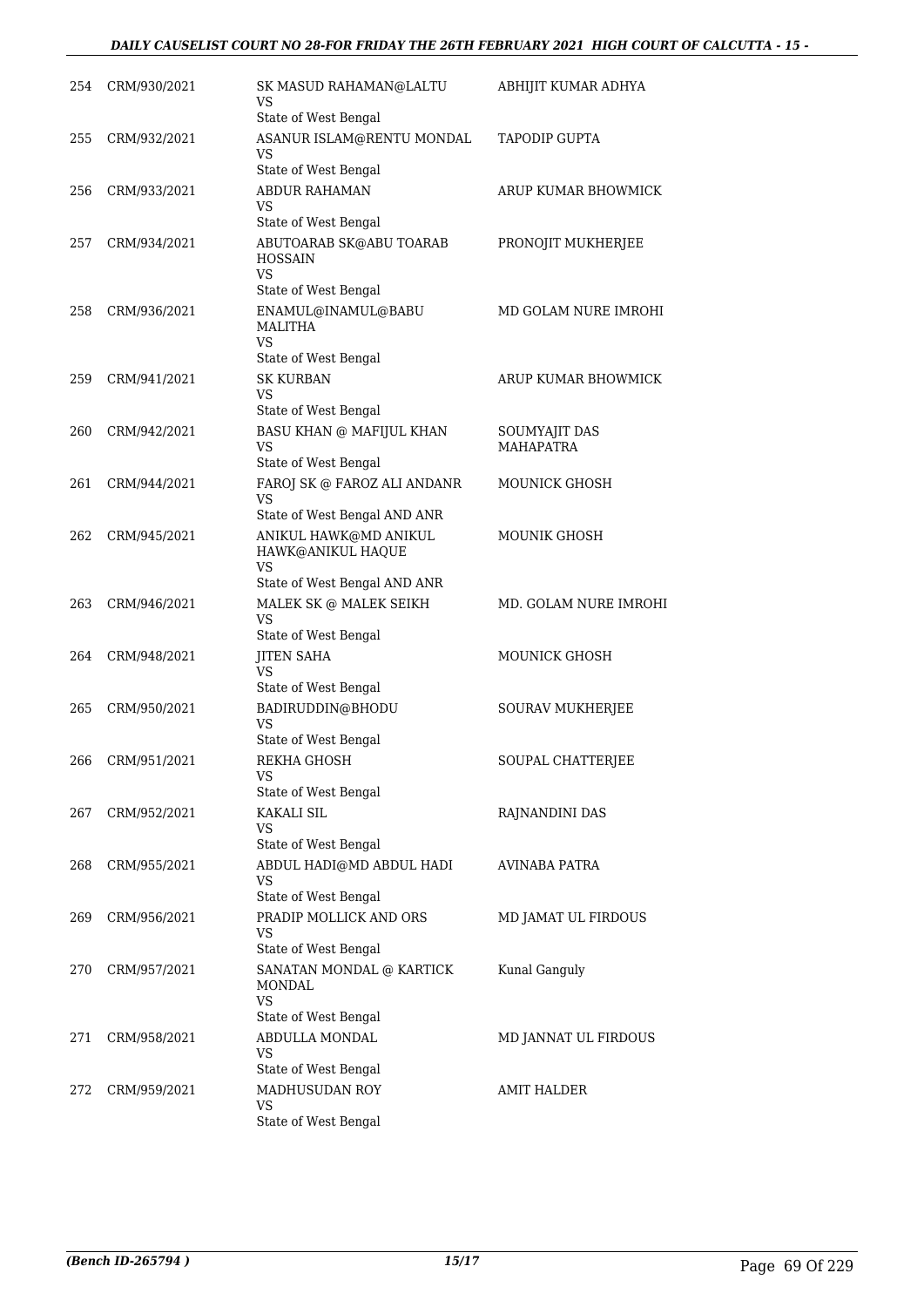## *DAILY CAUSELIST COURT NO 28-FOR FRIDAY THE 26TH FEBRUARY 2021 HIGH COURT OF CALCUTTA - 16 -*

| 273 | CRM/960/2021 | AMIT KHATIK AND ANR<br>VS                                                                               | BUSRA KHATUN              |
|-----|--------------|---------------------------------------------------------------------------------------------------------|---------------------------|
| 274 | CRM/961/2021 | State of West Bengal<br>HASANUR MONDAL<br>VS                                                            | BUSRA KHATUN              |
| 275 | CRM/964/2021 | State of West Bengal<br>JAHANARA BEGUM AND ANR                                                          | ARUN BANDYOPADHYAY        |
|     |              | VS<br>State of West Bengal                                                                              |                           |
| 276 | CRM/965/2021 | RAMJAN BARATI AND ORS<br>VS<br>State of West Bengal                                                     | SOURAV MUKHERJEE          |
| 277 | CRM/966/2021 | SEKH MANU @ SEKH MANOYAR<br>VS                                                                          | SANJIB KUMAR DAN          |
| 278 | CRM/970/2021 | State of West Bengal<br><b>RUBEL SK</b><br><b>VS</b>                                                    | ARNAB SAHA                |
| 279 | CRM/975/2021 | State of West Bengal<br>UTTAM GHOSH AND ANR<br>VS                                                       | ABHINABA DAN              |
| 280 | CRM/977/2021 | State of West Bengal<br>MINA BEGUM AND ORS.<br><b>VS</b>                                                | SUDAKSHINA DEY            |
| 281 | CRM/978/2021 | State of West Bengal<br><b>BISWAJIT HALDER@SAHEB</b><br><b>VS</b>                                       | <b>AMIT SINGH</b>         |
| 282 | CRM/979/2021 | State of West Bengal<br>ASHRAF ALI KHAN @ ASHRAF<br><b>VS</b>                                           | nazir ahmed               |
| 283 | CRM/981/2021 | State of West Bengal<br>ARIF DOCTOR @ ARIF HOSSAIN @<br><b>MD. ARIF HOSSAIN</b><br><b>VS</b>            | MUSHARRAF ALAM SK         |
| 284 | CRM/984/2021 | State of West Bengal<br>EJABUL MIA @ EJABUL SEKH<br>VS                                                  | MUSHARRAF ALAM SK         |
| 285 | CRM/987/2021 | State of West Bengal<br><b>GURUPADA MANDAL</b><br>VS                                                    | ARUP KUMAR BHOWMICK       |
| 286 | CRM/989/2021 | State of West Bengal<br>ANWAR HOSSAIN<br>VS                                                             | <b>IQBAL HOSSAIN</b>      |
| 287 | CRM/991/2021 | State of West Bengal<br>SK. HASSAN ALI<br><b>VS</b>                                                     | ARUNABHA JANA             |
| 288 | CRM/993/2021 | State of West Bengal<br><b>SUMAN MANDAL</b><br>VS                                                       | ARUP KUMAR BHOWMICK       |
| 289 | CRM/995/2021 | State of West Bengal<br>SOKIR HAOUI MONDAL@SAKEL<br><b>MONDAL AND ORS</b><br>VS<br>State of West Bengal | PRABIR MAJIMDER           |
| 290 | CRM/996/2021 | <b>BUDHO MONDAL@BUDH</b><br>MANDAL@MONDAL BUDH<br>VS                                                    | <b>ANISUR RAHAMAN</b>     |
| 291 | CRM/997/2021 | State of West Bengal<br>HABIMUDDIN@HABRA AND ANR<br>VS                                                  | <b>BHASKAR CHATTERJEE</b> |
| 292 | CRM/999/2021 | State of West Bengal<br>RAJU BACHAR<br><b>VS</b><br>State of West Bengal                                | PRABIR MAJUMDER           |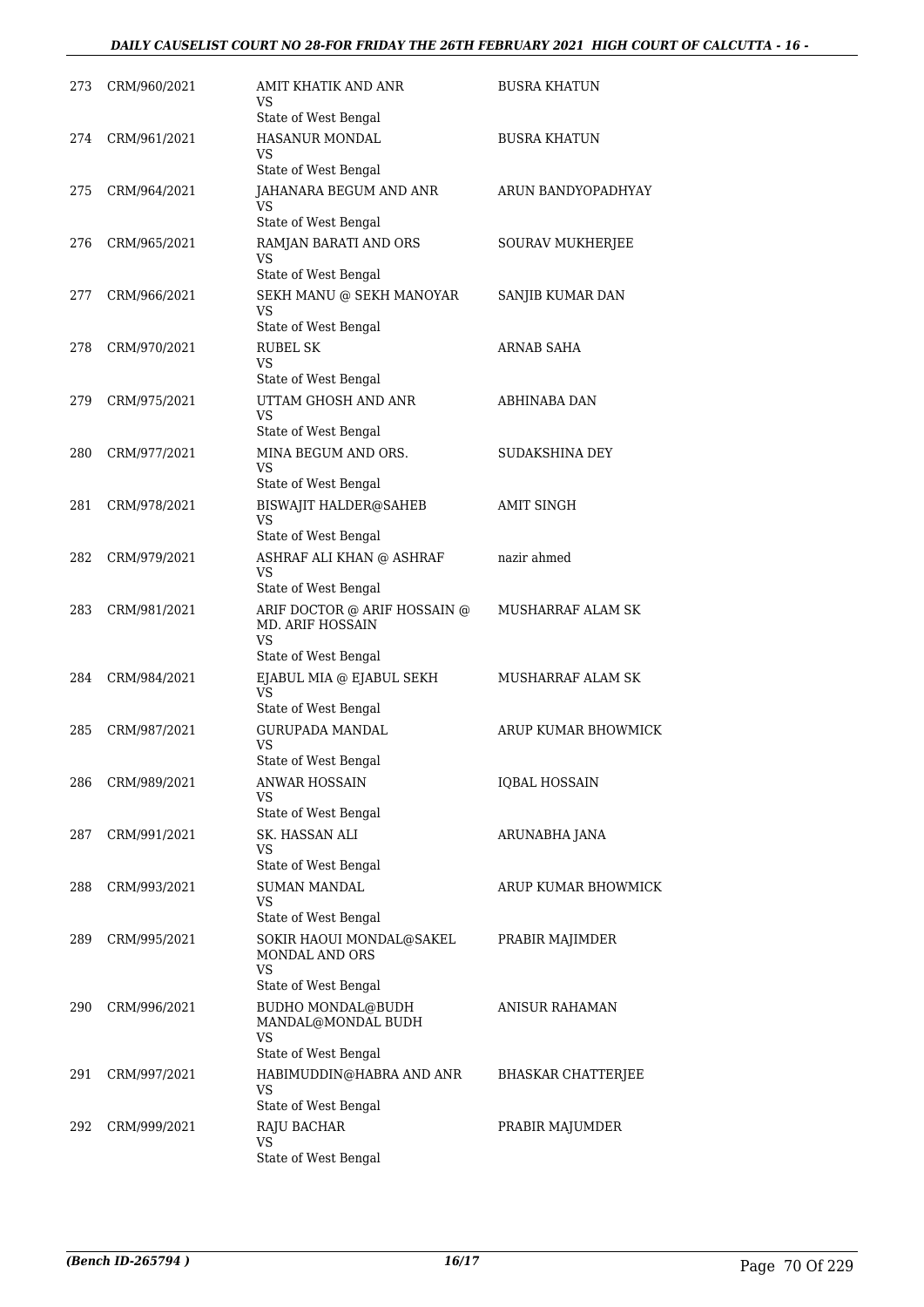293 CRM/1000/2021 HABIBUR SK ALIAS HABIBUR RAHAMAN VS State of West Bengal

ANISUR RAHAMAN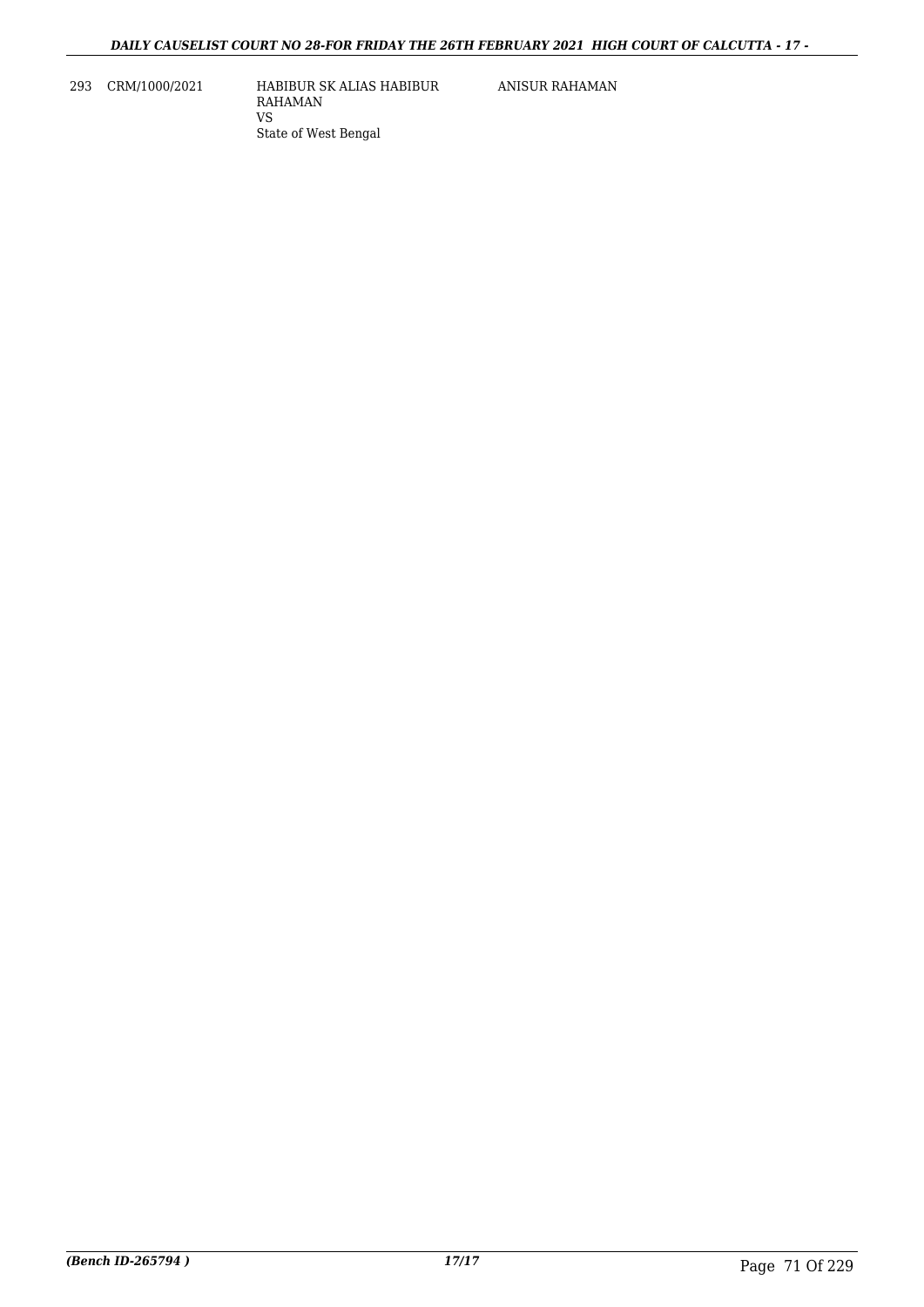

# **Appellate Side**

**DAILY CAUSELIST For Friday The 26th February 2021**

### **COURT NO. 28**

## **SINGLE BENCH (SB)**

### **AT 3:00 PM**

### **HON'BLE JUSTICE TAPABRATA CHAKRABORTY**

### **(VIA VIDEO CONFERENCE)**

#### **ON FRIDAY, 26TH FEBRUARY, 2021 AT 3.00 P.M. - WILL SIT SINGLY AND TAKE UP SOME CONTEMPT, ASSIGNED MATTERS.**

### **NOTE: MATTERS WILL BE TAKEN UP THROUGH PHYSICAL HEARING ONLY WHEN BOTH THE PARTIES ARE AGREED.**

|              |                                | <b>TO BE MENTIONED</b>                                                       |                                        |
|--------------|--------------------------------|------------------------------------------------------------------------------|----------------------------------------|
| $\mathbf{1}$ | WPA/13574/2019<br>(Correction) | <b>BIBHAS MAHAPATRA</b><br><b>VS</b><br>STATE OF WEST BENGAL &<br><b>ORS</b> | <b>ACHINTYA KUMAR</b><br><b>BISWAS</b> |
| 2            | WPA/17385/2019<br>(Correction) | MRIDULA BHATTACHARYA<br><b>VS</b><br>STATE OF WEST BENGAL &<br><b>ORS</b>    | ARDHENDU SEKHAR<br><b>BISWAS</b>       |
|              |                                | <b>CONTEMPT APPLICATION</b>                                                  |                                        |
| 3            | WPCRC/299/2016                 | SHEKAB SHEIKH<br><b>VS</b><br><b>SADHAN KUMAR</b><br><b>CHOWDHURY</b>        | <b>ATIS KUMAR BISWAS</b>               |
| wt4          | WPA/4572/2016                  | SHEKAB SHEIKH<br><b>VS</b><br>STATE OF WEST BENGAL &<br><b>ORS</b>           | <b>ATIS KR BISWAS</b>                  |
| 5            | CPAN/1618/2016                 | PARAMJIT JANA<br><b>VS</b><br>AVANINDRA SINGH                                | <b>ABHIJIT BASU</b>                    |
| wt6          | WPA/7490/2016                  | PARAMJIT JANA<br><b>VS</b><br>STATE OF WEST BENGAL &<br><b>ORS</b>           | <b>ABHIJIT BASU</b>                    |
| 7            | CPAN/450/2017                  | MD. AMIUDDIN<br><b>VS</b><br>PURABI GHOSH & ORS.                             | <b>ABHIJIT SARKAR</b>                  |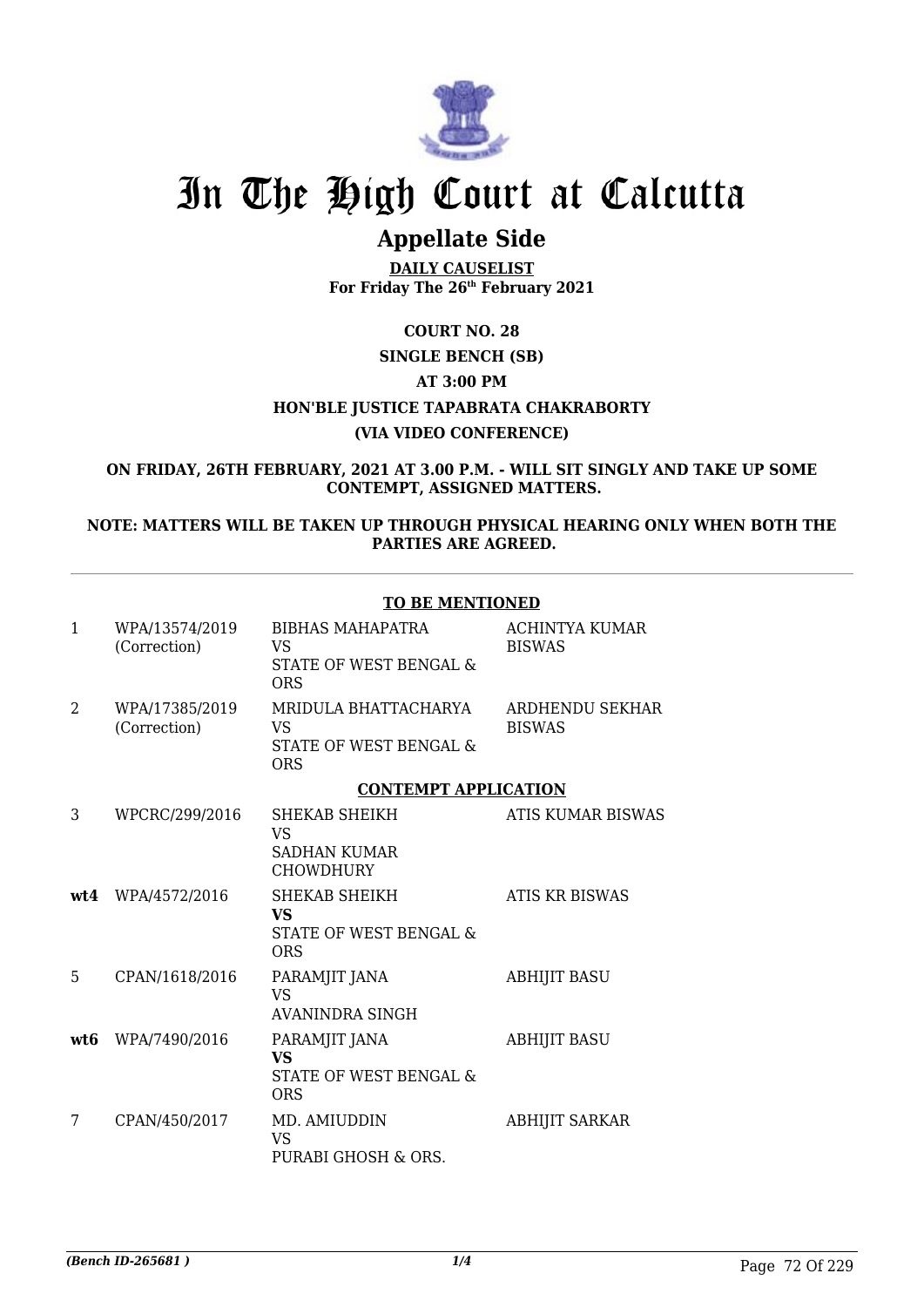| wt8 | WPA/30590/2015      | MD AMINUDDIN<br><b>VS</b><br>STATE OF WEST BENGAL &<br><b>ORS</b>                          | <b>ABHIJIT SARKAR</b>                 |
|-----|---------------------|--------------------------------------------------------------------------------------------|---------------------------------------|
| 9   | CPAN/632/2018       | <b>ATINMOY GHOSH</b><br><b>VS</b><br>ANINDA CHATTERJEE                                     | <b>SABITA KHUTIA</b><br><b>BHUNYA</b> |
|     | wt10 WPA/14597/2017 | <b>ATINMOY GHOSH</b><br><b>VS</b><br>STATE OF WEST BENGAL<br>&ORS                          | <b>SABITA KHUTIA</b><br><b>BHUNYA</b> |
| 11  | CPAN/236/2019       | TAPAN KUMAR MONDAL<br>VS<br>ALOK NATH BANERJEE                                             | <b>MANISH KUMAR DAS</b>               |
|     | wt12 WPA/12877/2018 | TAPAN KUMAR MONDAL<br><b>VS</b><br>STATE OF WEST BENGAL&<br><b>ORS</b>                     | M.K. DAS                              |
| 13  | CPAN/588/2019       | <b>TAHAMINA KHATUN</b><br><b>VS</b><br><b>AKHILEASH PANDEY</b>                             | <b>TUSHER KANTI</b><br>MUKHERJEE      |
|     | wt14 WPA/25806/2018 | <b>TAHAMINA KHATUN</b><br><b>VS</b><br>STATE OF WEST BENGAL &<br><b>ORS</b>                | <b>TUSHER KANTI</b><br>MUKHERJEE      |
| 15  | CPAN/651/2019       | JADUNANDAN MONDAL<br><b>VS</b><br>KAUSHIK BHATTACHARYA<br>$&$ ORS                          | PAPIYA<br><b>CHATTOPADHYAY</b>        |
|     | wt16 WPA/3874/2019  | JADUNANDAN MONDAL<br><b>VS</b><br>STATE OF WEST BENGAL &<br><b>ORS</b>                     | PAPIYA<br>CHATTOPADHYAY               |
| 17  | CPAN/672/2019       | SAHANAWAJ ALAM<br>VS<br>DIBYENDU DAS                                                       | <b>SUKUMAR SARKAR</b>                 |
|     | wt18 WPA/26133/2017 | SAHANAWAJ ALAM<br>VS<br>THE SECRETARY, DEPTT.<br>OF PANCHAYET & RURAL<br>DEVELOPMENT & ORS | <b>SUKUMAR SARKAR</b>                 |
| 19  | CPAN/694/2019       | FAJLUR RAHMAN MOLLA<br>VS.<br>KHALIL AHMED & ANR                                           | ANAND FARMANIA                        |
|     | wt20 WPA/2385/2019  | RAJEN ROUTH<br><b>VS</b><br>STATE OF WEST BENGAL &<br><b>ORS</b>                           | <b>PUNAM BASU</b>                     |
| 21  | CPAN/906/2019       | <b>MAMATA TIKADAR &amp; ORS</b><br>VS<br>TAPAS MONDAL & ANR                                | DEBANJAN DAS                          |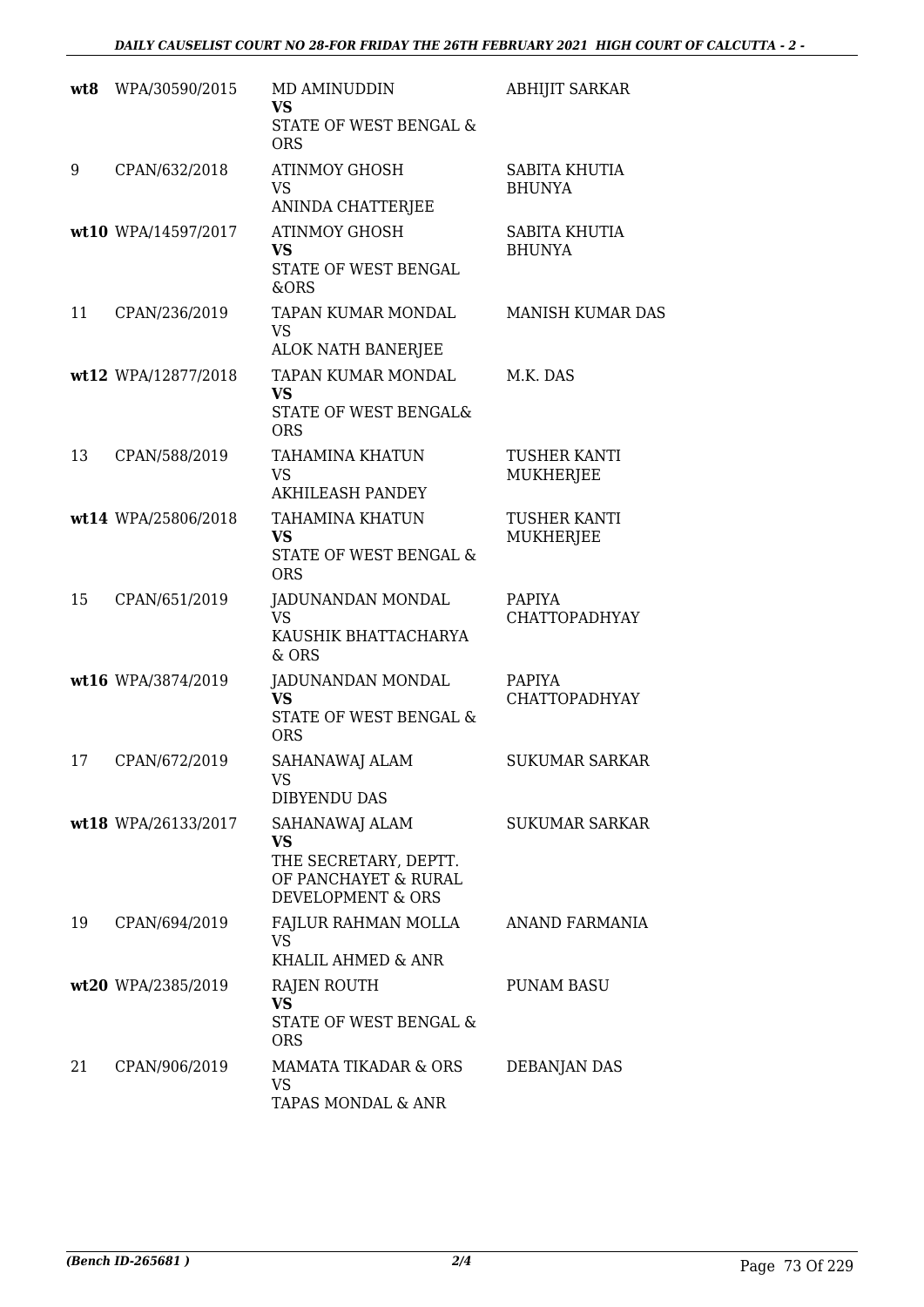|    | wt22 WPA/4209/2019 | <b>MAMATA TIKADER &amp; ORS</b><br><b>VS</b><br>STATE OF WEST BENGAL &<br><b>ORS</b>                   | <b>DEBANJAN DAS</b>                    |
|----|--------------------|--------------------------------------------------------------------------------------------------------|----------------------------------------|
| 23 | CPAN/907/2019      | PASUPATI HALDER<br><b>VS</b><br>KHALIL AHMED & ANR.                                                    | PRATICK MAJUMDER                       |
|    | wt24 WPA/5679/2019 | PASUPATI HALDER<br><b>VS</b><br>THE KOLKATA MUNICIPAL<br><b>CORPORATION &amp; ORS</b>                  | PRANTIK MAJUMDER                       |
| 25 | CPAN/1084/2019     | SREEJIB BANDYOPADHYAY<br><b>VS</b><br>PANIHATI MUNICIPALITY                                            | <b>SANJIB DAS</b>                      |
|    | wt26 WPA/5068/2019 | SREEJIB BANDYOPADHYAY<br><b>VS</b><br>PANIHATI MUNICIPALITY &<br><b>ORS</b>                            | <b>IFTEKAR MUNSHI</b>                  |
| 27 | CPAN/1116/2019     | ARUNAVA BHUNIA<br>VS<br><b>AMALENDU GIRI</b>                                                           | <b>SANTU DAS</b><br><b>ADHIKARI</b>    |
|    | wt28 WPA/8440/2019 | ARUNAVA BHUNIA<br><b>VS</b><br>STATE OF WEST BENGAL &<br><b>ORS</b>                                    | <b>SANTU DAS</b><br><b>ADHIKARI</b>    |
| 29 | CPAN/1327/2019     | LAL MOHAN GHOSH<br><b>CHOWDHURY</b><br><b>VS</b><br><b>BULBUL ISLAM SK.&amp; ORS</b>                   | <b>ATIS KUMAR BISWAS</b>               |
|    | wt30 WPA/6081/2018 | LALMOHAN GHOSH<br><b>CHOWDHURY</b><br><b>VS</b><br>STATE OF WEST BENGAL &<br><b>ORS</b>                | <b>ATIS KUMAR BISWAS</b>               |
| 31 | CPAN/1451/2019     | <b>BANSHIDHAR NAYEK</b><br><b>VS</b><br><b>MANISH JAIN</b>                                             | <b>SUBRATA</b><br><b>BHATTACHARYA</b>  |
|    | wt32 WPA/9019/2019 | <b>BANSHIDHAR NAYAK</b><br>VS<br>STATE OF WEST BENGAL &<br><b>ORS</b>                                  | <b>SUBRATA</b><br><b>BHATTACHARJEE</b> |
| 33 | CPAN/208/2020      | KHARAGPUR TRIBAL<br>PRIMARY TEACHERS<br>TRAINING INSTITUTE &<br>ANR<br><b>VS</b><br>DR. VIJAY KUMAR R. | PAPIYA BANERJEE<br><b>BIHANI</b>       |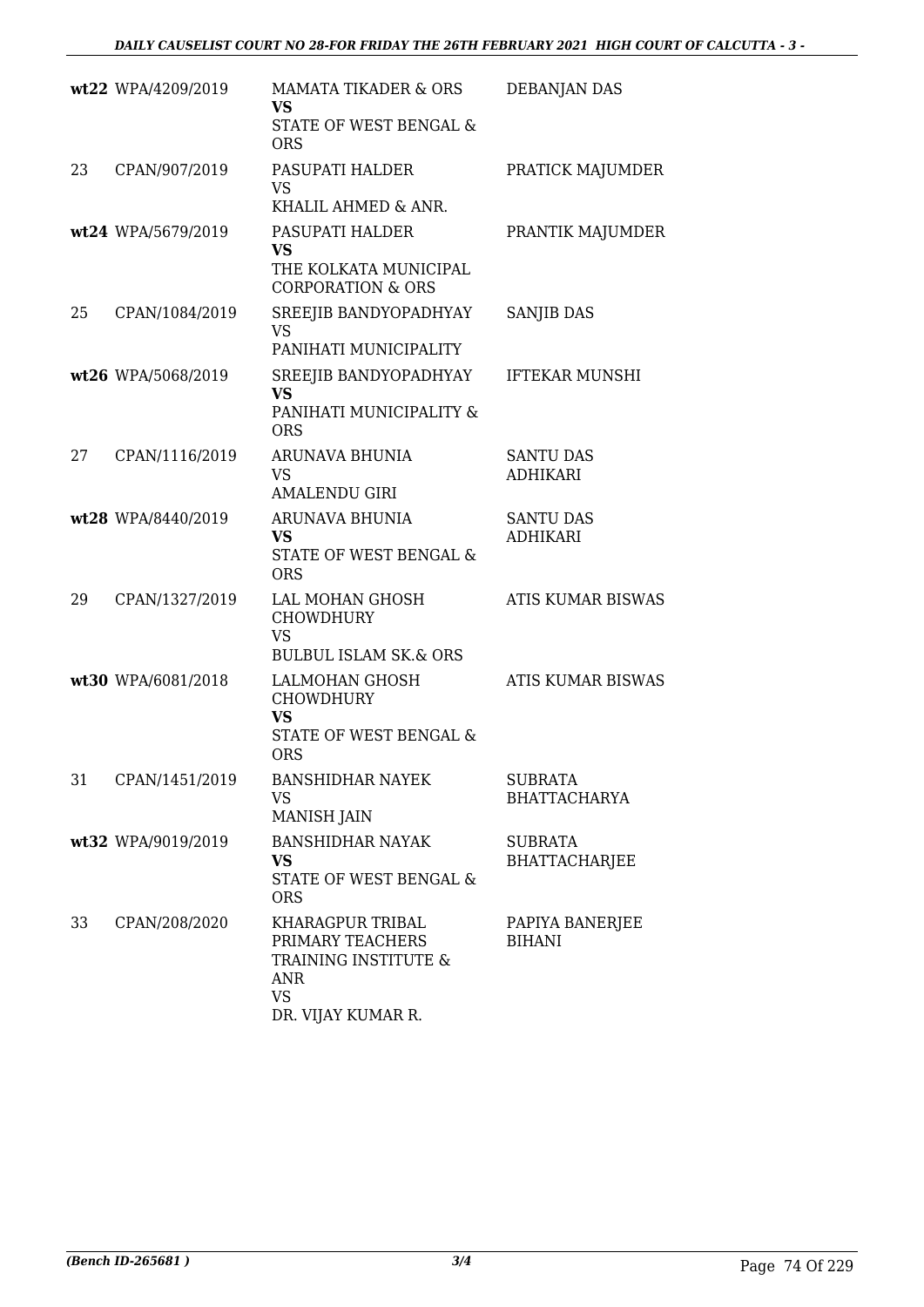|    | wt34 WPA/262/2019                       | KHARAGPUR TRIBAL<br>PRIMARY TEACHER'S<br>TRAINING INSTITUTE &<br><b>ANR</b><br><b>VS</b><br>NATIONAL COUNCIL FOR<br>TEACHER EDUCATION &<br>ORS | PAPIYA BANERJEE<br><b>BIHANI</b> |
|----|-----------------------------------------|------------------------------------------------------------------------------------------------------------------------------------------------|----------------------------------|
| 35 | CPAN/403/2020                           | SAKSHI GOPAL MAJI<br><b>VS</b><br>ANJANI KUMAR & ANR.                                                                                          | ARUP KRISHNA DAS                 |
|    | IA NO: CAN/1/2020(Old No:CAN/5471/2020) |                                                                                                                                                |                                  |
|    | wt36 WPA/23242/2019                     | SAKSHI GOPAL NAJI<br><b>VS</b><br><b>UNION OF INDIA &amp; ORS</b>                                                                              | ARUP KRISHNA DAS                 |
| 37 | CPAN/57/2021                            | <b>SUNIRMAL DAS</b><br><b>VS</b><br><b>GHANASREE BAG</b>                                                                                       | <b>BAPIN BAIDYA</b>              |
|    | wt38 WPA/3235/2020                      | <b>SUNIRMAL DAS</b><br><b>VS</b><br>STATE OF WEST BENGAL &<br><b>ORS</b>                                                                       | <b>BAPIN BAIDYA</b>              |
| 39 | CPAN/77/2021                            | RAGHABEDRA NATH DUTT<br>AND ANR<br><b>VS</b><br>CHANDRANI TUDU SPL.<br><b>SECRETARY</b>                                                        | <b>SAURAV MAITRA</b>             |
|    | wt40 WPA/16086/2019                     | RAGHABENDRA NATH DUTT SAURABH MAITRA<br>& ANR<br><b>VS</b><br>43, BENGAL BATELLION,<br><b>NCC &amp; ORS</b>                                    |                                  |
|    |                                         | IA NO: CAN/1/2020(Old No:CAN/2180/2020), CAN/2/2020(Old No:CAN/5521/2020)                                                                      |                                  |
|    |                                         | <b>ASSIGNED MATTERS</b>                                                                                                                        |                                  |
| 41 | WPA/14214/2015                          | OMMEY KULSUM MULLICK<br><b>VS</b><br>STATE OF WEST BENGAL &                                                                                    | <b>TANUJA BASAK</b>              |

IA NO: CAN/1/2018(Old No:CAN/1814/2018)

ORS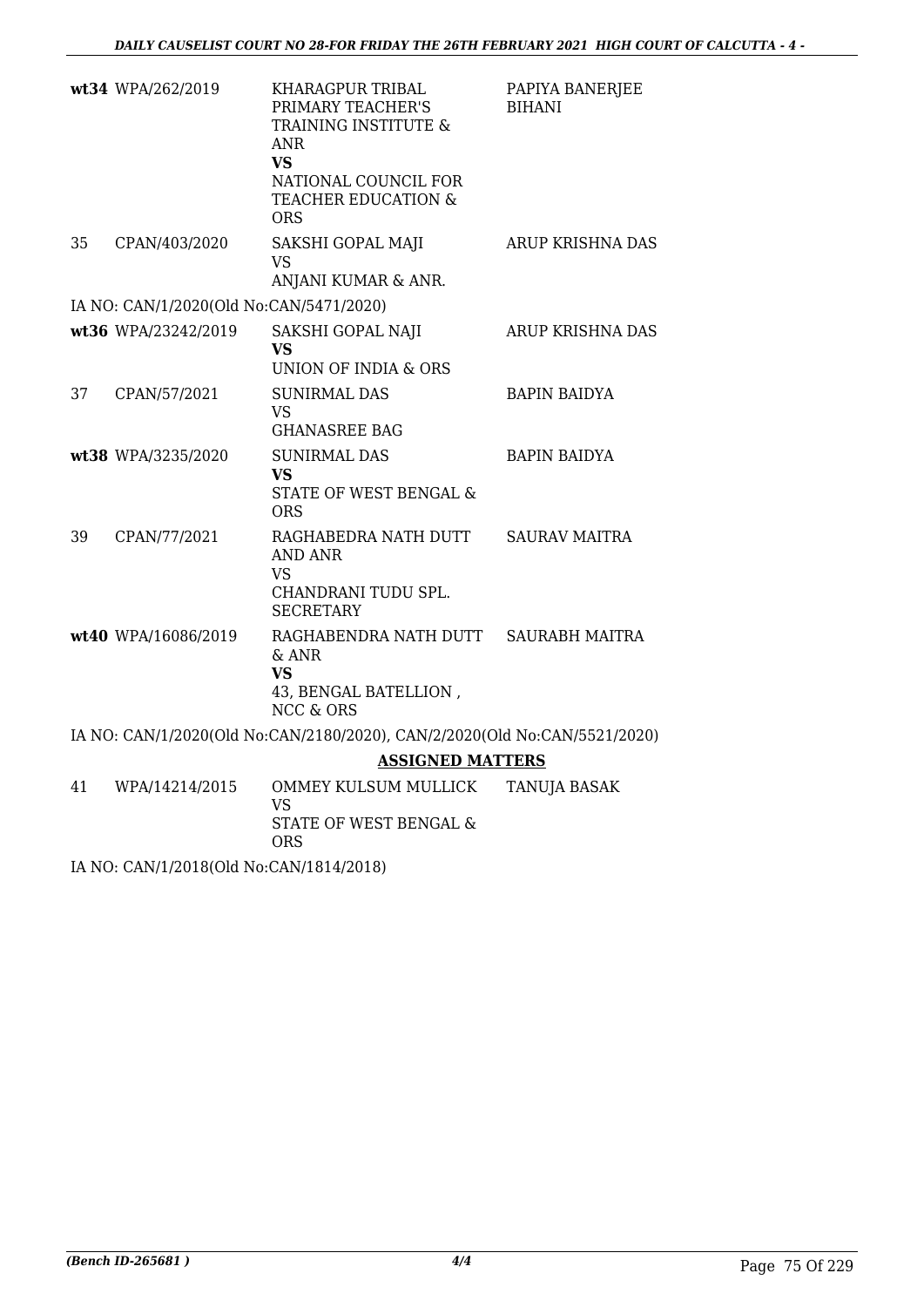

## **Appellate Side**

**DAILY CAUSELIST For Friday The 26th February 2021**

### **COURT NO. 4**

**DIVISION BENCH (DB - VIII)**

#### **AT 10:45 AM**

### **HON'BLE JUSTICE ARINDAM SINHA HON'BLE JUSTICE SUVRA GHOSH**

### **(VIA VIDEO CONFERENCE)**

### **ON AND FROM MONDAY, THE 11TH JANUARY , 2021 – APPEALS RELATING TO SERVICE UNDER GROUP VI AND APPLICATIONS CONNECTED THERETO;**

**MATRIMONIAL & FAMILY COURT APPEALS & MATTERS RELATING TO GUARDIANSHIP INCLUDING APPLICATIONS CONNECTED THERETO;**

**ADMISSION OF APPEALS UNDER SECTION 30 OF THE EMPLOYEES' COMPENSATION ACT, 1923;**

**HEARING OF WRIT APPEALS IRRESPECTIVE OF CLASSIFICATION INCLUDING APPLICATIONS CONNECTED THERETO.**

**SPL. NOTE: ON EVERY TUESDAY APPEALS WILL BE TAKEN UP FIRST.**

**NOTE: MATTERS WILL BE TAKEN UP THROUGH PHYSICAL HEARING ONLY WHEN BOTH THE PARTIES ARE AGREED.**

|     |                                          | <b>APPLICATION</b>                                                        |                                     |
|-----|------------------------------------------|---------------------------------------------------------------------------|-------------------------------------|
| 1   | FAT/460/2017                             | PRATIBHA DUTTA<br>VS.<br>AMITAVA DUTTA                                    | SUKANTA DAS                         |
|     |                                          | IA NO: CAN/3/2018(Old No:CAN/9092/2018), CAN/4/2019(Old No:CAN/5990/2019) |                                     |
| 2   | FMAT/92/2018<br>(CAN 1295/2018)<br>(NTW) | MADHUMALA SINGHA<br>VS<br>SWARUP CHAKRABORTY                              | PAMPA DEY (DHABAL)                  |
|     | IA NO: CAN/2/2019(Old No:CAN/4836/2019)  |                                                                           |                                     |
| 3   | SA/134/2019<br>(NTW)                     | AMALENDU SEKHAR DAS &<br><b>ORS</b><br>VS<br>ADWITA ADAK & ORS            | <b>BISWARANJAN</b><br><b>BHAKAT</b> |
| wt4 | CPAN/1332/2019                           | AMALENDU SEKHAR DAS<br>VS<br>ADWITA ADAK & ORS                            | PRASANT KUMAR GIRI                  |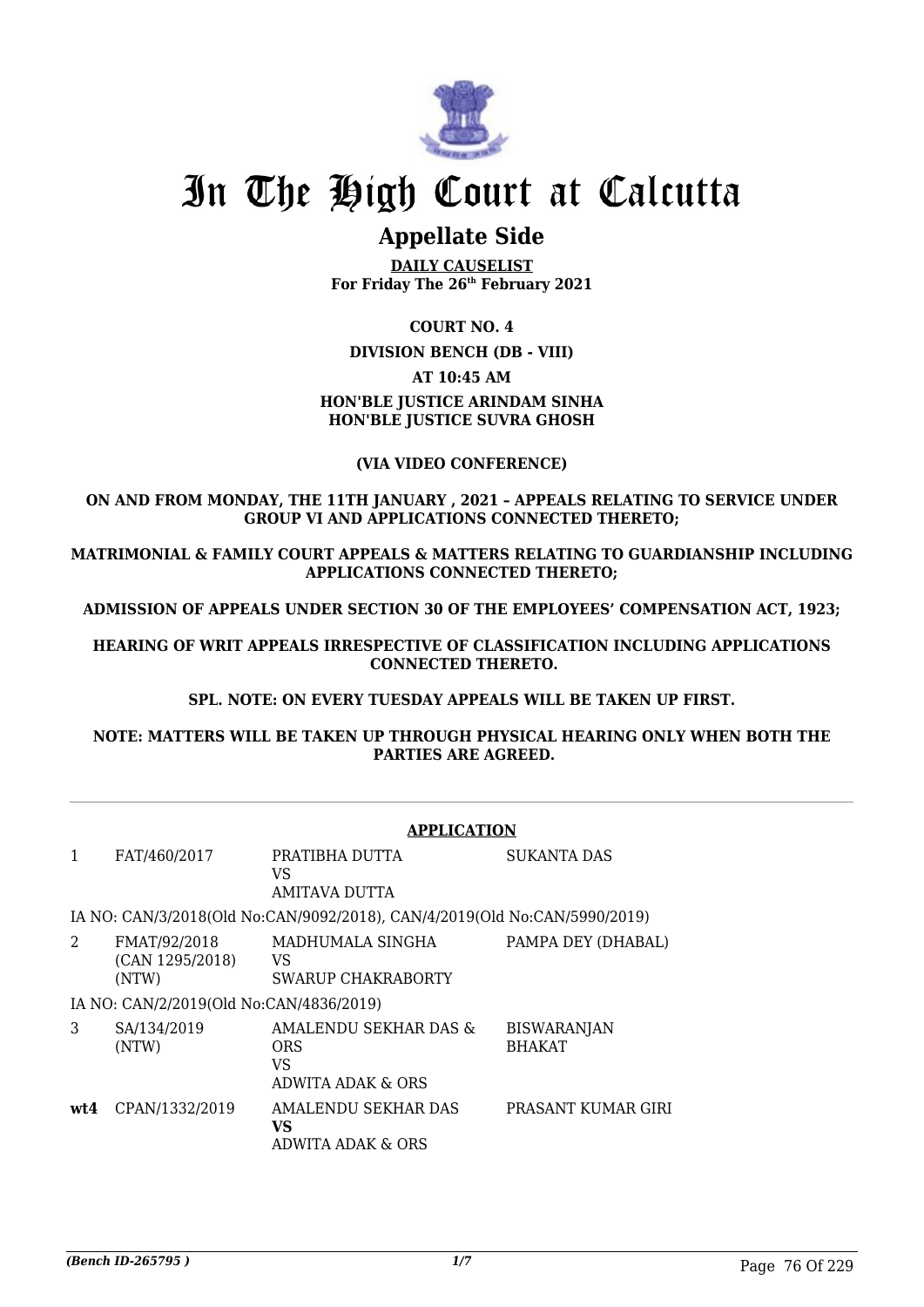| 5   | FAT/424/2019<br>$(01-03-2021)$ (AR)            | <b>SUSHIMI PAN</b><br>VS<br><b>SANTANU PAN</b>                                                     | SIDDHARTHA LAHIRI                   |
|-----|------------------------------------------------|----------------------------------------------------------------------------------------------------|-------------------------------------|
|     | IA NO: CAN/1/2019(Old No:CAN/9625/2019)        |                                                                                                    |                                     |
| 6   | FMA/984/2019<br>$(01-03-2021)$                 | <b>CHANDAN DAS</b><br>VS<br>STATE OF WEST BENGAL &<br><b>ORS</b>                                   | <b>SUKUMAR GHOSH</b>                |
|     | IA NO: CAN/1/2019(Old No:CAN/10795/2019)       |                                                                                                    |                                     |
| 7   | FMA/1193/2019                                  | <b>SKY HEIGHT ENCLAVE</b><br>PRIVATE LIMITED & ORS<br>VS<br>JAGABANDHU NANDY & ORS                 | RAJDEEP<br><b>BHATTACHARYA</b>      |
|     | IA NO: CAN/1/2019(Old No:CAN/4947/2019)        |                                                                                                    |                                     |
| wt8 | CPAN/1476/2019                                 | <b>SKY HEIGHT ENCLAVE</b><br>PRIVATE LIMITED & ORS<br><b>VS</b><br>JAGABANDHU NANDY & ORS          | RAJDEEP<br><b>BHATTACHARYA</b>      |
| 9   | FAT/327/2020                                   | <b>MOUMI DAS</b><br>VS<br><b>AVIJIT DAS</b>                                                        | <b>TAPAS KUMAR</b><br><b>MANNA</b>  |
|     | IA NO: CAN/1/2020, CAN/2/2020                  |                                                                                                    |                                     |
| 10  | FMA/332/2020                                   | NARU GOPAL ADAK & ORS.<br>VS<br>UNION OF INDIA & ORS.                                              | MONIKA SINHA                        |
|     | IA NO: CAN/1/2020(Old No:CAN/2420/2020)        |                                                                                                    |                                     |
| 11  | FMA/343/2020<br>$(04-03-2021)$ (AR)            | <b>SUMAN SARKAR</b><br>VS<br>MANISHA DUTTA SARKAR                                                  | <b>SUDIPTA KUMAR</b><br><b>BOSE</b> |
|     | IA NO: CAN/1/2019(Old No:CAN/11210/2019)       |                                                                                                    |                                     |
| 12  | FAT/29/2021<br>$(08-03-2021)$ (Deptt)<br>(AR)  | TAPAS BANDOPADHYAY<br>VS<br><b>INDRANI BANDOPADHYAY</b>                                            | KALYAN CHATTERJEE                   |
|     | IA NO: CAN/1/2021, CAN/2/2021                  |                                                                                                    |                                     |
| 13  | MAT/83/2021<br>$(01-03-2021)$                  | KOUSHIK PAUL<br>VS<br>UNION OF INDIA AND ORS.                                                      | VICTOR CHATTERJEE                   |
|     | IA NO: CAN/1/2021                              |                                                                                                    |                                     |
| 14  | MAT/122/2021                                   | CONTARACTORS WORKERS<br>OF UNION OF BSNL AND<br><b>ORS</b><br><b>VS</b><br>UNION OF INDIA AND ORS. | SIDDHARTHA ROY                      |
|     | IA NO: CAN/1/2021                              |                                                                                                    |                                     |
| 15  | MAT/136/2021<br>$(01-03-2021)$ (V-<br>Volumes) | <b>DIPANKAR</b><br><b>BANDYOPADHYAY</b><br>VS<br>DURGAPUR CHEMICALS LTD<br><b>AND ORS</b>          | <b>SOUMOULI SARKAR</b>              |

IA NO: CAN/1/2021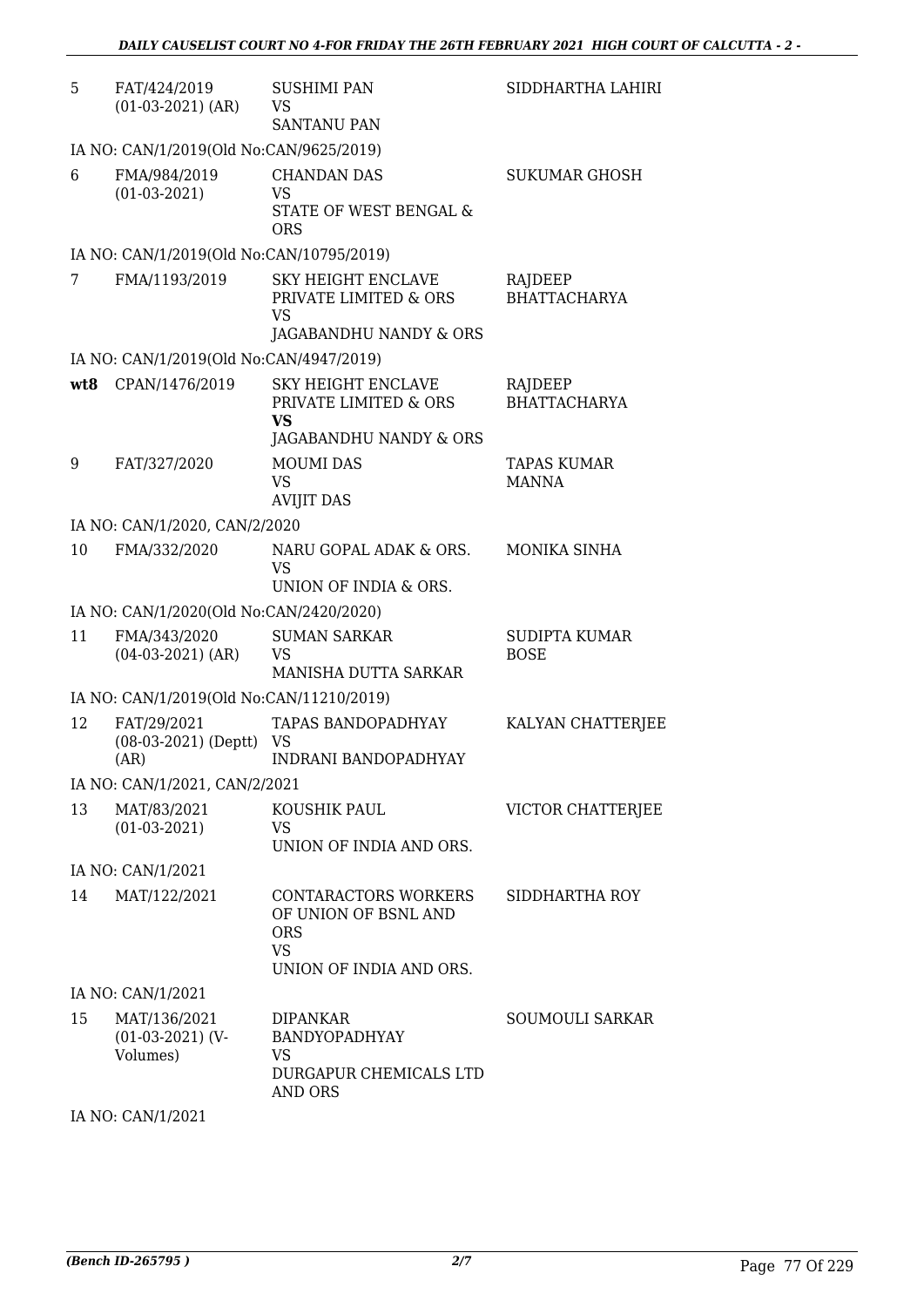| 16 | MAT/163/2021<br>(Deptt) (08-03-2021)<br>(AR) | KAUSIK GHOSH AND ORS<br>VS<br>STATE OF WEST BENGAL<br>AND ORS.                                                                            | SALONI<br><b>BHATTACHARJEE</b>                                                            |
|----|----------------------------------------------|-------------------------------------------------------------------------------------------------------------------------------------------|-------------------------------------------------------------------------------------------|
|    | IA NO: CAN/1/2021                            |                                                                                                                                           |                                                                                           |
| 17 | MAT/213/2021<br>$(03-03-2021)$ (AR)          | RABINDRA KUMAR BHARTI<br><b>VS</b><br>EASTERN COALFILELD LTD.<br>ANR ORS                                                                  | Kunal Ganguly                                                                             |
|    | IA NO: CAN/1/2021                            |                                                                                                                                           |                                                                                           |
| 18 | MAT/259/2021                                 | JEBUNNESSA MUNSHI<br><b>VS</b><br>THE WEST BENGAL<br>LAGISLATIVE ASSEMBLY<br>SECRETARTIAT, AND ANR                                        | <b>SUMAN BENRJEE</b>                                                                      |
|    | IA NO: CAN/1/2021                            |                                                                                                                                           |                                                                                           |
|    |                                              | <b>APPEAL FOR HEARING</b>                                                                                                                 |                                                                                           |
| 19 | MAT/1174/2012<br>$(2$ PBS)                   | UNION OF INDIA & ORS<br>VS<br><b>UMESH PRASAD SINGH</b>                                                                                   | <b>JYOTI PRAKASH</b><br><b>CHATTERJEE</b>                                                 |
| 20 | FMA/2699/2015<br>$(2$ PBS $)$                | <b>GENERAL MANAGER</b><br>(PROJECT) EASTERN<br><b>COALFIELDS LTD &amp; ANR</b><br><b>VS</b><br><b>GOPAL CHANDRA</b><br>MUKHOPADHYAY & ORS | <b>BIJAY KUMAR</b>                                                                        |
| 21 | FMA/3290/2015<br>$(2$ PBS)                   | ALOK KUMAR YADAV<br>VS<br>UNION OF INDIA & ORS                                                                                            | PRATIK MAJUMDER                                                                           |
|    | IA NO: CAN/1/2015(Old No:CAN/11163/2015)     |                                                                                                                                           |                                                                                           |
| 22 | FMA/3517/2015                                | THE CHAIRMAN,<br><b>SELTCTION COMMITTEE &amp;</b><br>CHIF EXECU, OFFICER & AN<br>VS.<br><b>GAYATRI DALAI</b>                              | <b>SALIL KUMAR MAITI</b>                                                                  |
| 23 | FMAT/624/2016<br>$(02-03-2021)$ (AR)         | MOUSAMI SARKAR<br>VS<br><b>SUBHENDU SARKAR</b>                                                                                            | <b>KRISHNA DEO DAS</b>                                                                    |
|    | No:CAN/8696/2019)                            |                                                                                                                                           | IA NO: CAN/1/2016(Old No:CAN/5241/2016), CAN/3/2017(Old No:CAN/5293/2017), CAN/5/2019(Old |
| 24 | FMA/3351/2016<br>(AR)                        | <b>UJJWAL KANTI</b><br>(2 PBS) (09-03-2021) BANDYOPADHYAY & ORS<br>VS<br>STATE OF WEST BENGAL &<br><b>ORS</b>                             | <b>TAPAS KUMAR</b><br><b>MONDAL</b>                                                       |
| 25 | FA/62/2017<br>$(PT-I+II+2 LCRs+2$<br>PBS)    | ARUP KUMAR PAL<br>VS<br><b>RITA PAL</b>                                                                                                   | SHEBATEE DATTA                                                                            |
| 26 | FAT/216/2017<br>$(2$ PBS)                    | <b>CHANDRANI BISWAS</b><br>VS.<br><b>AMIT BISWAS</b>                                                                                      | <b>BIKASH KUMAR</b><br><b>CHATTOPADHYAY</b>                                               |

IA NO: CAN/3/2019(Old No:CAN/1668/2019), CAN/4/2021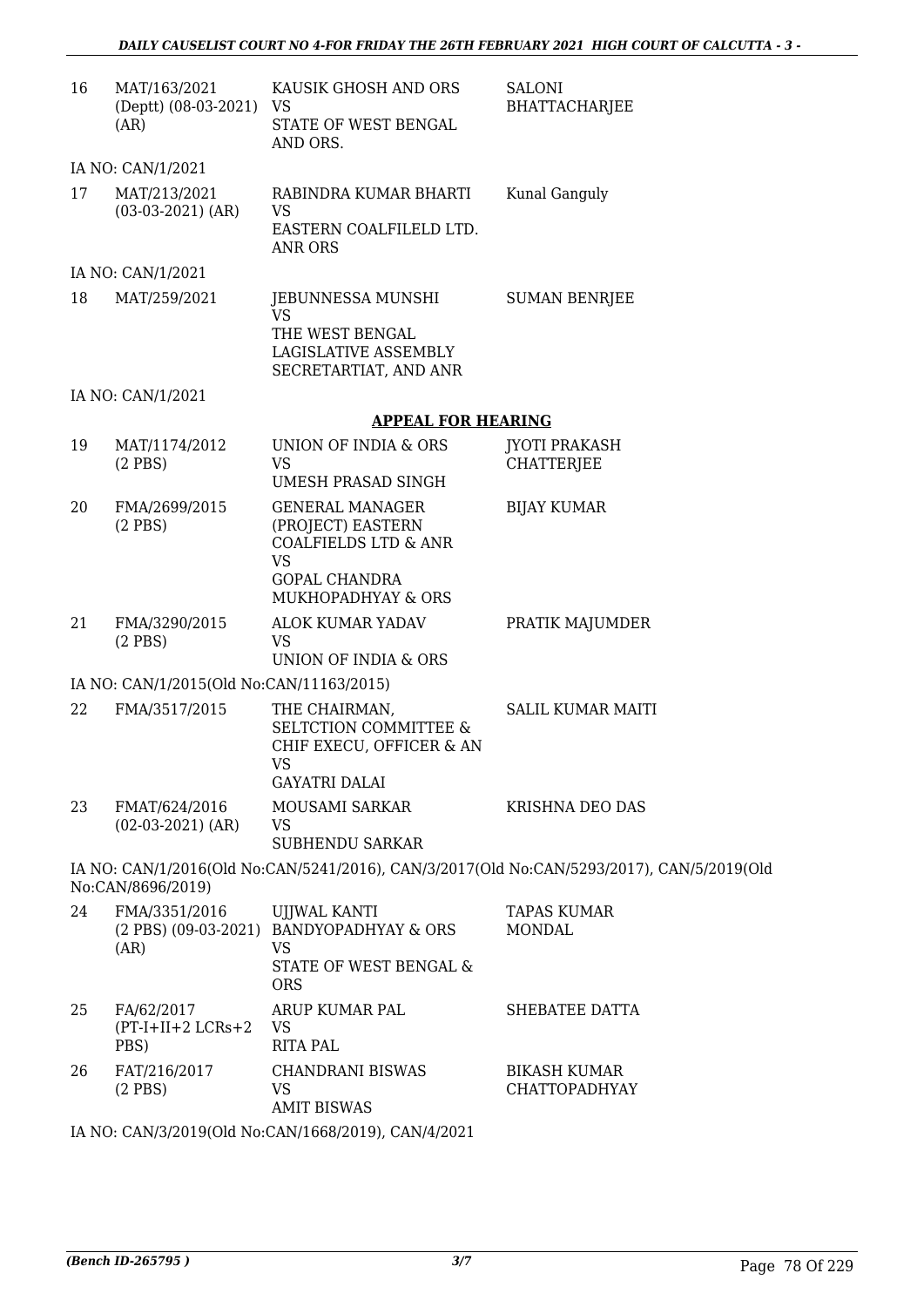| 27 | FMA/826/2017                                          | UJJAL CHATTOPADHYAY                                                                                                      | <b>B</b> N RAY                            |  |  |
|----|-------------------------------------------------------|--------------------------------------------------------------------------------------------------------------------------|-------------------------------------------|--|--|
|    | (2 PBS) (01-03-2021) VS                               |                                                                                                                          |                                           |  |  |
|    | (AR)                                                  | AIRPORT'S AUTHORITY OF<br><b>INDIA &amp; ORS</b>                                                                         |                                           |  |  |
| 28 | FMA/868/2017                                          | JNAN RANAJAN DAS & ORS                                                                                                   | <b>MRINAL RANJAN</b>                      |  |  |
|    | $(24-02-2021)$ (4)<br>PBS)(AR)                        | VS<br><b>SBSTC &amp; ORS</b>                                                                                             | <b>PRAMANIK</b>                           |  |  |
|    | IA NO: CAN/3/2019(Old No:CAN/6479/2019)               |                                                                                                                          |                                           |  |  |
| 29 | MAT/1014/2017<br>$(2$ PBS $)$ $(02-03-2021)$          | <b>JITENDRA PRASAD</b><br>VS                                                                                             | PRATIK MAJUMDER                           |  |  |
|    | (AR)                                                  | UNION OF INDIA & ORS                                                                                                     |                                           |  |  |
| 30 | MAT/1016/2017                                         | THE EXECUTIVE DIRECTOR<br>& APPE. AUTHO., BANK OF<br><b>BARODA &amp; ORS</b><br><b>VS</b><br><b>CHANDRA SHEKHAR</b>      | <b>MOUMITA GHOSH</b>                      |  |  |
| 31 | FMA/1375/2017<br>$(6$ PBS $)$                         | ARUP BASU CHOWDHURY<br><b>VS</b>                                                                                         | PRATIK MAJUMDER                           |  |  |
|    |                                                       | <b>UCO BANK &amp; ORS</b>                                                                                                |                                           |  |  |
| 32 | FMA/1402/2017                                         | MANUEL PURTI & & ANR<br>VS                                                                                               | <b>BIBHASADITYA</b><br><b>CHAKRABARTY</b> |  |  |
|    |                                                       | STATE OF WEST BENGAL &<br><b>ORS</b>                                                                                     |                                           |  |  |
|    | IA NO: CAN/1/2017(Old No:CAN/3302/2017)               |                                                                                                                          |                                           |  |  |
| 33 | FAT/38/2018<br>$(PT I+II+2 LCR+2$<br>PBS+One Tin Box) | JAYANTA CHOWDHURY<br><b>VS</b><br><b>SMT TUMPA</b>                                                                       | <b>SUSMITA MUKHERJEE</b>                  |  |  |
|    |                                                       | CHOWDHURY(SARKAR)                                                                                                        |                                           |  |  |
| 34 | FAT/181/2018<br>(PT-I+OS+4 LCRs+4 VS<br>PBS)          | DIPANWITA DAS(SARKAR)<br><b>MOLOY DAS</b>                                                                                | <b>BHABANI PRASAD</b><br><b>MONDAL</b>    |  |  |
|    | IA NO: CAN/4/2018(Old No:CAN/7774/2018)               |                                                                                                                          |                                           |  |  |
|    | wt35 FAT/182/2018                                     | DIPANWITA DAS (SARKAR)<br>VS                                                                                             | <b>BHABANI PRASAD</b><br>MONDAL           |  |  |
|    |                                                       | <b>MOLOY DAS</b>                                                                                                         |                                           |  |  |
|    | IA NO: CAN/1/2018(Old No:CAN/7776/2018)               |                                                                                                                          |                                           |  |  |
| 36 | MAT/1578/2018<br>$(2$ PBS $)$                         | WEST BENGAL ESSENTIAL<br>COMMODITEIS SUPPLY<br><b>CORP LTD &amp; ANR</b><br><b>VS</b><br><b>ANIMESH BASKEY &amp; ORS</b> | SANJAY SAHA                               |  |  |
| 37 | FMA/3/2019                                            | <b>ANNAPURNA MAITY</b>                                                                                                   | MD KUTUBUDDIN                             |  |  |
|    | $(4$ PBS $)$                                          | VS<br>UNION OF INDIA & ORS                                                                                               |                                           |  |  |
| 38 | FAT/96/2019                                           | <b>SWAPAN RANA</b><br><b>VS</b><br><b>SURAJIT RANA</b>                                                                   | DEBAPRATIM<br><b>BANERJEE</b>             |  |  |
|    | IA NO: CAN/2/2019(Old No:CAN/2852/2019)               |                                                                                                                          |                                           |  |  |
| 39 | FAT/196/2019                                          | SUTAPA MUKHERJEE                                                                                                         | ARPITA SAHA                               |  |  |
|    |                                                       | <b>VS</b><br>DIPAK MUKHERJEE                                                                                             |                                           |  |  |
|    | IA NO: CAN/2/2019(Old No:CAN/5770/2019)               |                                                                                                                          |                                           |  |  |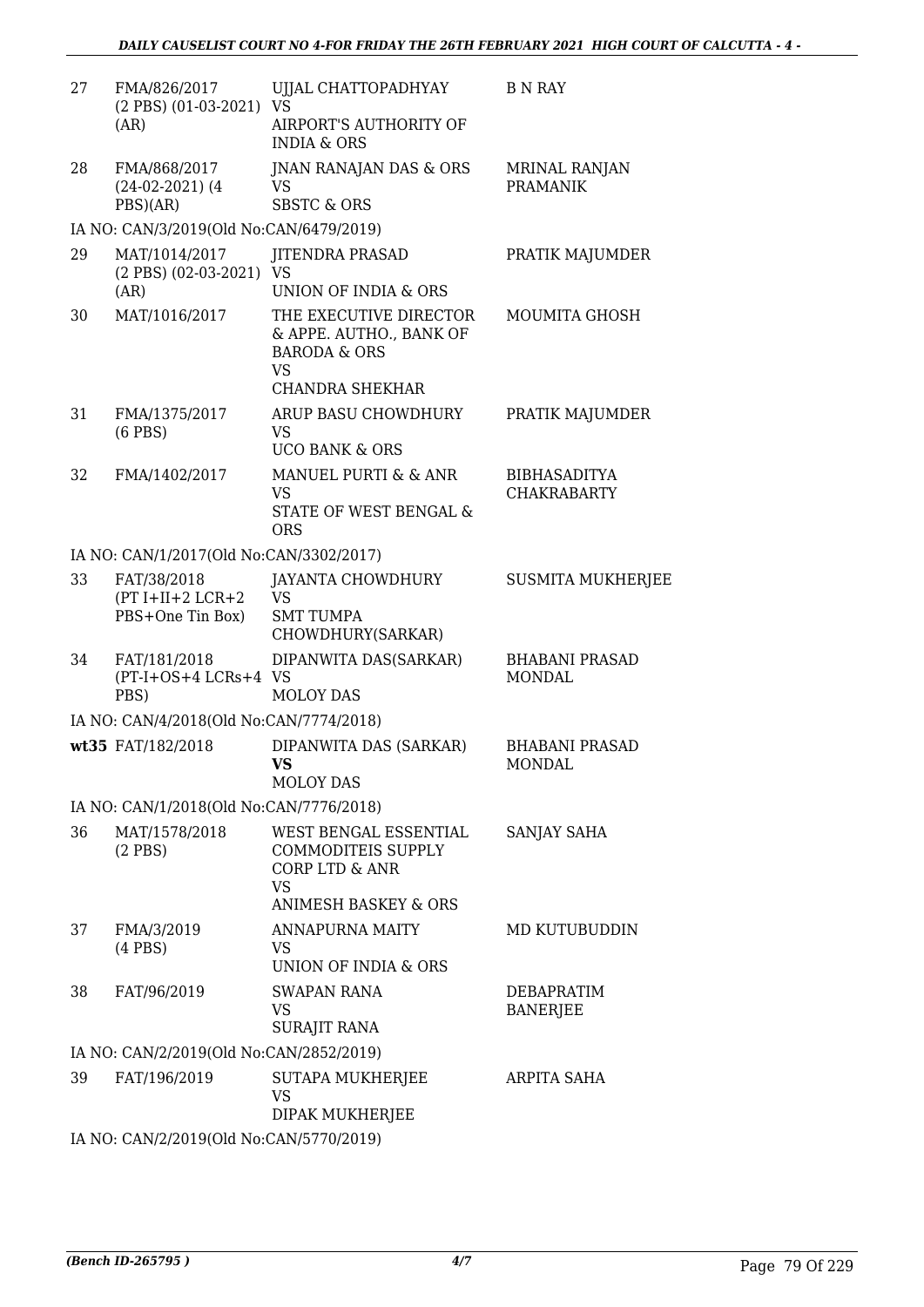| 40 | FMA/697/2019<br>$(2$ PBS $)$  | WEST BENGAL ESSENTIAL<br><b>COMMODITIES SUPPLY</b><br><b>CORP LTD &amp; ANR</b><br>VS.<br>PRAVAKAR NASKAR & ORS  | SANJAY SAHA        |
|----|-------------------------------|------------------------------------------------------------------------------------------------------------------|--------------------|
|    | wt41 FMA/699/2019             | WEST BENGAL ESSENTIAL<br><b>COMMODITIES SUPPLY</b><br><b>CORP LTD &amp; ANR</b><br>VS<br>KUNTAL GHOSH & ORS      | SANJAY SAHA        |
|    | wt42 FMA/706/2019             | WEST BENGAL ESSENTIAL<br>COMMODITES SUPPLY CORP<br>LTD & ANR<br><b>VS</b><br>SIMANTA HANSDA & ORS                | SANJAY SAHA        |
|    | wt43 FMA/707/2019             | WEST BENGAL ESSENTIAL<br>COMMODITES SUPPLY CORP<br>LTD & ANR<br><b>VS</b><br>KRISHNENDU BHOWMICK &<br><b>ORS</b> | SANJAY SAHA        |
|    | wt44 FMA/708/2019             | WB ESSENTIAL COMMO<br><b>SUPPLY CORP LTD &amp; ANR</b><br><b>VS</b><br>JAITRA ACHARYA & ORS                      | SANJAY SAHA        |
| 45 | FMA/698/2019                  | WB ESSENTIAL COMMO<br><b>SUPPLY CORP LTD &amp; ANR</b><br><b>VS</b><br>FALGUNI JANA & ORS                        | SANJAY SAHA        |
|    | wt46 MAT/553/2020             | WEST BENGAL ESSENTIAL<br><b>COMMODITIES SUPPLY</b><br><b>CORPORATION LIMITED</b><br>VS.<br>ALO ROY               | SANJAY SAHA        |
|    | IA NO: CAN/1/2020, CAN/2/2020 |                                                                                                                  |                    |
|    | wt47 MAT/554/2020             | WEST BENGAL ESSENTIAL<br>SUPPLY CORPORATION LTD<br><b>VS</b><br>PALASH KAR AND ORS                               | <b>SANJAY SAHA</b> |
|    | wt48 MAT/555/2020             | WEST BENGAL ESSENTIAL<br>COMMODITIES SUPPLY LTD<br><b>VS</b><br>SUPARNA DUTTA AND ORS                            | SANJAY SAHA        |
|    | IA NO: CAN/1/2020, CAN/2/2020 |                                                                                                                  |                    |
|    | wt49 MAT/556/2020             | WESTBENGAL ESSENTIAL<br>COMMODITIES SUPPLY LTD<br>VS.<br>APARNA CHAKRABORTY<br><b>AND ORS</b>                    | SANJAY SAHA        |

IA NO: CAN/1/2020, CAN/2/2020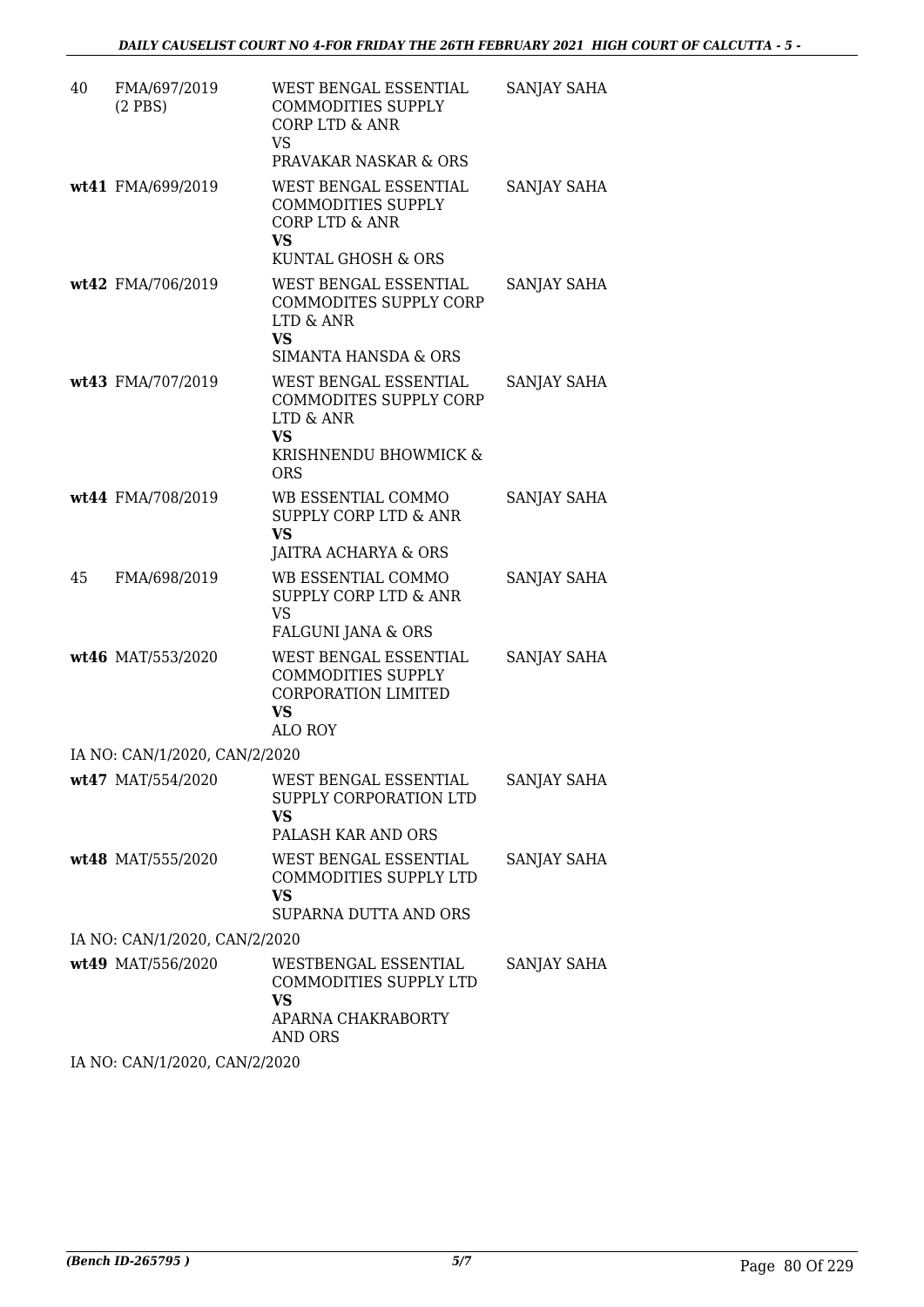|    | wt50 MAT/560/2020                        | WEST BENGAL ESSENOTIAL<br>COMMODITIES SUPPLY LTD<br>AND ORS<br><b>VS</b><br><b>SUPARNA HALDER</b><br>@PAIK@HALDER (PAIK) AND<br><b>ORS</b> | SANJAY SAHA       |
|----|------------------------------------------|--------------------------------------------------------------------------------------------------------------------------------------------|-------------------|
|    | wt51 MAT/561/2020                        | WEST BENGAL ESSENTIAL<br>COMMODITIES SUPPLY<br><b>CORPORATION LTD</b><br><b>VS</b><br>PUTUL RANI MONDAL                                    | SANJAY SAHA       |
|    | wt52 MAT/562/2020                        | WEST BENGAL ESSENTIAL<br>COMMODITIES SUPPLY<br><b>CORPORATION LTD</b><br><b>VS</b><br><b>AKHIL HEMBRAM</b>                                 | SANJAY SAHA       |
|    | IA NO: CAN/1/2020, CAN/2/2020            |                                                                                                                                            |                   |
|    | wt53 MAT/563/2020                        | WEST BENGAL ESSENTIAL<br>COMMODITIES SUPPLY LTD<br><b>VS</b><br>SUPARNA SEAL@ SUPARNA<br><b>SEAL KUNDU</b>                                 | SANJAY SAHA       |
|    | IA NO: CAN/1/2020, CAN/2/2020            |                                                                                                                                            |                   |
|    | wt54 MAT/565/2020                        | WEST BENGAL ESSENTIAL<br><b>COMMODITIES SUPPLY</b><br><b>CORPORATION LTD</b><br><b>VS</b><br><b>SEKHAR BISWAS</b>                          | SANJAY SAHA       |
| 55 | FMA/700/2019<br>$(2$ PBS)                | <b>INDRANIL BOSE</b><br>VS<br>STATE OF WEST BENGAL &<br><b>ORS</b>                                                                         | ANINDITA PAL      |
|    |                                          | IA NO: CAN/2/2017(Old No:CAN/12127/2017), CAN/3/2021                                                                                       |                   |
| 56 | FMA/1175/2019<br>$(2$ PBS)               | SHAHLA KHOKHAR<br>VS<br>THE STATE BANK OF<br><b>MYSORE &amp; ORS</b>                                                                       | ZIAUL ISLAM       |
| 57 | MAT/1415/2019                            | <b>SANKAR KUMAR DAS</b><br>VS<br><b>ALLAHABAD BANK &amp; ORS</b>                                                                           | ANIRBAN MITRA     |
|    | IA NO: CAN/1/2019(Old No:CAN/10162/2019) |                                                                                                                                            |                   |
|    |                                          |                                                                                                                                            |                   |
| 58 | FMA/1457/2019                            | LICI & ORS.<br><b>VS</b><br>HIMACHAL CHAKRABORTY<br>& ORS.                                                                                 | JAHADAR ALAM      |
|    | IA NO: CAN/1/2020(Old No:CAN/862/2020)   |                                                                                                                                            |                   |
| 59 | MAT/104/2020                             | DIPAK DASGUPTA<br><b>VS</b><br>STATE OF WEST BENGAL &<br><b>ORS</b>                                                                        | KRISHNADAS PODDAR |
|    | IA NO: CAN/1/2020(Old No:CAN/1722/2020)  |                                                                                                                                            |                   |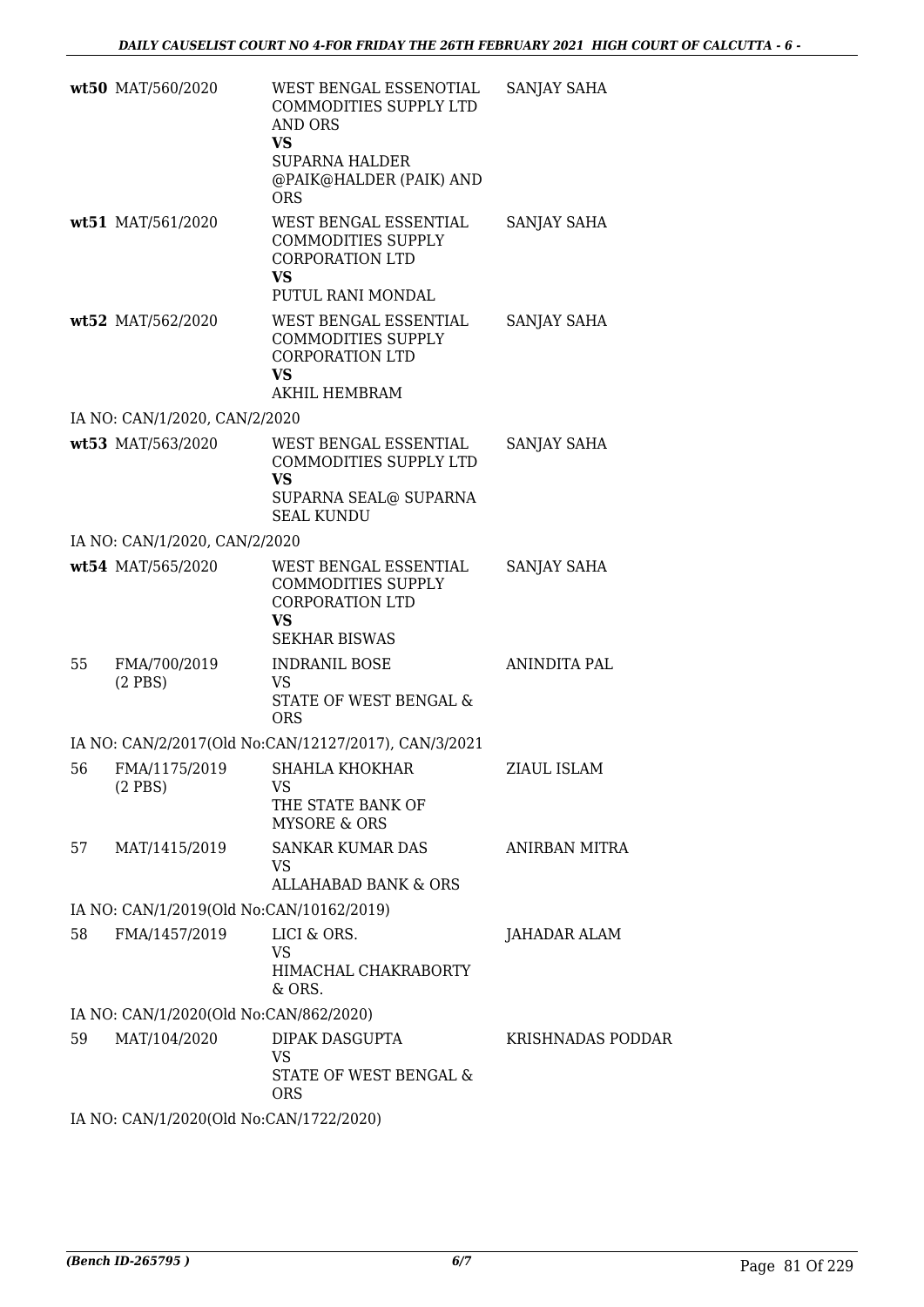| 60 | FAT/146/2020<br>$(PT-I+II+2 LCRs+2)$    | <b>SANJIB SARKAR</b><br>VS.                                                     | <b>PRANTICK GHOSH</b>                                                                                                                                                              |
|----|-----------------------------------------|---------------------------------------------------------------------------------|------------------------------------------------------------------------------------------------------------------------------------------------------------------------------------|
|    | PBS)                                    | <b>RAJASREE ROY</b>                                                             |                                                                                                                                                                                    |
|    | IA NO: CAN/1/2020                       |                                                                                 |                                                                                                                                                                                    |
| 61 | FAT/160/2020<br>(Office report)         | TAMOJIT BOSE<br><b>VS</b>                                                       | <b>ABHISHEK DUTT</b>                                                                                                                                                               |
|    |                                         | <b>MOUMITA ROY</b>                                                              |                                                                                                                                                                                    |
| 62 | MAT/356/2020                            | RAM DAYAL RAI<br><b>VS</b><br>UNION OF INDIA & ORS                              | PAMPA DEY DHABAL                                                                                                                                                                   |
|    | IA NO: CAN/1/2020(Old No:CAN/2445/2020) |                                                                                 |                                                                                                                                                                                    |
| 63 | MAT/484/2020<br>$(2$ PBS)               | MD. JAHIDUL ISLAM & ORS<br>VS<br>STATE OF WEST BENGAL&<br><b>ORS</b>            | <b>SALONI</b><br><b>BHATTACHARJEE</b>                                                                                                                                              |
|    |                                         |                                                                                 | IA NO: CAN/1/2020(Old No:CAN/4135/2020), CAN/2/2020(Old No:CAN/4619/2020), CAN/3/2020(Old<br>No:CAN/4621/2020), CAN/4/2020(Old No:CAN/4623/2020), CAN/5/2020(Old No:CAN/4624/2020) |
| 64 | MAT/519/2020<br>$(2$ PBS)               | SAHAR ALI LASKAR<br><b>VS</b><br><b>STATE OF WEST BENGAL&amp;</b><br><b>ORS</b> | <b>SALONI</b><br><b>BHATTACHARAJEE</b>                                                                                                                                             |
|    | No:CAN/5392/2020), CAN/4/2020           |                                                                                 | IA NO: CAN/1/2020(Old No:CAN/5389/2020), CAN/2/2020(Old No:CAN/5390/2020), CAN/3/2020(Old                                                                                          |
| 65 | MAT/577/2020<br>$(4$ PBS $)$            | JAYANTA SARKAR<br>VS.<br>NATIONAL JUTE BOARD                                    | VICTOR CHATTERJEE                                                                                                                                                                  |
|    | IA NO: CAN/1/2020                       |                                                                                 |                                                                                                                                                                                    |
| 66 | FMA/605/2020<br>$(2$ PBS)               | KALIKA PATHAK<br><b>VS</b>                                                      | <b>ACHIN KUMAR</b><br>MAJUMDER                                                                                                                                                     |
|    |                                         | UNION OF INDIA & ORS                                                            |                                                                                                                                                                                    |
| 67 | MAT/827/2020                            | SWAPAN KUMAR SAHA<br><b>VS</b><br><b>BANGIYA GRAMIN BIKASH</b>                  | <b>NEIL BASU</b>                                                                                                                                                                   |
|    |                                         | <b>BANK AND ORS</b>                                                             |                                                                                                                                                                                    |
|    | IA NO: CAN/1/2020, CAN/2/2020           |                                                                                 |                                                                                                                                                                                    |
| 68 | FMA/920/2020<br>$(6$ PBS $)$            | <b>SANTANA DAS</b><br>VS<br>UNION OF INDIA & ORS                                | <b>ABHIJIT PAL</b>                                                                                                                                                                 |
|    |                                         | IA NO: CAN/3/2020(Old No:CAN/3502/2020), CAN/4/2020(Old No:CAN/3503/2020)       |                                                                                                                                                                                    |
| 69 | FAT/47/2021                             | KRISHNA CHAKRABORTY                                                             | ASOK KR.                                                                                                                                                                           |
|    |                                         | VS                                                                              | <b>BHATTACHARYYA</b>                                                                                                                                                               |
|    |                                         | SUBHANKAR CHAKRABORTY                                                           |                                                                                                                                                                                    |
|    | IA NO: CAN/1/2021, CAN/2/2021           |                                                                                 |                                                                                                                                                                                    |
| 70 | FMAT/86/2021                            | PINKI DEY (PODDER)<br>VS<br>MRINAL KANTI DEY                                    | <b>MUNMUN DUBEY</b>                                                                                                                                                                |
|    | IA NO: CAN/1/2019(Old No:CAN/9893/2019) |                                                                                 |                                                                                                                                                                                    |
| 71 | MAT/98/2021                             | MD. MOHBASIR<br><b>VS</b><br>UNION OF INDIA AND ORS.                            | SALONI<br><b>BHATTACHARYA</b>                                                                                                                                                      |
|    | IA NO: CAN/1/2021                       |                                                                                 |                                                                                                                                                                                    |
|    |                                         |                                                                                 |                                                                                                                                                                                    |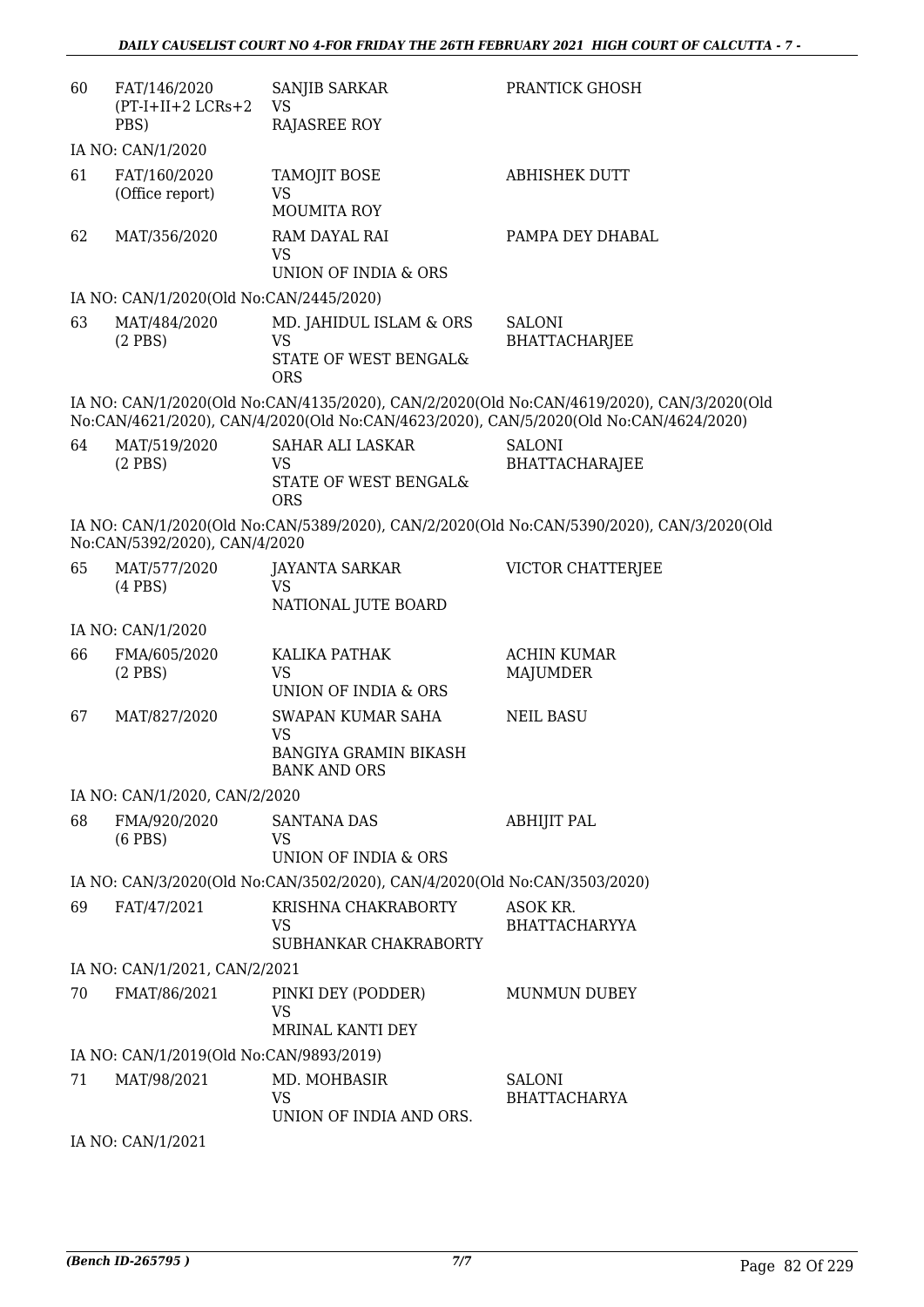

## **Appellate Side**

**DAILY CAUSELIST For Friday The 26th February 2021**

**COURT NO. 4**

**SINGLE BENCH (SB) AT 3:00 PM HON'BLE JUSTICE ARINDAM SINHA**

#### **(VIA VIDEO CONFERENCE)**

#### **ON EVERY WEDNESDAY, THURSDAY & FRIDAY AT 3 P.M. – WILL SIT SINGLY AND TAKE SOME PART-HEARD, CONTEMPT, ASSIGNED, REVIEW, MODIFICATION/CLARIFICATION MATTERS.**

**SPL. NOTE: 1. ON EVERY THURSDAY, ASSIGNED MATTERS WILL BE TAKEN UP AT 3.00 P.M. 2. ON EVERY FRIDAY, CONTEMPT MATTERS WILL BE TAKEN UP AT 3.00 P.M.**

#### **NOTE: MATTERS WILL BE TAKEN UP THROUGH PHYSICAL HEARING ONLY WHEN BOTH THE PARTIES ARE AGREED.**

|              |                                          | <b>CONTEMPT APPLICATION</b>                                                                    |                                |
|--------------|------------------------------------------|------------------------------------------------------------------------------------------------|--------------------------------|
| $\mathbf{1}$ | CPAN/79/2015<br>$(26-02-2021)$           | KRISHNA GHOSH<br><b>VS</b><br>PURNENDU KR MAJHI                                                | <b>S KR CHOUDHURY</b>          |
| wt2          | WPA/18904/2014                           | KRISHNA GHOSH & ANR<br><b>VS</b><br>STATE OF WEST BENGAL & ORS                                 | SUMATH KR CHAUDHURY            |
| 3            | CPAN/245/2017                            | A. PRABHAKARAN<br><b>VS</b><br><b>RNSBAHAD</b>                                                 | K. B. S. MAHAPATRA             |
|              | IA NO: CAN/1/2019(Old No:CAN/1352/2019)  |                                                                                                |                                |
| wt4          | WPA/12658/2005                           | A.PRABHAKARAN<br><b>VS</b><br>UNION OF INDIA                                                   | K.B.S. MAHAPATRA               |
|              | IA NO: CAN/2/2014(Old No:CAN/10624/2014) |                                                                                                |                                |
| 5            | CPAN/774/2018                            | <b>BASANTI MAHATO</b><br><b>VS</b><br><b>SAMIM DAD KHAN</b>                                    | <b>SAURABH MAITRA</b>          |
| wt.6         | WPA/29848/2016                           | BASANTI MAHATO & ANR<br><b>VS</b><br>PURULIA MUNICIPALITY & ORS                                | <b>GOURAV PURAKAYASTHA</b>     |
|              | IA NO: CAN/1/2020(Old No:CAN/2238/2020)  |                                                                                                |                                |
| 7            | CPAN/817/2018                            | <b>GOUTAM RAM</b><br><b>VS</b><br>V K DHAKA & ANR                                              | <b>ACHIN KUMAR</b><br>MAJUMDER |
| wt8          | WPA/12462/2009                           | <b>GOUTAM RAM</b><br><b>VS</b><br>UNION OF INDIA & ORS.                                        | <b>ACHIN KUMAR</b><br>MAJUMDER |
| 9            | CPAN/455/2019                            | INDIAN JUTE MILLS ASSOCIATION<br>$&$ ANR<br><b>VS</b><br>MOLOY CHANDAN CHAKRABORTTY<br>$&$ ANR | ANIRUDDHA AGARWALLA            |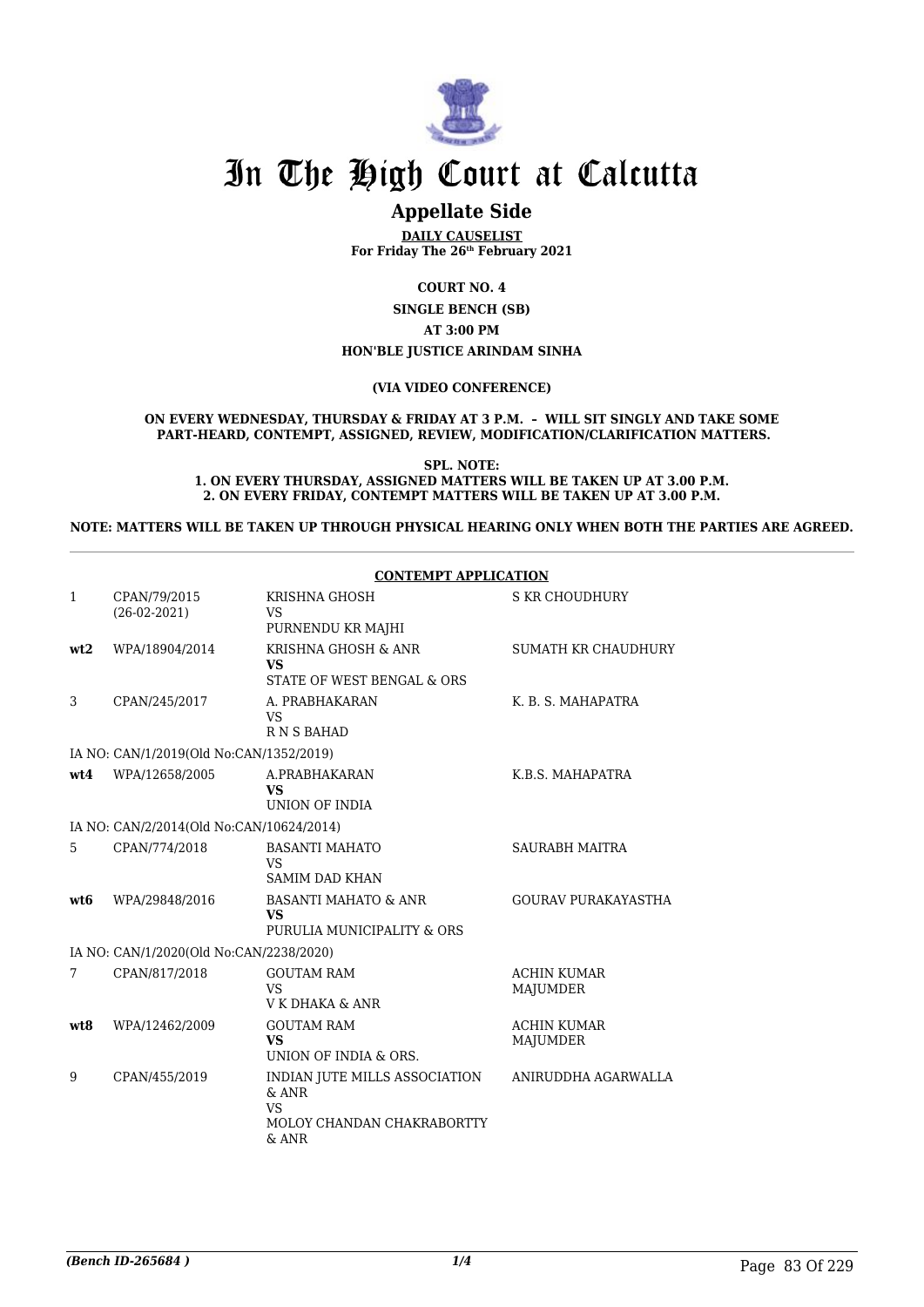|      | wt10 WPA/28614/2017                     | INDIAN JUTE MILLS ASSOCIATION<br>& ANR<br><b>VS</b>                                              | ANIRUDDHA AGARWALA                         |
|------|-----------------------------------------|--------------------------------------------------------------------------------------------------|--------------------------------------------|
|      |                                         | UNION OF INDIA & ORS                                                                             |                                            |
|      |                                         | IA NO: CAN/1/2019(Old No:CAN/4874/2019), CAN/2/2019(Old No:CAN/4875/2019)                        |                                            |
| 11   | CPAN/842/2019                           | DIPANKAR HALDER<br>VS<br>SANJAY KUMAR & ANR                                                      | <b>DIPAK KUMAR</b><br><b>BHATTACHARYYA</b> |
|      | wt12 WPA/6591/2018                      | SANJAY KUMAR & ANR                                                                               | <b>GARGI ROY</b>                           |
|      |                                         | VS<br>THE AUTHORITY UNDER MINIMUM<br>WAGES ACT 1948 & ANR                                        |                                            |
| 13   | CPAN/843/2019                           | <b>SUMAN DAS</b><br>VS<br>SANJAY KUMAR ,CHAIRMAN,<br>RAILWAY RECRUITMENT CELL &<br>ANR           | <b>DIPAK KUMAR</b><br><b>BHATTACHARYA</b>  |
|      | wt14 WPA/6601/2018                      | SANJAY KUMAR                                                                                     | MINIMUM WAGES., 1948                       |
|      |                                         | VS.<br>THE AUTHORITYUNDER MINIMUM<br>WAGES ACT, 1948 & ANR.                                      |                                            |
| 15   | CPAN/883/2019                           | <b>SUBHASH KUMAR &amp; ORS</b>                                                                   | ARPA CHAKRABORTY                           |
|      | $(12-03-2021)$                          | VS<br>SRIMAN KUMAR BHATTACHARYYA<br>& ORS                                                        |                                            |
|      | wt16 WPA/31227/2017                     | <b>SUBHASH KUMAR &amp; ORS</b>                                                                   | A CHAKRABORTY                              |
|      |                                         | VS<br>INDIAN INSTITUTE OF<br>TECHNOLOGY, KHARAGPUR(IIT<br>KHARAGPUR)&ORS                         |                                            |
| 17   | CPAN/1036/2019                          | DOLGOBINDA SOUMANDAL<br>VS<br>PARWEZ AHMED SIDDIQUI                                              | ASHIS KUMAR PAUL                           |
|      | wt18 WPA/13535/2017                     | DOLGOBINDA SOUMANDAL<br>VS                                                                       | ASHIS KUMAR PAUL                           |
|      |                                         | STATE OF WEST BENGAL & ORS                                                                       |                                            |
| 19   | CPAN/1346/2019                          | FREE INDIA DRY ACCUMULATORS<br>LTD & ANR<br>VS                                                   | DIPAYAN CHOWDHURY                          |
|      |                                         | <b>MANOJ PANT &amp; ORS</b>                                                                      |                                            |
| wt20 | WPA/13495/2005                          | FREE INDIA DRY ACCUMULATOR<br>LTD. & ANR.<br>VS<br>STATE OF W.B.                                 | ARUNDHATI MUKHERJEE                        |
|      | IA NO: CAN/1/2008(Old No:CAN/5096/2008) |                                                                                                  |                                            |
| 21   | WPCRC/5/2020                            | DEBPRASAD SARKAR                                                                                 | SIDDHARTHA SANKAR                          |
|      |                                         | VS                                                                                               | MONDAL                                     |
|      |                                         | NITYANANDA MONDAL & ORS                                                                          |                                            |
|      | $wt22$ WPA/242/2018                     | DEBAPRASAD SARKAR<br>VS.<br>STATE OF WEST BENGAL & ORS.                                          | ANUSUYA BANERJEE                           |
| 23   | WPCRC/24/2020<br>$(26-02-2021)$         | <b>BASUDEV LAHA</b><br>VS<br>SUBRATA MUKHOPADHYAY,THE<br>CHAIRMAN, WB COMPREHENSIVE<br>AREA DEVE | DEBASREE DHAMALI                           |
|      | wt24 WPA/12906/2013                     | <b>BASUDEB LAHA</b><br>VS<br>WB COMPREHENSIVE AREA<br>DEVELOPMENT CORPORATION &<br><b>ORS</b>    | DEBASREE DHAMALI                           |
| 25   | WPCRC/28/2020<br>$(12-03-2021)$         | DILIP KR. SENGUPTA<br>VS<br>NIRMIKA BAGCHI & ANR.                                                | BIDYUT KR. BANERJEE                        |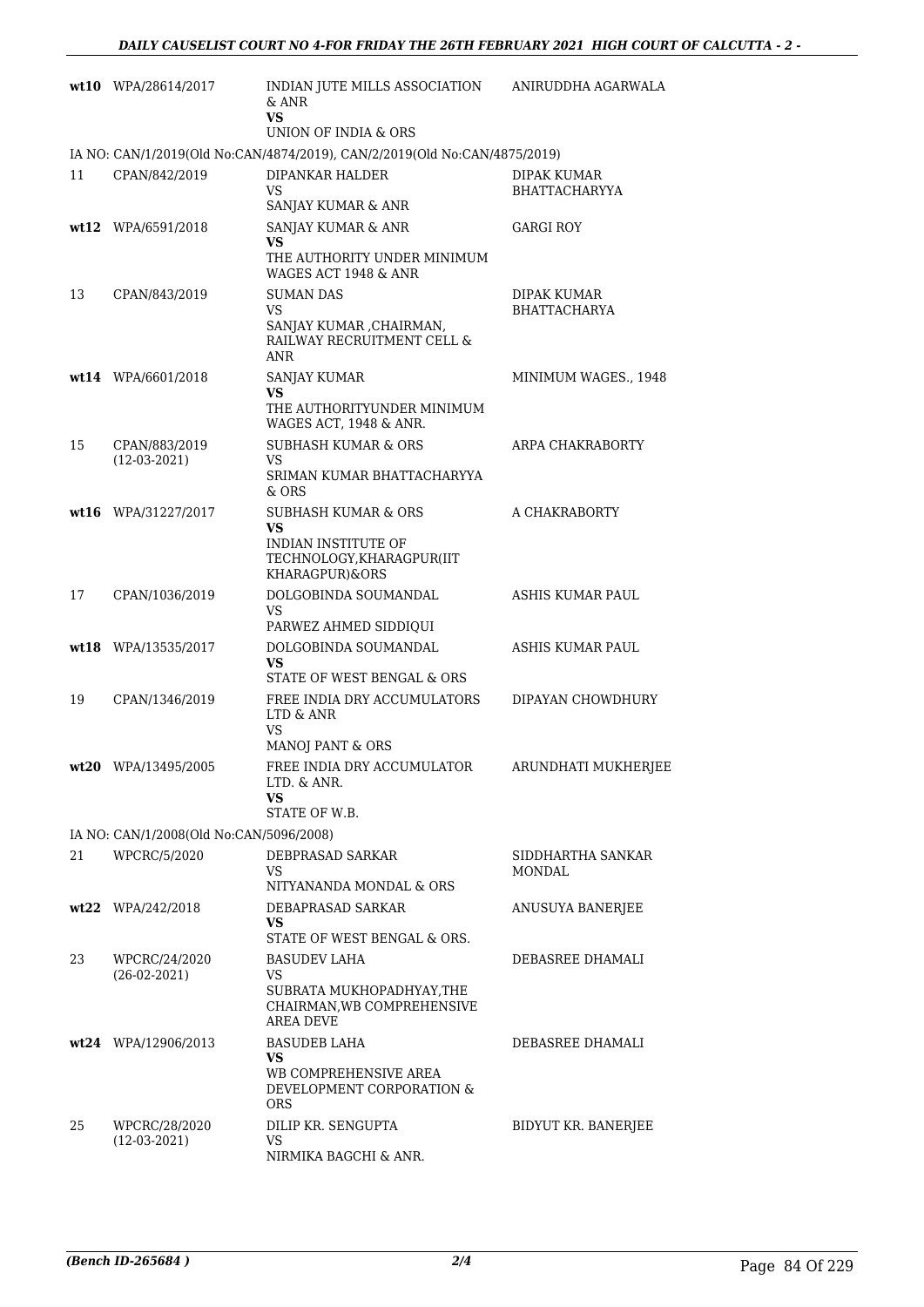|      | wt26 WPA/10333/2018                     | DILIP KUMAR SENGUPTA<br>VS<br>THE NEW BARRACKPORE<br>MUNICIPALITY & ORS                       | <b>SOUVIK DAS</b>          |
|------|-----------------------------------------|-----------------------------------------------------------------------------------------------|----------------------------|
|      | wt27 WPA/5302/2014                      | DILIP KR. SENGUPTA<br>VS.<br>NEW BARAKPUR MUNICIPALITY &<br>ORS.                              | BIDYUT KR. BANERJEE        |
| 28   | CPAN/169/2020<br>$(26-02-2021)$         | KANCHAN BARMAN<br>VS<br>ROPNA KHARIA                                                          | SABYASACHI MONDAL          |
|      | wt29 WPA/23229/2019                     | KANCHAN BARMAN<br><b>VS</b><br>UNION OF INDIA & ORS                                           | MONIKA SINHA               |
| 30   | CPAN/265/2020                           | GOPAL JANA<br>VS<br>DINA NARAYAN GHOSH                                                        | RAVI RANJAN KUMAR          |
|      | wt31 WPA/12053/2019                     | <b>GOPAL JANA</b><br>VS<br>STATE OF WEST BENGAL & ORS                                         | RAVI RANJAN KUMAR          |
| 32   | CPAN/266/2020                           | DIPAK DE<br><b>VS</b><br>SUKANTA CHATTOPADHYAY                                                | KAJAL RAY                  |
|      | wt33 WPA/23647/2019                     | DIPAK DE<br>VS<br>STATE OF WEST BENGAL & ORS                                                  | KAJAL RAY                  |
| 34   | CPAN/283/2020                           | <b>GURU DAYAL SINGH &amp; ORS</b><br>VS<br>FIRHAD HAKIM & ORS                                 | RAVI RANJAN KUMAR          |
|      | wt35 WPA/22410/2019                     | <b>GURU DAYAL SINGH &amp; ORS</b><br>VS<br>STATE OF WEST BENGAL & ORS                         | RAVI RANJAN KUMAR          |
| 36   | CPAN/290/2020<br>$(26-02-2021)$         | MD. MUNNA @ MD. SARAFAT<br><b>VS</b><br>ARUN KUMAR BANERJEE                                   | <b>AMIT KUMAR GHOSH</b>    |
| wt37 | WPA/25181/2018                          | MD MUNNA @ MD SARAFAT<br>VS<br>THE BHATPARA MUNICIPALITY &<br><b>ORS</b>                      | <b>AMIT KUMAR GHOSH</b>    |
| 38   | CPAN/400/2020                           | MOHIT LAL GHOSH<br>VS<br>JABA KARMOKAR, PANCHAYAT<br>PRADHAN, SINGUR<br>NO.2GRAMPANCHAYAT&ANR | ARKA PROVA SEN             |
|      | IA NO: CAN/1/2020(Old No:CAN/5327/2020) |                                                                                               |                            |
|      | wt39 WPA/3462/2020                      | MOHIT LAL GHOSH<br>VS<br>STATE OF WEST BENGAL & ORS                                           | ARKAPRAVA SEN              |
| 40   | CPAN/420/2020                           | GOUR HARI GARAIN & ORS<br>VS<br>MD. JASIMUDDIN MONDAL & ORS                                   | SYED SHAMSUL AREFIN        |
|      | wt41 WPA/22694/2019                     | <b>GOUR HARI GARAIN &amp; ORS</b><br><b>VS</b><br>STATE OF WEST BENGAL & ORS                  | <b>SYED SHAMSUL AREFIN</b> |
|      | IA NO: CAN/1/2020(Old No:CAN/5872/2020) |                                                                                               |                            |
| 42   | CPAN/485/2020<br>$(26-02-2021)$         | SURESH MUKHERJEE<br>VS<br>GOUTAM MONDAL, THE EXECUTIVE<br><b>OFFICER</b>                      | FALGUNI<br>BANDYOPADHYAY   |
|      | wt43 WPA/12755/2019                     | <b>SURESH MUKHERJEE</b><br>VS<br>STATE OF WEST BENGAL & ORS                                   | KISHALAYA GHOSH            |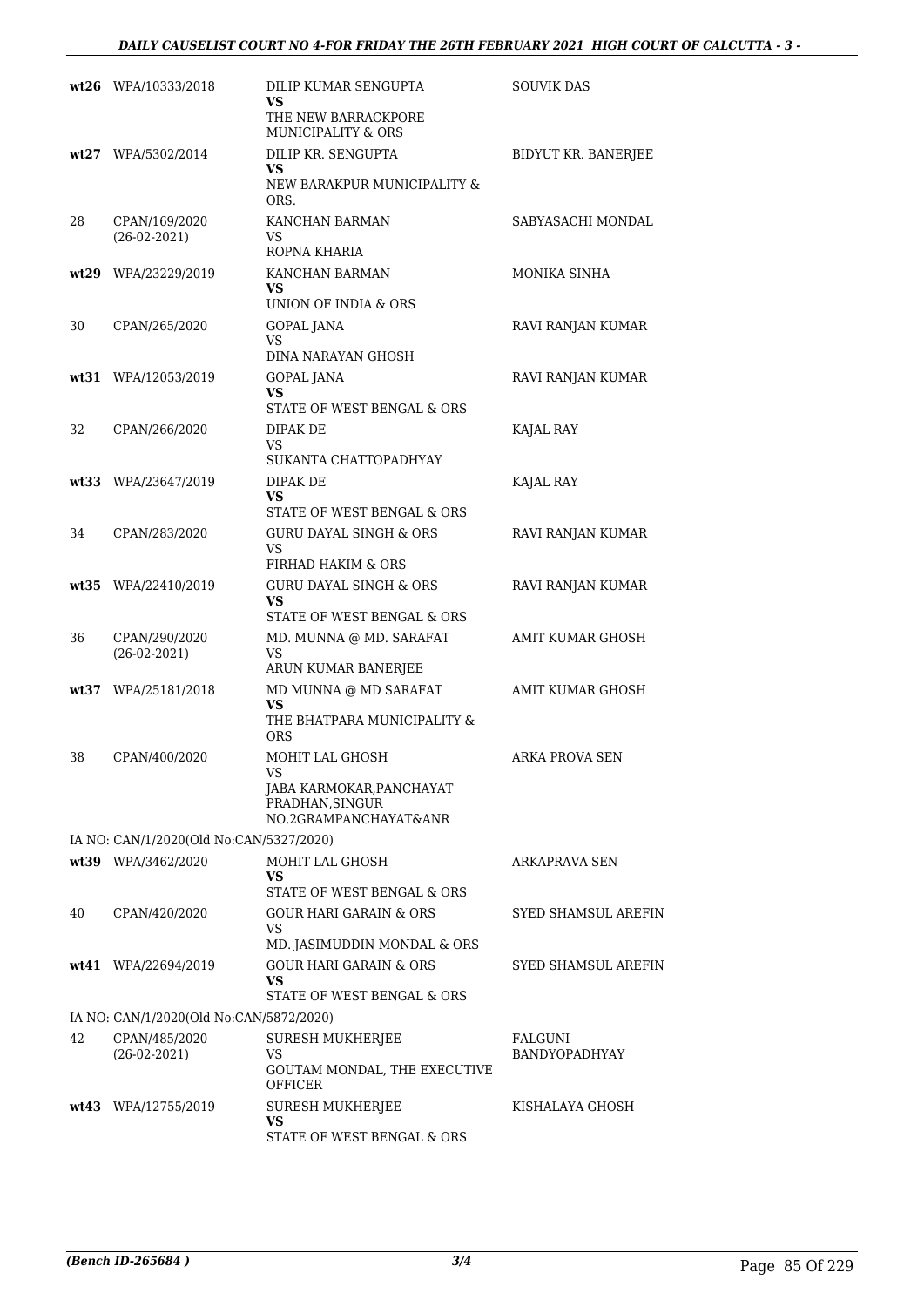### *DAILY CAUSELIST COURT NO 4-FOR FRIDAY THE 26TH FEBRUARY 2021 HIGH COURT OF CALCUTTA - 4 -*

| 44   | CPAN/539/2020       | NAKUL MONDAL<br>VS<br>KARTICK GHOSH                                                | PRATIVA GHATAK                        |
|------|---------------------|------------------------------------------------------------------------------------|---------------------------------------|
|      | wt45 WPA/13499/2019 | NAKUL MONDAL<br>VS<br>STATE OF WEST BENGAL & ORS                                   | PRATIBHA GHATAK                       |
| 46   | CPAN/619/2020       | CANARA LIGHTING INDUSTRIES<br><b>PVT LTD</b><br><b>VS</b><br>BIKASH SAHA           | PROJJWAL SANYAL                       |
|      | wt47 WPA/12134/2019 | CANARA LIGHTING INDUSTRIES<br>PVT. LTD.<br><b>VS</b><br>MALDA ZILLA PARISHAD & ORS | RAJARSHI CHATTERJEE                   |
| 48   | CPAN/662/2020       | KRISHNENDU BARIK AND ORS<br><b>VS</b><br>ANINDYA NARAYAN BISWAS                    | ASHOK KUMAR JHA                       |
|      | wt49 WPA/5979/2020  | KRISHNENDU BARIK & ORS<br>VS<br>STATE OF WEST BENGAL & ORS                         | ASHOK KUMAR JHA                       |
| 50   | CPAN/663/2020       | RANAJIT KUMAR PAILAN<br><b>VS</b><br>ANINDYA NARAYAN BISWAS                        | ASHOK KUMAR JHA                       |
|      | wt51 WPA/5975/2020  | RANAJIT KUMAR PAILAN<br>VS<br>STATE OF WEST BENGAL & ORS                           | <b>ASHOK KUMR JHA /</b><br>9433207977 |
| 52   | CPAN/708/2020       | <b>GANGADHAR MONDAL</b><br>VS<br><b>SUMIT GUPTA</b>                                | NARAYAN CHANDRA<br>MANDAL             |
|      | wt53 WPA/23604/2019 | <b>GANGADHAR MONDAL &amp; ORS</b><br>VS.<br>STATE OF WEST BENGAL & ORS             | <b>BHASKAR MANDAL</b>                 |
| 54   | WPCRC/5/2021        | <b>SUBRATA MONDAL</b><br><b>VS</b><br>KABERI DAS AND ORS                           | SUBHRANGSHU PANDA                     |
| wt55 | WPA/3892/2020       | SUBRATA MONDAL<br>VS<br>STATE OF WEST BENGAL & ORS                                 | SUBHRANGSU PANDA                      |
| 56   | CPAN/101/2021       | KASHINATH RAY AND ORS<br>VS<br>SHAMIM MULLICK                                      | <b>SUSMIA CHATTERJEE</b>              |
|      | wt57 WPA/8972/2020  | KASHINATH RAY AND OTHERS<br>VS<br>STATE OF WEST BENGAL AND ORS.                    | SUSMITA CHATTERJEE                    |
| 58   | CPAN/104/2021       | AMJAD ALI AND ORS<br>VS<br>NIRUPAMA MONDAL AND ORS                                 | PARIKSHIT GOSWAMI                     |
|      | wt59 WPA/22413/2019 | SK AMJAD ALI & ORS<br>VS<br>STATE OF WEST BENGAL & ORS                             | PARIKSHIT GOSWAMI                     |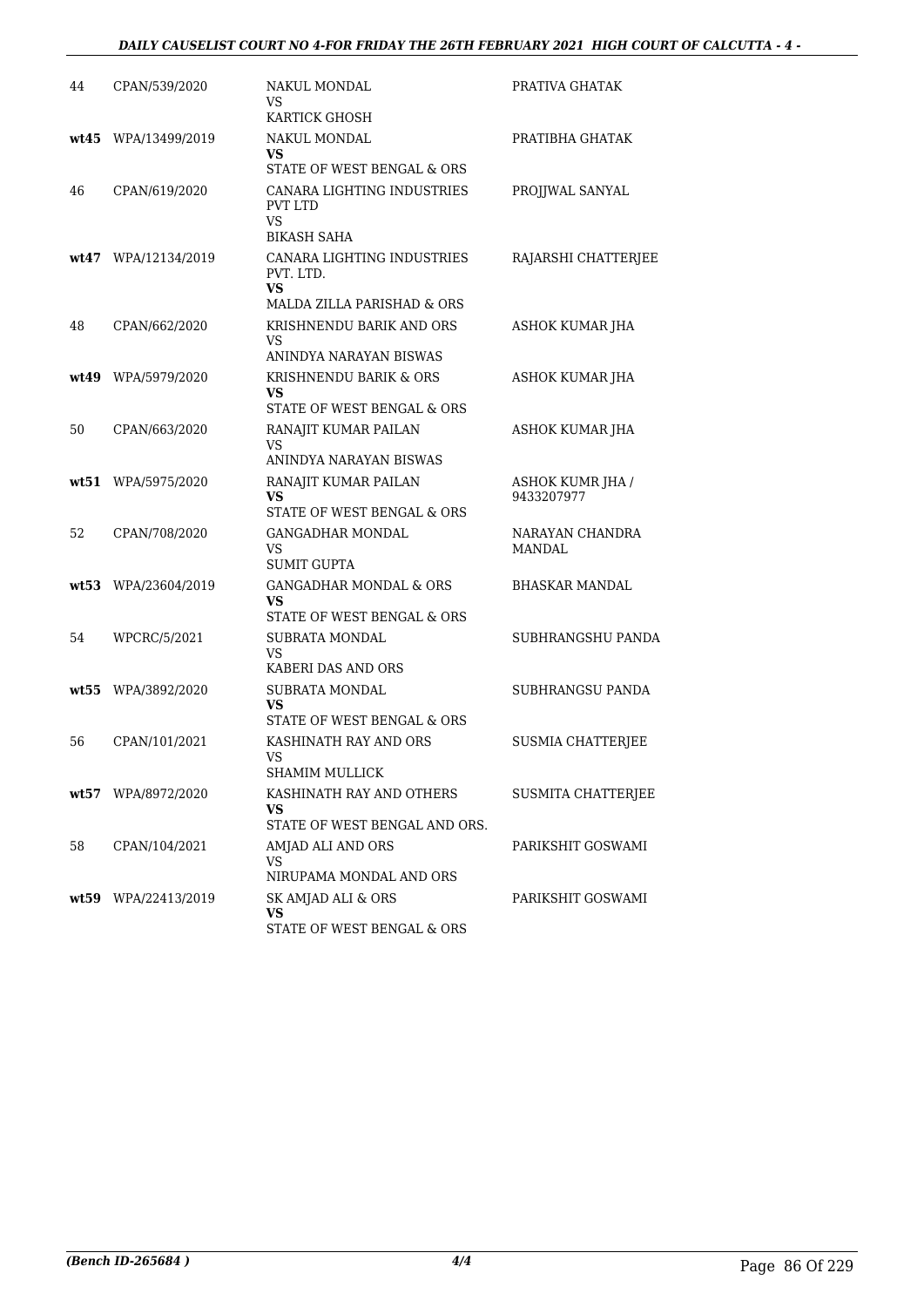

## **Appellate Side**

**DAILY CAUSELIST For Friday The 26th February 2021**

### **COURT NO. 13**

**SINGLE BENCH (SB - III)**

**AT 10:45 AM**

### **HON'BLE JUSTICE RAJASEKHAR MANTHA**

**VIA VIDEO CONFERENCE)**

**ON AND FROM MONDAY, THE 11TH JANUARY, 2021- ROSTER NOTIFIED ON 8TH JANUARY, 2021 IS MODIFIED TO THE FOLLOWING EXTENT :- MATTERS (MOTIONS & HEARING) UNDER ARTICLE 226 OF THE CONSTITUTION RELATING TO SERVICE UNDER GROUP VI AND APPLICATIONS CONNECTED THERETO; MATTERS (MOTIONS & HEARING) UNDER ARTICLE 226 OF THE CONSTITUTION RELATING TO ALL SERVICE MATTERS RELATING TO PANCHAYATS AND CO-OPERATIVE SOCIETIES UNDER GROUP V AND APPLICATIONS CONNECTED THERETO; HEARING OF WRIT PETITIONS IRRESPECTIVE OF CLASSIFICATIONS AND APPLICATIONS CONNECTED THERETO NOTE :**

**1. MENTIONING WILL BE ALLOWED, AT THE FIRST SITTING OF THE COURT, UPON BEING LISTED AS "TO BE MENTIONED" IN THE VIRTUAL MODE AS PER NOTIFICATION NO. 4286-RG DATED 27.11.2020 AND IN PHYSICAL FORM.**

**2. ALL THE LISTED MATTERS WILL BE TAKEN UP SERIALLY, UNLESS OTHERWISE FIXED.**

**3. APPELLATE SIDE MATTERS WILL CONTINUE AFTER COMPLETION OF ORIGINAL SIDE.**

**4. NO HEARING MATTERS SHALL BE INCLUDED UNTIL FURTHER ORDERS. 5. WITH EFFECT FROM MONDAY (15.02.2021) GROUP-V MOTIONS SHALL BE TAKEN UP FIRST ON TUESDAY AND THURSDAY**

### **TO BE MENTIONED**

| 1 | WPA/10109/2015<br>(Non Prosecution) | RAKESH KR MISHRA<br>VS<br>UNION OF INDIA & ORS                | <b>SUMITA SHAW</b> |
|---|-------------------------------------|---------------------------------------------------------------|--------------------|
|   |                                     | PERSONAL APPEARANCE                                           |                    |
| 2 | WPA/6933/2019                       | AKBAR ALL & ORS<br>VS<br>STATE OF WEST BENGAL &<br><b>ORS</b> | GOURAV DAS         |
| 3 | WPA/6934/2019                       | DASHO MURMU & ORS<br>VS<br>STATE OF WEST BENGAL &<br>ORS      | <b>GOURAV DAS</b>  |
| 4 | WPA/6935/2019                       | ANARUL SEKH & ORS<br>VS<br>STATE OF WEST BENGAL &<br>ORS      | <b>GOURAV DAS</b>  |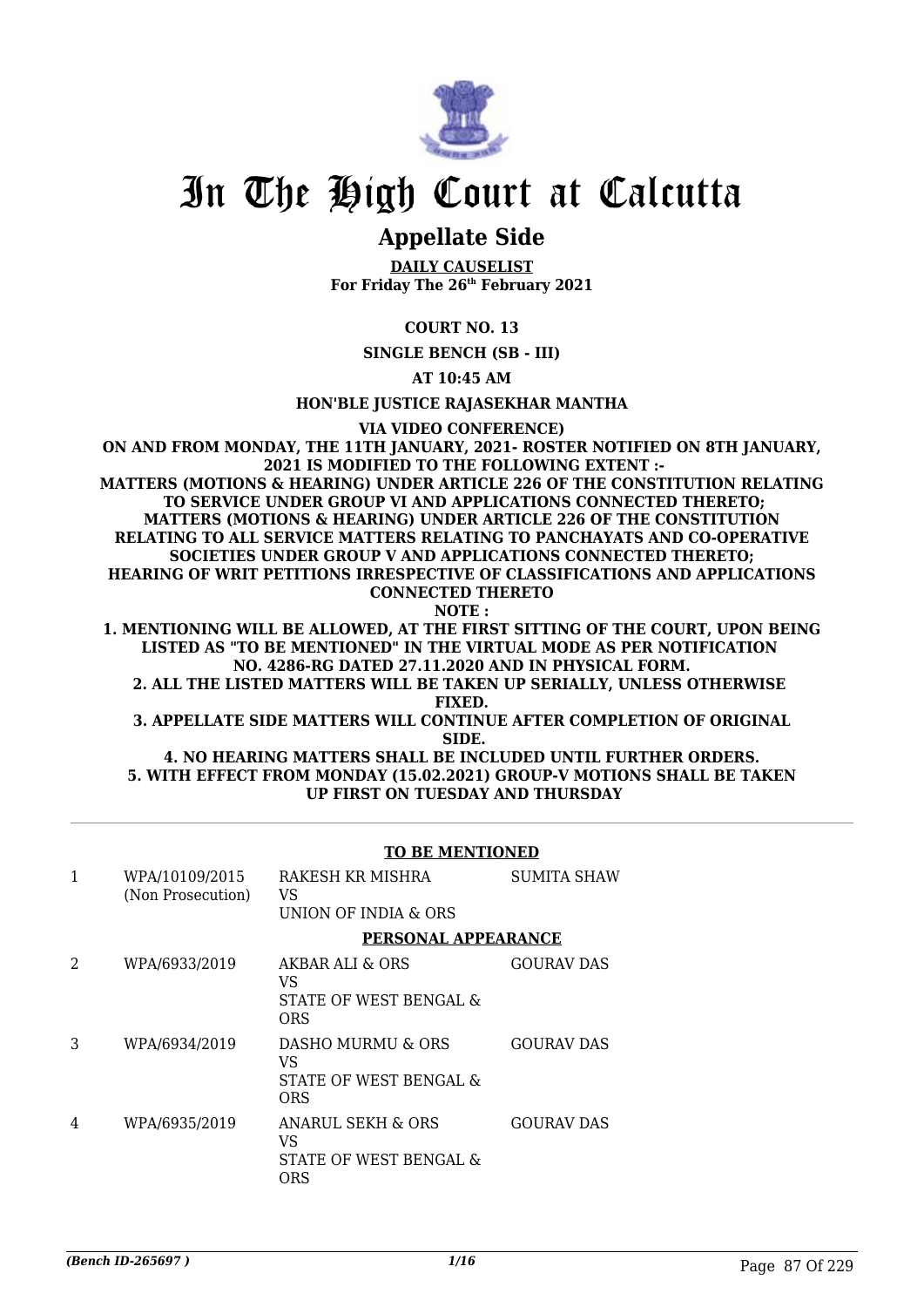| 5   | WPA/6936/2019<br>(09.03.2021)           | FAZLUR RAHAMAN & ORS<br>VS                                                             | <b>GOURAV DAS</b>                   |
|-----|-----------------------------------------|----------------------------------------------------------------------------------------|-------------------------------------|
|     |                                         | STATE OF WEST BENGAL &<br><b>ORS</b>                                                   |                                     |
|     |                                         | <b>SPECIALLY FIXED MATTERS</b>                                                         |                                     |
| 6   | WPA/3601/2021<br>(04.03.2021)           | <b>GOUTAM GHOSH</b><br><b>VS</b>                                                       | <b>NEIL BASU</b>                    |
|     |                                         | STATE OF WEST BENGAL<br>AND ORS.                                                       |                                     |
| 7   | WPA/3605/2021                           | HARANATH LAI AND ORS<br><b>VS</b>                                                      | <b>NEIL BASU</b>                    |
|     |                                         | STATE OF WEST BENGAL<br>AND ORS.                                                       |                                     |
|     |                                         | <b>CONTEMPT APPLICATION</b>                                                            |                                     |
| 8   | WPA/14733/2016                          | NANDALAL BAIDYA<br><b>VS</b>                                                           | TANUJA BASAK                        |
|     |                                         | STATE OF WEST BENGAL &<br><b>ORS</b>                                                   |                                     |
| wt9 | CPAN/478/2020                           | NANDLAL BAIDYA<br><b>VS</b>                                                            | <b>BIKRAM BANERJEE</b>              |
|     |                                         | ANINDYA NARAYAN BISWAS                                                                 |                                     |
| 10  | WPA/14743/2016                          | <b>TARUN KUMAR DAS</b><br>VS                                                           | TANUJA BASAK                        |
|     |                                         | STATE OF WEST BENGAL &<br><b>ORS</b>                                                   |                                     |
|     | wt11 CPAN/491/2020                      | <b>TARUN KUMAR DAS</b><br><b>VS</b><br>ANINDYA NARAYAN BISWAS                          | <b>BIKRAM BANERJEE</b>              |
| 12  | WPA/5585/2019                           | CHANCHALA HAZRA                                                                        |                                     |
|     |                                         | <b>VS</b><br>UNION OF INDIA & ORS                                                      | PINAKI RANJAN<br><b>CHAKRABORTI</b> |
|     | wt13 CPAN/153/2021                      | CHANCHALA HAZRA<br>VS                                                                  | <b>SAYAN MUKHERJEE</b>              |
|     |                                         | <b>T SRINIVASAN</b>                                                                    |                                     |
| 14  | CO/1122/2020                            | <b>SAIBAL BASU</b>                                                                     | <b>KUMARDEEP</b>                    |
|     | (02.03.2021)                            | <b>VS</b><br><b>SMT SUDEEPTA BASU</b>                                                  | <b>MAJUMDER</b>                     |
|     | IA NO: CAN/1/2020(Old No:CAN/3210/2020) |                                                                                        |                                     |
|     | wt15 CPAN/593/2020                      | <b>SAIBAL BASU</b><br><b>VS</b>                                                        | <b>BRATIN KR DEY</b>                |
|     |                                         | <b>SUDEEPTA BASU</b>                                                                   |                                     |
|     |                                         | <b>EXTENSION OF INTERIM ORDER</b>                                                      |                                     |
| 16  | WPA/8092/2018                           | <b>GOPINATH</b><br><b>CHATTOPADHYAY</b><br>VS                                          | <b>MAINAK GANGULY</b>               |
|     |                                         | KMDA & ORS.                                                                            |                                     |
|     |                                         | IA NO: CAN/1/2019(Old No:CAN/12226/2019), CAN/2/2020, CAN/3/2021<br><b>APPLICATION</b> |                                     |
| 17  | WPA/35768/2013                          | GITA BARMAN (MANDAL)                                                                   | SAIKAT CHATTERJII                   |
|     |                                         | VS<br>STATE OF WEST BENGAL &<br><b>ORS</b>                                             |                                     |
|     |                                         |                                                                                        |                                     |

IA NO: CAN/1/2020, CAN/2/2020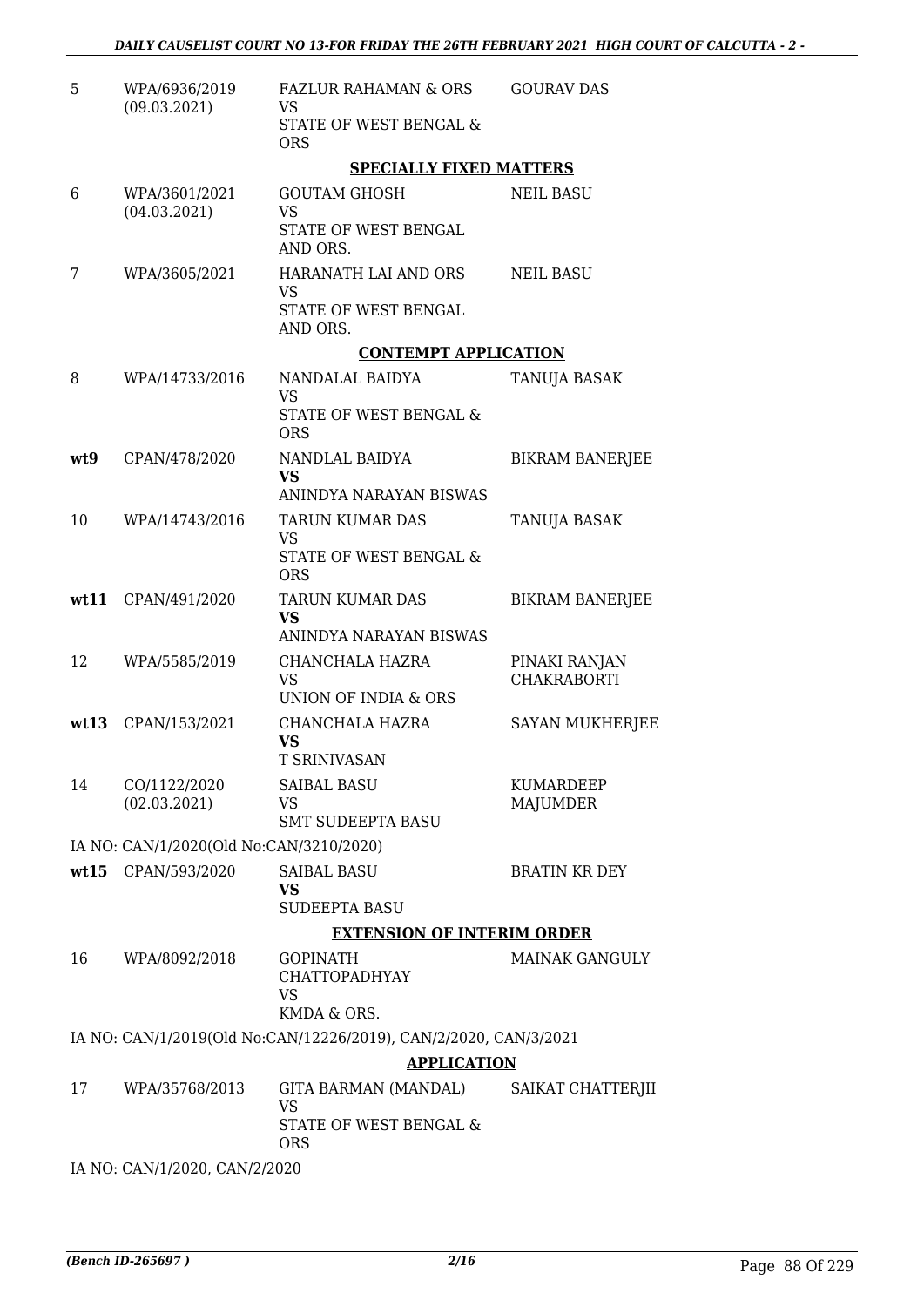|    | wt18 WPA/35770/2013                  | SANTANA BARMAN<br>VS<br>STATE OF WEST BENGAL &                                               | SAIKAT CHATTERJII                |
|----|--------------------------------------|----------------------------------------------------------------------------------------------|----------------------------------|
|    |                                      | <b>ORS</b>                                                                                   |                                  |
|    | IA NO: CAN/1/2020, CAN/2/2020        |                                                                                              |                                  |
|    |                                      | <b>ASSIGN MOTION</b>                                                                         |                                  |
| 19 | $(15.03.2021)$ (Gr. - I) VS          | WPA/4810/2020 SUKLA BHOWMICK<br>STATE OF WEST BENGAL &                                       | MARY DATTA                       |
|    |                                      | <b>ORS</b>                                                                                   |                                  |
|    |                                      | <b>MOTION (GROUP VI)</b>                                                                     |                                  |
| 20 | WPA/30701/2014<br>$(28.02.2021)$ (1) | <b>GOURI JANA</b><br><b>VS</b><br>STATE OF WEST BENGAL &                                     | ANRUDHA SARKAR                   |
| 21 | WPA/26228/2018<br>(04.03.2021)       | <b>ORS</b><br>SK. SAHIBUL & ORS<br>VS<br>STATE OF WEST BENGAL &<br><b>ORS</b>                | <b>GOURAV DAS</b>                |
| 22 | WPA/1559/2019<br>$(04.03.2021)$ (2)  | CHANDRA NATH<br><b>BANDYOPADHY</b><br>VS<br>STATE OF WEST BENGAL &                           | <b>SUSMITA DEY</b>               |
|    |                                      | ORS.                                                                                         |                                  |
| 23 | WPA/17501/2019<br>(1)                | ABDUS SAMAN SHAIKH @<br><b>SAMAD SK</b><br><b>VS</b><br>STATE OF WEST BENGAL &<br><b>ORS</b> | MRINAL KANTI<br><b>GHOSH</b>     |
|    | IA NO: CAN/1/2020                    |                                                                                              |                                  |
| 24 | WPA/21446/2019<br>(04.03.2021)       | UJJAL KR CHAKRABORTY<br><b>VS</b><br>STATE OF WEST BENGAL &<br><b>ORS</b>                    | <b>SUSMITA DEY BASU</b>          |
|    | wt25 WPA/1306/2021                   | DURGAPADA SANYAL<br><b>VS</b><br>STATE OF WEST BENGAL<br>AND ORS.                            | <b>SUSMITA DEY(BASU)</b>         |
| 26 | WPA/23795/2019<br>$(N.T.W.)$ (1)     | SHYAMA PRASAD DEY<br>VS<br>BANGIYA GRAMIN VIKASH<br><b>BANK &amp; ORS</b>                    | <b>NEIL BASU</b>                 |
| 27 | WPA/23818/2019<br>(2)                | SUDHA SINGH<br><b>VS</b><br>UNION OF INDIA & ORS                                             | MITUL<br><b>CHAKRABORTY</b>      |
| 28 | WPA/238/2020<br>(03.03.2021)         | RAJIB MONDAL<br><b>VS</b><br>STATE OF WEST BENGAL &<br><b>ORS</b>                            | <b>VIVASWAN DHAR</b>             |
| 29 | WPA/1677/2020<br>$(N.T.W.)$ (2)      | <b>SUJIT MALLICK</b><br><b>VS</b><br>STATE OF WEST BENGAL &<br><b>ORS</b>                    | KAMAKSHYA PRASAD<br>MUKHOPADHYAY |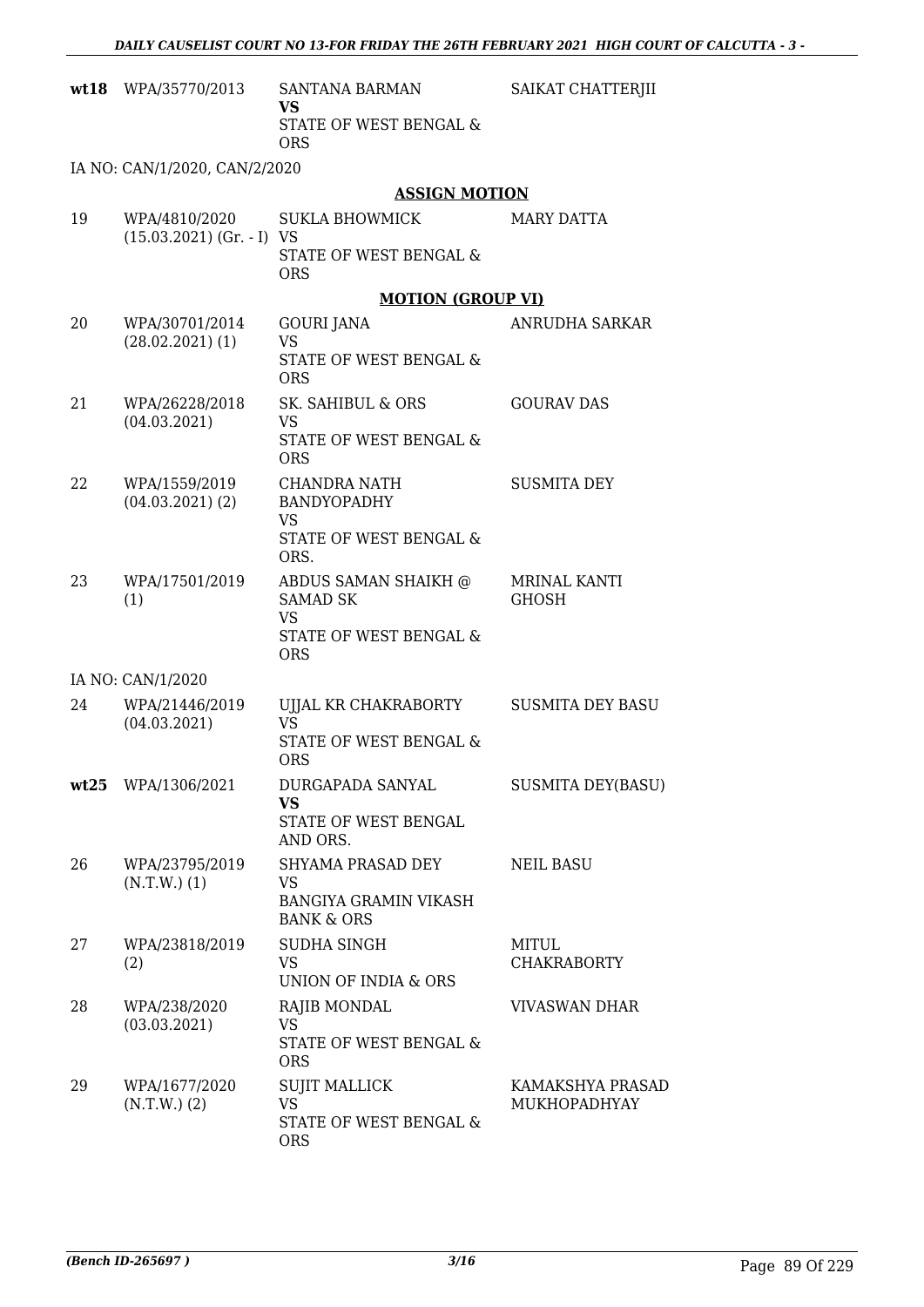| 30   | WPA/2111/2020<br>(09.03.2021)                           | DEBASISH SAHA, HAV<br>VS<br>UNION OF INDIA & ORS                                                         | <b>SANDIP KUMAR</b><br><b>BHATTACHARYA</b>  |
|------|---------------------------------------------------------|----------------------------------------------------------------------------------------------------------|---------------------------------------------|
|      | IA NO: CAN/1/2020(Old No:CAN/4760/2020)                 |                                                                                                          |                                             |
| 31   | WPA/2246/2020<br>$(01.03.2021)$ $(1)$                   | RINA DHANGAR<br><b>VS</b><br>EASTERN COALFIELDS LTD<br>& ORS                                             | <b>CHANDAN KUMAR</b><br>LAL                 |
| 32   | WPA/2360/2020<br>$(09.03.2021)$ $(1)$                   | <b>UDAY SK &amp; ORS</b><br>VS<br>STATE OF WEST BENGAL &<br><b>ORS</b>                                   | <b>SANDIP KUMAR</b><br><b>BHATTACHARYYA</b> |
| 33   | WPA/3041/2020<br>(2)                                    | RAHUL DUTTA & ORS<br><b>VS</b><br>STATE OF WEST BENGAL &<br><b>ORS</b>                                   | <b>MASUD KARIM</b>                          |
| 34   | WPA/3759/2020<br>((N.T.W.) (2)                          | MD. SAFIKUL ISLAM<br><b>VS</b><br>THE CHAIRMAN OF SOUTH<br><b>BENGAL STATE TRANSPORT</b><br>CORPO. & ORS | <b>JOY CHAKRABORTY</b>                      |
| 35   | WPA/3790/2020<br>$(01.03.2021)$ $(1)$                   | SANJIT KUMAR MAJI<br><b>VS</b><br>EASTERN COAL FIELDS LTD<br>& ORS                                       | RABINDRA NATH BAG                           |
| 36   | WPA/3805/2020<br>$(01.03.2021)$ $(1)$                   | SURINDER PAL @ SHINDA<br>& ANR<br>VS<br>UNION OF INDIA & ORS                                             | NASREEN ISLAM                               |
| 37   | WPA/3843/2020<br>$(01.03.2021)$ $(1)$                   | PARESH CHANDRA DULEY<br><b>VS</b><br>STATE OF WEST BENGAL &<br><b>ORS</b>                                | <b>BRATIN KUMAR DEY</b>                     |
| 38   | WPA/3988/2020<br>$(02.03.2021)$ $(2)$                   | <b>CHINMOY GHOSH &amp; ORS</b><br><b>VS</b><br>STATE OF WEST BENGAL &<br><b>ORS</b>                      | MD HAFIZ ALI                                |
| 39   | WPA/3989/2020<br>(Not Supplied)<br>$(02.03.2021)$ $(2)$ | MD. SAHAJADA HOQUE &<br><b>ORS</b><br><b>VS</b><br>STATE OF WEST BENGAL &<br><b>ORS</b>                  | MD HAFIZ ALI                                |
| wt40 | WPA/2369/2020                                           | SUDIPTO ROY & ORS<br><b>VS</b><br>STATE OF WEST BENGAL &<br><b>ORS</b>                                   | MD HAFIZ ALI                                |
| 41   | WPA/4216/2020<br>$(01.03.2021)$ $(1)$                   | TRIDIP ROYCHOUDHURY<br>VS<br><b>EASTERN COALFIELDS</b><br><b>LIMITED &amp; ORS</b>                       | <b>DAISY BASU</b>                           |
| 42   | WPA/4249/2020<br>$(01.03.2021)$ (1)                     | <b>BHAGABATI DAS</b><br>VS<br>UNION OF INDIA & ORS                                                       | <b>KALYANI</b><br><b>BHATTACHARYYA</b>      |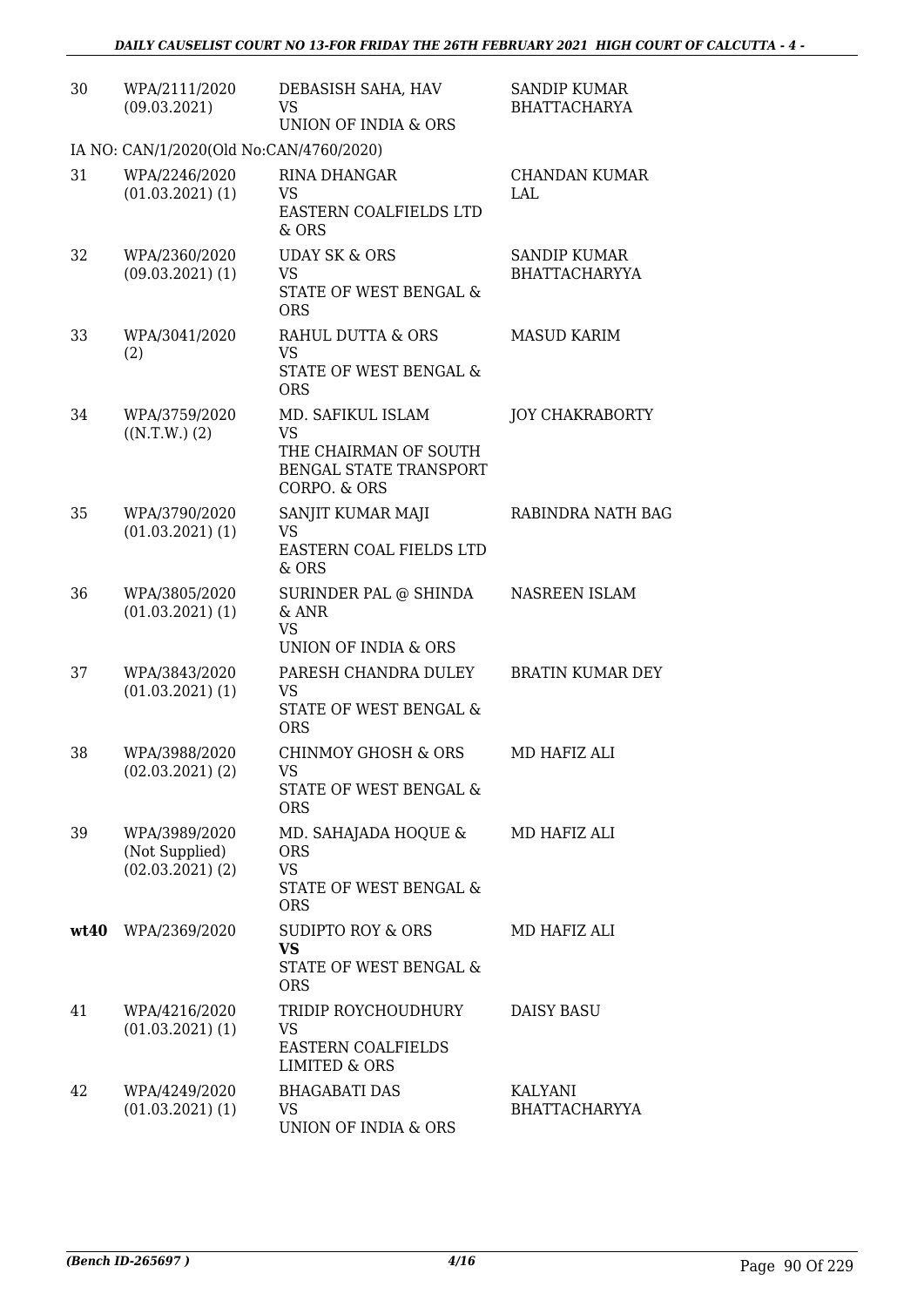| 43 | WPA/4287/2020<br>$(01.03.2021)$ $(1)$   | ARCHANA CHATTERJEE<br>VS<br>STATE OF WEST BENGAL &<br><b>ORS</b>                                     | <b>BHABANI PRASAD</b><br><b>MONDAL</b> |
|----|-----------------------------------------|------------------------------------------------------------------------------------------------------|----------------------------------------|
| 44 | WPA/4320/2020<br>$(01.03.2021)$ $(1)$   | PARESH CH. GORAI<br>VS<br><b>BHARAT COOKING COAL</b><br>LTD. & ORS.                                  | <b>SARBANANDA</b><br><b>SANYAL</b>     |
| 45 | WPA/4340/2020<br>$(03.03.2021)$ $(1)$   | SANDEEP KR. RAY<br><b>VS</b><br><b>BUREAU OF INDIAN</b><br>STANDARDS & ORS.                          | ANIRUDDHA MITRA                        |
| 46 | WPA/4433/2020<br>$(02.03.2021)$ $(1)$   | SK IBRAHIM MD<br>VS.<br>UNION OF INDIA & ORS                                                         | JATINDRA BARIK                         |
| 47 | WPA/4435/2020<br>$(02.03.2021)$ $(1)$   | <b>MD JAN KHAN</b><br>VS<br>UNION OF INDIA & ROS                                                     | JATINDRA BARIK                         |
| 48 | WPA/4650/2020<br>$(03.03.2021)$ $(1)$   | <b>NITISH ANAND</b><br><b>VS</b><br>W.B. TRANSPORT<br><b>CORPORATION LIMITED &amp;</b><br><b>ORS</b> | <b>SUNNY NANDY</b>                     |
| 49 | WPA/5023/2020<br>(2)                    | MALAY KUMAR DAS & ORS<br><b>VS</b><br>NORTH BENGAL STATE<br>TRANSPORT CORPORTION<br>& ORS            | <b>SUFI MASIH AFTAB</b>                |
| 50 | WPA/5218/2020<br>(2)                    | PRADIP KUMAR PYNE<br>VS<br><b>STATE OF WEST BENGAL &amp;</b><br><b>ORS</b>                           | VICTOR CHATTERJEE                      |
| 51 | WPA/5219/2020<br>(2)                    | <b>BIJOY KUMAR ROUTH</b><br><b>VS</b><br>STATE OF WEST BENGAL &<br><b>ORS</b>                        | VICTOR CHATTERJEE                      |
| 52 | WPA/5221/2020<br>(2)                    | BARUN KUMAR RAY<br>VS<br>THE NORTH BENGAL STATE<br>TRANSPORT CORP & ORS                              | VICTOR CHATTERJEE                      |
| 53 | WPA/5222/2020<br>(2)                    | NARAYAN MAHATO<br>VS<br>THE NORTH BENGAL STATE<br><b>TRANSPORT CORP &amp; ORS</b>                    | VICTOR CHATTERJEE                      |
| 54 | WPA/6579/2020<br>(10.03.2021)(2)        | SALMA SULTANA MOLLA<br>VS<br>STATE OF WEST BENGAL &<br>ORS.                                          | ARANYA SAHA                            |
|    | IA NO: CAN/1/2020(Old No:CAN/5370/2020) |                                                                                                      |                                        |
| 55 | WPA/6964/2020<br>$(N.T.W.)$ $(1)$       | TRIPTI ACHARYYA (<br>BANERJEE)<br>VS<br>State of West Bengal                                         | <b>JOYDIP BANERJEE</b>                 |

IA NO: CAN/1/2020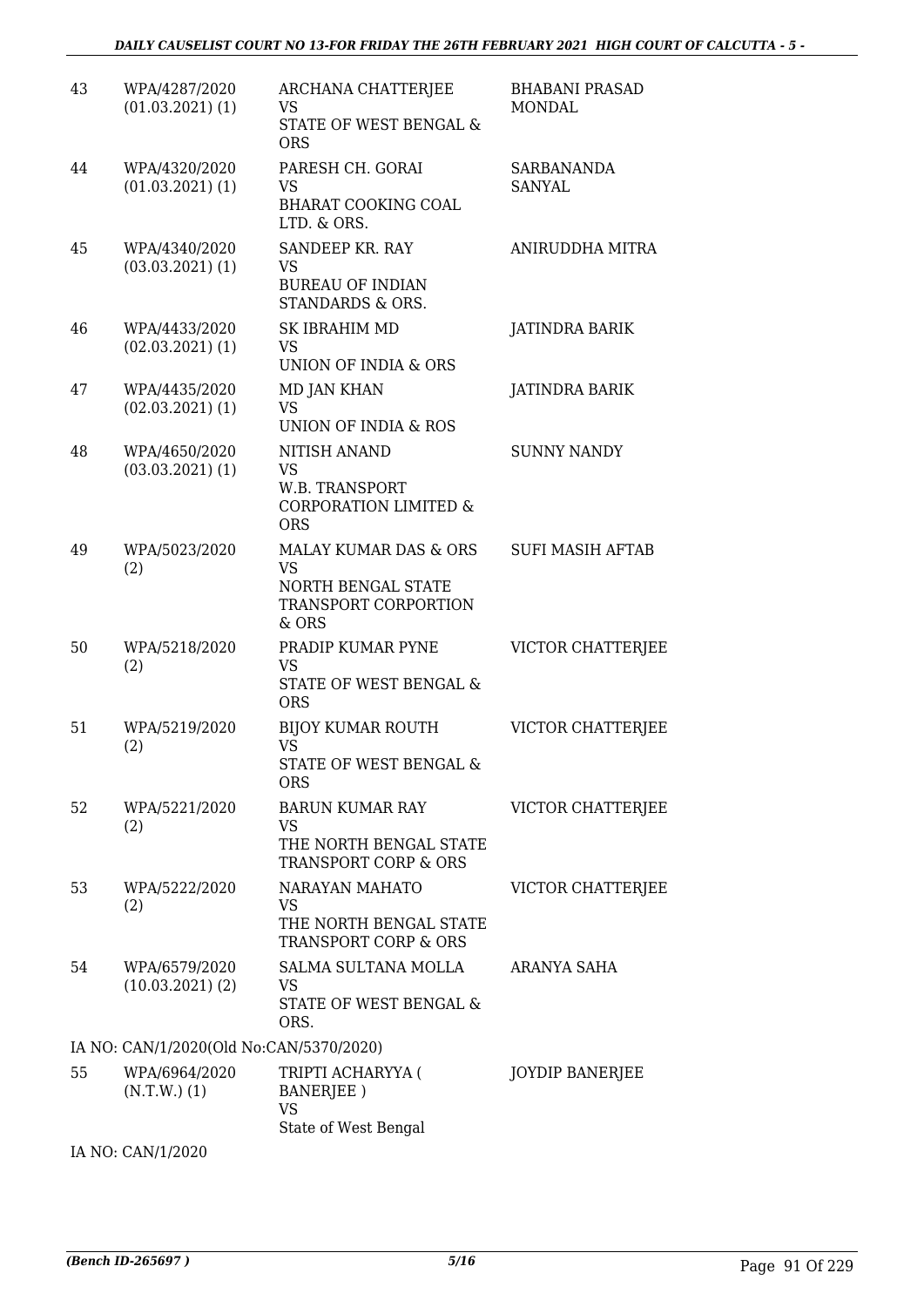| 56   | WPA/8800/2020<br>$(02.03.2021)$ $(1)$  | NILOY GANGULY<br><b>VS</b><br>AXIS BANK AND ORS                                    | DEBANJAN DAS                    |
|------|----------------------------------------|------------------------------------------------------------------------------------|---------------------------------|
| 57   | WPA/9899/2020<br>(2)                   | FIROJA KHATUN<br>VS<br>UNION OF INDIA AND ORS.                                     | NANIGOPAL<br><b>CHAKRABORTY</b> |
| 58   | WPA/10297/2020<br>$(02.03.2021)$ $(1)$ | PRITAM SAHA AND ORS<br><b>VS</b><br>THE STATE OF WEST<br><b>BENGAL AND ORS</b>     | <b>ANITA KAUNDA</b>             |
| 59   | WPA/10300/2020<br>$(02.03.2021)$ $(1)$ | <b>BISWAJIT BISWAS AND ORS</b><br>VS<br>THE STATE OF WEST<br><b>BENGAL AND ORS</b> | <b>ANITA KAUNDA</b>             |
| 60   | WPA/10339/2020<br>$(04.03.2021)$ (2)   | HARE KRISHNA GIRI<br>VS<br>STATE OF WEST BENGAL<br>AND ORS.                        | <b>SUSMITA DEY(BASU)</b>        |
| wt61 | WPA/10341/2020                         | SAKTI PRASAD BHAKTA<br><b>VS</b><br>STATE OF WEST BENGAL<br>AND ORS.               | <b>SUSMITA DEY(BASU)</b>        |
| wt62 | WPA/10343/2020                         | MANORANJAN SHAMANTA<br><b>VS</b><br>STATE OF WEST BENGAL<br>AND ORS                | <b>SUSMITA DEY(BASU)</b>        |
| wt63 | WPA/10345/2020                         | <b>SUNIL KUMAR SAHOO</b><br><b>VS</b><br>STATE OF WEST BENGAL<br>AND ORS.          | <b>SUSMITA DEY(BASU)</b>        |
| wt64 | WPA/10347/2020                         | <b>ASIT KUMAR MALLIK</b><br><b>VS</b><br>STATE OF WEST BENGAL<br>AND ORS.          | <b>SUSMITA DEY(BASU)</b>        |
|      | wt65 WPA/10349/2020                    | KAZI AZIZUL HAQUE<br><b>VS</b><br>STATE OF WEST BENGAL<br>AND ORS.                 | <b>SUSMITA DEY(BASU)</b>        |
|      | wt66 WPA/10354/2020                    | ASOKE KUMAR MANNA<br><b>VS</b><br>STATE OF WEST BENGAL<br>AND ORS.                 | <b>SUSMITA DEY</b>              |
|      | wt67 WPA/10356/2020                    | RANJAN KUMAR GHOSAL<br><b>VS</b><br>STATE OF WEST BENGAL<br>AND ORS.               | SUSMITA DEY                     |
|      | wt68 WPA/10357/2020                    | RASH BEHARI BERA<br><b>VS</b><br>STATE OF WEST BENGAL<br>AND ORS.                  | <b>SUSMITA DEY BASU</b>         |
|      | wt69 WPA/10358/2020                    | KALLOL KUMAR MISHRA<br>VS<br>STATE OF WEST BENGAL<br>AND ORS.                      | <b>SUSMITA DEY(BASU)</b>        |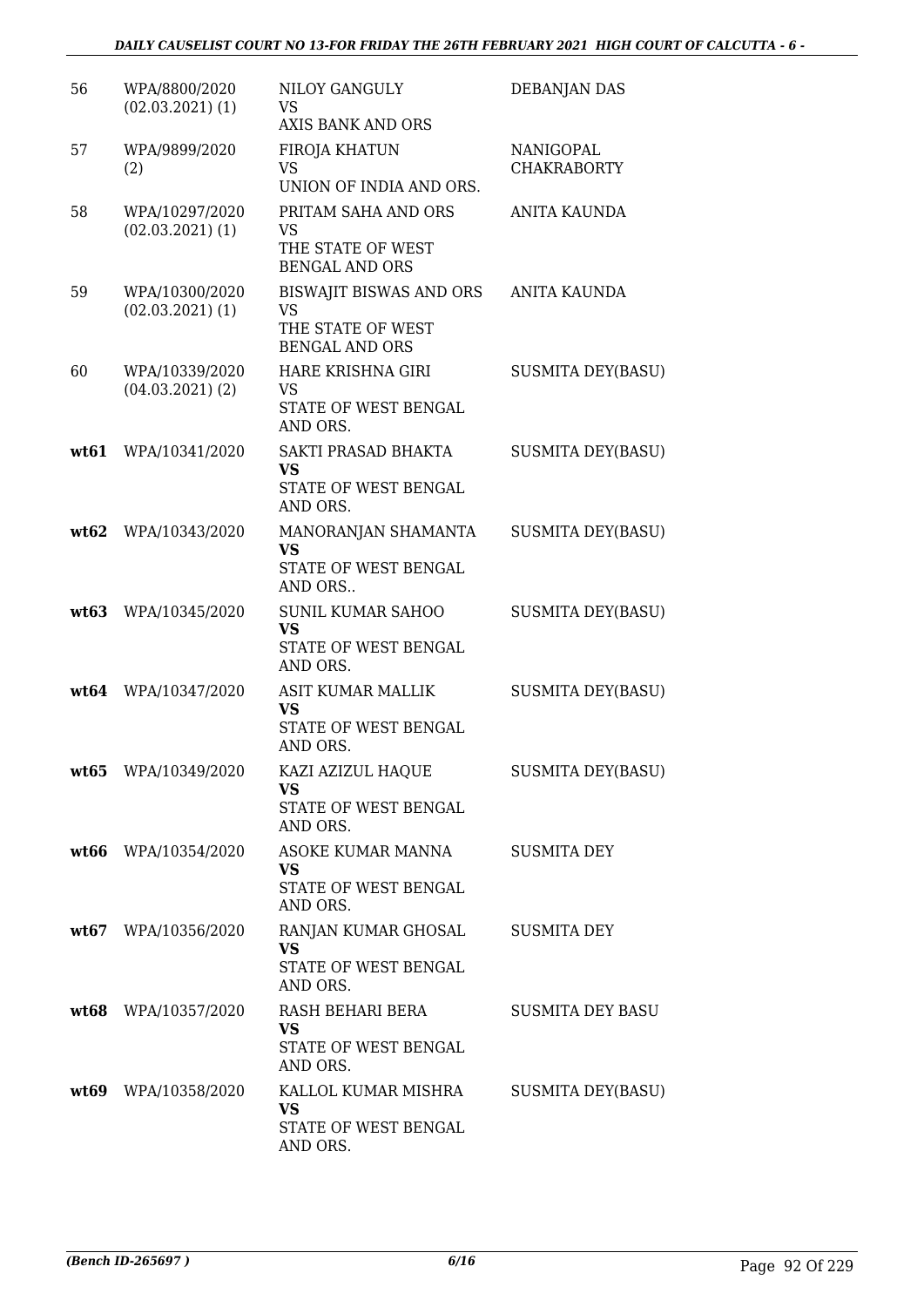|      | wt70 WPA/10359/2020                  | AJIT KUMAR MANDAL<br><b>VS</b>                                                    | <b>SUSMITA DEY</b>       |
|------|--------------------------------------|-----------------------------------------------------------------------------------|--------------------------|
|      |                                      | STATE OF WEST BENGAL<br>AND ORS.                                                  |                          |
|      | wt71 WPA/10360/2020                  | SAKTI PADA MONDAL<br><b>VS</b><br>STATE OF WEST BENGAL<br>AND ORS.                | <b>SUSMITA DEY BASU</b>  |
|      | wt72 WPA/10361/2020                  | SK. AKBAR ALI<br><b>VS</b><br>STATE OF WEST BENGAL<br>AND ORS.                    | <b>SUSMITA DEY(BASU)</b> |
| 73   | WPA/10340/2020<br>$(04.03.2021)$ (2) | SAKTIPADA MAHATO<br><b>VS</b><br>STATE OF WEST BENGAL<br>AND ORS.                 | <b>SUSMITA DEY</b>       |
|      | wt74 WPA/10342/2020                  | <b>JOYDEV MONDAL</b><br><b>VS</b><br>STATE OF WEST BENGAL<br>AND ORS.             | <b>SUSMITA DEY</b>       |
|      | wt75 WPA/10344/2020                  | SUBRATA MAHAPATRA<br><b>VS</b><br><b>STATE OF WEST BENGAL</b><br>AND ORS.         | <b>SUSMITA DEY</b>       |
| wt76 | WPA/10346/2020                       | DIPAK KUMAR DEY SARKAR<br><b>VS</b><br>STATE OF WEST BENGAL<br>AND ORS.           | <b>SUSMITA DEY</b>       |
|      | wt77 WPA/10348/2020                  | PARBATI MAHATA<br><b>VS</b><br>STATE OF WEST BENGAL<br>AND ORS.                   | <b>SUSMITA DEY</b>       |
| wt78 | WPA/10350/2020                       | MRINAL KANTI JANA<br><b>VS</b><br>STATE OF WEST BENGAL<br>AND ORS.                | <b>SUSMITA DEY</b>       |
|      | wt79 WPA/10351/2020                  | BHOLANATH BAG<br>VS.<br>STATE OF WEST BENGAL<br>AND ORS.                          | <b>SUSMITA DEY</b>       |
| 80   | WPA/11551/2020<br>(2)                | PULAK BARAN<br><b>CHAKRABORTY</b><br><b>VS</b><br>UNION OF INDIA AND ORS.         | UTTIYA RAY               |
| 81   | WPA/11725/2020<br>(2)                | <b>HARU DAS AND ORS</b><br>VS<br>STATE OF WEST BENGAL<br>AND ORS.                 | <b>SAGAR SINGH</b>       |
| 82   | WPA/11776/2020<br>$(04.03.2021)$ (1) | BANDANA PAN AND<br><b>OTHERS</b><br><b>VS</b><br>STATE OF WEST BENGAL<br>AND ORS. | NITISH SMANTA            |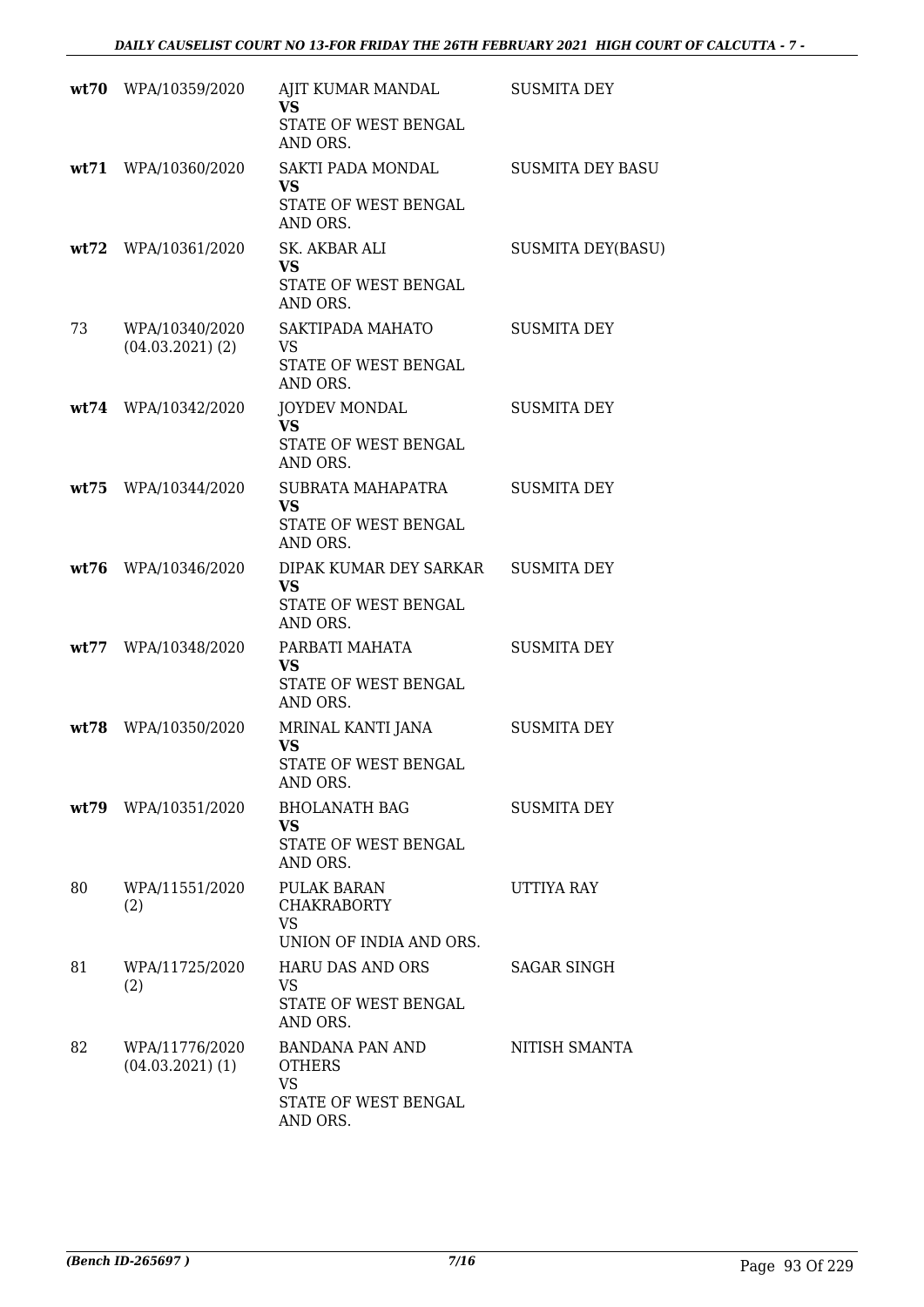| 83 | AST/1/2021<br>(2)                     | <b>SOURAV BISWAS</b><br><b>VS</b>                                                      | <b>ARNAB SAHA</b>                  |
|----|---------------------------------------|----------------------------------------------------------------------------------------|------------------------------------|
|    |                                       | STATE OF WEST BENGAL<br>AND ORS.                                                       |                                    |
| 84 | WPA/786/2021<br>(1)                   | SHRABANI MUKHERJEE<br><b>VS</b><br>STATE OF WEST BENGAL                                | <b>SUDIPA BISWAS</b>               |
| 85 | WPA/950/2021<br>$(05.03.2021)$ (1)    | AND ORS.<br>SOMANGSU BHUSAN<br><b>SARKAR</b><br><b>VS</b>                              | Sobhan Majumder                    |
|    |                                       | PUNJAB NATIONAL BANK<br><b>AND OTHERS</b>                                              |                                    |
| 86 | WPA/1057/2021<br>$(26.02.2021)$ (1)   | SANGAM CHATURVEDI<br>VS<br>UNION OF INDIA AND ORS.                                     | <b>BISHALAKSMI</b><br><b>GHOSH</b> |
| 87 | WPA/1395/2021<br>$(02.03.2021)$ $(1)$ | <b>ALOKE KUMAR</b><br><b>BHATTACHARYA</b><br><b>VS</b><br>UNION OF INDIA AND ORS.      | K.P.<br>MUKHOPADHYAY               |
| 88 | WPA/1426/2021<br>(1)                  | KAMAL KUMAR DAS<br>VS.<br>CALCUTTA STATE<br>TRANSPORT CORPORATION<br><b>AND OTHERS</b> | RUPSA SREEMANI                     |
| 89 | WPA/1470/2021<br>(1)                  | PUNEET KUMAR SINGH<br><b>VS</b><br>UNION OF INDIA AND ORS                              | RITUPARNA SAHA                     |
| 90 | WPA/1869/2021<br>(1)                  | RANJIT SAHA<br><b>VS</b><br>STATE OF WEST BENGAL<br>AND ORS.                           | <b>NAZIR AHMED</b>                 |
| 91 | WPA/2069/2021<br>$(04.03.2021)$ (1)   | AKASH KUMAR CHOURASIA<br>VS<br>UNION OF INDIA AND ORS.                                 | NILANJAN PAL                       |
| 92 | WPA/2118/2021<br>$(05.03.2021)$ $(1)$ | <b>INDRANIL GHOSH</b><br>VS<br>STATE OF WEST BENGAL<br>AND ORS.                        | <b>MANIKA ROY</b>                  |
| 93 | WPA/2470/2021<br>$(02.03.2021)$ $(1)$ | <b>SHANKER KUMAR</b><br>AGRAWAL<br><b>VS</b><br>COAL INDIA LIMITED AND<br><b>ORS</b>   | <b>SUMIT DAS</b>                   |
| 94 | WPA/2612/2021<br>$(03.03.2021)$ $(1)$ | AJAY KUMAR MITRA<br>VS<br>PUNJAB NATIONAL BANK<br><b>AND OTHERS</b>                    | <b>DEBASIS SUR</b>                 |
| 95 | WPA/2679/2021<br>$(08.03.2021)$ $(1)$ | SHARBANI BANERJEE<br>VS<br>COAL INDIA LIMITED AND<br><b>ORS</b>                        | OISANI MUKHERJEE                   |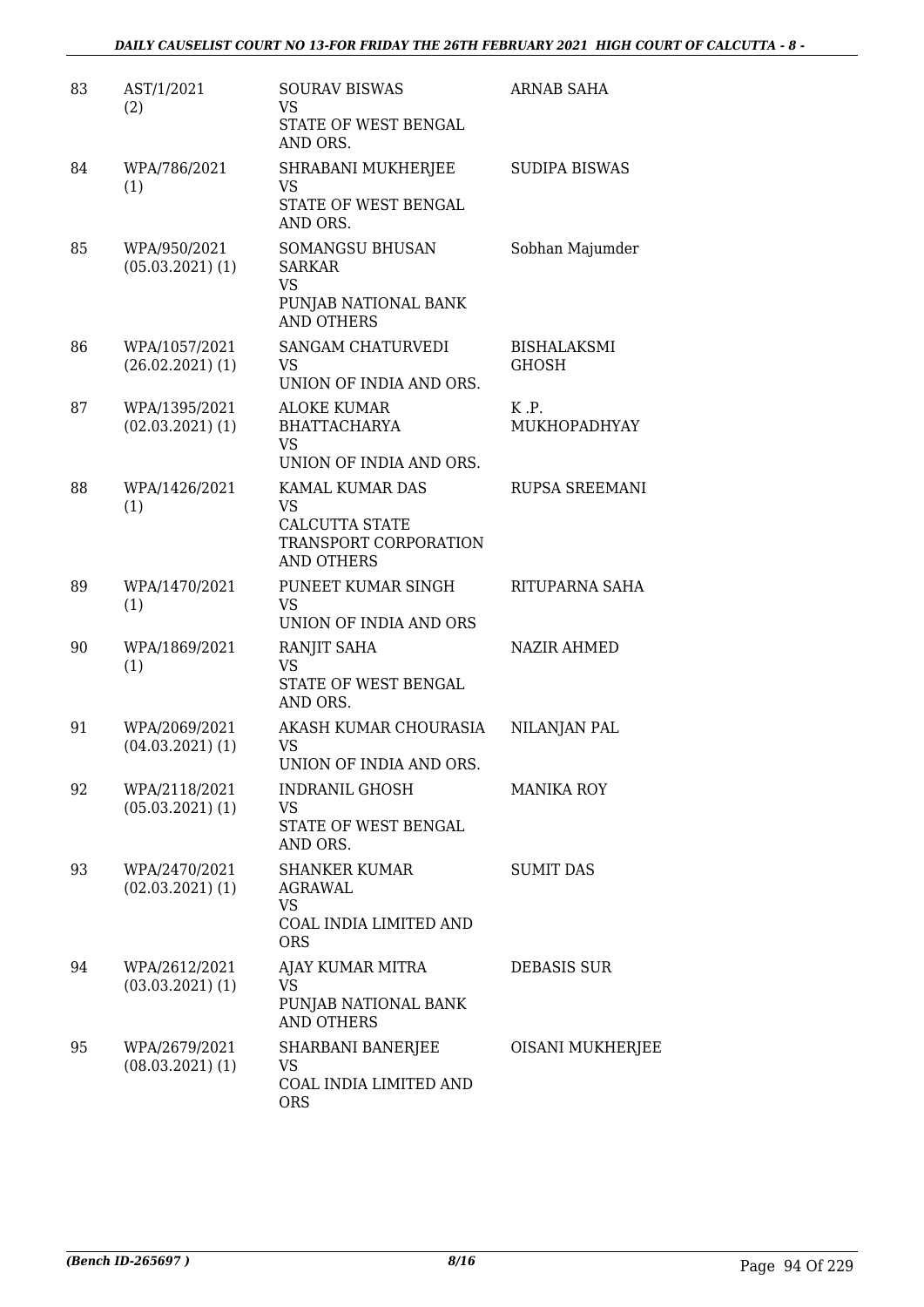| 96   | WPA/3008/2021                       | TOTON GHOSH                                                                                                                | ARPA CHAKRABORTY            |
|------|-------------------------------------|----------------------------------------------------------------------------------------------------------------------------|-----------------------------|
|      | (03.03.2021)                        | VS<br><b>PUBLIC SERVICE</b><br><b>COMMISSION AND ORS</b>                                                                   |                             |
| 97   | WPA/3043/2021<br>$(01.03.2021)$ (1) | M/S P.C. DEY ENTERPRISE<br>AND ANR<br><b>VS</b><br>UNION OF INDIA AND ORS.                                                 | DEBABRATA ROY               |
| wt98 | WPA/3048/2021                       | M/S DEBASISH NAG AND<br><b>ANR</b><br><b>VS</b>                                                                            | DEBABRATA RAY               |
| wt99 | WPA/3058/2021                       | UNION OF INDIA AND ORS.<br>M/S KARMAKAR<br><b>ENTERPRISE AND</b><br><b>ANOTHER</b><br><b>VS</b><br>UNION OF INDIA AND ORS. | DEBABRATA RAY               |
|      | wt100 WPA/3073/2021                 | M/S SHYAM SUNDAR<br><b>GHOSH</b><br><b>VS</b><br>UNION OF INDIA AND ORS.                                                   | DEBABRATA ROY               |
|      | wt101 WPA/3085/2021                 | M/S JAGADISH CHANDRA<br><b>ADHIKARY AND ANR</b><br><b>VS</b><br>UNION OF INDIA AND ORS.                                    | DEBABRATA RAY               |
| 102  | WPA/3060/2021<br>(1)                | MAHENDRA KUMAR<br><b>VS</b><br>UNION OF INDIA AND ORS.                                                                     | PRATIK MAJUMDER             |
| 103  | WPA/3116/2021<br>(03.03.2021)       | SUBHAJIT BAYEN<br><b>VS</b><br>UNION OF INDIA AND ORS.                                                                     | MANISH KUMAR DAN            |
| 104  | WPA/3164/2021                       | POULAMI BHATTACHARYA<br><b>VS</b><br>UNION OF INDIA AND ORS.                                                               | KAMAL KANTA KAR             |
|      | 105 WPA/3219/2021<br>(08.03.2021)   | <b>MANAS HALDER</b><br>VS<br>UNION OF INDIA AND ORS.                                                                       | <b>ARPAN SINHA</b>          |
| 106  | WPA/3352/2021<br>(1)                | <b>FARUK SHAIKH</b><br>VS.<br>STATE OF WEST BENGAL<br>AND ORS.                                                             | PRIYAKSHI BANERJEE          |
| 107  | WPA/3383/2021<br>(08.03.2021)       | NIRBHAY LODH<br>VS<br><b>UCO BANK</b>                                                                                      | MITUL<br><b>CHAKRABORTY</b> |
| 108  | WPA/3551/2021<br>(09.03.2021)       | DHIRENDRA NATH<br><b>MONDAL</b><br><b>VS</b><br>STATE OF WEST BENGAL<br>AND ORS.                                           | <b>SUSMITA DEY(BASU)</b>    |
| 109  | WPA/3554/2021<br>(09.03.2021)       | NABA KUMAR GHOSH<br>VS.<br>UNION OF INDIA AND ORS.                                                                         | <b>SUSMITA DEY (BASU)</b>   |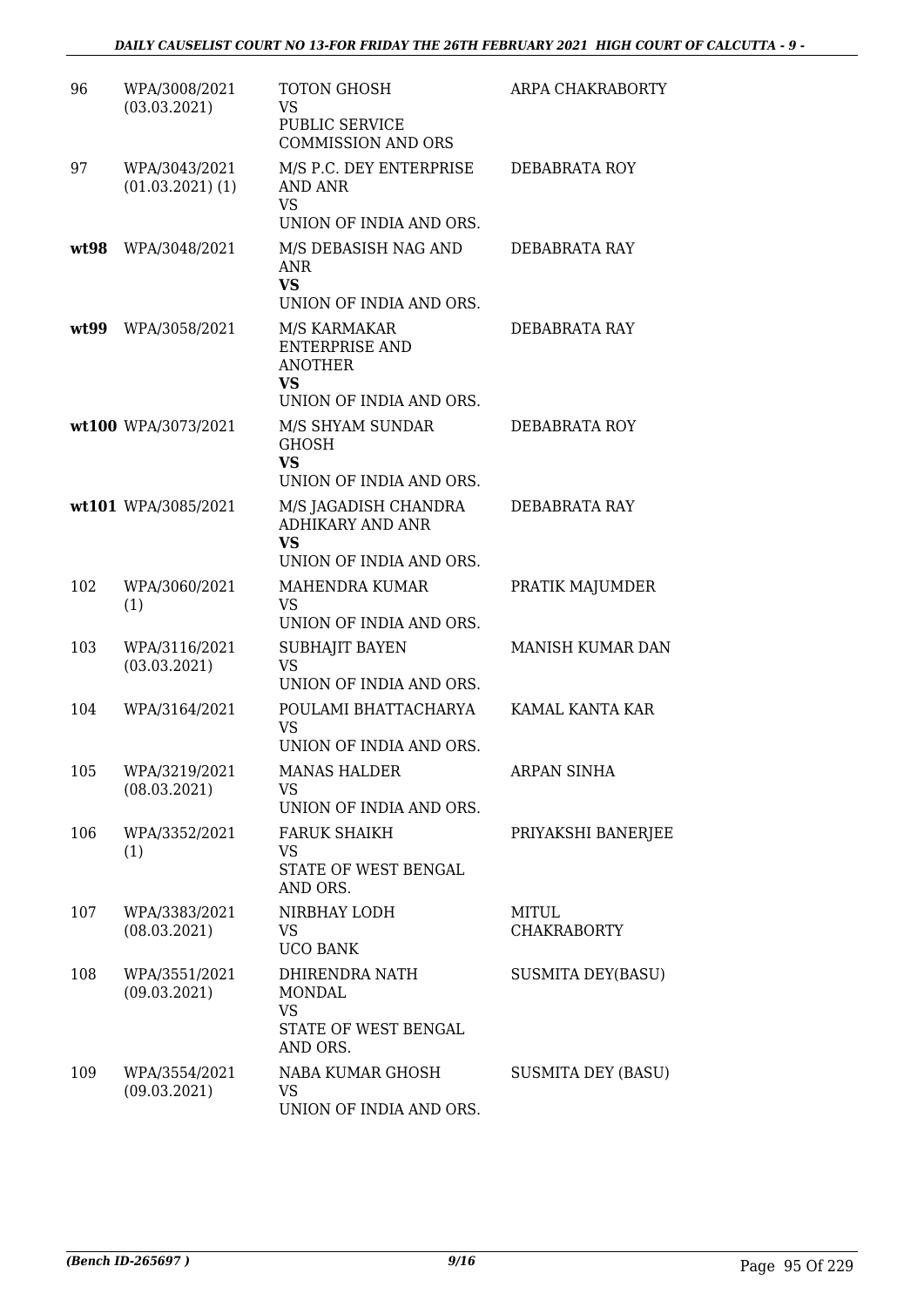| 110 | WPA/3707/2021<br>(1)                  | <b>CHANDRA MITRA</b><br><b>VS</b><br>THE ASSISTANT DIRECTOR<br>GOVT, AND ORS                                                                      | SAYANTI SENGUPTA                 |
|-----|---------------------------------------|---------------------------------------------------------------------------------------------------------------------------------------------------|----------------------------------|
| 111 | WPA/3726/2021<br>$(04.03.2021)$ (1)   | SOSTI JANA MANDAL<br>@SOSTI JANA<br><b>VS</b><br>STATE OF WEST BENGAL<br>AND ORS.                                                                 | PARTHA SARATHI<br><b>MONDAL</b>  |
| 112 | WPA/3901/2021                         | <b>ASRAF ALI AND ORS</b><br>VS.<br>STATE OF WEST BENGAL<br>AND ORS.                                                                               | <b>BITASOK BANERJEE</b>          |
| 113 | WPA/4024/2021                         | UTAM BATABYAL<br><b>VS</b><br>PASCHIM BANGA GRAMIN<br><b>BANK AND OTHERS</b>                                                                      | <b>NEIL BASU</b>                 |
| 114 | WPA/4091/2021<br>$(04.03.2021)$ (1)   | DILIP KUMAR GANGULY<br>VS<br><b>BANGIYA GRAMIN VIKASH</b><br><b>BANK</b>                                                                          | KMAKSHYA PRASAD<br>MUKHOPADHYAY  |
| 115 | WPA/4326/2021<br>$(02.03.2021)$ $(1)$ | RAHUL SARKAR<br><b>VS</b><br>THE UNION OF INDIA AND<br><b>ORS</b>                                                                                 | <b>SOMRAJ DHAR</b>               |
| 116 | WPA/4347/2021                         | MOFIJUL MONDAL<br>VS<br>STATE OF WEST BENGAL<br>AND ORS.                                                                                          | MRINAL KANTI<br><b>GHOSH</b>     |
| 117 | WPA/4510/2021                         | TAPAS KUMAR KUNDU AND<br><b>ORS</b><br><b>VS</b><br>STATE OF WEST BENGAL<br>AND ORS.                                                              | RAJESH NASKAR                    |
| 118 | WPA/4570/2021                         | DR. NIRENDRANATH PATRA<br>VS<br>STATE OF WEST BENGAL<br>AND ORS.                                                                                  | <b>SUBHRA DAS</b>                |
| 119 | WPA/4587/2021                         | <b>ARNAB SEN</b><br>VS.<br>UNION OF INDIA AND ORS.                                                                                                | DIPANKAR PAL                     |
| 120 | WPA/4602/2021                         | RATNA MONDAL<br>VS.<br>UNION OF INDIA AND ORS.                                                                                                    | SAMARENDRA NATH<br><b>BISWAS</b> |
| 121 | WPA/4614/2021                         | <b>MAINUDDIN SARDAR</b><br><b>VS</b><br><b>INSPECTOR GENERAL, FTR</b><br><b>HEADQUARTERS BORDER</b><br><b>SECURITY FORCE AND</b><br><b>OTHERS</b> | <b>SUBHAM GHOSH</b>              |
| 122 | WPA/4619/2021                         | MAKBUL MOLLA<br>VS.<br>STATE OF WEST BENGAL<br>AND ORS.                                                                                           | KAJAL RAY                        |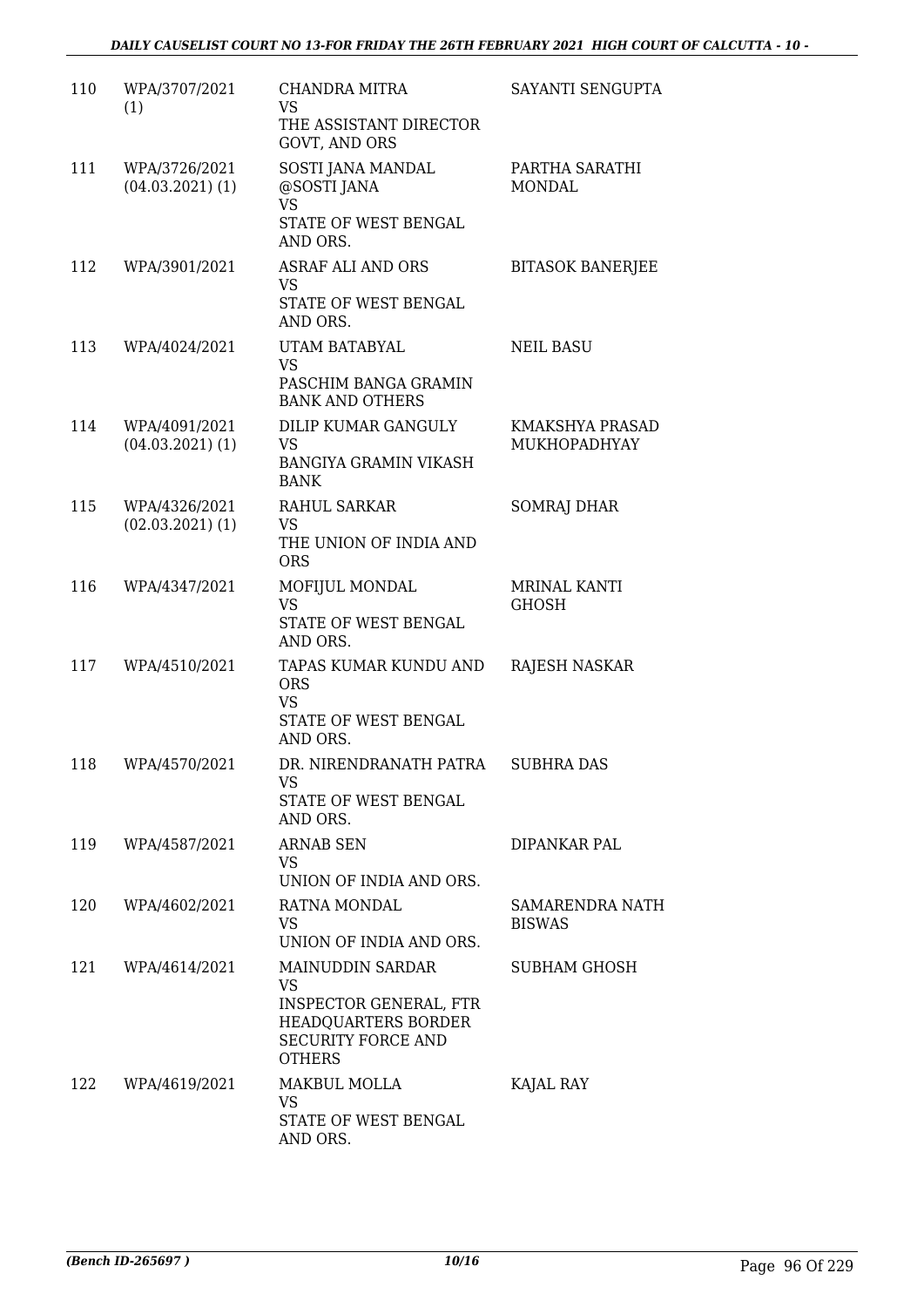| 123 | WPA/4626/2021 | SUMAN CHAKRABORTY<br>AND ANR<br>VS<br>BHARAT SANCHAR NIGAM<br>LTD AND ORS                                                   | MAHABOOB AHMED                  |
|-----|---------------|-----------------------------------------------------------------------------------------------------------------------------|---------------------------------|
| 124 | WPA/4640/2021 | ARDHENDU GHOSH<br><b>VS</b><br><b>BANK OF INDIA AND ORS</b>                                                                 | ARDHENDU GHOSH                  |
| 125 | WPA/4683/2021 | <b>BIBRATA BISWAS</b><br><b>VS</b><br>UNION OF INDIA AND ORS.                                                               | PRATIK MAJUMDER                 |
| 126 | WPA/4686/2021 | <b>BUDHRAM ORAON</b><br><b>VS</b><br>UNION OF INDIA AND ORS.                                                                | PRATIK MAJUMDER                 |
| 127 | WPA/4692/2021 | YER LATIB MOLLA AND<br><b>OTHERS</b><br><b>VS</b><br>THE GOVERNMENT OF<br>WEST BENGAL AND<br><b>OTHERS</b>                  | PRAMITA BANERJEE                |
| 128 | WPA/4703/2021 | <b>SANOYARA KHATUN</b><br><b>VS</b><br>THE WEST BENGAL POWER<br>DEVELOPMENT<br><b>CORPORATION LIMITED</b><br><b>AND ORS</b> | <b>GOLAM MOHIUDDIN</b>          |
| 129 | WPA/4917/2021 | <b>ALLMAMUN HOQUE</b><br><b>VS</b><br>STATE OF WEST BENGAL<br>AND ORS.                                                      | SWARVANU SAHA                   |
| 130 | WPA/4935/2021 | KOYALA MAZDOOR<br><b>CONGRESS</b><br><b>VS</b><br>UNION OF INDIA AND ORS.                                                   | SABYASACHI<br><b>CHATTERJEE</b> |
| 131 | WPA/5160/2021 | ARPAN BISWAS AND<br><b>OTHERS</b><br><b>VS</b><br>STATE OF WEST BENGAL<br>AND ORS.                                          | <b>GOPA BISWAS</b>              |
| 132 | WPA/5254/2021 | <b>MAYARUN BIBI</b><br>VS.<br>UNION OF INDIA AND ORS.                                                                       | <b>BEANZIR SHAIKH</b>           |
| 133 | WPA/5329/2021 | ANWESHA GANGULY<br><b>BANERJEE AND ORS</b><br><b>VS</b><br>STATE OF WEST BENGAL<br>AND ORS.                                 | <b>SUMAN BANERJEE</b>           |
| 134 | WPA/5377/2021 | MADHUSUDAN DATTA AND<br><b>OTHERS</b><br><b>VS</b><br>STATE OF WEST BENGAL<br>AND ORS.                                      | ARPAN GUHA                      |

## **MOTION GROUP - V**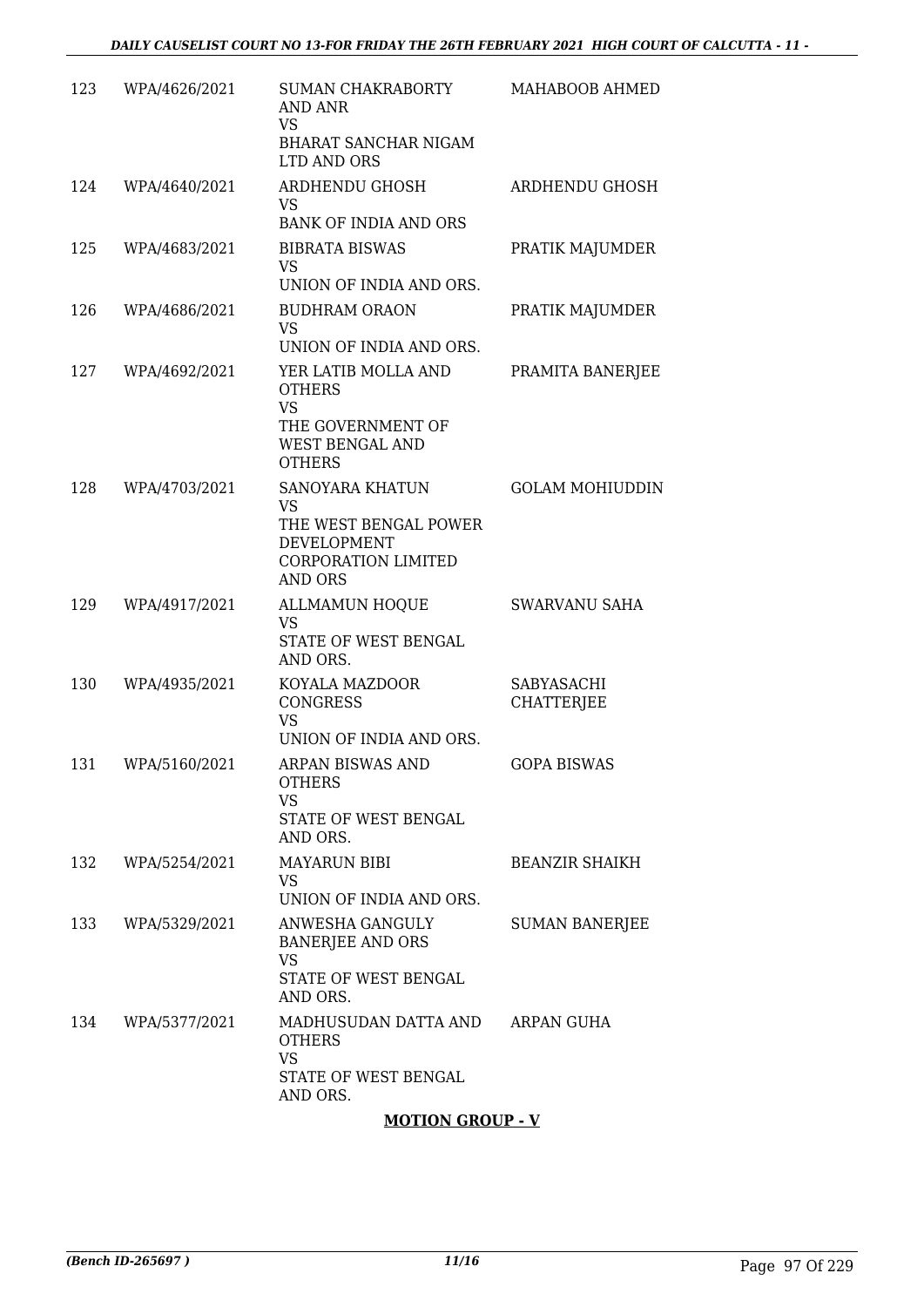| 135 | WPA/24902/2015<br>(1)                 | UMA SAHA (BANIK)<br><b>VS</b>                | HUSN ARA BEGUM                         |
|-----|---------------------------------------|----------------------------------------------|----------------------------------------|
|     |                                       | STATE OF WEST BENGAL &<br><b>ORS</b>         |                                        |
| 136 | WPA/24119/2018<br>$(04.03.2021)$ (!)  | CHANDRA MAHATO<br>VS                         | VIVEKANANDA BAURI                      |
|     |                                       | STATE OF WEST BENGAL &<br><b>ORS</b>         |                                        |
| 137 | WPA/6396/2019<br>$(04.03.2021)$ (!)   | SUJIT RAJBANSHI<br><b>VS</b>                 | UJANI PAL SAMANTA                      |
|     |                                       | STATE OF WEST BENGAL &<br><b>ORS</b>         |                                        |
| 138 | WPA/6397/2019<br>$(04.03.2021)$ (!)   | RAJA RAJBANSHI<br><b>VS</b>                  | UJANI PAL SAMANTA                      |
|     |                                       | STATE OF WEST BENGAL &<br><b>ORS</b>         |                                        |
| 139 | WPA/4095/2020<br>$(09.03.2021)$ $(1)$ | SMT GANGAMANI BAGDI<br>VS                    | <b>SOUMI KUNDU</b>                     |
|     |                                       | STATE OF WEST BENGAL &<br><b>ORS</b>         |                                        |
| 140 | WPA/5202/2020                         | LAXMIBALA MAHATO & ORS<br><b>VS</b>          | <b>SHUVRO PROKASH</b><br><b>LAHIRI</b> |
|     |                                       | STATE OF WEST BENGAL &<br><b>ORS</b>         |                                        |
| 141 | WPA/8231/2020                         | ASHISH KUMAR SAHA<br><b>VS</b>               | <b>SHUVRO PROKASH</b><br>LAHIRI        |
|     |                                       | STATE OF WEST BENGAL<br>AND ORS.             |                                        |
| 142 | WPA/9698/2020                         | SANGEETA<br><b>ROYCHOUDHURY</b>              | DIP JYOTI<br><b>CHAKRABORTY</b>        |
|     |                                       | <b>VS</b><br>STATE OF WEST BENGAL            |                                        |
| 143 | WPA/9704/2020                         | AND ORS.<br>SANGEETA ROY                     | DIP JYOTI                              |
|     |                                       | CHOUDHURY(SARKAR)<br>VS                      | CHAKRABORTY                            |
|     |                                       | STATE OF WEST BENGAL<br>AND ORS.             |                                        |
| 144 | WPA/2934/2021                         | SABIRUDDIN SANA<br>VS                        | SK. MOINUDDIN                          |
|     |                                       | STATE OF WEST BENGAL<br>AND ORS.             |                                        |
| 145 | WPA/3028/2021<br>$(02.03.2021)$ $(1)$ | BELA RANI SAMANTA AND<br><b>ORS</b>          | ZIAUL HAQUE                            |
|     |                                       | <b>VS</b><br>STATE OF WEST BENGAL            |                                        |
|     |                                       | AND ORS.                                     |                                        |
| 146 | WPA/4218/2021<br>$(04.03.2021)$ (1)   | ABDUL CHHAMAD MALITA<br>AND ORS<br><b>VS</b> | TIRTHANKAR ROY                         |
|     |                                       | STATE OF WEST BENGAL<br>AND ORS.             |                                        |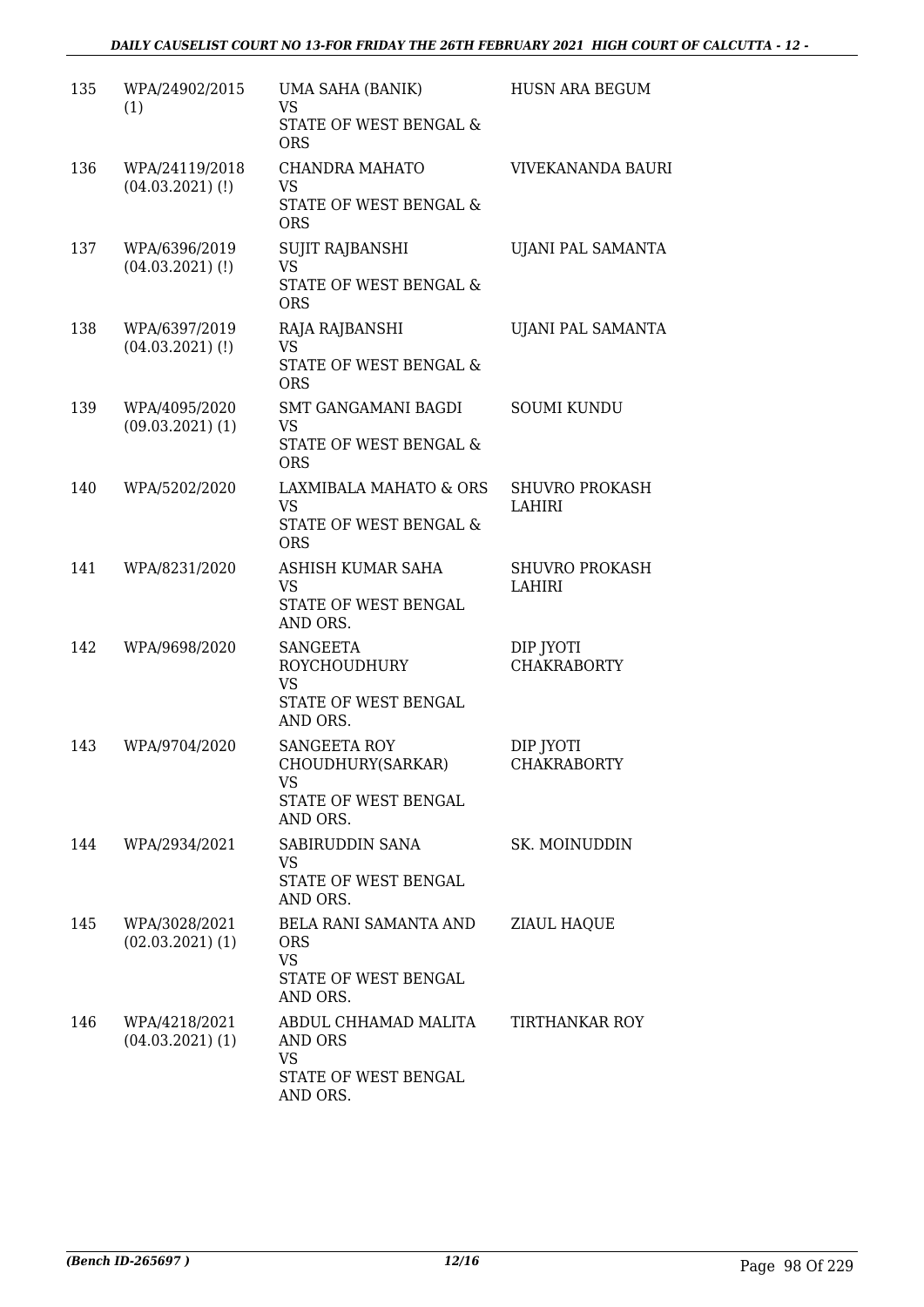| 147 | WPA/4658/2021<br>$(04.03.2021)$ $(1)$ | MD. JANAB ALI<br>VS<br>THE STATE OF WEST<br><b>BENGAL AND ORS</b>         | ANJAN<br><b>BHATTACHARYA</b>          |
|-----|---------------------------------------|---------------------------------------------------------------------------|---------------------------------------|
| 148 | WPA/4983/2021<br>(02.03.2021)         | <b>BIMALA RABIDAS</b><br>VS<br>STATE OF WEST BENGAL<br>AND ORS.           | <b>SABITA KHUTIA</b><br><b>BHUNYA</b> |
| 149 | WPA/5401/2021                         | SAHADEB PRAMANIK<br><b>VS</b><br>STATE OF WEST BENGAL<br>AND ORS.         | <b>BIDHAN BISWAS</b>                  |
| 150 | WPA/5474/2021                         | CHINTA PAIK<br><b>VS</b><br>STATE OF WEST BENGAL<br>AND ORS.              | <b>GOUTAM KUMAR</b><br><b>MAITY</b>   |
| 151 | WPA/5477/2021                         | <b>BHAGYADHAR ARI</b><br>VS<br>STATE OF WEST BENGAL<br>AND ORS.           | <b>GOUTAM KUMAR</b><br><b>MAITY</b>   |
| 152 | WPA/5483/2021                         | GAJENDRA NATH BARMAN<br><b>VS</b><br>STATE OF WEST BENGAL<br>AND ORS.     | <b>GOUTAM KUMAR</b><br><b>MAITY</b>   |
| 153 | WPA/5486/2021                         | DHANANJOY MAJUMDER<br><b>VS</b><br>STATE OF WEST BENGAL<br>AND ORS.       | <b>GOUTAM KUMAR</b><br><b>MAITY</b>   |
| 154 | WPA/5489/2021                         | <b>BISWANATH PURKAIT</b><br><b>VS</b><br>STATE OF WEST BENGAL<br>AND ORS. | <b>GOUTAM KUMAR</b><br><b>MAITY</b>   |
| 155 | WPA/5492/2021                         | RADHA RANI SARDAR<br><b>VS</b><br>STATE OF WEST BENGAL<br>AND ORS.        | <b>GOUTAM KUMAR</b><br><b>MAITY</b>   |
| 156 | WPA/5494/2021                         | MANIBALA MONDAL<br><b>VS</b><br>STATE OF WEST BENGAL<br>AND ORS.          | <b>GOUTAM KUMAR</b><br><b>MAITY</b>   |
| 157 | WPA/5498/2021                         | NAMITA DEBNATH<br>VS<br>STATE OF WEST BENGAL<br>AND ORS.                  | <b>GOUTAM KUMAR</b><br><b>MAITY</b>   |
| 158 | WPA/5501/2021                         | OMBEHAR BEOYA<br><b>VS</b><br>STATE OF WEST BENGAL<br>AND ORS.            | <b>GOUTAM KUMAR</b><br><b>MAITY</b>   |
| 159 | WPA/5505/2021                         | SANTOSH KUMAR OJHA<br><b>VS</b><br>STATE OF WEST BENGAL<br>AND ORS.       | <b>GOUTAM KUMAR</b><br><b>MAITY</b>   |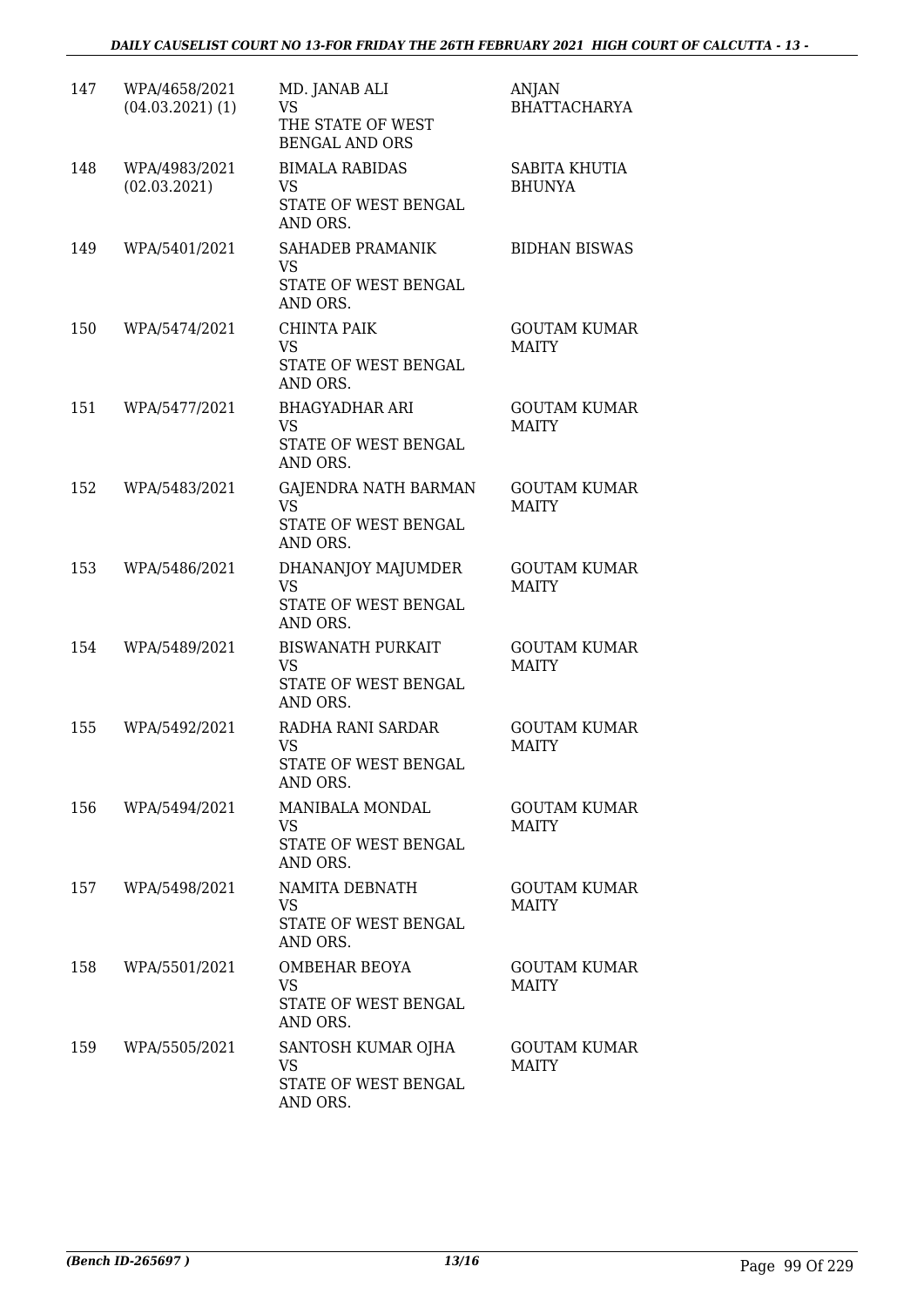| 160 | WPA/5509/2021                           | AJIT KUMAR DAS<br>VS                                                      | <b>GOUTAM KUMAR</b><br><b>MAITY</b>   |
|-----|-----------------------------------------|---------------------------------------------------------------------------|---------------------------------------|
|     |                                         | STATE OF WEST BENGAL<br>AND ORS.                                          |                                       |
| 161 | WPA/5510/2021                           | <b>DURGABALA SRDAR</b><br><b>VS</b>                                       | <b>GOUTAM KUMAR</b><br><b>MAITY</b>   |
|     |                                         | STATE OF WEST BENGAL<br>AND ORS.                                          |                                       |
|     |                                         | <b>HEARING ASSIGNED</b>                                                   |                                       |
| 162 | WPA/4744/2018                           | NIRUPAM SAHA<br>VS                                                        | SUDIPTA DASGUPTA                      |
|     |                                         | UNION OF INDIA & ORS                                                      |                                       |
|     | wt163 WPA/4745/2018                     | SANTOSH KUMAR ROY<br><b>VS</b><br>UNION OF INDIA & ORS                    | SUDIPTA DASGUPTA                      |
| 164 | WPA/13095/2018<br>$(Gr.-III)$ (3)       | C.D. EQUIFINANCE PRIVATE<br><b>LIMITED</b>                                | AJAY GAGGAR                           |
|     | (17.03.2021)                            | <b>VS</b>                                                                 |                                       |
|     |                                         | STATE OF WEST BENGAL &<br><b>ORS</b>                                      |                                       |
|     |                                         | IA NO: CAN/1/2018(Old No:CAN/5793/2018), CAN/3/2020(Old No:CAN/708/2020)  |                                       |
| 165 | WPA/9758/2019<br>$(Gr. - IX)$           | LOUDON PROPERTIES (P)<br><b>LIMITED &amp; ANR</b><br>VS                   | <b>SWADIN PAN</b>                     |
|     |                                         | <b>CESC LIMITED &amp; ORS</b>                                             |                                       |
|     | IA NO: CAN/1/2019(Old No:CAN/9474/2019) |                                                                           |                                       |
|     |                                         | <b>HEARING</b>                                                            |                                       |
| 166 | WPA/924/2009                            | SUBIR BHATTACHARJEE                                                       | JASOBANTA RAKSHIT                     |
|     | $(Gr.-VI)$ $(3)$<br>(01.03.2021)        | <b>VS</b><br>STATE OF WEST BENGAL &<br><b>ORS</b>                         |                                       |
|     |                                         | IA NO: CAN/1/2010(Old No:CAN/2267/2010), CAN/2/2015(Old No:CAN/4526/2015) |                                       |
| 167 | WPA/19270/2012<br>$(Gr.-VI) (2)$        | <b>JYOTIRMOY MITRA</b><br>VS                                              | <b>ANIMESH</b><br><b>BHATTACHARYA</b> |
|     |                                         | D V C & ORS                                                               |                                       |
|     | IA NO: CAN/1/2020(Old No:CAN/1000/2020) |                                                                           |                                       |
| 168 | WPA/20544/2015                          | PURNA CHANDRA SARKAR<br>VS                                                | <b>SUMITA SHAW</b>                    |
|     |                                         | <b>BANGIYA GRAMIN VIKASH</b><br><b>BANK &amp; ORS</b>                     |                                       |
|     |                                         | IA NO: CAN/1/2019(Old No:CAN/12708/2019), CAN/2/2020, CAN/3/2020          |                                       |
| 169 | WPA/21557/2016                          | NAGENDRANATH MURMU CHITTAPRIYA GHOSH                                      |                                       |
|     | (2)                                     | VS<br><b>INDIAN OVERSEAS BANK &amp;</b><br><b>ORS</b>                     |                                       |
| 170 | WPA/21892/2016<br>$(Gr.-VI)$ $(2)$      | JITENDRA PRASAD MALI<br>VS                                                | PAMPA DEY (DHABAL)                    |
|     |                                         | UNION OF INDIA 7 ORS<br>$10(0111T - 0111100010010)$                       |                                       |

IA NO: CAN/1/2019(Old No:CAN/12261/2019)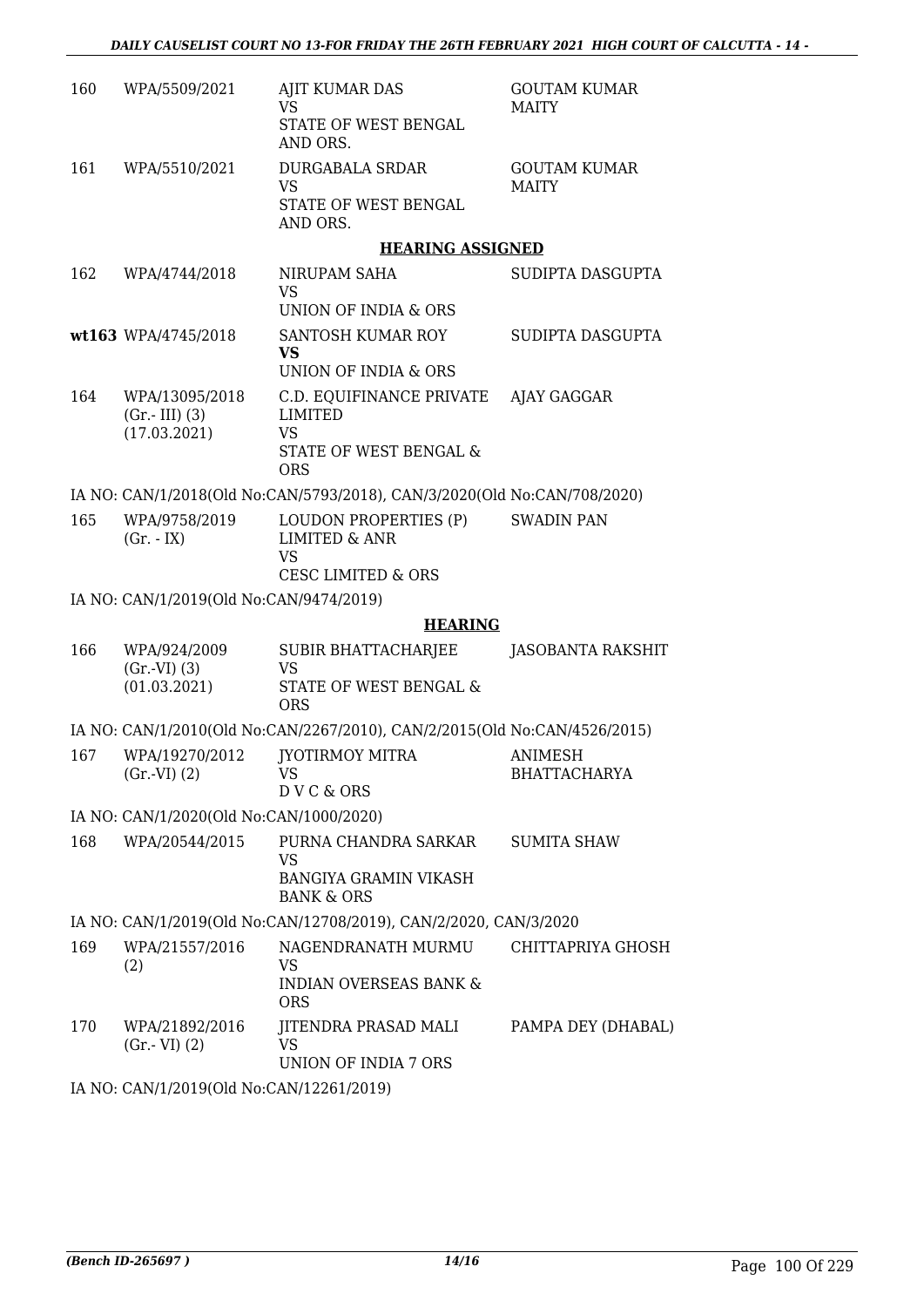| 171 | WPA/21787/2018<br>(Gr.VI) (3)           | SK SAMUAL HOSSEN & ORS<br>VS<br>STATE OF WEST BENGAL &<br><b>ORS</b>                                            | RAJU<br>BHATTACHARYYA                         |                 |
|-----|-----------------------------------------|-----------------------------------------------------------------------------------------------------------------|-----------------------------------------------|-----------------|
|     |                                         | IA NO: CAN/1/2020(Old No:CAN/898/2020), CAN/2/2020(Old No:CAN/1329/2020)                                        |                                               |                 |
| 172 | WPA/24525/2018<br>(Gr.VI) (2)           | RAMA PRASAD SARKAR<br><b>VS</b><br>STATE OF WEST BENGAL&<br><b>ORS</b>                                          | <b>RAMA PRASAD</b><br><b>SARKAR IN PERSON</b> |                 |
| 173 | WPA/24642/2018<br>(Gr.VI) (2)           | <b>RAKESH KUMAR</b><br><b>SRIVASTAVA &amp; ANR</b><br><b>VS</b><br>W.B. S. E. D. CO-LTD & ORS                   | V. CHATTERJEE                                 |                 |
|     | IA NO: CAN/1/2019(Old No:CAN/8318/2019) |                                                                                                                 |                                               |                 |
|     | wt174 WPA/25162/2018                    | ANIRUDDHA KAR & ORS<br><b>VS</b><br>W.B.S. E.D.CO. LTD & ORS                                                    | VICTOR CHATTERJEE                             |                 |
|     | IA NO: CAN/1/2019(Old No:CAN/8317/2019) |                                                                                                                 |                                               |                 |
| 175 | WPA/5214/2019<br>(2)                    | MD. RUKNUDDIN<br><b>VS</b><br>THE HON'BLE HIGH COURT                                                            | SHABAZ ALAM                                   | SAIKAT BANERJEE |
| 176 | WPA/7670/2019<br>(2)                    | AT CALCUTTA & ORS<br>ASIM SARKAR @ ASHIM<br><b>SARKAR</b><br><b>VS</b><br>CENTRAL BANK OF INDIA &<br><b>ORS</b> | <b>SAMKHA SUBHRA</b><br><b>ROY</b>            |                 |
| 177 | WPA/7671/2019<br>(2)                    | <b>JUDHISTHIR MAHATO</b><br><b>VS</b><br>CENTRAL BANK OF INDIA &<br><b>ORS</b>                                  | <b>SANKHA SUBHRA</b><br><b>ROY</b>            |                 |
| 178 | WPA/7672/2019<br>(2)                    | <b>BIJOYLAL BEGI</b><br><b>VS</b><br>CENTRAL BANK OF INDIA &<br><b>ORS</b>                                      | <b>SANKHA SUBHRA RAY</b>                      |                 |
| 179 | WPA/7673/2019<br>(2)                    | JAMUNA RUI DAS<br>VS<br>CENTRAL BANK OF INDIA &<br><b>ORS</b>                                                   | <b>SANKHA SUBHRA</b><br>ROY                   |                 |
| 180 | WPA/16750/2019<br>(2)                   | <b>BIMALA RANI SINGHA</b><br><b>VS</b><br>STATE OF WEST BENGAL<br>&ORS                                          | MD HABIBUR<br><b>RAHAMAN</b>                  |                 |
| 181 | WPA/17541/2019<br>(2)                   | RATNA KARANJAI<br><b>VS</b><br>UNION OF INDIA & ORS                                                             | RATNA KARANJAI<br>(INPESON)                   |                 |
| 182 | WPA/21485/2019<br>(Gr.VI) (3)           | PARTHA SAKHA ROY<br><b>VS</b><br>STATE OF WEST BENGAL &<br><b>ORS</b>                                           | <b>GOUTAM DINDA</b>                           |                 |
| 183 | WPA/2728/2020<br>(Gr.VI) (3)            | PRATUL KUMAR NAYAK<br><b>VS</b><br>UNITED BANK OF INDIA &<br><b>ORS</b>                                         | <b>GOUTAM ACHARYA</b>                         |                 |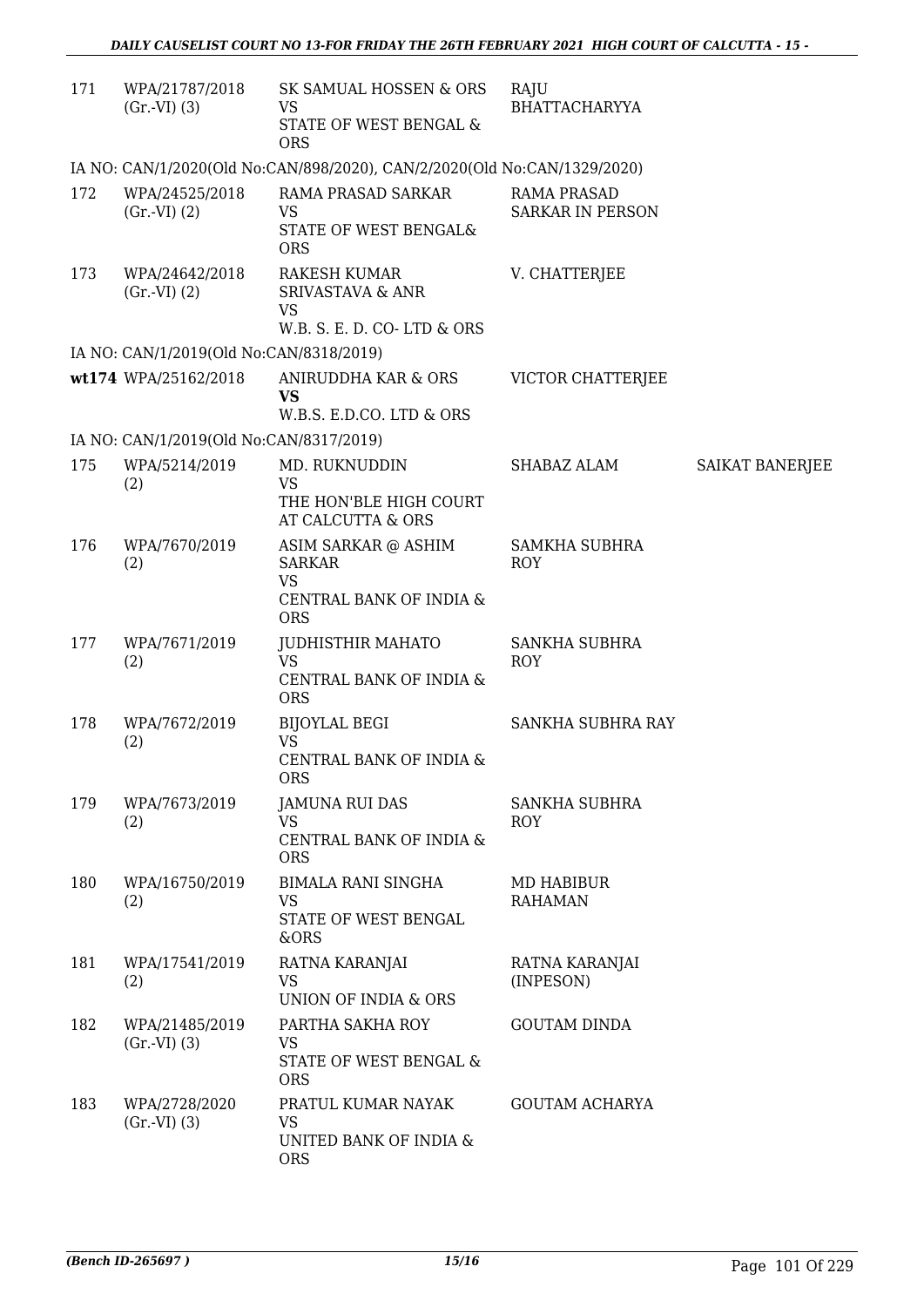| 184 | WPA/6374/2020<br>(2)                      | <b>SUDHANYA DAS&amp; ORS</b><br><b>VS</b><br>STATE OF WEST BENGAL&                          | <b>MAYUKH MAITRA</b>                 |
|-----|-------------------------------------------|---------------------------------------------------------------------------------------------|--------------------------------------|
| 185 | WPA/7126/2020<br>(2)                      | <b>ORS</b><br>PRATAP MANNA<br>VS<br>STATE OF WEST BENGAL<br>AND ORS.                        | TIANA<br><b>BHATTACHARYA</b>         |
|     | IA NO: CAN/1/2020, CAN/2/2020, CAN/3/2020 |                                                                                             |                                      |
| 186 | WPA/7271/2020<br>$(Gr.-VI)$ $(2)$         | SAMIR KUMAR HALDER<br>VS<br>State of West Bengal                                            | PAYEL SHOME                          |
|     | IA NO: CAN/1/2020                         |                                                                                             |                                      |
| 187 | WPA/11609/2020<br>$(Gr.-VI) (2)$          | RATNA KARANJAI IN<br><b>PERSON</b><br><b>VS</b>                                             | RATNA KARANJAI IN<br><b>PERSON</b>   |
|     |                                           | UNION OF INDIA AND ORS.                                                                     |                                      |
|     |                                           | <b>HEARING (IRRESPECTIVE OF CLASSIFICATION)</b>                                             |                                      |
| 188 | WPA/7633/2018<br>(Gr.II) (2)              | SMT. GOURI SANTRA<br>VS<br>STATE OF WEST BENGAL &<br><b>ORS</b>                             | <b>SHRABONI SARKAR</b>               |
| 189 | WPA/20342/2018<br>(Gr.V) (2)              | MADHUMITA BANERJEE<br><b>VS</b><br>THE KOLKATA MUNICIPAL<br><b>CORPORATION &amp; ORS</b>    | <b>BIDYUT KUMAR</b><br><b>HALDER</b> |
| 190 | WPA/12664/2019<br>(Gr.V) (2)              | DR. MANAS KUMAR<br><b>PRATIHAR</b><br>VS<br><b>STATE OF WEST BENGAL &amp;</b><br><b>ORS</b> | <b>SAMIR KUMR</b><br><b>ADHIKARI</b> |
|     | wt191 WPA/9921/2018                       | DR.ARUN CHAKRABORTY<br><b>VS</b><br>STATE OF WEST BENGAL&<br><b>ORS</b>                     | D.K. SAHOO                           |
| 192 | WPA/21815/2019<br>(Gr.V) (2)              | <b>BADAL DAS</b><br><b>VS</b><br>STATE OF WEST BENGAL &<br><b>ORS</b>                       | LAKSHMIKANTA<br><b>BHATTACHARYA</b>  |
| 193 | WPA/4598/2020<br>(Gr.V) (2)               | ABINASH NATH & ORS<br>VS.<br>STATE OF WEST BENGAL &<br><b>ORS</b>                           | PARTHA SARKAR                        |
| 194 | WPA/4888/2020<br>(Gr.V) (2)               | <b>SOUMEN CHABRI</b><br>VS<br>STATE OF WEST BENGAL &<br><b>ORS</b>                          | <b>SALONI</b><br>BHATTACHARJEE       |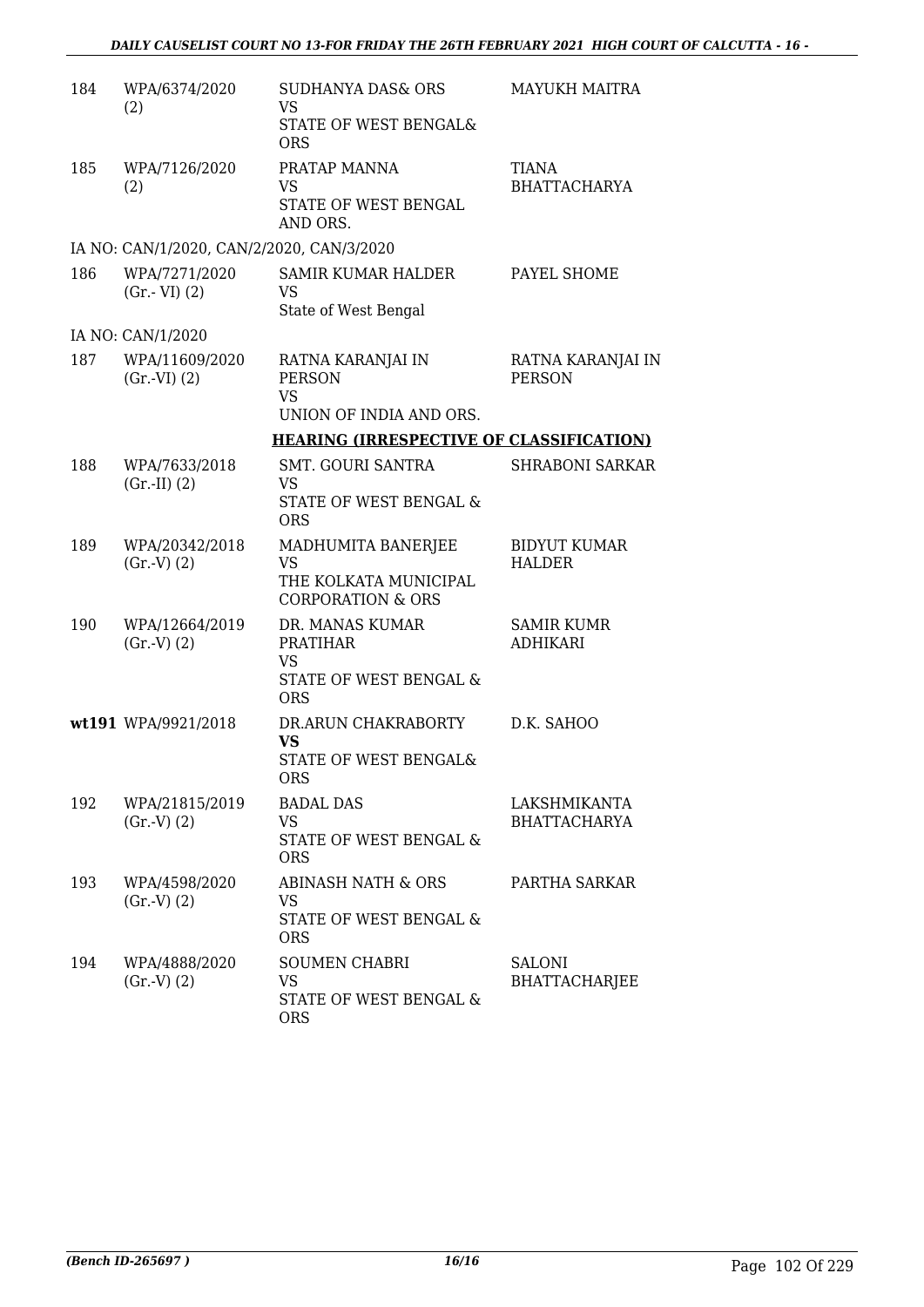

## **Appellate Side**

**DAILY CAUSELIST For Friday The 26th February 2021**

### **COURT NO. 8**

**SINGLE BENCH (SB - IV)**

**AT 10:45 AM**

**HON'BLE JUSTICE SABYASACHI BHATTACHARYYA**

**(VIA VIDEO CONFERENCE)**

**ON AND FROM MONDAY, THE 11TH JANUARY, 2021 – MATTERS (MOTION & HEARING ) UNDER ARTICLE 226 OF THE CONSTITUTION RELATING TO RESIDUARY UNDER GROUP IX [EXCLUDING ELECTRICITY MATTERS AND MATTERS UNDER PUBLIC PREMISES (UNAUTHORISED OCCUPANTS) ACT, 1971] INCLUDING APPLICATIONS CONNECTED THERETO.**

**NOTE (1) : ORIGINAL SIDE MATTERS WILL BE TAKEN UP FROM 10:45 A.M. TILL RECESS, ONLY ON TUESDAYS AND THURSDAYS.**

**NOTE ( 2) : APPELLATE SIDE MATTERS WILL BE TAKEN UP FROM 2 P.M. ONWARDS OR IMMEDIATELY AFTER COMPLETION OF ORIGINAL SIDE MATTERS, WHICHEVER IS EARLIER, ON TUESDAY AND THURSDAYS.**

**NOTE (3) : ON MONDAYS, WEDNESDAYS AND FRIDAYS, APPELLATE SIDE MATTERS WILL BE TAKEN THROUGHOUT THE DAY.**

**NOTE (4) : LEARNED ADVOCATES APPEARING IN MATTERS PERTAINING**

**--------------------------------------------------------------------------------------------------------- TO DIN (COMPANIES ACT, 2013) ARE REQUESTED TO HAND OVER**

**------------------------------------------------------------------------------------------------- THE DETAILS (NUMBER/ITEM NO. .... ETC.) TO THE COURT OFFICER**

**---------------------------------------------------------------------------------------------------**

**FOR BEING CLUBBED TOGETHER FOR HEARING.**

**-----------------------------------------------------------------------**

**NOTE (5) : MENTIONING WILL BE ALLOWED ONLY AT THE FIRST SITTING OF COURT ON THE FIRST WORKING DAY OF EVERY WEEK.**

**MATTERS WILL BE TAKEN UP THROUGH PHYSICAL HEARING ONLY WHEN BOTH THE PARTIES ARE AGREED.**

### **URGENT MOTION**

( TOP MATTERS )

1 WPA/2034/2014 BENGAL SAINIK PUNARVAS H N PROMANICK CORPORATION LTD VS UNION OF INDIA & ORS

IA NO: CAN/1/2014(Old No:CAN/11199/2014), CAN/2/2017(Old No:CAN/616/2017), CAN/3/2017(Old No:CAN/3818/2017), CAN/4/2017(Old No:CAN/9606/2017), CAN/5/2021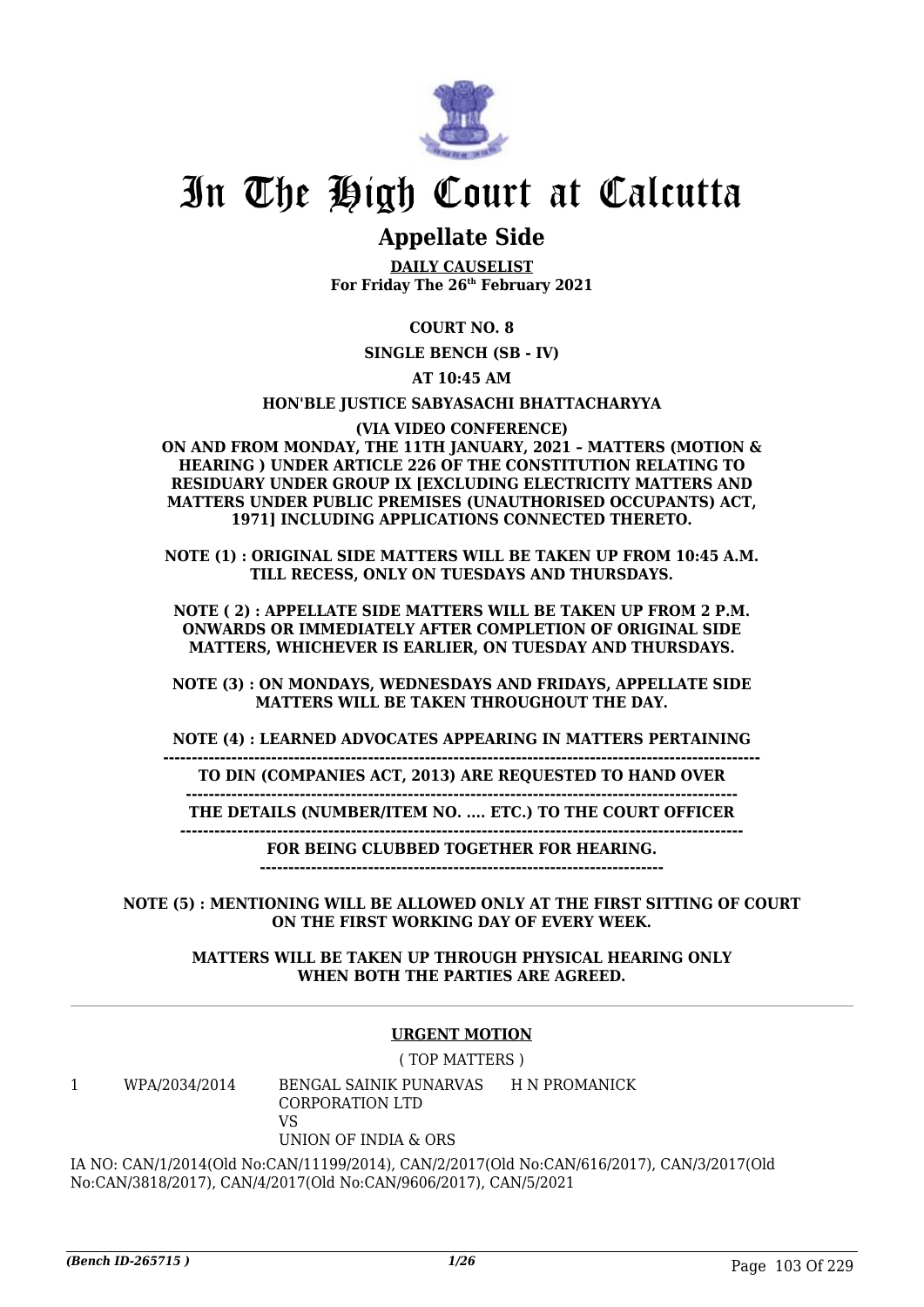| 2  | WPA/20807/2019                          | <b>SAGAR MAITY</b><br>VS<br>STATE OF WEST BENGAL &<br><b>ORS</b>                                                | KAPIL CHANDRA<br><b>SAHOO</b>      |
|----|-----------------------------------------|-----------------------------------------------------------------------------------------------------------------|------------------------------------|
| 3  | WPA/22214/2019                          | <b>ARATI RAY &amp; ORS</b><br>VS<br>STATE OF WEST BENGAL &<br><b>ORS</b>                                        | <b>SANKAR SARKAR</b>               |
| 4  | WPA/713/2020                            | SHIBA NANDA GAIN & ORS<br><b>VS</b><br>STATE OF WEST BENGAL &<br><b>ORS</b>                                     | <b>SANKAR SARKAR</b>               |
| 5  | WPA/714/2020                            | <b>MOSLEM BISWAS</b><br>VS<br>STATE OF WEST BENGAL &<br><b>ORS</b>                                              | <b>SANKAR SARKAR</b>               |
| 6  | WPA/2896/2020                           | HAJI MUMTAZ KHAN @<br><b>MUMTAZ KHAN</b><br><b>VS</b><br>THE GENERAL MANAGER,<br><b>METRO RAILWAY &amp; ORS</b> | <b>ISHITA RAUT</b>                 |
|    | IA NO: CAN/1/2021                       |                                                                                                                 |                                    |
| 7  | WPA/5055/2020                           | AYAJADDIN MANDAL<br><b>VS</b><br>STATE OF WEST BENGAL &                                                         | <b>SANKAR SARKAR</b>               |
|    |                                         | <b>ORS</b>                                                                                                      |                                    |
| 8  | WPA/5691/2020                           | <b>KARTICK PAUL</b><br><b>VS</b><br>STATE OF WEST BENGAL &<br><b>ORS</b>                                        | <b>TAPAN ROY</b>                   |
|    |                                         | IA NO: CAN/1/2020(Old No:CAN/3587/2020), CAN/3/2020(Old No:CAN/4335/2020)                                       |                                    |
| 9  | WPA/5715/2020                           | <b>JOYASREE HALDER</b><br><b>VS</b><br>STATE OF WEST BENGAL&<br><b>ORS</b>                                      | MANOJIT<br><b>BHATTACHARYA</b>     |
|    | IA NO: CAN/1/2020(Old No:CAN/3646/2020) |                                                                                                                 |                                    |
| 10 | WPA/8333/2020                           | DIBAKAR RANA<br>VS<br>STATE OF WEST BENGAL<br>AND ORS.                                                          | ANJAN<br><b>BHATTACHARYA</b>       |
| 11 | WPA/2038/2021                           | M/S EASY FIT JEWELLERY<br>(P) LIMITED AND ANOTHER<br>VS<br>UNION OF INDIA AND ORS.                              | ANIRUDDHA<br><b>AGRWALLA</b>       |
| 12 | WPA/2307/2021                           | PRONOBESH PAKHIRA<br>VS<br>STATE OF WEST BENGAL<br>AND ORS.                                                     | LAKSHMINATH<br><b>BHATTACHARYA</b> |
| 13 | WPA/3965/2021                           | RAJIB ROY<br><b>VS</b><br>STATE OF WEST BENGAL<br>AND ORS.                                                      | SURYA MAITY                        |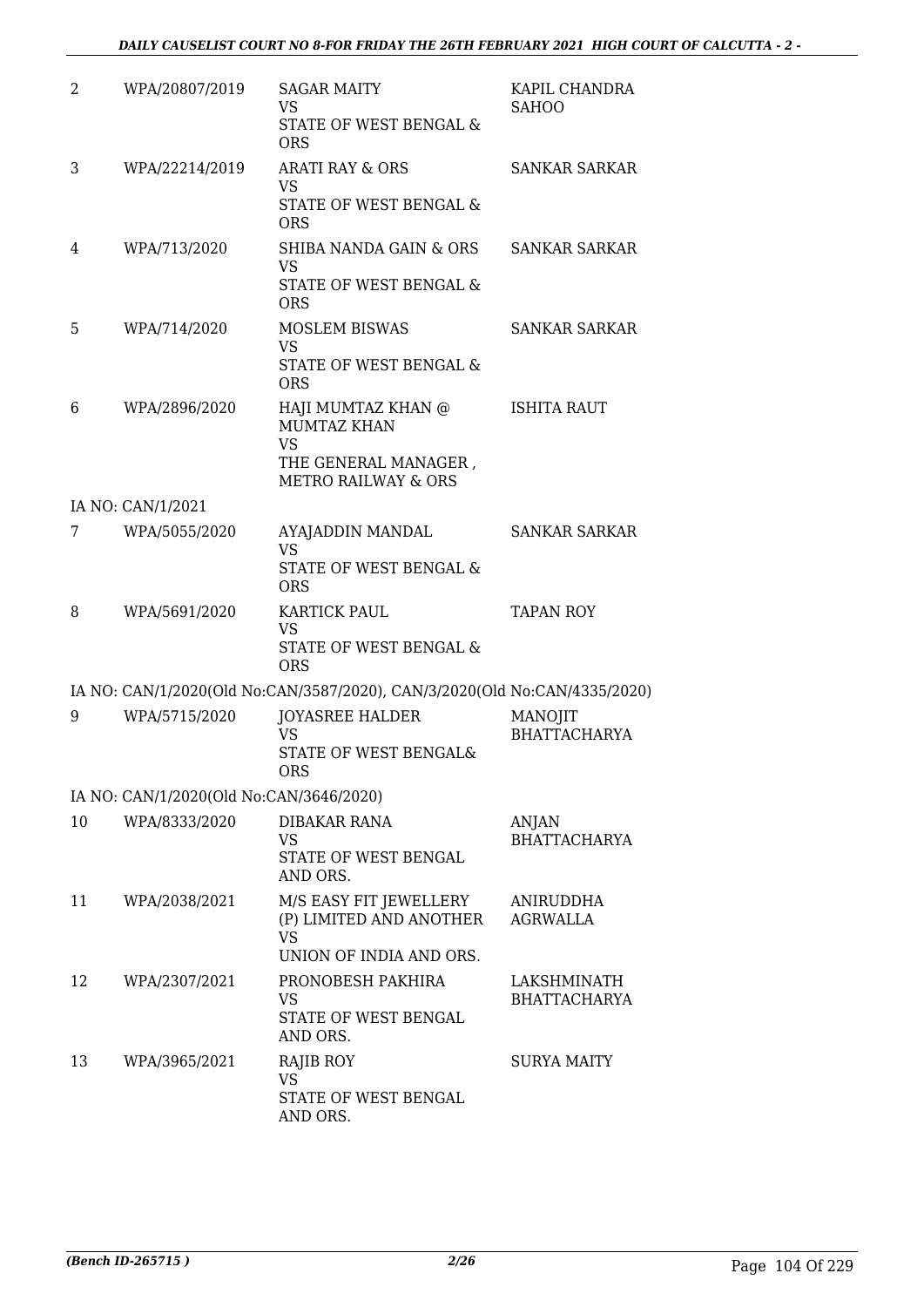| 14 | WPA/3699/2021     | SANATAN MONDAL<br>VS                                                          | PANCHANAN LET                |
|----|-------------------|-------------------------------------------------------------------------------|------------------------------|
|    |                   | STATE OF WEST BENGAL<br>AND ANR                                               |                              |
| 15 | WPA/4155/2021     | APARNA ATARTHI ( SAHA)<br>VS                                                  | <b>BIDHAN BISWAS</b>         |
|    |                   | STATE OF WEST BENGAL<br>AND ORS.                                              |                              |
| 16 | WPA/8460/2020     | NILLESH PAREKH<br>VS                                                          | ANIRUDHA<br><b>AGARWALLA</b> |
|    |                   | UNION OF INDIA AND ORS                                                        |                              |
|    |                   | <b>URGENT MOTION 1</b>                                                        |                              |
|    |                   | (TOP MATTERS)                                                                 |                              |
| 17 | WPA/4618/2020     | SWAPAN KUMAR DINDA<br>VS                                                      | KAMAL KANTA KAR              |
|    |                   | STATE OF WEST BENGAL &<br><b>ORS</b>                                          |                              |
| 18 | WPA/1531/2021     | SRIDAM MONDAL AND ANR<br>VS                                                   | NEIL BASU                    |
|    |                   | STATE OF WEST BENGAL<br>AND ORS.                                              |                              |
| 19 | WPA/7350/2020     | <b>NEPAL DAS</b><br><b>VS</b><br>Union of India                               | <b>JOY CHAKRABORTY</b>       |
|    | IA NO: CAN/1/2020 |                                                                               |                              |
| 20 | WPA/8099/2020     | <b>SUBHASIS MAHATO</b>                                                        | MALABIKA SAHA                |
|    |                   | <b>VS</b><br>Union of India                                                   |                              |
| 21 | WPA/1000/2021     | <b>SIKHA GAN</b><br><b>VS</b>                                                 | SIDDHARTHA DEB<br><b>ROY</b> |
|    |                   | STATE OF WEST BENGAL<br>AND ORS.                                              |                              |
| 22 | WPA/2236/2021     | ESKAG SANJEEVANI<br>PRIVATE LIMITED AND<br><b>ANOTHER</b>                     | PRASUN GHOSH                 |
|    |                   | <b>VS</b><br>MUNICIPAL CORPORATION<br>OG GREATOR MUMBAI AND<br><b>ANOTHER</b> |                              |
| 23 | WPA/10521/2020    | ABDA KHATOON AND ORS<br>VS.<br>STATE OF WEST BENGAL<br>AND ORS.               | SARBANANDA<br>SANYAL         |
| 24 | WPA/2698/2021     | RANUMA BIBI                                                                   | RAJ KUMAR SAIN               |
|    |                   | VS.<br>STATE OF WEST BENGAL<br>AND ORS.                                       |                              |
| 25 | WPA/9583/2020     | <b>BASARAT MOLLA</b><br><b>VS</b>                                             | RAFIKUL ISLAM<br>SARDAR      |
|    |                   | STATE OF WEST BENGAL<br>AND ORS.                                              |                              |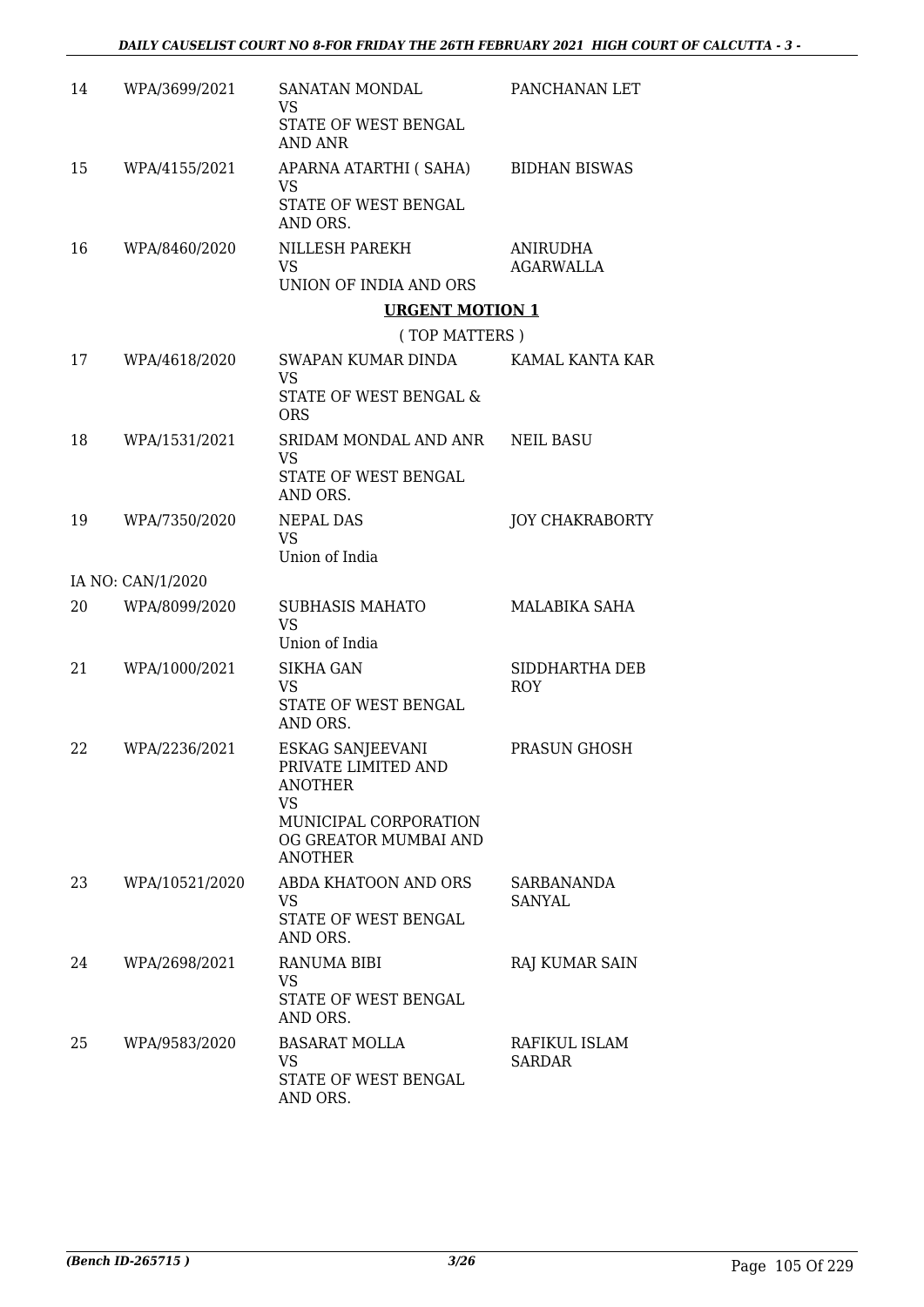| 26 | WPA/11379/2020    | ABUL BASAR MOLLA<br>VS<br>STATE OF WEST BENGAL<br>AND ORS.                                                                                                                 | SATYAJIT MANDAL                 |  |  |  |
|----|-------------------|----------------------------------------------------------------------------------------------------------------------------------------------------------------------------|---------------------------------|--|--|--|
| 27 | WPA/2389/2020     | CHANCHAL BASU<br><b>VS</b><br>STATE OF WEST BENGAL &<br>ORS.                                                                                                               | UTSAV MUKHERJEE                 |  |  |  |
| 28 | WPA/9795/2020     | THE MAHA BODHI SOCIETY<br>OF INDIA<br><b>VS</b><br>STATE OF WEST BENGAL<br>AND ORS.                                                                                        | <b>B K BANERJEE</b>             |  |  |  |
| 29 | WPA/10985/2020    | CHITTARANJAN RAY<br><b>VS</b><br>STATE OF WEST BENGAL<br>AND ORS.                                                                                                          | CHITTARANJAN RAY<br>(IN PERSON) |  |  |  |
| 30 | WPA/11431/2020    | BIJOY BISWAS AND ORS<br><b>VS</b><br>THE UNION OF INDIA AND<br><b>ORS</b>                                                                                                  | <b>MAINAK GANGULY</b>           |  |  |  |
| 31 | WPA/164/2021      | SK AMIR @ ARMAN BHOLA<br><b>VS</b><br>STATE OF WEST BENGAL<br>AND ORS.                                                                                                     | <b>MOYUKH</b><br>MUKHERJEE      |  |  |  |
| 32 | WPA/1517/2021     | KANCHAN MONDAL AND<br>ANR<br><b>VS</b><br>STATE OF WEST BENGAL<br>AND ORS.                                                                                                 | SABYASACHI<br><b>MONDAL</b>     |  |  |  |
| 33 | WPA/4783/2021     | <b>ATIN ROY</b><br>VS<br>STATE OF WEST BENGAL<br>AND ORS                                                                                                                   | SATRAJIT SINHA ROY              |  |  |  |
| 34 | WPA/12399/2019    | TAPAS KUMAR GHOSH<br>VS.<br>STATE OF WEST BENGAL &<br><b>ORS</b>                                                                                                           | SOUMYA MAZUMDAR                 |  |  |  |
| 35 | WPA/1712/2020     | NETAI CHARAN GIRI<br>VS<br>STATE OF WEST BENGAL &<br><b>ORS</b>                                                                                                            | ARNAB MUKHERJEE                 |  |  |  |
|    | IA NO: CAN/1/2020 |                                                                                                                                                                            |                                 |  |  |  |
| 36 | WPA/7287/2020     | NATIONAL PROJECTS<br><b>CONSTRUCRTION</b><br><b>CORPORATION LIMITED</b><br><b>VS</b><br>MICRO AND SMALL<br><b>ENTERPRISES</b><br>FACILITATION COUNCIL<br>(SAMADHAAN) MSEFC | RESHMI MUKHERJEE                |  |  |  |

IA NO: CAN/1/2020, CAN/2/2020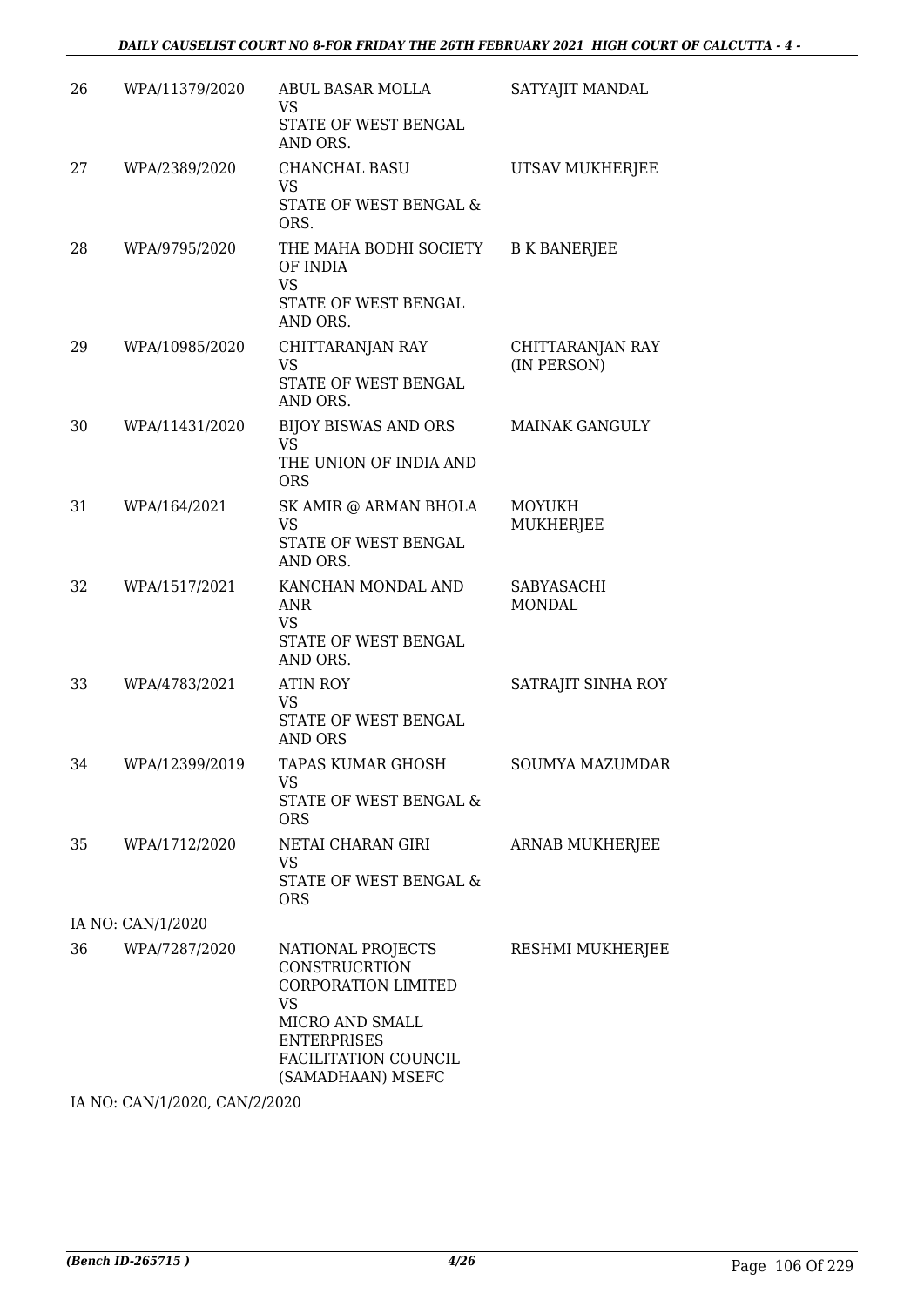| 37 | WPA/9591/2020  | AKSHAY KUKMAR DAS<br>VS<br>STATE OF WEST BENGAL<br>AND ORS.                                 | <b>BHARAT CHANDRA</b><br><b>SIMAI</b> |
|----|----------------|---------------------------------------------------------------------------------------------|---------------------------------------|
| 38 | WPA/9767/2020  | RATAN KUMAR BARMAN<br>VS<br>STATE OF WEST BENGAL<br>AND ORS.                                | PARTHA<br><b>CHAKRABORTY</b>          |
| 39 | WPA/11315/2020 | <b>GOPAL KUMAR SEN AND</b><br><b>ANOTHER</b><br><b>VS</b>                                   | Sanjib Dawn                           |
|    |                | STATE OF WEST BENGAL<br>AND ORS.                                                            |                                       |
| 40 | WPA/1283/2021  | SOURAV SARKAR AND ANR<br><b>VS</b><br>THE STATE OF WEST<br><b>BENGAL AND ORS</b>            | SUDIP GHOSH<br><b>CHOWDHURY</b>       |
| 41 | WPA/1440/2021  | PALASH DUTTA<br>VS<br>STATE OF WEST BENGAL                                                  | <b>RUPSA SREEMANI</b>                 |
| 42 | WPA/2585/2021  | AND ORS.<br><b>JYOTSHNA DEB</b><br><b>VS</b><br>STATE OF WEST BENGAL<br>AND ORS.            | <b>BHARAT CHANDRA</b><br><b>SIMAI</b> |
| 43 | WPA/2639/2021  | <b>HOTEL GREEN VIEW</b><br><b>VS</b><br>STATE OF WEST BENGAL<br>AND ORS.                    | <b>SANGHAMITRA</b><br><b>NANDY</b>    |
| 44 | WPA/2642/2021  | MADHUMITA DAS AND<br><b>ANOTHER</b><br><b>VS</b><br>STATE OF WEST BENGAL<br>AND ORS.        | LAL MOHAN BASU                        |
| 45 | WPA/2904/2021  | DELTA CREATIONS PRIVATE SURYASARATHI BASU<br>LIMITED AND ANR<br>VS.<br>STATE OF WEST BENGAL |                                       |
|    |                | AND ORS.                                                                                    |                                       |
| 46 | WPA/2955/2021  | SHANKAR PRASAD MAITY PAPIYA SHAW<br>VS<br>THE BRANCH MANAGER,<br>PNB AND ORS                |                                       |
|    |                | <b>URGENT MOTION 2</b>                                                                      |                                       |
|    |                | (TOP MATTERS)                                                                               |                                       |
| 47 | WPA/23994/2019 | RANENDRA NARAYAN SAHA<br>VS<br>STATE OF WEST BENGAL &<br><b>ORS</b>                         | SREEJOYEE BOSE                        |
| 48 | WPA/286/2020   | KABITA MAJHI                                                                                | <b>BRAJABALLABH SAHA</b>              |
|    |                | <b>VS</b><br>STATE OF WEST BENGAL &<br><b>ORS</b>                                           |                                       |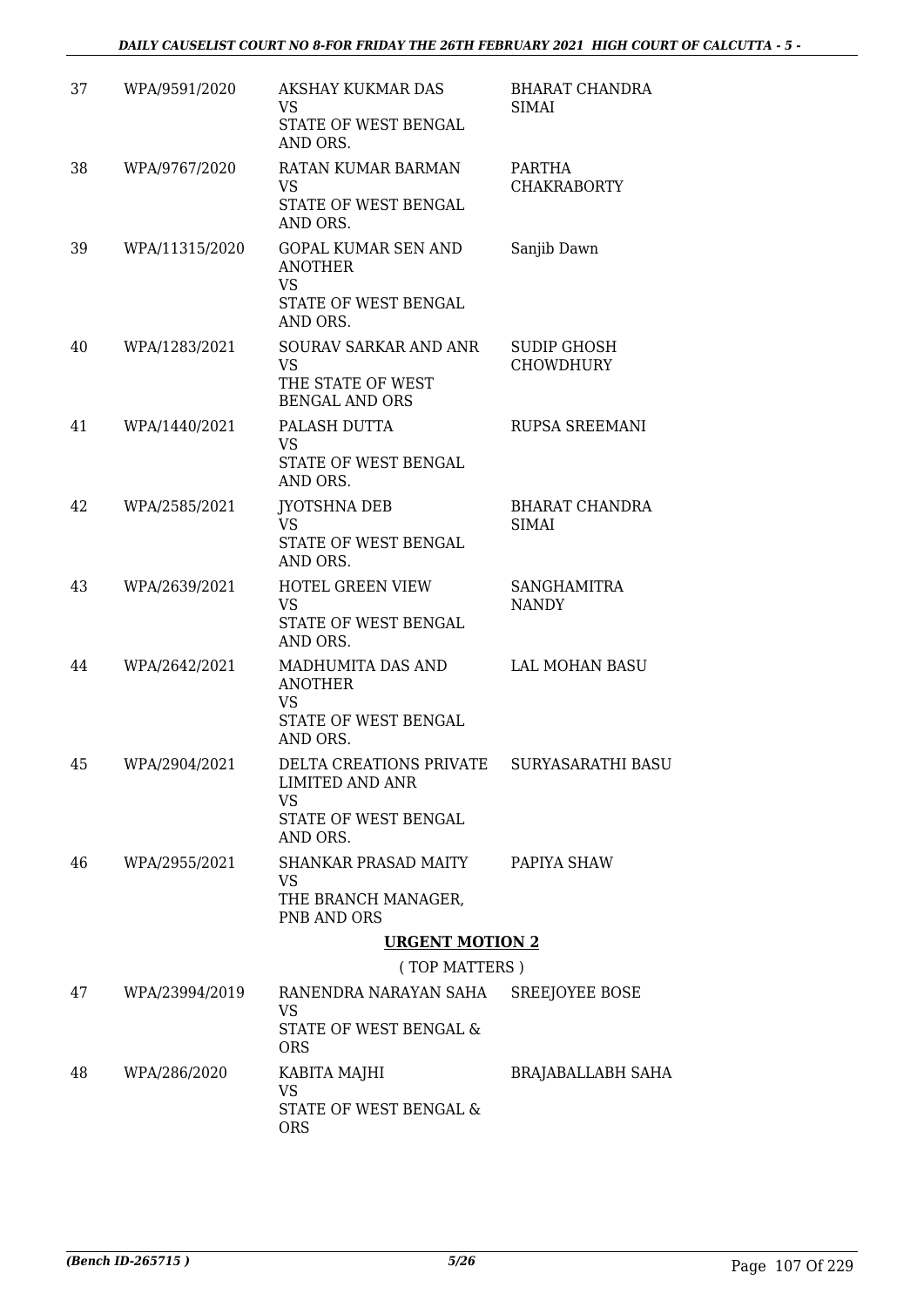| 49 | WPA/942/2020  | RENUBALA MAJHI<br><b>VS</b>                                                                    | <b>DEBASIS SUR</b>                      |
|----|---------------|------------------------------------------------------------------------------------------------|-----------------------------------------|
|    |               | STATE OF WEST BENGAL &<br><b>ORS</b>                                                           |                                         |
| 50 | WPA/2160/2020 | <b>SWAPAN KR DAS</b><br><b>VS</b>                                                              | <b>SUBIR KR</b><br><b>BHATTACHARYYA</b> |
|    |               | STATE OF WEST BENGAL &<br><b>ORS</b>                                                           |                                         |
| 51 | WPA/2522/2020 | PANKAJ MAHATA<br><b>VS</b><br>STATE OF WEST BENGAL &<br><b>ORS</b>                             | <b>SARTHAK BURMAN</b>                   |
| 52 | WPA/2989/2020 | SEKHAR CHANDRA<br><b>CHOWDHURY</b><br>VS                                                       | LIPIKA CHATTERJEE                       |
|    |               | STATE OF WEST BENGAL &<br><b>ORS</b>                                                           |                                         |
| 53 | WPA/4376/2020 | TEJPAL RABIDAS & ORS<br><b>VS</b>                                                              | <b>SUFI KAMAL</b>                       |
|    |               | STATE OF WEST BENGAL &<br><b>ORS</b>                                                           |                                         |
| 54 | WPA/4379/2020 | <b>GOPAL MANDAL &amp; ORS</b><br><b>VS</b>                                                     | PRIYANKA MONDAL                         |
|    |               | STATE OF WEST BENGAL &<br><b>ORS</b>                                                           |                                         |
| 55 | WPA/4534/2020 | MANU SARKAR & ANR<br><b>VS</b><br>STATE OF WEST BENGAL &<br><b>ORS</b>                         | RUPSA SREEMANI                          |
| 56 | WPA/4762/2020 | <b>SUBHAS CHANDRA</b><br><b>BHATTACHARYYA</b><br>VS                                            | KAMAL KANTA KAR                         |
|    |               | STATE OF WEST BENGAL &<br><b>ORS</b>                                                           |                                         |
| 57 | WPA/4923/2020 | PROF. ANURADHA GHOSH<br>VS<br>STATE OF WEST BENGAL &                                           | <b>SUMAN BANERJEE</b>                   |
|    |               | <b>ORS</b>                                                                                     |                                         |
| 58 | WPA/4983/2020 | EYASMINA KHATUN<br>VS<br>STATE OF WEST BENGAL &                                                | KRISHNA YADAV                           |
| 59 | WPA/4989/2020 | <b>ORS</b><br>MUNCY NASHER ALI SAHA<br>$&$ ANR<br><b>VS</b><br><b>UNION OF INDIA &amp; ORS</b> | S. M. HASAN                             |
| 60 | WPA/5647/2020 | ANATHBANDHU TEACHER'S<br>TRAINING INSTITUTE<br><b>VS</b>                                       | TUHIN SUBHRA RAUT                       |
|    |               | UNION OF INDIA & ORS                                                                           |                                         |
| 61 | WPA/5996/2020 | ASHA PAL<br><b>VS</b><br>STATE OF WEST BENGAL &<br><b>ORS</b>                                  | MD. ASHRAFUL HUQ                        |

IA NO: CAN/1/2020(Old No:CAN/4172/2020)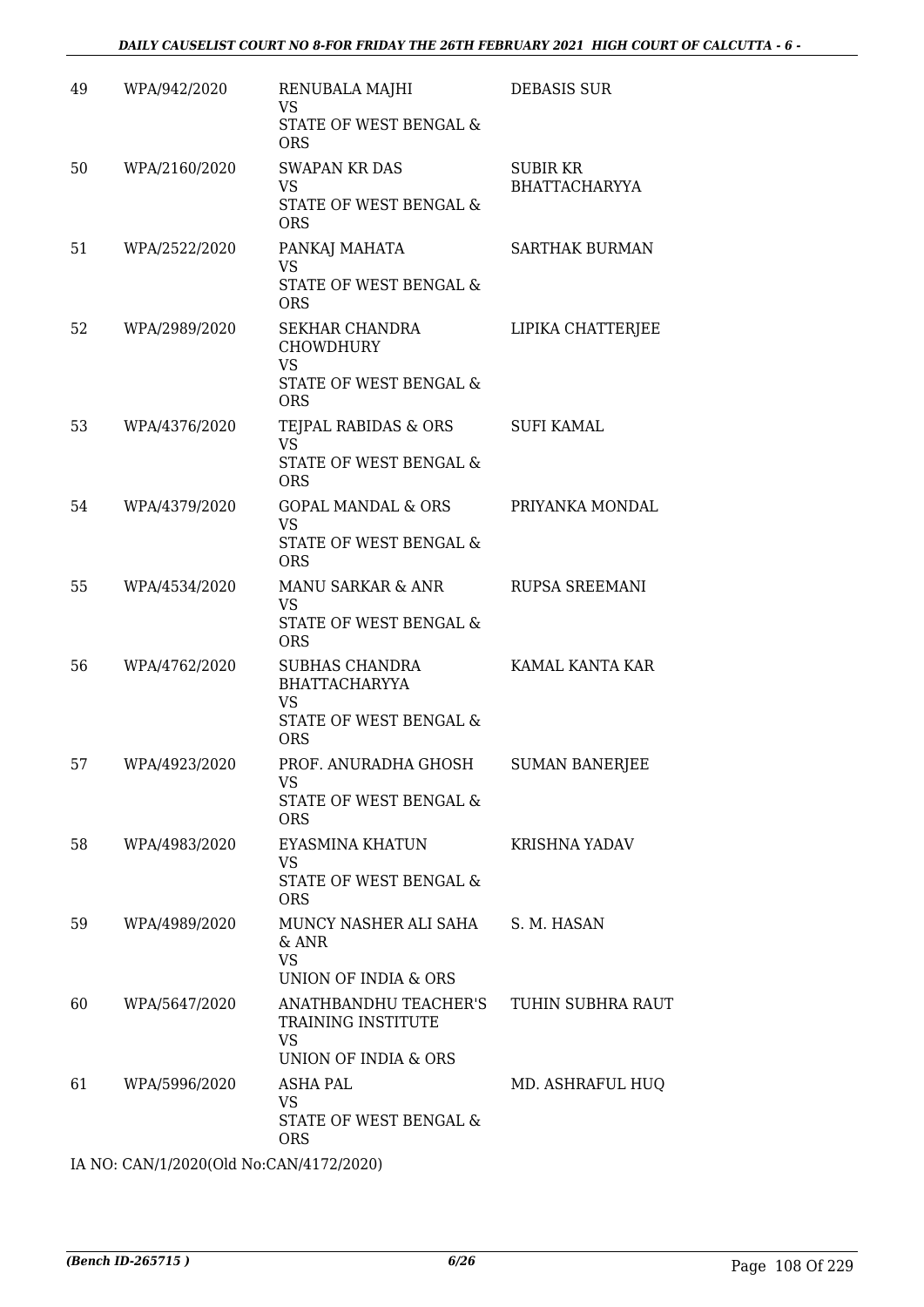| 62 | WPA/7101/2020     | <b>ARATI SOREN</b><br>VS<br>STATE OF WEST BENGAL                                                          | <b>SOHOM RAY</b>                    |                 |
|----|-------------------|-----------------------------------------------------------------------------------------------------------|-------------------------------------|-----------------|
|    | IA NO: CAN/1/2020 |                                                                                                           |                                     |                 |
| 63 | WPA/7488/2020     | RADHA THAPA @ RADHA<br><b>BAHADUR</b><br><b>VS</b><br>STATE OF WEST BENGAL<br>AND ORS.                    | <b>SANJIB DAS</b>                   |                 |
|    | IA NO: CAN/1/2020 |                                                                                                           |                                     |                 |
| 64 | WPA/7836/2020     | KAMAL BAGARIA<br>VS<br>State of West Bengal                                                               | JAYSHREE SAHA                       |                 |
| 65 | WPA/7956/2020     | UTTAM KUMAR DAS<br><b>VS</b><br>STATE OF WEST BENGAL<br>AND ORS.                                          | SAYANTAN HAZRA                      | SAIKAT BANERJEE |
| 66 | WPA/8105/2020     | DR. TUSHAR CHOWDHURY<br><b>VS</b><br>State of West Bengal                                                 | PRADYAT SAHA                        |                 |
| 67 | WPA/8134/2020     | REJAUL SK.<br><b>VS</b><br>State of West Bengal                                                           | MANOJ KUMAR ROY                     |                 |
| 68 | WPA/8149/2020     | TAPAS SAMANTA<br><b>VS</b><br>STATE OF WEST BENGAL<br>AND ORS.                                            | RAFIKUL ISLAM                       |                 |
|    | IA NO: CAN/1/2020 |                                                                                                           |                                     |                 |
| 69 | WPA/8217/2020     | MANAS KOTAL AND ORS.<br>VS<br>STATE OF WEST BENGAL<br>AND ORS.                                            | samit bhanja                        |                 |
| 70 | WPA/8232/2020     | <b>FAIDEAL SUPPLIES LTD</b><br>AND ANR<br><b>VS</b><br>Union of India AND ORS                             | ANIRUDDHA<br><b>AGARWALLA</b>       |                 |
| 71 | WPA/8370/2020     | <b>INDRALAL PRAMANIK</b><br><b>VS</b><br>STATE OF WEST BENGAL                                             | <b>GOURANGA KUMAR</b><br><b>DAS</b> |                 |
| 72 | WPA/8630/2020     | AND ORS.<br>BHAJAGOBINDA ROY @<br><b>BHAJAN ROY</b><br><b>VS</b><br>State of West Bengal                  | <b>NAZIR AHMED</b>                  |                 |
| 73 | WPA/8637/2020     | <b>SOUVIK MUKHERJEE</b><br>VS<br>THE ADDL. SECY. AND<br>CHIEF PASSPORT OFFICER,<br>PASSPORT SEVA PRG. AND | <b>SUMAN BANERJEE</b>               |                 |
| 74 | WPA/8661/2020     | <b>ORS</b><br>BAIJNATH JAISWAL<br><b>VS</b><br>STATE OF WEST BENGAL<br>AND ORS.                           | <b>AMLAN KUMAR</b><br>MUKHERJEE     |                 |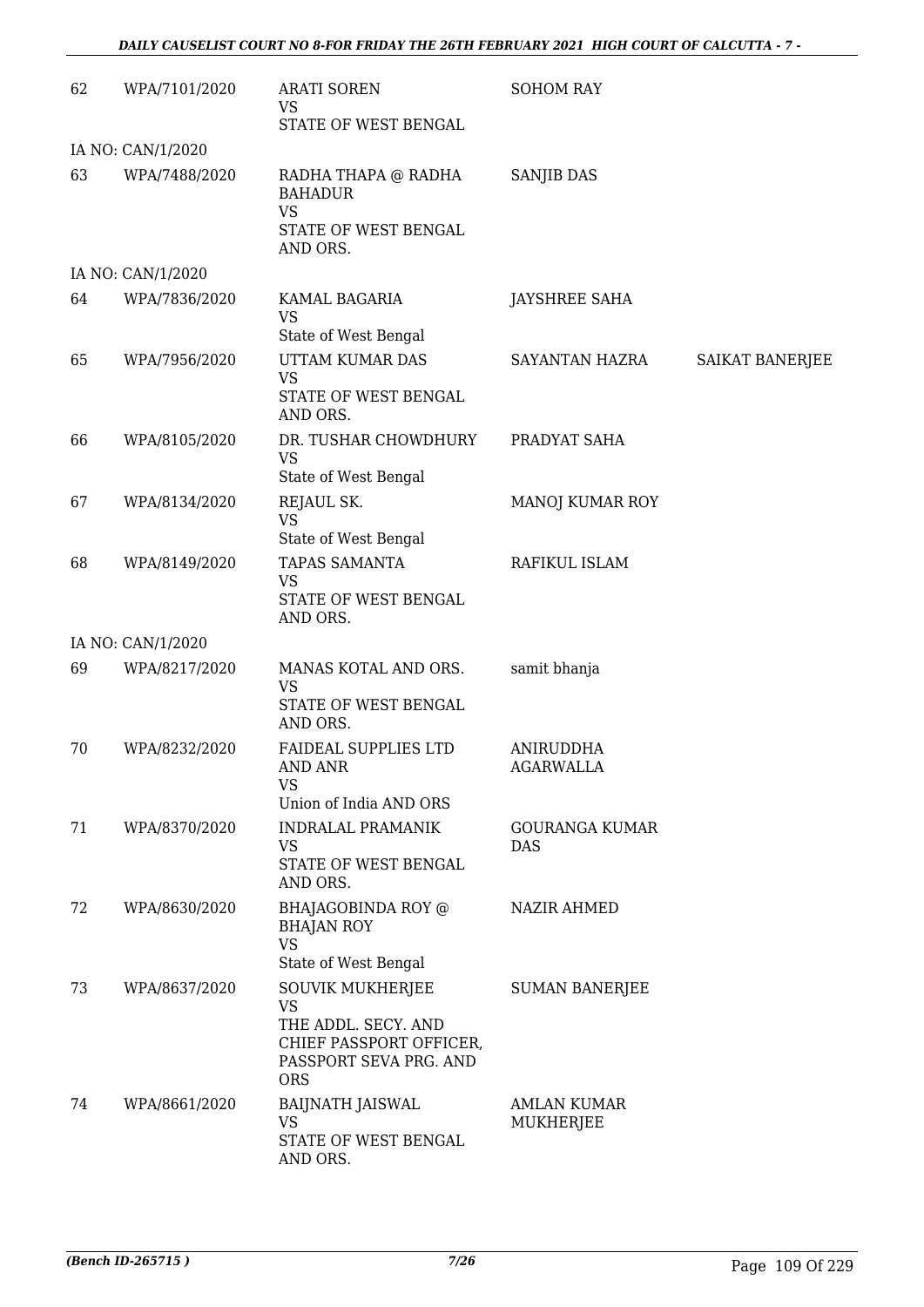| 75 | WPA/8671/2020 | <b>BISWAJIT SADHUKHAN</b><br><b>VS</b><br>STATE OF WEST BENGAL<br>AND ORS.                                                                                       | SUTAPA UPADHYAY                      |
|----|---------------|------------------------------------------------------------------------------------------------------------------------------------------------------------------|--------------------------------------|
| 76 | WPA/8696/2020 | RABINDRA SARKAR<br><b>VS</b><br>STATE OF WEST BENGAL<br>AND ORS.                                                                                                 | TARUNJYOTI TEWARI                    |
| 77 | WPA/8753/2020 | <b>SMT REBA MANNA</b><br>VS.<br>STATE OF WEST BENGAL<br>AND ORS.                                                                                                 | <b>SOURADIPTA</b><br><b>BANERJEE</b> |
| 78 | WPA/8826/2020 | UTPAL MONDAL<br>VS<br>THE STATE OF WEST<br><b>BENGAL AND ORS</b>                                                                                                 | DYUTIMOY PAUL                        |
| 79 | WPA/9052/2020 | <b>BEMALA DEBI</b><br><b>VS</b><br>STATE OF WEST BENGAL<br>AND ORS.                                                                                              | <b>ABHIK SARKAR</b>                  |
| 80 | WPA/9064/2020 | <b>AMENA BIBI</b><br>VS.<br>STATE OF WEST BENGAL<br>AND ORS.                                                                                                     | <b>MARIA RAHAMAN</b>                 |
| 81 | WPA/9198/2020 | REKHA BARMAN<br>VS<br>State of West Bengal                                                                                                                       | MADHURIMA<br>MUKHERJEE               |
| 82 | WPA/9215/2020 | <b>APU KUNDU</b><br><b>VS</b><br>STATE OF WEST BENGAL<br>AND ORS.                                                                                                | SHIBAJI KUMAR DAS                    |
| 83 | WPA/9297/2020 | <b>BABURAM SARDAR</b><br>VS<br>STATE OF WEST BENGAL<br>AND ORS.                                                                                                  | <b>MIR ANOWAR</b>                    |
| 84 | WPA/9342/2020 | <b>SUNIL SARDAR</b><br>VS.<br>UNION OF INDIA AND ORS.                                                                                                            | <b>RAKESH SARKAR</b>                 |
| 85 | WPA/9344/2020 | ARJUN SHARMA<br><b>VS</b><br>UNION OF INDIA AND ORS.                                                                                                             | RAKESH SARKAR                        |
| 86 | WPA/9372/2020 | NITYANANDA CHATTERJEE<br>@ NITAI<br>VS<br>STATE OF WEST BENGAL<br>AND ORS.                                                                                       | RAJNANDINI DAS                       |
| 87 | WPA/9393/2020 | IRADHA DAMODAR<br>SALGRAM JEW AND SRI SRI<br>SHIB THAKUR JEW REPD.<br>BY SHEBAITS SAJAL BARAN<br>GHOSH AND ORS.<br><b>VS</b><br>STATE OF WEST BENGAL<br>AND ORS. | SUBHAS CH. ATHA                      |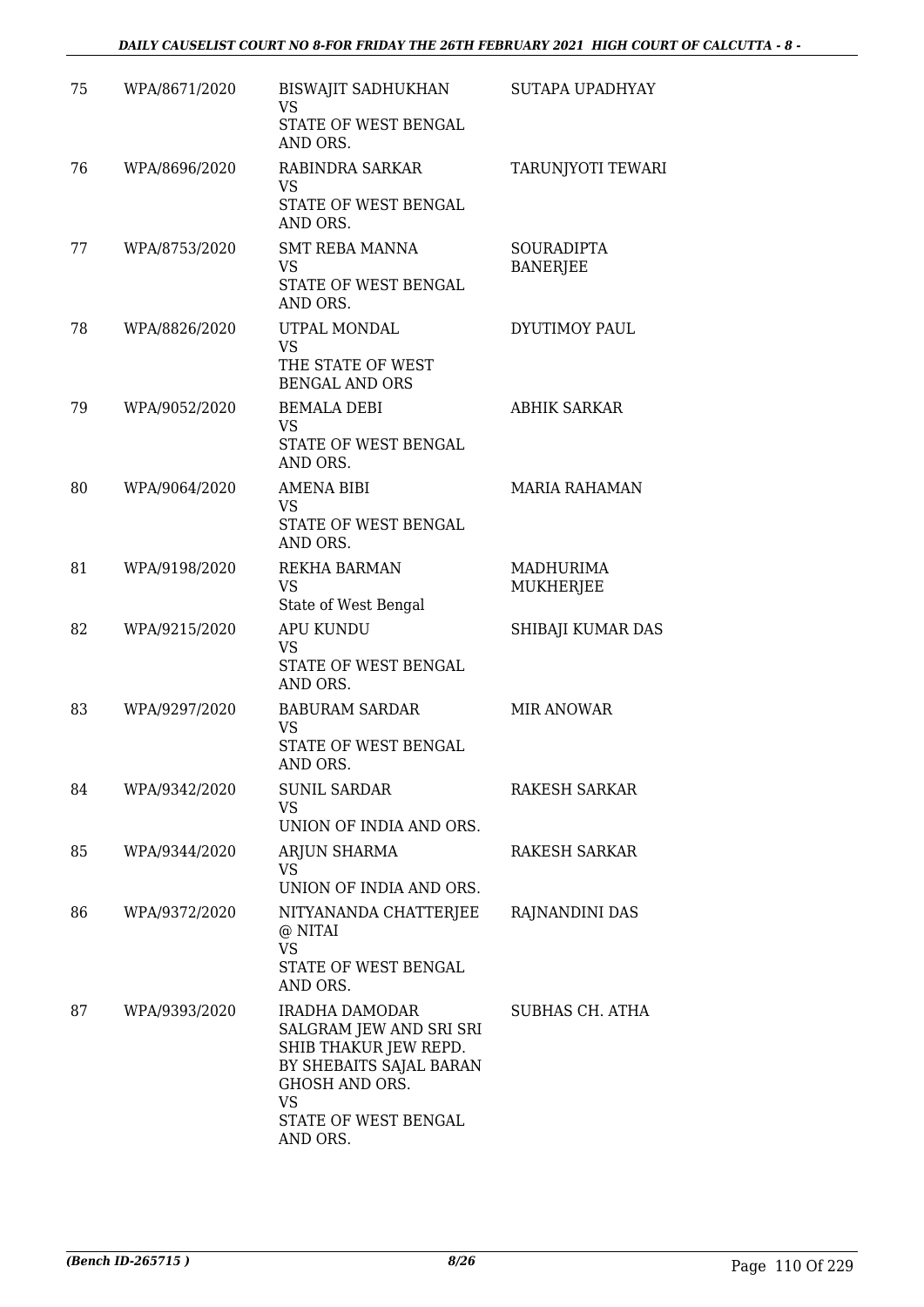| 88  | WPA/9419/2020  | <b>AMIT SINGHA</b><br>VS.<br>STATE OF WEST BENGAL<br>AND ORS.                                     | KAMAL KANTA KAR                      |
|-----|----------------|---------------------------------------------------------------------------------------------------|--------------------------------------|
| 89  | WPA/9465/2020  | MOLOY KUMAR PAL AND<br>ANR<br><b>VS</b><br>PASCHIM BANGA GRAMIM<br><b>BANK AND ORS</b>            | SAJAL KUMAR GHOSH                    |
| 90  | WPA/9486/2020  | DILL DEVELOPERS<br>PRIVATES LIMITED<br><b>VS</b><br><b>REGISTRAR OF</b><br>COMPANIES, WEST BENGAL | SHEBATEE DATTA                       |
| 91  | WPA/9568/2020  | <b>SUKUMAR DAS</b><br><b>VS</b><br>STATE OF WEST BENGAL<br>AND ORS.                               | KAMAK KANTA KAR                      |
| 92  | WPA/9615/2020  | RAJIB HOSEN BISWAS<br><b>VS</b><br><b>INDIAN OIL CORP AND ORS</b>                                 | <b>MARIA RAHAMAN</b>                 |
| 93  | WPA/9692/2020  | <b>BINA MONDAL</b><br><b>VS</b><br>STATE OF WEST BENGAL<br>AND ORS.                               | KAMAL KANTA KAR                      |
| 94  | WPA/9724/2020  | <b>SMT SATMINDAR KAUR</b><br><b>AND ANR</b><br><b>VS</b><br>STATE OF WEST BENGAL<br>AND ORS.      | <b>TRIPTIMOY</b><br><b>TALUKDER</b>  |
| 95  | WPA/9729/2020  | PURNA CHANDRA DAS<br><b>VS</b><br>STATE OF WEST BENGAL<br>AND ORS.                                | SK SAHJAHAN ALI                      |
| 96  | WPA/9741/2020  | MOUSUMI SAHOO<br>VS<br>STATE OF WEST BENGAL<br>AND ORS.                                           | SK SAHRAJAHAN ALI                    |
| 97  | WPA/9851/2020  | RASHBIHARI DOLAI<br>VS.<br>STATE OF WEST BENGAL<br>AND ORS.                                       | <b>SANDIP KUMAR</b><br>MONADAL       |
| 98  | WPA/10035/2020 | RAHUL PALIT<br><b>VS</b><br>STATE OF WEST BENGAL<br>AND ORS.                                      | <b>SAMIR ROY</b><br><b>CHOWDHURY</b> |
| 99  | WPA/10060/2020 | <b>ANSURA BIBI</b><br><b>VS</b><br>STATE OF WEST BENGAL<br>AND ORS.                               | SK SUJAUDDIN                         |
| 100 | WPA/10310/2020 | SAMARTH MEHTA AND ANR ANURAG BAGARIA<br><b>VS</b><br>THE STATE OF WEST<br>BENGAL AND ORS          |                                      |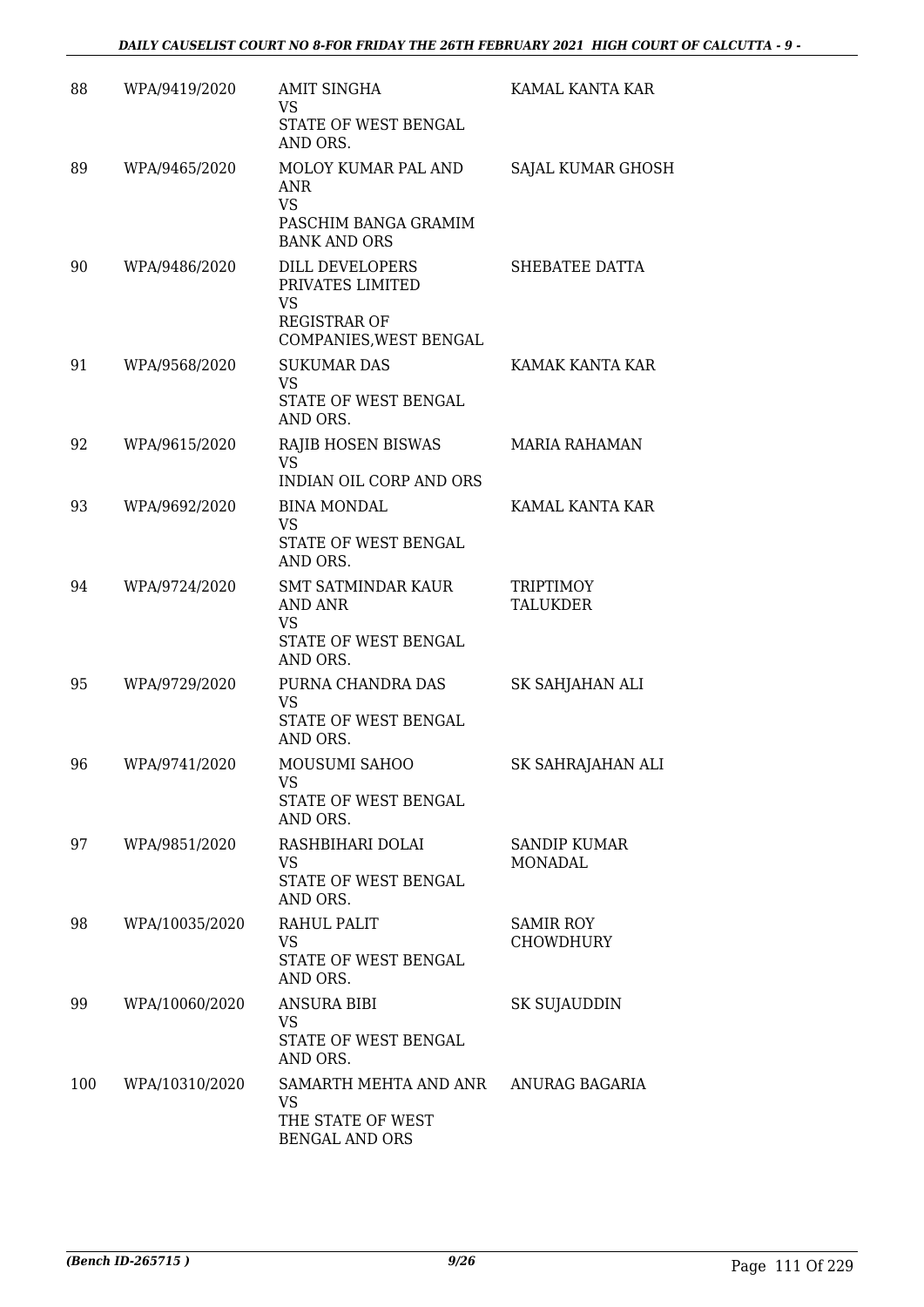| 101 | WPA/10366/2020 | PRASANTA BISWAS<br>VS.<br>UNION OF INDIA AND ORS.                                                                                    | <b>TAPAN ROY</b>                      |
|-----|----------------|--------------------------------------------------------------------------------------------------------------------------------------|---------------------------------------|
| 102 | WPA/10449/2020 | <b>BANK OF INDIA THIKA</b><br>SHRAMIK SANGRAM<br>COMMITTEE(WB)<br><b>VS</b><br><b>BANK OF INDIA</b>                                  | <b>MANIKA SWARNOKAR</b>               |
| 103 | WPA/10466/2020 | <b>SHAIBAL ROUT AND</b><br><b>ANOTHER</b><br><b>VS</b><br>STATE OF WEST BENGAL<br>AND ORS.                                           | <b>BHARAT CHANDRA</b><br><b>SIMAI</b> |
| 104 | WPA/10597/2020 | SATISH ROSIN AND<br>TURPENTINE WORKS AND<br><b>ANR</b><br><b>VS</b><br>STATE OF WEST BENGAL<br>AND ORS.                              | NILAY SENGUPTA                        |
| 105 | WPA/10645/2020 | <b>GOBINDA NAIYA</b><br><b>VS</b><br>THE STATE OF WEST<br><b>BENGAL AND ORS</b>                                                      | <b>ABDUR RAKIB</b>                    |
| 106 | WPA/10733/2020 | <b>HIRANMOY PATRA</b><br><b>VS</b><br>THE MARKETING HEAD<br><b>IOCL MD AND ORS</b>                                                   | <b>SRIKUMAR MANDAL</b>                |
| 107 | WPA/10870/2020 | NILOY SAHA<br><b>VS</b><br>UNION OF INDIA AND ORS.                                                                                   | <b>TRIPTIMOY</b><br>TALUKDER          |
| 108 | WPA/10890/2020 | M/S HICO MULTIFIN<br>PRODUCTS PVT LTD<br><b>VS</b><br>INDIAN CORPORATION LTD<br><b>AND ORS</b>                                       | PRIYANKA AGARWAL                      |
| 109 | WPA/10904/2020 | <b>HIMANSU GHORUI</b><br>VS<br>STATE OF WEST BENGAL<br>AND ORS.                                                                      | DIPTENDU MONDAL                       |
| 110 | WPA/10964/2020 | SUSANTA ADHIKARY<br>VS<br>STATE OF WEST BENGAL<br>AND ORS.                                                                           | KAMAL KANTA KAR                       |
| 111 | WPA/10996/2020 | <b>GEETANJALI</b><br><b>INFRASTRUCTURE AND</b><br><b>EARTHMOVERS AND</b><br><b>ANOTHER</b><br>VS<br>STATE OF WEST BENGAL<br>AND ORS. | SAPTARSHI KUMAR<br>MAL                |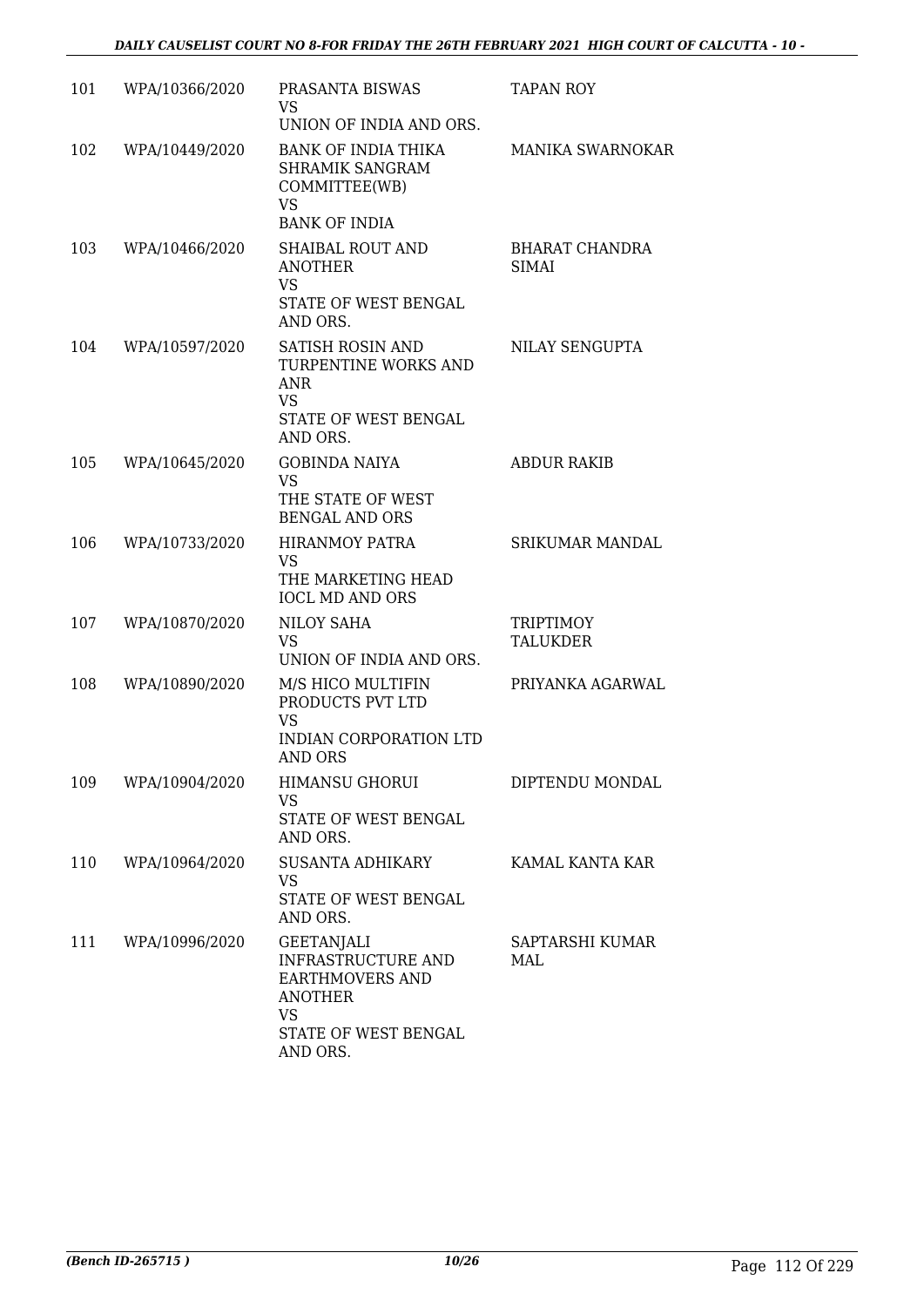| 112 | WPA/10998/2020    | <b>GEETANJALI</b><br>INFRASTRUCTURE AND<br>EARTHMOVERS AND<br><b>ANOTHER</b><br>VS<br>STATE OF WEST BENGAL | SAPTARSHI KUMAR<br>MAL          |
|-----|-------------------|------------------------------------------------------------------------------------------------------------|---------------------------------|
| 113 | WPA/11524/2020    | AND ORS.<br><b>BABLU PAL AND ANR</b><br>VS.<br>STATE OF WEST BENGAL<br>AND ORS.                            | <b>BRATINDRA</b><br>NARAYAN RAY |
| 114 | WPA/11548/2020    | ABHIJIT KUMAR ADHYA<br><b>VS</b><br>STATE OF WEST BENGAL<br>AND ORS.                                       | SAUMYAJIT GHOSAL                |
| 115 | WPA/11640/2020    | <b>JOYNUR BEWA</b><br><b>VS</b><br>STATE OF WEST BENGAL<br>AND ORS.                                        | <b>SRIKUMAR MANDAL</b>          |
| 116 | WPA/11909/2020    | <b>ISLAM ALI KHAN</b><br><b>VS</b><br>STATE OF WEST BENGAL<br>AND ORS.                                     | ASHIS KUMAR DUTTA               |
| 117 | WPA/11957/2020    | ARPITA MANDAL<br><b>VS</b><br>STATE OF WEST BENGAL<br>AND ORS.                                             | ANJAN<br><b>BHATTACHARYA</b>    |
|     | IA NO: CAN/1/2021 |                                                                                                            |                                 |
| 118 | WPA/11973/2020    | HOSENARA KAZI<br><b>VS</b><br>STATE OF WEST BENGAL<br>AND ORS.                                             | MAIDUL ISLAM<br><b>KAYAL</b>    |
| 119 | WPA/59/2021       | ANITA BHATTACHARYA<br><b>VS</b><br>STATE OF WEST BENGAL<br>AND ORS.                                        | PAYEL SHOME                     |
|     | 120 WPA/71/2021   | <b>ARATI GHOSH</b><br><b>VS</b><br>STATE OF WEST BENGAL<br>AND ORS.                                        | SAYAK KONAR                     |
| 121 | WPA/73/2021       | ARMEX SECURITY PRIVATE<br>LIMITED<br><b>VS</b><br>STATE OF WEST BENGAL<br>AND ORS.                         | DYUTIMAN BANERJEE               |
| 122 | WPA/105/2021      | <b>SMT BHARATI GUPTA</b><br><b>VS</b><br>STATE OF WEST BENGAL<br>AND ORS.                                  | MAHESWARI<br><b>SHARMA</b>      |
| 123 | WPA/235/2021      | SUSAIL KUMAR SINGH<br>VS<br>STATE OF WEST BENGAL<br>AND ORS.                                               | SHAMIK CHATTERJEE               |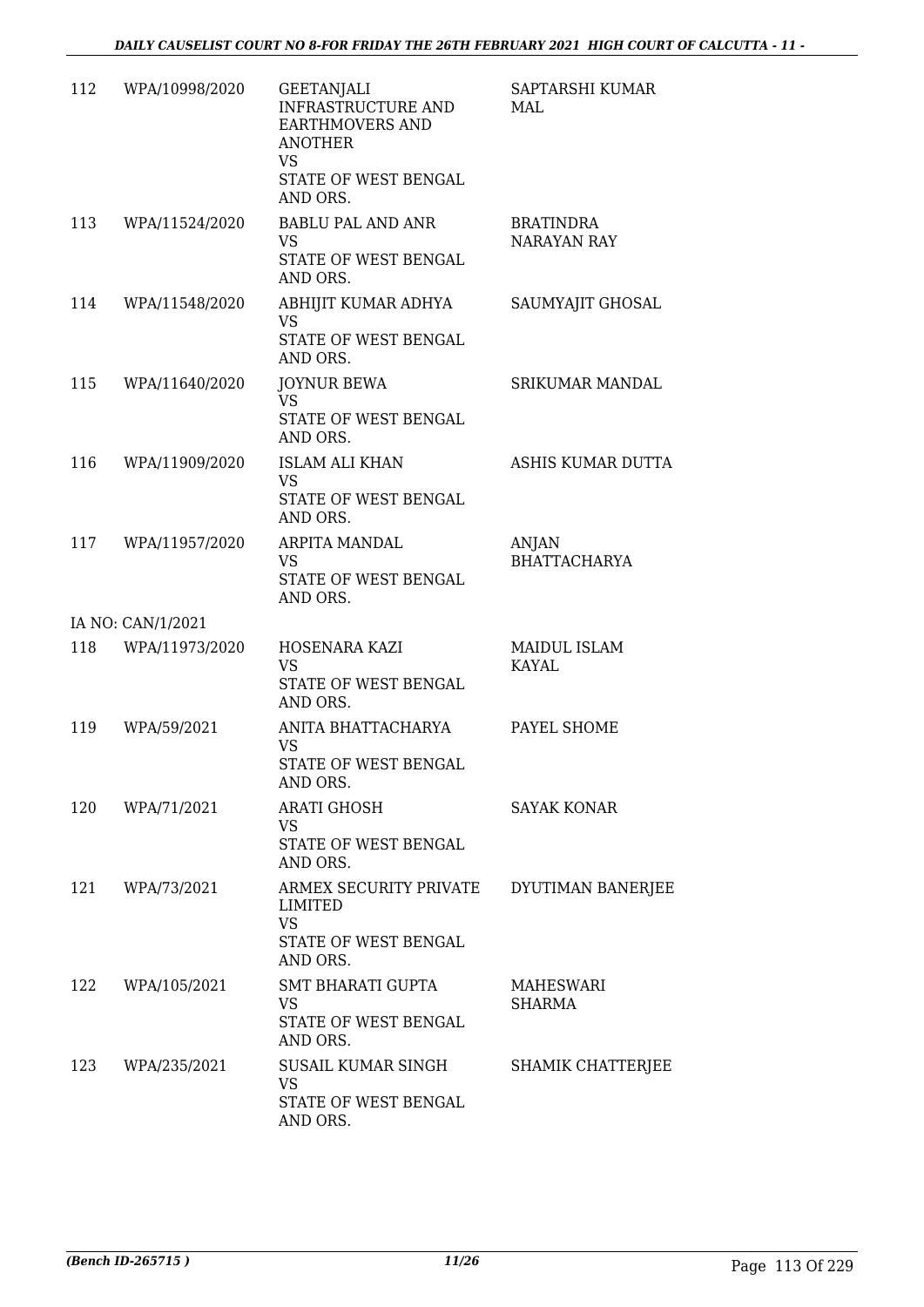| 124 | WPA/582/2021       | <b>RAKESH KUMAR DAS</b><br>VS<br>STATE OF WEST BENGAL<br>AND ORS.                                 | <b>SNEHA SINGH</b>                     |
|-----|--------------------|---------------------------------------------------------------------------------------------------|----------------------------------------|
| 125 | WPA/621/2021       | DWARKA DAS MULCHAND<br><b>MANDANI</b><br><b>VS</b><br>STATE OF WEST BENGAL                        | AISHWARYA<br><b>CHATTERJEE</b>         |
|     |                    | AND ORS.                                                                                          |                                        |
| 126 | WPA/815/2021       | AJOY KRISHNA PRADHAN<br>VS.<br>THE MINISTER OF<br><b>BACKWARD CLASS</b><br><b>WELFARE AND ORS</b> | <b>NONIGOPAL</b><br><b>CHAKRABORTY</b> |
| 127 | WPA/856/2021       | KARAM CHAND THAPAR<br>AND BROS. LTD<br>VS<br>DOMODAR VALLEY CORP.                                 | CHIARANJIB SINHA                       |
|     | IA NO: CAN/1/2021  |                                                                                                   |                                        |
|     | wt128 WPA/862/2021 | KARAM CHAND THAPA4R<br>AND BROS (COAL SALES)<br><b>LTD</b><br><b>VS</b><br>DAMODAR VALLEY CORP.   | CHIRANJIB SINHA                        |
|     | IA NO: CAN/1/2021  |                                                                                                   |                                        |
|     | wt129 WPA/865/2021 | KARAM CHAND THAPAR<br>AND BROS (COAL SALES)<br><b>LTD</b><br>VS<br>DAMODAR VALLEY CORP            | CHIRANJIB SINHA                        |
|     | IA NO: CAN/1/2021  |                                                                                                   |                                        |
|     | wt130 WPA/871/2021 | KARAM CHAND THAPAR<br>AND BROS(COAL SALES)<br><b>LTD</b><br><b>VS</b><br>DAMODAR VALLEY CORP      | CHIRANJIB SINHA                        |
|     | IA NO: CAN/1/2021  |                                                                                                   |                                        |
|     | 131 WPA/868/2021   | SAMRAT REALPRAJECTS<br>PVT. LTD.<br>VS.<br>STATE OF WEST BENGAL<br>AND ORS.                       | PARTHA<br><b>CHAKRABORTY</b>           |
| 132 | WPA/1007/2021      | SK. SAIFUDDIN<br>VS<br>STATE OF WEST BENGAL<br>AND ORS.                                           | SK.SALIM                               |
| 133 | WPA/1087/2021      | MISS TANUSHREE ROY<br><b>VS</b><br>STATE OF WEST BENGAL<br>AND ORS.                               | NILENDRA NARAYAN<br><b>RAY</b>         |
| 134 | WPA/1178/2021      | KAMALIKA GHOSH<br>VS<br>LIFE INSURANCE<br>CORPORATION OF INDIA                                    | DEBDUTTA BASU                          |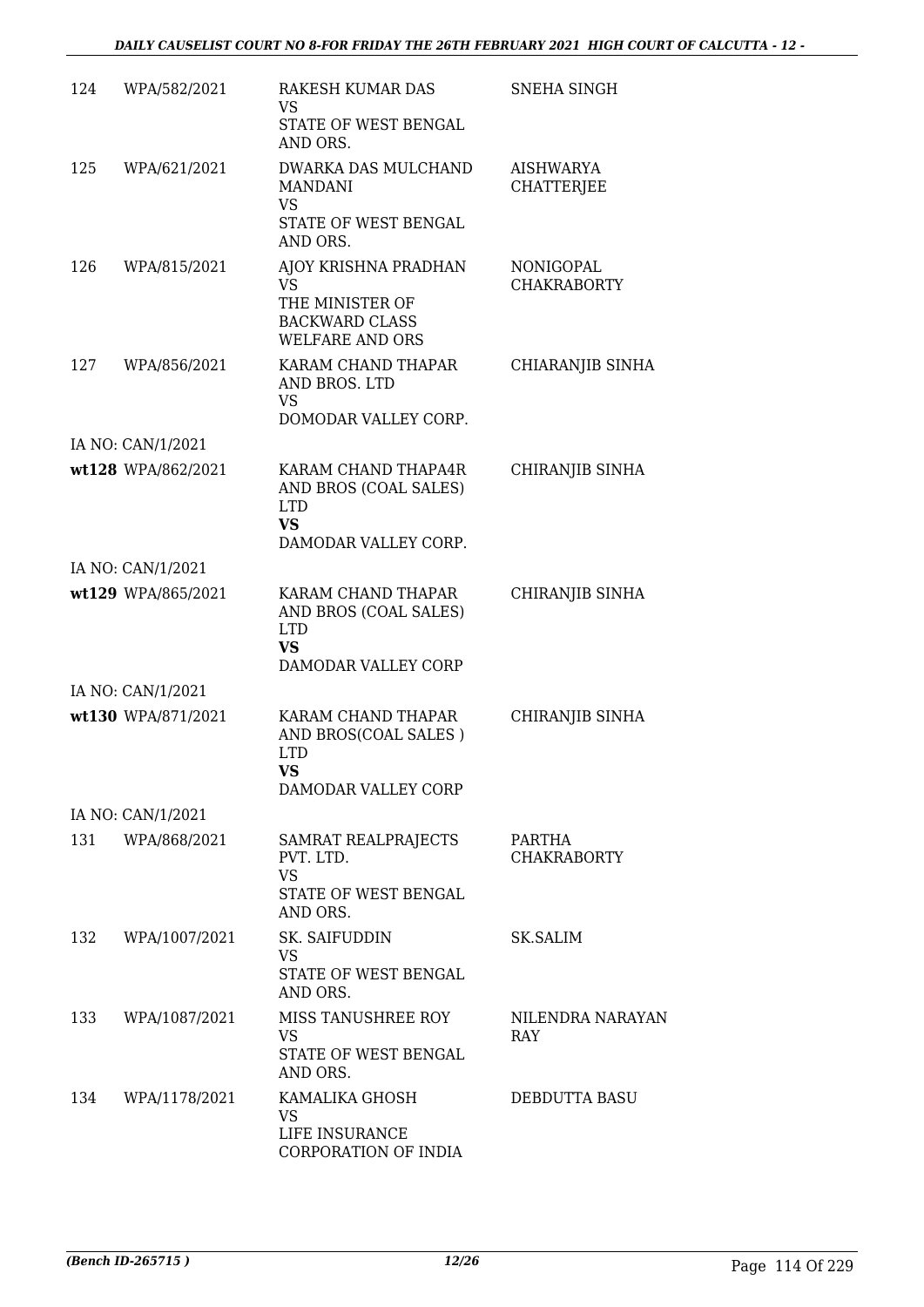| 135 | WPA/1197/2021  | SUVENDU ADHIKARI<br><b>VS</b><br>STATE OF WEST BENGAL<br>AND ORS.                                                 | Debdeep Sinha                      |
|-----|----------------|-------------------------------------------------------------------------------------------------------------------|------------------------------------|
| 136 | WPA/1434/2021  | PRONOBESH PAKHIRA<br>VS.<br>STATE OF WEST BENGAL<br>AND ORS.                                                      | LAKSHMINATH<br><b>BHATTACHARYA</b> |
| 137 | WPA/2179/2021  | NIDHIR RANJAN<br>MAJUMDER<br><b>VS</b><br>UNION OF INDIA AND ORS.                                                 | DIPTENDU MANDAL                    |
| 138 | WPA/2499/2021  | ALL BENGAL YOUTH<br>WELFARE ASS. AND ANR.<br><b>VS</b><br>STATE OF WEST BENGAL<br>AND ORS.                        | SABYASACHI ROY                     |
|     |                | <b>PART HEARD MATTERS</b>                                                                                         |                                    |
| 139 | WPA/9265/2020  | DOWINS RESOURCE PVT.<br><b>LTD</b><br><b>VS</b><br>Union of India                                                 | ABHIRUP<br><b>CHAKRABORTY</b>      |
|     |                | <b>LISTED MOTION</b>                                                                                              |                                    |
| 140 | WPA/6534/2018  | SUBRATA DUTTA & ANR<br><b>VS</b><br>STATE OF WEST BENGAL                                                          | <b>ABHIJIT PAL</b>                 |
| 141 | WPA/8571/2018  | &ORS<br>CHETKI PROPERTIES PVT. DEBASREE DHAMALI<br>LTD & ANR<br><b>VS</b><br>STATE OF WEST BENGAL &<br><b>ORS</b> |                                    |
|     |                | IA NO: CAN/1/2019(Old No:CAN/565/2019), CAN/2/2019(Old No:CAN/566/2019), CAN/3/2021                               |                                    |
| 142 | WPA/9773/2018  | JAKIR MONDAL<br>VS<br>STATE OF WEST BENGAL &<br><b>ORS</b>                                                        | ATIS KUMAR BISWAS                  |
| 143 | WPA/2753/2019  | BATESWAR MAITY & ANR<br><b>VS</b><br>STATE OF WEST BENGAL &<br><b>ORS</b>                                         | LIPIKA CHATTERJEE                  |
| 144 | WPA/18635/2019 | PRALAY MAJUMDER<br>VS<br>STATE OF WEST BENGAL &<br><b>ORS</b>                                                     | SUDIP GHOSH<br><b>CHOWDHURY</b>    |
|     |                | IA NO: CAN/1/2020(Old No:CAN/975/2020), CAN/2/2020                                                                |                                    |
| 145 | WPA/23281/2019 | <b>AMIT MONDAL</b><br><b>VS</b><br>STATE OF WEST BENGAL &<br>ORS.                                                 | NILANJAN ADHIKARI                  |
| 146 | WPA/4347/2020  | KRISHNA KUMAR RUNGTA<br><b>VS</b><br>UNION OF INDIA & ORS                                                         | RITIKA SHROFF                      |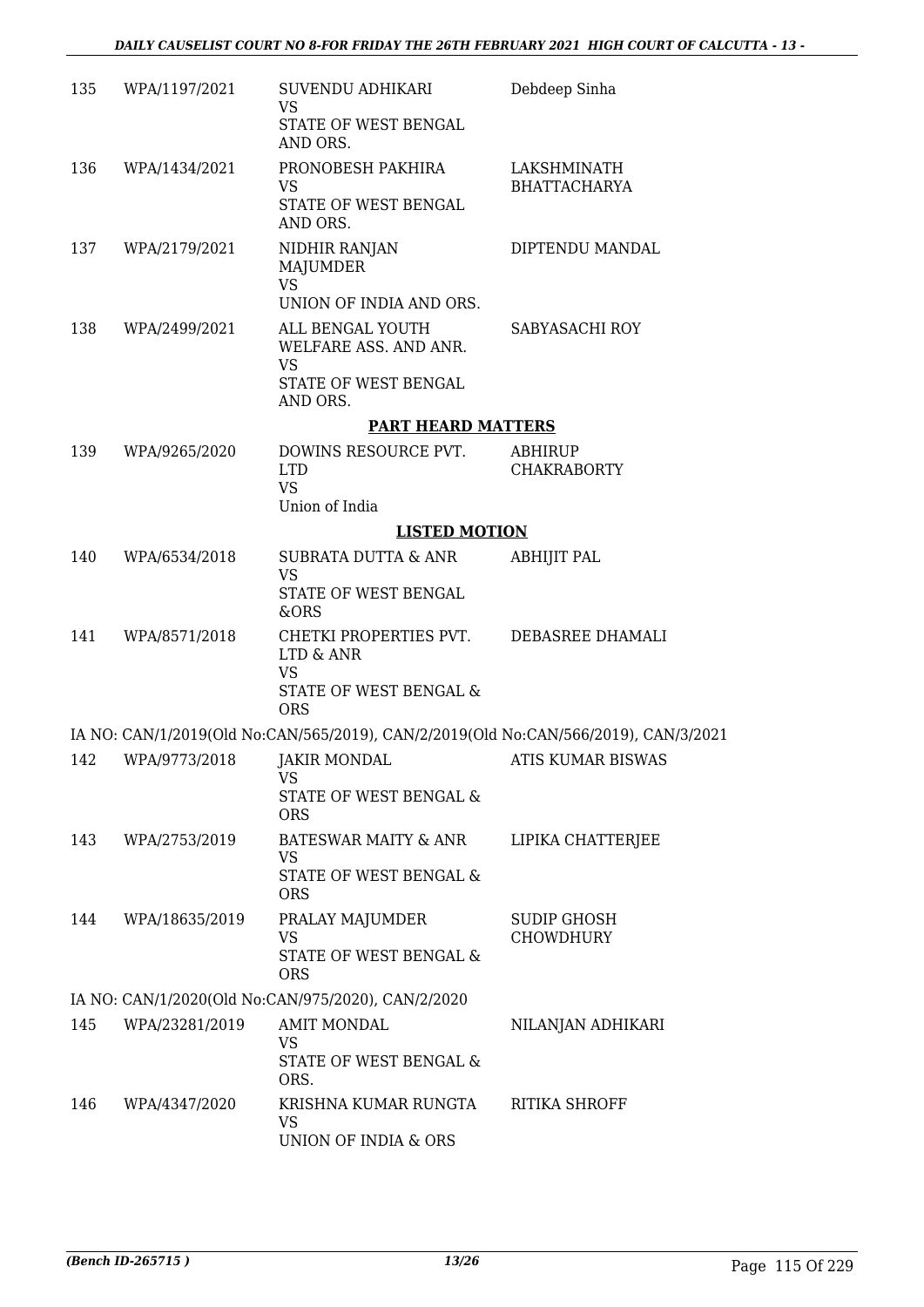| 147 | WPA/5662/2020                           | UNA VEDA NATHANIEL<br>VS<br>STATE OF WEST BENGAL                                      | S. G. CHOWDHURY                     |                     |
|-----|-----------------------------------------|---------------------------------------------------------------------------------------|-------------------------------------|---------------------|
|     | IA NO: CAN/1/2020(Old No:CAN/3532/2020) |                                                                                       |                                     |                     |
| 148 | WPA/6697/2020                           | <b>GARIMA RUNGTA</b><br><b>VS</b><br><b>UNION OF INDIA</b>                            | <b>SIDDHARTHA</b><br><b>SHROFF</b>  |                     |
|     | IA NO: CAN/1/2020(Old No:CAN/5591/2020) |                                                                                       |                                     |                     |
| 149 | WPA/6810/2020                           | RAJGARIA TIMBER<br><b>PVT.LTD&amp; ANR</b><br><b>VS</b>                               | RAJIB MULLICK                       |                     |
|     |                                         | <b>UNION OF INDIA&amp; ORS</b>                                                        |                                     |                     |
|     |                                         | IA NO: CAN/1/2020(Old No:CAN/5791/2020), CAN/2/2020, CAN/3/2021, CAN/4/2021           |                                     |                     |
| 150 | WPA/7011/2020                           | <b>SRIKUMAR GIRI</b><br><b>VS</b><br>STATE OF WEST BENGAL<br>AND ORS.                 | <b>GAUTAM GURIA</b>                 |                     |
|     | IA NO: CAN/1/2020                       |                                                                                       |                                     |                     |
| 151 | WPA/7071/2020                           | MADAN MOHAN KHANRA<br><b>VS</b><br>THE STATE OF WEST<br><b>BENGAL</b>                 | <b>GAUTAM GURIA</b>                 | <b>GAUTAM GURIA</b> |
|     | IA NO: CAN/1/2020                       |                                                                                       |                                     |                     |
| 152 | WPA/7656/2020                           | A.J. SARKAR AND CO AND<br><b>ORS</b><br><b>VS</b><br>STATE OF WEST BENGAL<br>AND ORS. | PRATIP KUMAR<br><b>CHATTERJEE</b>   |                     |
|     | IA NO: CAN/1/2020                       |                                                                                       |                                     |                     |
| 153 | WPA/7864/2020                           | CYGNUS EQUIPMENTS AND<br>RENTALS PRIVATE LIMITED<br><b>VS</b><br>Union of India       | RAJESH UPADHYAY                     |                     |
| 154 | WPA/8220/2020                           | LAKSHMI NASAKAR<br>VS<br>STATE OF WEST BENGAL<br>AND ORS.                             | <b>MANOJ KUMAR</b><br><b>MONDAL</b> |                     |
| 155 | WPA/9146/2020                           | <b>BIPLAB BOSE</b><br><b>VS</b><br>State of West Bengal                               | SUDESHNA BASU<br>THAKUR             |                     |
| 156 | WPA/9181/2020                           | <b>DEBDAS KHAN</b><br><b>VS</b><br>STATE BANK OF INDIA                                | <b>SAYANI DAS</b>                   |                     |
| 157 | WPA/9614/2020                           | MOHANA GHOSH<br><b>VS</b><br>STATE OF WEST BENGAL<br>AND ORS.                         | Madhurima Sarkar                    |                     |
| 158 | WPA/9677/2020                           | SHEO CHARAN AGARWAL<br>VS<br>Union of India                                           | PRABHAT KUMAR<br><b>SINGH</b>       |                     |
| 159 | WPA/9827/2020                           | <b>SAMAR KUMAR MONDAL</b><br><b>VS</b><br>State of West Bengal                        | PINTU KARAR                         |                     |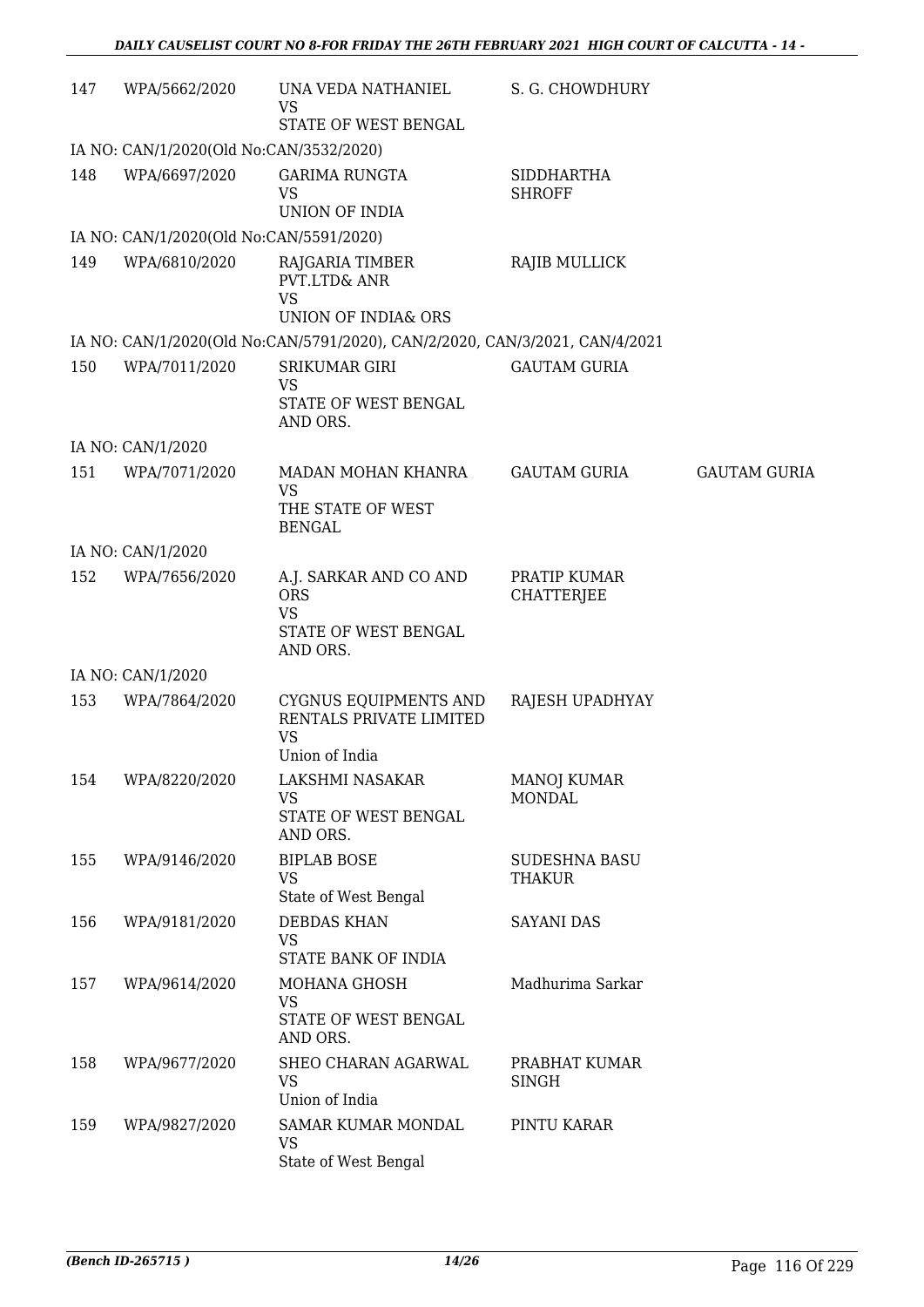| 160 | WPA/9828/2020  | HABUL MONDAL AND ORS<br>VS<br>STATE OF WEST BENGAL<br>AND ORS.                                   | SUDARSHAN GHOSH                         |
|-----|----------------|--------------------------------------------------------------------------------------------------|-----------------------------------------|
| 161 | WPA/9889/2020  | <b>AMALA ROY</b><br>VS.<br>STATE OF WEST BENGAL<br>AND ORS.                                      | PAMPA DEY DHABAL                        |
| 162 | WPA/10011/2020 | PROSUN BANERJEE AND<br><b>ANR</b><br><b>VS</b><br>UNION OF INDIA AND ORS.                        | ARIF ALI                                |
| 163 | WPA/10315/2020 | KSHETRIYA SHERI GANDHI<br><b>ASHRAM AND ANR</b><br><b>VS</b><br>STATE OF WEST BENGAL<br>AND ORS. | <b>SUJIT SAHA</b>                       |
| 164 | WPA/10442/2020 | PROMOD RANJAN ROY AND<br><b>ANOTHER</b><br><b>VS</b><br>RESERVE BANK OF INDIA<br>AND OTHERS      | <b>GARGI GOSWAMI</b>                    |
| 165 | WPA/10501/2020 | SHEILA BINANI<br><b>VS</b><br>UNION OF INDIA AND<br><b>ANOTHERS</b>                              | SUBHASIS DEY                            |
| 166 | WPA/10810/2020 | ABDUL RAJAK AND ANR<br><b>VS</b><br>STATE OF WEST BENGAL<br>AND ORS.                             | <b>GOLAM KARIM</b><br><b>CHOWDHURY</b>  |
| 167 | WPA/11114/2020 | <b>BISWANATH PAL</b><br>VS<br>STATE OF WEST BENGAL<br>AND ORS.                                   | RAFIKUL ISLAM<br>SARDAR                 |
| 168 | WPA/11286/2020 | ASHOK GHORAI AND ANR<br>VS.<br>STATE OF WEST BENGAL<br>AND ORS.                                  | <b>MAINAK SWARNOKAR</b>                 |
| 169 | WPA/11385/2020 | <b>ASLAM ALI MOLLA</b><br><b>VS</b><br>STATE OF WEST BENGAL<br>AND ORS.                          | ASIT KR<br><b>BHATTACHARYA</b>          |
| 170 | WPA/11631/2020 | SAHIDUL ISLAM MOLLA<br>AND ORS<br><b>VS</b><br>STATE OF WEST BENGAL<br>AND ORS.                  | JAMUNA SAHA                             |
| 171 | WPA/11860/2020 | <b>SK ALAUDDIN</b><br><b>VS</b><br>STATE OF WEST BENGAL<br>AND ORS.                              | <b>SOUMAJIT DAS</b><br><b>MAHAPATRA</b> |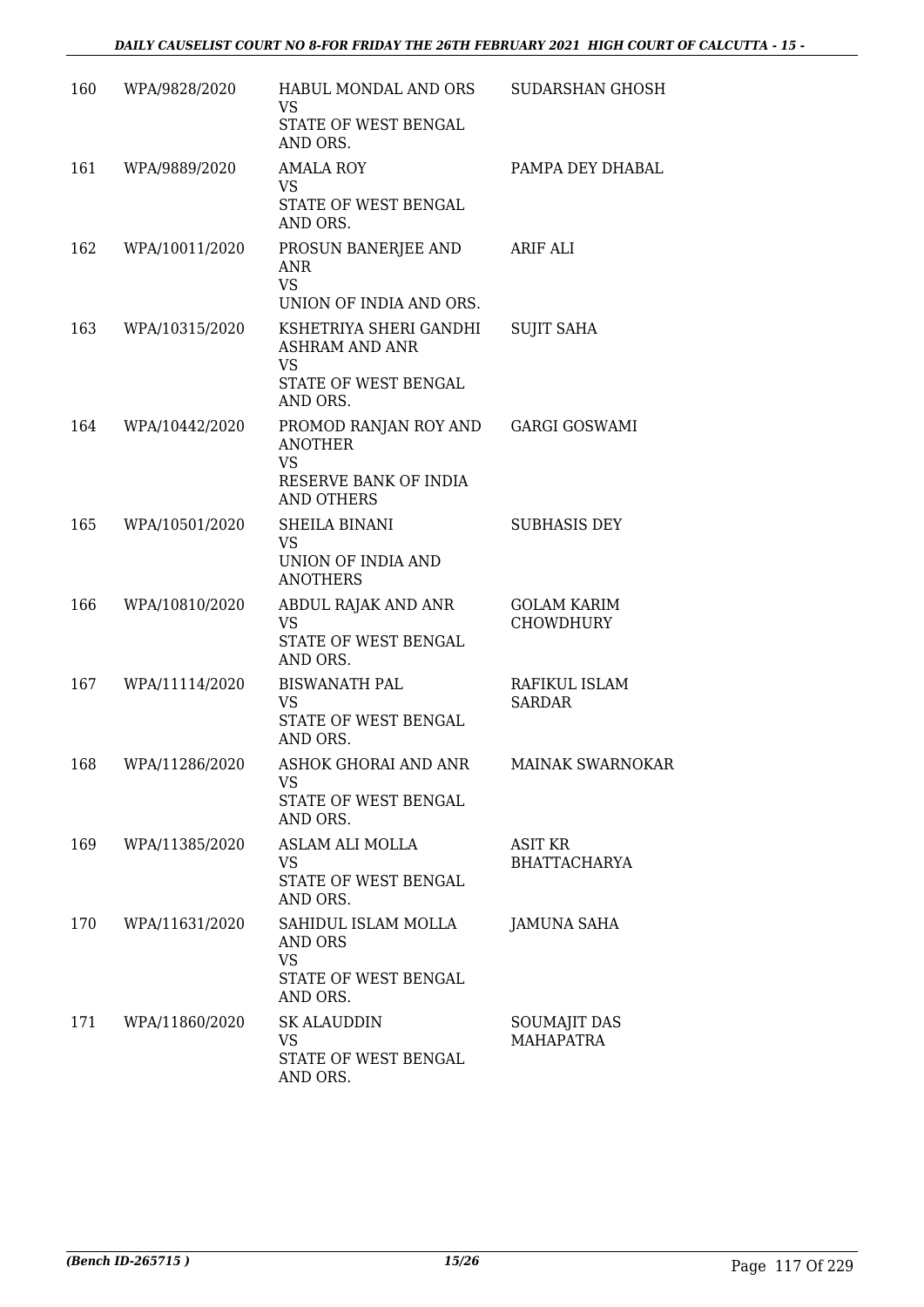| 172 | WPA/11968/2020                           | KOUSHIK DAS<br>VS<br>STATE OF WEST BENGAL<br>AND ORS.                                         | <b>SANGHITA</b><br><b>CHATTERJEE</b>       |
|-----|------------------------------------------|-----------------------------------------------------------------------------------------------|--------------------------------------------|
|     |                                          | <b>APPLICATION</b>                                                                            |                                            |
| 173 | WPA/23011/2006                           | PRIYA BANERJEE<br><b>VS</b><br>STATE OF W.B.                                                  | <b>MANISHA</b><br><b>CHATTERJEE</b>        |
|     |                                          | IA NO: CAN/1/2008(Old No:CAN/1397/2008), CAN/2/2020(Old No:CAN/2093/2020)                     |                                            |
| 174 | WPA/18171/2016                           | <b>SANGHITA MAITY</b><br>VS<br>STATE OF WEST BENGAL &<br><b>ORS</b>                           | ANJAN<br><b>BHATTACHARYA</b>               |
|     | IA NO: CAN/2/2019(Old No:CAN/10975/2019) |                                                                                               |                                            |
| 175 | WPA/13834/2017                           | CHAITANYA BIKASH PAUL<br><b>VS</b><br>EPF ORGANISATION,<br>MINISTRY OF LABOUR &<br><b>ORS</b> | MRINAL KANTI<br><b>KUNDU</b>               |
|     |                                          | IA NO: CAN/1/2019(Old No:CAN/5144/2019), CAN/2/2020                                           |                                            |
| 176 | RVW/2/2021                               | SUNDARANANDA BARMAN<br>AND ANR<br>VS<br>STATE OF WEST BENGAL<br>AND ORS.                      | <b>MONOJ KUMAR</b><br><b>BHATTACHARYYA</b> |
|     | IA NO: CAN/1/2021                        |                                                                                               |                                            |
|     | wt177 WPA/10069/2020                     | SUNDARANANDA BARMAN<br>AND ANOTHER<br><b>VS</b><br>STATE OF WEST BENGAL<br>AND ORS.           | <b>MANOJ KUMAR</b><br><b>BHATTACHARYYA</b> |
|     |                                          | <b>CONTEMPT APPLICATION</b>                                                                   |                                            |
| 178 | CPAN/995/2010                            | <b>BIDYUT BANERJEE</b><br><b>VS</b><br>SOUMYA BHATTACHARYA                                    | <b>ASHIM KUMAR</b><br><b>BISWAS</b>        |
|     | wt179 WPA/22189/2009                     | <b>BIDYUT BANERJEE</b><br><b>VS</b><br>STATE OF WEST BENGAL &<br><b>ORS</b>                   | <b>ASHIM BISWAS</b>                        |
| 180 | CPAN/393/2020                            | PURNIMA DAS MAHANTA<br>(BISWAS)<br><b>VS</b><br>N.R SEKAR RAJU                                | ARJUN SAMANTA                              |
|     | IA NO: CAN/1/2020(Old No:CAN/5205/2020)  |                                                                                               |                                            |
|     | wt181 WPA/16452/2019                     | PURNIMA DAS MAHANTA<br>(BISWAS)<br><b>VS</b><br>UNION OF INDIA & ORS                          | ARJUN SAMANTA                              |
| 182 | CPAN/660/2020                            | RABIN JANA AND ORS<br><b>VS</b><br>ARNAB BISWAS                                               | <b>AMLAN MUKHERJEE</b>                     |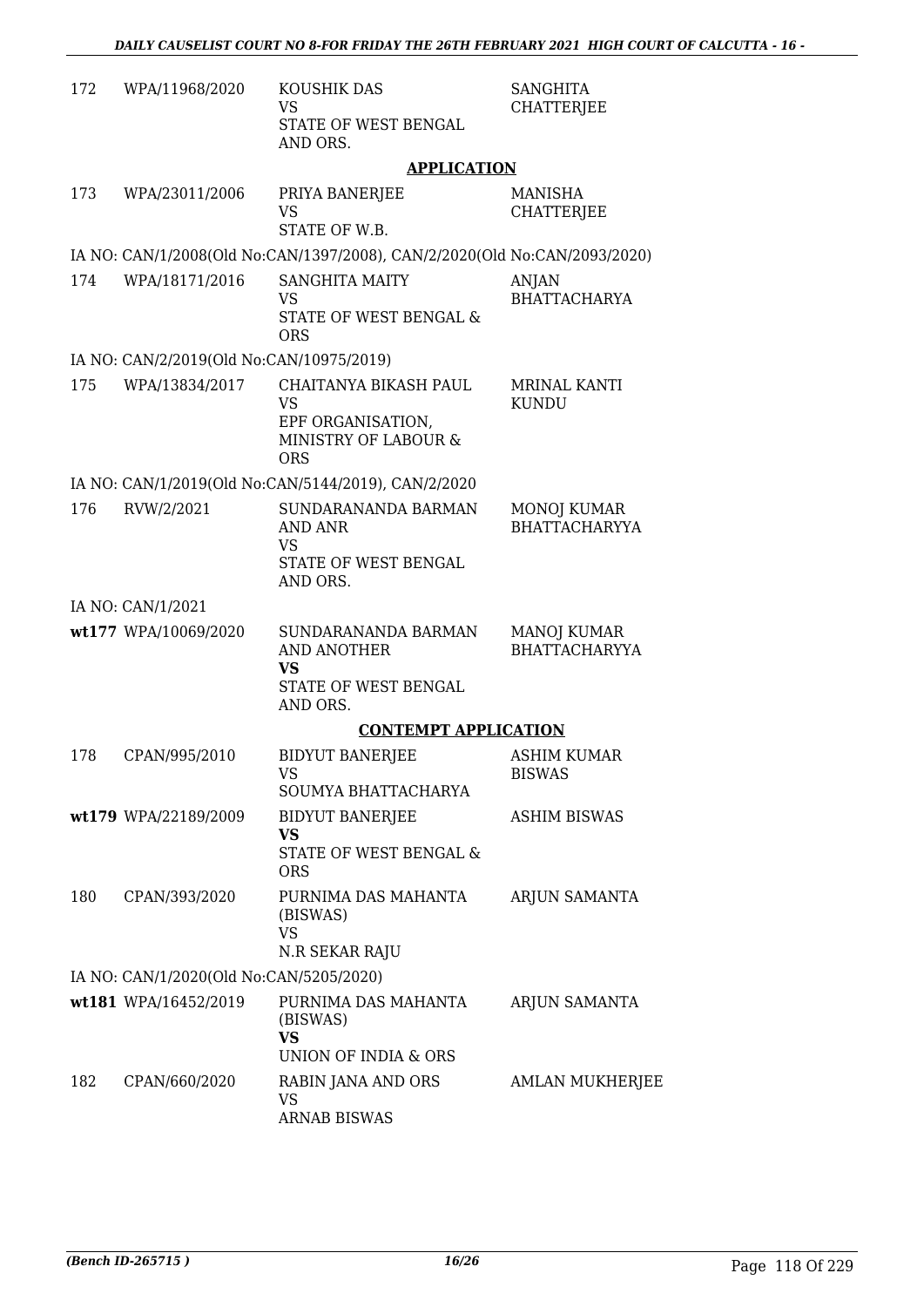|     | wt183 WPA/608/2020            | RABIB JANA & ORS<br><b>VS</b><br>STATE OF WEST BENGAL &<br><b>ORS</b>                    | <b>AMLAN KUMAR</b><br>MUKHERJEE          |
|-----|-------------------------------|------------------------------------------------------------------------------------------|------------------------------------------|
| 184 | CPAN/47/2021                  | PARTHA PRATIM MONDAL<br><b>VS</b><br>SANJOY GHOSH                                        | <b>ARUP NATH</b><br><b>BHATTACHARYYA</b> |
|     | wt185 WPA/7088/2020           | PARTHA PRATIM MONDAL<br>VS<br>STATE OF WEST BENGAL                                       | DIPTENDU MONDAL                          |
|     | IA NO: CAN/1/2020, CAN/2/2020 |                                                                                          |                                          |
|     |                               | <b>NEW MOTION</b>                                                                        |                                          |
| 186 | WPA/4051/2021                 | DEB PRASAD DAS<br><b>VS</b><br>STATE OF WEST BENGAL<br>AND ORS.                          | <b>GOPAL MONDAL</b>                      |
| 187 | WPA/4430/2021                 | <b>SUSMITA MONDAL</b><br><b>VS</b><br>STATE OF WEST BENGAL<br>AND ORS.                   | <b>DONA AKTER</b>                        |
| 188 | WPA/4507/2021                 | <b>TINKU TAPADAR</b><br>VS.<br>UNION OF INDIA AND ORS.                                   | PARTHA SARKAR                            |
| 189 | WPA/4787/2021                 | MRS SUMITA CHATTERJEE<br>VS<br>STATE OF WEST BENGAL<br>AND ORS.                          | ASWINI KUMAR BERA                        |
| 190 | WPA/4832/2021                 | RUPCHAND BAG AND ANR<br>VS<br>STATE OF WEST BENGAL<br>AND ORS.                           | DYUTIMAN BANERJEE                        |
| 191 | WPA/4895/2021                 | BARUN KUMAR MAITY<br><b>VS</b><br>STATE OF WEST BENGAL<br>AND ORS.                       | <b>SMITA PAL</b>                         |
| 192 | WPA/4946/2021                 | BIJAY KUMAR MITRA<br>VS.<br><b>INDIAN BANK</b>                                           | <b>ABIR DAS</b>                          |
| 193 | WPA/4953/2021                 | <b>WALID AHASIN</b><br><b>CHOUDHURY</b><br><b>VS</b><br>STATE OF WEST BENGAL<br>AND ORS. | SWARVANU SAHA                            |
| 194 | WPA/4979/2021                 | <b>GITA DAS</b><br>VS<br>STATE OF WEST BENGAL<br>AND ORS.                                | INDRAKANT JHA                            |
| 195 | WPA/5024/2021                 | <b>CHANDAN DAS</b><br>VS<br>STATE OF WEST BENGAL<br>AND ORS.                             | ABHRADIP JHA                             |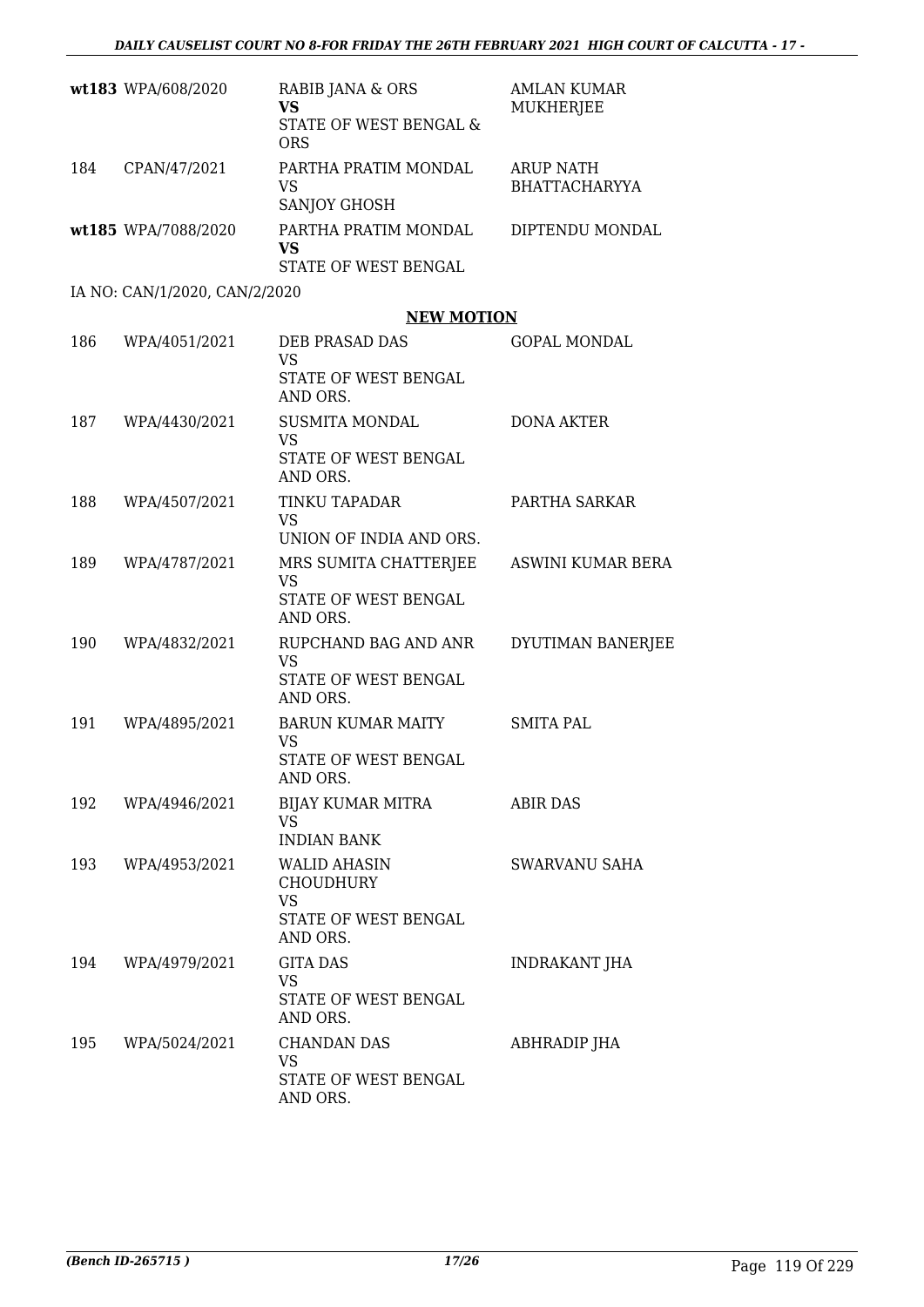| 196 | WPA/5085/2021 | SAMIR CHATTARAJ<br>VS<br>STATE OF WEST BENGAL<br>AND ORS.                                                | Anisur Rahaman                     |
|-----|---------------|----------------------------------------------------------------------------------------------------------|------------------------------------|
| 197 | WPA/5119/2021 | <b>BABY RANI GHOSH</b><br><b>VS</b><br>STATE OF WEST BENGAL<br>AND ORS.                                  | <b>KAUSHIK</b><br><b>CHOUDHURY</b> |
| 198 | WPA/5129/2021 | PIYUSH PRASAD<br><b>VS</b><br>STATE OF WEST BENGAL<br>AND ORS.                                           | <b>RAZZAK HOSSAIN</b>              |
| 199 | WPA/5136/2021 | JANMEJOY BHOWMICK<br><b>VS</b><br>STATE OF WEST BENGAL<br>AND ORS.                                       | TATHAGATA<br><b>MAJUMDER</b>       |
| 200 | WPA/5181/2021 | ADVAYAS TECHNOLOGY<br>AND PROJECTS PVT LTD<br><b>VS</b><br>STATE OF WEST BENGAL<br>AND ORS.              | DEBABRATA ROY                      |
| 201 | WPA/5210/2021 | <b>MAHAVIR RATHI</b><br><b>VS</b><br>UNITED BANK OF INDIA<br>(MERGED WITH P.N.B BANK<br>AND ORS)         | <b>ASOK BANERJEE</b>               |
| 202 | WPA/5221/2021 | <b>CHANDAN GIRI</b><br><b>VS</b><br>STATE OF WEST BENGAL<br>AND ORS.                                     | ANANYA<br><b>CHAKRABORTY</b>       |
| 203 | WPA/5247/2021 | <b>UMA GANGULY</b><br><b>VS</b><br>STATE OF WEST BENGAL<br>AND ORS.                                      | <b>ARPITA MUKHERJEE</b>            |
| 204 | WPA/5316/2021 | ADITYA BIRLA FINANCE<br>LIMITED AND ANR.<br>VS.<br><b>COMMISSIONER OF</b><br>POLICE, KOLKATA AND<br>ORS. | SOUMAVA<br>MUKHERJEE               |
| 205 | WPA/5350/2021 | M/S TEKPAN FOOD AND<br>HERBAL PARK LLP AND<br><b>ANOTHER</b><br>VS<br>STATE OF WEST BENGAL<br>AND ORS.   | SUNIL SINGHANIA                    |
| 206 | WPA/5455/2021 | AKBAR ALI MOLLA<br><b>VS</b><br>STATE OF WEST BENGAL<br>AND ORS.                                         | <b>INDRANIL HALDER</b>             |
| 207 | WPA/5535/2021 | PARTHA PRATIM MONDAL<br><b>VS</b><br>STATE OF WEST BENGAL<br>AND ORS.                                    | ARUP NATH<br><b>BHATTACHARYYA</b>  |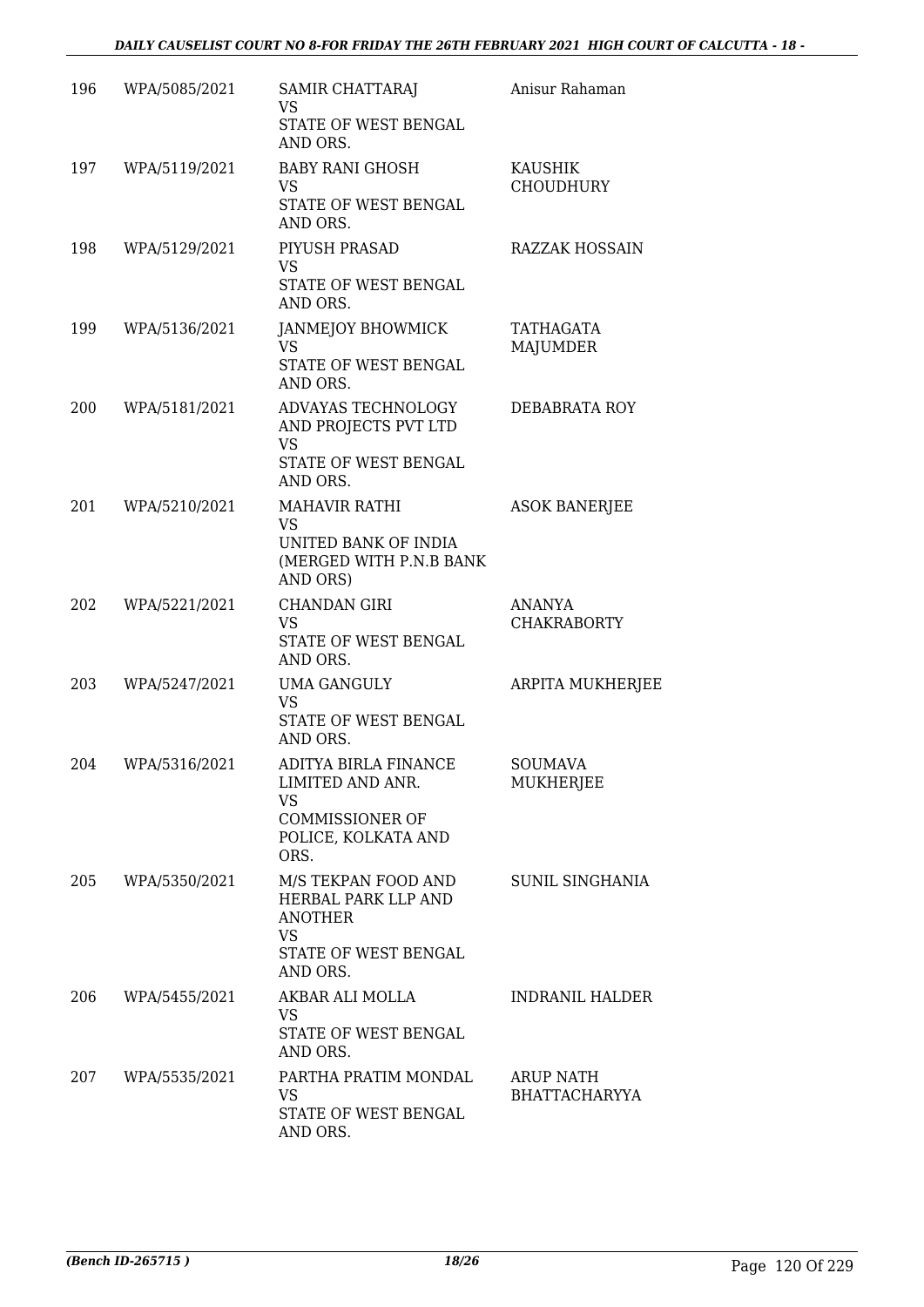| 208 | WPA/5629/2021                           | BHAGIRATH AGARWAL<br>VS                                                                                                                    | RAMIJ MUNSI                          |
|-----|-----------------------------------------|--------------------------------------------------------------------------------------------------------------------------------------------|--------------------------------------|
|     |                                         | STATE OF WEST BENGAL<br>AND ORS.                                                                                                           |                                      |
|     |                                         | <b>UPGRADED MATTERS</b>                                                                                                                    |                                      |
|     | 209 WPA/25814/2014                      | KUMAR SOUMENDRA<br><b>NARAYAN</b><br>VS<br>STATE OF WEST BENGAL &<br><b>ORS</b>                                                            | J HOSSAIN                            |
|     | IA NO: CAN/4/2021                       |                                                                                                                                            |                                      |
|     | 210 WPA/24176/2016                      | ANAMITRA BHATTACHARYA<br>VS.<br>STATE OF WEST BENGAL &<br><b>ORS</b>                                                                       | <b>AVEEK BOSE</b>                    |
|     | 211 WPA/4476/2017                       | ASHA RANI HIJLI<br><b>VS</b><br><b>STATE OF WEST BENGAL &amp;</b><br><b>ORS</b>                                                            | A. N. NASKAR                         |
|     | IA NO: CAN/1/2020(Old No:CAN/1999/2020) |                                                                                                                                            |                                      |
| 212 | WPA/18978/2018                          | PRABIR KUMAR PAL<br><b>VS</b><br>STATE OF WEST BENGAL&<br><b>ORS</b>                                                                       | MD. S. ALAM                          |
|     | 213 WPA/25913/2018                      | BIBHUTI BHUSHAN<br>MONDAL & ORS<br>VS<br>THE NATIONAL WETLANDS<br><b>COMMITTEE &amp; ORS</b>                                               | <b>MOUSUMI BHOWAL</b>                |
|     | IA NO: CAN/1/2020                       |                                                                                                                                            |                                      |
|     | 214 WPA/5583/2019                       | RASHID ALAM ALIAS<br><b>GABBAR</b><br><b>VS</b><br>THE DY GENERAL &<br><b>INSPECTOR GENERAL OF</b><br>CORRECTIONAL<br><b>SERVI&amp;ANR</b> | LOKESH SHARMA                        |
| 215 | WPA/12995/2019                          | PALLAB KUMAR BASU &<br><b>ORS</b><br><b>VS</b><br>STATE OF WEST BENGAL &<br><b>ORS</b>                                                     | <b>VASWATI</b><br><b>CHAKRABORTY</b> |
| 216 | WPA/16861/2019                          | MAFAJUL HUSSAIN & ORS<br>VS<br>STATE OF WEST BENGAL &<br><b>ORS</b>                                                                        | MD HABIBUR<br><b>RAHAMAN</b>         |
| 217 | WPA/20922/2019                          | NABA KR DEY<br>VS<br>STATE OF WEST BENGAL &<br><b>ORS</b>                                                                                  | <b>BISWAPRIYA</b><br><b>SAMANTA</b>  |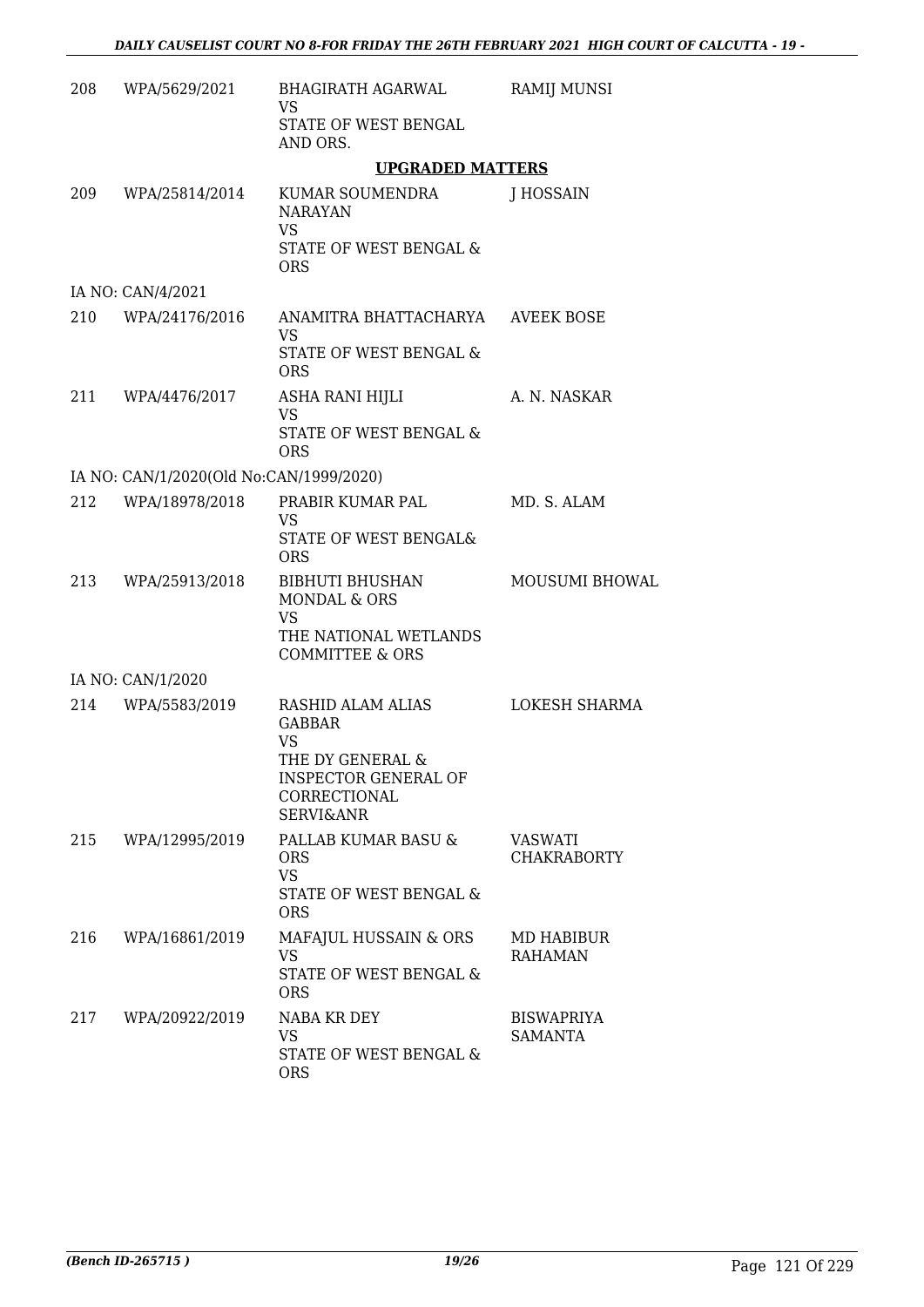| 218 | WPA/21231/2019                | ANGEL EDUCATION<br><b>SOCIETY &amp; ORS</b><br><b>VS</b><br>WEST BENGAL INDUSTRIAL<br><b>INFRASTRUCTURE</b><br><b>DEVELOPMENT</b><br>CORPORATIO | DEEPAK KR SINGH                |
|-----|-------------------------------|-------------------------------------------------------------------------------------------------------------------------------------------------|--------------------------------|
|     | IA NO: CAN/1/2020             |                                                                                                                                                 |                                |
| 219 | WPA/21383/2019                | PROBAL MUKHERJEE<br><b>VS</b><br>STATE OF WEST BENGAL &<br><b>ORS</b>                                                                           | DEBABRATA ROY                  |
| 220 | WPA/22796/2019                | MATRI SEVAK SANGHA &<br>ANR<br><b>VS</b><br>STATE OF WEST BENGAL &<br><b>ORS</b>                                                                | ARPITA SAHA                    |
|     | IA NO: CAN/1/2020, CAN/2/2020 |                                                                                                                                                 |                                |
| 221 | WPA/22818/2019                | GARGEE SINGHA ROY<br>VS<br>STATE OF WEST BENGAL&<br><b>ORS</b>                                                                                  | SANKHA SUBHRA RAY              |
|     | IA NO: CAN/1/2021             |                                                                                                                                                 |                                |
|     | 222 WPA/1130/2020             | <b>BANI DUTTA</b><br><b>VS</b><br>STATE OF WEST BENGAL &<br><b>ORS</b>                                                                          | PRASANTA KR<br><b>BANERJEE</b> |
| 223 | WPA/1998/2020                 | MAA NANDI KESHRI RICE<br>MILL & ANR<br>VS<br>UNION OF INDIA & ORS                                                                               | <b>SOUMYA MAZUMDER</b>         |
| 224 | WPA/2110/2020                 | SMT MIRA RANI MONDAL<br>VS.<br>STATE OF WEST BENGAL &<br>ORS.                                                                                   | SK MD ASHIK IQBAL              |
|     | 225 WPA/2164/2020             | <b>SMT MANJU DAS</b><br><b>VS</b><br>STATE OF WEST BENGAL &<br><b>ORS</b>                                                                       | MAHESWARI<br><b>SHARMA</b>     |
| 226 | WPA/2365/2020                 | SHRIHARI MAITI<br><b>VS</b><br>STATE OF WEST BENGAL &<br><b>ORS</b>                                                                             | ND ASHRAFUL HUQ                |
| 227 | WPA/3518/2020                 | IDFC FIRST BANK LIMITED<br>& ANR<br><b>VS</b><br>STATE OF WEST BENGAL &<br><b>ORS</b>                                                           | <b>AMAR SINGH</b>              |
| 228 | WPA/3574/2020                 | RELIABLE FACILITIES<br><b>SERVICES PVT.LTD</b><br>VS<br>CHITTARANJAN NATIONAL<br>CANCER INSTITUTE & ORS                                         | PRASUN GHOSH                   |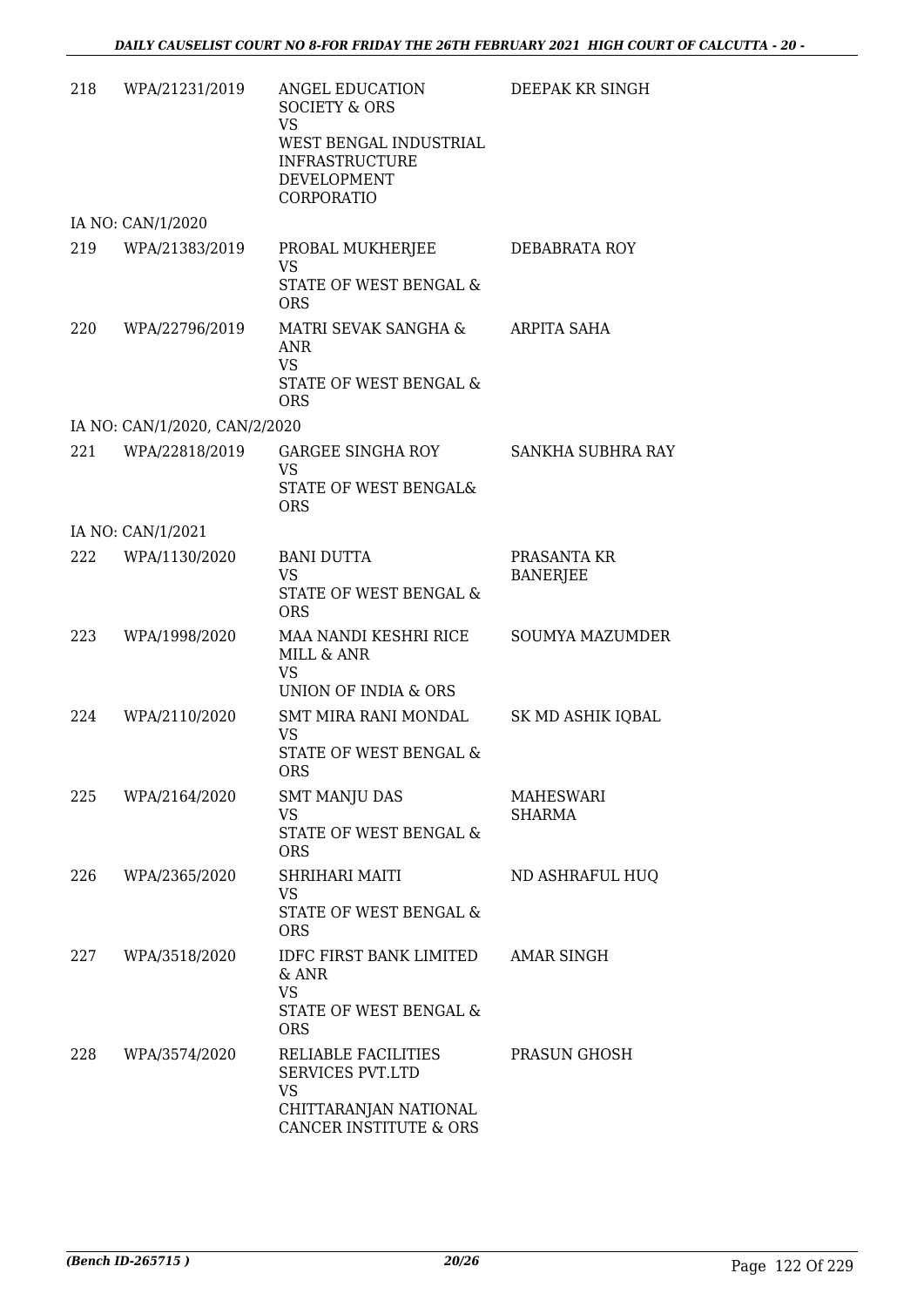| 229 | WPA/3705/2020                                            | ANUP KR BAG<br>VS                                                                                                                 | SK SAHJAHAN ALI                         |
|-----|----------------------------------------------------------|-----------------------------------------------------------------------------------------------------------------------------------|-----------------------------------------|
|     |                                                          | STATE OF WEST BENGAL &<br><b>ORS</b>                                                                                              |                                         |
| 230 | WPA/4233/2020                                            | <b>BISWAJIT BARAM</b><br><b>VS</b>                                                                                                | SUBHOJIT MALLICK                        |
|     |                                                          | STATE OF WEST BENGAL &<br><b>ORS</b>                                                                                              |                                         |
| 231 | WPA/4632/2020                                            | DARBARI MONDAL<br><b>VS</b><br>STATE OF WEST BENGAL &                                                                             | <b>ANBU BINDU</b><br><b>CHAKRABORTY</b> |
|     |                                                          | <b>ORS</b>                                                                                                                        |                                         |
| 232 | WPA/5246/2020                                            | NETULA DAS & ORS<br>VS<br>STATE OF WEST BENGAL &                                                                                  | AVIROOP<br><b>BHATTACHARYA</b>          |
|     |                                                          | <b>ORS</b>                                                                                                                        |                                         |
| 233 | WPA/5592/2020                                            | <b>ANUPAM MITRA</b><br><b>VS</b><br>STATE OF WEST BENGAL &                                                                        | <b>GAZI FARUQUE</b><br><b>HOSSAIN</b>   |
|     |                                                          | <b>ORS</b>                                                                                                                        |                                         |
| 234 | IA NO: CAN/1/2020(Old No:CAN/3346/2020)<br>WPA/5623/2020 | SHEIKH NASIM ALI                                                                                                                  | VICTOR CHATTERJEE                       |
|     |                                                          | PROPRIETOR OF REGAIN<br><b>CONSTRUCTION &amp; ORS</b><br>VS<br>STATE OF WEST BENGAL &                                             |                                         |
|     | IA NO: CAN/1/2020(Old No:CAN/3414/2020)                  | <b>ORS</b>                                                                                                                        |                                         |
| 235 | WPA/6958/2020                                            | <b>SUJIT DAS</b>                                                                                                                  | NITAI CHANDRA                           |
|     |                                                          | <b>VS</b><br><b>INDIAN BANK AND</b>                                                                                               | SAHA                                    |
|     |                                                          | <b>ANOTHER</b>                                                                                                                    |                                         |
|     | IA NO: CAN/1/2020                                        |                                                                                                                                   |                                         |
| 236 | WPA/7352/2020                                            | JITENDRA NARAYAN RAY<br>SISHU SEVA BHAWAN REP.<br>BY HON. SECRETARY DR<br>NIHAR RANJAN GHOSH<br><b>VS</b><br>State of West Bengal | PRITHWISH GURIA                         |
|     | IA NO: CAN/1/2020                                        |                                                                                                                                   |                                         |
| 237 | WPA/7359/2020                                            | SHOVARANI GHOSH<br>VS<br>THE STATE OF WEST<br><b>BENGAL</b>                                                                       | <b>AMRITA DE</b>                        |
|     | IA NO: CAN/1/2020                                        |                                                                                                                                   |                                         |
| 238 | WPA/7479/2020                                            | SK. JAHANGIR<br>VS<br>State of West Bengal                                                                                        | GOURANGA KUMAR<br>DAS                   |
|     | IA NO: CAN/1/2020                                        |                                                                                                                                   |                                         |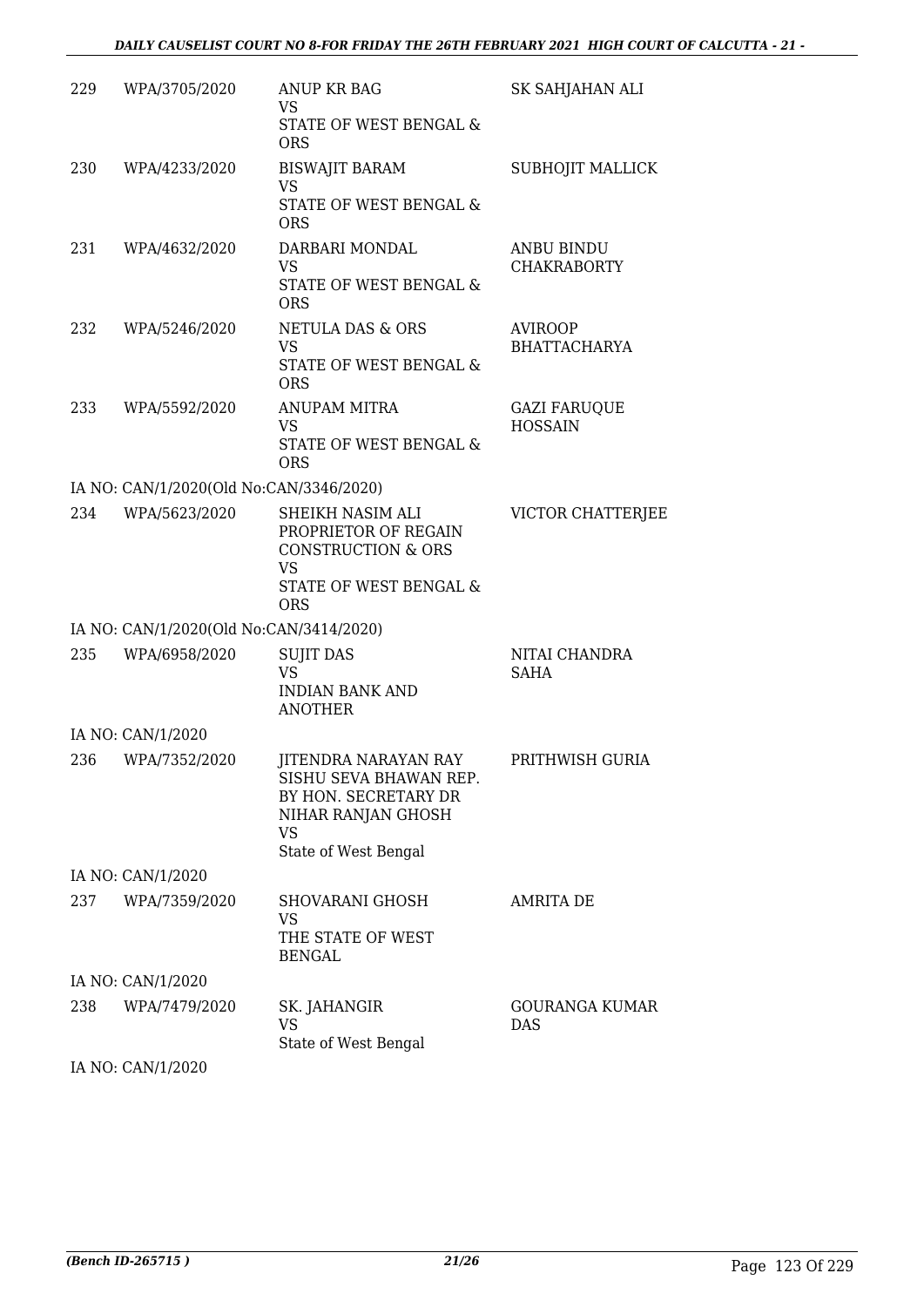| 239 | WPA/7625/2020     | ABHINABA PAL<br><b>VS</b><br>THE STATE OF WEST<br><b>BENGAL</b>                             | MANIDEEPA (PAUL)<br>ROY               |
|-----|-------------------|---------------------------------------------------------------------------------------------|---------------------------------------|
|     | IA NO: CAN/1/2020 |                                                                                             |                                       |
| 240 | WPA/7729/2020     | <b>BHARATI PRADHAN</b><br><b>VS</b><br>State of West Bengal                                 | <b>GOUTAM MISHRA</b>                  |
| 241 | WPA/7918/2020     | <b>GOUTAM SHAW</b><br><b>VS</b><br>STATE OF WEST BENGAL<br>AND ORS.                         | <b>TIRTHANKAR</b><br><b>MUKHERJEE</b> |
| 242 | WPA/8022/2020     | M/S K.M. ENTERPRISE AND<br><b>ORS</b><br><b>VS</b><br>STATE OF WEST BENGAL<br>AND ORS.      | <b>SUDESHNA BASU</b><br><b>THAKUR</b> |
| 243 | WPA/8036/2020     | MD. SALAUDDIN<br><b>VS</b><br>State of West Bengal                                          | <b>MANIKA SARKAR</b>                  |
| 244 | WPA/8065/2020     | AJJATUN BIBI PURKAIT<br><b>VS</b><br>STATE OF WEST BENGAL                                   | PANKAJ HALDER                         |
|     |                   | AND ORS.                                                                                    |                                       |
| 245 | WPA/8337/2020     | SK BADSHA ALI<br><b>VS</b><br>STATE OF WEST BENGAL<br>AND ORS.                              | MITUL<br><b>CHAKRABORTY</b>           |
| 246 | WPA/8383/2020     | MADAN MOHAN BERA<br><b>VS</b><br>STATE OF WEST BENGAL<br>AND ORS.                           | PINKI SAHA                            |
| 247 | WPA/8577/2020     | DIWALI MODAK<br>VS<br>STATE OF WEST BENGAL<br>AND ORS.                                      | PRIYANJIT KUNDU                       |
| 248 | WPA/8619/2020     | DEUSEN MONDAL<br><b>VS</b><br>THE STATE OF WEST<br><b>BENGAL AND ORS</b>                    | <b>MRINAL KANTI</b><br><b>SARTDAR</b> |
| 249 | WPA/8654/2020     | <b>ARYAN</b><br>SURELIA@BONI@ARIHANT<br><b>SURELIA</b><br><b>VS</b><br>State of West Bengal | SARBAN<br><b>BHATTACHARJEE</b>        |
| 250 | WPA/8690/2020     | PRADIP KR BISWAS<br><b>VS</b><br>STATE OF WEST BENGAL<br>AND ORS.                           | ASHOK HALDER                          |
| 251 | WPA/8709/2020     | <b>BOGIYA BIBI</b><br>VS<br>STATE OF WEST BENGAL<br>AND ORS.                                | OMAR FARUK GAZI                       |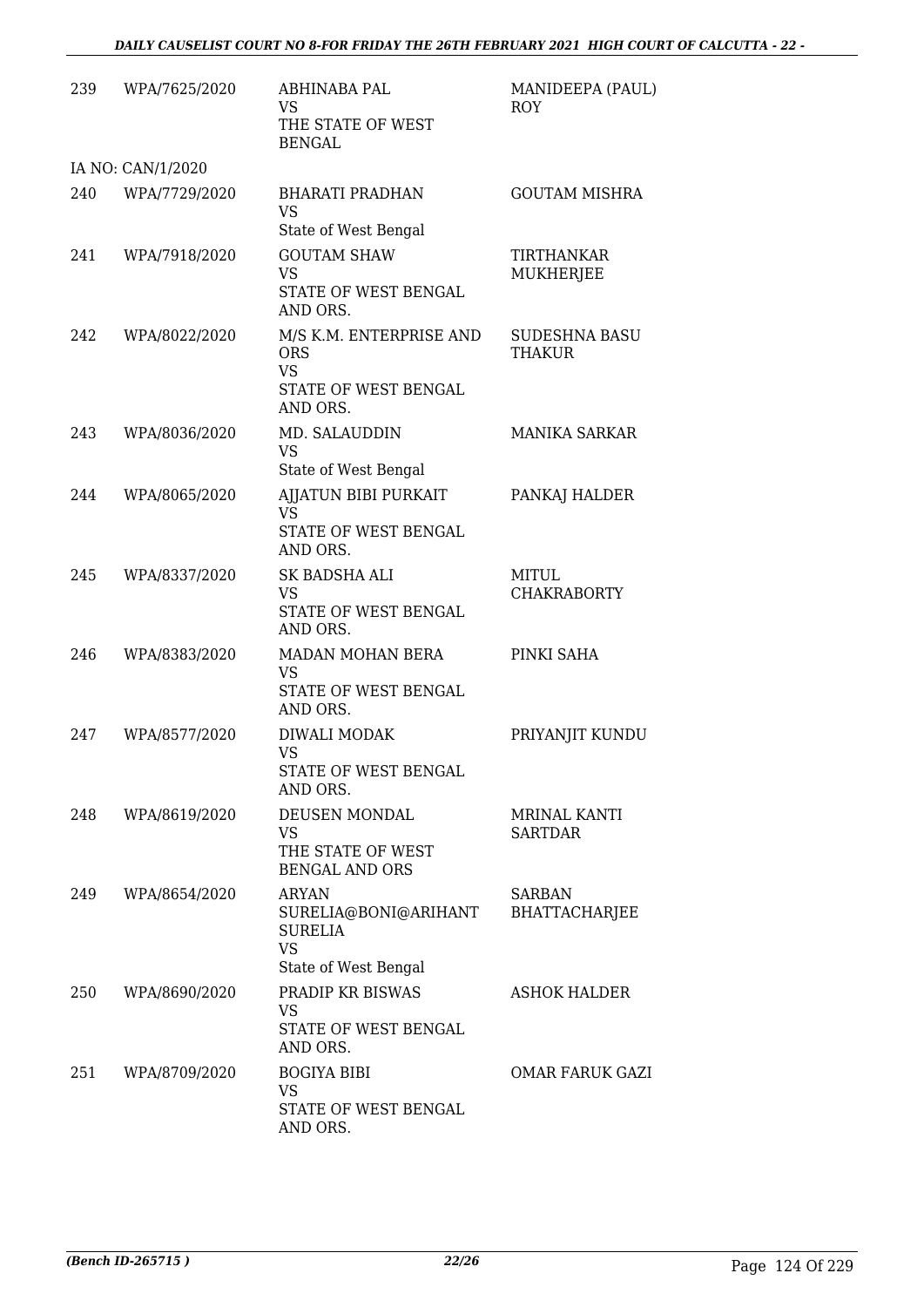| 252 | WPA/8741/2020 | APARNA DAS ALIAS MAITY<br>VS<br>Union of India                                                                                 | <b>APURBA GHOSH</b>                   |
|-----|---------------|--------------------------------------------------------------------------------------------------------------------------------|---------------------------------------|
| 253 | WPA/8758/2020 | NIRAPAD COOPERATIVE<br>HOUSING SOCIETY LIMITED<br>AND ANR<br><b>VS</b><br>THE STATE OF WEST                                    | RUCHIKA MALL                          |
|     |               | <b>BENGAL AND ORS</b>                                                                                                          |                                       |
| 254 | WPA/8794/2020 | MASJIDE TOUHID SAMLA<br><b>VS</b><br>STATE OF WEST BENGAL<br>AND ORS.                                                          | <b>GAZI FARUQUE</b><br><b>HOSSAIN</b> |
| 255 | WPA/8848/2020 | NIRANJAN LALL SARAFF<br><b>AND OTHERS</b><br><b>VS</b><br>UNION OF IONDIA AND<br><b>OTHERS</b>                                 | A K UPADHYAY                          |
| 256 | WPA/8865/2020 | GOBINDO DAS @GOBINDA<br><b>CHANDRA DAS</b><br><b>VS</b><br>STATE OF WEST BENGAL<br>AND ORS.                                    | SK. NIZAMUDDIN                        |
| 257 | WPA/8893/2020 | nishakar mondal and anr<br><b>VS</b><br>STATE OF WEST BENGAL<br>AND ORS.                                                       | Apan Saha                             |
| 258 | WPA/9172/2020 | VINIT KUMAR AND OTHERS<br><b>VS</b><br>STATE OF PUNJAB AND ORS                                                                 | <b>SOUMEN GHOSH</b>                   |
| 259 | WPA/9175/2020 | M/S. RAJASTHAN GUEST<br><b>HOUSE AND ORS</b><br><b>VS</b><br><b>EMPLOYEES STATE</b><br><b>INSURANCE CORPORATION</b><br>AND ORS | <b>ASHIK HOSSAIN</b>                  |
| 260 | WPA/9210/2020 | HCC - LAND T PURULIA JV ASISH CHOUDHURY<br><b>VS</b><br><b>RECOVERY OFFICER</b><br>DURGAPUR REGIONAL SUB<br><b>OFFICE</b>      |                                       |
| 261 | WPA/9255/2020 | HIRE PURCHASE AND<br><b>LEASE ASSOCIATION</b><br>VS<br>RESERVE BANK OF INDIA                                                   | <b>SHOUNAK MITRA</b>                  |
| 262 | WPA/9261/2020 | AJMERA STEELS PVT. LTD.<br>VS<br>STEEL AUTHORITY OF<br><b>INDIA LIMITED</b>                                                    | TAPAN KUMAR MITRA                     |
| 263 | WPA/9386/2020 | MD SK SAIFUZZAMAN<br>VS.<br>STATE OF WEST BENGAL<br>AND ORS.                                                                   | PRABIR CHATRERJEE                     |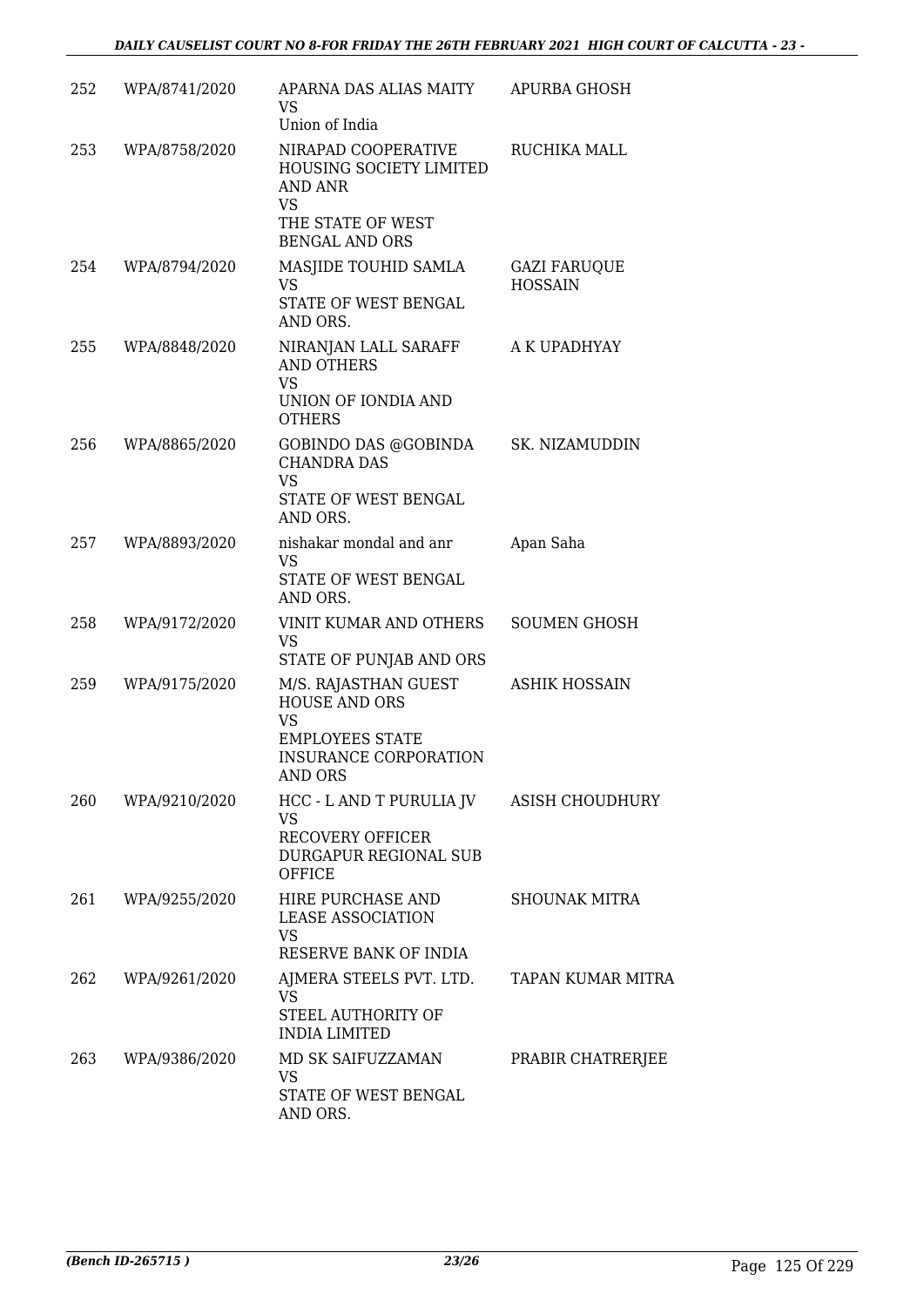| 264 | WPA/9426/2020  | M/S SHUBHVAIBHAV<br>NIRMAN PRIVATELIMITED<br><b>VS</b><br>STATE OF WEST BENGAL<br>AND ORS.                                                         | PARTHA<br><b>CHAKRABORTY</b>           |
|-----|----------------|----------------------------------------------------------------------------------------------------------------------------------------------------|----------------------------------------|
| 265 | WPA/9461/2020  | KRISHNA DAS PODDAR<br><b>VS</b><br>STATE OF WEST BENGAL<br>AND ORS.                                                                                | <b>MAHENDRA PROSAD</b><br><b>GUPTA</b> |
| 266 | WPA/9494/2020  | <b>KRISHNA DAS</b><br><b>VS</b><br>State of West Bengal                                                                                            | <b>SANDIP KUMAR</b><br><b>MONDAL</b>   |
| 267 | WPA/9633/2020  | NIRMALA MAITI<br><b>VS</b><br>STATE OF WEST BENGAL<br>AND ORS.                                                                                     | <b>SUBHODIP</b><br><b>CHAKRABORTY</b>  |
| 268 | WPA/9721/2020  | UTTAM KUMAR MAITY<br><b>VS</b><br>STATE OF WEST BENGAL<br>AND ORS.                                                                                 | <b>SALIL KUMAR MAITI</b>               |
| 269 | WPA/9798/2020  | SURESH CHANDRA SHAW<br><b>VS</b><br>LIFE INSURANCE<br><b>CORPORATION OF INDIA</b><br><b>AND ORS</b>                                                | <b>KRISHNA DAS</b><br><b>PODDER</b>    |
| 270 | WPA/9842/2020  | <b>BUDDHADEV BISWAS</b><br><b>VS</b><br>RESERVE BANK OF INDIA<br><b>AND OTHER</b>                                                                  | PARTHA<br><b>CHAKRABORTY</b>           |
| 271 | WPA/9877/2020  | <b>MD YUSUF</b><br><b>VS</b><br>STATE OF WEST BENGAL<br>AND ORS.                                                                                   | MAHESWARI<br><b>SHARMA</b>             |
| 272 | WPA/10056/2020 | <b>GIRISH SHARMA</b><br><b>VS</b><br>UNION OF INDIA AND ORS.                                                                                       | <b>AVIJIT GHOSHAL</b>                  |
| 273 | WPA/10434/2020 | RISHI CHOWDHURY<br>VS<br>UNION OF INDIA AND ORS.                                                                                                   | AYUSH JAIN                             |
| 274 | WPA/10460/2020 | <b>GOURBANGA WEIGHTS AND</b><br><b>MEASURES RAPAIRERS</b><br>AND DEALERS WELFARE<br>ASSSOCIATION AND ANR<br>VS<br>STATE OF WEST BENGAL<br>AND ORS. | DIPAYAN KUNDU                          |
| 275 | WPA/10790/2020 | JAHAR SHA<br><b>VS</b><br>State of West Bengal AND<br><b>ANR</b>                                                                                   | <b>SOUMYA NAG</b>                      |
| 276 | WPA/10973/2020 | SUJOY KUMAR GHOSH AND<br><b>ORS</b><br><b>VS</b><br>STATE OF WEST BENGAL<br>AND ORS.                                                               | TANUKA BASU                            |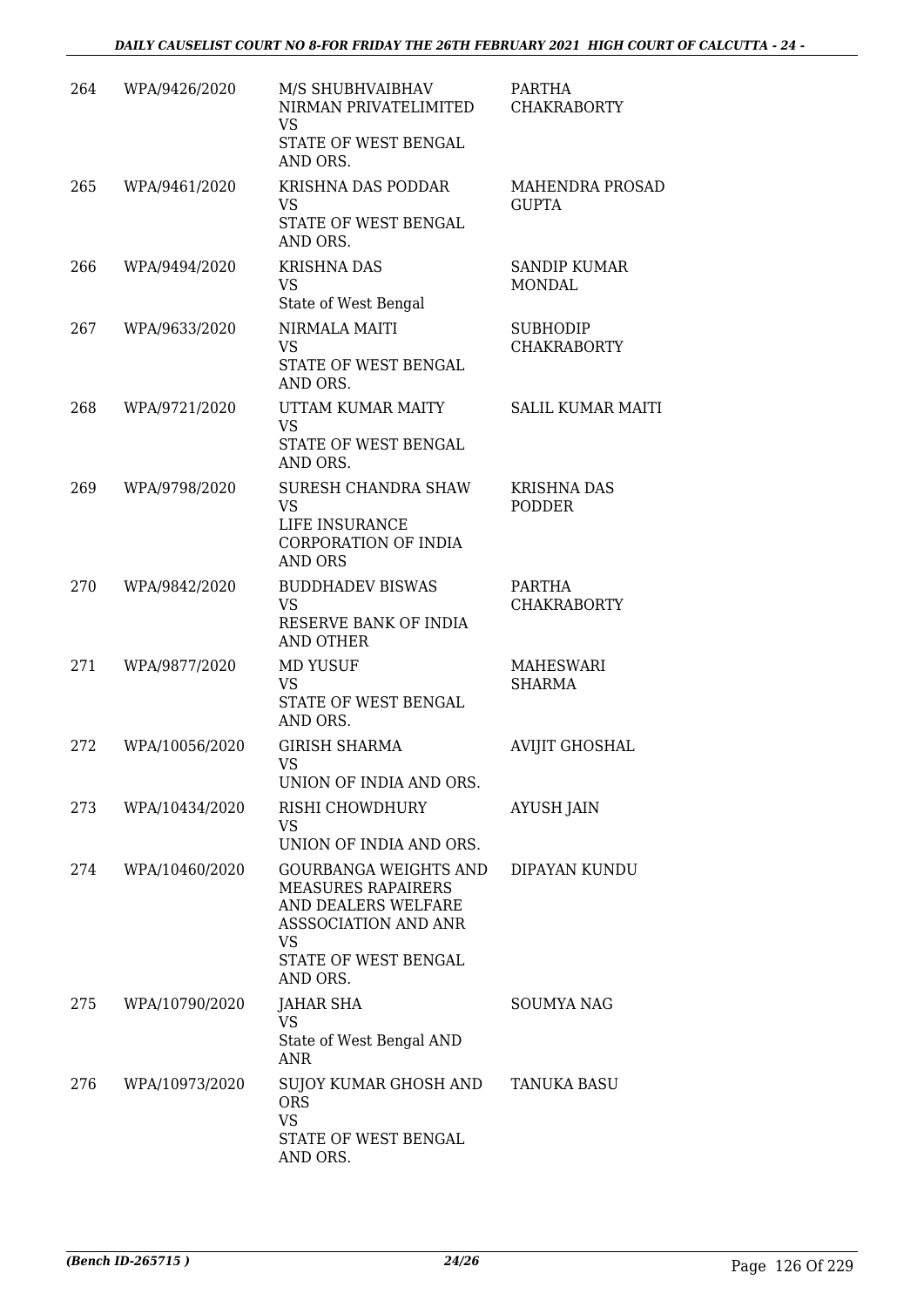| 277 | WPA/11427/2020    | SIDDHARTHA SANKAR PAL<br><b>AND ORS</b><br><b>VS</b><br>THE STATE OF WEST<br><b>BENGAL AND ORS</b>               | <b>MAINAK GANGULY</b>          |
|-----|-------------------|------------------------------------------------------------------------------------------------------------------|--------------------------------|
| 278 | WPA/11489/2020    | M/S. JAGANNATH<br>CONSTRUCTION<br><b>VS</b><br>STATE OF WEST BENGAL                                              | PHATICK CHANDRA<br><b>DAS</b>  |
| 279 | WPA/11641/2020    | AND ORS.<br><b>SUPRATIM ROY</b><br>VS<br>STATE OF WEST BENGAL<br>AND ORS.                                        | NILENDRA NARAYAN<br><b>ROY</b> |
| 280 | WPA/11747/2020    | MD. KABIRUDDIN<br><b>AHAMMED</b><br><b>VS</b><br>STATE OF WEST BENGAL<br>AND ORS.                                | SUBRATA SAHA                   |
| 281 | WPA/11921/2020    | KUSHODHOJO METE @<br><b>KUSHAY METE</b><br><b>VS</b><br>STATE OF WEST BENGAL<br>AND ORS.                         | KUNTAL BANERJEE                |
| 282 | WPA/80/2021       | M/S. RADHASHREE<br><b>FINANCE LTD</b><br><b>VS</b><br>UNION OF INDIA AND ORS.                                    | DEVYANI SENGUPTA               |
| 283 | WPA/112/2021      | KANAM LATEX INDUSTRIES<br>PRIVATE LIMITED AND<br><b>ANOTHER</b><br><b>VS</b><br>STATE OF WEST BENGAL<br>AND ORS. | <b>SALONI</b><br>BHATTACHARJEE |
|     | IA NO: CAN/1/2021 |                                                                                                                  |                                |
| 284 | WPA/151/2021      | TAPAS KUMAR HALDER<br><b>AND OTHERS</b><br><b>VS</b><br>STATE OF WEST BENGAL<br>AND ORS.                         | SUDESHNA BASU<br>THAKUR        |
| 285 | WPA/607/2021      | BIPAD TARAN SAHA<br>VS<br>STATE OF WEST BENGAL<br>AND ORS.                                                       | <b>ABHIJIT MANDAL</b>          |
| 286 | WPA/677/2021      | RUIA ELECTRONICS PVT<br>LTD AND ORS<br>VS<br>STATE OF WEST BENGAL<br>AND ORS.                                    | SOUMYAJYOTI NANDI              |
| 287 | WPA/703/2021      | BAPI BISWAS AND ORS<br>VS.<br>STATE OF WEST BENGAL<br>AND ORS.                                                   | <b>SANDIP SARKAR</b>           |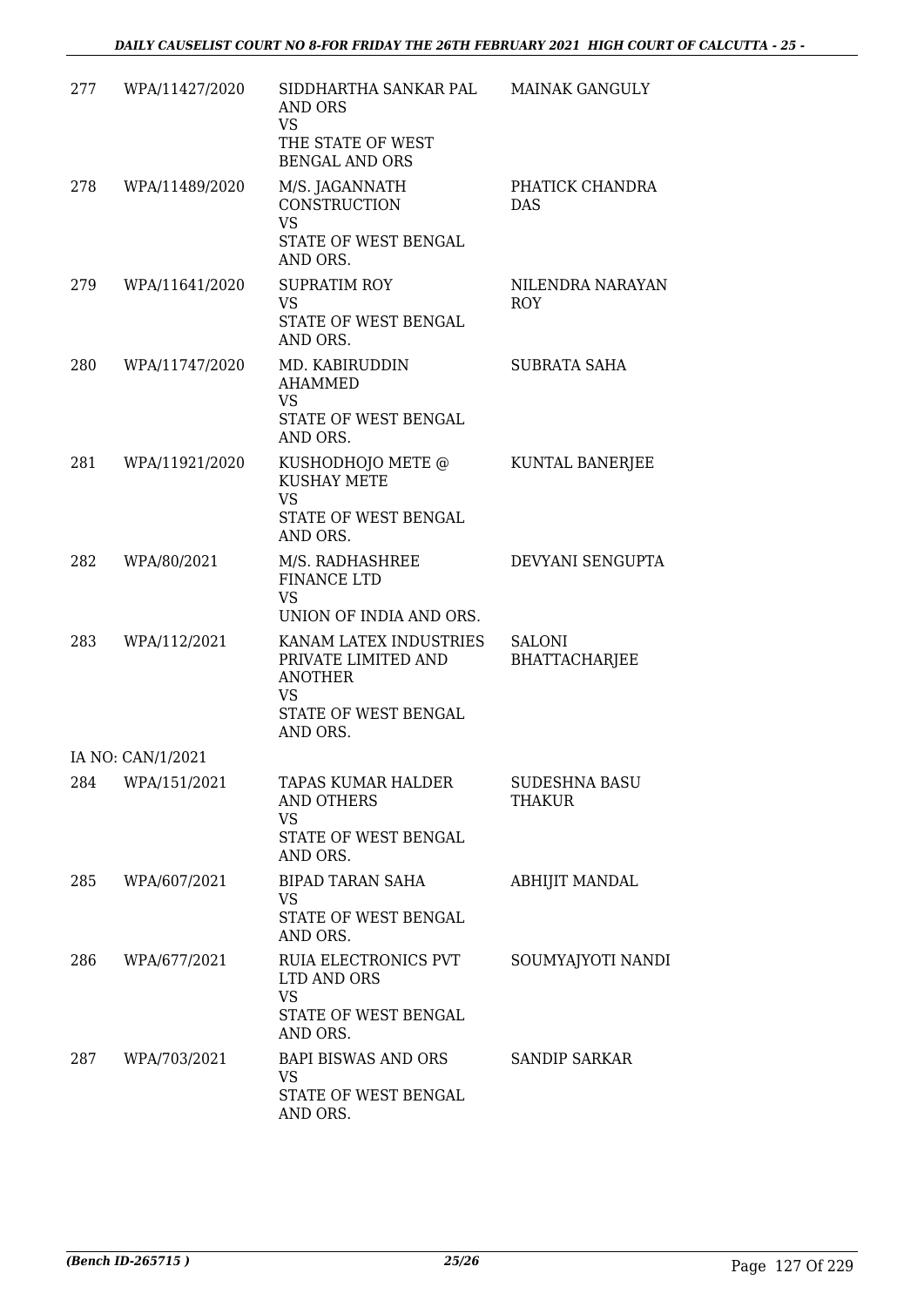| 288 | WPA/790/2021  | JITENDRA NARAYAN RAY<br>SISHU SEVA BHAWAN AND<br><b>OTHERS</b><br>VS.<br>DIRECTOR, DRUG CONTROL<br>HEADQUARTERS CENTRAL<br>KOLKATA ZONE AND<br><b>OTHERS</b> | <b>KAUSTABH</b><br><b>BAANERJEE</b> |
|-----|---------------|--------------------------------------------------------------------------------------------------------------------------------------------------------------|-------------------------------------|
| 289 | WPA/1047/2021 | <b>TANMAY MAITY</b><br>VS<br><b>STATE OF WEST BENGAL</b><br>AND ORS.                                                                                         | <b>PUNAM BASU</b>                   |
| 290 | WPA/2322/2021 | RABI SINGH AND ANR<br>VS.<br>STATE OF WEST BENGAL<br>AND ORS.                                                                                                | JAHANGIR HOSSAIN                    |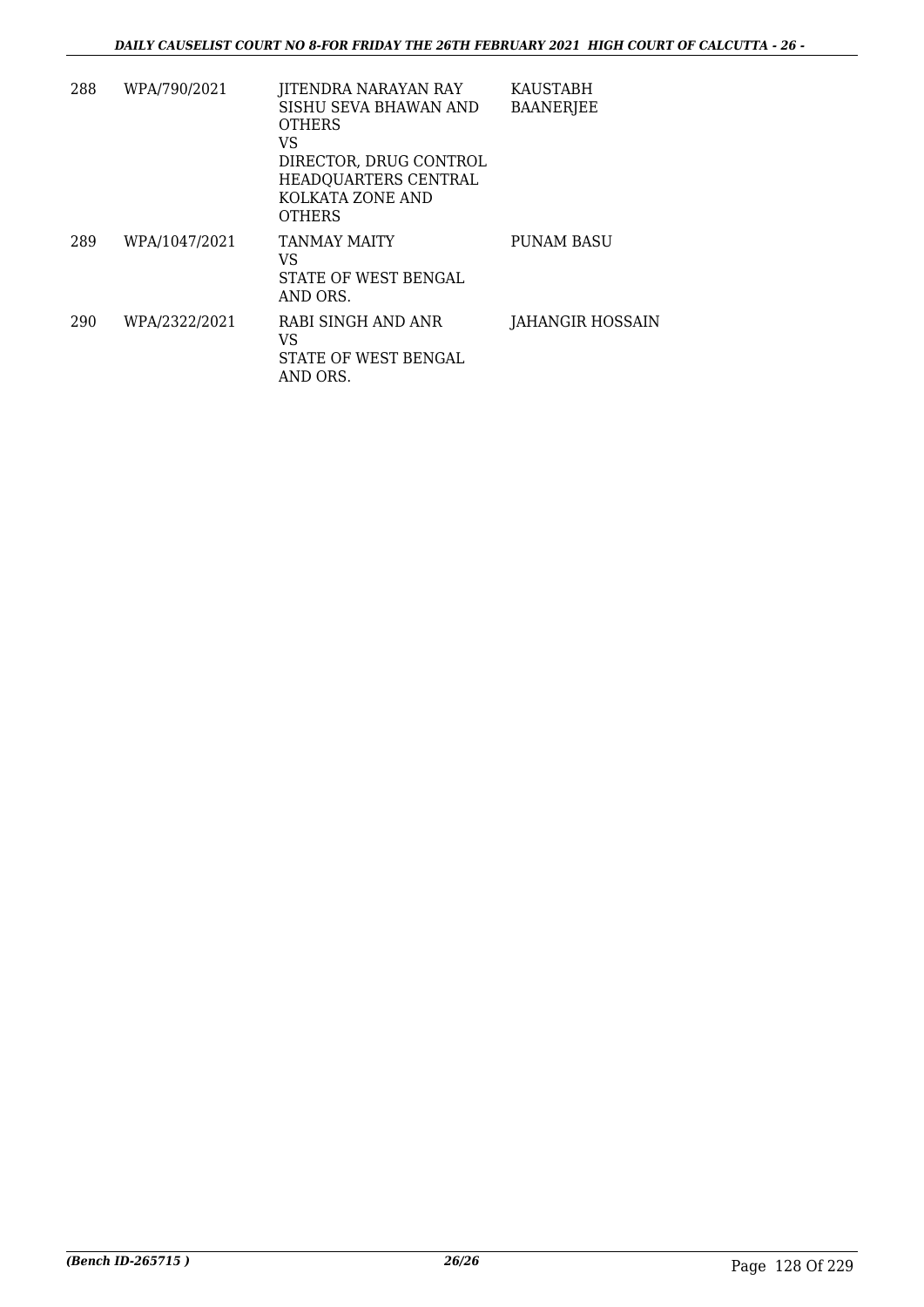

# In The High Court at Calcutta

# **Appellate Side**

**DAILY CAUSELIST For Friday The 26th February 2021**

**COURT NO. 39**

# **SINGLE BENCH (SB )**

**AT 3:00 PM**

**HON'BLE JUSTICE MOUSHUMI BHATTACHARYA**

# **(VIA VIDEO CONFEENCE)**

**ON FRIDAY, 26TH FEBRUARY, 2021 AT 3.00 P.M. - WILL SIT SINGLY AND TAKE UP SOME PART-HEARD, CONTEMPT, ASSIGNED, REVIEW, MODIFICATION/CLARIFICATION MATTERS.**

**NOTE: MATTERS WILL BE TAKEN UP THROUGH PHYSICAL HEARING ONLY WHEN BOTH THE PARTIES ARE AGREED.**

|                |                                          | <b>TO BE MENTIONED</b>                                                         |                                      |
|----------------|------------------------------------------|--------------------------------------------------------------------------------|--------------------------------------|
| 1              | WPA/13944/2019<br>(FOR CORRECTION) VS    | ASHIM KUMAR HAZRA<br>STATE OF WEST BENGAL &<br><b>ORS</b>                      | <b>SASTHI CHARAN</b><br><b>DHARA</b> |
|                |                                          | <b>FOR ORDERS</b>                                                              |                                      |
| $\overline{2}$ | CPAN/20/2020<br>(PERSONAL<br>APPEARANCE) | ASHOK KR. HAZRA<br>VS<br>KALLOL KANTI BISWAS &<br>ORS.                         | SUBHRANGSU PANDA                     |
|                | IA NO: CAN/1/2020                        |                                                                                |                                      |
|                | wt3 WPA/15078/2019                       | ASHOK KR. HAZRA<br><b>VS</b><br>STATE OF WEST BENGAL &<br>ORS.                 | SUBHRANGSU PANDA                     |
|                |                                          | PERSONAL APPEARANCE                                                            |                                      |
| 4              | CPAN/788/2017                            | KAMALESH JAIN @<br><b>KAMLESH JAIN</b><br>VS<br>STATE OF WEST BENGAL &<br>ORS. | <b>KRISHNA DAS</b><br><b>PODDAR</b>  |
|                | wt5 WPA/3158/2016                        | <b>KAMLESH JAIN</b><br><b>VS</b><br>STATE OF WEST BENGAL &<br><b>ORS</b>       | K D PODDAR                           |
|                |                                          | IA NO: CAN/1/2016(Old No:CAN/8409/2016), CAN/2/2017(Old No:CAN/4665/2017)      |                                      |

**PART HEARD MATTERS**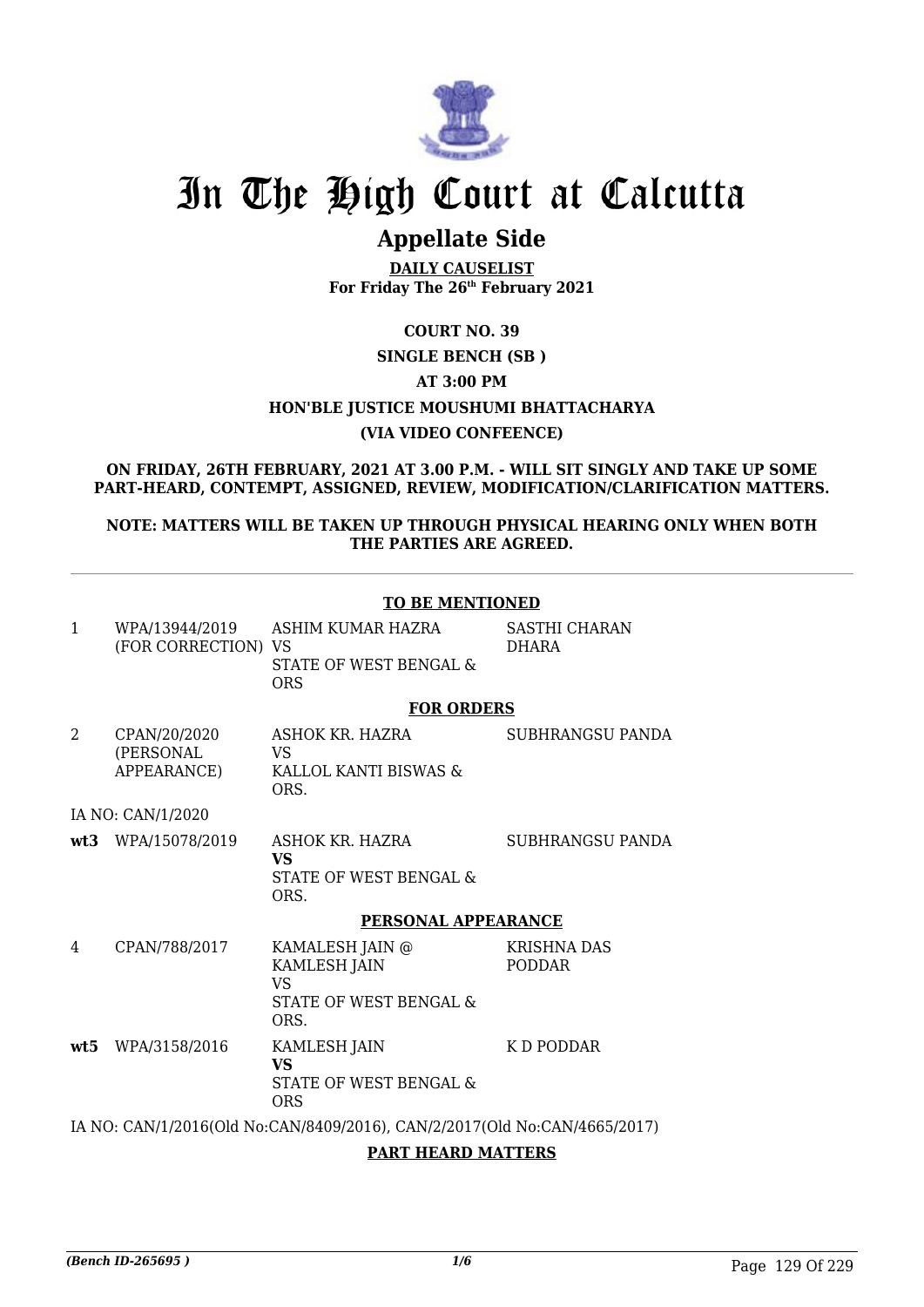| 6   | WPA/28890/2017                           | KUNTAL SAMANTA & ORS<br>VS                                                               | <b>SUTIRTHA DAS</b>                                                                              |
|-----|------------------------------------------|------------------------------------------------------------------------------------------|--------------------------------------------------------------------------------------------------|
|     |                                          | STATE OF WEST BENGAL &<br><b>ORS</b>                                                     |                                                                                                  |
|     |                                          |                                                                                          | IA NO: CAN/1/2018(Old No:CAN/748/2018), CAN/2/2018(Old No:CAN/4708/2018), CAN/6/2020, CAN/7/2020 |
| wt7 | WPA/24309/2016                           | <b>INDRAJIT MISTRY &amp; ANR</b><br><b>VS</b><br>STATE OF WEST BENGAL &<br><b>ORS</b>    | TARASANKAR<br><b>SAMANTA</b>                                                                     |
|     | wt8 WPA/25892/2016                       | SHRI UTTAM SHEE & ORS<br><b>VS</b><br>STATE OF WEST BENGAL &<br><b>ORS</b>               | TARASANKAR<br><b>SAMANTA</b>                                                                     |
| wt9 | WPA/29181/2016                           | SWAPAN KUMAR SARKAR &<br><b>ORS</b><br><b>VS</b><br>STATE OF WEST BENGAL &<br><b>ORS</b> | K.M. HOSSAIN                                                                                     |
|     | wt10 WPA/6957/2019                       | PRASANTA DAS & ORS<br><b>VS</b><br>STATE OF WEST BENGAL &<br><b>ORS</b>                  | DIPTENDU MONDAL                                                                                  |
| 11  | WPA/13318/2018                           | KALPANA PAL<br><b>VS</b><br>STATE OF WEST BENGAL &                                       | S. CHOUDHURY                                                                                     |
| 12  | WPA/8794/2019                            | <b>ORS</b><br>CHHANDA DUTTA<br><b>VS</b><br>STATE OF WEST BENGAL &<br><b>ORS</b>         | TANUJA BASAK                                                                                     |
|     |                                          | <b>APPLICATION</b>                                                                       |                                                                                                  |
| 13  | WPA/24715/2018<br>(RECALLING)            | DIPANKAR CHAKRABORTY<br>VS<br>STATE OF WEST BENGAL &<br><b>ORS</b>                       | ASHIS KUMAR DUTTA                                                                                |
|     | IA NO: CAN/1/2019(Old No:CAN/11616/2019) |                                                                                          |                                                                                                  |
| 14  | CO/1464/2020<br>(RECALLING)              | DISHA DAS @ KUNDU<br><b>VS</b><br>DR. PROSENJIT DAS                                      | Sandip Kundu                                                                                     |
|     | IA NO: CAN/1/2020                        |                                                                                          |                                                                                                  |
| 15  | RVW/3/2021<br>(STAY)                     | AMAR PANDEYA AND ORS<br>VS<br>PRANAB BOSE                                                | Arjun Samanta                                                                                    |
|     | IA NO: CAN/1/2021                        |                                                                                          |                                                                                                  |
|     | wt16 CO/1243/2020                        | <b>AMAR PANDEYA</b><br><b>VS</b><br>PRANAB BOSE                                          | ARJUN SAMANTA                                                                                    |
|     | IA NO: CAN/1/2020                        |                                                                                          |                                                                                                  |
|     |                                          | <b>CONTEMPT APPLICATION</b>                                                              |                                                                                                  |
| 17  | CPAN/1999/2012                           | <b>MUKTARA KHATUN</b><br><b>VS</b><br>B.K. PANDEY & ORS.                                 | MANORANJAN<br><b>MAHATA</b>                                                                      |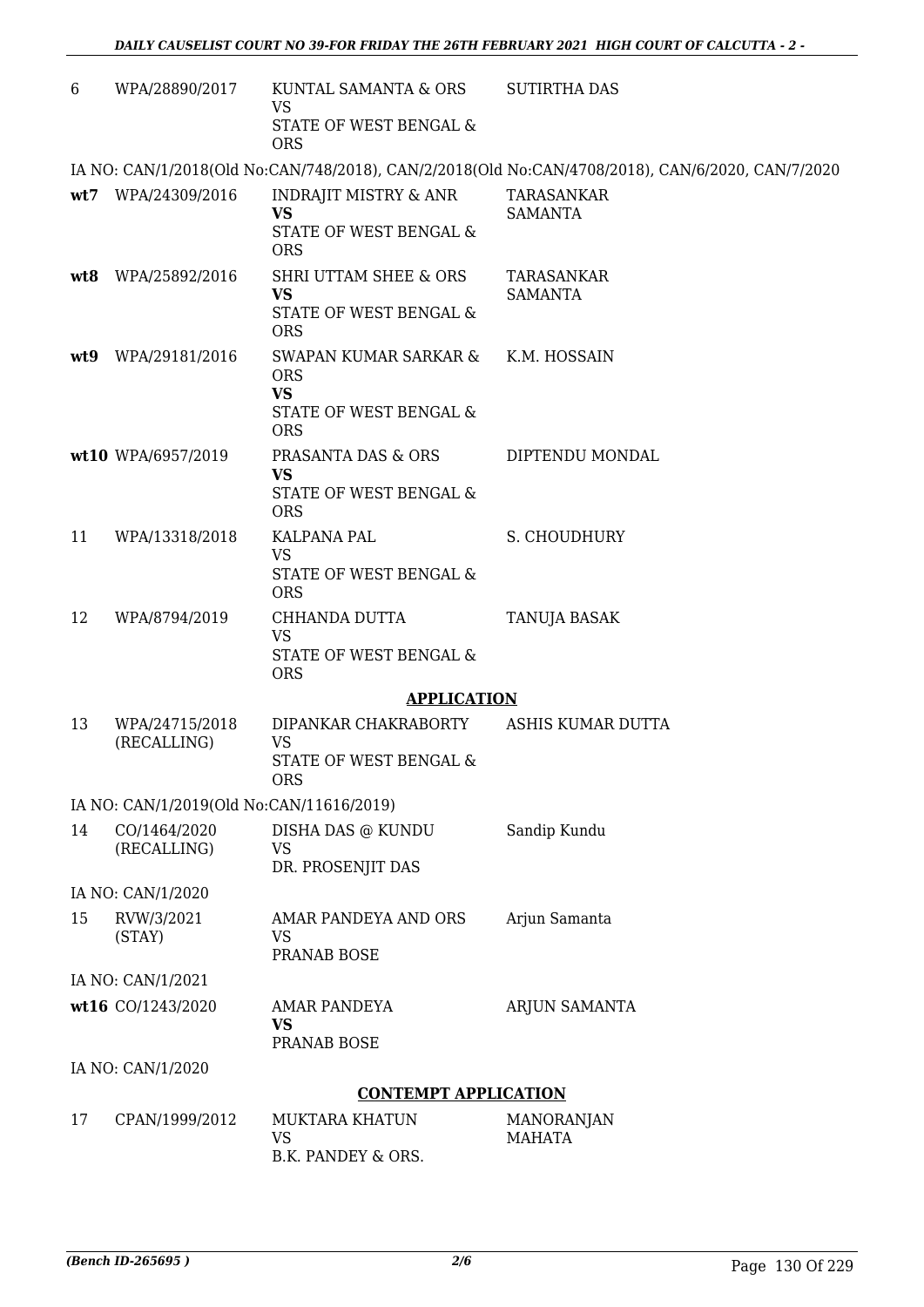|    | wt18 WPA/15567/2003                                                            | MUKTARA KHATUN<br><b>VS</b>                                                 | <b>SHAMIM UL BARI</b>                  |
|----|--------------------------------------------------------------------------------|-----------------------------------------------------------------------------|----------------------------------------|
|    |                                                                                | STATE OF W.B.                                                               |                                        |
|    | IA NO: CAN/1/2010(Old No:CAN/6077/2010)<br>wt19 WPCRC/14050/2005 MUKTAR KHATUN |                                                                             | <b>MANORANJAN</b>                      |
|    |                                                                                | <b>VS</b>                                                                   | <b>MAHATA</b>                          |
|    |                                                                                | <b>SUBHENDRA GHOSH</b>                                                      |                                        |
| 20 | CPAN/466/2018                                                                  | NISHAT FARHANA<br>VS                                                        | TANUJA BASAK                           |
|    |                                                                                | DR. R.C. BAGCHI<br><b>NISHATFARHANA</b>                                     |                                        |
|    | wt21 WPA/23312/2017                                                            | <b>VS</b>                                                                   | TANUJA BASAK                           |
|    |                                                                                | STATE OF WEST BENGAL &<br>ORS.                                              |                                        |
| 22 | WPCRC/40/2019                                                                  | <b>SONALI TALUKDER</b>                                                      | <b>SUMIT GHOSE</b>                     |
|    | (DEFT.)                                                                        | <b>VS</b>                                                                   |                                        |
|    |                                                                                | DIBYEN MUKHOPADHYAY                                                         |                                        |
|    | IA NO: CAN/1/2018(Old No:CAN/4028/2018)                                        |                                                                             |                                        |
|    | wt23 WPA/5658/2002                                                             | <b>SONALI TALUKDER</b><br><b>VS</b>                                         | <b>SUMIT GHOSE</b>                     |
|    |                                                                                | THE STATE OF W.B.                                                           |                                        |
| 24 | CPAN/511/2019                                                                  | TATHAGATA NANDY & ORS                                                       | <b>BHASKAR HUTAIT</b>                  |
|    |                                                                                | <b>VS</b>                                                                   |                                        |
|    |                                                                                | <b>SOUMITRA SARKAR &amp; ORS</b>                                            |                                        |
|    | wt25 WPA/3377/2019                                                             | TATHAGATA NANDY & ORS<br><b>VS</b><br>WEST BENGAL CENTRAL                   | <b>BHASKAR HUTAIT</b>                  |
|    |                                                                                | <b>SCHOOL SERVICE</b><br><b>COMMISSION &amp; ORS</b>                        |                                        |
| 26 | CPAN/512/2019                                                                  | PRASENJIT MANDAL & ORS                                                      | <b>BHASKAR HUTAIT</b>                  |
|    |                                                                                | <b>VS</b>                                                                   |                                        |
|    |                                                                                | <b>SOUMITRA SARKAR &amp; ORS</b>                                            |                                        |
|    | wt27 WPA/3378/2019                                                             | PRASENJIT MANDAL & ORS<br>VS                                                | <b>BHASKAR HUTAIT</b>                  |
|    |                                                                                | WEST BENGAL CENTRAL<br><b>SCHOOL SERVICE</b><br><b>COMMISSION &amp; ORS</b> |                                        |
| 28 | CPAN/540/2019                                                                  | <b>SOUMEN MAITY</b>                                                         | TAPAN KU AR                            |
|    |                                                                                | VS                                                                          | MAHAPATTRA                             |
|    |                                                                                | <b>ASHOK SAHA &amp; ORS</b>                                                 |                                        |
|    | wt29 WPA/20429/2018                                                            | <b>SOUMEN MAITY</b><br><b>VS</b>                                            | <b>TAPAN KUMAR</b><br><b>MAHAPATRA</b> |
|    |                                                                                | THE WEST BENGAL                                                             |                                        |
|    |                                                                                | CENTRAL SCHOOL SERVICE                                                      |                                        |
|    |                                                                                | COMM. & ORS                                                                 |                                        |
| 30 | CPAN/586/2019                                                                  | BARENDRA NATH JANA<br><b>VS</b>                                             | SUTIRTHA DAS                           |
|    |                                                                                | AMAR KUMAR SEAL, THE<br>D.I. OF SCHOOLS(SE), PAS.<br><b>MEDI &amp; ANR</b>  |                                        |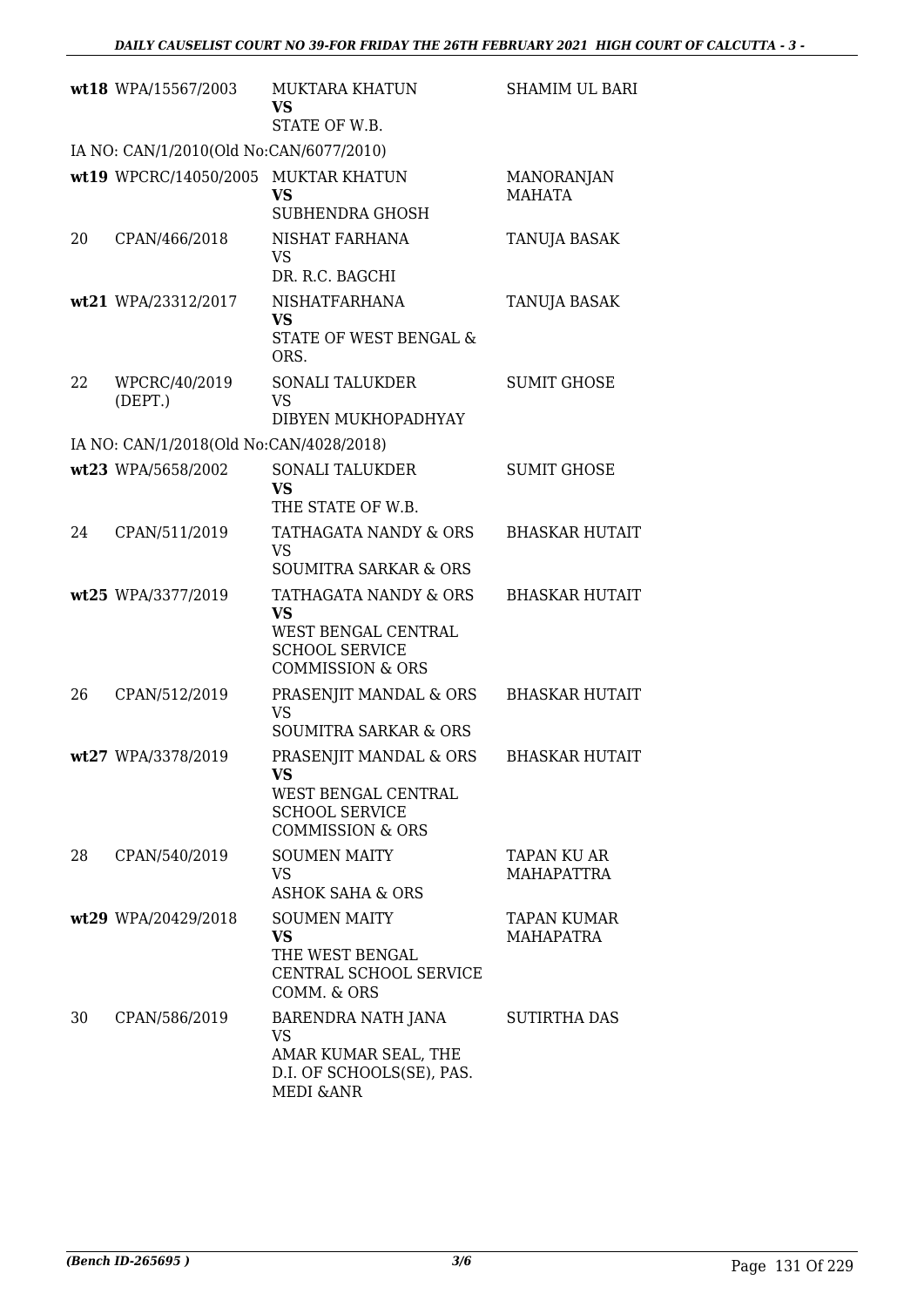|    | wt31 WPA/18492/2018                      | BARENDRA NATH JANA<br><b>VS</b><br>STATE OF WEST BENGAL &<br><b>ORS</b>             | <b>SUTIRTHA DAS</b>                     |
|----|------------------------------------------|-------------------------------------------------------------------------------------|-----------------------------------------|
| 32 | CPAN/591/2019                            | UTTAM KR. CHAUDHURI<br><b>VS</b><br>MANISH JAIN & ORS.                              | <b>MOUMITA PANDIT</b>                   |
|    | wt33 WPA/25955/2018                      | <b>UTTAM KUMAR</b><br><b>CHAUDHURI</b><br><b>VS</b><br>STATE OF WEST BENGAL<br>&ORS | PRABHAT KUMAR<br><b>CHATTOPADHYAY</b>   |
| 34 | CPAN/658/2019                            | LAXMIPRIYA PRAMANICK<br><b>VS</b><br>MANISH JAIN & ORS                              | SHIBENDRA NATH<br><b>CHATTOPADHYAY</b>  |
|    | wt35 WPA/6190/2019                       | <b>LAXMIPRIYA PRAMANICK</b><br><b>VS</b><br>STATE OF WEST BENGAL &<br><b>ORS</b>    | SHIBENDRA NATH<br><b>CHATTOPADHYAY</b>  |
|    | IA NO: CAN/1/2020(Old No:CAN/1227/2020)  |                                                                                     |                                         |
| 36 | CPAN/714/2019                            | <b>BONI AMIN</b><br><b>VS</b><br>SUVAJIT CHATTERJEE& ORS                            | NARAYAN CHANDRA<br><b>MONDAL</b>        |
|    | wt37 WPA/11976/2014                      | <b>BANI AMIN</b><br><b>VS</b><br>STATE OF WEST BENGAL &<br><b>ORS</b>               | <b>SIPRA MAITY</b>                      |
| 38 | CPAN/994/2019                            | NILADRI SEKHAR DULEY<br><b>VS</b><br><b>ASHIS SATPATI &amp; ANR</b>                 | <b>ANINDA</b><br><b>BHATTACHARYA</b>    |
|    | wt39 WPA/12171/2019                      | NILADRI SEKHAR DULEY<br><b>VS</b><br>STATE OF WEST BENGAL &<br><b>ORS</b>           | SOURAV PRASANNA<br><b>MUKHERJEE</b>     |
| 40 | CPAN/1058/2019                           | TAPAS KUMAR KHATUA<br><b>VS</b><br><b>AMINUL AHASAN</b>                             | <b>SUDIP KUMAR MAITI</b>                |
|    | IA NO: CAN/1/2019(Old No:CAN/12016/2019) |                                                                                     |                                         |
|    | wt41 WPA/6323/2019                       | TAPAS KUMAR KHATUA<br>VS<br>STATE OF WEST BENGAL&<br><b>ORS</b>                     | <b>SUDIP KUMAR MAITI</b>                |
| 42 | CPAN/1375/2019                           | <b>URMILA SINGH</b><br>VS<br>PARVEZ AHMED SIDDIQUE                                  | SAKTI PADA JANA                         |
|    | wt43 WPA/17826/2019                      | <b>AMOY MONDAL</b><br><b>VS</b><br>STATE OF WEST BENGAL<br><b>AND ORS</b>           | <b>INDRAJIT ROY</b><br><b>CHOWDHURY</b> |
|    | wt44 WPA/8077/2004                       | URMILA SINGH<br>VS<br>DIRECTOR OF SCHOOL<br><b>EDUCATION</b>                        | SAIKAT BANERJEE                         |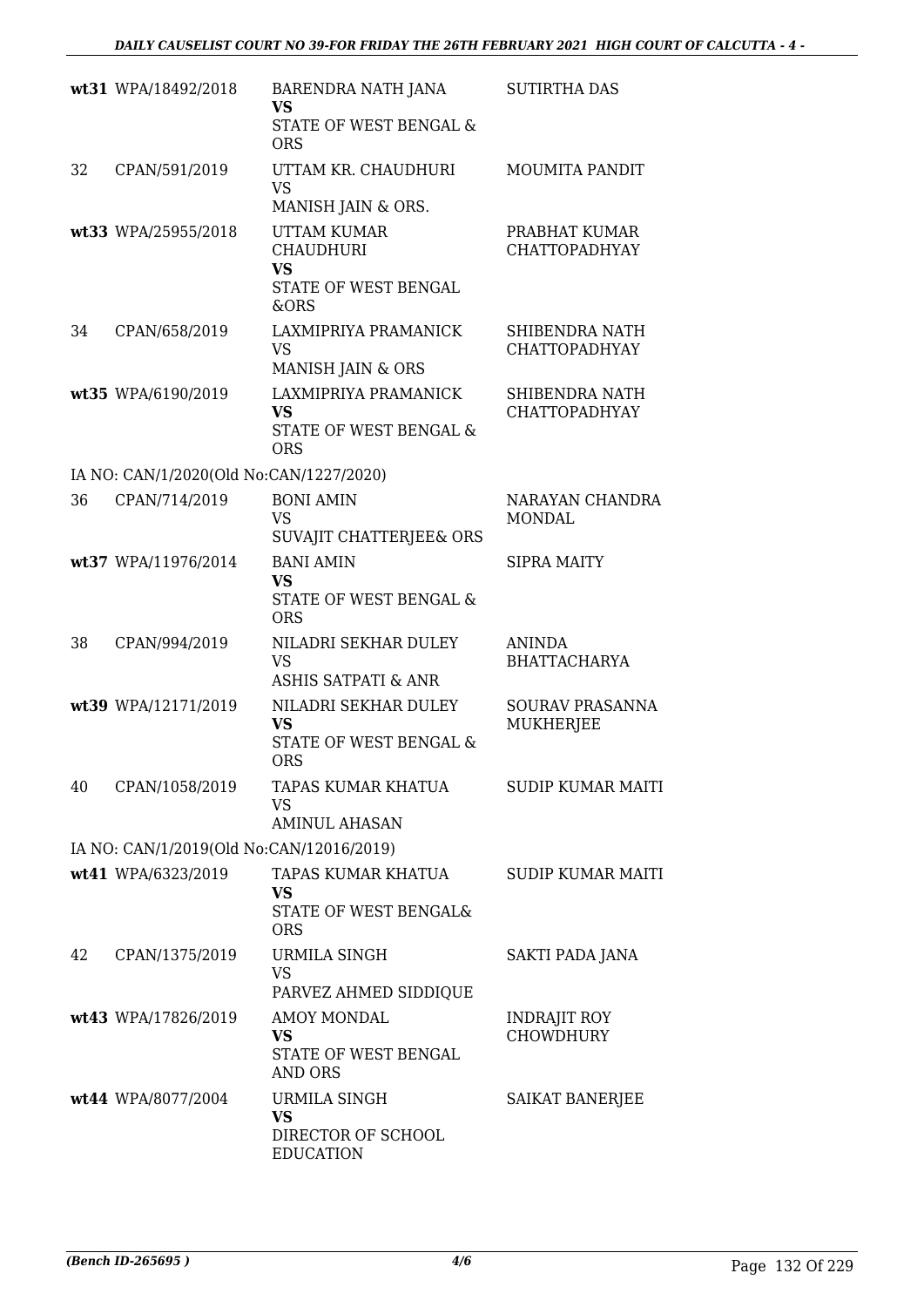| 45 | CPAN/1379/2019                | RANJIT KUMAR MANDAL<br><b>VS</b><br>CHAPESWAR SARDER, THE<br>DIST. INS. OF SCHOOL<br>(SE)PASCHIM MED | <b>SAMIR KUAMR</b><br><b>ADHIKARY</b> |
|----|-------------------------------|------------------------------------------------------------------------------------------------------|---------------------------------------|
|    | wt46 WPA/12738/2018           | RANJIT KUMAR MANDAL<br><b>VS</b><br>STATE OF WEST BENGAL&<br><b>ORS</b>                              | S.K. ADHIKARI                         |
| 47 | CPAN/1382/2019                | ZABED MALLIK<br><b>VS</b><br><b>AMINUL AHASAN</b>                                                    | KAMAL MISHRA                          |
|    | wt48 WPA/16838/2017           | <b>ZABED MALLIK</b><br><b>VS</b><br>STATE OF WEST BENGAL &<br><b>ORS</b>                             | KAMAL MISHRA                          |
| 49 | CPAN/1396/2019                | RABINDRA KUMAR PAUL<br><b>VS</b><br><b>ASHOK SAHA</b>                                                | <b>ANIRUDDHA MITRA</b>                |
|    | wt50 WPA/26288/2018           | RABINDRA KUMAR PAUL<br><b>VS</b><br>STATE OF WEST BENGAL &<br><b>ORS</b>                             | PARSATI<br><b>BANDYOPADHYAY</b>       |
| 51 | CPAN/1397/2019                | ASHUTOSH BAIDYA<br><b>VS</b><br>PARVEZ AHMED SIDDIQUE                                                | TANUJA BASAK                          |
|    | wt52 WPA/7534/2019            | <b>ASHUTOSH BAIDYA</b><br><b>VS</b><br>STATE OF WEST BENGAL &<br><b>ORS</b>                          | <b>TANUJA BASAK</b>                   |
| 53 | CPAN/1446/2019                | <b>BINAPANI SAINIK</b><br><b>VS</b><br>PARVEZ AHMED<br><b>SIDDIQUE&amp; ANR</b>                      | SANCHAYITA DE                         |
|    | wt54 WPA/12987/2019           | <b>BINAPANI SAINIK</b><br><b>VS</b><br>STATE OF WEST BENGAL &<br><b>ORS</b>                          | SANCHAYITA DE                         |
| 55 | CPAN/126/2020                 | LALJI UPADHYAY<br><b>VS</b><br>KHAGENDRA NATH ROY &<br>ORS.                                          | <b>JAYANTA SAMANTA</b>                |
|    | wt56 WPA/11357/2009           | LALJI UPADHYAYA<br><b>VS</b><br><b>STATE &amp; ORS</b>                                               | <b>SUDDHASATVA</b><br><b>BANERJEE</b> |
| 57 | CPAN/454/2020<br>(APP. ORDER) | <b>SAMAR KR MANNA</b><br>VS.<br>KHALID AIZAZ ANWAR                                                   | <b>SUBIR SABUD</b>                    |
|    | IA NO: CAN/1/2020             |                                                                                                      |                                       |
|    | wt58 WPA/7433/2019            | SAMAR KUMAR MANNA<br>VS<br>STATE OF WEST BENGAL &<br><b>ORS</b>                                      | <b>SUBIR SABUD</b>                    |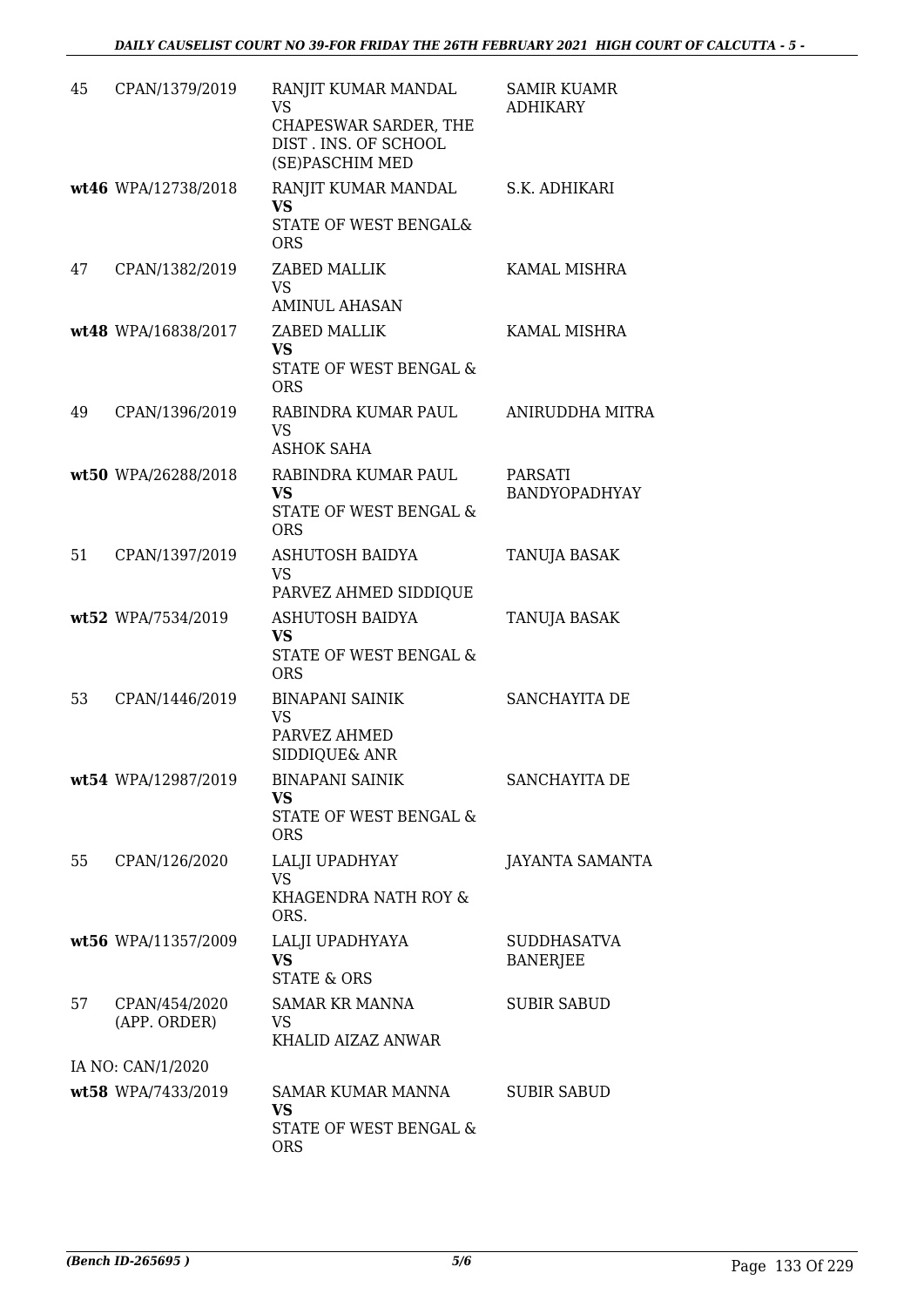| 59 | CPAN/532/2020       | RAMA PRASAD MOHANTA<br>VS<br>RAMENDRANATH DUTTA<br>AND ANR          | PRARASHAR BAIDYA  |
|----|---------------------|---------------------------------------------------------------------|-------------------|
|    | wt60 WPA/5843/2020  | RAMA PRASAD MOHANTA<br>VS<br>STATE OF WEST BENGAL &<br><b>ORS</b>   | MADHURIMA SARKAR  |
| 61 | CPAN/52/2021        | <b>MANAS KR SARKAR</b><br>VS<br>SANDIP DASGUPTA AND<br><b>ORS</b>   | RITWIK PATTANAYAK |
|    | wt62 WPA/10409/2019 | <b>MANAS KUMAR SARKAR</b><br>VS<br>STATE OF WEST BENGAL &<br>ORS    | RITWIK PATTANAYAK |
| 63 | CPAN/59/2021        | MINU RANI CHAKRABORTY<br>VS<br>CHAPESWAR SARDAR AND<br><b>ANR</b>   | PRITIKANA GANAIT  |
|    | wt64 WPA/24093/2018 | MINU RANI CHAKRABORTY<br>VS<br>STATE OF WEST BENGAL &<br><b>ORS</b> | PRITIKANA GANTAIT |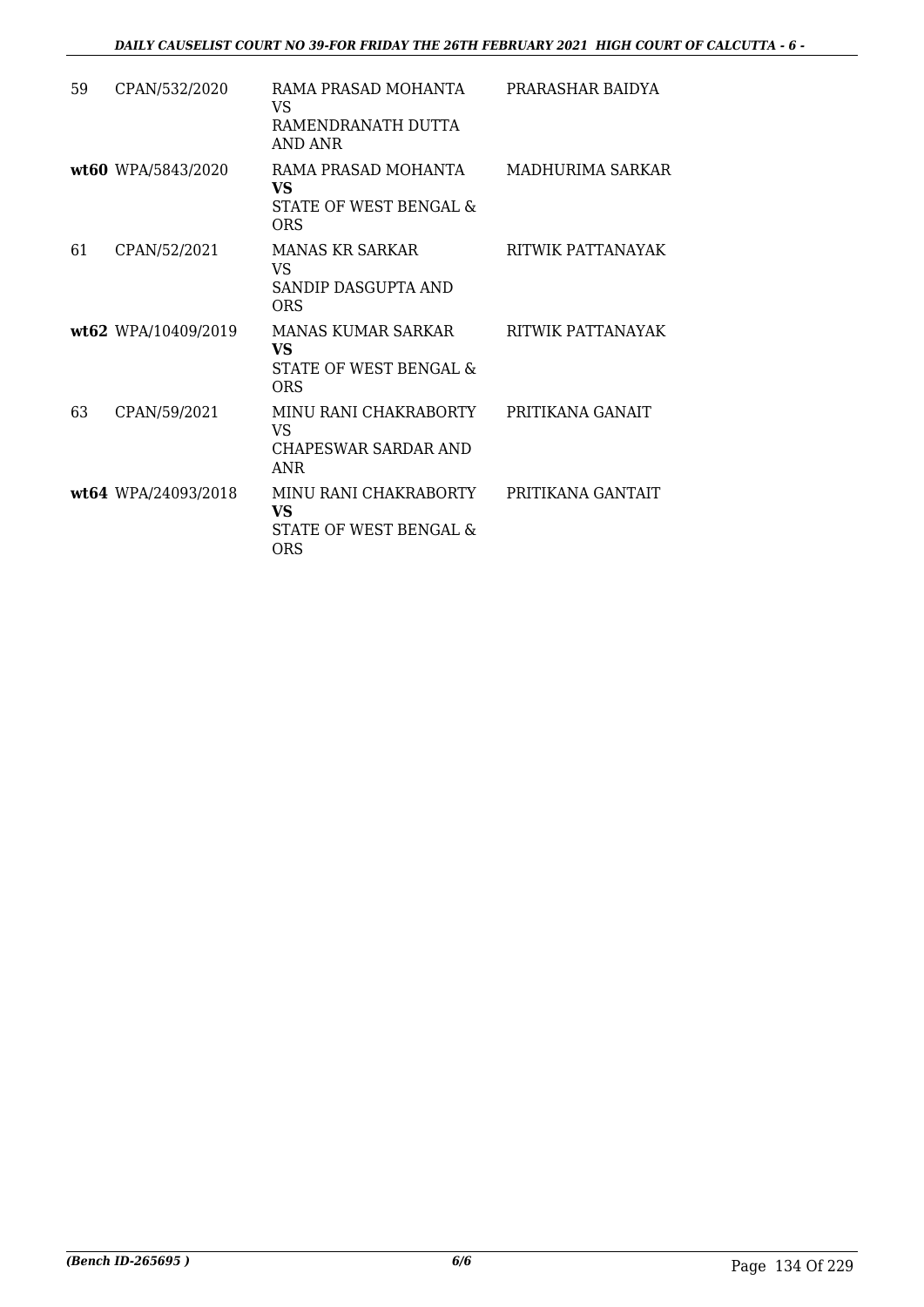

# In The High Court at Calcutta

# **Appellate Side**

**DAILY CAUSELIST For Friday The 26th February 2021**

**COURT NO. 15**

**SINGLE BENCH (SB - VII)**

#### **AT 10:45 AM**

#### **HON'BLE JUSTICE RAJARSHI BHARADWAJ**

#### **(VIA VIDEO CONFERENCE)**

**ON AND FROM MONDAY, THE 11TH JANUARY, 2021 - MATTERS (MOTION & HEARING) UNDER ARTICLE 226 OF THE CONSTITUTION RELATING TO PRIMARY EDUCATION UNDER GROUP-II INCLUDING SERVICES AND APPLICATIONS CONNECTED THERETO;**

**MATTERS (MOTION & HEARING) UNDER ARTICLE 226 OF THE CONSTITUTION RELATING TO COLLEGES, UNIVERSITIES AND LIBRARIES UNDER GROUP - II INCLUDING SERVICES AND APPLICATIONS CONNECTED THERETO.**

**HEARING OF WRIT PETITIONS IRRESPECTIVE OF CLASSIFICATION AND APPLICATIONS CONNECTED THERETO.**

**NOTE : EVERY MONDAY TO WEDNESDAY NEW MOTION, WILL BE TAKEN UP SERIALLY.**

**NOTE : EVERY THURSDAY NEW MOTIONS (TET & RECRUITMENT OF PRIMARY TEACHERS) WILL BE TAKEN UP SERIALLY.**

**NOTE : EVERY FRIDAY APPLICATION, AND MOTIONS WILL BE TAKEN UP SERIALLY.**

**NOTE : ON 26TH FEBRUARY, 2021 NEW MOTIONS(TET) MATTERS WILL BE TAKEN UP FOR THE WHOLE DAY.**

**NOTE : MENTIONING WILL BE ALLOWED ONLY ON VIRTUAL MODE AND ON MONDAY & WEDNESDAY.**

#### **NOTE : NO UPGRADATION WILL BE ALLOWED.**

#### **NOTE : MATTERS WILL BE TAKEN UP THROUGH PHYSICAL HEARING WHEN BOTH THE PARTIES ARE AGREED.**

#### **TO BE MENTIONED**

|                | WPA/3119/2021 | BARNALI SAHIS AND OTHERS<br>VS<br>STATE OF WEST BENGAL AND<br>ORS. | SATYARANJAN KUNDU |
|----------------|---------------|--------------------------------------------------------------------|-------------------|
| $\mathfrak{D}$ | WPA/3126/2021 | KIRITY BHUSAN MAHATO<br>VS<br>STATE OF WEST BENGAL AND<br>ORS.     | SATYARANJAN KUNDU |
| 3              | WPA/3130/2021 | BARNALI SAHIS AND OTHERS<br>VS<br>STATE OF WEST BENGAL AND<br>ORS. | SATYARANJAN KUNDU |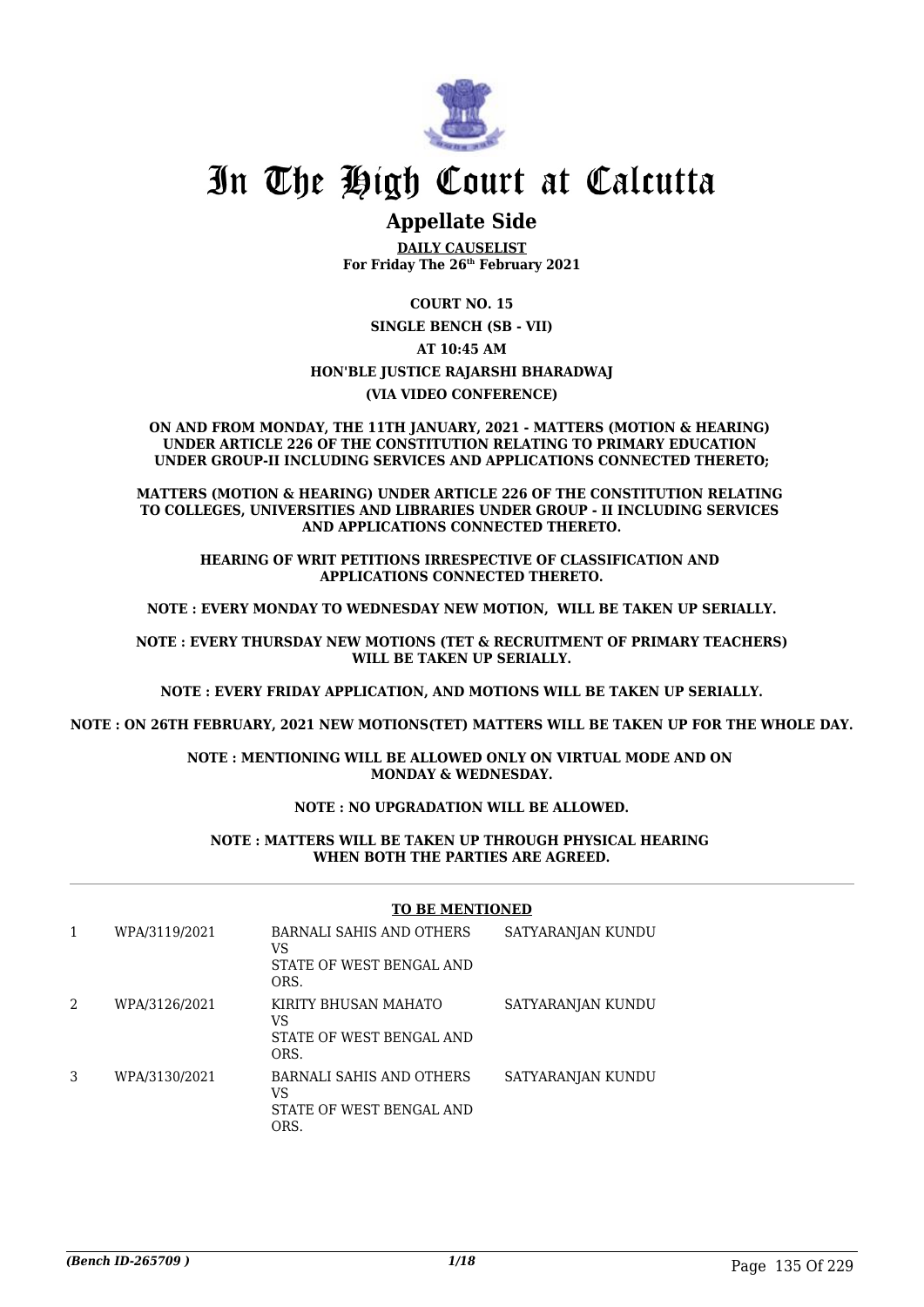| 4  | WPA/3135/2021       | APARNA RAJAK<br>VS<br>STATE OF WEST BENGAL AND    | SATYARANJAN KUNDU     |
|----|---------------------|---------------------------------------------------|-----------------------|
|    |                     | ORS.                                              |                       |
| 5  | WPA/3142/2021       | KIRITY BHUSAN MAHATO<br>VS.                       | SATYARANJAN KUNDU     |
|    |                     | STATE OF WEST BENGAL AND<br>ORS.                  |                       |
| 6  | WPA/3201/2021       | APARNA RAJAK<br><b>VS</b>                         | SATYARANJAN KUNDU     |
|    |                     | STATE OF WEST BENGAL AND<br>ORS.                  |                       |
|    |                     | <b>NEW MOTIONS</b>                                |                       |
| 7  | WPA/113/2021        | DIPIKA ROY AND ORS<br><b>VS</b>                   | SALONI BHATTACHARYA   |
|    |                     | STATE OF WEST BENGAL AND<br>ORS.                  |                       |
| 8  | WPA/306/2021        | NISHIKANTA BAG AND ANR<br>VS                      | SUBHRANGSHU PANDA     |
|    |                     | STATE OF WEST BENGAL AND<br>ORS.                  |                       |
| 9  | WPA/880/2021        | AVINANDA SHARMA                                   | <b>SUMAN BANERJEE</b> |
|    | (At 2 pm)           | VS<br>STATE OF WEST BENGAL AND<br>ORS.            |                       |
| 10 | WPA/5512/2021       | <b>BIDHAN SAU AND ORS</b>                         | <b>SHUVRO PROKASH</b> |
|    | (At 10.45 am)       | VS.<br>THE STATE OF WEST BENGAL<br><b>AND ORS</b> | LAHIRI                |
|    |                     | <b>NEW MOTION</b>                                 |                       |
| 11 | WPA/438/2021        | KARTICK CHANDRA KHAN<br>VS                        | <b>MITHU SAHA</b>     |
|    |                     | STATE OF WEST BENGAL AND<br>ORS.                  |                       |
| 12 | WPA/657/2021        | AMIT KUMAR CHAKRABORTY<br>AND ORS<br><b>VS</b>    | ANJAN BHATTACHARYA    |
|    |                     | STATE OF WEST BENGAL AND<br>ORS.                  |                       |
| 13 | WPA/975/2021        | SUKANYA SENGUPTA                                  | APURBA KRISHNA DAS    |
|    |                     | VS<br>STATE OF WEST BENGAL AND<br>ORS.            |                       |
| 14 | WPA/1407/2021       | SIMA KUNDU NANDI AND ORS<br><b>VS</b>             | TANUJA BASK           |
|    |                     | THE STTE OF WEST BENGL ND<br><b>ORS</b>           |                       |
| 15 | WPA/1423/2021       | MD ALLARAKHA AHAMED AND<br><b>ORS</b>             | NEIL BASU             |
|    |                     | <b>VS</b><br>STATE OF WEST BENGAL AND<br>ORS.     |                       |
| 16 | WPA/1767/2021       | ATANU POCHALI                                     | MALYASHREE MAITY      |
|    |                     | <b>VS</b><br>STATE OF WEST BENGAL AND<br>ORS.     |                       |
|    | wt17 WPA/20467/2018 | ATANU POCHALI                                     | MALYASREE MAITY       |
|    |                     | VS<br>STATE OF WEST BENGAL &                      |                       |
|    |                     | ORS                                               |                       |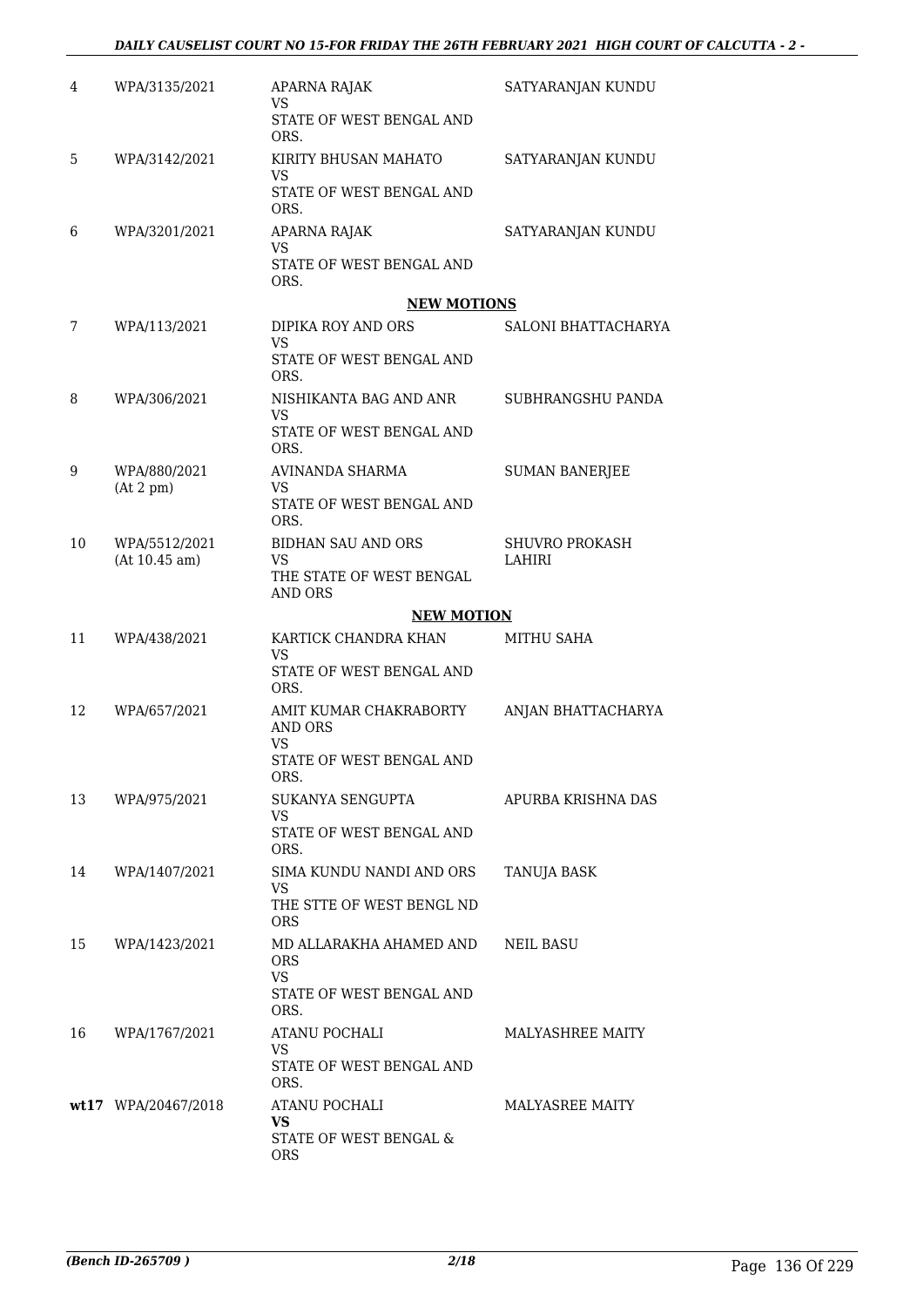## *DAILY CAUSELIST COURT NO 15-FOR FRIDAY THE 26TH FEBRUARY 2021 HIGH COURT OF CALCUTTA - 3 -*

| 18 | WPA/1954/2021 | MD. RABIUL SK. AND OTHERS<br>VS.                                      | SHILADITYA BARMA                      |
|----|---------------|-----------------------------------------------------------------------|---------------------------------------|
|    |               | STATE OF WEST BENGAL AND<br>ORS.                                      |                                       |
| 19 | WPA/2039/2021 | SANGHAMITRA SADHUKHAN<br><b>VS</b>                                    | NEIL BASU                             |
|    |               | STATE OF WEST BENGAL AND<br>ORS.                                      |                                       |
| 20 | WPA/2059/2021 | <b>BAISHAKHI DAS</b><br>VS.                                           | SUDIPTA DASGUPTA                      |
|    |               | STATE OF WEST BENGAL AND<br>ORS.                                      |                                       |
| 21 | WPA/2062/2021 | IPSHITA MUKHERJEE DAN AND SUDIPTA DASGUPTA<br><b>ANR</b><br><b>VS</b> |                                       |
|    |               | STATE OF WEST BENGAL AND<br>ORS.                                      |                                       |
| 22 | WPA/2112/2021 | <b>SUKUMAR MAHATA</b><br><b>VS</b>                                    | UTTAM BANERJEE                        |
|    |               | STATE OF WEST BENGAL AND<br>ORS.                                      |                                       |
| 23 | WPA/2127/2021 | DEBIPADA BASU AND ORS                                                 | SARIFUL ISLAM                         |
|    |               | VS.<br>STATE OF WEST BENGAL AND<br>ORS.                               | MALLICK                               |
| 24 | WPA/2154/2021 | SAJAL KUMAR BISWAS<br>VS.                                             | SUDDHADEV ADAK                        |
|    |               | STATE OF WEST BENGAL AND<br>ORS.                                      |                                       |
| 25 | WPA/2217/2021 | <b>MANIK PRADHAN</b><br>VS.                                           | SRIKANTA DATTA                        |
|    |               | STATE OF WEST BENGAL AND<br>ORS.                                      |                                       |
| 26 | WPA/2273/2021 | DILIP SARKAR AND OTHERS<br>VS                                         | <b>GOPA BISWAS</b>                    |
|    |               | STATE OF WEST BENGAL AND<br>ORS.                                      |                                       |
| 27 | WPA/2451/2021 | SUDIPTA BHATTACHARYYA                                                 | <b>SALONI</b><br><b>BHATTACHARJEE</b> |
| 28 | WPA/2477/2021 | VISVA BHARATI AND ORS<br>APURBA MONDAL AND ORS                        | <b>GOPA BISWAS</b>                    |
|    |               | VS<br>THE UNION OF INDIA AND ORS                                      |                                       |
| 29 | WPA/2562/2021 | MD DAWOOD                                                             | PRADIP KUMAR GHOSH                    |
|    |               | <b>VS</b><br>State of West Bengal AND ORS                             |                                       |
| 30 | WPA/2594/2021 | KRISHNA MONDAL (GHOSH)<br><b>AND ANOTHER</b>                          | ALOKESH DALAI                         |
|    |               | <b>VS</b><br>STATE OF WEST BENGAL AND<br>ORS.                         |                                       |
| 31 | WPA/2630/2021 | ATANU SARKAR AND ANR<br>VS.                                           | SALONI<br><b>BHATTACHARJEE</b>        |
|    |               | STATE OF WEST BENGAL AND<br>ORS.                                      |                                       |
| 32 | WPA/2667/2021 | <b>BIPASHA MONDAL</b><br>VS                                           | AJAY BARMAN RAY                       |
|    |               | STATE OF WEST BENGAL AND<br>ORS.                                      |                                       |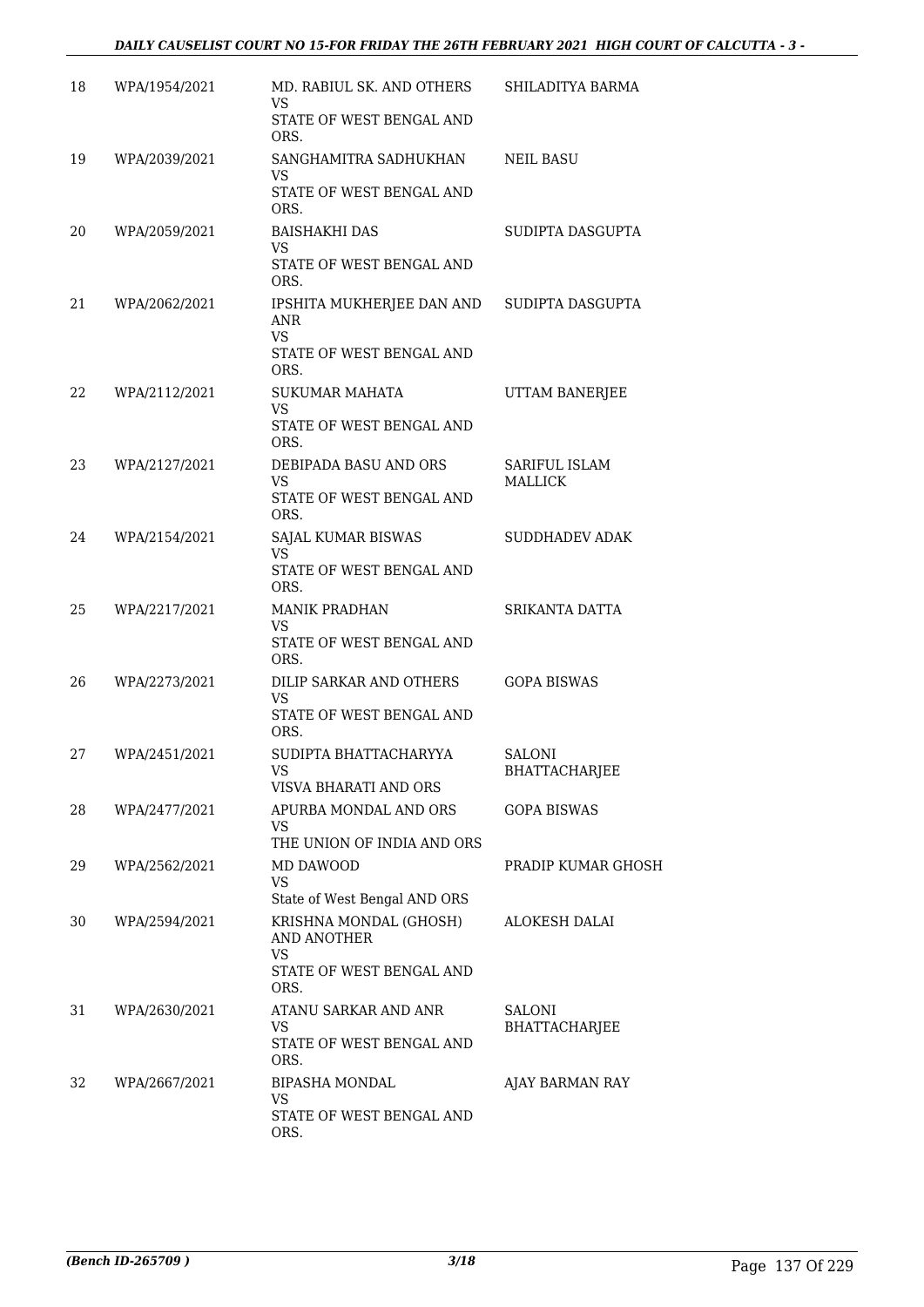| 33 | WPA/2753/2021 | SWATI DEY BALA<br>VS                                     | <b>GOPA BISWAS</b>    |
|----|---------------|----------------------------------------------------------|-----------------------|
|    |               | UNION OF INDIA AND ORS.                                  |                       |
| 34 | WPA/2754/2021 | SUDIPTA BOSE AND ORS<br>VS.                              | <b>GOPA BISWAS</b>    |
|    |               | UNION OF INDIA AND ORS.                                  |                       |
| 35 | WPA/2765/2021 | RANAJIT MAITY<br>VS                                      | SUDIPTA DASGUPTA      |
|    |               | STATE OF WEST BENGAL AND<br>ORS.                         |                       |
| 36 | WPA/2905/2021 | MUNSHI SAHIDUL HOQUE<br>VS                               | <b>GOPA BISWAS</b>    |
|    |               | STATE OF WEST BENGAL AND<br>ORS.                         |                       |
| 37 | WPA/3024/2021 | MD SAMIM AKHTAR<br>VS                                    | RITAM CHOWDHURY       |
|    |               | STATE OF WEST BENGAL AND<br>ORS.                         |                       |
| 38 | WPA/3147/2021 | <b>SHYAMAL SARKAR</b><br>VS                              | SUDIPTA DASGUPTA      |
|    |               | STATE OF WEST BENGAL AND<br>ORS.                         |                       |
| 39 | WPA/3187/2021 | <b>RITU SASMAL</b><br>VS                                 | SUBHRANGSU PANDA      |
|    |               | THE STATE OF WEST BENGAL<br><b>AND ORS</b>               |                       |
| 40 | WPA/3188/2021 | NRIPEN ROY AND ORS<br>VS                                 | <b>ARUNESH PARHAK</b> |
|    |               | THE WEST BENGAL BOARD OF<br>PRIMARY EDUCATION AND<br>ANR |                       |
| 41 | WPA/3209/2021 | AMIYA KUMAR MAITI<br><b>VS</b>                           | ANIRUDDHA SARKAR      |
|    |               | STATE OF WEST BENGAL AND<br>ORS.                         |                       |
| 42 | WPA/3237/2021 | TAPAS PAUL AND OTHERS<br>VS                              | KAPIL CHANDRA SAHOO   |
|    |               | STATE OF WEST BENGAL AND<br>ORS.                         |                       |
| 43 | WPA/3239/2021 | SALMA SULTANA<br><b>VS</b>                               | MANIKA SARKAR         |
|    |               | STATE OF WEST BENGAL AND<br>ORS.                         |                       |
| 44 | WPA/3254/2021 | SUMITRA MAHATO AND ORS<br><b>VS</b>                      | ANWASHA HALDER        |
|    |               | THE STATE OF WEST BENGAL<br><b>AND ORS</b>               |                       |
| 45 | WPA/3261/2021 | SANCHAITA MAITY AND<br><b>OTHERS</b>                     | PINTU KARAR           |
|    |               | <b>VS</b><br>STATE OF WEST BENGAL AND<br>ORS.            |                       |
| 46 | WPA/3273/2021 | SK BADSHA HITLAR<br>VS                                   | BIKRAM BANERJEE       |
|    |               | STATE OF WEST BENGAL AND<br>ORS.                         |                       |
| 47 | WPA/3274/2021 | KALAM SHAIKH AND ORS<br>VS                               | ASIF IQBAL            |
|    |               | STATE OF WEST BENGAL AND<br>ORS.                         |                       |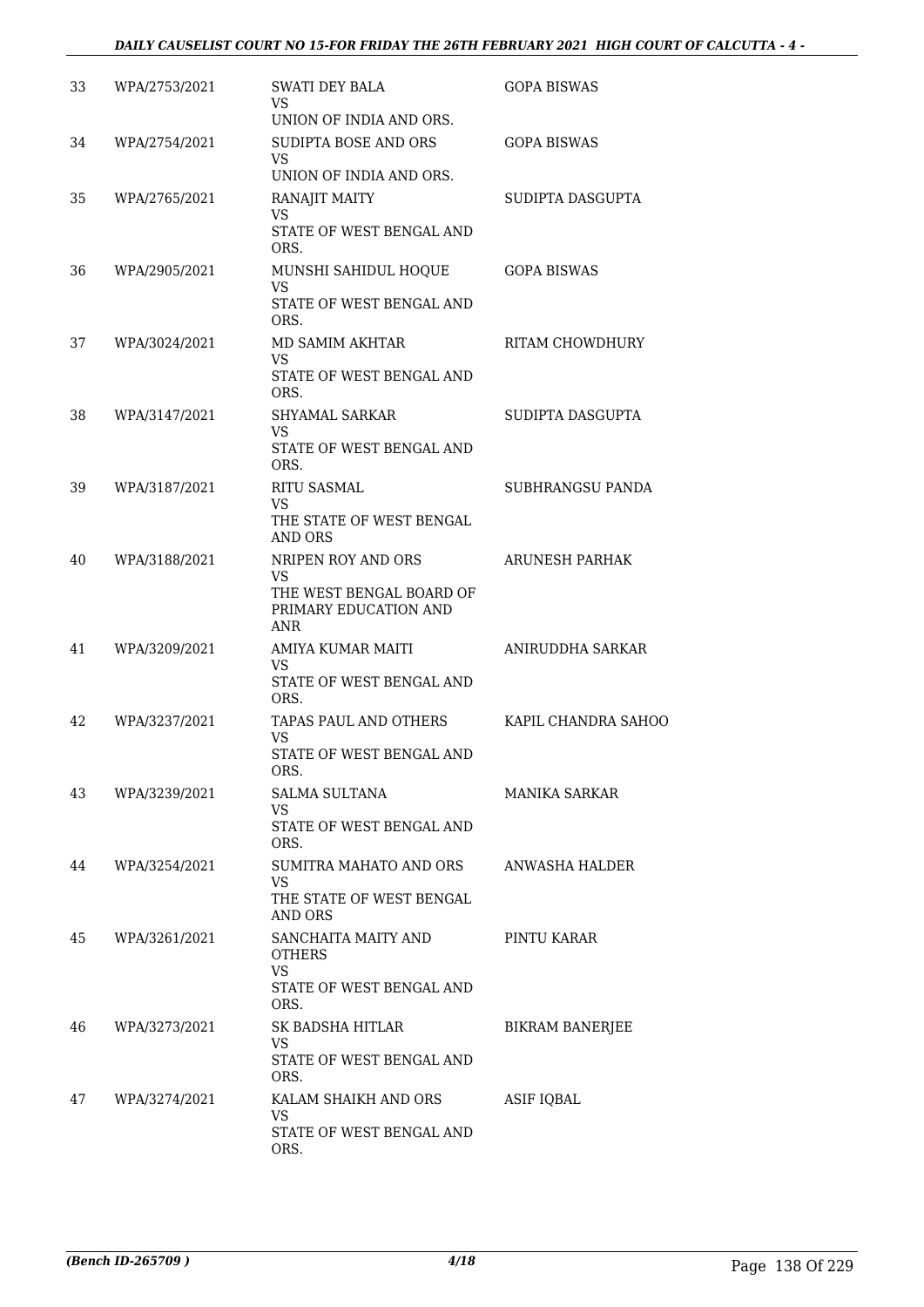| 48 | WPA/3276/2021 | <b>SUDIP SAHA AND ORS</b><br>VS<br>STATE OF WEST BENGAL AND<br>ORS.                        | Shahan Shah                           |
|----|---------------|--------------------------------------------------------------------------------------------|---------------------------------------|
| 49 | WPA/3294/2021 | SHRABANTI PARAMANIK AND<br><b>ORS</b><br><b>VS</b><br>STATE OF WEST BENGAL AND<br>ORS.     | <b>MANIKA SARKAR</b>                  |
| 50 | WPA/3295/2021 | SOUMYADIP DEY AND ORS<br>VS.<br>THE STATE OF WEST BENGAL<br><b>AND ORS</b>                 | AMARNATH AGARWAL                      |
| 51 | WPA/3297/2021 | SURJYAKANTA DAS<br>VS.<br>STATE OF WEST BENGAL AND<br>ORS.                                 | ANIRUDDHA SARKAR                      |
| 52 | WPA/3298/2021 | MOUMITA BHUNIA AND<br><b>OTHERS</b><br><b>VS</b><br>STATE OF WEST BENGAL AND<br>ORS.       | <b>AVIRUP CHATTERJEE</b>              |
| 53 | WPA/3300/2021 | KHOS MAHAMMAD SHAIKH<br>AND ORS<br>VS.<br>STATE OF WEST BENGAL AND<br>ORS.                 | <b>SALONI</b><br><b>BHATTACHARJEE</b> |
| 54 | WPA/3301/2021 | MANDIRA MONDAL AND ANR<br>VS<br>THE STATE OF WEST BENGAL<br><b>AND ORS</b>                 | <b>SUBHADEEP</b><br><b>CHATTERJEE</b> |
| 55 | WPA/3302/2021 | TAGARI KHATUN MONDAL AND<br><b>OTHERS</b><br><b>VS</b><br>STATE OF WEST BENGAL AND<br>ORS. | <b>SHAHAN SHAH</b>                    |
| 56 | WPA/3304/2021 | RAISA SULTANA AND ORS<br><b>VS</b><br>STATE OF WEST BENGAL AND<br>ORS.                     | SALONI<br><b>BHATTACHARJEE</b>        |
| 57 | WPA/3305/2021 | POULAMI DUTTA AND ANR<br>VS<br>THE STATE OF WEST BENGAL<br><b>AND ORS</b>                  | SAMIR ROY<br>CHOWDHURY                |
| 58 | WPA/3306/2021 | DOLI KHATUN AND ORS<br>VS.<br>STATE OF WEST BENGAL AND<br>ORS.                             | SHAHAN SAH                            |
| 59 | WPA/3307/2021 | <b>SURAJ KUMAR AND ORS</b><br><b>VS</b><br>STATE OF WEST BENGAL AND<br>ORS.                | JAYANTA MITRA                         |
| 60 | WPA/3310/2021 | SANDIP PURKAIT<br>VS.<br>STATE OF WEST BENGAL AND<br>ORS.                                  | ANIRUDDHA SARKAR                      |
| 61 | WPA/3315/2021 | KHASRU MALLICK AND<br><b>OTHERS</b><br>VS.<br>STATE OF WEST BENGAL AND<br>ORS.             | JAYED HOSSAIN                         |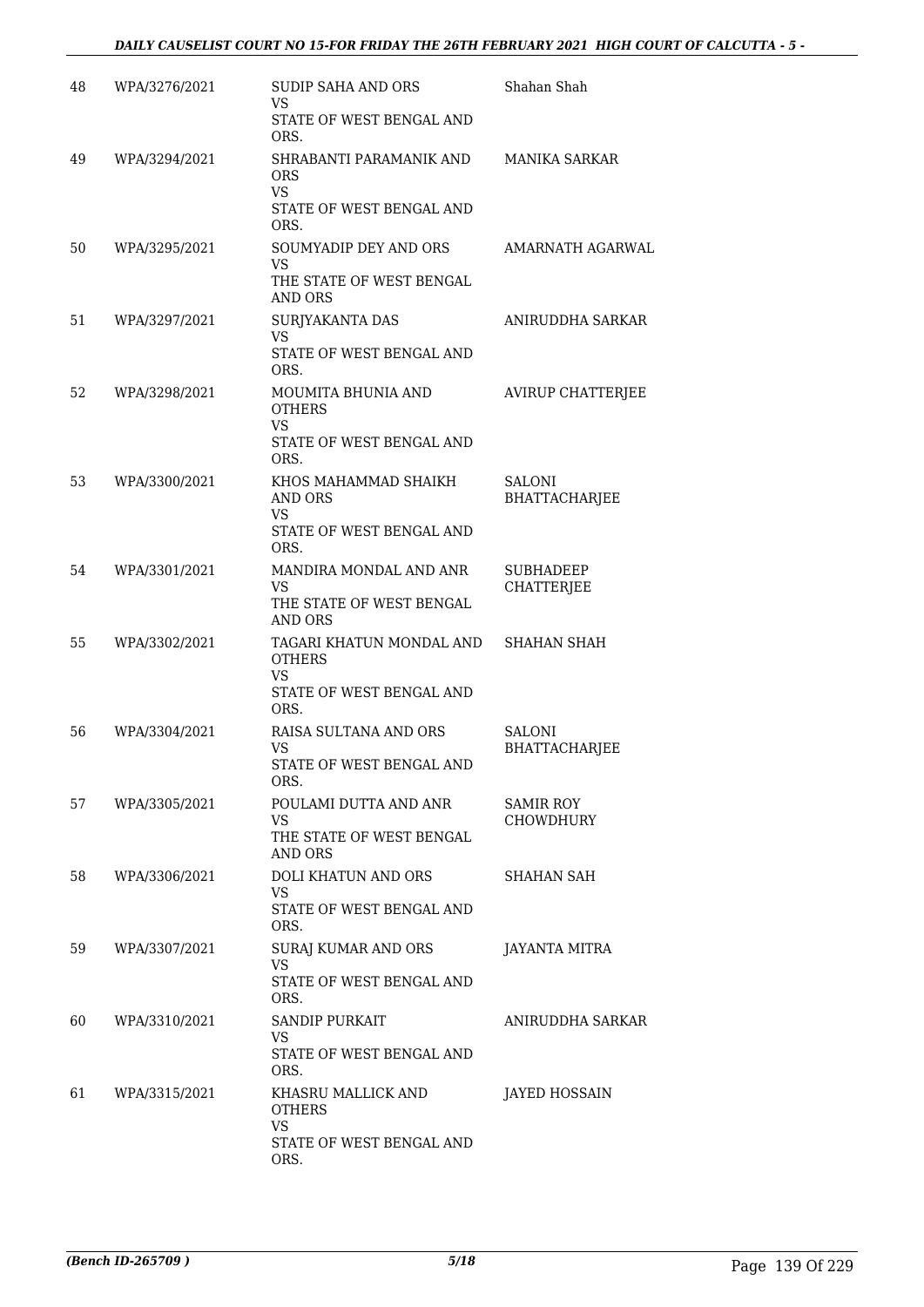| 62  | WPA/3323/2021 | <b>RAZIA KHATUN</b><br>VS                                                                        | <b>JAYANTI GHOSHAL</b> |
|-----|---------------|--------------------------------------------------------------------------------------------------|------------------------|
|     |               | STATE OF WEST BENGAL AND<br>ORS.                                                                 |                        |
| 63  | WPA/3347/2021 | BANDANA BEGAM AND ORS<br>VS<br>STATE OF WEST BENGAL AND<br>ORS.                                  | <b>ASIF IQBAL</b>      |
| 64  | WPA/3348/2021 | <b>BISWAJIT PRADHAN</b><br><b>VS</b><br>STATE OF WEST BENGAL AND<br>ORS.                         | <b>GOUTAM DINDA</b>    |
| 65  | WPA/3361/2021 | <b>BROTATI PAL</b><br>VS<br>STATE OF WEST BENGAL AND<br>ORS.                                     | AMAL KUMAR BANERJEE    |
| 66  | WPA/3374/2021 | SAMARESH SARKAR<br><b>VS</b><br>STATE OF WEST BENGAL AND<br>ORS.                                 | RIMPY MUKHERJEE        |
| 67  | WPA/3420/2021 | RAMKRISHNA ROY<br>VS<br>STATE OF WEST BENGAL AND<br>ORS.                                         | <b>SUDIP SARKAR</b>    |
| 68  | WPA/3435/2021 | MRIDULA MUKHERJEE AND<br><b>OTHERS</b><br><b>VS</b><br>STATE OF WEST BENGAL AND<br>ORS.          | ASIF IQBAL AHMED       |
| 69  | WPA/3447/2021 | SAHIDUL HAQUE AND OTHERS<br>VS<br>STATE OF WEST BENGAL AND<br>ORS.                               | ASIF IQBAL AHMED       |
| 70  | WPA/3451/2021 | <b>BISWAJIT PRADHAN</b><br>VS<br>STATE OF WEST BENGAL AND<br>ORS.                                | <b>GOUTAM DINDA</b>    |
| 71  | WPA/3473/2021 | JANHABI PATTANAYAK<br>VS —<br>STATE OF WEST BENGAL AND<br>ORS.                                   | <b>BAISALI GHOSHAL</b> |
| 72  | WPA/3477/2021 | SEULI BERA2SEULI MANDAL<br>VS.<br>THE WEST BENGAL CENTRAL<br><b>SCHOOL SERVISE</b><br>COMMISSION | SRIKANTA DUTTA         |
| 73. | WPA/3482/2021 | FERDOUSI RAHAMAN<br>VS.<br>STATE OF WEST BENGAL AND<br>ORS.                                      | MIR ANOWAR             |
| 74  | WPA/3491/2021 | DILRUBA NASRIN AKTAR<br>VS.<br>STATE OF WEST BENGAL AND<br>ORS.                                  | MD. ASHRAF HUG         |
| 75  | WPA/3527/2021 | ATANU CHANDRA AND OTHERS<br>VS.<br>STATE OF WEST BENGAL AND<br>ORS.                              | MARIA RAHAMAN          |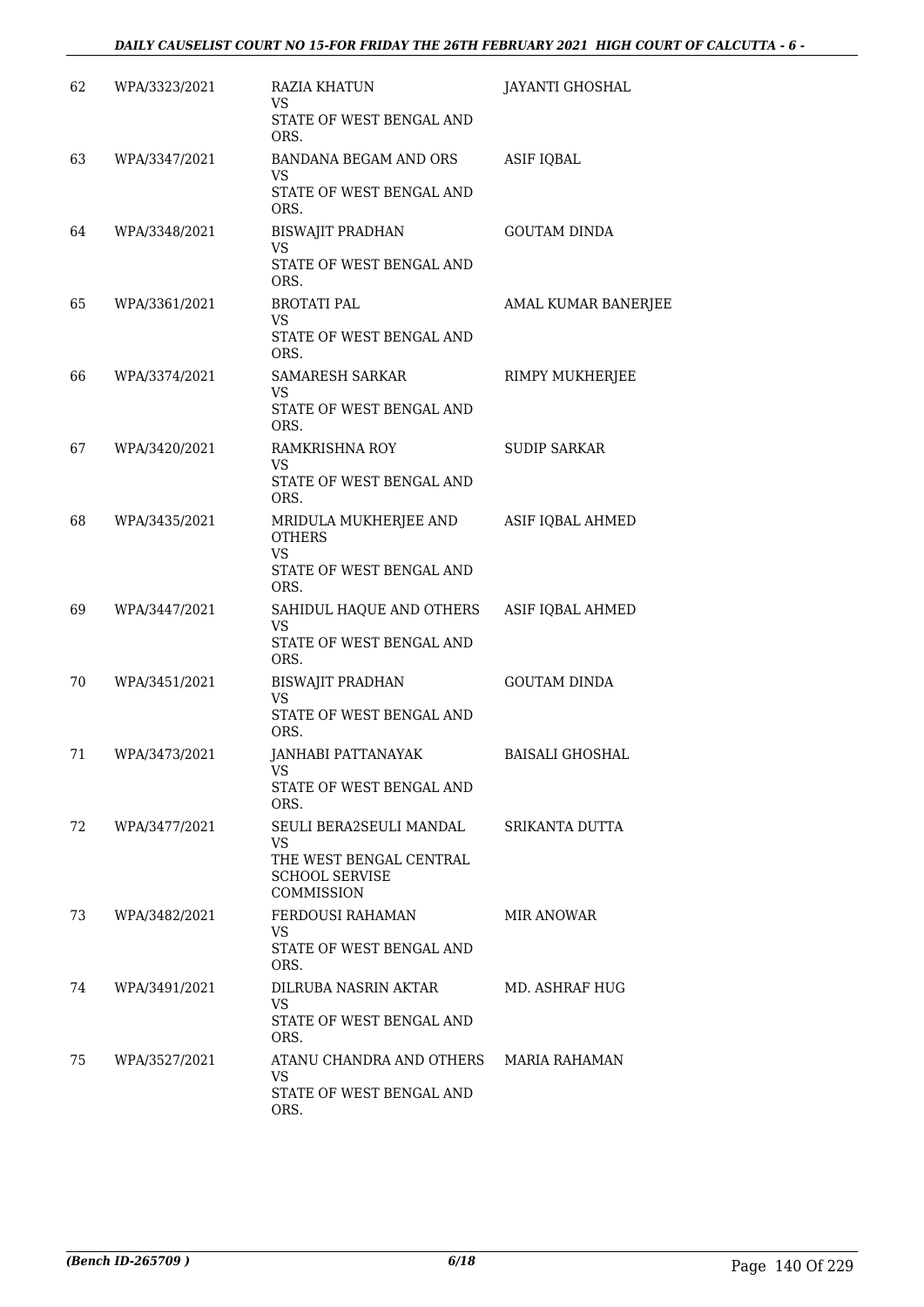## *DAILY CAUSELIST COURT NO 15-FOR FRIDAY THE 26TH FEBRUARY 2021 HIGH COURT OF CALCUTTA - 7 -*

| 76 | WPA/3555/2021 | SOUMEN GHOSH AND OTHERS<br>VS                                            | MRIDUL KANTI SASMAL    |
|----|---------------|--------------------------------------------------------------------------|------------------------|
|    |               | STATE OF WEST BENGAL AND<br>ORS.                                         |                        |
| 77 | WPA/3562/2021 | JAHIRA KHATUN AND OTHERS<br>VS<br>STATE OF WEST BENGAL AND<br>ORS.       | DIBYENDU CHATTERJEE    |
| 78 | WPA/3573/2021 | ARPITA SAHA AND OTHERS<br><b>VS</b><br>STATE OF WEST BENGAL AND<br>ORS.  | KAPILCHANDRA SAHOO     |
| 79 | WPA/3579/2021 | KAJAL KANTI SEN<br><b>VS</b><br>STATE OF WEST BENGAL AND<br>ORS.         | ASHIS KUMAR PAUL       |
| 80 | WPA/3592/2021 | RINA GHOSH<br><b>VS</b><br>STATE OF WEST BENGAL AND<br><b>ORS</b>        | <b>GOPA BISWAS</b>     |
| 81 | WPA/3594/2021 | APARUPA MANDAL AND ORS<br><b>VS</b><br>STATE OF WEST BENGAL AND<br>ORS.  | KAPIL CHANDRA SAHA     |
| 82 | WPA/3599/2021 | <b>BISWAJIT ROY</b><br><b>VS</b><br>STATE OF WEST BENGAL AND<br>ORS.     | <b>BAISALI GHOSHAL</b> |
| 83 | WPA/3617/2021 | BISWAJIT ROY AND ORS<br>VS<br>THE STATE OF WEST BENGAL<br><b>AND ORS</b> | DEBORUPA CHATTERJEE    |
| 84 | WPA/3632/2021 | <b>BINAPANI GIRI</b><br>VS<br>STATE OF WEST BENGAL AND<br>ORS.           | <b>BAISALI GHOSHAL</b> |
| 85 | WPA/3648/2021 | <b>SWARUP PRADHAN AND ORS</b><br>VS<br>UNION OF INDIA AND ORS.           | SOMESH KUMAR GHOSH     |
| 86 | WPA/3650/2021 | BIVA ADAK<br>VS<br>STATE OF WEST BENGAL AND<br>ORS.                      | PRADIP PAUL            |
| 87 | WPA/3671/2021 | JAYEDUR RAHAMAN AND ORS<br>VS<br>STATE OF WEST BENGAL AND<br>ORS.        | SABYASACHI ROY         |
| 88 | WPA/3713/2021 | SWERNEMBHU SARKAR<br>VS<br>STATE OF WEST BENGAL AND<br>ORS.              | ASHOK GHOSH            |
| 89 | WPA/3762/2021 | <b>MOUMITA MANDAL</b><br>VS<br>STATE OF WEST BENGAL AND<br>ORS.          | MOUSUMI CHATTERJEE     |
| 90 | WPA/3765/2021 | SIBA PRASAD KUNDU<br>VS<br>STATE OF WEST BENGAL AND<br>ORS.              | PAMPA DEY (DHABAL)     |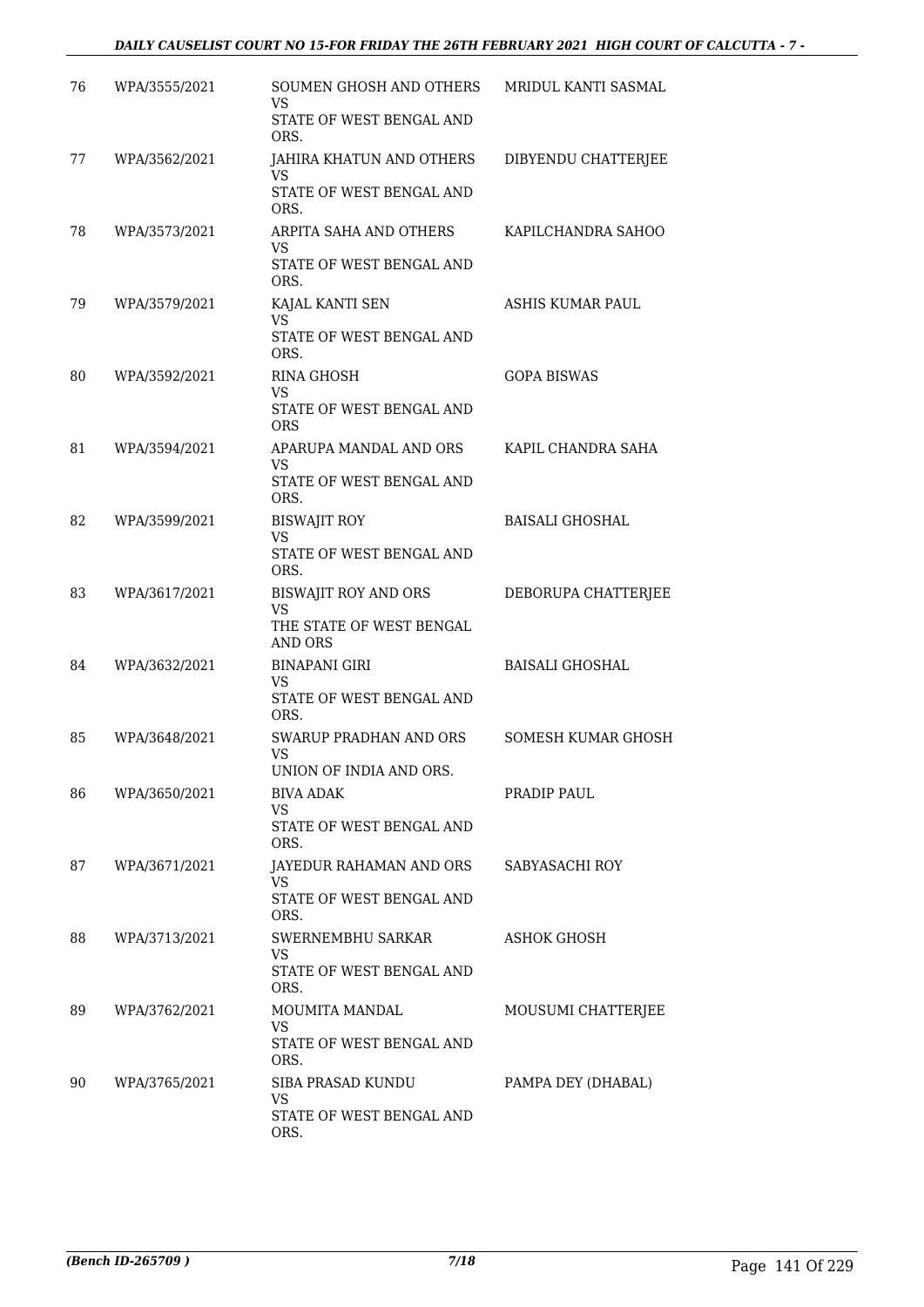## *DAILY CAUSELIST COURT NO 15-FOR FRIDAY THE 26TH FEBRUARY 2021 HIGH COURT OF CALCUTTA - 8 -*

| 91  | WPA/3767/2021 | SASANKA SEKHAR MAITI<br>VS           | SANCHAYITA DE             |
|-----|---------------|--------------------------------------|---------------------------|
|     |               | STATE OF WEST BENGAL AND<br>ORS.     |                           |
| 92  | WPA/3778/2021 | SUBHAJIT DINDA<br><b>VS</b>          | TANUJA BASAK              |
|     |               | STATE OF WEST BENGAL AND<br>ORS.     |                           |
| 93  | WPA/3791/2021 | FIROJ KHAN<br><b>VS</b>              | <b>CHANDAN MISRA</b>      |
|     |               | STATE OF WEST BENGAL AND<br>ORS.     |                           |
| 94  | WPA/3808/2021 | MD ZIAUL RAHMAN AND ORS<br><b>VS</b> | <b>AVIRUP CHATTERJEE</b>  |
|     |               | STATE OF WEST BENGAL AND<br>ORS.     |                           |
| 95  | WPA/3810/2021 | <b>MANIK KAMILA</b><br><b>VS</b>     | <b>GOUTAM KUMAR MAITY</b> |
|     |               | STATE OF WEST BENGAL AND<br>ORS.     |                           |
| 96  | WPA/3815/2021 | MEHEDI HASAN AND OTHERS<br>VS.       | <b>MARIA RAHAMAN</b>      |
|     |               | STATE OF WEST BENGAL AND<br>ORS.     |                           |
| 97  | WPA/3822/2021 | NARMADA RANI JANA<br><b>VS</b>       | <b>SANCHAYITA DE</b>      |
|     |               | STATE OF WEST BENGAL AND<br>ORS.     |                           |
| 98  | WPA/3879/2021 | KUMARI DIPALI RANI PATRA<br>VS       | <b>BAISALI GHOSHAL</b>    |
|     |               | STATE OF WEST BENGAL AND<br>ORS.     |                           |
| 99  | WPA/3896/2021 | <b>ABDUL BARI</b><br>VS              | PRADIP KUMAR GHOSH        |
|     |               | STATE OF WEST BENGAL AND<br>ORS.     |                           |
| 100 | WPA/3903/2021 | PRATAP KUMAR MANDAL<br>VS            | <b>BAISALI GHOSAL</b>     |
|     |               | STATE OF WEST BENGAL AND<br>ORS.     |                           |
| 101 | WPA/3906/2021 | TUNJERA KHATUN<br>VS.                | PRADIP KUMAR GHOSH        |
|     |               | STATE OF WEST BENGAL AND<br>ORS.     |                           |
| 102 | WPA/3922/2021 | <b>GOUTAM ROY</b><br>VS.             | RAMA HALDER(SANTRA)       |
|     |               | STATE OF WEST BENGAL AND<br>ORS.     |                           |
| 103 | WPA/3926/2021 | ANTARA MONDAL AND ORS<br>VS.         | KAPIL CHANDRA SAHOO       |
|     |               | STATE OF WEST BENGAL AND<br>ORS.     |                           |
| 104 | WPA/3932/2021 | PAPIYA POREL<br>VS.                  | K M HUSSAIN               |
|     |               | STATE OF WEST BENGAL AND<br>ORS.     |                           |
| 105 | WPA/3977/2021 | JAYEDUR RAHAMAN<br><b>VS</b>         | SABYASACHI ROY            |
|     |               | STATE OF WEST BENGAL AND<br>ORS.     |                           |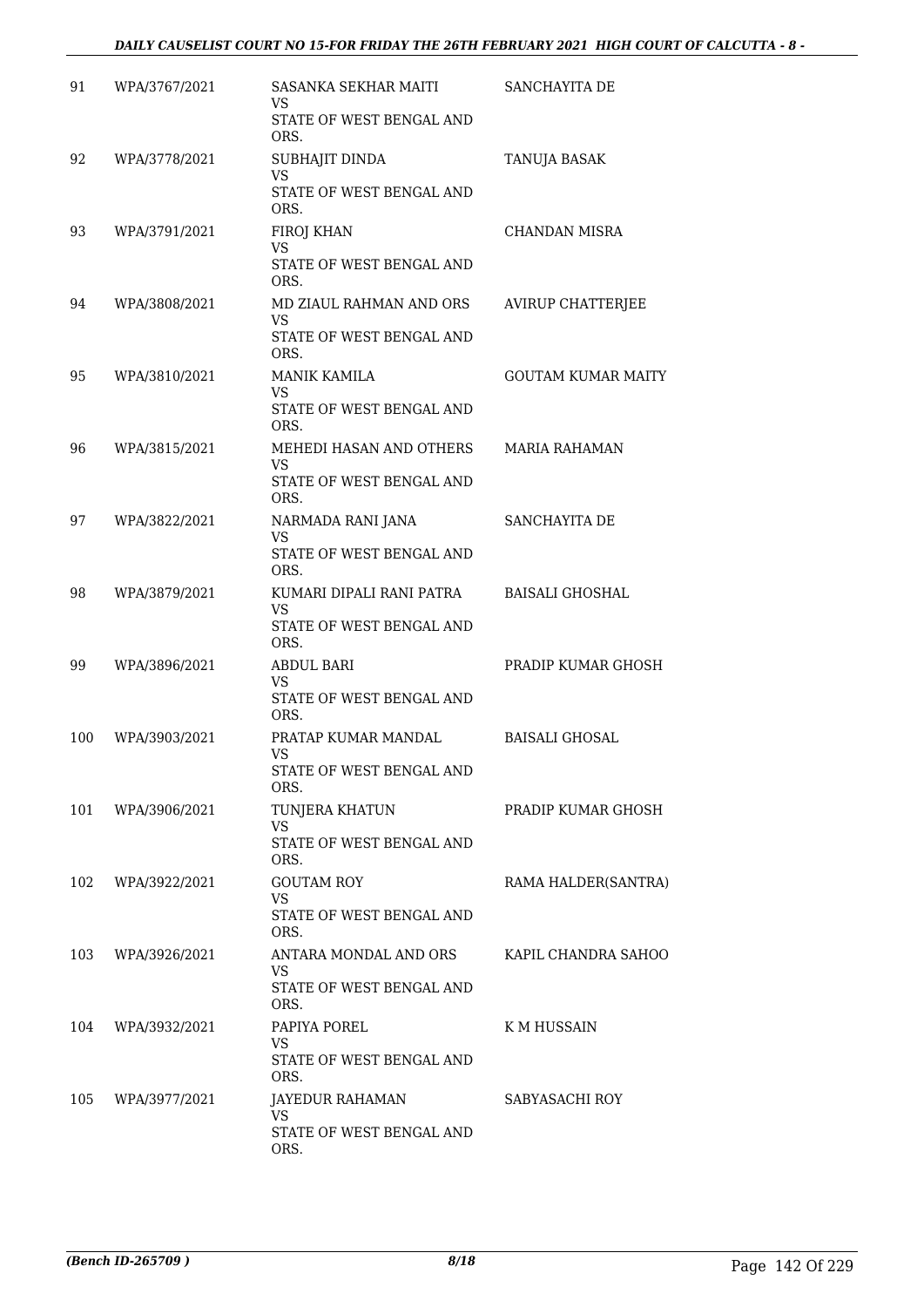| 106 | WPA/3979/2021     | CHANDRIKA DAS AND OTHERS<br>VS<br>STATE OF WEST BENGAL AND                                     | TAMAL TARU PANDA          |
|-----|-------------------|------------------------------------------------------------------------------------------------|---------------------------|
| 107 | WPA/3981/2021     | ORS.<br>PIYADA SAHEL PARVEJ AND<br><b>ORS</b><br><b>VS</b><br>STATE OF WEST BENGAL AND<br>ORS. | SIDHHARTHA DAS            |
| 108 | WPA/3995/2021     | TANUSHRI DUARI @TANUSHRI<br><b>DUARI SEN AND ORS</b><br>VS<br>STATE OF WEST BENGAL AND<br>ORS. | <b>BANDHU BRATA BHULA</b> |
| 109 | WPA/4004/2021     | WASIM AKRAM MONDAL AND<br><b>ORS</b><br><b>VS</b><br>STATE OF WEST BENGAL AND<br>ORS.          | Ali Ahsan Alamgir         |
| 110 | WPA/4011/2021     | CHINTU CHANAK AND ORS<br><b>VS</b><br>STATE OF WEST BENGAL AND<br>ORS.                         | <b>BIKRAM BANERJEE</b>    |
| 111 | WPA/4014/2021     | RAKHI MAJUMDAR AND ORS<br>VS<br>STATE OF WEST BENGAL AND<br>ORS.                               | <b>BIKRAM BANERJEE</b>    |
| 112 | WPA/4080/2021     | SOURAV PAL AND ORS<br>VS<br>STATE OF WEST BENGAL AND<br>ORS.                                   | <b>SUVRA DUTTA</b>        |
| 113 | WPA/4084/2021     | PAPIYA BETAL AND ORS<br>VS<br>STATE OF WEST BENGAL AND<br>ORS.                                 | <b>GOPA BISWAS</b>        |
| 114 | WPA/4086/2021     | MD DALIM AND ORS<br>VS<br>STATE OF WEST BENGAL AND<br>ORS.                                     | <b>GOPA BISWAS</b>        |
| 115 | WPA/4092/2021     | ARATI PAL<br>VS.<br>STATE OF WEST BENGAL AND<br>ORS.                                           | SANDIP GHOSH              |
| 116 | WPA/4176/2021     | SUMAN CHATTERJEE<br><b>VS</b><br>STATE OF WEST BENGAL AND<br>ORS.                              | <b>ARUN SHAW</b>          |
|     | 117 WPA/4181/2021 | PRASENJIT KHANRA<br>VS<br>STATE OF WEST BENGAL AND<br>ORS.                                     | MD. HAFIZ ALI             |
| 118 | WPA/4182/2021     | BABLU GHOSH AND ORS<br><b>VS</b><br>STATE OF WEST BENGAL AND<br>ORS.                           | MD HAFIZ ALI              |
| 119 | WPA/4200/2021     | KRISHNA RAY<br>VS.<br>STATE OF WEST BENGAL AND<br>ORS.                                         | <b>SANDIP GHOSH</b>       |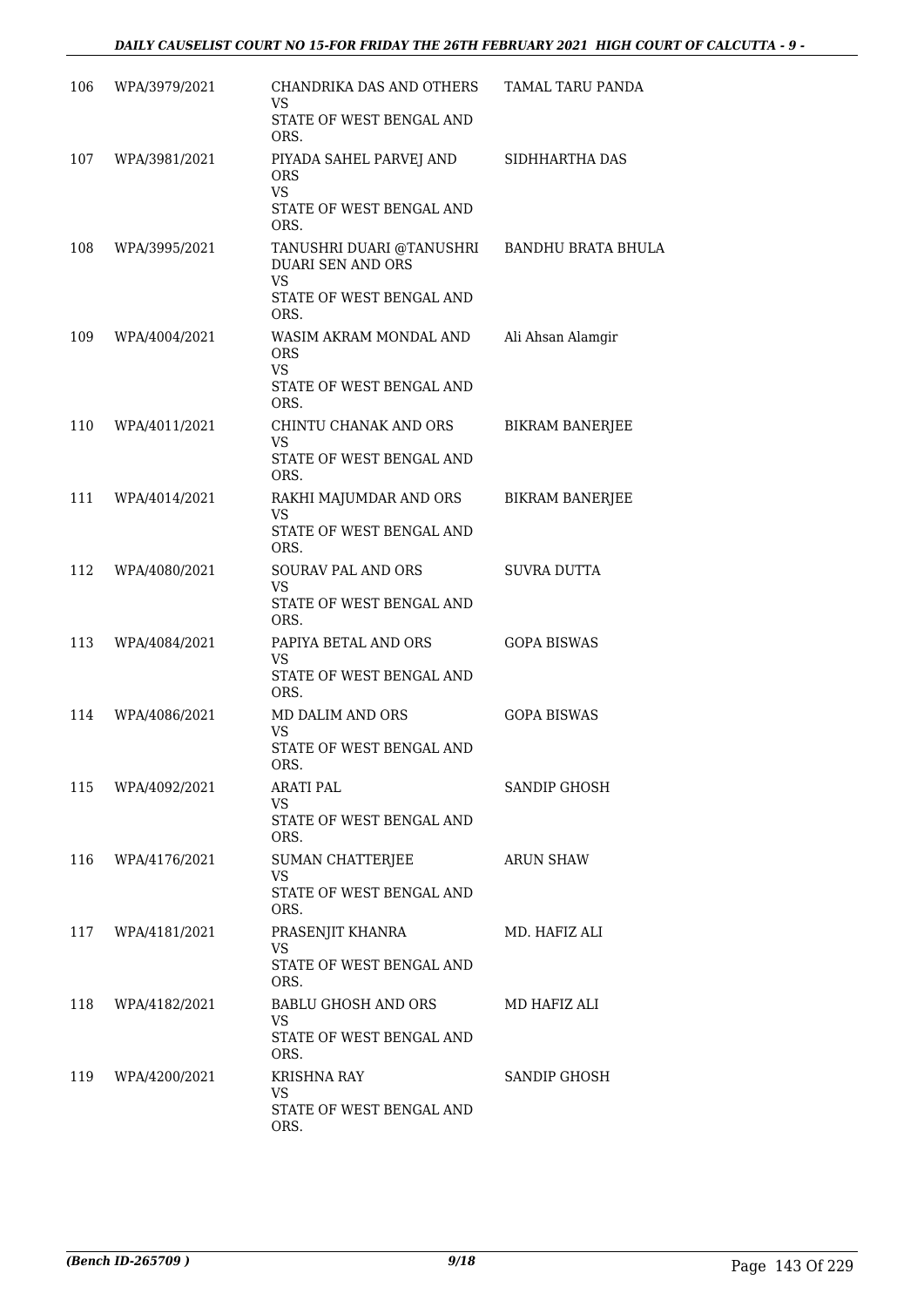| 120 | WPA/4214/2021 | PRATIMA MAHATO<br>VS<br>THE STATE OF WEST BENGAL<br>AND ORS                                  | Ali Ahsan Alamgir              |
|-----|---------------|----------------------------------------------------------------------------------------------|--------------------------------|
| 121 | WPA/4223/2021 | ABHIJIT SAHU AND ORS<br>VS.<br>STATE OF WEST BENGAL AND<br>ORS.                              | RAJIB KR ACHARYYA              |
| 122 | WPA/4226/2021 | KANANBALA SAMANTA<br>VS<br>STATE OF WEST BENGAL AND<br>ORS.                                  | SAMIRAN GIRI                   |
| 123 | WPA/4251/2021 | IKBAL AHMED<br>VS<br>UNION OF INDIA AND ORS.                                                 | Anisur Rahaman                 |
| 124 | WPA/4259/2021 | MD ABUL BASHAR MIR<br>VS.<br>STATE OF WEST BENGAL AND<br>ORS.                                | DEBABRATA SARDAR               |
| 125 | WPA/4268/2021 | ANADI JHA AND ORS<br>VS<br>STATE OF WEST BENGAL AND<br>ORS.                                  | MD. YUSUF ALI                  |
| 126 | WPA/4287/2021 | BIMUKTANANDA MAHATO AND<br><b>ORS</b><br><b>VS</b><br>STATE OF WEST BENGAL AND<br><b>ORS</b> | Sobhan Majumder                |
| 127 | WPA/4308/2021 | <b>SAKTIPADA RAUT</b><br>VS<br>STATE OF WEST BENGAL AND<br>ORS.                              | D K ADHIKARI                   |
| 128 | WPA/4318/2021 | DR. AMIT KR. PAHARI<br>VS<br>STATE OF WEST BENGAL AND<br>ORS.                                | <b>GOURAB DAS</b>              |
| 129 | WPA/4321/2021 | SANGITA SAHA AND ORS<br>VS<br>THE WEST BENGAL BOARD OF<br>PRIMARY EDUCATION AND<br>ANR       | DEBOLEENA GHOSH                |
| 130 | WPA/4329/2021 | DEBOPRIYA PAL<br>VS.<br>STATE OF WEST BENGAL AND<br>ORS.                                     | HIMANGSHU GHOSH                |
| 131 | WPA/4338/2021 | KALYAN KUMAR DAS<br>VS<br>STATE OF WEST BENGAL AND<br>ORS.                                   | SUBHASISH PACHHAL              |
| 132 | WPA/4349/2021 | TITIL DATTA SAMANTA<br><b>VS</b><br>THE STATE OF WEST BENGAL<br>AND ORS                      | BASABRAJ<br><b>CHAKRABORTY</b> |
| 133 | WPA/4353/2021 | RAHUL DEB GAYEN<br><b>VS</b><br>STATE OF WEST BENGAL AND<br>ORS.                             | ALOKESH DALAI                  |
| 134 | WPA/4381/2021 | AKASH CHARAN METE<br>VS.<br>STATE OF WEST BENGAL AND<br>ORS.                                 | NARAYAN DEBNATH                |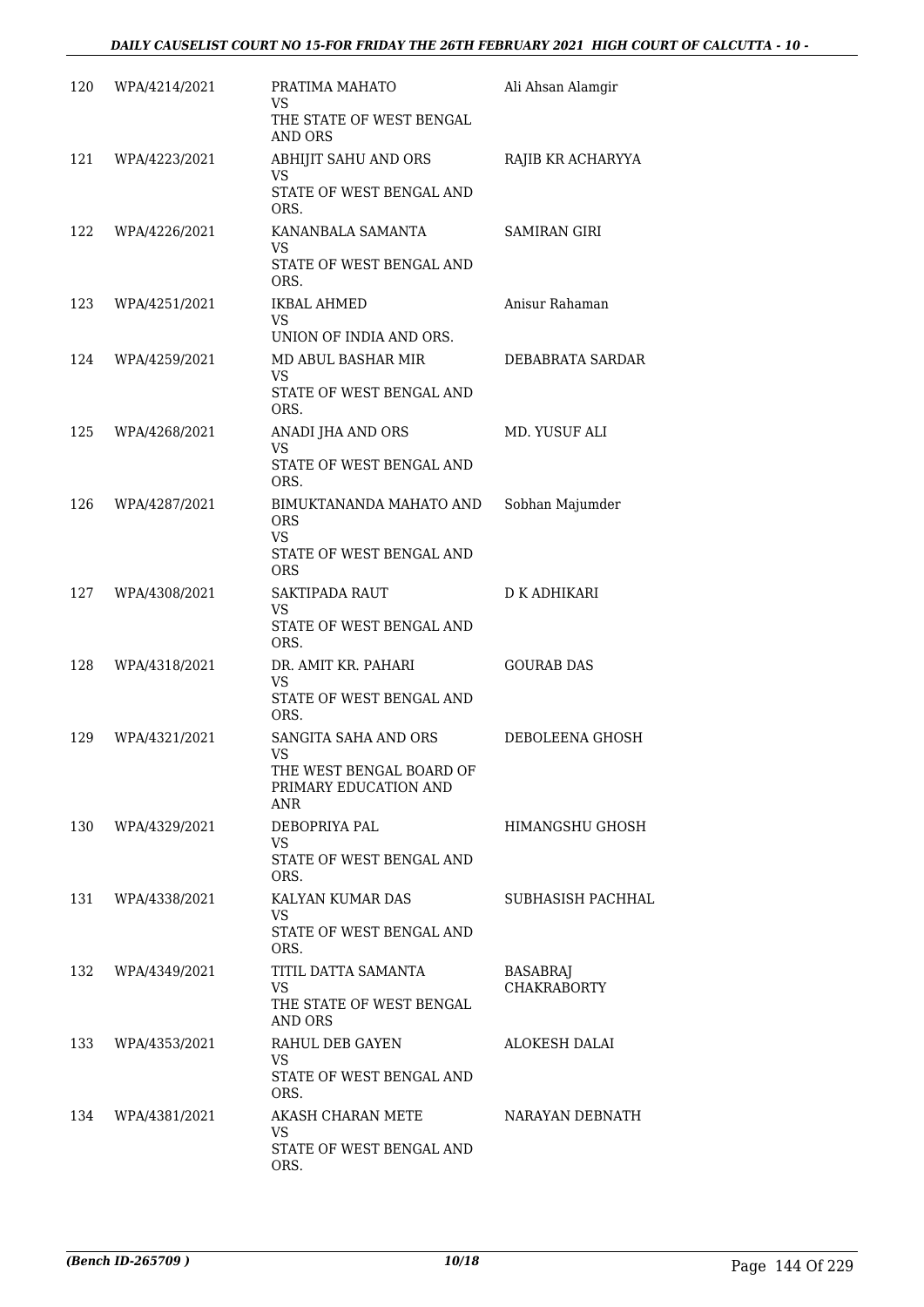| 135 | WPA/4410/2021 | <b>JAYASREE SARDAR</b><br>VS                                                           | DEBABRATA SARDAR          |
|-----|---------------|----------------------------------------------------------------------------------------|---------------------------|
|     |               | STATE OF WEST BENGAL AND<br>ORS.                                                       |                           |
| 136 | WPA/4413/2021 | PIRU CHAKRABORTY<br>VS.                                                                | SUDIPTA DASGUPTA          |
|     |               | STATE OF WEST BENGAL AND<br>ORS.                                                       |                           |
| 137 | WPA/4414/2021 | NAJEM HOSSAIN AND ORS<br><b>VS</b><br>STATE OF WEST BENGAL AND                         | <b>AVIRUP CHATTERJEE</b>  |
|     |               | ORS.                                                                                   |                           |
| 138 | WPA/4444/2021 | IQBAL HOSSAIN AND ORS<br><b>VS</b>                                                     | SK. HUMAYAN REZA          |
|     |               | THE STATE OF WEST BENGAL<br><b>AND ORS</b>                                             |                           |
| 139 | WPA/4449/2021 | NURUS SABAH YEASMIN AND<br><b>ORS</b><br><b>VS</b>                                     | SK. HUMAYAN REZA          |
|     |               | THE STATE OF WEST BENGAL<br><b>AND ORS</b>                                             |                           |
| 140 | WPA/4460/2021 | ARGHYA MONDAL                                                                          | DONA AKTER                |
|     |               | VS<br>STATE OF WEST BENGAL AND<br>ORS.                                                 |                           |
| 141 | WPA/4465/2021 | ANIL CHANDRA MAHATA<br>VS.                                                             | UTTAM BANERJEE            |
|     |               | STATE OF WEST BENGAL AND<br>ORS.                                                       |                           |
| 142 | WPA/4500/2021 | DIPANKAR MANDAL AND ORS<br>VS<br>THE WEST BENGAL BOARD OF<br>PRIMARY EDUCATION AND ORS | TAPAS MANNA               |
| 143 | WPA/4506/2021 | <b>SWARUP KUMAR ROY</b>                                                                | <b>SUMAN CHAKRABOERTY</b> |
|     |               | VS<br>STATE OF WEST BENGAL AND<br>ORS.                                                 |                           |
| 144 | WPA/4513/2021 | ANAMITRA BASU                                                                          | SAYANTI SENGUPTA          |
|     |               | <b>VS</b><br>STATE OF WEST BENGAL AND<br>ORS.                                          |                           |
| 145 | WPA/4521/2021 | <b>SOUMIK GHOSH</b><br>VS.                                                             | SAYANTI SENGUPTA          |
|     |               | STATE OF WEST BENGAL AND<br>ORS.                                                       |                           |
| 146 | WPA/4528/2021 | <b>SOMAK DAS</b>                                                                       | SAYANTI SENGUPTA          |
|     |               | VS<br>STATE OF WEST BENGAL AND<br>ORS.                                                 |                           |
| 147 | WPA/4529/2021 | ADYA PRASANNA RAKSHIT                                                                  | SAYANTI SENGUPTA          |
|     |               | VS<br>STATE OF WEST BENGAL AND<br>ORS.                                                 |                           |
| 148 | WPA/4532/2021 | <b>BISWANATH PAL</b>                                                                   | SAYANTI SENGUPTA          |
|     |               | VS.<br>STATE OF WEST BENGAL AND<br>ORS.                                                |                           |
| 149 | WPA/4533/2021 | ARATI RANI PANJA                                                                       | MOUMI YASMIN              |
|     |               | VS.<br>STATE OF WEST BENGAL AND<br>ORS.                                                |                           |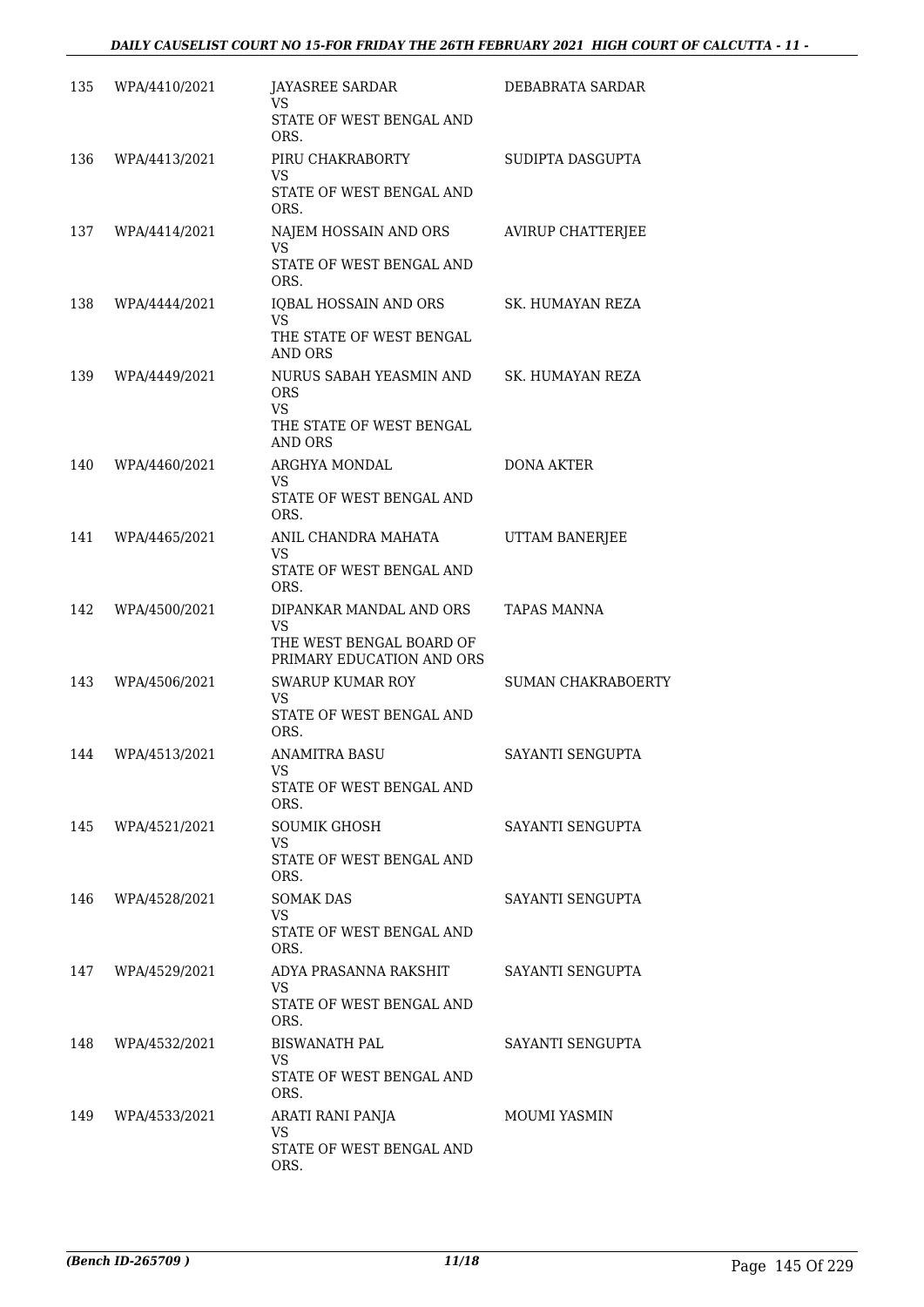| 150 | WPA/4559/2021 | <b>BINAY DEY AND ORS</b><br>VS.                                                 | <b>RIYA DAS</b>                      |
|-----|---------------|---------------------------------------------------------------------------------|--------------------------------------|
|     |               | STATE OF WEST BENGAL AND<br>ORS.                                                |                                      |
| 151 | WPA/4564/2021 | NITYANANDA GHOSH AND ORS<br>VS<br>STATE OF WEST BENGAL AND<br>ORS.              | Ali Ahsan Alamgir                    |
| 152 | WPA/4568/2021 | <b>ABHISEK MAITY</b><br><b>VS</b>                                               | SAKHAWAT KHANDAKAR                   |
|     |               | THE STATE OF WEST BENGAL<br><b>AND ORS</b>                                      |                                      |
| 153 | WPA/4572/2021 | NITISH KUMAR BISWAS<br>VS.<br>STATE OF WEST BENGAL AND<br>ORS.                  | <b>SUNNY NANDY</b>                   |
| 154 | WPA/4574/2021 | <b>SULATA PRADHAN</b><br><b>VS</b><br>STATE OF WEST BENGAL AND<br>ORS.          | <b>SOURAT NANDY</b>                  |
| 155 | WPA/4581/2021 | ANANYA SEN<br><b>VS</b><br>STATE OF WEST BENGAL AND<br>ORS.                     | MAHABOOB AHMED                       |
| 156 | WPA/4593/2021 | MD. SAMSUZZAMAN<br><b>VS</b><br>STATE OF WEST BENGAL AND                        | RAZZAK HOSSAIN                       |
| 157 | WPA/4601/2021 | ORS.<br>ADITI BHAKAT<br>VS<br>UNION OF INDIA AND ORS.                           | SHUBAM KANTI BHAKAT                  |
| 158 | WPA/4617/2021 | MD. SHOEB<br><b>VS</b><br>STATE OF WEST BENGAL AND<br>ORS.                      | <b>SOUNAK</b><br><b>BHATTACHARYA</b> |
| 159 | WPA/4630/2021 | <b>MRINMOY DAS</b><br>VS<br>STATE OF WEST BENGAL AND<br>ORS.                    | <b>RAZZAK HOSSAIN</b>                |
| 160 | WPA/4631/2021 | HIMANGSHU MAITY<br>VS<br>STATE OF WEST BENGAL AND<br>ORS.                       | <b>BISWAJIT MAL</b>                  |
| 161 | WPA/4641/2021 | <b>GOPAL KUMAR</b><br><b>VS</b><br>VISHWA BHARATI AND ORS                       | ANJAN BHATTACHARYA                   |
| 162 | WPA/4646/2021 | DILIP KUMAR KALINDI<br>VS<br>STATE OF WEST BENGAL AND<br>ORS.                   | TANUJA BASAK                         |
| 163 | WPA/4685/2021 | PABITRA RANJAN PAUL AND<br>ORS<br><b>VS</b><br>STATE OF WEST BENGAL AND<br>ORS. | PRAMITA BANERJEE                     |
| 164 | WPA/4701/2021 | NOOR ALAM AND ANOTHER<br>VS<br>STATE OF WEST BENGAL AND<br>ORS.                 | <b>AMIT ROY</b>                      |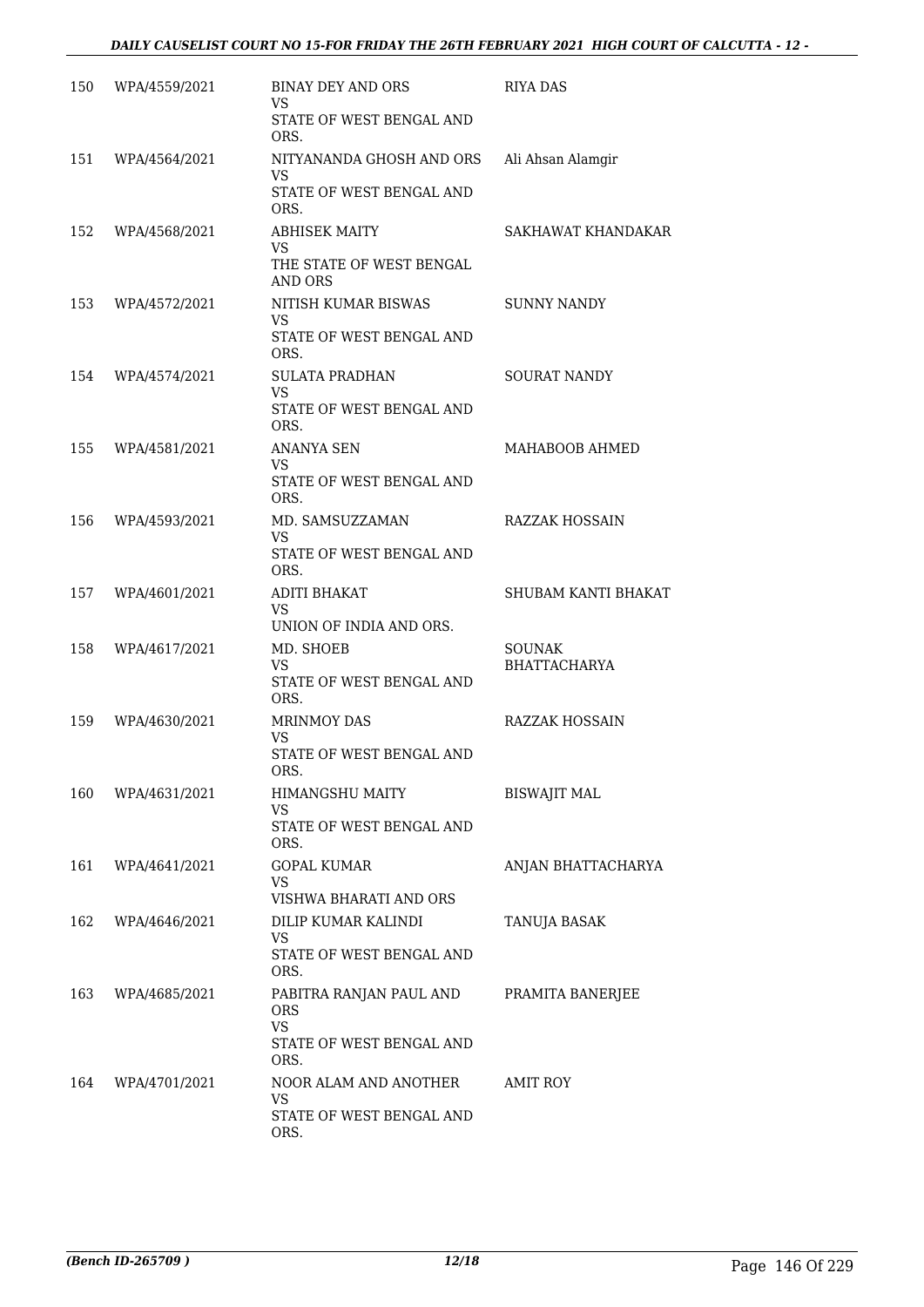| 165 | WPA/4705/2021 | PARIMAL CHANDRA GHOSH<br><b>AND OTHERS</b><br>VS.                                                                           | <b>AMIT ROY</b>                             |
|-----|---------------|-----------------------------------------------------------------------------------------------------------------------------|---------------------------------------------|
|     |               | STATE OF WEST BENGAL AND<br>ORS.                                                                                            |                                             |
| 166 | WPA/4712/2021 | <b>RUBEL ISLAM</b><br>VS.<br>STATE OF WEST BENGAL AND<br>ORS.                                                               | <b>GOLAM MOHIUDDIN</b>                      |
| 167 | WPA/4718/2021 | <b>GANESH AICH AND ANR</b><br><b>VS</b><br>THE PRESIDENT WEST BENGAL<br><b>BOARD OF PRIMARY</b><br><b>EDUCATION AND ORS</b> | ROSOMAY MONDAL                              |
| 168 | WPA/4734/2021 | <b>ATHON TISSO</b><br>VS.<br>STATE OF WEST BENGAL AND<br>ORS.                                                               | <b>IMRAN ALI</b>                            |
| 169 | WPA/4735/2021 | TANMAY MUKHERJEE<br>VS.<br>STATE OF WEST BENGAL AND<br>ORS.                                                                 | <b>JAYANTA KUMAR</b><br><b>MUKHOPADHYAY</b> |
| 170 | WPA/4747/2021 | POONAM PANDEY<br>VS.<br>STATE OF WEST BENGAL AND<br>ORS.                                                                    | DIBYENDU CHATTERJEE                         |
| 171 | WPA/4754/2021 | MEHEDI HASSAN AND ORS<br>VS<br>STATE OF WEST BENGAL AND<br>ORS.                                                             | JISAN AHMED                                 |
| 172 | WPA/4761/2021 | ARYA BHARAT SIKSHYA<br>PRATISTHAN<br>VS<br>NATIONAL COUNCIL FOR                                                             | <b>AMIT SINGH</b>                           |
| 173 | WPA/4805/2021 | TEACHER EDUCATION<br>DIPAK KALINDI<br>VS.<br>STATE OF WEST BENGAL AND<br>ORS.                                               | TRIPTI PANDEY                               |
| 174 | WPA/4859/2021 | PAKIJA KHATUN AND OTHERS<br>VS<br>STATE OF WEST BENGAL AND<br>ORS.                                                          | PARAMESH<br>CHAKRABORTY                     |
| 175 | WPA/4887/2021 | SIULI NANDI AND OTHERS<br>VS<br>STATE OF WEST BENGAL AND<br>ORS.                                                            | SUDIPTA DASGUPTA                            |
| 176 | WPA/4920/2021 | NARGIS AKTAR BANU AND ORS<br><b>VS</b><br>STATE OF WEST BENGAL AND<br>ORS.                                                  | <b>AVIRUP CHATTERJEE</b>                    |
| 177 | WPA/4932/2021 | PRANAB KUMAR SHARMA AND<br><b>ORS</b><br>VS.<br>STATE OF WEST BENGAL AND                                                    | SABYASACHI ROY                              |
| 178 | WPA/4955/2021 | ORS.<br>KHALIL ABRAR BARKATI<br><b>VS</b><br>STATE OF WEST BENGAL AND<br>ORS.                                               | SK MD ANWARULLAH                            |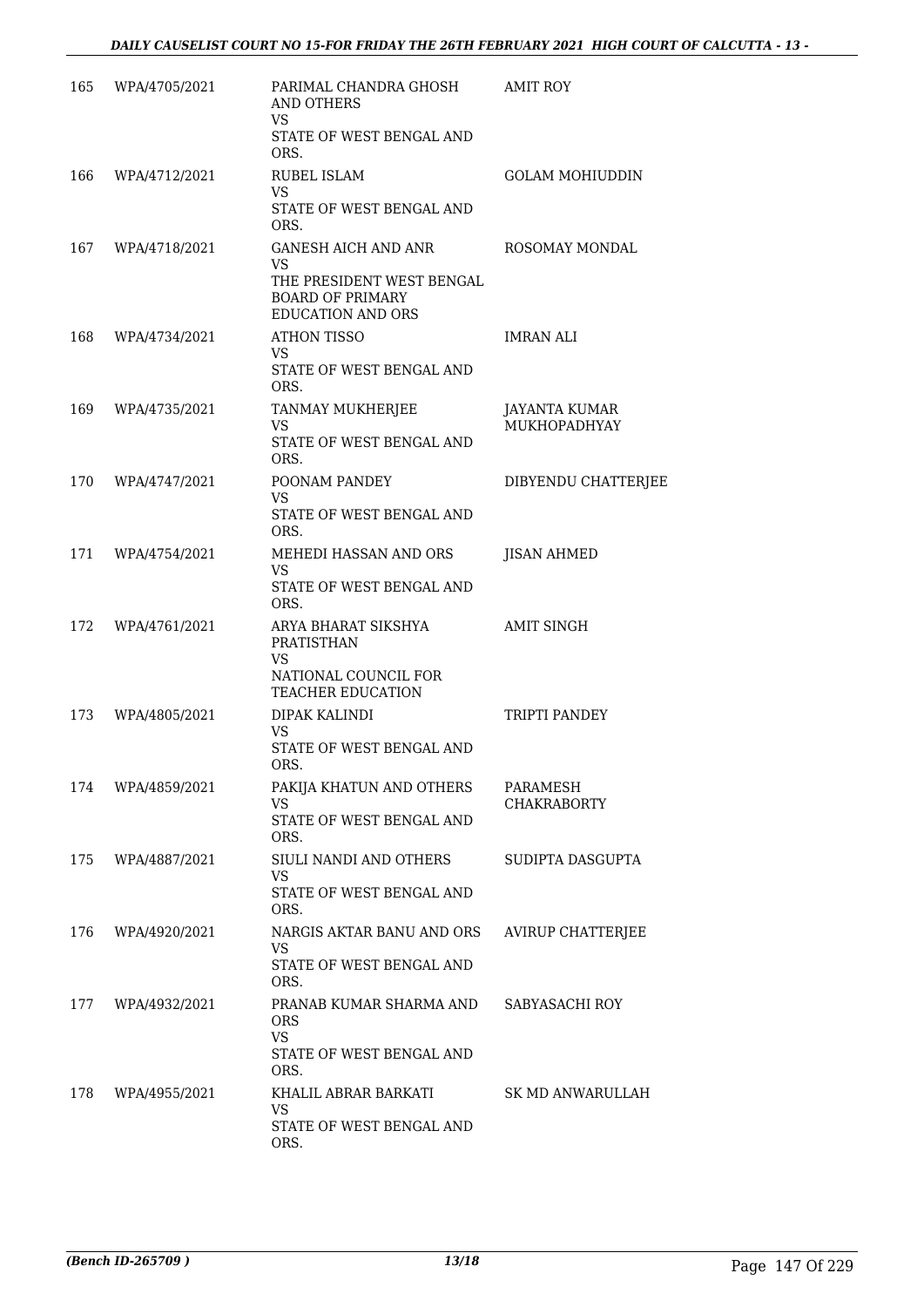| 179 | WPA/4967/2021 | MD. MAUSD RANA<br>VS<br>STATE OF WEST BENGAL AND                         | Md. Habibur Rahaman      |
|-----|---------------|--------------------------------------------------------------------------|--------------------------|
|     |               | ORS.                                                                     |                          |
| 180 | WPA/4968/2021 | TRISHA BHATTACHARYA<br>VS.                                               | SABNAM SULTANA           |
|     |               | STATE OF WEST BENGAL AND<br>ORS.                                         |                          |
| 181 | WPA/4975/2021 | PRODYUT KUMAR BAKULI<br><b>VS</b><br>STATE OF WEST BENGAL AND<br>ORS.    | ARUNAVA GANGULY          |
| 182 | WPA/4977/2021 | RAFIKUL ISLAM AND ORS.<br>VS.<br>STATE OF WEST BENGAL AND<br>ORS.        | RAJU MONDAL              |
| 183 | WPA/4986/2021 | SK MD ABRAR JIYA<br><b>VS</b><br>STATE OF WEST BENGAL AND<br>ORS.        | ARIF MAAHAMMAD<br>KHAN   |
| 184 | WPA/5008/2021 | HABIBUR RAHAMAN SHAIKH<br>AND ORS<br>VS<br>UNION OF INDIA AND ORS.       | <b>ASRAF MANDAL</b>      |
| 185 | WPA/5012/2021 | SELIM MAHALDER AND ORS<br><b>VS</b><br>UNION OF INDIA AND ORS.           | RAJU MONDAL              |
| 186 | WPA/5022/2021 | SIPRA BHUNIA<br><b>VS</b><br>UNION OF INDIA AND ORS.                     | <b>MANISH KUMAR DAS</b>  |
| 187 | WPA/5050/2021 | MRINAL DALAI<br><b>VS</b><br>STATE OF WEST BENGAL AND<br>ORS.            | <b>BISWAJIT MAL</b>      |
| 188 | WPA/5064/2021 | UTPAL MANDAL AND ORS<br>VS<br>STATE OF WEST BENGAL AND<br>ORS.           | TANUJA BASAK             |
| 189 | WPA/5078/2021 | MAITRI RANG AND OTHERS<br>VS<br>UNION OF INDIA AND ORS.                  | <b>SUNIL KUMAR GUPTA</b> |
| 190 | WPA/5103/2021 | ATANU DUTTA AND ORS<br>VS<br>STATE OF WEST BENGAL AND<br>ORS.            | ANISUR RAHMAN            |
| 191 | WPA/5111/2021 | RAM KESHAB BHATTACHARYYA<br>VS.<br>STATE OF WEST BENGAL AND<br>ORS.      | <b>ARUN SHAW</b>         |
| 192 | WPA/5112/2021 | SIDDHARTHA SAHA AND ORS<br><b>VS</b><br>STATE OF WEST BENGAL AND<br>ORS. | SK. NAYEEMUL HAQUE       |
| 193 | WPA/5115/2021 | RAJESH DAS AND ORS<br>VS.<br>STATE OF WEST BENGAL AND<br>ORS.            | ANISUR RAHMAN            |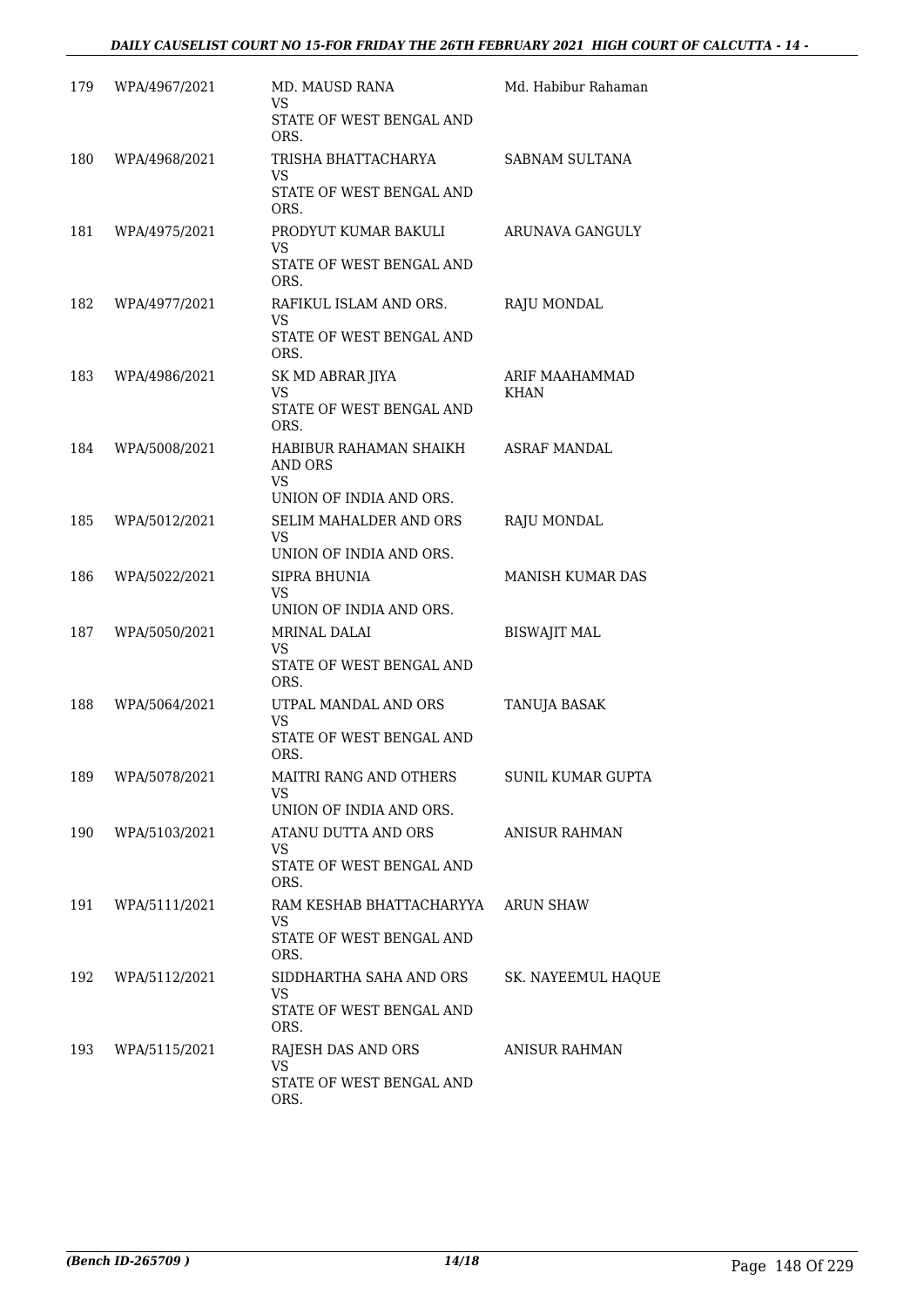#### *DAILY CAUSELIST COURT NO 15-FOR FRIDAY THE 26TH FEBRUARY 2021 HIGH COURT OF CALCUTTA - 15 -*

| 194 |               |                                                                                      |                        |
|-----|---------------|--------------------------------------------------------------------------------------|------------------------|
|     | WPA/5117/2021 | SANTANA BANERJEE AND ORS<br>VS<br>STATE OF WEST BENGAL AND                           | RAJIB KUMAR ACHARYYA   |
|     |               | ORS.                                                                                 |                        |
| 195 | WPA/5118/2021 | BHABESH KR MONDAL AND<br><b>ORS</b><br><b>VS</b><br>STATE OF WEST BENGAL AND<br>ORS. | <b>ANISUR RAHMAN</b>   |
| 196 | WPA/5121/2021 | PAPIA NHOWMIK AND ORS                                                                | RAJIB KUMAR ACHARYYA   |
|     |               | VS<br>STATE OF WEST BENGAL AND<br>ORS.                                               |                        |
| 197 | WPA/5123/2021 | AVIJIT SARKAR AND ORS<br><b>VS</b><br>STATE OF WEST BENGAL AND<br>ORS.               | <b>ANISUR RAHMAN</b>   |
| 198 | WPA/5153/2021 | MRINMOY LAL SEAL<br><b>VS</b><br>STATE OF WEST BENGAL AND<br>ORS.                    | SONALI<br>MUKHOPADHYAY |
| 199 | WPA/5158/2021 | PRIYANKA DEY AND ORS                                                                 | <b>BIKRAM BANERJEE</b> |
|     |               | VS<br>STATE OF WEST BENGAL AND<br>ORS.                                               |                        |
| 200 | WPA/5161/2021 | PRIYANKA CHOUDHURY AND<br><b>ORS</b><br><b>VS</b>                                    | NIRMALYA ROY           |
|     |               | STATE OF WEST BENGAL AND<br>ORS.                                                     |                        |
| 201 | WPA/5199/2021 | MD.MATIUZZAMAN<br>VS<br>STATE OF WEST BENGAL AND<br>ORS.                             | ASHOK KUMAR JHA        |
| 202 | WPA/5200/2021 | TANMAY KUMAR DANA AND<br><b>ORS</b><br>VS.<br>STATE OF WEST BENGAL AND               | <b>SUVRA DUTTA</b>     |
| 203 | WPA/5202/2021 | ORS.<br>SOUVIK PAN AND ORS<br>VS                                                     | SUVRA DUTTA            |
|     |               | STATE OF WEST BENGAL AND<br>ORS.                                                     |                        |
| 204 | WPA/5214/2021 | CHANDASN NANDI AND ORS<br>VS.<br>STATE OF WEST BENGAL AND                            | SUVRA DUTTA            |
|     |               | ORS.                                                                                 |                        |
| 205 | WPA/5218/2021 | DEBABRATA BETAL AND ORS<br><b>VS</b><br>STATE OF WEST BENGAL AND<br>ORS.             | SUVRA DUTTA            |
| 206 | WPA/5228/2021 | RAJKUMAR GHOSH AND ORS<br>VS.<br>STATE OF WEST BENGAL AND                            | SUVRA DUTTA            |
|     |               | ORS.                                                                                 |                        |
| 207 | WPA/5235/2021 | ANUSHRI MANNA AND ORS<br><b>VS</b><br>UNION OF INDIA AND ORS.                        | Asraf Mandal           |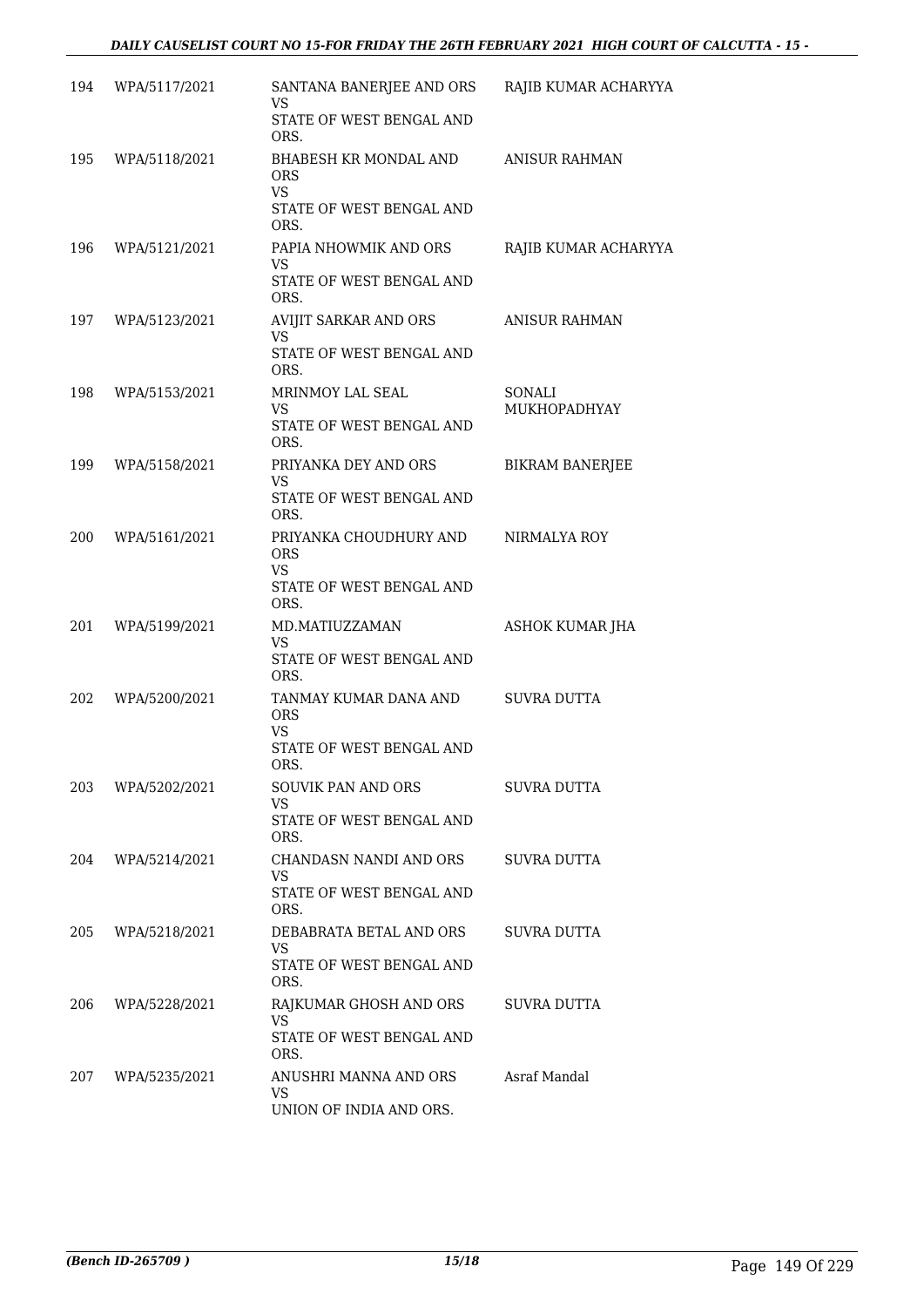| 208 | WPA/5251/2021 | KALLOL PATRA<br>VS                                                                               | SUDARSHAN GHOSH        |
|-----|---------------|--------------------------------------------------------------------------------------------------|------------------------|
|     |               | STATE OF WEST BENGAL AND<br>ORS.                                                                 |                        |
| 209 | WPA/5323/2021 | DEBDYUTI DEY AND OTHERS<br>VS.                                                                   | SANTANU MAJI           |
|     |               | STATE OF WEST BENGAL AND<br>ORS.                                                                 |                        |
| 210 | WPA/5325/2021 | DR SANATAN DAS<br><b>VS</b>                                                                      | <b>SUMAN BANERJEE</b>  |
|     |               | UNIVERSITY OF GOUR BANGA<br><b>AND ORS</b>                                                       |                        |
| 211 | WPA/5326/2021 | SANGITA JANA AND ANOTHER<br><b>VS</b>                                                            | SANTANU MAJI           |
|     |               | STATE OF WEST BENGAL AND<br>ORS.                                                                 |                        |
| 212 | WPA/5349/2021 | TOHIBULLAH MOLLICK @<br>TOHIBULLA MALLICK AND<br><b>OTHERS</b><br>VS.<br>UNION OF INDIA AND ORS. | ALI AHSAN ALAMGIER     |
| 213 | WPA/5355/2021 | SUMAN BANERJEE AND ORS                                                                           | <b>SOURAT NANDY</b>    |
|     |               | <b>VS</b><br>STATE OF WEST BENGAL AND<br>ORS.                                                    |                        |
| 214 | WPA/5362/2021 | RESHMA SULTANA<br>VS.                                                                            | <b>SYED ARIF AHMED</b> |
|     |               | STATE OF WEST BENGAL AND<br>ORS.                                                                 |                        |
| 215 | WPA/5363/2021 | SK. WASIM NAWAZ AND ORS.<br>VS.<br>STATE OF WEST BENGAL                                          | TANUJA BASAK           |
| 216 | WPA/5367/2021 | MD. BASIR AHMED HALDER                                                                           | PRIYANKA MANDAL        |
|     |               | VS<br>UNION OF INDIA AND ORS.                                                                    |                        |
| 217 | WPA/5400/2021 | PINTU DAS<br><b>VS</b><br>UNIVERSITY GRANTS<br>COMMISSION AND OTHERS                             | Miss Molly Saha        |
| 218 | WPA/5405/2021 | TANOY SARKAR AND ORS                                                                             | SUKANYA DAS            |
|     |               | VS.<br>STATE OF WEST BENGAL AND<br>ORS.                                                          |                        |
| 219 | WPA/5415/2021 | MADHURI MANNA AND ORS<br>VS                                                                      | <b>BIKRAM BANERJEE</b> |
|     |               | STATE OF WEST BENGAL AND<br>ORS.                                                                 |                        |
| 220 | WPA/5425/2021 | SOUBHAGYA CHATTOPADHYAY<br>VS.                                                                   | ASUMDIPTA SANTRA       |
|     |               | STATE OF WEST BENGAL AND<br>ORS.                                                                 |                        |
| 221 | WPA/5431/2021 | <b>SAIB NESAR</b><br>VS.                                                                         | ASUMDIPTA SANTRA       |
|     |               | STATE OF WEST BENGAL AND<br>ORS.                                                                 |                        |
| 222 | WPA/5450/2021 | AMAL KUMAR DEYATI<br><b>VS</b>                                                                   | RASOMOY MANDAL         |
|     |               | THE CHAIRMAN, HOWRAH<br>DISTRICT PRIMARY SCHOOL<br>COUNCIL AND OTHERS                            |                        |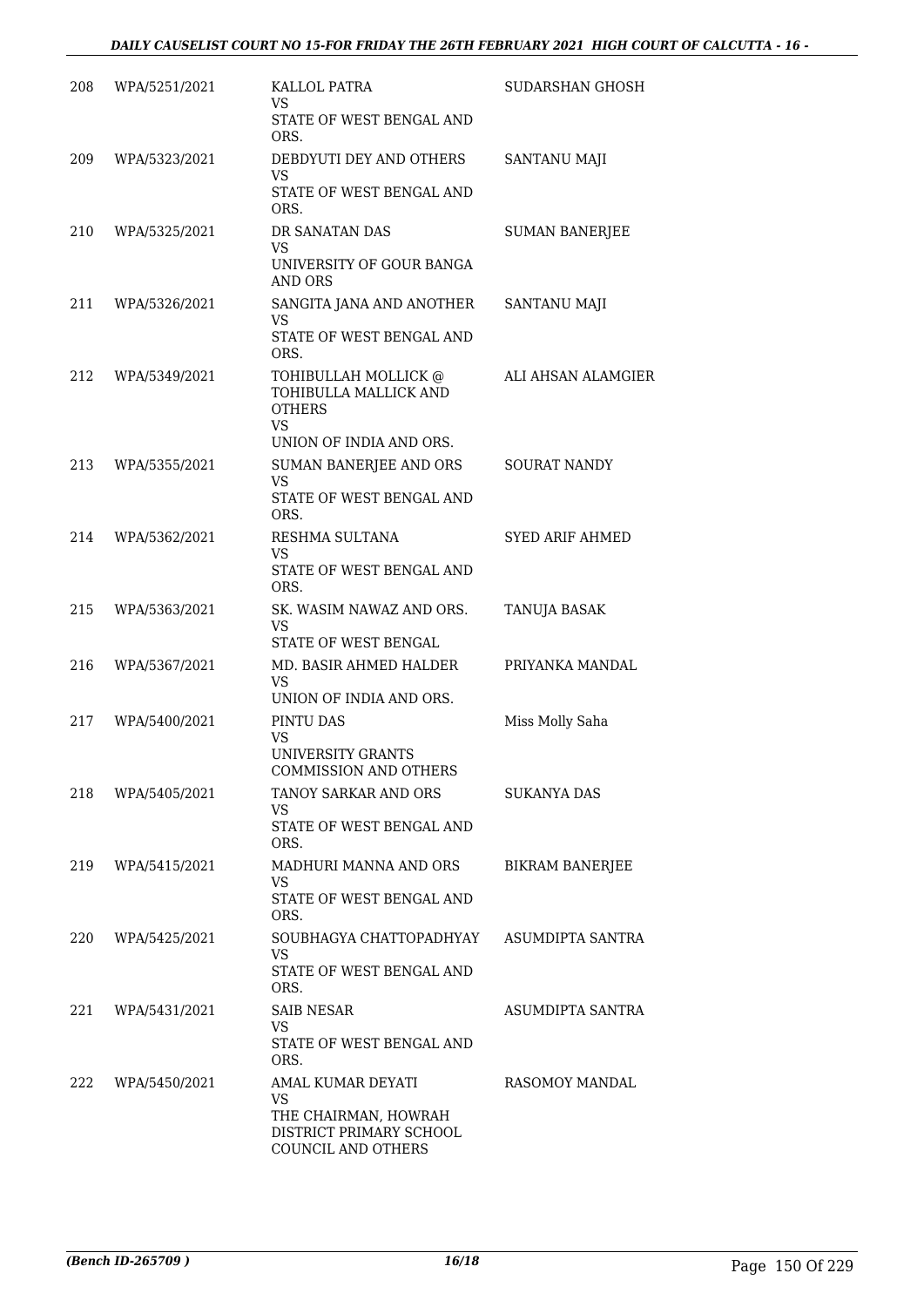| 223 | WPA/5453/2021 | PRALAY KUMAR MANDAL AND<br><b>ANOTHER</b><br><b>VS</b>                                                                                                    | SUVRA DUTTA                    |
|-----|---------------|-----------------------------------------------------------------------------------------------------------------------------------------------------------|--------------------------------|
|     |               | STATE OF WEST BENGAL AND<br>ORS.                                                                                                                          |                                |
| 224 | WPA/5457/2021 | TAPAS BAYEN AND ANOTHER<br>VS<br>STATE OF WEST BENGAL AND                                                                                                 | SUVRA DUTTA                    |
| 225 | WPA/5463/2021 | ORS.<br>NCTE RECOGNIZED SELF-<br>FINANCING B.ED COLLEGE<br><b>FOUNDERS ASSOCIATION AND</b><br><b>ANR</b><br><b>VS</b><br>STATE OF WEST BENGAL AND<br>ORS. | DIBYENDU CHATTERJEE            |
| 226 | WPA/5464/2021 | PRIYANKA GHOSH AND ORS<br>VS<br>STATE OF WEST BENGAL AND                                                                                                  | DIBYENDU CHATTERJEE            |
| 227 | WPA/5467/2021 | ORS.<br>SANKARY BAIDYA AND ANR<br>VS.<br>STATE OF WEST BENGAL AND<br>ORS.                                                                                 | <b>SUJATNA MUKHERJEE</b>       |
| 228 | WPA/5471/2021 | ARIFUL ISLAM GAZI<br>VS<br>STATE OF WEST BENGAL AND<br>ORS.                                                                                               | <b>MARIA RAHAMAN</b>           |
| 229 | WPA/5472/2021 | MIZANUR RAHAMAN BAIDYA<br>AND ANR.<br><b>VS</b><br>STATE OF WEST BENGAL AND<br>ORS.                                                                       | MARIA RAHAMAN                  |
| 230 | WPA/5480/2021 | SUMAN KUMAR PAUL AND ORS<br><b>VS</b><br>UNION OF INDIA AND ORS.                                                                                          | <b>SOMESH KUMAR GHOSH</b>      |
| 231 | WPA/5482/2021 | ALI REZA SHAIKH AND ORS<br><b>VS</b><br>STATE OF WEST BENGAL AND<br>ORS.                                                                                  | <b>AVIRUP CHATTERJEE</b>       |
| 232 | WPA/5495/2021 | MANTU DAS AND OTHERS<br>VS<br>STATE OF WEST BENGAL AND<br>ORS.                                                                                            | TAMAL TARU PANDA               |
| 233 | WPA/5518/2021 | SUMIT MANDAL AND OTHERS<br><b>VS</b><br>UNION OF INDIA AND ORS.                                                                                           | ALI AHSAN ALAMGIR              |
| 234 | WPA/5534/2021 | <b>GANESH SOREN AND OTHERS</b><br><b>VS</b><br>STATE OF WEST BENGAL AND<br>ORS.                                                                           | PARAMESH<br><b>CHAKRABORTY</b> |
| 235 | WPA/5548/2021 | WASHIM RAJA AND ORS<br><b>VS</b><br>THE STATE OF WEST BENGAL<br>AND ORS                                                                                   | AMIT HALDER                    |
| 236 | WPA/5577/2021 | SOUMI BHATTACHARYYA AND<br><b>ANR</b><br>VS<br>STATE OF WEST BENGAL AND<br>ORS.                                                                           | SANDIP KUMAR<br><b>MONDAL</b>  |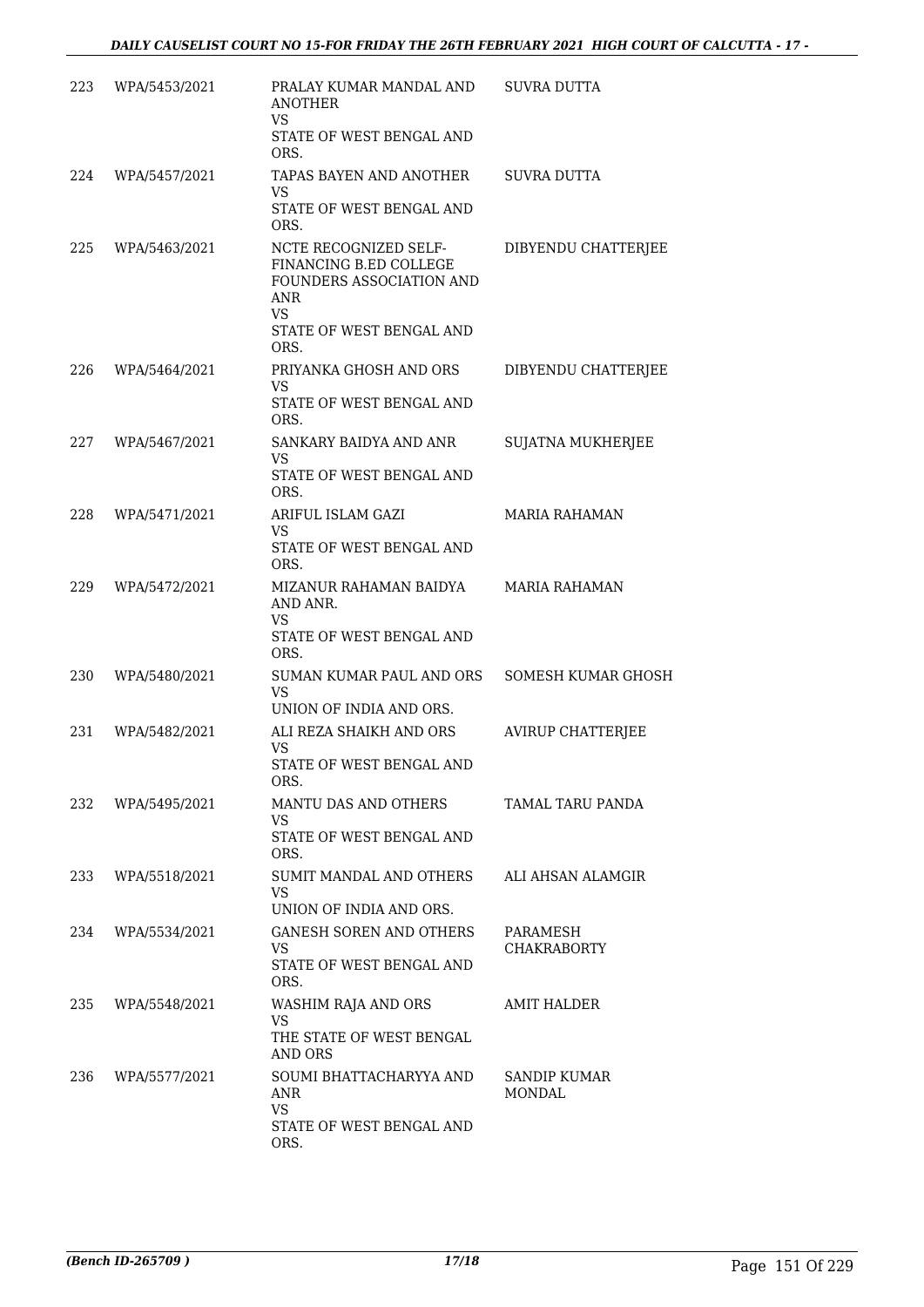#### *DAILY CAUSELIST COURT NO 15-FOR FRIDAY THE 26TH FEBRUARY 2021 HIGH COURT OF CALCUTTA - 18 -*

| 237 | WPA/5588/2021               | BAPPADITYA GORAIN AND ORS<br><b>VS</b>                                            | <b>SOUGATA MITRA</b>              |
|-----|-----------------------------|-----------------------------------------------------------------------------------|-----------------------------------|
|     |                             | STATE OF WEST BENGAL AND<br>ORS.                                                  |                                   |
| 238 | WPA/5591/2021               | MADHUMITA PATTANAYAK<br>AND ANR.<br><b>VS</b><br>STATE OF WEST BENGAL AND<br>ORS. | <b>SANTANU MAJI</b>               |
| 239 | WPA/5661/2021               | POULOMI CHANDRA<br><b>VS</b><br>STATE OF WEST BENGAL AND<br>ORS.                  | <b>SUJATNA MUKHERJEE</b>          |
| 240 | WPA/5664/2021               | RAMANAND RAY AND ANR<br><b>VS</b><br>THE STATE OF WEST BENGAL<br><b>AND ORS</b>   | PRATIP KUMAR<br><b>CHATTERIEE</b> |
| 241 | WPA/5683/2021               | PRASANTA KUMAR PAN AND<br><b>ORS</b><br><b>VS</b><br>UNION OF INDIA AND ORS.      | SOMESH KUMAR GHOSH                |
| 242 | WPA/5685/2021               | SRABANI MANDAL AND ORS<br>VS.<br>STATE OF WEST BENGAL AND<br>ORS.                 | <b>SUSHOVON DEY</b>               |
|     |                             | <b>APPLICATION</b>                                                                |                                   |
| 243 | WPA/22701/2011<br>(At 2 pm) | <b>MURARI JHA</b><br><b>VS</b><br>STATE OF WEST BENGAL &<br>ORS.                  | KAKALI SAMAJPATI                  |
|     |                             |                                                                                   |                                   |

IA NO: CAN/1/2020(Old No:CAN/1415/2020)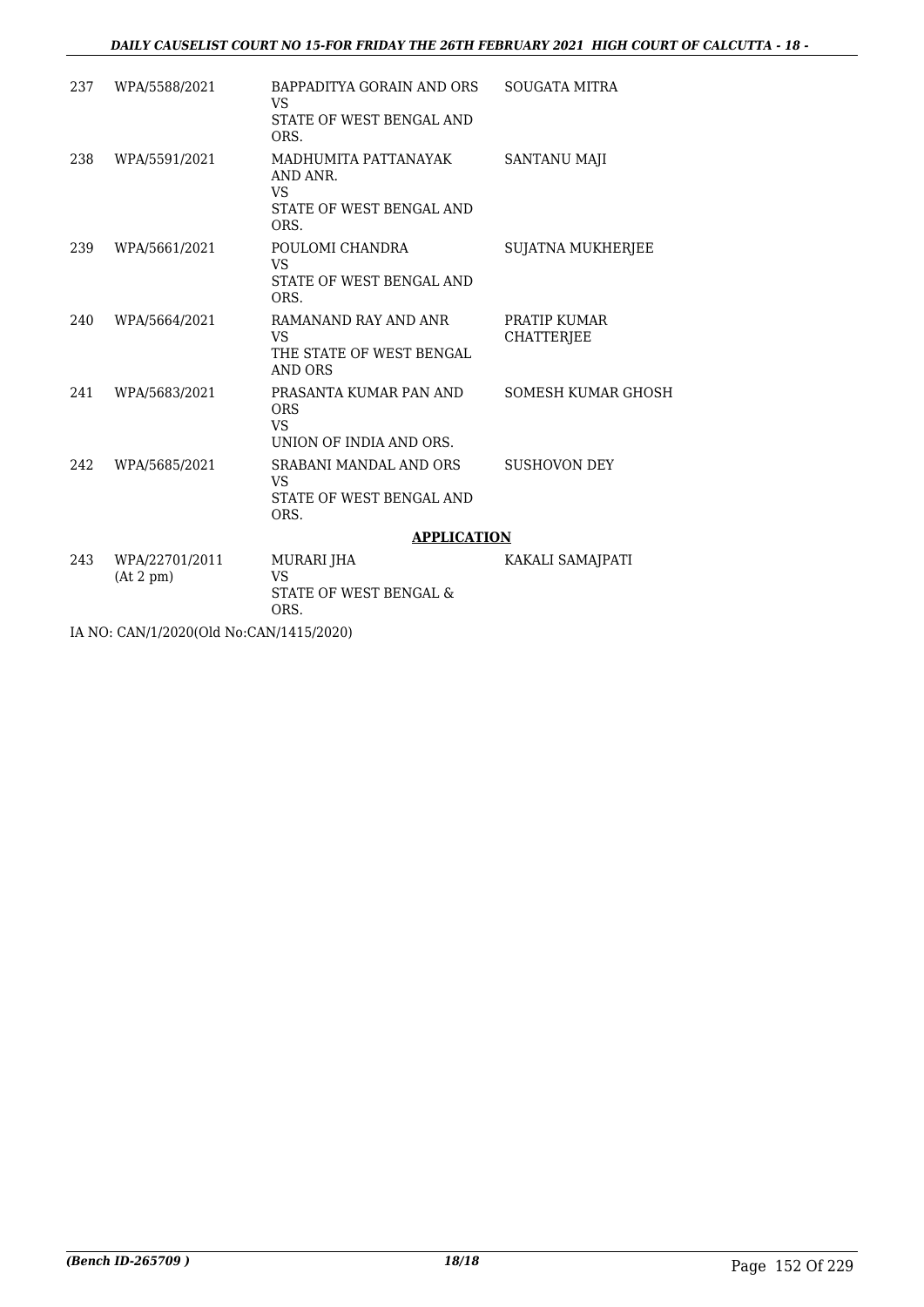

# In The High Court at Calcutta

### **Appellate Side**

**DAILY CAUSELIST For Friday The 26th February 2021**

## **COURT NO. 19**

#### **SINGLE BENCH (SB - VIII) AT 10:45 AM HON'BLE JUSTICE SHAMPA SARKAR (VIA VIDEO CONFERENCE)**

#### **ON AND FROM MONDAY, THE 11TH JANUARY, 2021 - ADMISSION AND HEARING OF CIVIL REVISION APPLICATIONS AND APPLICATIONS UNDER ARTICLE 227 OF THE CONSTITUTION INCLUDING APPLICATIONS CONNECTED THERETO [EXCLUDING CIVIL REVISIONS ARISING OUT OF TESTAMENTARY AND EJECTMENT / EVICTION SUITS AND PUBLIC PREMISES (UNAUTHORISED OCCUPANTS) ACT, 1971**

**IF 'HEARING' MATTERS ARE EXHAUSTED, THERAFTER 'MOTION' WILL BE TAKEN UP.**

**NOTE : MENTIONING ONLY ON MONDAYS AT THE FIRST SITTING OF THE COURT.**

**SPECIAL NOTE : 1) NO MENTIONING FOR INCLUSION WILL BE ALLOWED THIS WEEK.**

**SPECIAL NOTE : 2) MATTERS WHICH ARE NOT IN THE LIST BUT HAVE BEEN MENTIONED WILL BE TAKEN UP ON EVERY FRIDAY IN THE FIRST HALF.**

#### **NOTE: MATTERS WILL BE TAKEN UP THROUGH PHYSICAL HEARING ONLY WHEN BOTH THE PARTIES ARE AGREED.**

#### **TO BE MENTIONED**

|   | CO/3958/2019                            | DIBYENDU SUNDAR GUHA<br>VS<br><b>SONIA GUHA ROY NEE</b><br><b>GHOSH</b>           | PRANAB HALDER                   |
|---|-----------------------------------------|-----------------------------------------------------------------------------------|---------------------------------|
|   | IA NO: CAN/1/2020(Old No:CAN/1430/2020) |                                                                                   |                                 |
| 2 | CO/1607/2020<br>(CORRECTION)            | THE NEW INDIA ASSURANCE<br>CO LTD<br>VS<br>KAMAL CHAKRABORTY AND<br><b>OTHERS</b> | RAJDEEP<br><b>BHATTACHARYYA</b> |
|   |                                         | <b>FIXED MATTER</b>                                                               |                                 |
|   |                                         | (110T)                                                                            |                                 |

( MOTION )

3 CO/639/2020 KUNAL BHATTACHARYA VS LARICA ESTATES LTD & ORS ATAUR RAHAMAN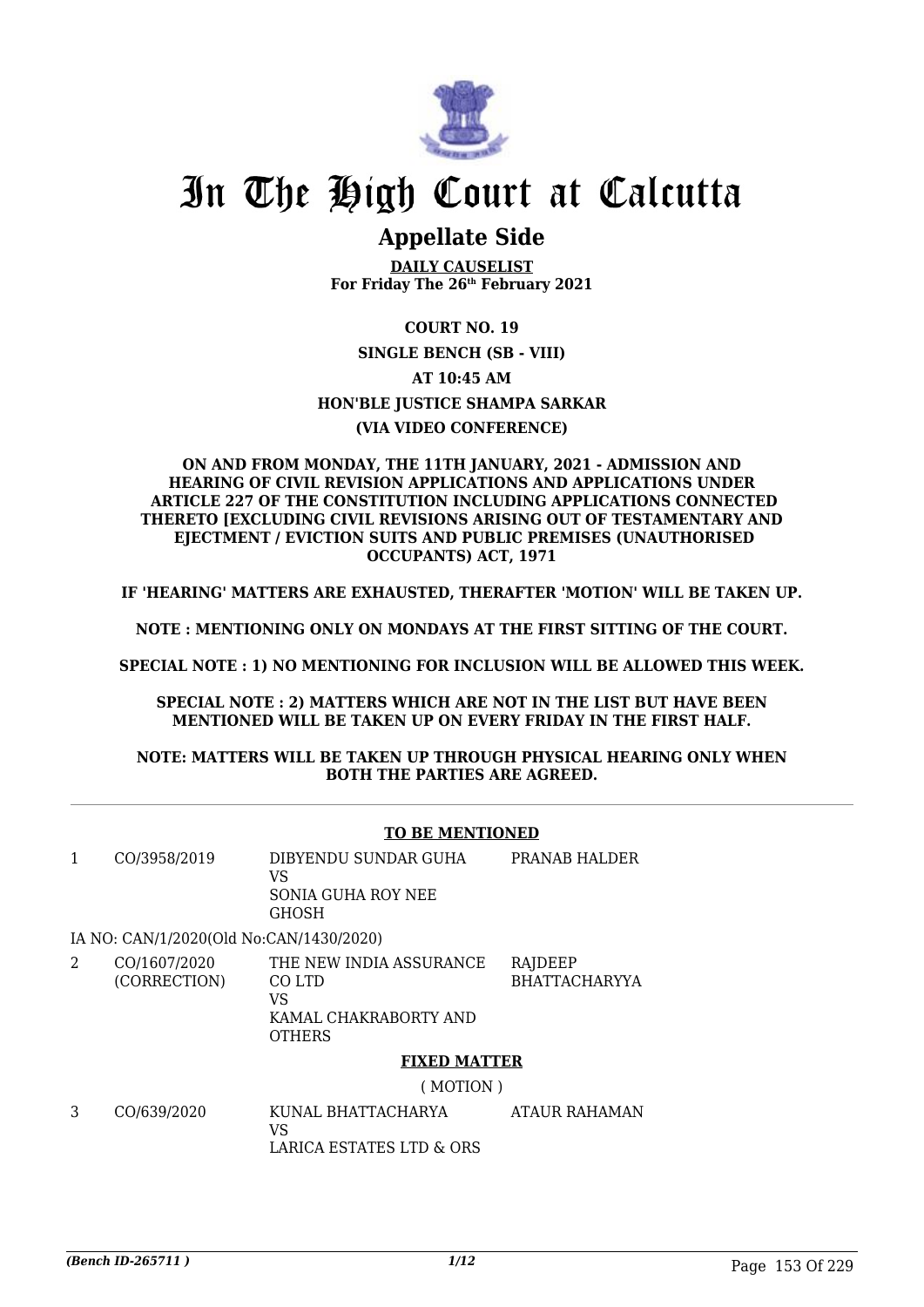| 4  | CO/692/2020                            | ABDUL ALIM MOLLA & ORS<br><b>VS</b><br>NAZRUL MOLLA & ORS                                   | ARJUN SAMANTA                        |
|----|----------------------------------------|---------------------------------------------------------------------------------------------|--------------------------------------|
| 5  | CO/711/2020                            | SUNIL SEN @ SUNIL KUMAR<br><b>SEN</b><br><b>VS</b><br><b>CHHANDA DUTTA &amp; ORS</b>        | CHANDRAMALA<br>MUKHERJEE             |
|    |                                        | <b>UPON MENTIONING</b>                                                                      |                                      |
|    |                                        | (MOTION)                                                                                    |                                      |
| 6  | CO/2314/2018                           | <b>SANJOY MAITY</b><br><b>VS</b><br>PURNENDU MAITY & ORS                                    | <b>GOURANGA KUMAR</b><br><b>DAS</b>  |
| 7  | CO/2315/2018                           | SANJOY MAITY<br><b>VS</b><br>PURNENDU MAITY & ORS                                           | <b>GOURANGA KUMAR</b><br><b>DAS</b>  |
| 8  | CO/529/2019                            | <b>GOUR SAHA</b><br><b>VS</b><br><b>SUSWETA SAHA</b>                                        | RAJDEEP<br><b>BHATTACHARYA</b>       |
| 9  | CO/749/2019                            | SHIBU CHATTERJEE<br>VS<br><b>SMT SOMA CHATTERJEE</b>                                        | KOUSHIKEE<br><b>BANERJEE</b>         |
| 10 | CO/847/2019                            | <b>TAPAS KUMAR NASKAR</b><br><b>VS</b><br>RANJIT NASKAR & ORS                               | <b>KIRAN KUMARI</b><br><b>MAHATO</b> |
| 11 | CO/929/2019                            | <b>SUKH CHAND MALICK</b><br><b>VS</b><br>SHAMBHU NATH KHAN @<br><b>SAMBU KHAN &amp; ORS</b> | <b>QUAZI MONIRUL</b><br><b>ISLAM</b> |
| 12 | CO/1183/2019                           | SAKUNTALA DEVI NEE<br><b>GUPTA</b><br><b>VS</b><br><b>SHYAM SUNDAR SHAW &amp;</b><br>ORS.   | <b>ABHIJIT PAL</b>                   |
| 13 | CO/2613/2019                           | KANAI MANDI & ORS<br>VS<br><b>DILIP MANDAL &amp; ORS</b>                                    | <b>SUJIT BHUNIA</b>                  |
| 14 | CO/2913/2019                           | <b>AVIJIT DEY &amp; ANR</b><br><b>VS</b><br>RANJIT KUMAR MISTRY                             | <b>ASIS KUMAR DAS</b>                |
| 15 | CO/4240/2019                           | PRANAB BASU ROY<br>CH0OWDHURY<br>VS<br><b>SAMAPTI BASU ROY</b><br><b>CHOWDHURY</b>          | JAYANTA KUMAT<br>MUKHERJEE           |
|    | IA NO: CAN/1/2020(Old No:CAN/601/2020) |                                                                                             |                                      |
| 16 | CO/4317/2019                           | KUMARI DIPU ROY<br>VS<br>NAMITA HALDER & ORS                                                | RAJU DAS                             |
| 17 | CO/12/2020                             | TARAK SAHA<br>VS<br>HARIPADA SAHA & ORS                                                     | PRIYANKA<br>CHATTERJEE               |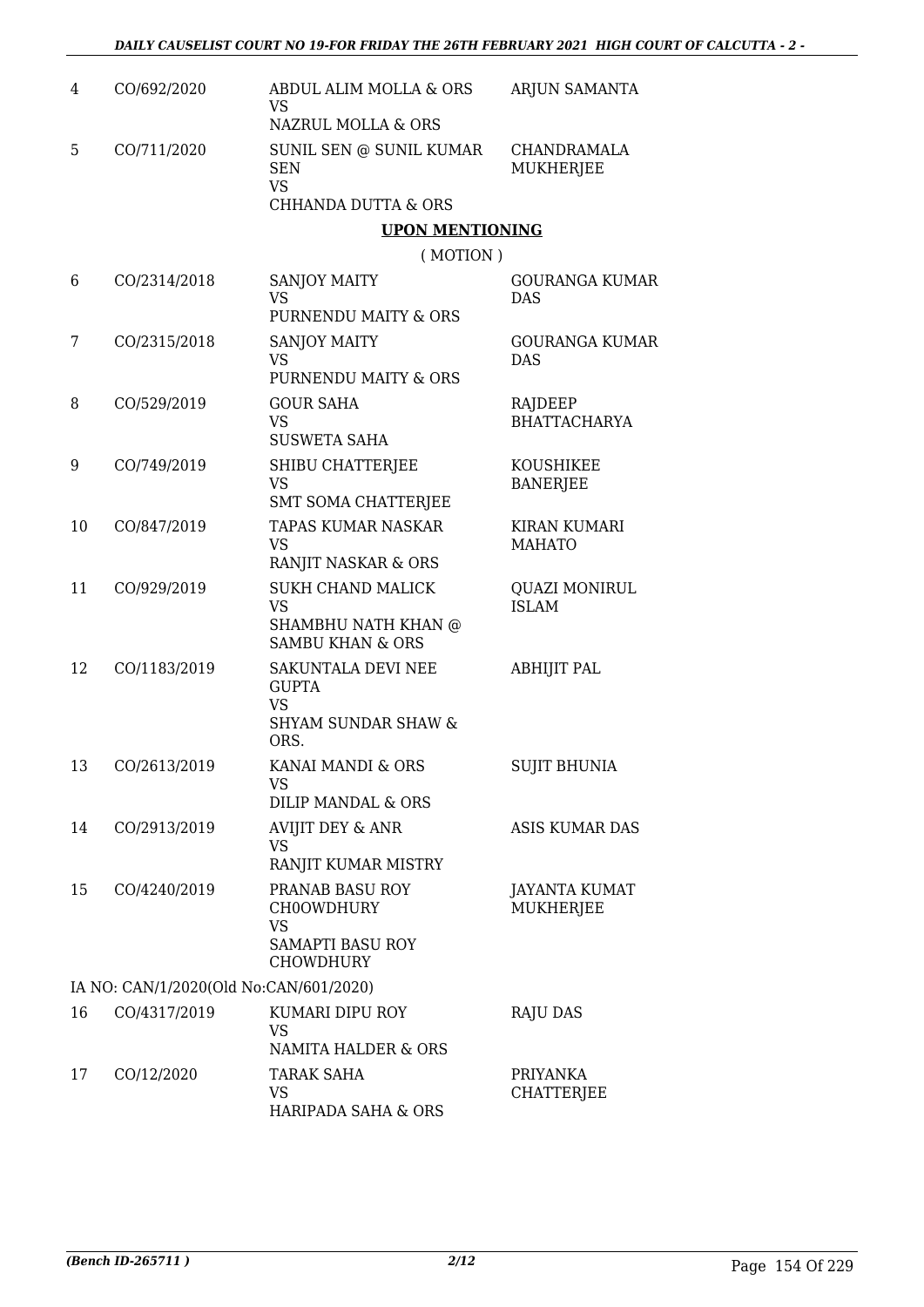| 18 | CO/188/2020  | <b>ACHIYA DHABAK &amp; ORS</b><br>VS<br><b>CHHABDAR HOSSAIN</b><br><b>MONDAL &amp; ORS</b>        | PARIKSHIT GOSWAMI                   |
|----|--------------|---------------------------------------------------------------------------------------------------|-------------------------------------|
| 19 | CO/244/2020  | SHAHNAWAJ AHMED & ORS<br>VS<br>MD. MAFIZUL AHAMED &<br><b>ORS</b>                                 | <b>SABERI SAHA</b>                  |
| 20 | CO/351/2020  | KUDRAT ALI SAHA<br><b>VS</b><br><b>HALLEM BEWA</b>                                                | <b>SUKHENDU BIKASH</b><br>MUKHERJEE |
| 21 | CO/378/2020  | NIBEDITA DAS<br><b>VS</b><br><b>GBM MANUFACTURING</b><br>PRIVATE LIMITED                          | <b>SAMRAT MUKHERJEE</b>             |
| 22 | CO/434/2020  | <b>JAYANTA DUTTA</b><br>VS<br>DIPALI MAJUMDER & ORS                                               | <b>MONIKA SARKAR</b>                |
| 23 | CO/558/2020  | PRAJAPATI PANDIT<br><b>VS</b><br>JIBAN KRISHNA JANA & ORS                                         | <b>GOURANGA KUMAR</b><br><b>DAS</b> |
| 24 | CO/578/2020  | <b>SMT. PRATIMA PANDIT &amp;</b><br><b>ORS</b><br><b>VS</b><br>SOURINDRA DANDAPAT &<br><b>ORS</b> | SANATAN MONDAL                      |
| 25 | CO/661/2020  | <b>SUBRATA HALDER</b><br><b>VS</b><br><b>BASABDATTA HALDER &amp; ANR</b>                          | SOBHAN MAJUMDER                     |
| 26 | CO/741/2020  | PRAVIN ELECTRICALS P. LTD.<br><b>VS</b><br>FABWORTH PROMOTERS P.<br>LTD.                          | <b>SOUMEN GHOSH</b>                 |
| 27 | CO/841/2020  | D3BJANI BANERJEE<br>VS<br><b>BASUDEB BANERJEE</b>                                                 | RAJDEEP<br><b>BHATTACHARYA</b>      |
| 28 | CO/954/2020  | RAM PIYARI CHOWHAN @<br>RAM PIYARE CHOUHAN<br><b>VS</b><br><b>RAJEN PRASAD</b>                    | SANJIB SETH                         |
| 29 | CO/965/2020  | <b>GAUTAM KUMAR SAHA</b><br><b>VS</b><br>SUBRATA GOSWAMI & ORS                                    | DHANANJAY NAYAK                     |
| 30 | CO/1018/2020 | RAHUL BHATNAGAR & ANR<br>VS<br>REGISTRAR, BIDHANNAGAR<br>CIVIL COURT, MAYUK<br><b>BHAWAN</b>      | <b>SUBRATA</b><br>CHAKRABORTI       |
| 31 | CO/1031/2020 | SUKUMAR MONDAL & ANR<br><b>VS</b><br>HARUN RASHID & ANR                                           | ANIRUDDHA<br><b>KARMAKAR</b>        |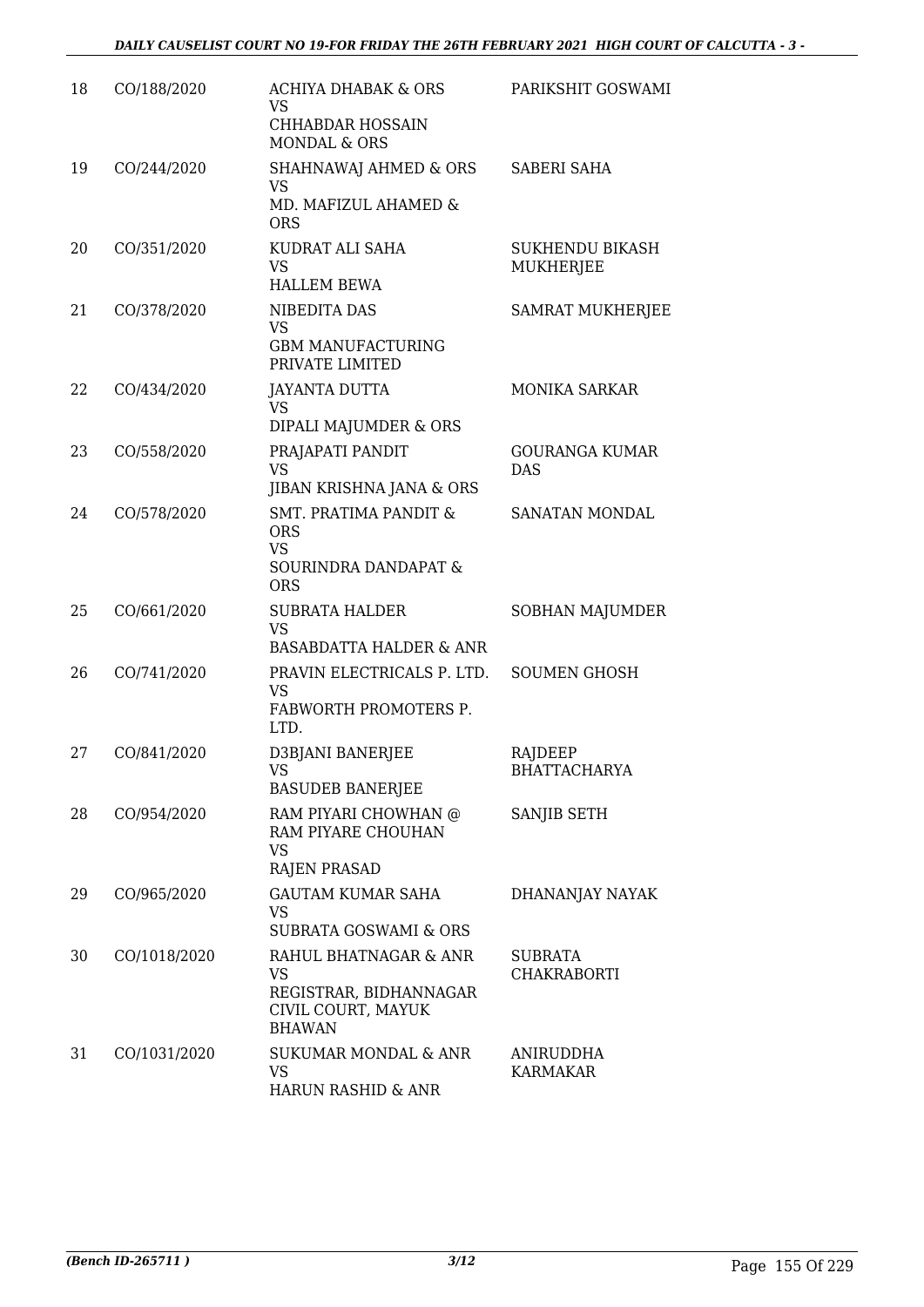| 32 | CO/1049/2020      | PRABHA RUIA<br>VS.                                             | <b>ANURADHA PODDAR</b>                 |
|----|-------------------|----------------------------------------------------------------|----------------------------------------|
|    |                   | <b>SHYAM SUNDER</b><br><b>CHOWDHURY &amp; ORS</b>              |                                        |
| 33 | CO/1095/2020      | <b>SOVAN KUMAR &amp; ORS</b><br><b>VS</b>                      | <b>SHAONI DEY</b>                      |
|    |                   | <b>SREE BALAJI &amp; ANR</b>                                   |                                        |
| 34 | CO/1152/2020      | SOURAV GUHA THAKURTA<br><b>VS</b><br><b>RIA TARAFDAR</b>       | KOLLOL GUHA<br><b>THAKURTHA</b>        |
|    |                   | IA NO: CAN/1/2020(Old No:CAN/4357/2020)                        |                                        |
| 35 | CO/1283/2020      | <b>SHUKRANA BIBI</b><br>VS<br><b>GOUS-E-FIRDOUS</b>            | MD. JALALUDDIN                         |
|    | IA NO: CAN/1/2020 |                                                                |                                        |
| 36 | CO/1284/2020      | NURMAN MALLICK                                                 | MD.JALALUDDIN                          |
|    |                   | <b>VS</b><br><b>GOUS-E-FIRDOUS</b>                             |                                        |
|    | IA NO: CAN/1/2020 |                                                                |                                        |
| 37 | CO/1311/2020      | <b>TAPAN PAL</b><br><b>VS</b>                                  | SATRAJIT SINHA ROY                     |
|    |                   | BAPI DHARA @ ASHIM<br><b>DHARA AND ORS</b>                     |                                        |
| 38 | CO/1347/2020      | MADHUMITA MONDAL<br><b>VS</b>                                  | ASIS KUMAR DAS                         |
|    |                   | <b>JANKI JAISWAL</b>                                           |                                        |
| 39 | CO/1348/2020      | SOUMENDRA NATH GUNIN<br><b>VS</b>                              | <b>ASIS KUMAR DAS</b>                  |
|    |                   | PRASANTA ROY                                                   |                                        |
| 40 | CO/1363/2020      | AMIT KUMAR JANA<br><b>VS</b><br><b>ASIT JANA</b>               | <b>MALAYSREE MAITY</b>                 |
| 41 | CO/152/2021       | <b>BIJON MODI AND ORS</b><br>VS                                | <b>ANIL CHOUDHURY</b>                  |
|    |                   | ALAUDDIN AHMED AND ANR                                         |                                        |
| 42 | CO/176/2021       | KINGKHAB FASHION PVT<br>LTD AND ORS                            | DHANANJAY NAYAK                        |
|    |                   | <b>VS</b><br>WILD HORSES RUN FREE<br>AND ANR                   |                                        |
| 43 | CO/199/2021       | SATYANARAYAN ROY<br>VS                                         | <b>SIBANGI</b><br><b>CHATTOPADHYAY</b> |
|    |                   | APURBA SEN AND ORS                                             |                                        |
|    |                   | <b>APPLICATION</b>                                             |                                        |
|    |                   | (AT 2:00 P.M.)                                                 |                                        |
| 44 | CO/1644/2009      | MINATI BOSE<br><b>VS</b><br><b>ASHIM KUMAR</b>                 | AYANABHA RAHA                          |
|    |                   | MUKHOPADHAYA                                                   |                                        |
|    |                   | IA NO CANICIONALO NE CANILLET 20000 CANICIONALO NE CANILLETATO |                                        |

IA NO: CAN/2/2020(Old No:CAN/1613/2020), CAN/3/2020(Old No:CAN/1614/2020)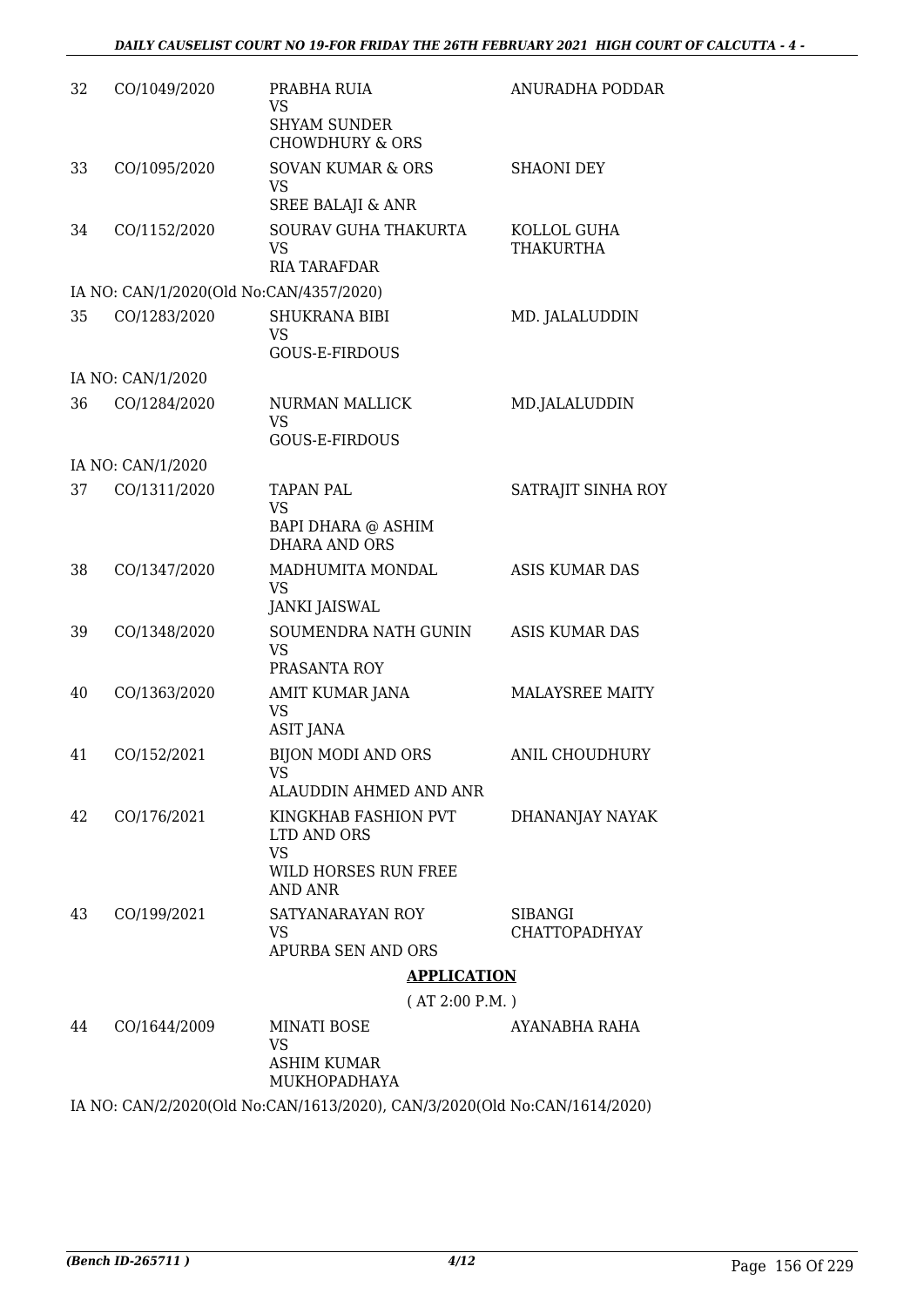| 45 | CO/3210/2014                            | NISITESH BANDOPADHYAY @<br><b>BANERJEE</b><br>VS<br>SITANATH DAS                                                      | <b>SOMA KAR GHOSH</b>  |
|----|-----------------------------------------|-----------------------------------------------------------------------------------------------------------------------|------------------------|
|    | IA NO: CAN/1/2020(Old No:CAN/2978/2020) |                                                                                                                       |                        |
| 46 | WPA/17867/2015                          | RISHI AUROBINDA CO-<br>OPERATIVE HOUSING<br>SOCIETY LTD.<br>VS<br><b>STATE OF WEST BENGAL &amp;</b><br><b>ORS</b>     | MANABENDRA<br>THAKUR   |
|    |                                         | IA NO: CAN/1/2019(Old No:CAN/7097/2019), CAN/2/2020(Old No:CAN/2854/2020)                                             |                        |
| 47 | CO/1865/2017                            | ACHINTYA @ ACHINTA<br><b>BARMAN &amp; ORS</b><br><b>VS</b><br><b>KEDAR ROY &amp; ORS</b>                              | R MANNA                |
| 48 | CO/3318/2017                            | DEVENDRA KUMAR<br><b>SARAWGEE</b><br><b>VS</b><br>PURBANCHAL ESTATE PVT.<br><b>LTD&amp; ORS</b>                       | D. DINDA               |
|    |                                         | IA NO: CAN/1/2019(Old No:CAN/11559/2019), CAN/2/2019(Old No:CAN/11978/2019)                                           |                        |
| 49 | RVW/275/2019                            | DR. ABHIJIT GHOSH<br><b>VS</b><br>DR. JOYITA GHOSH (NEE<br>CHATTERJEE)                                                | CHHANDAK DUTTA         |
|    |                                         | IA NO: CAN/1/2019(Old No:CAN/11439/2019), CAN/2/2019(Old No:CAN/11446/2019)                                           |                        |
| 50 | CO/289/2019                             | SUCHANDRA GHOSH & ORS<br><b>VS</b><br><b>ALCHEMIST ASSET</b><br><b>RECONSTRUCTION</b><br><b>COMPANY LTD &amp; ORS</b> | <b>SUBHRA DAS</b>      |
|    | IA NO: CAN/1/2019(Old No:CAN/5041/2019) |                                                                                                                       |                        |
|    | wt51 CO/3538/2017                       | SUCHANDRA GHOSH & ANR<br>VS<br>ALCHEMIST ASSET<br>RECOSTRUCTION COMPAMY<br>LTD. & ORS                                 | S. DAS                 |
|    |                                         | IA NO: CAN/1/2017(Old No:CAN/10493/2017), CAN/2/2019(Old No:CAN/5043/2019)                                            |                        |
| 52 | CO/1682/2019                            | SRIHARI CHARAN MAITY<br>VS<br><b>SUDHANGSHU BERA</b>                                                                  | <b>AMIT BARAN DASH</b> |
|    | IA NO: CAN/1/2020                       |                                                                                                                       |                        |
| 53 | CO/2120/2019                            | RINA MALLICK<br>VS<br>ASHIM KUMAR GANGULY @                                                                           | DIPTYENDU KUMAR<br>PAL |
|    |                                         | <b>GANGOPADHYAY &amp; ORS</b>                                                                                         |                        |
|    | IA NO: CAN/1/2019(Old No:CAN/8670/2019) |                                                                                                                       |                        |
| 54 | CO/2778/2019                            | SHANTONIL CHATTERJEE<br><b>VS</b><br>SHANTA CHATTERJEE                                                                | PARAMITA SAHU          |
|    | IA NO: CAN/1/2021                       |                                                                                                                       |                        |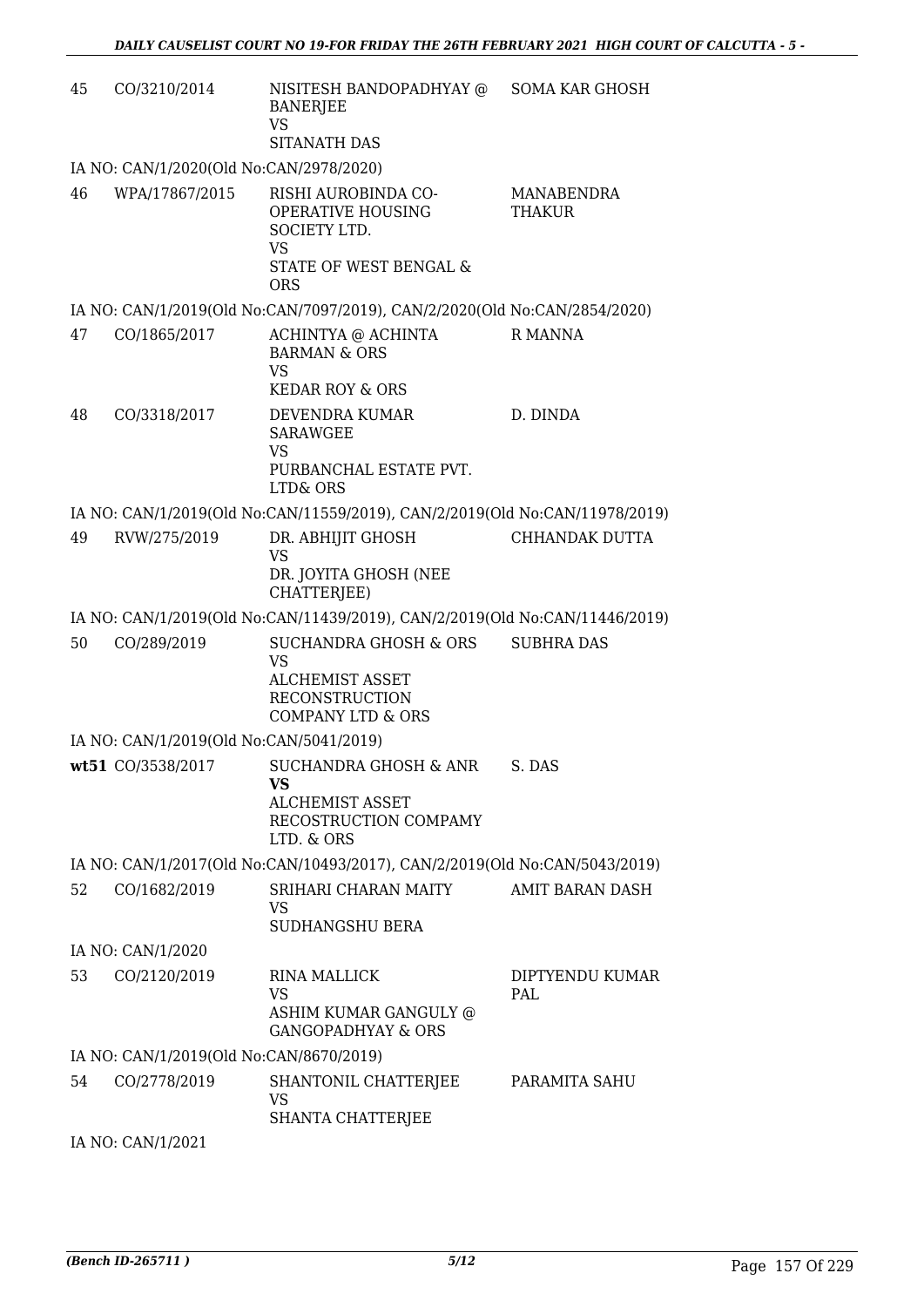| 55 | CO/2847/2019                             | <b>SUJOY PODDER</b><br>VS<br><b>SUDIPA PODDER</b>                                             | PTIYANJIT KUNDU                          |
|----|------------------------------------------|-----------------------------------------------------------------------------------------------|------------------------------------------|
|    | IA NO: CAN/1/2019(Old No:CAN/11540/2019) |                                                                                               |                                          |
| 56 | CO/3254/2019                             | <b>SHRABANI KUNDU</b><br><b>VS</b><br><b>MALAY KUNDU</b>                                      | <b>SUCHINDRAM</b><br><b>BHATTACHARYA</b> |
|    | IA NO: CAN/1/2021                        |                                                                                               |                                          |
| 57 | CO/3381/2019                             | <b>BIJOY SHEE &amp; ORS</b><br><b>VS</b><br><b>GOUR SHEE &amp; ORS</b>                        | <b>MAHAMMAD</b><br><b>MAHMUD</b>         |
|    |                                          | IA NO: CAN/1/2020(Old No:CAN/1087/2020), CAN/2/2020(Old No:CAN/1089/2020)                     |                                          |
| 58 | CO/3398/2019                             | DEBOTOSH GHOSH<br><b>VS</b><br><b>UCO BANK</b>                                                | <b>SOMNATH</b><br>MUKHERJEE              |
|    | IA NO: CAN/1/2019(Old No:CAN/11726/2019) |                                                                                               |                                          |
| 59 | CO/3538/2019                             | <b>GAYATREE BANIK &amp; ORS.</b><br>VS<br>AJIT NASKAR @ AJIT KR.<br>NASKAR & ANR.             | ABHIJIT SINGHA RAY                       |
|    | IA NO: CAN/1/2020, CAN/2/2020            |                                                                                               |                                          |
| 60 | CO/3664/2019                             | <b>SAILEN SARKAR</b><br><b>VS</b><br>RATHINDRA NATH GAYEN &<br><b>ORS</b>                     | <b>DILIP KUMAR</b><br>SHYAMAL            |
|    | IA NO: CAN/1/2020                        |                                                                                               |                                          |
| 61 | CO/3789/2019                             | M/S. SHREE SANKAR<br><b>SERVICE STATION</b><br><b>VS</b><br>KOTAK MAHINDRA BANK<br>LTD. & ORS | SK. MASOOM ALI                           |
|    |                                          | IA NO: CAN/1/2020(Old No:CAN/4545/2020), CAN/2/2020(Old No:CAN/4547/2020)                     |                                          |
| 62 | CO/3812/2019 ARUP GOSWAMI                | VS<br>SUCHANDA GOSWAMI                                                                        | <b>AMITABHA GHOSH</b>                    |
|    | IA NO: CAN/1/2020(Old No:CAN/1009/2020)  |                                                                                               |                                          |
| 63 | CO/4175/2019                             | APEEJAY SURENDRA PARK<br><b>HOTELS LTD</b><br><b>VS</b><br><b>M/S TRINCUS</b>                 | <b>BISWAJIT KUMAR</b>                    |
|    | IA NO: CAN/1/2020(Old No:CAN/2629/2020)  |                                                                                               |                                          |
| 64 | CO/4195/2019                             | <b>HASINA BIBI</b><br>VS<br>SIBU PRASAD DAS & ANR                                             | NEMAI CHANDRA<br><b>BETAL</b>            |
|    | IA NO: CAN/1/2020                        |                                                                                               |                                          |
| 65 | CO/4284/2019                             | <b>JAYEETA DAS</b><br>VS.<br><b>AMIT DAS</b>                                                  | SUBHASHISH SAHA                          |
|    |                                          |                                                                                               |                                          |

IA NO: CAN/1/2020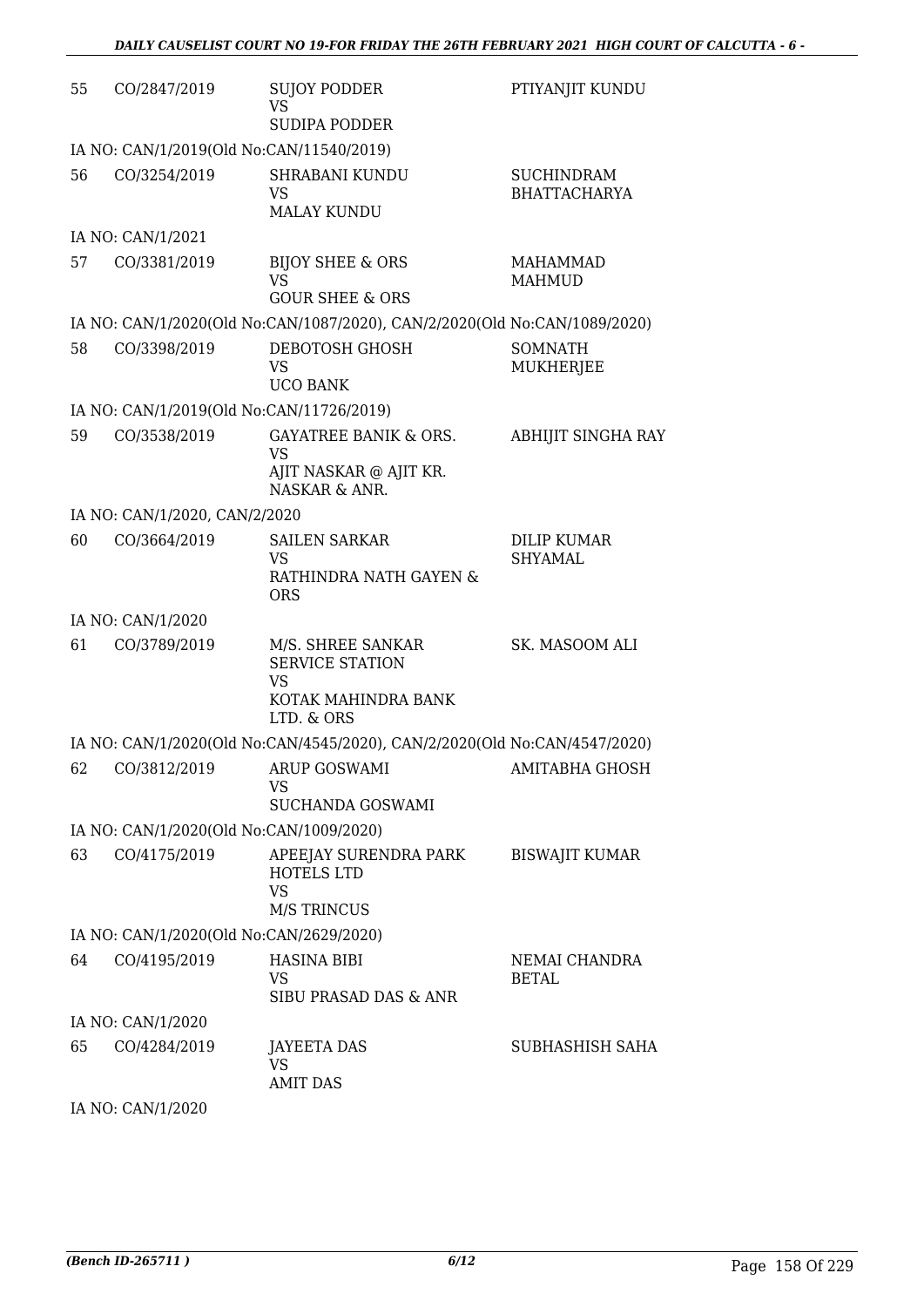| CO/4358/2019 | SHYAMAL KUMAR PAL<br>VS<br><b>SWETA PAL &amp; ORS</b>                                                                                           | <b>ARINDAM PAUL</b>                                                                                                                                                                                                                                             |
|--------------|-------------------------------------------------------------------------------------------------------------------------------------------------|-----------------------------------------------------------------------------------------------------------------------------------------------------------------------------------------------------------------------------------------------------------------|
|              |                                                                                                                                                 |                                                                                                                                                                                                                                                                 |
| RVW/42/2020  | JIBAN KRISHNA BANIK<br>VS                                                                                                                       | <b>ABHIJIT BORAL</b>                                                                                                                                                                                                                                            |
|              | <b>JIBAN KRIHSNA BANIK</b><br><b>VS</b><br>PUSPA RANI DAS                                                                                       | <b>ABHIJIT BORAL</b>                                                                                                                                                                                                                                            |
| RVW/87/2020  | <b>SUPARNA GHOSH</b><br><b>VS</b><br>RAKESH KUMAR GUPTA                                                                                         | <b>AMRITA DE</b>                                                                                                                                                                                                                                                |
|              |                                                                                                                                                 |                                                                                                                                                                                                                                                                 |
| CO/437/2020  | JAGAT SINGH DUGAR<br>VS<br>SAJJAN KUMAR AGARWAL                                                                                                 | <b>FALGUNI</b><br><b>BANDYOPADHYAY</b>                                                                                                                                                                                                                          |
|              |                                                                                                                                                 |                                                                                                                                                                                                                                                                 |
| CO/489/2020  | THE COMMISSIONER OF<br>WAKFS, WEST BENGAL<br>VS<br><b>SYED AMIRUL ISLAM &amp; ORS</b>                                                           | <b>ABU SIDDIQUE</b><br><b>MALLIK</b>                                                                                                                                                                                                                            |
|              |                                                                                                                                                 |                                                                                                                                                                                                                                                                 |
| CO/566/2020  | <b>MADHURI SHAW</b><br><b>VS</b><br><b>INDIRA KUMARI SHAW</b>                                                                                   | <b>DILIP KUMAR</b><br><b>MANDAL</b>                                                                                                                                                                                                                             |
|              |                                                                                                                                                 |                                                                                                                                                                                                                                                                 |
| CO/999/2020  | <b>SUNIL KUMAR</b><br><b>VS</b>                                                                                                                 | MONOJIT CHATTERJE                                                                                                                                                                                                                                               |
|              |                                                                                                                                                 |                                                                                                                                                                                                                                                                 |
| CO/1073/2020 | <b>SULATA DAS</b><br>VS —                                                                                                                       | SANDIP DINDA                                                                                                                                                                                                                                                    |
|              |                                                                                                                                                 |                                                                                                                                                                                                                                                                 |
| CO/1161/2020 | ASHER ALI MONDAL<br>VS<br><b>INSAN ALI BISWAS &amp; ORS</b>                                                                                     | DYTIMAN BANERJEE                                                                                                                                                                                                                                                |
|              |                                                                                                                                                 |                                                                                                                                                                                                                                                                 |
| CO/1521/2020 | SUSHIL KUAMR BANERJEE<br><b>VS</b><br><b>BHABANI DASSI AND ORS</b>                                                                              | ANIRUDDHA MITRA                                                                                                                                                                                                                                                 |
|              |                                                                                                                                                 |                                                                                                                                                                                                                                                                 |
| CO/32/2021   | <b>SOUTH EASTERN</b><br>RAILWAYMENS CONGRESS<br>VS                                                                                              | K.RAIHAN AHMED                                                                                                                                                                                                                                                  |
|              |                                                                                                                                                 |                                                                                                                                                                                                                                                                 |
|              | wt68 CO/2877/2018<br>IA NO: CAN/1/2021<br>IA NO: CAN/1/2021<br>IA NO: CAN/1/2020<br>IA NO: CAN/1/2020<br>IA NO: CAN/1/2021<br>IA NO: CAN/1/2021 | IA NO: CAN/1/2020, CAN/2/2020, CAN/3/2021<br>KANIKA SAHA<br>IA NO: CAN/1/2020, CAN/2/2020<br>IA NO: CAN/1/2020(Old No:CAN/2906/2020), CAN/2/2021<br>HDFC BANK LTD. & ORS<br>RANJIT KR. KALAPAHAR<br>IA NO: CAN/1/2020(Old No:CAN/4792/2020)<br>ABHISHEK DEBNATH |

#### **CONTEMPT APPLICATION**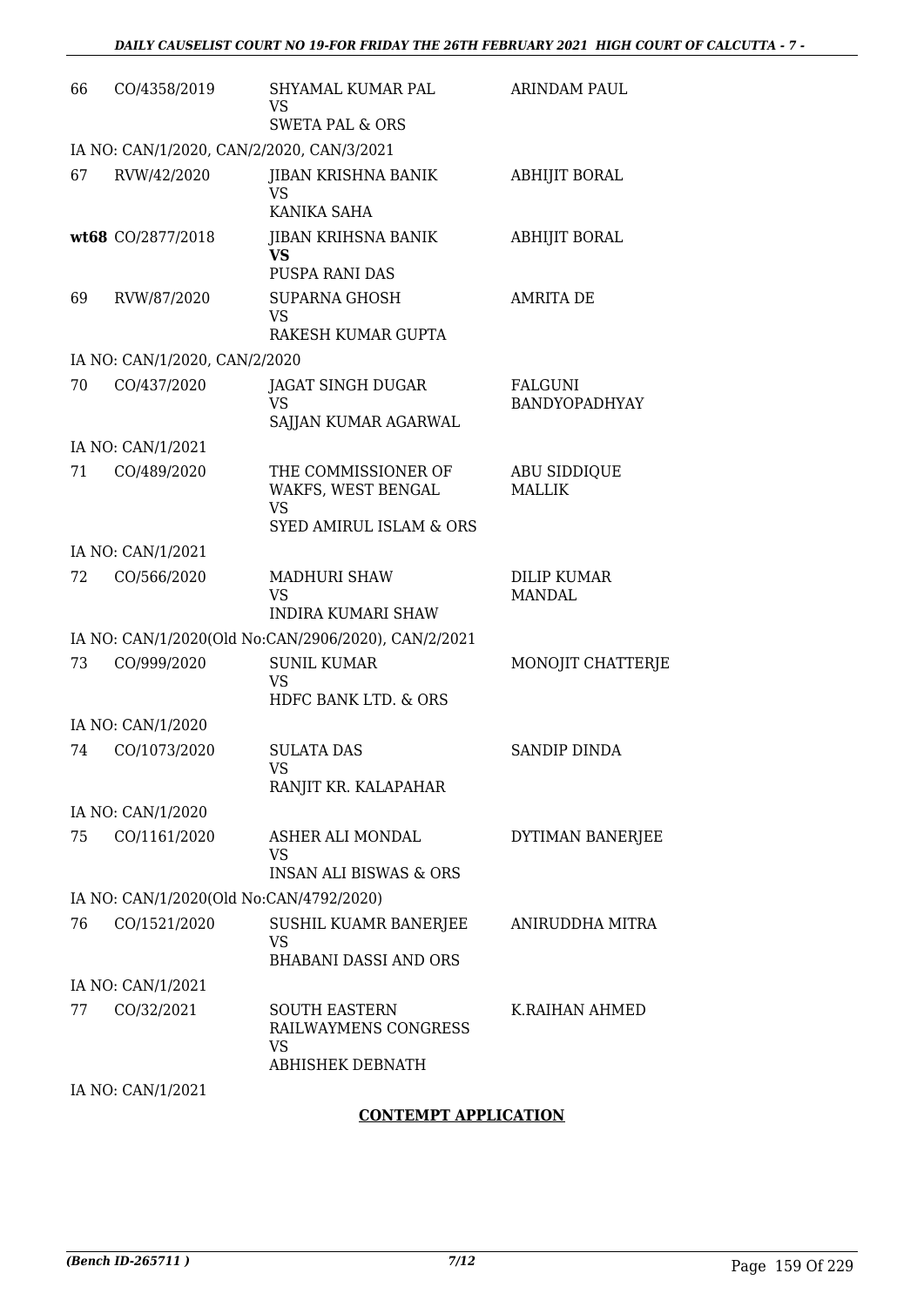| 78 | CPAN/1019/2019                         | DR. SABYASACHI ACHARYA<br><b>VS</b><br>ANIRBAN MONDAL & ANR                  | KISHALAYA GHOSH                        |
|----|----------------------------------------|------------------------------------------------------------------------------|----------------------------------------|
|    | wt79 WPA/728/2018                      | DR. SABYASACHI ACHARYA<br>VS<br>STATE OF WEST BENGAL &<br><b>ORS</b>         | <b>B R SIDHARTH</b>                    |
| 80 | CPAN/1269/2019                         | <b>MABUD HASAM</b><br><b>VS</b><br>PIJUSH KUMAR PODDER                       | <b>SUBRATA GHOSH</b>                   |
|    | wt81 WPA/1717/2019                     | <b>MABUD HASAN</b><br><b>VS</b><br>STATE OF WEST BENGAL &<br><b>ORS</b>      | PRATYUSH GHOSH                         |
| 82 | WPCRC/35/2020                          | <b>GOUTAM PAL</b><br><b>VS</b><br>ARUP KUMAR BHAUMIK &<br><b>ORS</b>         | MAHABOOB AHMED                         |
|    | IA NO: CAN/1/2020, CAN/2/2020          |                                                                              |                                        |
|    | wt83 WPA/13874/2016                    | DR. GOUTAM PAL<br><b>VS</b><br>STATE OF WEST BENGAL &<br><b>ORS</b>          | MAHABOOB AHMED                         |
| 84 | CPAN/102/2020                          | <b>GAUTAMI BHOWMICK AND</b><br>ORS.<br><b>VS</b><br>HARENDRA SINGH           | <b>SUROJIT ROY</b>                     |
|    | wt85 WPA/1267/2018                     | <b>SHARMILA BOSE &amp; ORS</b><br><b>VS</b><br>STATE OF WEST BENGAL<br>&ORS  | <b>SASWATI GHOSH ROY</b>               |
|    | IA NO: CAN/4/2019(Old No:CAN/907/2019) |                                                                              |                                        |
| 86 | CPAN/152/2020                          | MD AKBAR ALI ANSARI<br><b>VS</b><br><b>TARUN KUMAR</b><br>MUKHOPADHYAY & ANR | SOBHAN MAJUMDER                        |
|    | wt87 WPA/4400/2019                     | MD. AKBAR ALI ANSARI<br>VS<br>STATE OF WEST BENGAL&<br><b>ORS</b>            | SOBHAN MAJUMDER                        |
| 88 | CPAN/289/2020                          | <b>SIMA HAQUE</b><br>VS<br>SANTANU KUMAR SINHA                               | <b>BARNALI GUPTA</b>                   |
|    | wt89 WPA/19349/2019                    | <b>SIMA HAQUE</b><br><b>VS</b><br>STATE OF WEST BENGAL &<br><b>ORS</b>       | <b>BARNALI GUPTA</b>                   |
| 90 | CPAN/307/2020                          | ROWSONARA KHATUN<br><b>VS</b><br><b>ABDUR RAUF</b>                           | <b>SUPRIYO</b><br><b>CHATTOPADHYAY</b> |
|    | wt91 WPA/2636/2015                     | ROWSNARA KHATUN<br>VS<br>STATE OF WEST BENGAL &<br><b>ORS</b>                | SANJUKTA SAMANTA                       |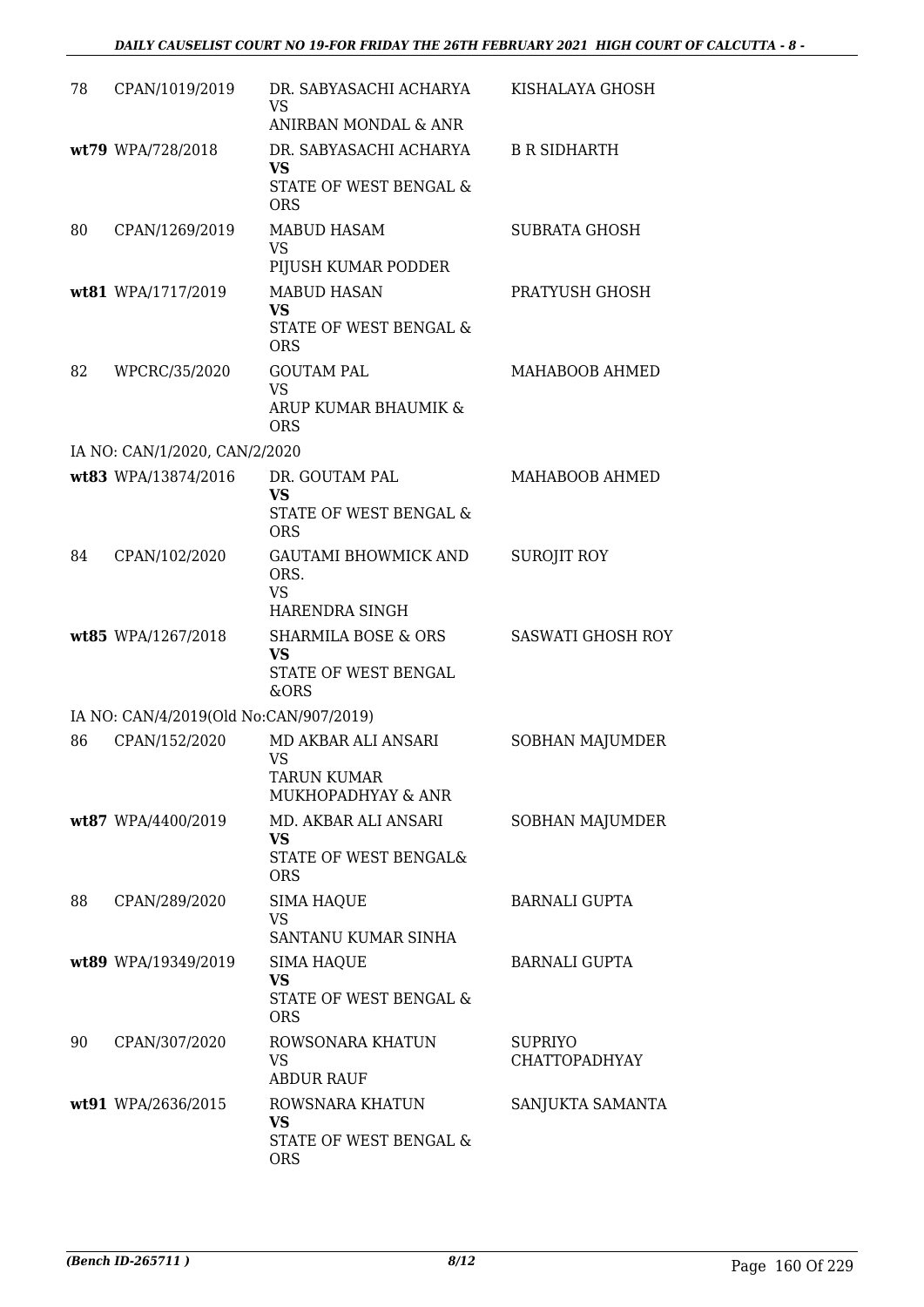| 92  | CPAN/712/2020                                              | MD. AMINUDDIN<br>VS<br><b>ABID HOSSAIN</b>                                                                                         | <b>ABHIJIT SARKAR</b>           |
|-----|------------------------------------------------------------|------------------------------------------------------------------------------------------------------------------------------------|---------------------------------|
|     | wt93 WPA/25722/2017                                        | MD. AMINUDDIN<br>VS<br>STATE OF WEST BENGAL &<br><b>ORS</b>                                                                        | <b>ABHIJIT SARKAR</b>           |
| 94  | CPAN/719/2020                                              | GARAI INFRA PROJECT GOVT<br>CONTRACTOR AND GENERAL<br><b>VS</b><br>KHALIAL AHMED IAS AND<br><b>ORS</b>                             | PAPIYA<br>CHATTOPADHAYAY        |
|     | wt95 WPA/5269/2018                                         | <b>GARIA INFRA</b><br>PROJECT, GOVT.CONTRACTOR<br>& GENERAL ORDER<br><b>SUPPLIER</b><br>VS<br>STATE OF WEST BENGAL &<br><b>ORS</b> | P. CHATTOPADHYAY                |
| 96  | WPCRC/11/2021<br>(PERSONAL<br>APPEARANCE) (AT<br>2:00 P.M. | <b>GOUTAM KUMAR DUGAR</b><br><b>VS</b><br>PRASENJIT GHOSH                                                                          | <b>BRATINDRA</b><br>NARAYAN ROY |
|     | wt97 WPA/9679/2019                                         | <b>GAUTAM KUMAR DUGAR &amp;</b><br><b>ORS</b><br><b>VS</b><br>STATE OF WEST BENGAL &<br><b>ORS</b>                                 | <b>BRATINDRA</b><br>NARAYAN RAY |
|     |                                                            |                                                                                                                                    |                                 |
|     |                                                            | <b>FOR HEARING</b>                                                                                                                 |                                 |
| 98  | CO/4546/2016                                               | M/S. J J GRIHANIRMAN PVT<br><b>LTD</b><br><b>VS</b><br>PARVATI DEVI KHEMKA &<br><b>ORS</b>                                         | PRABIR BANERJEE                 |
| 99  | CO/3257/2017                                               | RABIN MAZUMDAR & ANR<br>VS<br>PRADIP MAZUMDAR & ORS                                                                                | SIMA ADHIKARY                   |
|     |                                                            | IA NO: CAN/2/2018(Old No:CAN/4267/2018), CAN/3/2019(Old No:CAN/1231/2019)                                                          |                                 |
| 100 | CO/359/2018                                                | RINA BANERJEE @<br>MUKHERJEE & ANR<br><b>VS</b><br>NAMITA SANTRA & ORS                                                             | SARMISTHA CHINA                 |
|     |                                                            |                                                                                                                                    |                                 |
| 101 | IA NO: CAN/1/2018(Old No:CAN/6012/2018)<br>CO/1036/2018    | SAMARIA AGARWAL & ANR<br>VS<br>SPECIAL LAND ACQUISITION<br>CELLECTOR                                                               | B. MANOT                        |
| 102 | CO/1767/2018                                               | CENTRAL BANK OF INDIA &<br>ANR<br><b>VS</b><br><b>MAYA SARKAR &amp; ORS</b>                                                        | B. JHA                          |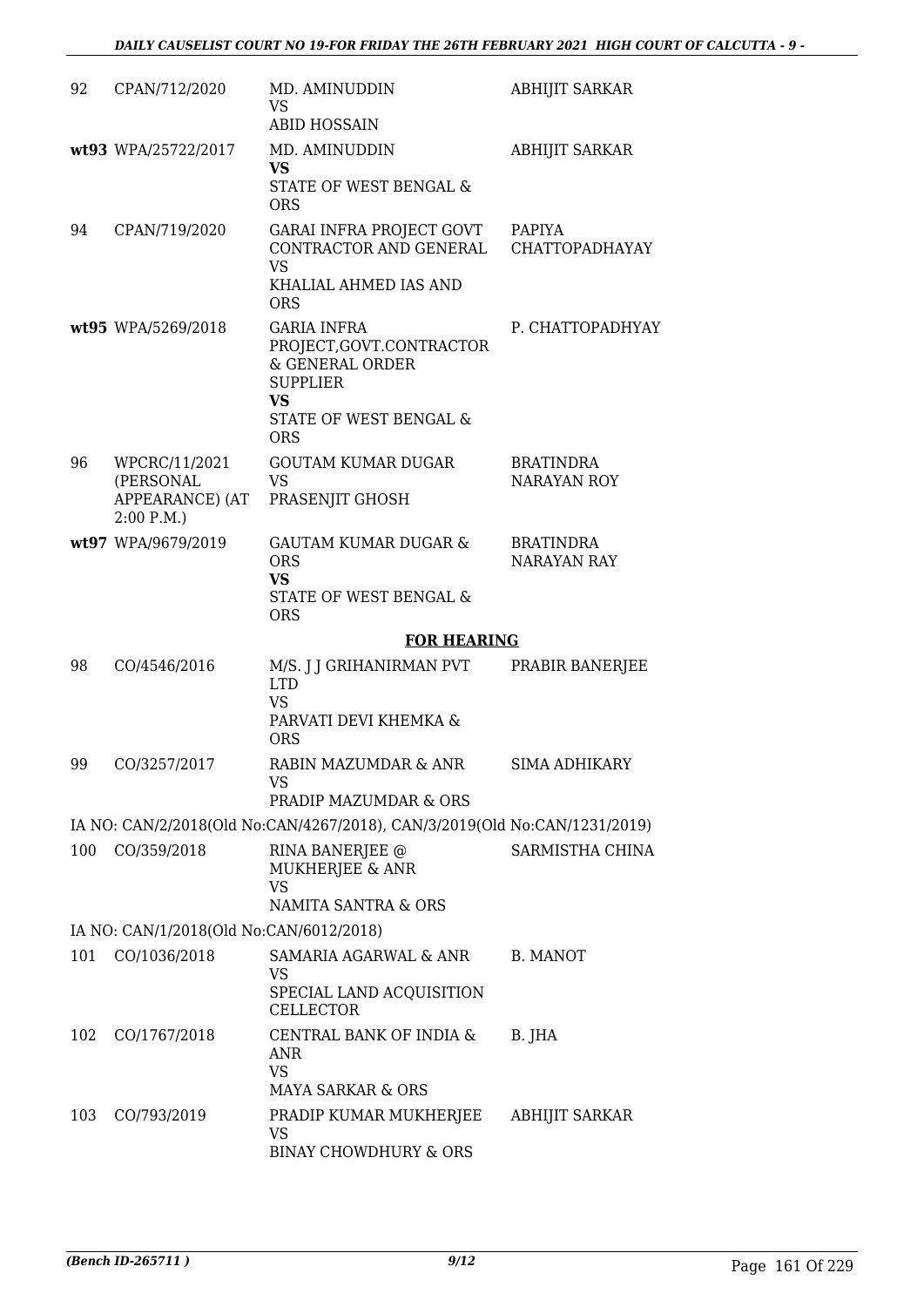| 104 | CO/1090/2019                  | ANIL MANDAL & ORS<br><b>VS</b>                                                                            | <b>AVISHEK PRASAD</b>                  |
|-----|-------------------------------|-----------------------------------------------------------------------------------------------------------|----------------------------------------|
|     |                               | JAGABANDHU SUTRADHAR &<br><b>ORS</b>                                                                      |                                        |
| 105 | CO/1753/2019                  | M/S. MESSENGER COURIER<br>& CARGO PVT LTD<br><b>VS</b><br>UMA FORZING WORKS (P)<br>LTD & ORS              | <b>SAYANTAN BASU</b>                   |
|     | IA NO: CAN/2/2020             |                                                                                                           |                                        |
| 106 | CO/2774/2019                  | JAGANNATH MUKHERJEE<br><b>VS</b><br><b>BABLU MONDAL</b>                                                   | <b>BHOLANATH GHOSH</b>                 |
| 107 | CO/2841/2019                  | <b>SOUMYADIP DAS</b><br><b>VS</b><br><b>SUNITA DAS</b>                                                    | <b>SIBANGI</b><br><b>CHATTOPADHYAY</b> |
| 108 | CO/2987/2019                  | <b>KRISHNENDU ROY</b><br><b>VS</b><br>PRITISHA BHOWMIK                                                    | ARPITA SAHA                            |
| 109 | CO/2998/2019                  | RAJESH KUMAR TEWARI &<br><b>ANR</b><br><b>VS</b>                                                          | KOUSTAV RATAN<br><b>CHATTERJEE</b>     |
| 110 | CO/3036/2019                  | <b>MOHIT SHAW &amp; ANR</b><br><b>ASHOK KUMAR GAYEN</b><br><b>VS</b><br>MANABENDRA HALDAR &<br><b>ORS</b> | LAKSHMINATH<br><b>BHATTACHARYA</b>     |
| 111 | CO/3605/2019                  | KRISHNENDU PAUL<br><b>VS</b><br>NAMITA HAZRA                                                              | <b>SAKYA SEN</b>                       |
| 112 | CO/3721/2019                  | <b>BIMALA MONDAL</b><br>VS<br><b>KAMAL PATRA</b>                                                          | <b>SUCHARITA ROY</b>                   |
| 113 | CO/4161/2019                  | KOYEL ROY<br>VS<br><b>SOMNATH ROY</b>                                                                     | <b>SUKLA DAS</b><br><b>CHANDRA</b>     |
| 114 | CO/4172/2019                  | M/S. ASHROY<br><b>CONSTRUCTION &amp; ORS</b><br><b>VS</b><br>PANKAJ MITRA & ORS                           | PRAJAAINI DAS                          |
|     | IA NO: CAN/1/2020, CAN/2/2021 |                                                                                                           |                                        |
| 115 | CO/41/2020                    | LAXMI DEBI PANDIT<br><b>VS</b><br>SHEO PRASAD PANDIT & ORS                                                | DEBASISH<br><b>CHATTOPADHYAY</b>       |
| 116 | CO/344/2020                   | SACHIN ROY & ANR.<br><b>VS</b><br><b>ASISH KAREL</b>                                                      | PRANTICK GHOSH                         |
| 117 | CO/739/2020                   | SK. FAZLUR RAHAMAN &<br>ANR<br><b>VS</b><br>MD. ANWAR & ORS                                               | S.G. CHOWDHURY                         |
| 118 | CO/813/2020                   | SOUMITA CHAKRAVORTY<br>VS<br><b>ANIKET GANGULY</b>                                                        | NIKITA BARDHAN                         |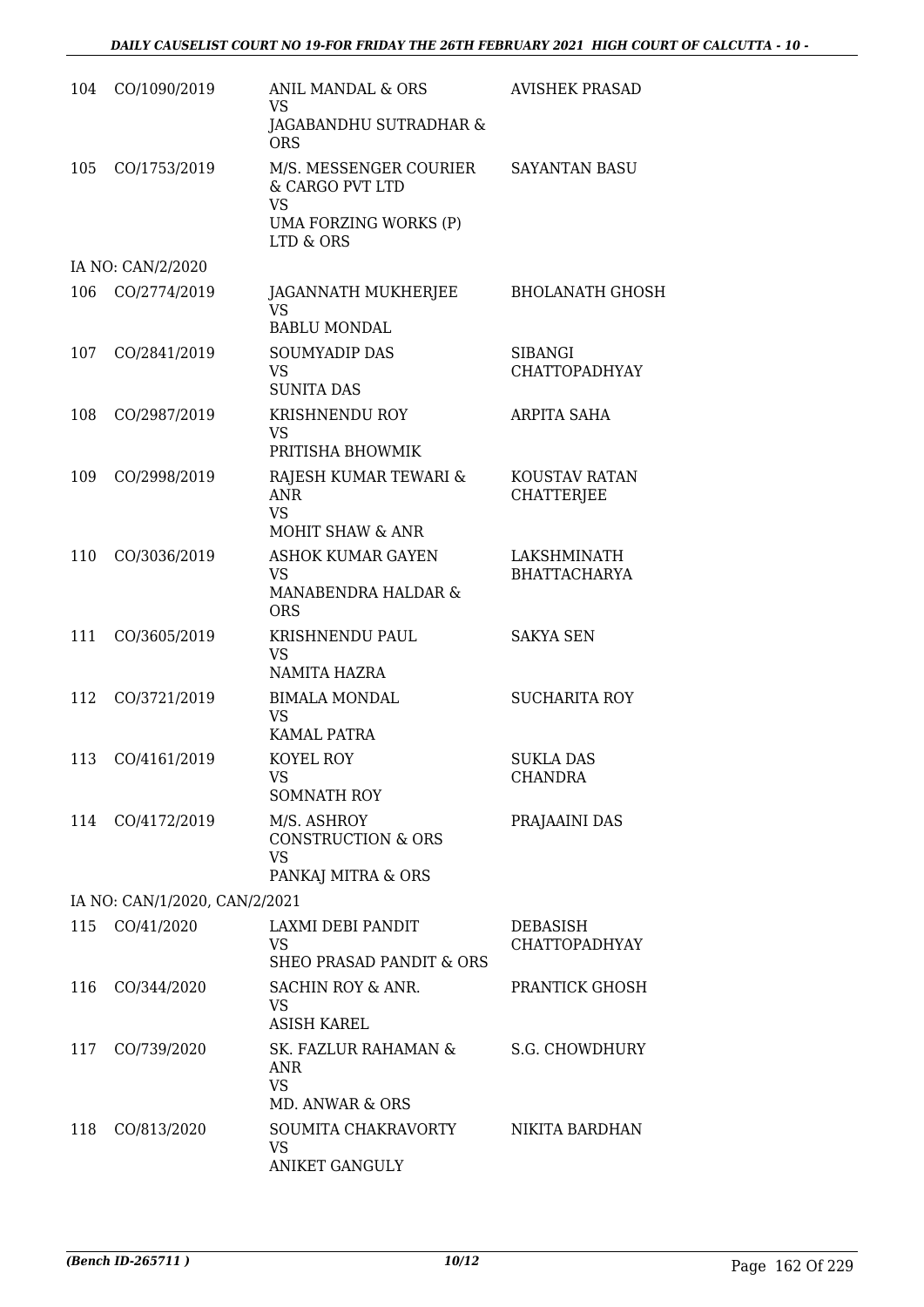| 119 | CO/836/2020       | <b>BUDDHADEB JANA</b><br><b>VS</b><br>LALITA JANA                                                                               | NEPESH MAJHI                   |
|-----|-------------------|---------------------------------------------------------------------------------------------------------------------------------|--------------------------------|
|     | IA NO: CAN/1/2021 |                                                                                                                                 |                                |
| 120 | CO/978/2020       | MOHAN DAS & ANR<br><b>VS</b><br>NABAGHANA DAS & ORS                                                                             | <b>SUKANTA DAS</b>             |
| 121 | CO/987/2020       | M/S CHILD CARE AQUA<br><b>FOUNTAIN</b><br><b>VS</b><br>PRADIP BHATTACHARJEE                                                     | SATYAM MUKHERJEE               |
| 122 | CO/1010/2020      | <b>BIRESHWAR SAMADDAR &amp;</b><br><b>ORS</b><br><b>VS</b><br>ASHESH BANDHU<br><b>SAMADDAR &amp; ORS</b>                        | <b>IBRAHIM SHAIKH</b>          |
| 123 | CO/1083/2020      | MD LAIQUE KHAN<br><b>VS</b><br>STATE OF WEST BENGAL &<br><b>ORS</b>                                                             | MD ABDULLA GAZI                |
| 124 | CO/1086/2020      | SUNIL KRISHNA THAKUR &<br>ORS.<br><b>VS</b><br>ANGUR BISWAS & ORS.                                                              | PRANTICK GHOSH                 |
| 125 | CO/1089/2020      | DHARMENDRA JAISWAL<br><b>VS</b><br>PRITAM KR. MANNA & ORS.                                                                      | SOMNATH DE                     |
| 126 | CO/1107/2020      | UMESH KUMAR DANGI<br><b>VS</b><br>LAKSHMAN PRASAD<br><b>AGARWAL &amp; ANR</b>                                                   | <b>DEBARATI DAS</b>            |
| 127 | CO/1108/2020      | UMESH KUMAR DANGI<br>VS<br>LAKSHMAN PRASAD<br>AGARWAL & ANR                                                                     | <b>DEBARATI DAS</b>            |
| 128 | CO/1109/2020      | <b>GOVINDA RAN SWAMI</b><br><b>VS</b><br>P.M. COLD STORAGE PVT.<br>LTD. & ANR                                                   | <b>DEBARATI DAS</b>            |
| 129 | CO/1474/2020      | NASIRUDDIN SEKH AND ORS<br><b>VS</b><br>MD ALI SEKH AND ANR                                                                     | SARBANANDA<br><b>SANYAL</b>    |
| 130 | CO/1536/2020      | <b>MINOR KHANDEKAR</b><br>TAMANNA KHATUN REP. BY<br>KHANDEKAR MOHINUDDIN<br><b>HOSSAIN</b><br><b>VS</b><br>SK KASEM ALI AND ORS | SARBANANDA<br>SANYAL           |
| 131 | CO/1548/2020      | THE KOLKATA MUNICIAPLITY<br>CORPORATION<br><b>VS</b><br>AJIT KUMAR BISWAS AND<br><b>ANR</b>                                     | DWIJADAS<br><b>CHAKRABORTY</b> |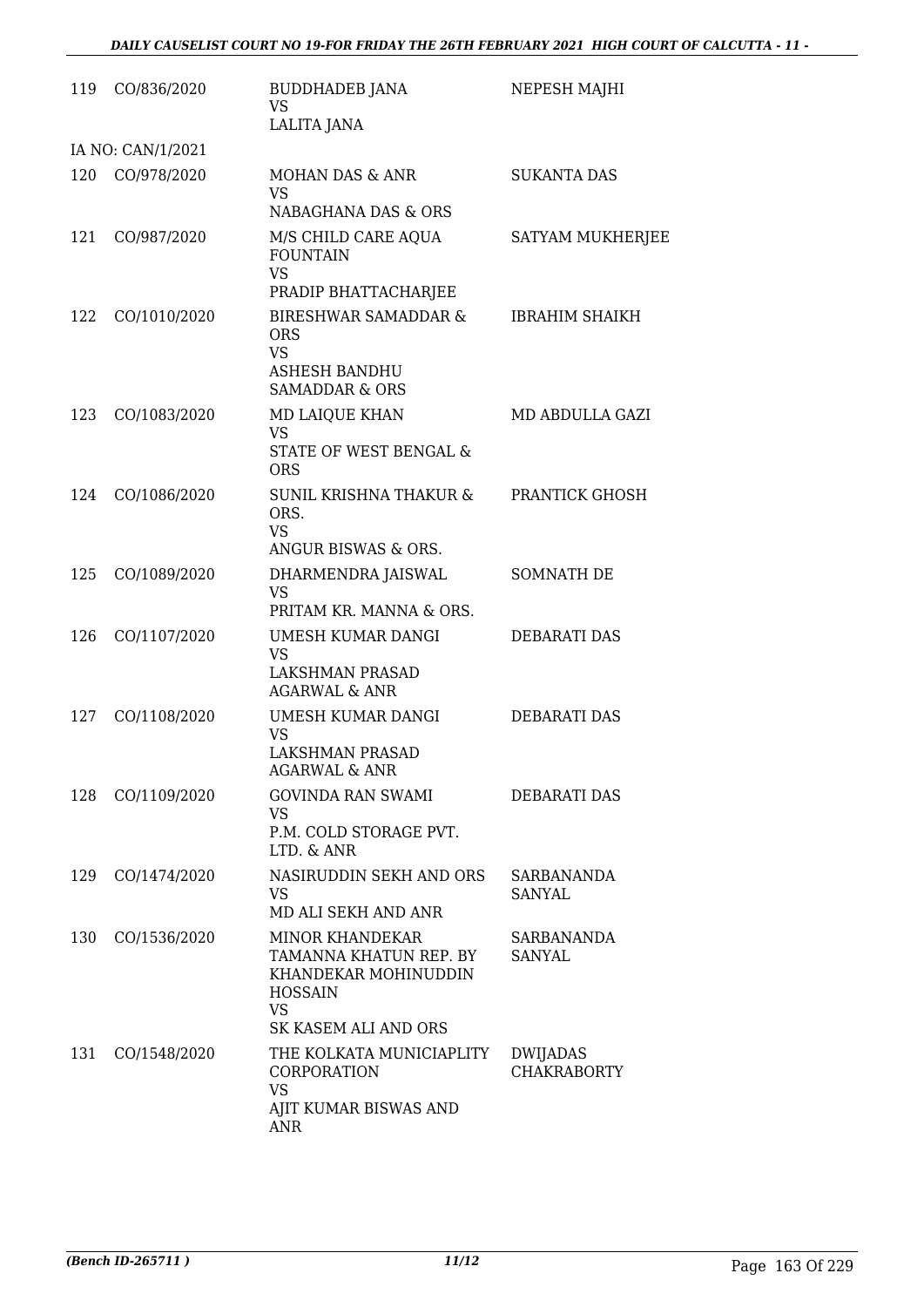| 132 | CO/1552/2020 | KOLKATA MUNICIPAL<br>CORPORATION<br><b>VS</b><br>SILICAL HOUSING SYSTEM<br>LTD.                                      | <b>FAZLUL HOQUE</b>                 |
|-----|--------------|----------------------------------------------------------------------------------------------------------------------|-------------------------------------|
| 133 | CO/1553/2020 | VALVOLINE CUMMINS PVT<br><b>LTD</b><br><b>VS</b><br>M/S ROADWINGS<br><b>INTERNATIONAL PVT LTD</b><br>AND ANR         | SHREYA SINGH                        |
| 134 | CO/1598/2020 | <b>SUPRATIK GHOSH</b><br>VS.<br>ALIROMA CHEMICAL PVT<br>LTD AND ORS                                                  | MRITYUNJOY HALDER                   |
| 135 | CO/1643/2020 | SWAPAN ROY @ UJJAL ROY<br>AND ORS<br><b>VS</b><br>THE BOARD OF WAQFS,<br>REPTED. BY CHIEF EXCUTIVE<br><b>OFFICER</b> | <b>NAYEEMUDDIN</b><br><b>MUNSHI</b> |
| 136 | CO/1652/2020 | REJJAK ALI<br><b>VS</b><br>KURBAN ALI AND ORS                                                                        | NILADRI SAHA                        |
| 137 | CO/1654/2020 | AXIS BANK LIMITED<br><b>VS</b><br>THE LEARNED REGISTRAR<br><b>DEBTS RECOVERY</b><br>TRIBUNAL1 AND OTHERS             | AJIT KUMAR MISHRA                   |
| 138 | CO/3/2021    | SHESH NATH PRASAD<br><b>VS</b><br>KARUNA ROY AND ORS.                                                                | <b>ALOTRIYA</b><br>MUKHERJEE        |
| 139 | CO/42/2021   | <b>SAIKAT SARKAR</b><br>VS<br><b>DIPALI SARKAR</b>                                                                   | JAYASHREE PATRA                     |
| 140 | CO/102/2021  | ASHOK BAGUI AND ORS<br><b>VS</b><br>PINTU GHOSH                                                                      | ANIRUDDHA MITRA                     |
| 141 | CO/207/2021  | YOGESH KAMDAR<br>VS<br>MEENA ALIAS MITAY<br><b>KAMDAR</b>                                                            | MADHUMITA BASAK                     |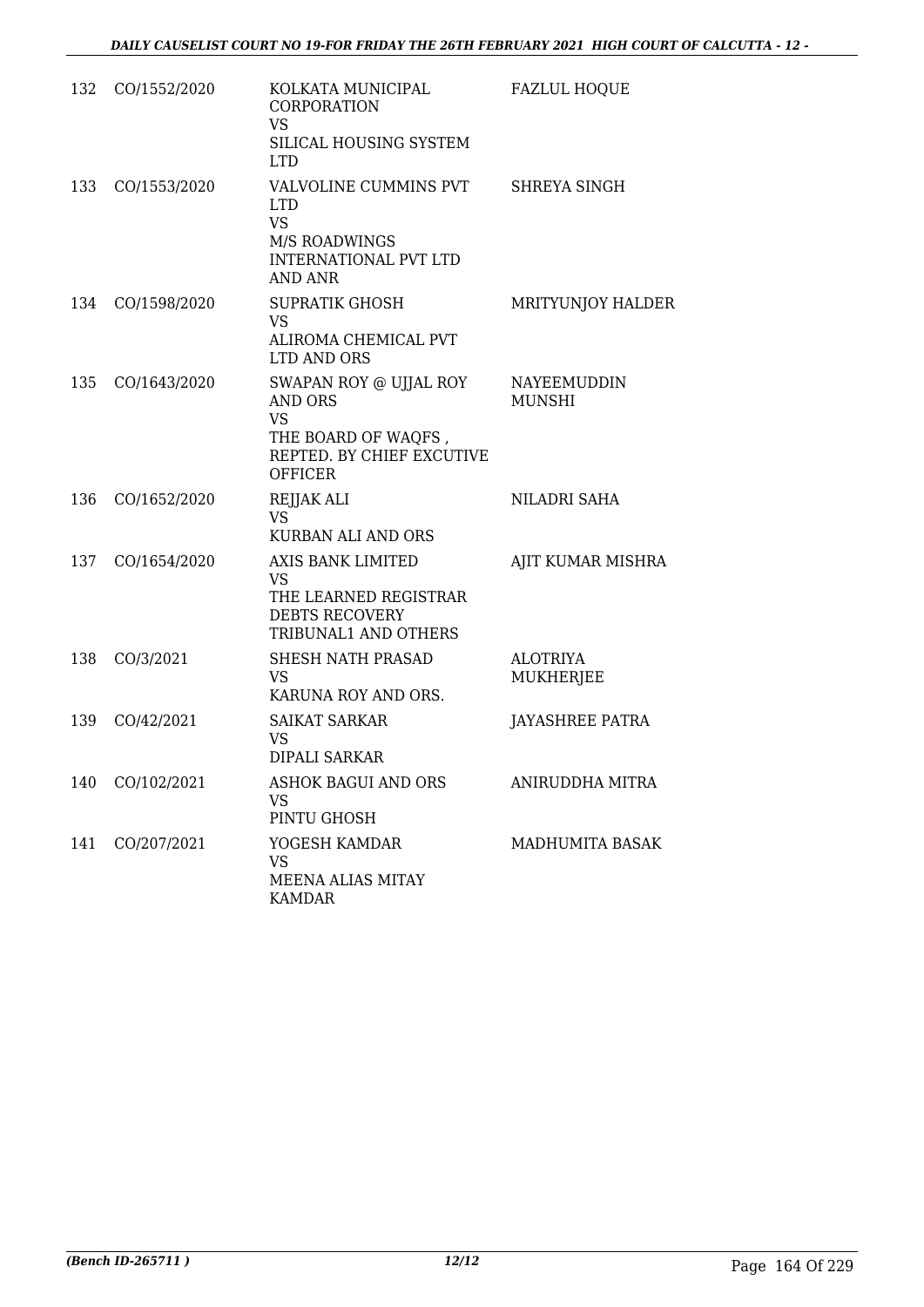

# In The High Court at Calcutta

### **Appellate Side**

**DAILY CAUSELIST For Friday The 26th February 2021**

#### **COURT NO. 10**

**SINGLE BENCH (SB - IX)**

#### **AT 10:45 AM**

**HON'BLE JUSTICE RAVI KRISHAN KAPUR**

#### **(VIA VIDEO CONFERENCE)**

**ON AND FROM MONDAY, THE 22ND FEBRUARY, 2021 - ROSTER NOTIFIED ON 8TH JANUARY, 2021 IS MODIFIED TO THE FOLLOWING EXTENT - MATTERS (MOTION & HEARING) UNDER ARTICLE 226 OF THE CONSTITUTION RELATING TO MADHYAMIK SIKSHYA KENDRA UNDER GROUP - II, INCLUDING APPLICATIONS CONNECTED THERETO;** 

**MATTERS (MOTION & HEARING) UNDER ARTICLE 226 OF THE CONSTITUTION RELATING TO RESIDUARY UNDER GROUP IX PERTAINING TO PUBLIC PREMISES (UNAUTHORISED OCCUPANTS)ACT, 1971 INCLUDING APPLICATIONS CONNECTED THERETO;**

**MATTERS (MOTION & HEARING) UNDER ARTICLE 226 OF THE CONSTITUTION OF INDIA RELATING TO CO-OPERATIVE SOCIETIES UNDER GROUP V (EXCLUDING SERVICE MATTERS) AND APPLICATIONS CONNECTED THERETO;**

**APPEALS RELATING TO ALL CLAIM CASES INCLUDING APPLICATIONS CONNECTED THERETO (EXCLUDING ADMISSION OF APPEALS UNDER SECTION 30 OF THE EMPLOYEES' COMPENSATION ACT, 1923);**

**HEARING OF WRIT PETITIONS IRRESPECTIVE OF CLASSIFICATION AND APPLICATIONS CONNECTED THERETO; AND**

**ON AND FROM MONDAY, 15TH FEBRUARY, 2021 TO FRIDAY, 26TH FEBRUARY, 2021 - WILL TAKE, IN ADDITION TO HIS OWN LIST AND DETERMINATION, THE LIST AND DETERMINATION OF HON'BLE JUSTICE SHEKHAR B. SARAF.**

> **NOTE : APPEALS RELATING TO ALL CLAIM CASES WILL BE TAKEN UP FROM MONDAY (01.03.2021) ONWARDS FROM 2 P.M. TO 3 P.M.**

> **NOTE : MATTERS WILL BE TAKEN UP THROUGH PHYSICAL HEARING WHEN BOTH THE PARTIES ARE AGREED.**

#### **TO BE MENTIONED**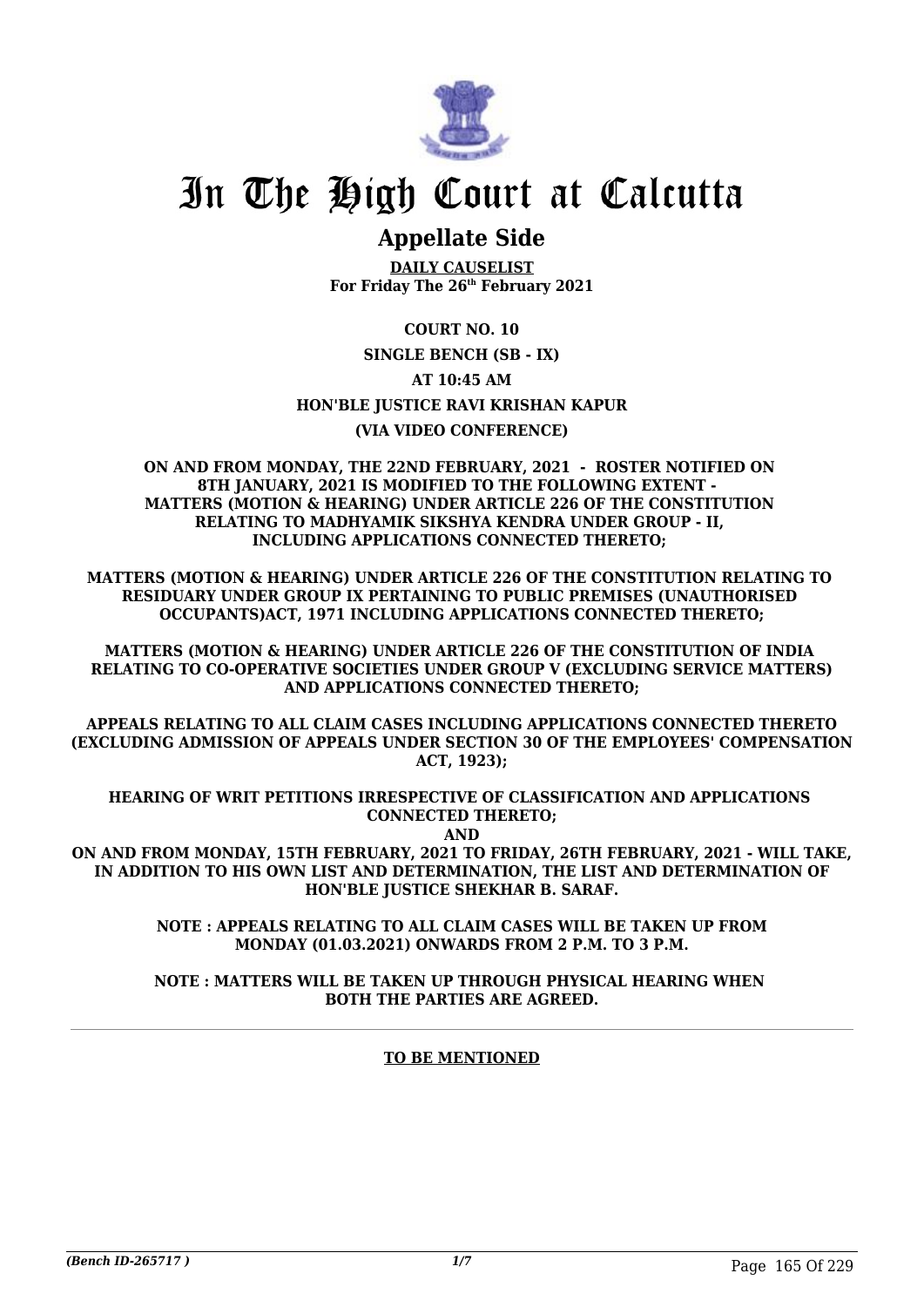| $\mathbf{1}$ | FMAT/1271/2019                          | UNION OF INDIA REP<br>THROUGH THE G.M.,<br><b>EASTERN RAILWAY</b><br>VS.<br><b>GAYITRI PURKAIT</b> | <b>SOMA ROY</b><br><b>CHOWDHURY</b>   |
|--------------|-----------------------------------------|----------------------------------------------------------------------------------------------------|---------------------------------------|
|              |                                         | IA NO: CAN/1/2019(Old No:CAN/11959/2019), CAN/2/2020                                               |                                       |
|              |                                         | <b>SPECIALLY FIXED MATTERS</b>                                                                     |                                       |
| 2            | WPA/6536/2019                           | RAJ KUMAR MALL<br><b>VS</b><br><b>STATE OF WEST BENGAL &amp;</b><br><b>ORS</b>                     | RUCHIKA MALL                          |
|              | IA NO: CAN/6/2019(Old No:CAN/9545/2019) |                                                                                                    |                                       |
| 3            | WPA/230/2020                            | <b>SUPRIYA RAY</b><br><b>VS</b><br>STATE OF WEST BENGAL &<br><b>ORS</b>                            | PARTHA SARKAR                         |
|              | wt4 WPA/231/2020                        | RATANLAL HALDER<br><b>VS</b><br><b>STATE OF WEST BENGAL &amp;</b><br><b>ORS</b>                    | PARTHA SARKAR                         |
| wt5          | WPA/830/2020                            | <b>JYOTIRMAY JANA</b><br><b>VS</b><br>STATE OF WEST BENGAL &<br><b>ORS</b>                         | PARTHA SARKAR                         |
| 6            | WPA/11565/2020<br>(Assigned)            | LAL MOHAMMAD SAIKH<br><b>AND ANR</b><br><b>VS</b><br>STATE OF WEST BENGAL<br>AND ORS.              | <b>PRADYOT</b><br><b>BHATTACHARYA</b> |
| 7            | WPA/11570/2020<br>(Assigned)            | CHAYAN MAJUMDER<br>VS<br>STATE OF WEST BENGAL<br>AND ORS.                                          | PRALOY<br><b>BHATTACHARYA</b>         |
| 8            | WPA/11576/2020<br>(Assigned)            | HIMADRI MANDAL AND ORS<br>VS<br>STATE OF WEST BENGAL<br>AND ORS.                                   | <b>PROLOY</b><br><b>BHATTACHARYA</b>  |
| 9            | WPA/11582/2020<br>(Assigned)            | ESMORTARA KHATUN AND<br>ANR<br><b>VS</b><br>STATE OF WEST BENGAL<br>AND ORS.                       | <b>PRALOY</b><br><b>BHATTACHARYA</b>  |
| 10           | WPA/11584/2020<br>(Assigned)            | <b>SABIR AHMED AND</b><br><b>ANOTHER</b><br><b>VS</b><br>STATE OF WEST BENGAL<br>AND ORS.          | <b>PRALOY</b><br><b>BHATTACHARJEE</b> |
| 11           | WPA/11588/2020<br>(Assigned)            | RAJESH BISWAS AND<br><b>OTHERS</b><br><b>VS</b><br>STATE OF WEST BENGAL<br>AND ORS.                | <b>PRALOY</b><br><b>BHATTACHARJEE</b> |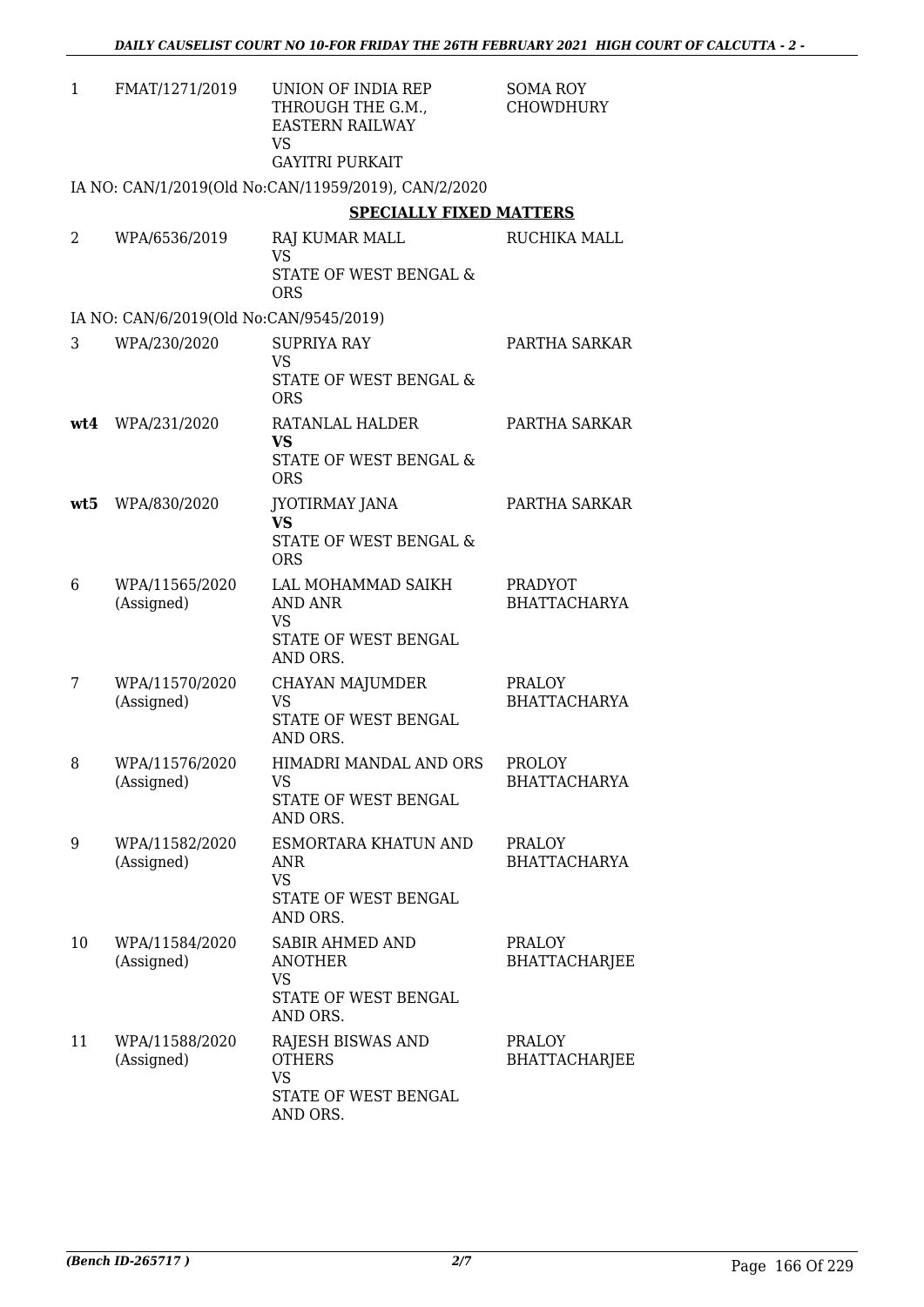| 12 | WPA/11589/2020<br>(Assigned)            | PRANAB KUAMR ROY AND<br><b>ORS</b><br><b>VS</b><br>STATE OF WEST BENGAL<br>AND ORS.      | PRALOY KUMAR<br><b>BHATTACHARYA</b>   |
|----|-----------------------------------------|------------------------------------------------------------------------------------------|---------------------------------------|
| 13 | WPA/11595/2020<br>(Assigned)            | ANUP MONDAL AND ORS<br><b>VS</b><br>STATE OF WEST BENGAL<br>AND ORS.                     | <b>PROLOY</b><br><b>BHATTACHARYA</b>  |
| 14 | WPA/3548/2021<br>(Assigned)             | SHYAMA PRASANNA<br>MUKHERJEE AND OTHERS<br><b>VS</b><br>STATE OF WEST BENGAL<br>AND ORS. | <b>PRALOY</b><br><b>BHATTACHARJEE</b> |
| 15 | WPA/4063/2021<br>(Assigned)             | KALYANI DAS AND OTHERS<br><b>VS</b><br>STATE OF WEST BENGAL<br>AND ORS.                  | SABYASACHI ROY                        |
| 16 | WPA/4189/2021<br>(Assigned)             | DR TARAK PURKAYET<br><b>VS</b><br>STATE OF WEST BENGAL<br>AND ORS.                       | SABYASACHI ROY                        |
| 17 | WPA/4193/2021<br>(Assigned)             | DR PANKAJ KUMAR PATI<br><b>VS</b><br>STATE OF WEST BENGAL<br>AND ORS.                    | SABYASACHI ROY                        |
| 18 | WPA/4198/2021<br>(Assigned)             | DR. SANJAY CHAUDHURI<br><b>VS</b><br>STATE OF WEST BENGAL<br>AND ORS.                    | SABYASACHI ROY                        |
|    |                                         | <b>PART HEARD MATTERS</b>                                                                |                                       |
| 19 | WPA/4862/2008                           | SATYA PRAKASH & ANR.<br><b>VS</b><br>M/S. HINDUSTAN<br>PETROLEUM CORP. LTD. &<br>ORS.    | <b>ANIKET MITRA</b>                   |
|    | IA NO: CAN/1/2008(Old No:CAN/6186/2008) |                                                                                          |                                       |
|    |                                         | <b>APPLICATION</b>                                                                       |                                       |
| 20 | WPA/4617/2020                           | PUSPITAN SIDDHANTA<br><b>VS</b>                                                          | <b>SANTI DAS</b>                      |
|    |                                         | STATE OF WEST BENGAL &<br><b>ORS</b>                                                     |                                       |
|    | IA NO: CAN/1/2021                       |                                                                                          |                                       |
|    |                                         | <b>CONTEMPT APPLICATION</b>                                                              |                                       |
| 21 | CPAN/631/2020                           | <b>SUSANTA PATRA</b><br><b>VS</b>                                                        | <b>MARIA RAHAMAN</b>                  |
|    |                                         | <b>SUJIT KUMAR MAITY</b>                                                                 |                                       |
|    | wt22 WPA/23170/2006                     | MG.COMM.BHOLAKHALI<br>ADIBASHI SIK.NIK.&ANR<br><b>VS</b><br><b>STATE</b>                 | ANITA KHATRI                          |
|    |                                         |                                                                                          |                                       |

IA NO: CAN/2/2020

#### **FOR HEARING**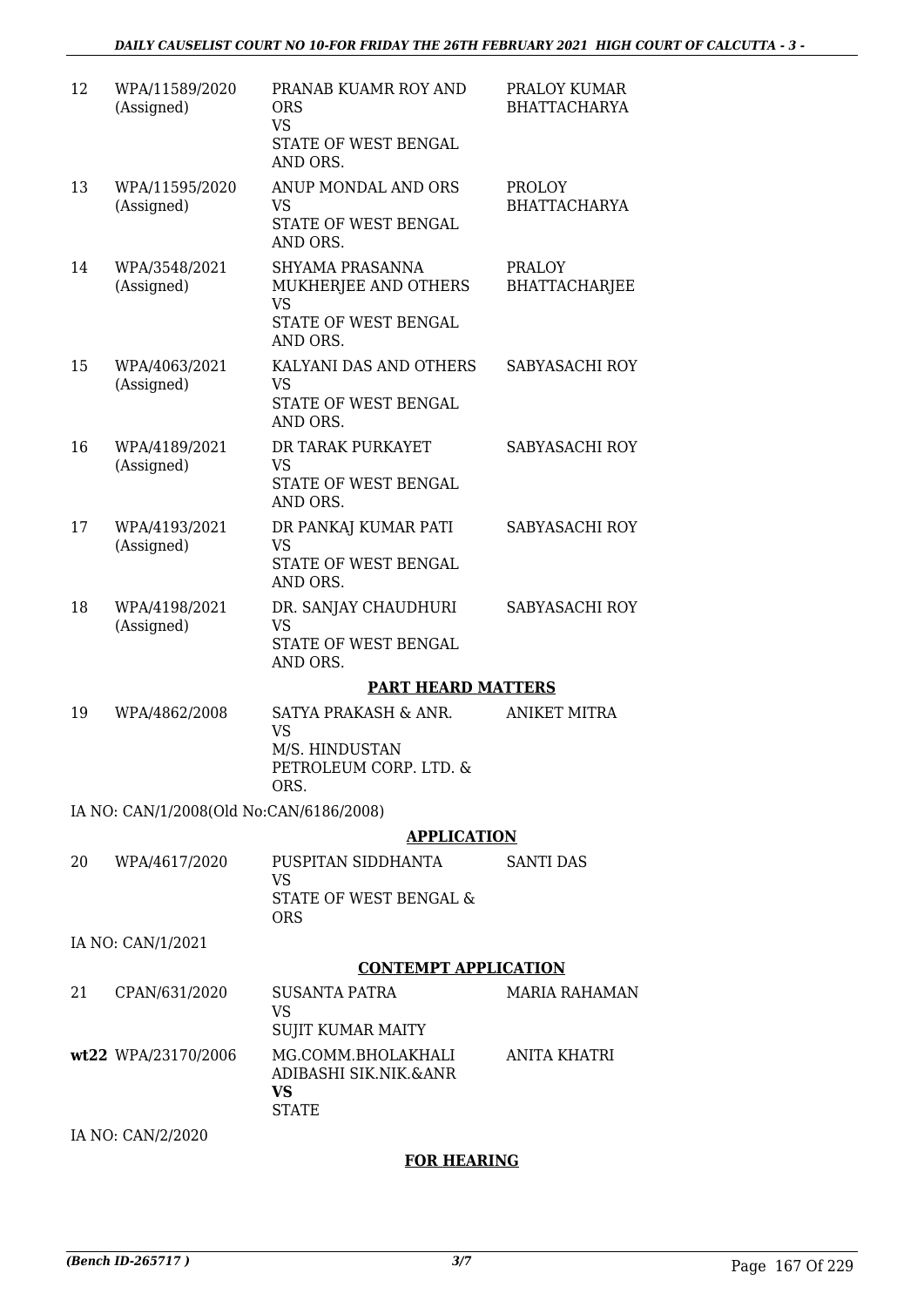| 23 | WPA/14680/2006                          | MANOJ KR. THAKUR & ORS.<br>VS<br>U.O.I.                                                                 | MIHIR KUNDU                                                                               |
|----|-----------------------------------------|---------------------------------------------------------------------------------------------------------|-------------------------------------------------------------------------------------------|
|    | No:CAN/2338/2018)                       |                                                                                                         | IA NO: CAN/2/2008(Old No:CAN/3819/2008), CAN/3/2008(Old No:CAN/9317/2008), CAN/5/2018(Old |
| 24 | WPA/25731/2007                          | PRASANTA KR. GHOSH<br><b>VS</b><br>UNION OF INDIA & ORS.                                                | SANDIP KR.<br><b>BHATTACHARYYA</b>                                                        |
| 25 | WPA/10989/2016                          | <b>ARATI GHOSH</b><br>VS<br>STATE OF WEST BENGAL &<br><b>ORS</b>                                        | KANAN SAHOO                                                                               |
|    | IA NO: CAN/1/2020(Old No:CAN/399/2020)  |                                                                                                         |                                                                                           |
| 26 | WPA/26377/2016                          | DR PRAMODE RANJAN<br><b>NANDI</b><br><b>VS</b>                                                          | <b>B K SAMANTA</b>                                                                        |
|    |                                         | THE GOVT. OF WEST<br><b>BENGAL &amp; ORS</b>                                                            |                                                                                           |
|    | wt27 WPA/23994/2016                     | DR. PRAMODE RANJAN<br><b>NANDI</b><br><b>VS</b><br><b>GOVERNMENT OF WEST</b><br><b>BENGAL &amp; ORS</b> | R. CHAKRABORTY                                                                            |
| 28 | WPA/2566/2017                           | BISWARANJAN SAMANTA<br><b>VS</b><br>UNIVERSITY OF CALCUTTA<br>& ORS                                     | KRISHNENDU BERA                                                                           |
| 29 | WPA/12444/2017                          | NIHARENDU SOM<br><b>VS</b><br>STATE OF WEST BENGAL &<br><b>ORS</b>                                      | <b>DWARIKANATH</b><br>MUKHERJEE                                                           |
| 30 | WPA/21065/2017                          | TUSHAR KANTI MANDAL<br><b>VS</b><br>STATE OF WEST BENGAL &<br>ORS.                                      | <b>ANINDYA</b><br><b>BHATTACHARYA</b>                                                     |
|    | IA NO: CAN/1/2018(Old No:CAN/9660/2018) |                                                                                                         |                                                                                           |
| 31 | WPA/21066/2017                          | HARIPADA BARMAN<br>VS<br>STATE OF WEST BENGAL &<br>ORS.                                                 | <b>ANINDYA</b><br><b>BHATTACHARYA</b>                                                     |
|    | IA NO: CAN/1/2018(Old No:CAN/9661/2018) |                                                                                                         |                                                                                           |
| 32 | WPA/21067/2017                          | DEBAJYOTI BANERJEE<br><b>VS</b><br>STATE OF WEST BENGAL&<br><b>ORS</b>                                  | A. BHATTACHARYYA                                                                          |
|    | IA NO: CAN/1/2018(Old No:CAN/9662/2018) |                                                                                                         |                                                                                           |
| 33 | WPA/21068/2017                          | SAHANOWAZ AHMED<br><b>VS</b><br>STATE OF WEST BENGAL &<br>ORS.                                          | <b>ANINDYA</b><br><b>BHATTACHARYA</b>                                                     |
|    | IA NO: CAN/1/2018(Old No:CAN/9663/2018) |                                                                                                         |                                                                                           |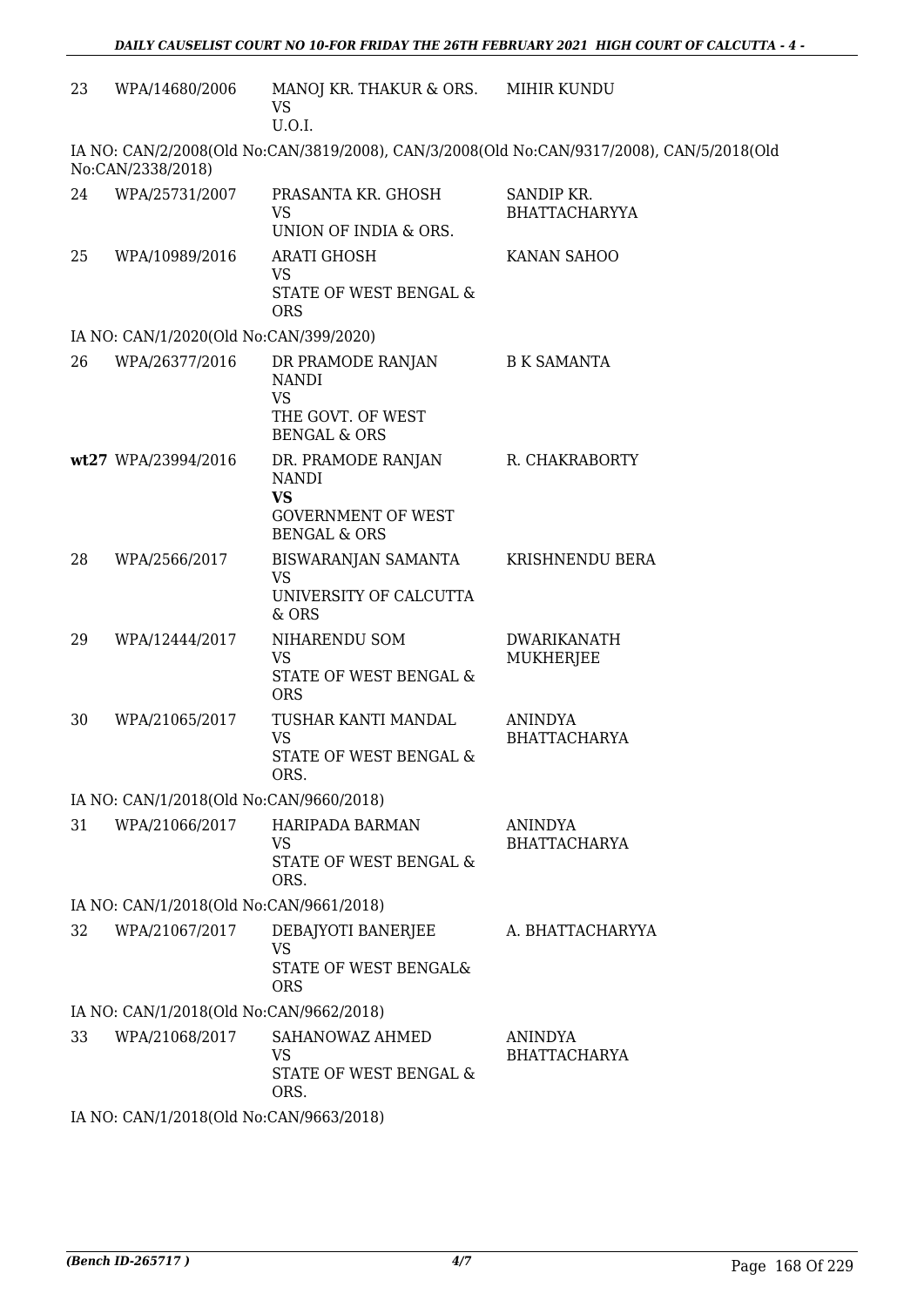| 34 | WPA/21070/2017                          | NAJRIN NAHAR<br><b>VS</b><br>STATE OF WEST BENGAL &                      | <b>ANINDYA</b><br><b>BHATTACHARYA</b>                                                                                                                                               |
|----|-----------------------------------------|--------------------------------------------------------------------------|-------------------------------------------------------------------------------------------------------------------------------------------------------------------------------------|
|    |                                         | ORS.                                                                     |                                                                                                                                                                                     |
|    | IA NO: CAN/1/2018(Old No:CAN/9664/2018) |                                                                          |                                                                                                                                                                                     |
| 35 | WPA/21083/2017                          | SHIB SANKAR SAHA & ORS<br>VS<br>STATE OF WEST BENGAL &                   | ANIRUDHA DATTA                                                                                                                                                                      |
|    |                                         | <b>ORS</b>                                                               |                                                                                                                                                                                     |
| 36 | WPA/28682/2017                          | <b>GOPI NATH PAL</b><br><b>VS</b>                                        | <b>ARKADIPTA</b><br><b>SENGUPTA</b>                                                                                                                                                 |
|    |                                         | WEBEL ELECTRO - OPTICS<br>LIMITED & ORS                                  |                                                                                                                                                                                     |
| 37 | WPA/2790/2018                           | <b>GURBACHAN SINGH</b><br><b>VS</b>                                      | <b>SAMIR KUMAR</b><br><b>CHAKRABARTI</b>                                                                                                                                            |
|    |                                         | STATE OF WEST BENGAL &<br><b>ORS</b>                                     |                                                                                                                                                                                     |
| 38 | WPA/7578/2018                           | SAMRITA DAS BHOWMICK &<br>ORS.                                           | ANUSUYA BANERJEE                                                                                                                                                                    |
|    |                                         | <b>VS</b><br>STATE OF WEST BENGAL &<br>ORS.                              |                                                                                                                                                                                     |
| 39 | WPA/10632/2018                          | JAGRAN PRAKASHAN<br><b>LIMITED &amp; ANR</b><br>VS                       | SANDIP DASGUPTA                                                                                                                                                                     |
|    |                                         | STATE OF WEST BENGAL &<br><b>ORS</b>                                     |                                                                                                                                                                                     |
| 40 | WPA/11900/2018                          | MANTU LAL PRADHAN<br><b>VS</b>                                           | <b>PRIYANKA</b><br>MUKHERJEE                                                                                                                                                        |
|    |                                         | STATE OF WEST BENGAL<br>&ORS                                             |                                                                                                                                                                                     |
| 41 | WPA/16861/2018                          | REHANA BEGUM & ORS<br>VS                                                 | MADHURIMA SARKAR                                                                                                                                                                    |
|    |                                         | STATE OF WEST BENGAL &<br><b>ORS</b>                                     |                                                                                                                                                                                     |
|    | IA NO: CAN/1/2019(Old No:CAN/3169/2019) |                                                                          |                                                                                                                                                                                     |
| 42 | WPA/25594/2018                          | NIRAJ KUMAR & ANR<br><b>VS</b>                                           | VICTOR CHATTERJEE                                                                                                                                                                   |
|    |                                         | <b>COAL INDIA LIMITED &amp; ORS</b>                                      |                                                                                                                                                                                     |
|    |                                         | CAN/6/2020(Old No:CAN/5968/2020), CAN/7/2020, CAN/8/2020                 | IA NO: CAN/1/2020(Old No:CAN/3520/2020), CAN/2/2020(Old No:CAN/3521/2020), CAN/3/2020(Old<br>No:CAN/4331/2020), CAN/4/2020(Old No:CAN/4334/2020), CAN/5/2020(Old No:CAN/4336/2020), |
|    | wt43 WPA/17774/2019                     | SUBHASH RAMKRISHNA<br><b>BHANDARE &amp; ORS</b><br><b>VS</b>             | PRATIK MAJUMDER                                                                                                                                                                     |
|    |                                         | <b>COAL INDIA LIMITED &amp; ORS</b>                                      |                                                                                                                                                                                     |
|    |                                         | IA NO: CAN/1/2020(Old No:CAN/232/2020), CAN/2/2020(Old No:CAN/4339/2020) |                                                                                                                                                                                     |
|    | wt44 WPA/5664/2020                      | PARVEEN CHOUDHARY &<br><b>ANR</b><br><b>VS</b>                           | <b>SAMRAT DEY PAUL</b>                                                                                                                                                              |
|    |                                         | COAL INDIA LIMITED                                                       |                                                                                                                                                                                     |
|    |                                         |                                                                          | IA NO: CAN/1/2020(Old No:CAN/3534/2020), CAN/2/2020(Old No:CAN/4318/2020), CAN/3/2020(Old                                                                                           |

No:CAN/4319/2020), CAN/4/2020(Old No:CAN/4321/2020), CAN/5/2020(Old No:CAN/5842/2020), CAN/6/2020(Old No:CAN/5843/2020), CAN/7/2020, CAN/8/2020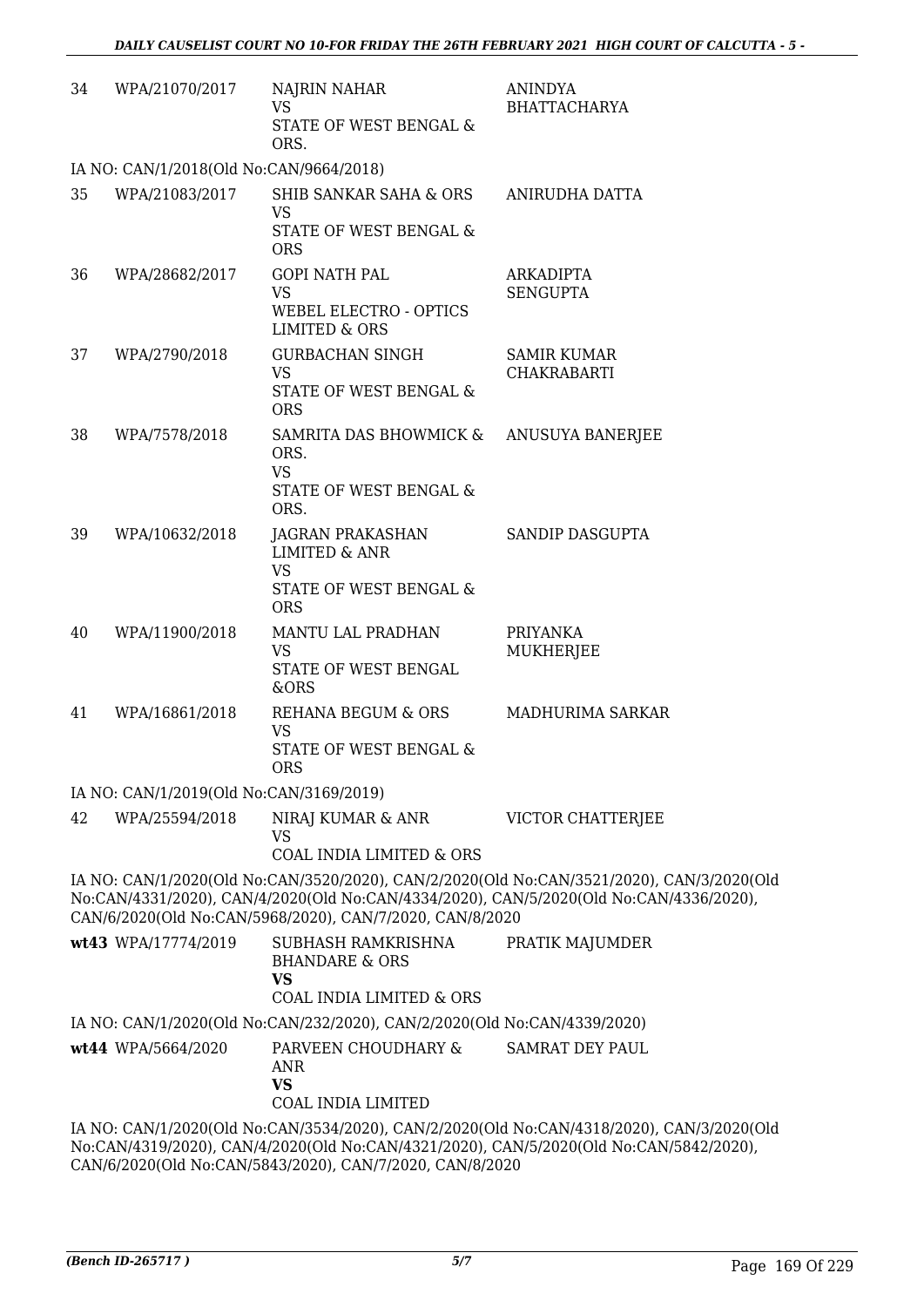| 45 | WPA/4517/2019     | <b>BIPUL SARKAR</b><br><b>VS</b><br><b>STATE OF WEST BENGAL &amp;</b><br>ORS.                                                             | <b>GORA CHAND</b><br><b>SAMANTA</b> |
|----|-------------------|-------------------------------------------------------------------------------------------------------------------------------------------|-------------------------------------|
| 46 | WPA/4971/2019     | DR. GOUTAM MUKHERJEE &<br><b>ORS</b><br><b>VS</b><br>UNION OF INDIA & ORS                                                                 | MALABIKA SAHA                       |
| 47 | WPA/8730/2019     | <b>BHABANI ENTERPRISE &amp;</b><br><b>ANR</b><br><b>VS</b><br>STATE OF WEST BENGAL &<br><b>ORS</b>                                        | SREYANSHI<br><b>MAJUMDAR</b>        |
| 48 | WPA/12537/2019    | PARAS POWER & COAL<br>BENEFICATION LIMITED &<br>ANR<br><b>VS</b><br><b>SOUTH EASTERN</b><br><b>COALFIELDS LIMITED &amp;</b><br><b>ORS</b> | NIBEDITA PAL                        |
| 49 | WPA/16220/2019    | SHYAMA SELF HELP GROUP<br><b>VS</b><br>STATE OF WEST BENGAL &<br><b>ORS</b>                                                               | <b>NEIL BASU</b>                    |
|    |                   | IA NO: CAN/1/2019(Old No:CAN/8953/2019), CAN/2/2019(Old No:CAN/12106/2019)                                                                |                                     |
| 50 | WPA/16910/2019    | MUNNA MISHRA & ORS<br><b>VS</b><br>STATE OF WEST BENGAL&<br><b>ORS</b>                                                                    | KAKALI DUTTA                        |
|    | IA NO: CAN/1/2020 |                                                                                                                                           |                                     |
| 51 | WPA/18029/2019    | IMRAN ENTERPRISE & ANR<br>VS<br>STATE OF WEST BENGAL &<br><b>ORS</b>                                                                      | PRADIP KR GHOSH                     |
| 52 | WPA/19373/2019    | <b>MOHUA PODDER &amp; ORS</b><br><b>VS</b><br>STATE OF WEST BENGAL &<br><b>ORS</b>                                                        | SOMOSHREE SAHA                      |
| 53 | WPA/20734/2019    | EKDANT INVETMENT<br><b>ADVISORY PRIVATE</b><br>LIMITED<br><b>VS</b><br>STATE OF WEST BENGAL &<br><b>ORS</b>                               | RITA PATRA                          |
| 54 | WPA/23784/2019    | KAPILA MONDAL<br><b>VS</b><br>STATE OF WEST BENGAL<br>&ORS                                                                                | LAKSHMINATH<br><b>BHATTACHARYA</b>  |
| 55 | WPA/7595/2020     | TATHAGATA DATTA<br><b>VS</b><br>RAILWAY BOARD AND ORS                                                                                     | TATHAGATA DATTA IN<br><b>PERSON</b> |
|    |                   |                                                                                                                                           |                                     |

IA NO: CAN/1/2020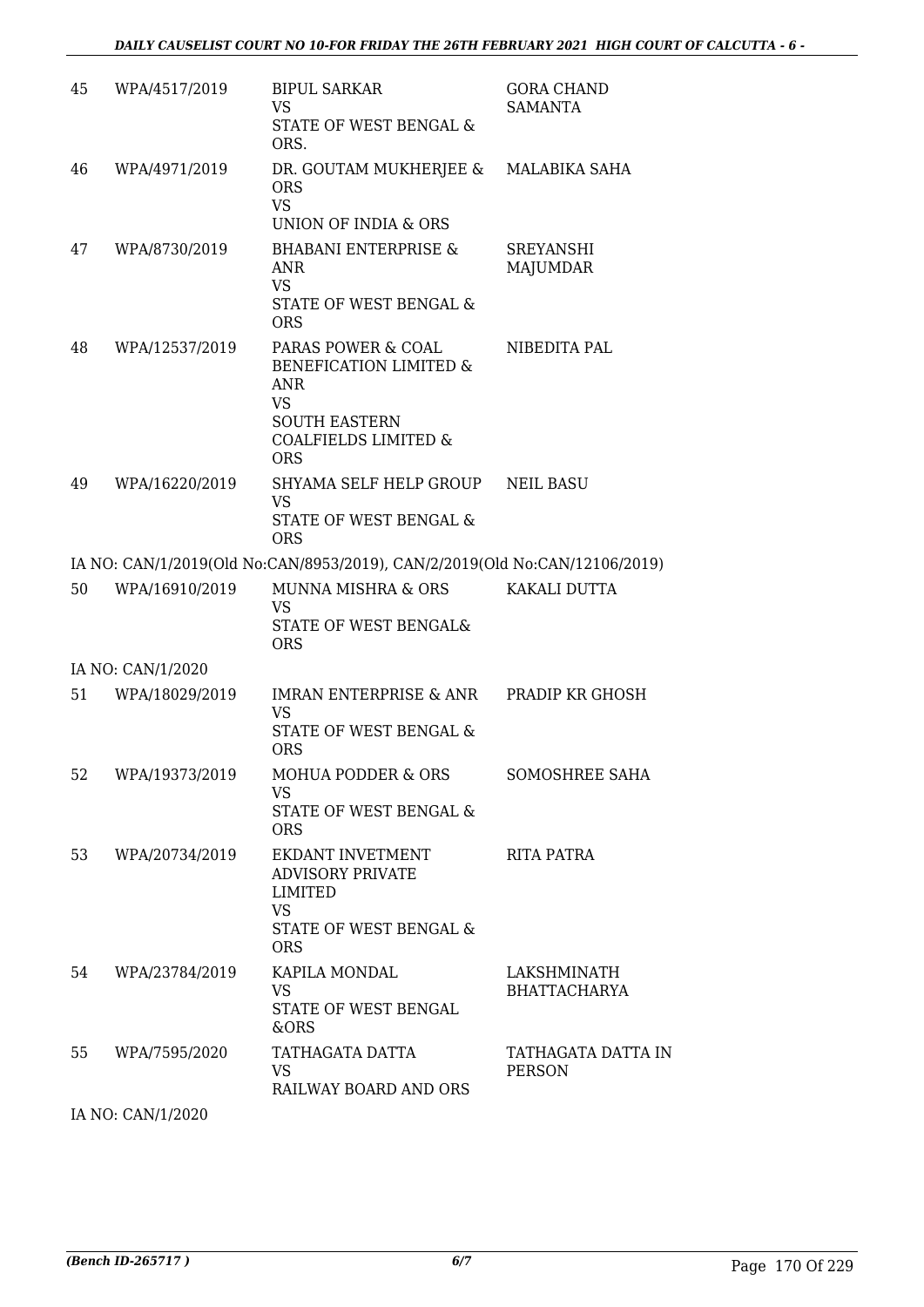| 56 | WPA/7829/2020     | SANTANU MUKHERJEE<br><b>VS</b><br>State of West Bengal                                                                        | ASIS BHACHARYYA                    |
|----|-------------------|-------------------------------------------------------------------------------------------------------------------------------|------------------------------------|
| 57 | WPA/9323/2020     | AVIJIT BANERJEE AND ORS<br>VS<br>Union of India AND ORS                                                                       | <b>SUMOULI SARKAR</b>              |
|    | IA NO: CAN/1/2020 |                                                                                                                               |                                    |
| 58 | WPA/11559/2020    | NIL RATAN CHAKRABORTY<br><b>VS</b><br>STATE OF WEST BENGAL<br>AND ORS.                                                        | MS SARDA SHA                       |
| 59 | WPA/403/2021      | <b>BALAGERIA COOPERATIVE</b><br>SERVICE SOCEITY LTD AND<br><b>ORS</b><br><b>VS</b><br>STATE OF WEST BENGAL<br>AND ORS.        | <b>SULAGNA</b><br>BHATTACHARYA     |
| 60 | WPA/525/2021      | <b>GOUTAM MAITY</b><br><b>VS</b><br>STATE OF WEST BENGAL<br>AND ORS.                                                          | <b>MOUSUMI</b><br><b>MUKHERJEE</b> |
| 61 | WPA/2261/2021     | MANGAL CHAND MAJI<br>VS<br>STATE OF WEST BENGAL<br>AND ORS.                                                                   | <b>SUDDHA PATRA</b>                |
| 62 | WPA/2338/2021     | TAMLUK CO OPERATIVE<br>AGRICULTURAL AND RURAL<br>DEVELOPMENT BANK<br>LIMITED<br><b>VS</b><br>STATE OF WEST BENGAL<br>AND ORS. | <b>SWETA SAHA</b>                  |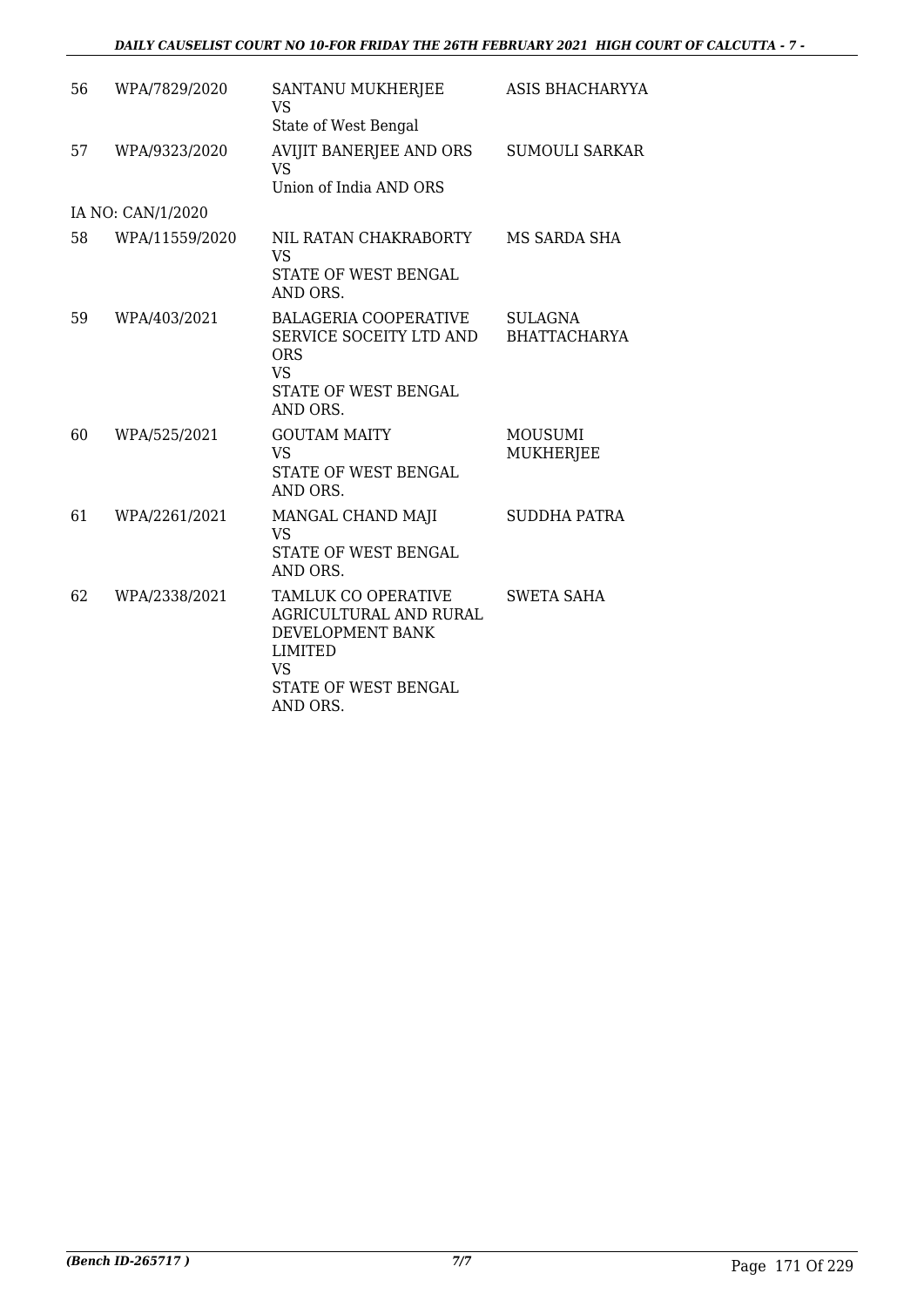

## In The High Court at Calcutta

### **Appellate Side**

**DAILY CAUSELIST For Friday The 26th February 2021**

#### **COURT NO. 23**

#### **SINGLE BENCH (SB - X) AT 10:45 AM HON'BLE JUSTICE ARINDAM MUKHERJEE (VIA VIDEO CONFERENCE)**

#### **ON AND FROM MONDAY, THE 11TH JANUARY, 2021 - MATTERS (MOTION & HEARING) UNDER ARTICLE 226 OF THE CONSTITUTION RELATING TO RESIDUARY UNDER GROUP IX (ELECTRICITY ONLY)INCLUDING APPLICATIONS CONNECTED THERETO.**

**MATTERS (MOTION & HEARING) RELATING TO REVENUE AND TAX LAWS (EXCLUDING LAND REVENUE) UNDER GROUP IV INCLUDING APPLICATIONS CONNECTED THERETO;**

**HEARING OF CIVIL REVISION APPLICATIONS AND APPLICATIONS UNDER ARTICLE 227 OF THE CONSTITUTION INCLUDING APPLICATIONS CONNECTED THERETO.**

**IF NO ONE APPEARS FOR THE PETITIONER FOR TWO CONSECUTIVE DATES, MATTERS WILL BE TAKEN UP IN THEIR ABSENCE.**

**NOTE : APPELLATE SIDE MATTERS WILL BE TAKEN UP FIRST.**

**ORIGINAL SIDE MATTERS WILL BE TAKEN UP FROM 2 :00 P.M. AFTER COMPLETION OF ORIGINAL SIDE MATTERS, IF TIME PERMITS APPELLATE SIDE GROUP IV MATTERS WILL BE TAKEN UP. IF GROUP IV MATTER ARE COMPLETED THEN AGAIN GROUP IX MATTERS WILL BE TAKEN UP.**

> **NOTE : 1. MATTERS WILL BE TAKEN UP THROUGH PHYSICAL HEARING WHEN BOTH THE PARTIES ARE AGREED.**

**NOTE : 2. NO MENTIONING OF HEARING MATTERS FOR INCLUSION.**

**NOTE : 3. MATTERS MARKED AS LAST CHANCE SHALL BE TAKEN UP FIRST & IF NO ONE APPEARS MATTER SHALL BE DISMISSED.**

#### **TO BE MENTIONED**

| WPA/137/2021 | SAMBHU NATH MONDAL   | SUMANTA            |
|--------------|----------------------|--------------------|
| (Assigned)   | VS.                  | <b>CHAKRABARTY</b> |
|              | STATE OF WEST BENGAL |                    |
|              | AND ORS.             |                    |

#### **ASSIGNED MATTERS**

2 WPA/9983/2020 SUKDEB HALDER VS STATE OF WEST BENGAL AND ORS. ANINDYA HALDER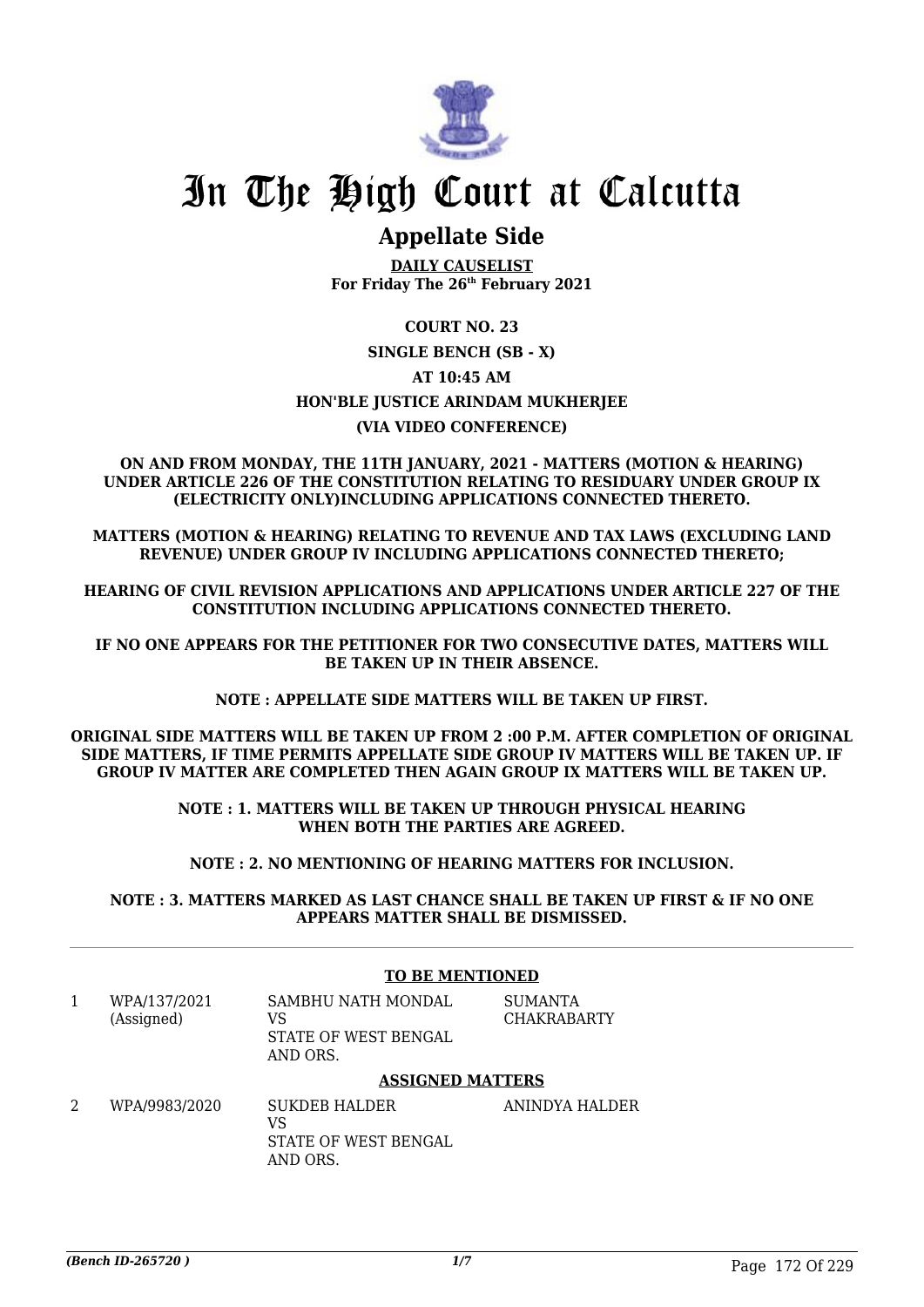| 3  | WPA/9987/2020                            | <b>SUBHAS CHANDRA</b><br><b>BHATTACHARYYA</b><br><b>VS</b>                                                               | ANINDYA HALDER                       |
|----|------------------------------------------|--------------------------------------------------------------------------------------------------------------------------|--------------------------------------|
|    |                                          | STATE OF WEST BENGAL<br>AND ORS.                                                                                         |                                      |
|    |                                          | <b>APPLICATION</b>                                                                                                       |                                      |
| 4  | WPA/18300/2016                           | <b>BENGAL BONDED</b><br><b>WAREHOUSE LTD &amp; ANR</b><br><b>VS</b><br>CHIEF COMMISSIONER OF<br><b>CUSTOMS &amp; ORS</b> | AJOY CHOUDHURY                       |
|    |                                          | IA NO: CAN/1/2020(Old No:CAN/4280/2020), CAN/2/2020(Old No:CAN/4281/2020)                                                |                                      |
|    | wt5 WPA/10025/1978                       | M/S REED COMB AND<br>ALLIED PRODUCTS (P) LT<br>VS                                                                        |                                      |
|    |                                          | CENTRAL BOARD OF EXCISE<br>AND CUSTOMS N.DE                                                                              |                                      |
|    | IA NO: CAN/2/2005(Old No:CAN/15929/2005) |                                                                                                                          |                                      |
| 6  | RVW/27/2021                              | <b>MAMONI MAITY AND ORS</b>                                                                                              | <b>SUSMITA</b>                       |
|    |                                          | <b>VS</b>                                                                                                                | CHATTERJEE                           |
|    |                                          | <b>UMESH MAITY AND ORS</b>                                                                                               |                                      |
|    | IA NO: CAN/1/2021                        |                                                                                                                          |                                      |
|    | wt7 WPA/11047/2020                       | <b>UMESH MAITY</b><br><b>VS</b>                                                                                          | <b>BIKRAM BANERJEE</b>               |
|    |                                          | W.B.S.E.D.C.L. AND ORS                                                                                                   |                                      |
|    |                                          | <b>MOTION</b>                                                                                                            |                                      |
|    |                                          | (GROUP - IX ELECTRICITY)                                                                                                 |                                      |
| 8  | WPA/21754/2019                           | <b>GOBINDA CHANDRA SAPUI</b><br><b>VS</b><br>CALCUTTA ELECTRICITY<br>SUPPLY CORPORATION LTD.<br>& OR & ORS               | <b>TAUHID KHAN</b>                   |
| 9  | WPA/5300/2020                            | RAHUL MONDAL<br>VS FOR THE VS.                                                                                           | <b>INDRANIL HALDER</b>               |
|    |                                          | <b>CESC LIMITED &amp; ANR</b>                                                                                            | SAILENDRANATH                        |
| 10 | WPA/10857/2020                           | <b>SAHIDUL HOQUE</b><br>VS<br>THE CHAIRMAN, WBSEDCL<br><b>AND OTHERS</b>                                                 | NATH CHAKRABARTI                     |
| 11 | WPA/996/2021                             | <b>HAFIZUR RAHAMAN BISWAS</b><br><b>AND OTHERS</b><br><b>VS</b><br>POWER GRIDE CORPORATE<br>OF INDIA AND OTHERS          | <b>ANINDA</b><br><b>BHATTACHARYA</b> |
| 12 | WPA/2946/2021                            | NAZRUL ISLAM ALIAS<br>NAJRUL ISLAM<br><b>VS</b><br>WEST BENGAL STATE<br>ELECTRICITY DISTRIBUTION<br>COMPANY LIMITED      | <b>MANALI BISWAS</b>                 |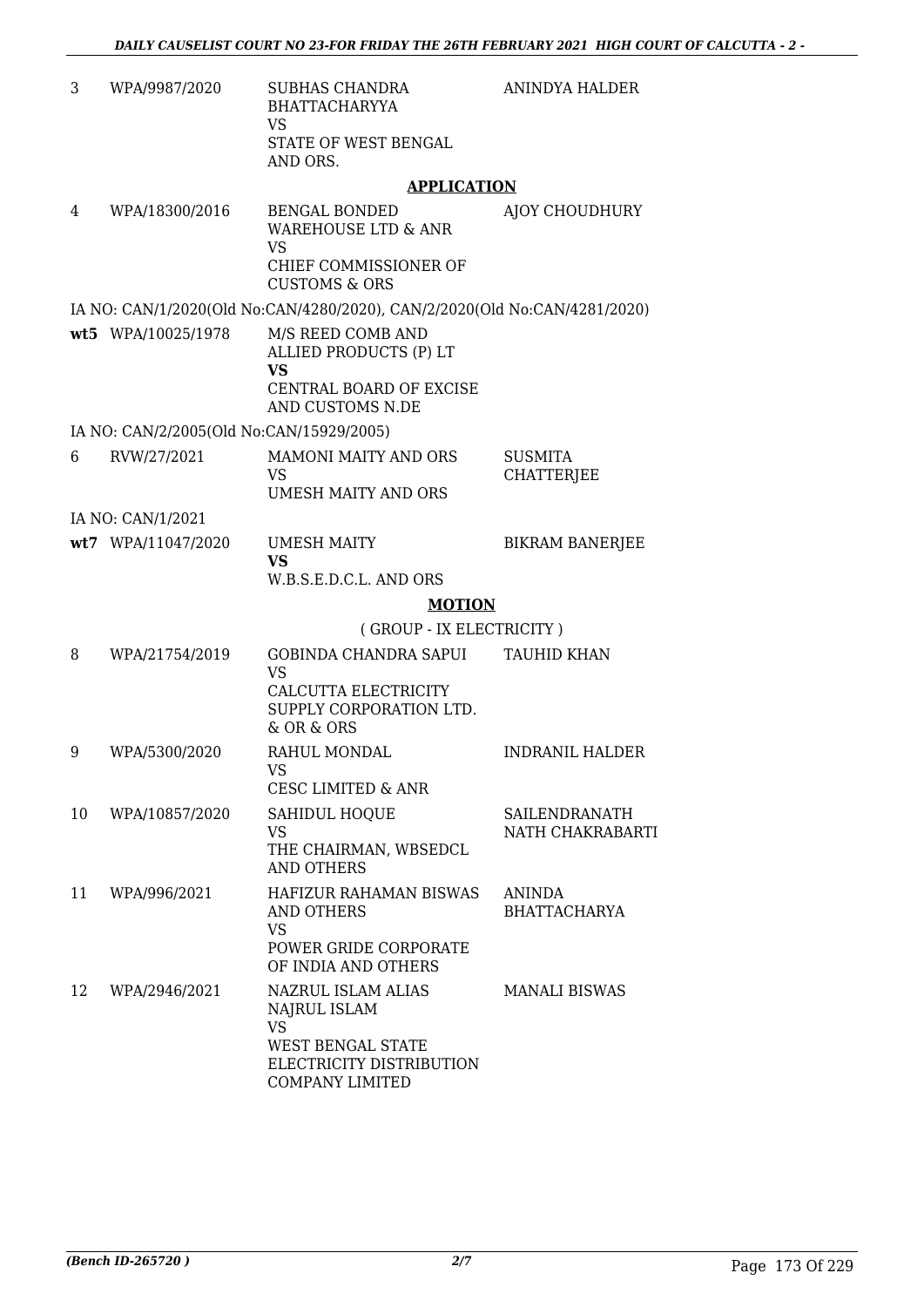| 13 | WPA/4034/2021    | SHREE VAISHANAVI ISPAT<br><b>LIMITED AND ANR</b><br><b>VS</b><br>WEST BENGAL ELECTRICITY<br>REGULATORY COMMISSION<br><b>AND ORS</b> | CHHANDAK DUTTA                       |
|----|------------------|-------------------------------------------------------------------------------------------------------------------------------------|--------------------------------------|
| 14 | WPA/4168/2021    | DEBEANJANA HARD COKE<br>PRIVATE LIMITED AND ANR<br><b>VS</b><br>WEST BENGAL ELECTRICITY<br>REGULATORY COMMISSION<br><b>AND ORS</b>  | SIDDHARTH SHROFF                     |
| 15 | WPA/4233/2021    | SK BARJAHAN ALI<br><b>VS</b><br>W. B. S. E. D. C. L. AND ORS                                                                        | <b>FATIMA HASSAN</b>                 |
| 16 | WPA/4316/2021    | <b>ASHOK CHOUDHURY</b><br><b>VS</b><br>THE REGIONAL MANAGER,<br><b>BURDWAN REGION,</b><br>W.B.S.E.D.C.L. AND ORS                    | P.K.BHATTACHARYYA                    |
| 17 | WPA/4334/2021    | KARABI KANRAR<br><b>VS</b><br>THE CALCUTTA ELECTRIC<br>SUPPLY CORPORATION LTD.<br><b>AND ORS</b>                                    | KHAZA RAIHAN<br>AHMED                |
| 18 | WPA/4427/2021    | PARESH JANA<br><b>VS</b><br><b>WEST BENGAL STATE</b><br>ELECTRICITY DISTRIBUTION<br><b>COMPANY LIMITED</b>                          | <b>DILIP KUMAR</b><br><b>SHYAMAL</b> |
| 19 | WPA/4633/2021    | KASHINATH GHOSH<br><b>VS</b><br>WEST BENGAL STATE<br><b>ELECTRICITY</b><br>TRANSMISSION CO ANDORS                                   | MAHABOOB AHMED                       |
|    | 20 WPA/4657/2021 | VS<br>CESC LIMITED AND<br><b>ANOTHER</b>                                                                                            |                                      |
| 21 | WPA/4671/2021    | ARBIND JAISWAL<br>@ARABINDA JAISWAL<br><b>VS</b><br>THE SECRETARY, MINISTRY<br>OF ELECTRICITY AND ORS                               | ANUPAM ACHARYYA                      |
| 22 | WPA/4674/2021    | ANJALI ADHIKARI<br><b>VS</b><br>THE SECRETARY, MINISTRY<br>OF ELECTRICITY AND ORS                                                   | ANUPAM ACHARYYA                      |
| 23 | WPA/4677/2021    | SUDIP JAISWAL<br>VS<br>THE SECRETARY, MINISTRY<br>OF ELECTRICITY AND ORS                                                            | ANUPAM ACHARYYA                      |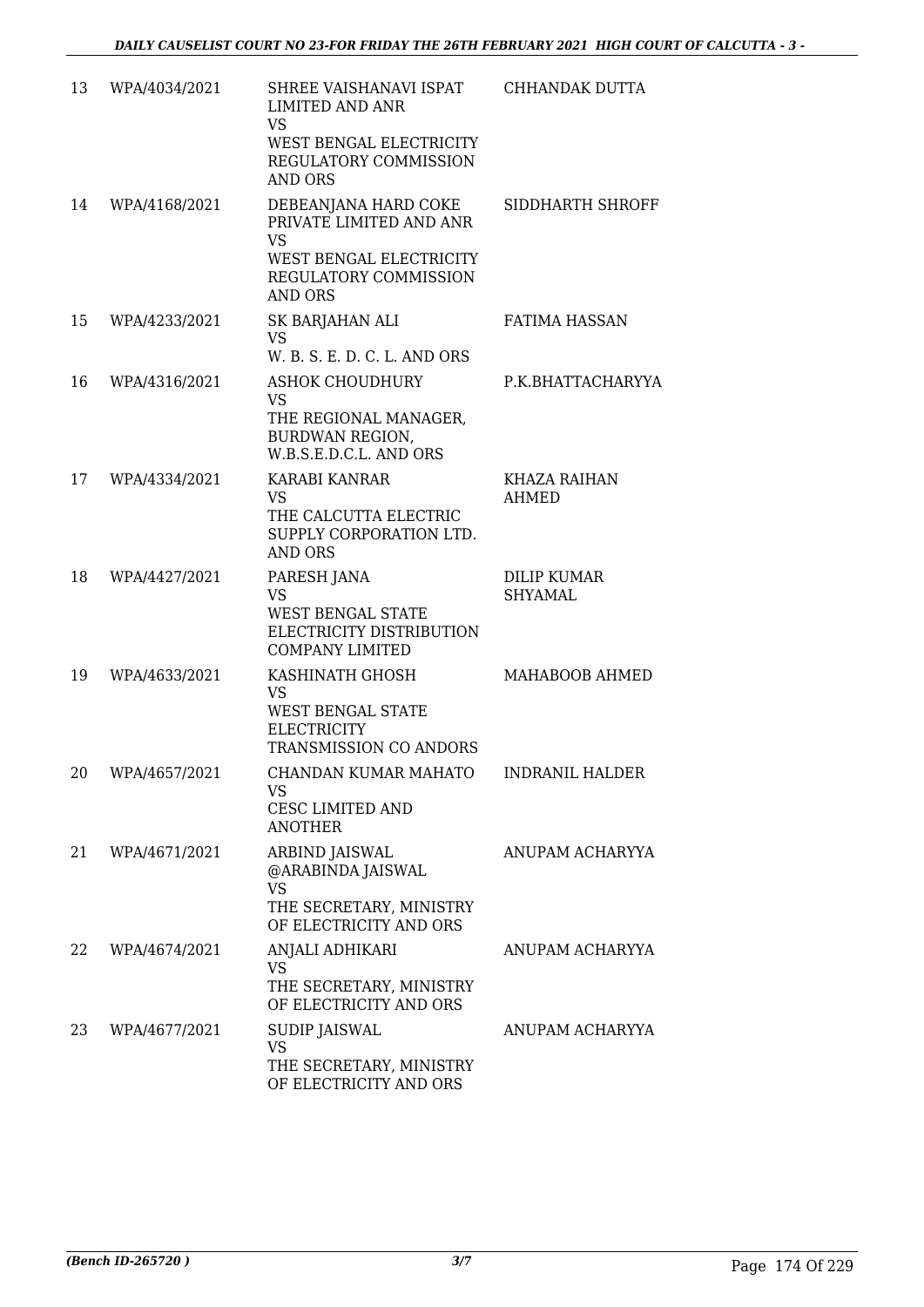| 24 | WPA/4693/2021 | SUDIP PURKAIT @ SANDIP<br><b>PURKAIT</b><br><b>VS</b><br>THE WEST BENGAL STATE<br>ELECTRICITY DISTRIBUTION<br><b>COMPANY LIMITED AND</b><br>ANR | SATYAN MUKHERJEE                         |
|----|---------------|-------------------------------------------------------------------------------------------------------------------------------------------------|------------------------------------------|
| 25 | WPA/4729/2021 | JAMEELA NIGAR<br><b>VS</b><br>THE COMMERCIAL<br>OFFICER, DEPARTMENT OF<br>COMMERCIAL OFFICE CESC<br><b>AND ORS</b>                              | PRASANTA KUMAR<br>PAKRASHI               |
| 26 | WPA/4733/2021 | <b>SARIFA SK</b><br><b>VS</b><br>STATE OF WEST BENGAL<br>AND ORS.                                                                               | SANJIB DAS                               |
| 27 | WPA/4758/2021 | NILOTPAL MANDAL<br><b>VS</b><br>WEST BENGAL STATE<br>ELECTRICITY DISTRIBUTION<br><b>COMPANY LIMITED</b>                                         | <b>SOMA CHOWDHURY</b><br>(BANDHU)        |
| 28 | WPA/4820/2021 | GAYATRI DEVI JAISWAL<br><b>VS</b><br><b>WEST BENGAL STATE</b><br>ELECTRICITY DISTRIBUTION<br><b>COMPANY LIMITED AND</b><br><b>OTHERS</b>        | SIDDHARTHA SARKAR                        |
| 29 | WPA/4849/2021 | <b>BAPAN BAKSHI</b><br><b>VS</b><br>STATE OF WEST BENGAL<br>AND ORS.                                                                            | MD. YOUNUSH<br><b>MONDAL</b>             |
| 30 | WPA/5184/2021 | <b>SAMAD MONDAL</b><br><b>VS</b><br>THE WEST BENGAL SEDC<br>LTD AND ORS.                                                                        | MD KUTUBUDDIN                            |
| 31 | WPA/5225/2021 | M/S ABHIJIT<br>COMMUNICATION<br><b>VS</b><br>CESC LTD AND ORS                                                                                   | <b>BISWABRATA BASU</b><br><b>MALLICK</b> |
| 32 | WPA/5230/2021 | BIJAY LAKSHMI SINGH<br>VS<br>CESC LTD. AND ANR                                                                                                  | <b>BIDYUT KUMAR</b><br><b>HALDER</b>     |
| 33 | WPA/5285/2021 | <b>JHUMA KONAR</b><br><b>VS</b><br>THE CHAIRMAN, WEST<br><b>BENGAL STATE</b><br>ELECTRICITY DISTRIBUTION<br><b>COMPANY LIMITED</b>              | <b>ARUNAVA PATI</b>                      |
| 34 | WPA/5294/2021 | KALPANA SEN<br>VS<br><b>CESC LIMITED</b>                                                                                                        | ARUNAVA PATI                             |
| 35 | WPA/5297/2021 | SOVA ELECTROCASTING<br><b>LTD</b><br><b>VS</b><br>DVC AND ORS                                                                                   | MOHAN JEE OJHA                           |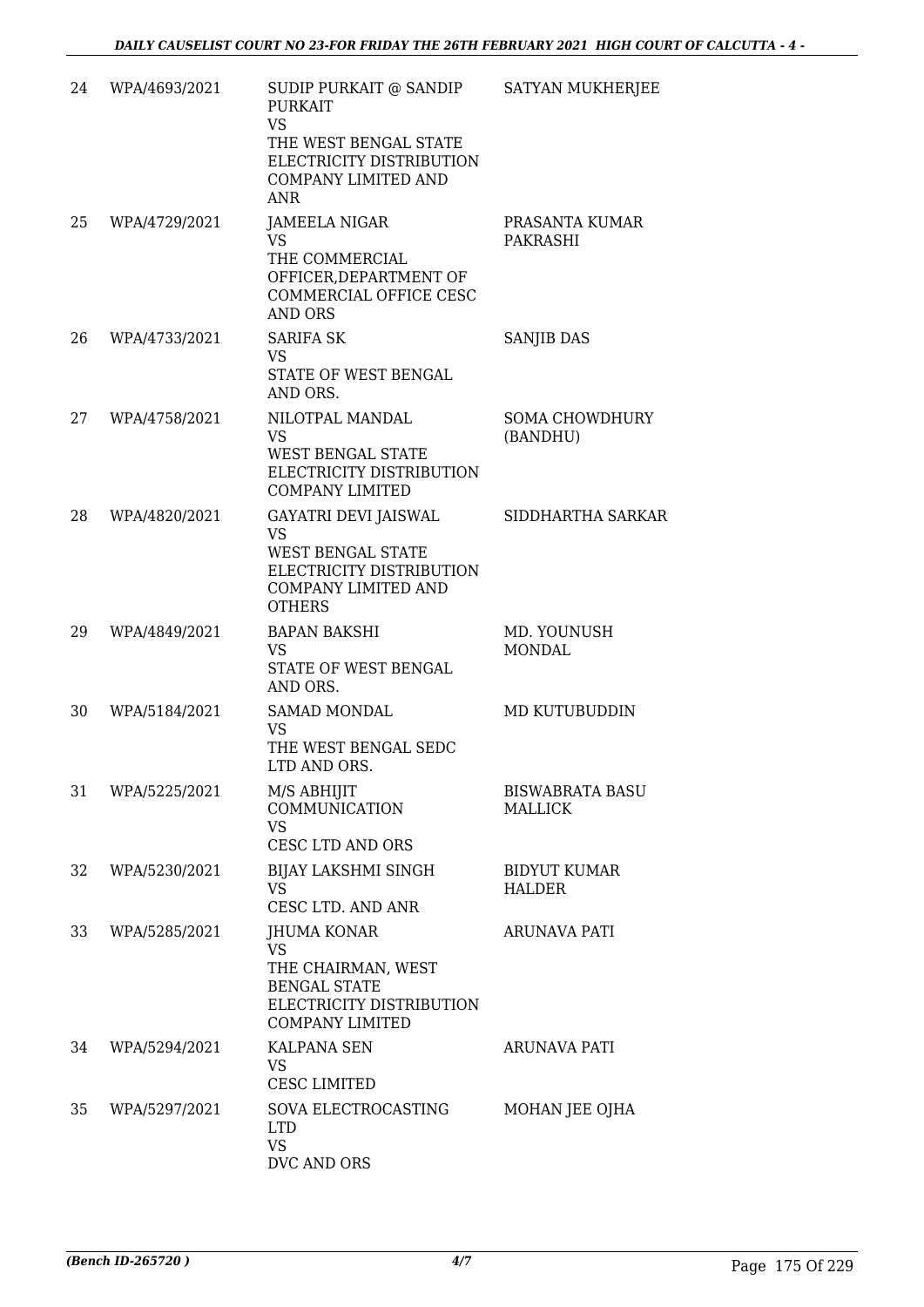| 36 | WPA/5429/2021  | <b>ARATI DATTA</b><br><b>VS</b><br>THE C.E.S.C. LTD. AND ORS                                                                                         | RUDRAPRASAD<br>MATILAL                   |
|----|----------------|------------------------------------------------------------------------------------------------------------------------------------------------------|------------------------------------------|
|    |                | <b>MOTION (GROUP IV)</b>                                                                                                                             |                                          |
|    |                | (REVENUE AND TAX)                                                                                                                                    |                                          |
| 37 | WPA/3835/2018  | DR. SYAMAL KUMAR<br>MUKHOPADHYAY<br><b>VS</b><br>UNION OF INDIA & ORS                                                                                | <b>TANMOY ROY</b>                        |
| 38 | WPA/18085/2019 | AMBICA JUTE MILLS LTD<br>VS<br>ASSISTANT COMMISSIONER,<br><b>CORPORATE DIVISION &amp;</b><br><b>ORS</b>                                              | SANCHITA DEY                             |
| 39 | WPA/8496/2020  | M/S BLUE INTERNATIONAL<br><b>VS</b><br>Union of India AND ORS                                                                                        | ASOK KR<br><b>BHATTACHARYYA</b>          |
| 40 | WPA/1529/2021  | M/S. DURGA MONDAL<br><b>VS</b><br>SUPERINTENDENT OF<br>CENTRAL TAX, SILIGURI<br><b>APPEALS</b><br><b>COMMISSIONERATE AND</b><br><b>ORS</b>           | SOUMIK GANGULI                           |
| 41 | WPA/1586/2021  | <b>SYLLAN EARTH MOVERS</b><br>PRIVATE LIMITED<br><b>VS</b><br><b>COMMISSIONER OF</b><br>CENTRAL GOODS AND<br>SERVICE TAX AND CX AND<br><b>OTHERS</b> | SRETAPA SINHA                            |
| 42 | WPA/1791/2021  | <b>BRUBECK RESOURCES</b><br>PRIVATE LIMITED AND<br><b>ANOTHER</b><br>VS<br>UNION OF INDIA AND ORS.                                                   | ANUJ KUMAR MISHRA                        |
| 43 | WPA/3484/2021  | MOHAMMAD FARUK<br><b>HOSSAIN</b><br><b>VS</b><br>JOINT COMMISSIONER OF<br>STATE TAX, MALDA CHARGE<br>AND ORS                                         | <b>SOURABH SANKAR</b><br><b>SENGUPTA</b> |
| 44 | WPA/4044/2021  | M/S ANE INDUSTRIES<br>PRIVATE LIMITEDA AND<br>ANOTHER<br>VS<br>DESIGNATED COMMITTEE<br>AND OTHERS                                                    | ANANDA SEN                               |
| 45 | WPA/4264/2021  | M/S TATA CONSUMER<br>PRODUCT LTD<br>VS<br>UNION OF INDIA AND ORS.                                                                                    | UDITA SARAF                              |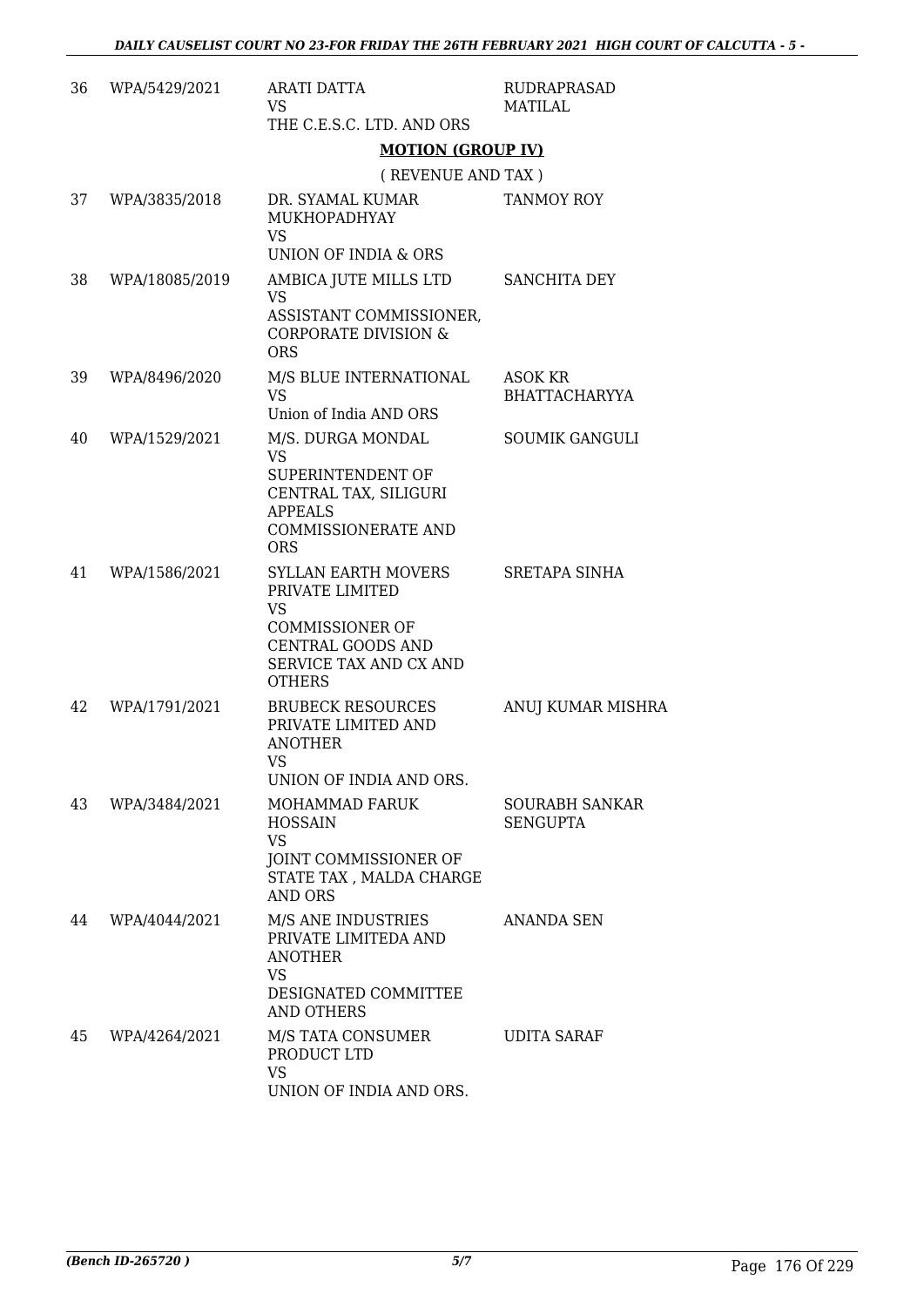| 46 | WPA/4767/2021 | PSP CARDAN SHAFT AND CO<br>PRIVATE LIMITED AND<br><b>ANOTHER</b><br>VS<br><b>ASSISTANT</b><br>COMMISSIONER, SALES TAX<br><b>AND OTHERS</b> | <b>ABHIJIT DAS</b>                   |
|----|---------------|--------------------------------------------------------------------------------------------------------------------------------------------|--------------------------------------|
| 47 | WPA/4926/2021 | POONAM JAISWAL<br>VS<br>THE SUPERITENDENT, ANTI<br>EVASION DEPARTMENT AND<br><b>OTHERS</b>                                                 | MANABENDRA<br><b>THAKUR</b>          |
| 48 | WPA/5020/2021 | M/S COAL MINES<br>PROVIDENT FUND<br><b>ORGANIZATION</b><br><b>VS</b><br>UNION OF INDIA AND ANR                                             | KALLOL GUHA<br>THAKURATA             |
| 49 | WPA/5026/2021 | SUSHIL JAISWAL ALIAS<br><b>SUSHIL SHAW</b><br><b>VS</b><br>THE SUPDT, ANTI EVASION<br><b>DEPT AND ORS</b>                                  | MANABENDRA<br>THAKUR                 |
| 50 | WPA/5028/2021 | M/S COAL MINES<br>PROVIDENT FUND<br><b>ORGANIZATION</b><br><b>VS</b><br>UNION OF INDIA AND ANR                                             | KALLOLGUHA<br>THAKURATA              |
| 51 | WPA/5039/2021 | KOCHAR ENTERPRISES PVT.<br>LTD. AND ORS<br><b>VS</b><br>UNION OF INDIA AND ORS.                                                            | RAJARSHI<br><b>CHATTERJEE</b>        |
| 52 | WPA/5042/2021 | PR FLOUR MILLS PVT. LTD.<br><b>AND ORS</b><br>VS<br>UNION OF INDIA AND ORS.                                                                | RAJARSHI<br><b>CHATTERJEE</b>        |
| 53 | WPA/5217/2021 | M/S KASSA INDUSTRIES<br>VS.<br>UNION OF INDIA AND ORS.                                                                                     | <b>RITURAJ</b><br><b>CHAKRABORTY</b> |
| 54 | WPA/5232/2021 | SREI EQUIPMENT FINANCE<br>LTD AND ANR<br><b>VS</b><br>THE DESIGNATED<br>COMMITTEE COMPRISING<br>OF THE PRINCIPAL COMMI.<br>AND ORS         | <b>SUDESHNA</b><br><b>MAZUMDER</b>   |
| 55 | WPA/5245/2021 | M/S HOQUE MERCANTILE<br>PRIVATE LIMITED AND<br><b>ANOTHER</b><br>VS<br>UNION OF INDIA AND ORS.                                             | NILOTPAL<br><b>CHOWDHURY</b>         |
| 56 | WPA/5246/2021 | M/S HOQUE MERCANTILE<br>PRIVATE LIMITED AND<br><b>ANOTHER</b><br><b>VS</b><br>UNION OF INDIA AND ORS.                                      | NILOTPAL<br><b>CHOWDHURY</b>         |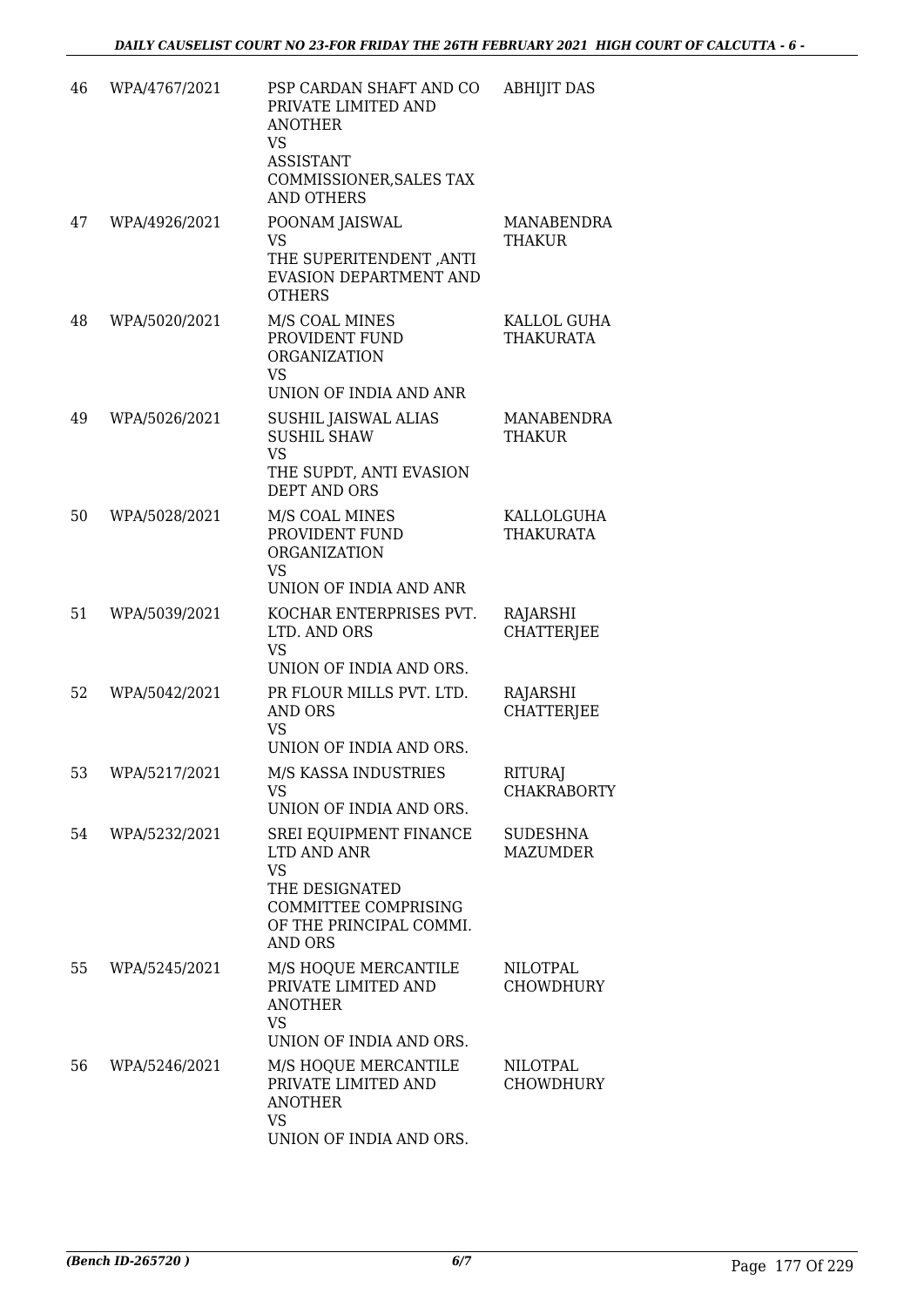| 57 | WPA/5306/2021 | M/S TATA STEEL LIMITED                                                                   | <b>SUDESHNA</b>                      |
|----|---------------|------------------------------------------------------------------------------------------|--------------------------------------|
|    |               | AND ANOTHER<br>VS                                                                        | MAZUMDER                             |
|    |               | STATE OF WEST BENGAL<br>AND ORS.                                                         |                                      |
| 58 | WPA/5307/2021 | M/S TATA STEEL LIMITED<br>AND ANOTHER<br>VS.<br>STATE OF WEST BENGAL<br>AND ORS.         | <b>SUDESHNA</b><br>MAZUMDER          |
| 59 | WPA/5330/2021 | <b>BENGAL PIPE INDUSTRIES</b><br>VS<br>ASSISTANT COMMISSIONER,<br>CENTRAL TAX AND OTHERS | <b>RITURAJ</b><br><b>CHAKRABORTY</b> |
| 60 | WPA/5360/2021 | PRMPT CASTINGS PVT LTD<br>AND ANOTHER<br>VS<br>UNION OF INDIA AND ORS.                   | HIMANGSHU KUMAR<br>RAY               |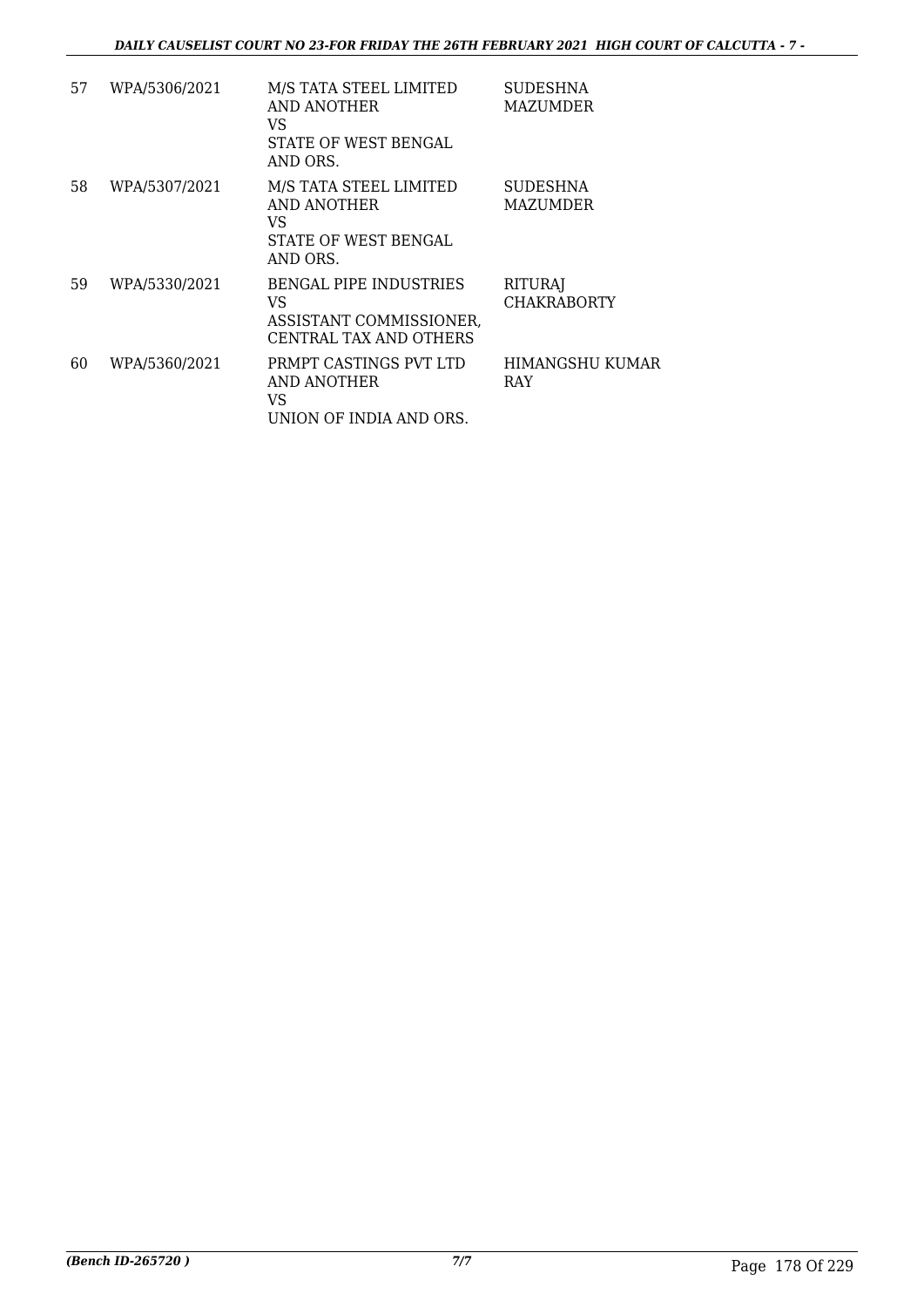

### **Appellate Side**

**DAILY CAUSELIST For Friday The 26th February 2021**

**COURT NO. 18**

**SINGLE BENCH (SB - XI) AT 10:45 AM HON'BLE JUSTICE BISWAJIT BASU (VIA VIDEO CONFERENCE)**

**ON AND FROM MONDAY, 22ND FEBRUARY, 2021 ROSTER NOTIFIED ON 8TH JANUARY, 2021 IS MODIFIED TO THE FOLLOWING EXTENT:-** 

**MATTERS (MOTION & HEARING) UNDER ARTICLE 226 OF THE CONSTITUTION RELATING TO MADRASAH EDUCATION UNDER GROUP II AND APPLICATIONS CONNECTED THERETO;**

**MATTERS (MOTION & HEARING) UNDER ARTICLE 226 OF THE CONSTITUTION RELATING TO APPOINTMENT AND SERVICE CONDITION OF PARA TEACHERS UNDER GROUP II AND APPLICATIONS CONNECTED THERETO;**

**ADMISSION AND HEARING OF CIVIL REVISION APPLICATIONS AND APPLICATIONS UNDER ARTICLE 227 OF THE CONSTITUTION OF INDIA ARISING OUT OF TESTAMENTARY, EJECTMENT / EVICTION SUITS AND PUBLIC PREMISES (UNAUTHORISED OCCUPANTS) ACT, 1971 INCLUDING APPLICATIONS CONNECTED THERETO.** 

**MATTERS (MOTION & HEARING) UNDER ARTICLE 226 OF THE CONSTITUTION OF INDIA RELATING TO LAND UNDER GROUP I INCLUDING APPLICATIONS CONNECTED THERETO.** 

**AND**

**ON AND FROM MONDAY, 15TH FEBRUARY, 2021 TO FRIDAY, 26TH FEBRUARY, 2021 – WILL TAKE, IN ADDITION TO HIS OWN LIST AND DETERMINATION, THE LIST AND DETERMINATION OF HON'BLE JUSTICE SHIVAKANT PRASAD.**

**NOTE: MATTERS WILL BE TAKEN UP THROUGH PHYSICAL HEARING ONLY WHEN BOTH THE PARTIES ARE AGREED.**

**SPECIAL NOTE : 1. CONTESTED APPLICATION WILL BE TAKEN UP ON EVERY WEDNESDAY AND FRIDAY.**

**2. WRIT HEARING MATTERS WILL BE TAKEN UP ON EVERY THURSDAY.** 

**3. MENTIONING WILL BE TAKEN UP ON EVERY MONDAY AND THURSDAY ONLY.** 

**4. NO PHYSICAL MENTIONING WILL BE ENTERTAINED. ONLY MENTIONING THROUGH VIRTUAL MODE WILL BE ENTERTAINED.** 

**SPL. NOTE: ON 26.02.2021, 'TO BE MENTIONED', 'FOR ORDER', 'NEW MOTION', 'MOTION' AND 'APPLICATION' WILL BE TAKEN UP TILL 1:00 P.M. 'CONTESTED APPLICATION' WILL BE TAKEN UP FROM 2:00 P.M. ONWARDS, IF 'CONTESTED APPLICATION' GETS EXHAUSTED, REST MATTERS WILL BE CALLED ON SERIALLY, IF TIME PERMITS.** 

|   |                                     | <b>TO BE MENTIONED</b>                                     |                           |
|---|-------------------------------------|------------------------------------------------------------|---------------------------|
| 1 | WPA/17118/2018<br>(NON-PROSECUTION) | RAKESH KUMAR GUPTA<br>VS<br>STATE OF WEST BENGAL & ORS     | S. MAITRA                 |
|   |                                     | <b>FOR ORDERS</b>                                          |                           |
| 2 | WPA/2647/2020                       | MOSTAB ALI MOLLA & ORS<br>VS<br>STATE OF WEST BENGAL & ORS | SAMIM UL BARI             |
|   |                                     | <b>CIVIL NEW MOTION</b>                                    |                           |
| 3 | CO/438/2020<br>(WITH CAVEAT)        | LALITA SHRI MURTY @ LALITA SHRI<br>VS<br>M/S DESI TRUNK    | <b>IYOTI PRAKASH KHAN</b> |
| 4 | CO/439/2020<br>(WITH CAVEAT)        | LALITA SHRI @ LALITA SHRI MURTY<br>VS<br>SANCHARI BANERJEE | IYOTI PRAKASH KHAN        |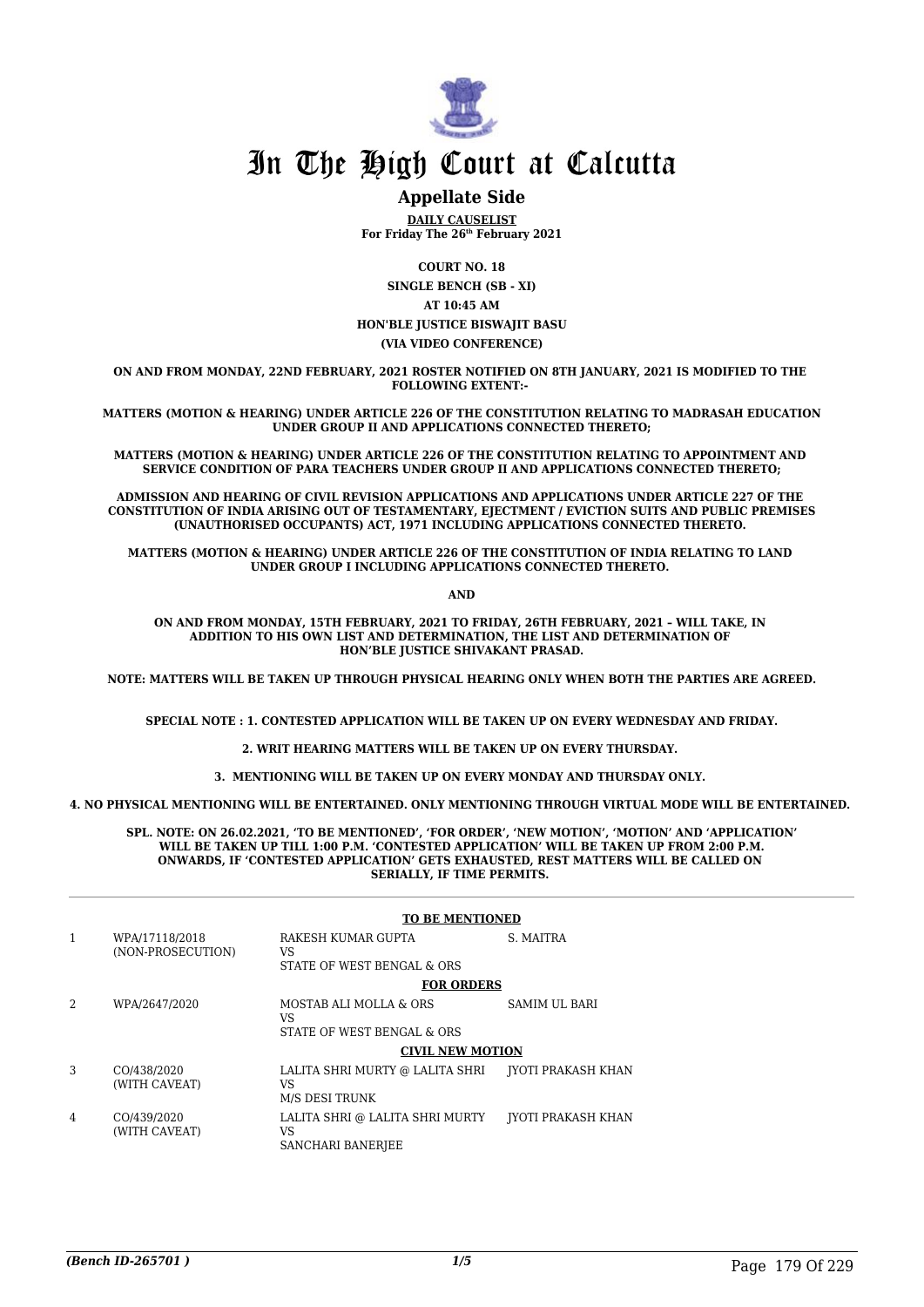| 5  | CO/440/2020<br>(WITH CAVEAT)                        | LALITA SHRI @ LALITA SHRI MURTY<br>VS.<br><b>AMIT BANERJEE</b> | <b>JYOTI PRAKASH KHAN</b> |
|----|-----------------------------------------------------|----------------------------------------------------------------|---------------------------|
| 6  | CO/262/2021<br>(NO CAVEAT)                          | <b>GITANJALI GHOSH</b><br>VS                                   | KUNTAL BANERJEE           |
|    |                                                     | LAXMI RANI BISWAS@LAXMI<br><b>BISWAS AND ORS</b>               |                           |
| 7  | CO/424/2021<br>(NO CAVEAT)                          | AMAR KUAMR SAHA<br><b>VS</b>                                   | SOUNAK BHATTACHARYA       |
|    |                                                     | NARAYAN CHANDRA SAHA                                           |                           |
| 8  | CO/425/2021<br>(NO CAVEAT)                          | AMAR KUMAR SAHA<br>VS.                                         | SOUNAK BHATTACHARYA       |
| 9  | CO/440/2021                                         | NARAYAN CHANDRA SAHA                                           |                           |
|    | (NO CAVEAT)                                         | SMT SANDHYA NAYAK AND ANR<br>VS<br>RABINDRA NATH BERA AND ANR  | TARAK NATH HALDER         |
|    |                                                     | <b>NEW MOTION (GROUP - I)</b>                                  |                           |
| 10 | WPA/14275/2019                                      | FARUK SEARE RAHAMAN & ANR                                      | MOBAIDUR HOSSAIN          |
|    |                                                     | VS<br><b>STATE OF WEST BENGAL &amp; ORS</b>                    |                           |
| 11 | WPA/22216/2019                                      | JOYNAL SK.                                                     | MD YOUNUSH MONDAL         |
|    |                                                     | VS.<br><b>STATE OF WEST BENGAL &amp; ORS</b>                   |                           |
| 12 | WPA/4210/2020                                       | SANJOY KR GHOSH & ORS                                          | ND YOUNUSH MONDAL         |
|    |                                                     | VS                                                             |                           |
|    |                                                     | <b>STATE OF WEST BENGAL &amp; ORS</b>                          |                           |
| 13 | WPA/4213/2020                                       | MD. JINNAT ALI & ORS<br>VS                                     | MD. YOUNUSH MONDAL        |
|    |                                                     | STATE OF WEST BENGAL & ORS                                     |                           |
| 14 | WPA/10579/2020                                      | MD.MAJEDAR RAHAMAN<br>VS                                       | <b>BISWAJIT SAMANTA</b>   |
|    |                                                     | STATE OF WEST BENGAL AND ORS.                                  |                           |
| 15 | WPA/1061/2021                                       | KANTA CHARAN DAS AND ORS                                       | RANJAN KUMAR KALI         |
|    |                                                     | VS<br>STATE OF WEST BENGAL AND ORS.                            |                           |
| 16 | WPA/3586/2021                                       | KRISHNA ROY CHOWDHURY                                          | KRISHNENDU BERA           |
|    |                                                     | <b>VS</b><br>STATE OF WEST BENGAL AND ORS.                     |                           |
| 17 | WPA/3890/2021                                       | KRISHNA ROY CHOWDHURY                                          | KRISHNENDU BERA           |
|    |                                                     | VS                                                             |                           |
|    | WPA/4860/2021                                       | STATE OF WEST BENGAL AND ORS.                                  |                           |
| 18 |                                                     | NIRMAL KUMAR PAUL<br>VS                                        | TANUSRI SANTRA            |
|    |                                                     | UNION OF INDIA AND ORS.                                        |                           |
| 19 | WPA/4861/2021                                       | AMAL KRISHNA PAUL ALIAS AMAL<br>KUMAR PAUL<br>VS               | TANUSRI SANTRA            |
|    |                                                     | UNION OF INDIA AND ORS.                                        |                           |
| 20 | WPA/4870/2021                                       | <b>TAPAN MUKHERJEE</b><br>VS.                                  | TANUSRI SANTRA            |
|    |                                                     | UNION OF INDIA AND ORS.                                        |                           |
| 21 | WPA/5302/2021                                       | ATANU KUMAR GANGULY ALIAS<br>ATANU GANGULY                     | <b>BIJOY KUMAR SHAW</b>   |
|    |                                                     | <b>VS</b><br>STATE OF WEST BENGAL AND ORS.                     |                           |
|    | IA NO: CAN/1/2021                                   |                                                                |                           |
| 22 | WPA/5454/2021                                       | SWAPAN KUMAR MAJI AND OTHERS<br>VS                             | AMAL KUMAR BANERJEE       |
|    |                                                     | STATE OF WEST BENGAL AND ORS.                                  |                           |
|    |                                                     | <b>APPLICATION</b>                                             |                           |
| 23 | WPA/3989/2017                                       | DR. SUKUMAR MK. GHOSH<br>VS                                    | SHYMAL KUMAR SIKDAR       |
|    |                                                     | STATE OF WEST BENGAL & ORS                                     |                           |
|    | IA NO: CAN/1/2017(Old No:CAN/10308/2017)            |                                                                |                           |
| 24 | CO/2067/2018<br>(ADDITION OF PARTY)                 | PRAFULLA KUMAR GHOSH<br>VS                                     | KAMAN SAHOO               |
|    |                                                     | SULEKHA KARATI                                                 |                           |
|    | IA NO: CAN/1/2019(Old No:CAN/5937/2019), CAN/2/2021 |                                                                |                           |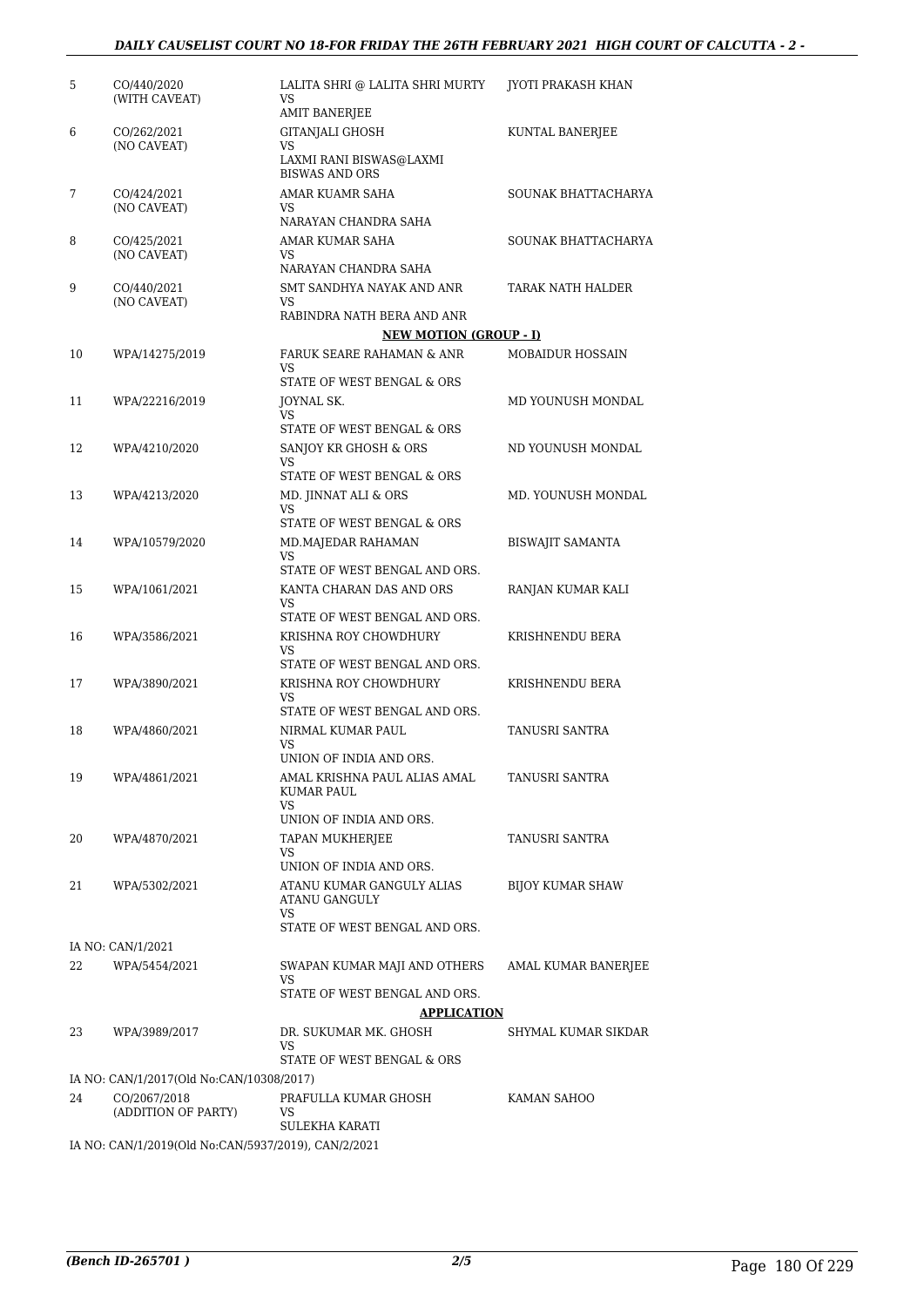| wt25 | CO/3004/2018                                                        | PRAFULLA KR. GHOSH<br>VS                                            | KAMAN SAHOO           |
|------|---------------------------------------------------------------------|---------------------------------------------------------------------|-----------------------|
|      |                                                                     | SULEKHA KARATI                                                      |                       |
|      | IA NO: CAN/1/2021                                                   |                                                                     |                       |
| 26   | RVW/9/2019                                                          | KABRA MARBLE CORPORATION &<br><b>ORS</b><br><b>VS</b>               | SUBHASISH CHAKRABORTY |
|      |                                                                     | SUDIPTO MUKHERJEE & ANR                                             |                       |
| 27   | CO/2971/2019                                                        | PROFESSOR SK. SAHANUL HAQUE<br>VS                                   | ABHIJIT SARKAR        |
|      |                                                                     | SK. MD. QUASIN & ORS                                                |                       |
|      | IA NO: CAN/1/2019(Old No:CAN/12308/2019), CAN/3/2020                |                                                                     |                       |
| 28   | WPA/10450/2019<br>(AMENDMENT)                                       | AKMOL HOSSAIN & ORS<br>VS<br>STATE OF WEST BENGAL & ORS             | TANUJA BASAK          |
|      | IA NO: CAN/1/2020(Old No:CAN/2041/2020)                             |                                                                     |                       |
| 29   | RVW/54/2020                                                         | <b>AVIJIT DEY</b><br>VS<br>UTTARPARA KOTRUNG<br>MUNICIPALITY & ORS. | TAPAS DUTTA           |
|      | IA NO: CAN/1/2020, CAN/2/2020                                       |                                                                     |                       |
| wt30 | CO/4284/2016                                                        | <b>AVIJIT DEY</b>                                                   | SUMANTA SARATHI       |
|      |                                                                     | VS<br>UTTARPARA KOTRUNG<br><b>MUNICIPALITY &amp; ORS</b>            | <b>BHOWMIK</b>        |
| 31   | CPAN/729/2020                                                       | MD JAWAID NEHAL                                                     | <b>ABHIJIT SARKAR</b> |
|      |                                                                     | <b>VS</b><br>LD JUDGE BISWAJYOTI CHATTERJEE                         |                       |
| wt32 | CO/4296/2019                                                        | MD JAWAID NEHAL                                                     | <b>ABHIJIT SARKAR</b> |
|      |                                                                     | <b>VS</b>                                                           |                       |
|      |                                                                     | SK MD QUASIN                                                        |                       |
| 33   | CPAN/730/2020                                                       | SK BAG BVL HAQUE<br>VS                                              | ABHIJIT SARKAR        |
|      |                                                                     | LD JUDGE BISWAJYOTI CHATTERJEE                                      |                       |
| wt34 | CO/4297/2019                                                        | <b>SK BAGBUL HOQUE</b><br><b>VS</b>                                 | ABHIJIT SARKAR        |
|      |                                                                     | SK MD QUASIN                                                        |                       |
| 35   | SAT/19/2021<br>[u/s. 5]                                             | LATTU DAS<br>VS                                                     | <b>GAUTAM DAS</b>     |
|      |                                                                     | <b>SIBU DAS</b>                                                     |                       |
|      | IA NO: CAN/1/2021                                                   |                                                                     |                       |
|      |                                                                     | <b>MOTION</b>                                                       |                       |
| 36   | CO/3750/2018                                                        | DEBASISH BANERJEE<br>VS<br>PURNIMA BANERJEE                         | AMIT KUMAR PAN        |
| 37   | CO/733/2019                                                         | BHUPESH SHARMA @ BHUPESH                                            | SOUNAK BHATTACHARYA   |
|      |                                                                     | KUMAR SHARMA<br>VS                                                  |                       |
|      |                                                                     | SEKHAR NATH BANERJEE & ANR                                          |                       |
| 38   | IA NO: CAN/1/2019(Old No:CAN/5654/2019), CAN/2/2020<br>CO/1953/2019 | RANI BALA MONDAL & ORS                                              | SUHRID SUR            |
|      |                                                                     | VS                                                                  |                       |
|      |                                                                     | MAYA PAL & ORS                                                      |                       |
| 39   | CO/3993/2019                                                        | SHEULI MAZUMDER<br>VS                                               | DEBDUTTA RAHA         |
|      |                                                                     | <b>SILA MAZUMDER</b>                                                |                       |
| wt40 | CO/3436/2019                                                        | SHEULI MAZUMDAR (DE)                                                | DEBDUTTA RAHA         |
|      |                                                                     | VS<br>SILA MAJUMDAR & ANR                                           |                       |
| 41   | CO/4186/2019                                                        | PRADIP DE @ PRADIP DEY & ANR.                                       | NANDALAL PRADHAN      |
|      |                                                                     | VS                                                                  |                       |
|      |                                                                     | DIBAKAR KUNTI & ANR.                                                |                       |
| 42   | IA NO: CAN/1/2020(Old No:CAN/1121/2020)<br>WPA/14816/2019           | SWAPAN KUMAR PAN                                                    | SANKHA SUBHRA RAY     |
|      |                                                                     | VS                                                                  |                       |
|      |                                                                     | STATE OF WEST BENGAL & ORS                                          |                       |
| 43   | WPA/17281/2019                                                      | SAHEDA BIBI<br>VS                                                   | ASRAF MONDAL          |
|      |                                                                     | STATE OF WEST BENGAL & ORS.                                         |                       |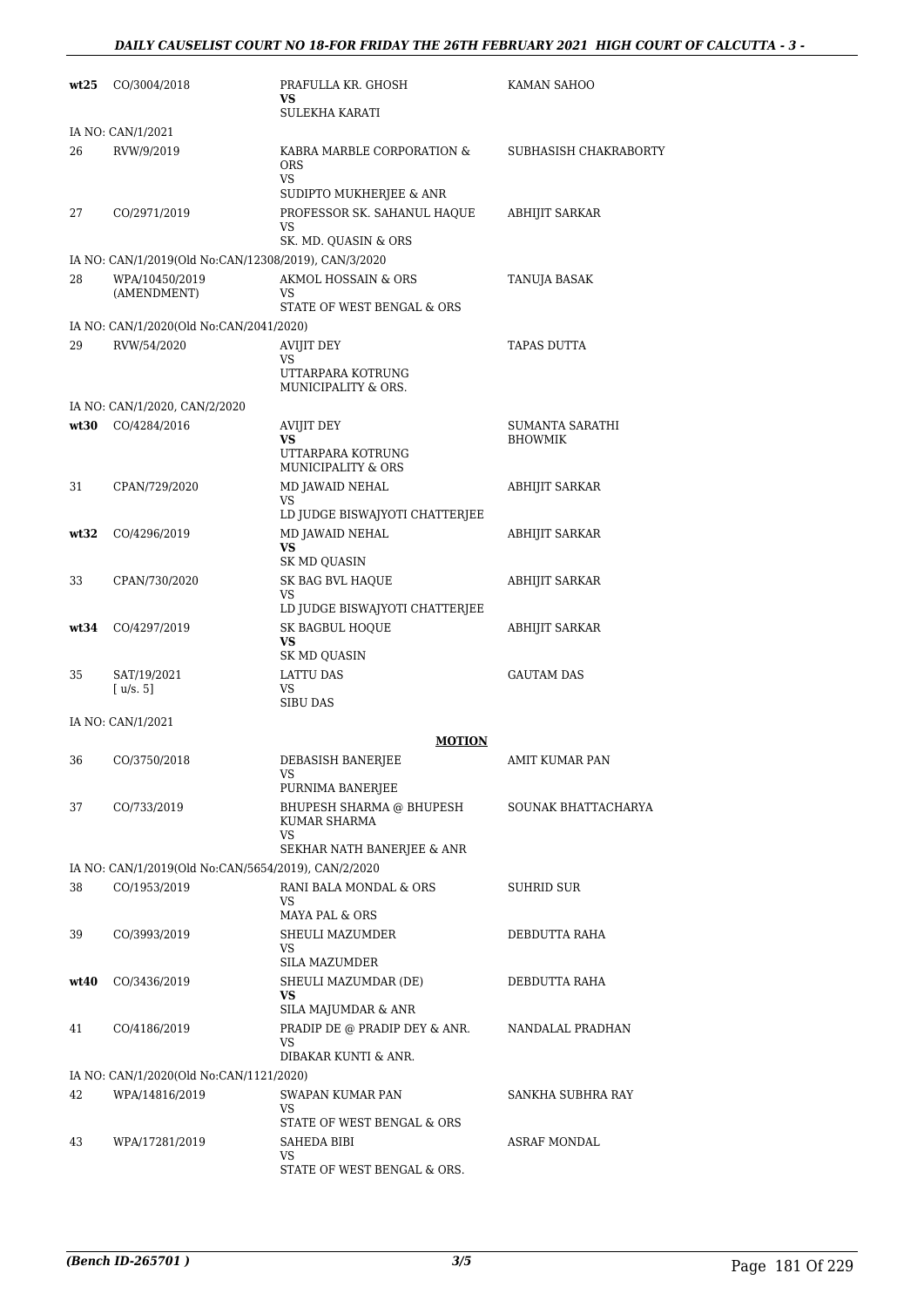| 44   | CO/746/2020                                           | <b>BOARD OF TRUSTEES FOR THE PORT</b><br>OF KOLKATA<br><b>VS</b>                                            | <b>GAURAV KHAITAN</b>    |
|------|-------------------------------------------------------|-------------------------------------------------------------------------------------------------------------|--------------------------|
|      |                                                       | METAL BOX INDIA LIMITED & ANR                                                                               |                          |
|      |                                                       | IA NO: CAN/1/2020(Old No:CAN/2412/2020), CAN/2/2020(Old No:CAN/4914/2020), CAN/3/2020(Old No:CAN/4915/2020) |                          |
| 45   | CO/754/2020                                           | SANJIB SAHA CHOWDHURY<br><b>VS</b><br>JAYANTA DUTTA                                                         | PALSH MUKHERJEE          |
| 46   | CO/906/2020                                           | PRANABESH SAMANTA<br>VS                                                                                     | ANTARA PANJA             |
|      |                                                       | KALYANI MONDAL & ORS.                                                                                       |                          |
| 47   | CO/1478/2020                                          | KAMAL KUMAR ROY<br><b>VS</b><br>SUBNALANE MAZUMDER                                                          | PRASANT KUMAR DUTT       |
| 48   | CO/1612/2020                                          | RABI SHANKAR GUPTA @ HARI<br><b>SHANKAR GUPTA</b><br>VS<br>DEEPSIKHA SENGUPTA                               | MD RIZWAN ALAM           |
| 49   | CO/1670/2020                                          | NUPUR ROY<br><b>VS</b>                                                                                      | SANANDA GANGULI          |
| 50   | CO/246/2021                                           | PIYALI PALIT<br><b>AJIBAR LASKAR</b><br><b>VS</b>                                                           | SAFIQUE ALI MIDDE        |
| 51   | CO/259/2021                                           | KASHED ALI LASKAR AND ORS<br>RAJESH AGARWAL<br><b>VS</b>                                                    | <b>AVIRUP CHATTERJEE</b> |
| 52   | CO/283/2021                                           | ANIL KUMAR GUPTA<br>NOOR MD ANSARI@DOMA<br>VS<br>MST AHAMEDI BEGUM AND ANR                                  | SUMITAVA CHAKRABORTY     |
| 53   | CO/292/2021                                           | SHYAMAL KR SADHUKHAN AND ANR<br><b>VS</b>                                                                   | RISHABH DUTTA GUPTA      |
| 54   | CO/362/2021                                           | AJAY SADHUKHAN<br><b>SM PRATIMA SUR</b><br>VS                                                               | SOURADIPTA BANERJEE      |
| 55   | CO/365/2021                                           | JIBAN SAHA AND ANR<br><b>MATA PRASAD SHAW</b><br>VS                                                         | RAJIB RAY                |
| 56   | WPA/2826/2021                                         | SUDAMA DEBI<br>HAFIZUR RAHAMAN AND OTHERS<br>VS                                                             | DIPTENDU MONDAL          |
| 57   | WPA/3069/2021                                         | STATE OF WEST BENGAL AND ORS.<br>BIDHAN CHANDRA MONDAL<br>VS                                                | SANTANU MAJI             |
| wt58 | WPA/322/2021                                          | STATE OF WEST BENGAL AND ORS.<br>NAJMAH YASMEEN<br><b>VS</b>                                                | SUBHRANGSHU PANDA        |
| 59   | WPA/4208/2021                                         | STATE OF WEST BENGAL AND ORS.<br>SUBRATA BARUI AND ORS                                                      | SHUVRO PROKASH LAHIRI    |
|      |                                                       | VS<br>STATE OF WEST BENGAL AND ORS.                                                                         |                          |
|      |                                                       | <b>CONTESTED APPLICATION</b>                                                                                |                          |
| 60   | CO/3928/2019<br>(Pt.Hd) (2 P.M.)                      | M/S. RAJLUXMI INVESTMENT &<br>TRADING COMPANY (P) LTD<br><b>VS</b>                                          | <b>BHASKAR MUKHERJEE</b> |
|      |                                                       | ALW ESTATE PVT LTD & ORS                                                                                    |                          |
|      | IA NO: CAN/1/2020, CAN/2/2020, CAN/3/2020, CAN/4/2020 |                                                                                                             |                          |
| wt61 | CO/3855/2019                                          | ALW ESTATES PVT LTD<br>VS.<br>RAJALAXMI INSTRUMENTS &                                                       | ANIMESH PAUL;            |
| 62   | CO/793/2020                                           | TRADING CO LTD<br>BILWAPADA MANNA<br><b>VS</b>                                                              | SAYANI BHATTACHRYA       |
|      |                                                       | <b>SUKANTA DAS</b>                                                                                          |                          |
|      | IA NO: CAN/1/2020, CAN/2/2020                         |                                                                                                             |                          |
| 63   | CO/1507/2020                                          | UNISYSTEMS PVT LTD<br><b>VS</b><br>CHANDRA PRAKASH                                                          | MANJU JAISWAL            |
|      |                                                       | JHUNJHUNWALA                                                                                                |                          |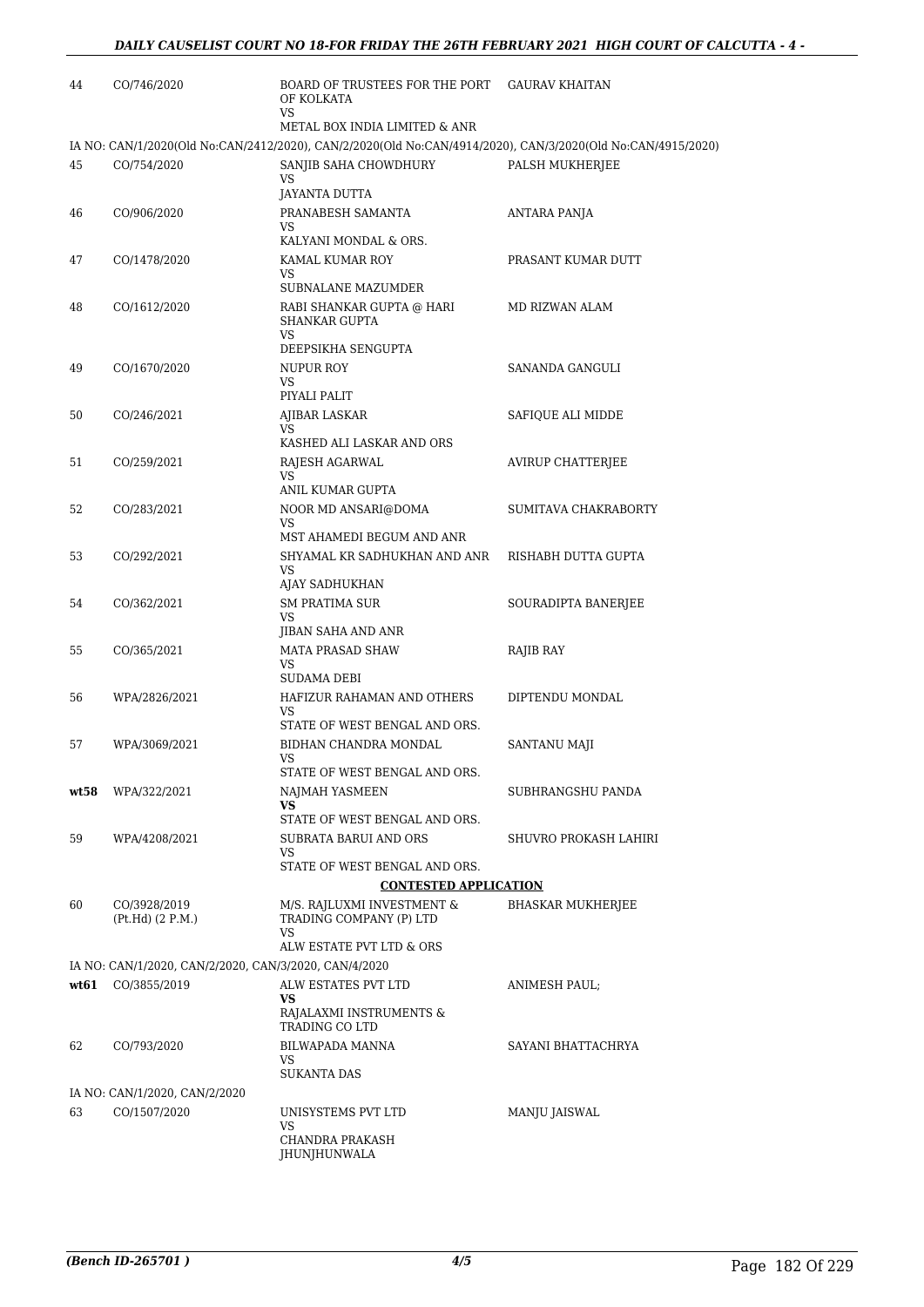| 64 | CO/1526/2020          | SHREE SHREE RADHA KRISHNA JEW<br>THAKUR AND THAKURANI REP BY<br>ARUN KUMAR KUNDU AND ANR<br>VS<br>NIRMALENDU SANYAL | SOURAV BANERIEE |
|----|-----------------------|---------------------------------------------------------------------------------------------------------------------|-----------------|
|    | $wt65$ $CO/1237/2019$ | DR ANIRBAN SENGUPTA<br>VS<br>USHA RANI CHOWDHURY & ORS                                                              | ADITYA MONDAL   |

IA NO: CAN/1/2020, CAN/2/2020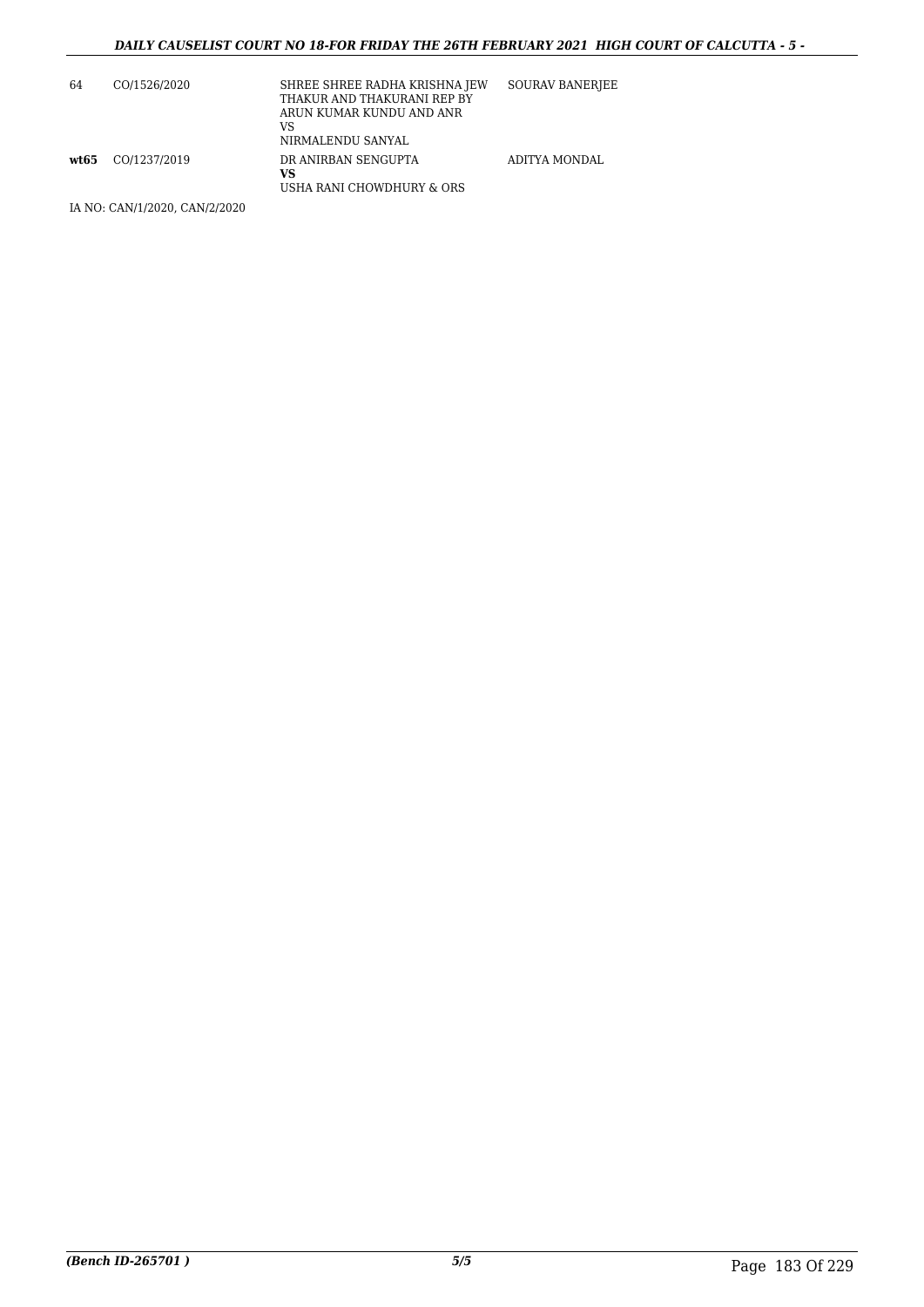

### **Appellate Side**

**DAILY CAUSELIST For Friday The 26th February 2021**

**COURT NO. 24**

**SINGLE BENCH (SB - XII) AT 10:45 AM**

#### **HON'BLE JUSTICE AMRITA SINHA**

#### **(VIA VIDEO CONFERENCE)**

**ON AND FROM MONDAY, 11TH JANUARY, 2021 ROSTER NOTIFIED ON 8TH JANUARY, 2021 IS MODIFIED TO THE FOLLOWING EXTENT :- MATTERS (MOTION & HEARING) UNDER ARTICLE 226 OF THE CONSTITUTION RELATING TO MUNICIPALITIES AND PANCHAYATS (EXCLUDING MATTERS RELATED TO CO-OPERATIVE SOCIETIES) UNDER GROUP V AND APPLICATIONS CONNECTED THERETO (INCLUDING ALL SERVICE MATTERS RELATED TO MUNICIPALITY AND CONNECTED APPLICATIONS CONNECTED THERETO).** 

**THE FOLLOWING NOTES WILL BE EFFECTIVE ON AND FROM 11.01.2021.**

**SPECIAL NOTE : NO FURTHER INCLUSION IN THE LIST WILL BE ALLOWED UNTIL FURTHER ORDER.** 

**1.ON EVERY MONDAY MUNICIPALITY MOTIONS WILL BE TAKEN UP FOR THE WHOLE DAY. IF TIME PERMITS PANCHAYAT MOTIONS WILL BE TAKEN UP.** 

**2. ON EVERY TUESDAY PANCHAYAT MOTIONS WILL BE TAKEN UP TILL RECESS. AFTER RECESS APPLICATIONS WILL BE TAKEN UP AND IF TIME PERMITS PANCHAYAT MOTIONS WILL BE TAKEN UP AND THEREAFTER MUNICIPALITY MOTIONS WILL BE TAKEN UP.**

**3. ON EVERY WEDNESDAY MUNICIPALITY MOTIONS WILL BE TAKEN UP TILL RECESS. AFTER RECESS CONTEMPT MATTERS WILL BE TAKEN UP AND IF TIME PERMITS MUNICIPALITY MOTIONS WILL BE TAKEN UP AND THEREAFTER PANCHAYAT MOTIONS WILL BE TAKEN UP.** 

**4. ON EVERY THURSDAY PANCHAYAT MOTIONS WILL BE TAKEN UP TILL RECESS. AFTER RECESS HEARING MATTERS WILL BE TAKEN UP. IF TIME PERMITS PANCHAYAT MOTIONS WILL BE TAKEN UP AND THEREAFTER MUNICIPALITY MOTIONS WILL BE TAKEN UP.**

**5. ON EVERY FRIDAY PANCHAYAT MOTIONS WILL BE TAKEN UP TILL RECESS. AFTER RECESS HEARING MATTERS WILL BE TAKEN UP AND IF TIME PERMITS PANCHAYAT MOTIONS WILL BE TAKEN UP AND THEREAFTER MUNICIPALITY MOTIONS WILL BE TAKEN UP.** 

**NOTE: MATTERS WILL BE TAKEN UP THROUGH PHYSICAL HEARING ONLY WHEN BOTH THE PARTIES ARE AGREED.**

|   | <b>FOR JUDGMENT</b>            |                                                                   |                                  |
|---|--------------------------------|-------------------------------------------------------------------|----------------------------------|
| 1 | WPA/13189/2018                 | ANUPAM DAS<br>VS<br>ALLAHABAD BANK & ORS.                         | NEPESH MAJHI                     |
|   |                                | <b>TO BE MENTIONED</b>                                            |                                  |
| 2 | WPA/5500/2018<br>[For release] | ARNABJEET BANERJEE & ANR<br>VS<br>STATE OF WEST BENGAL & ORS      | <b>ABHA SINGH</b>                |
| 3 | WPA/8414/2020<br>[Correction]  | <b>TAPAN KUMAR BOSE</b><br>VS<br>STATE OF WEST BENGAL AND<br>ORS. | FALGUNI<br><b>BANDYOPADHAYAY</b> |

#### **FOR ORDERS**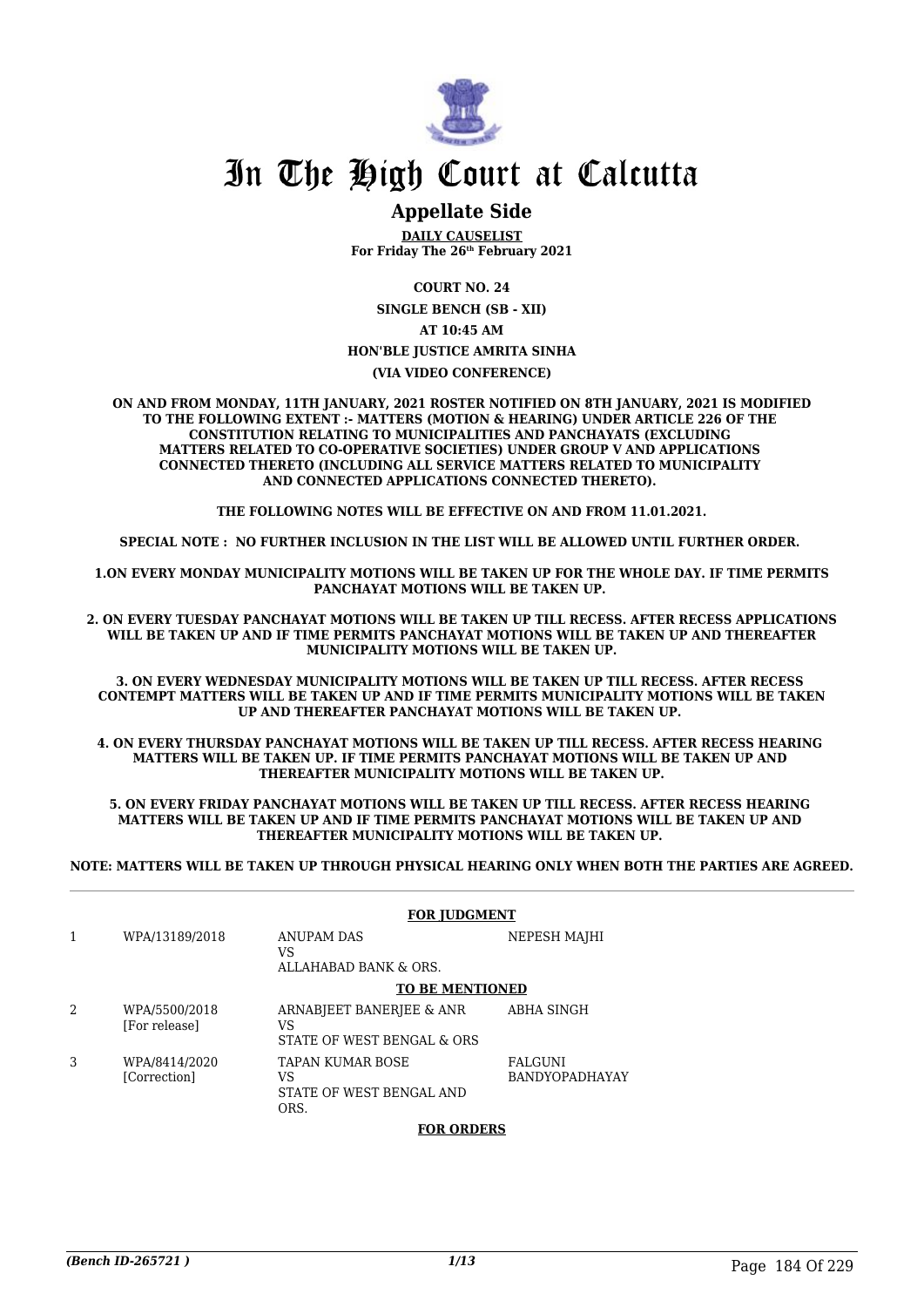| 4  | WPCRC/10/2021<br>[Office Report]                    | <b>SUNIL BASAK</b><br>VS                                                                                | <b>SAIRA BANU</b>                   |
|----|-----------------------------------------------------|---------------------------------------------------------------------------------------------------------|-------------------------------------|
|    |                                                     | SOUMYAJIT DAS                                                                                           |                                     |
|    |                                                     | FIXED MATTERS (UNAUTHORISED CONSTRUCTION)                                                               |                                     |
| 5  | WPA/4777/2021<br>[Top]                              | <b>ASISH JANA</b><br>VS<br>STATE OF WEST BENGAL AND<br>ORS.                                             | KARUNAMOYEE SAMANTA                 |
| 6  | WPA/14033/2017                                      | <b>GOUTAM DEY</b><br>VS<br>THE KOLKATA MUNICIPAL<br><b>CORPORATION &amp; ORS</b>                        | SOMNATH DE                          |
| 7  | WPA/9868/2018                                       | <b>SOUMEN BHARASA</b><br>VS<br>STATE OF WEST BENGAL & ORS                                               | PARTHA CHAKRABORTY                  |
|    | IA NO: CAN/1/2020(Old No:CAN/2292/2020), CAN/2/2021 |                                                                                                         |                                     |
| 8  | WPA/10668/2019                                      | <b>SUNITI BALA NAIYA</b><br>VS<br>STATE OF WEST BENGAL & ORS                                            | LAKSHMINATH<br><b>BHATTACHARYA</b>  |
| 9  | WPA/22687/2019                                      | <b>ASITENDU DAS &amp; ORS</b><br>VS                                                                     | <b>JOY CHAKRBORTY</b>               |
| 10 | WPA/3814/2020                                       | STATE OF WEST BENGAL & ORS<br>AMALENDU KR BERA & ORS<br>VS                                              | <b>SOURAV DUTTA</b>                 |
| 11 | WPA/5238/2020                                       | STATE OF WEST BENGAL & ORS<br>SK. MOBARAK ALI MONDAL<br>VS                                              | MADHURIMA SARKAR                    |
|    |                                                     | STATE OF WEST BENGAL & ORS<br>IA NO: CAN/1/2020(Old No:CAN/5297/2020), CAN/2/2020(Old No:CAN/5298/2020) |                                     |
| 12 | WPA/7430/2020                                       | AMBOOJ SHARMA                                                                                           | SABYASACHI CHATTERJEE               |
|    |                                                     | VS<br>HOWRAH MUNICIPAL<br>CORPORATION                                                                   |                                     |
|    | IA NO: CAN/1/2020                                   |                                                                                                         |                                     |
| 13 | WPA/7642/2020                                       | ABHIJIT SARKAR AND ANR<br>VS<br>STATE OF WEST BENGAL AND<br>ORS.                                        | LAKSHMIKNATH<br><b>BHATTACHARYA</b> |
|    | IA NO: CAN/1/2020                                   |                                                                                                         |                                     |
| 14 | WPA/8834/2020                                       | TANUSREE BHATTACHARYA<br>VS<br>STATE OF WEST BENGAL AND<br>ORS.                                         | JOY CHAKRABORTY                     |
| 15 | WPA/10760/2020                                      | ANANDA MOHAN NASKAR<br>VS<br>STATE OF WEST BENGAL AND<br>ORS.                                           | SUDARSHAN GHOSH                     |
| 16 | WPA/11384/2020                                      | KAJAL KUMAR KUNDU<br>VS<br>STATE OF WEST BENGAL AND<br>ORS.                                             | ASIS BHATTACHARYYA                  |
| 17 | WPA/11635/2020                                      | SOMDEEP PAUL<br>VS.<br>STATE OF WEST BENGAL AND<br>ORS.                                                 | NILANJAN ADHIKARI                   |
| 18 | WPA/11932/2020                                      | BIMAL KUMAR MONDAL<br>VS.<br>STATE OF WEST BENGAL AND<br>ORS.                                           | SALIL KUMAR MAITI                   |
| 19 | WPA/118/2021                                        | PIKU JHA<br>VS<br>STATE OF WEST BENGAL AND<br>ORS.                                                      | PINAKI DHOLE                        |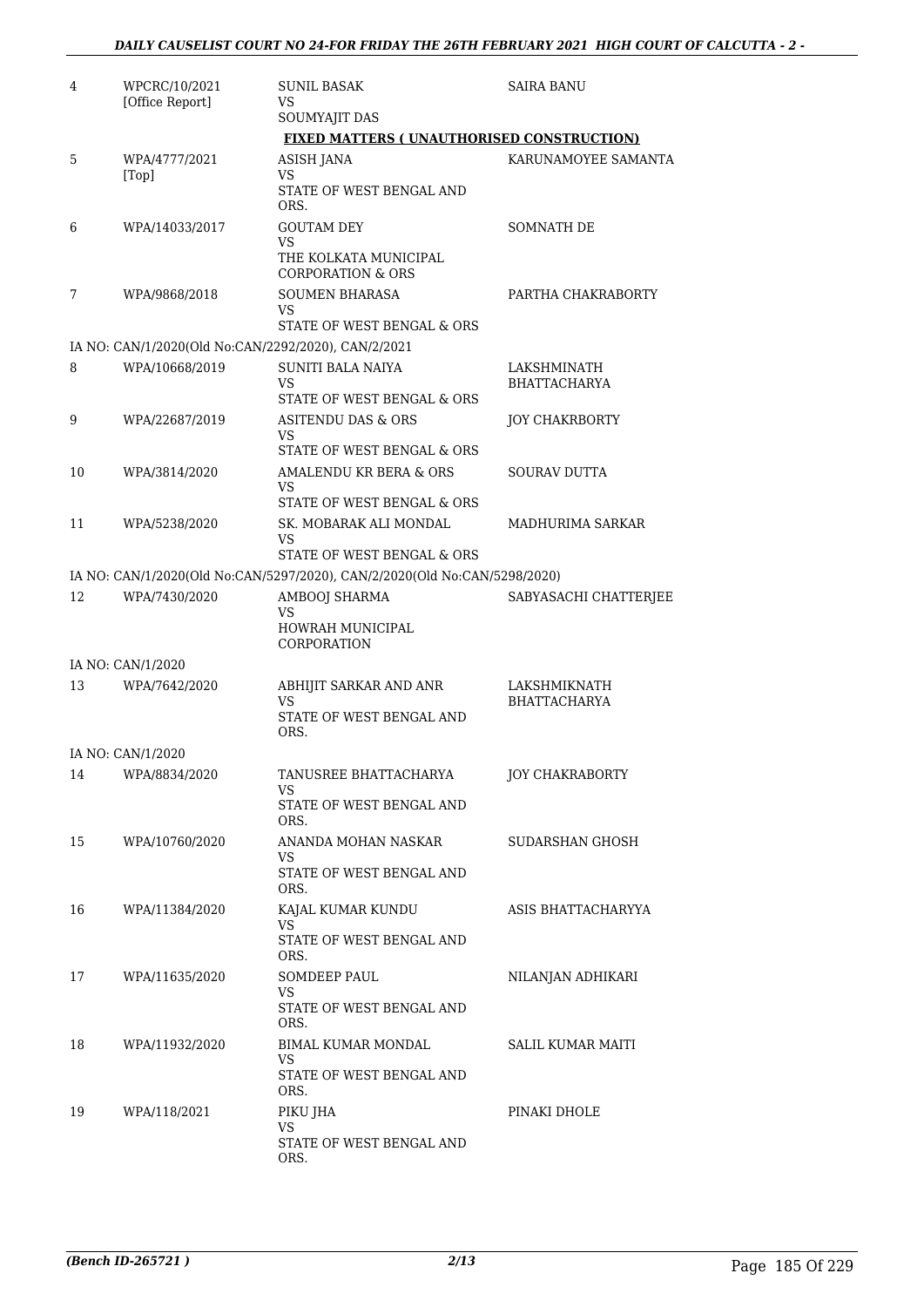| 20   | WPA/1934/2021     | SUBAL BERA                                                           | SALIL KUMAR MAITI                  |
|------|-------------------|----------------------------------------------------------------------|------------------------------------|
|      |                   | VS<br>STATE OF WEST BENGAL AND<br>ORS.                               |                                    |
|      |                   | <b>MUNICIPALITY - MOTIONS</b>                                        |                                    |
| 21   | WPA/13616/2019    | PAPIYA MUKHERJEE                                                     | SUSHOVON DEY                       |
|      |                   | VS<br>BAIDYABATI MUNICIPALITY &<br><b>ORS</b>                        |                                    |
| 22   | WPA/14225/2019    | M/S BIRESWAR DUTT ESTATES<br>PRIVATE LIMITED & ANR<br>VS             | <b>BHASKAR SENGUPTA</b>            |
|      |                   | KOLKATA MUNICIPAL<br><b>CORPORATION &amp; ORS</b>                    |                                    |
| 23   | WPA/14237/2019    | <b>MANIKA HAMBIR</b><br>VS.<br>STATE OF WEST BENGAL & ORS            | RAFIKUL ISLAM SARDAR               |
| 24   | WPA/15267/2019    | CHANDAN MONDAL & ANR                                                 | <b>SUHRID SUR</b>                  |
|      |                   | VS                                                                   |                                    |
|      |                   | BURDWAN MUNICIPALITY & ORS                                           |                                    |
| 25   | WPA/16465/2019    | DIPALI PAL & ORS<br>VS<br>UNION OF INDIA & ORS                       | ANIRBAN MAJUMDER                   |
| 26   | WPA/16487/2019    | <b>ANITA GHOSH &amp; ANR</b>                                         | KALPANA DUTTA                      |
|      |                   | VS<br>KOLKATA MUNICIPAL<br><b>CORPORATION &amp; ORS</b>              |                                    |
| 27   | WPA/20606/2019    | AJAZ AHMED SIDDIQUI                                                  | <b>SHAREQ SIDDIQUE</b>             |
|      |                   | VS<br>KOLKATA MUNICIPAL<br><b>CORPORATION &amp; ORS</b>              |                                    |
| 28   | WPA/22681/2019    | <b>SOMA SAHA</b><br>VS<br>STATE OF WEST BENGAL & ORS                 | SHIBAJI KR DAS                     |
| 29   | WPA/23443/2019    | PALLY KALYAN SAMITY & ORS<br>VS                                      | EJAJ KHAN                          |
| 30   | WPA/232/2020      | STATE OF WEST BENGAL & ORS<br>TUTUL DAS & ANR                        | <b>GOBINDA CHANDRA</b>             |
|      |                   | VS<br>STATE OF WEST BENGAL & ORS                                     | <b>BAIDYA</b>                      |
| 31   | WPA/598/2020      | RAM NIWAS YADAV                                                      | <b>DEBDUTTA BASU</b>               |
|      |                   | VS<br>STATE OF WEST BENGAL & ORS                                     |                                    |
| 32   | WPA/2064/2020     | SUBRATA GUPTA & ORS                                                  | SULAANA BAGCHI (                   |
|      |                   | VS.<br>STATE OF WEST BENGAL & ORS                                    | BHATTACHARYA)                      |
|      | IA NO: CAN/2/2020 |                                                                      |                                    |
| wt33 | WPA/10420/2020    | MANOJ KUMAR BHATTACHARYA<br>VS.                                      | SARYATI DATTA                      |
|      |                   | THE KOLKATA MUNICIPAL<br><b>CORPORATION</b>                          |                                    |
| 34   | WPA/7481/2020     | <b>SANDIP DUTTA</b><br>VS<br>KOLKATA MUNICIPAL                       | <b>SANKARI ROY</b>                 |
|      |                   | CORPORATION                                                          |                                    |
|      | IA NO: CAN/1/2020 |                                                                      |                                    |
| 35   | WPA/8275/2020     | <b>BISWARUP PAUL</b>                                                 | <b>SUTHIRTHA DAS</b>               |
|      |                   | VS<br>THE KOLKATA MUNICIPAL<br>CORPORATION AND OTHERS                |                                    |
| 36   | WPA/9017/2020     | <b>SUNAND PRASAD SHAW</b><br>VS.<br>STATE OF WEST BENGAL AND<br>ORS. | PRATAP RANJAN<br><b>CHATTERJEE</b> |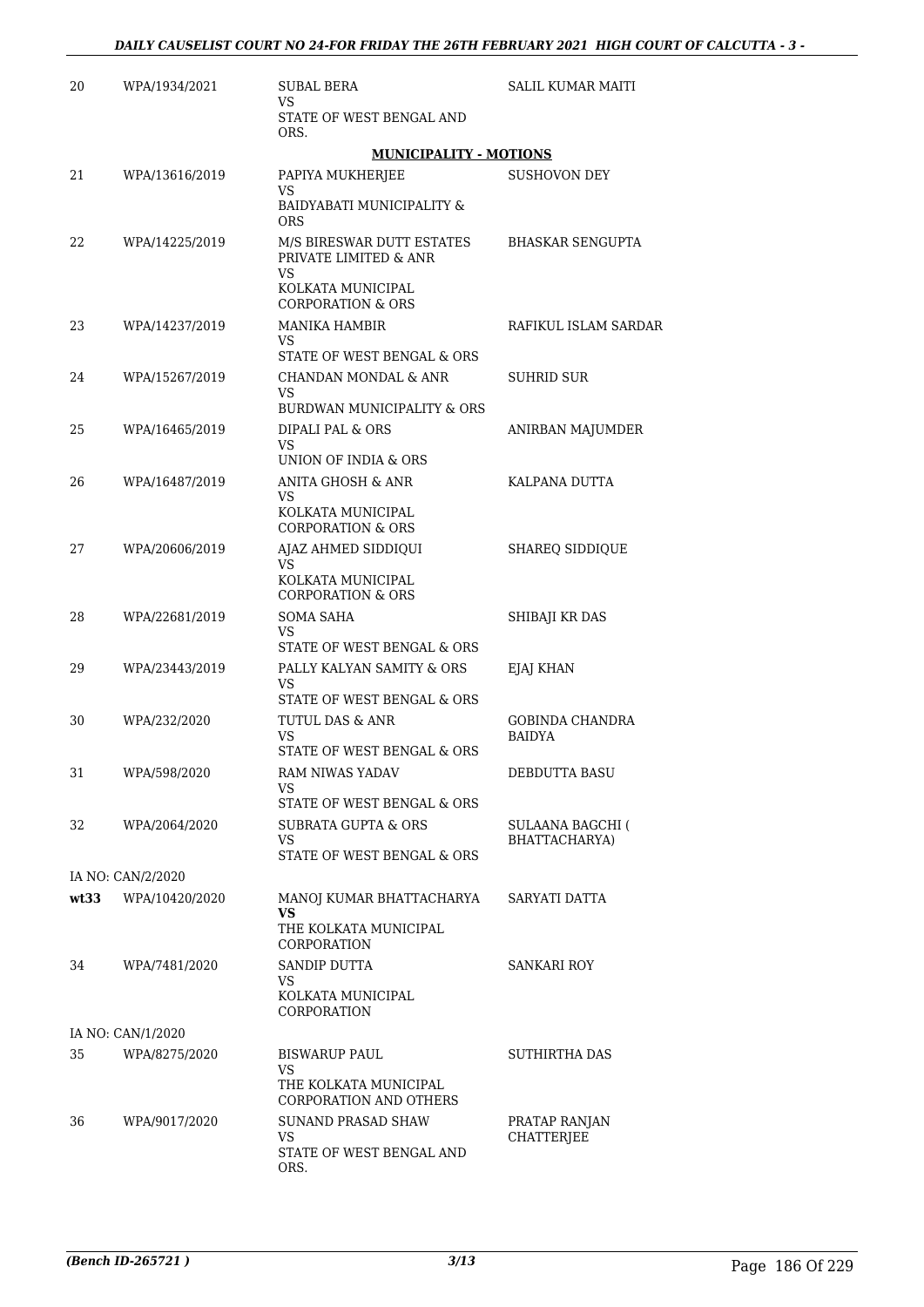| 37 | WPA/9594/2020     | GAYATRI SAHA AND ANR.<br>VS<br>KOLKATA MUNICIPAL                                          | MAHABOOB AHMED                     |
|----|-------------------|-------------------------------------------------------------------------------------------|------------------------------------|
| 38 | WPA/10390/2020    | CORPORATION AND ORS.<br>ABDUL HABIB MONDAL<br>VS                                          | ASISH DUTTA                        |
|    |                   | THE BIDHANNAGAR MUNICIPAL<br>CORPORATION                                                  |                                    |
| 39 | WPA/11566/2020    | DR CHIRA RANJAN BISWAS AND<br><b>OTHERS</b><br>VS                                         | Sourav Chatterjee                  |
|    |                   | CHAIRMAN, KAMARHATI<br>MUNICIPALITY AND OTHERS                                            |                                    |
| 40 | WPA/11637/2020    | PROVA BISWAS<br>VS.                                                                       | NILOTPAL CHATTERJEE                |
|    |                   | STATE OF WEST BENGAL AND<br>ORS.                                                          |                                    |
| 41 | WPA/11843/2020    | SANKAR SAHA AND ANOTHER<br>VS                                                             | SARTHAK BARMAN                     |
|    |                   | STATE OF WEST BENGAL AND<br>ORS.                                                          |                                    |
| 42 | WPA/269/2021      | RAJU KUMAR<br>VS                                                                          | SANJIB SETH                        |
|    |                   | STATE OF WEST BENGAL AND<br>ORS.                                                          |                                    |
| 43 | WPA/297/2021      | BIJAY KUMAR KHEMKA AND<br><b>OTHERS</b><br><b>VS</b>                                      | MADHUMITA BASAK                    |
|    |                   | THE KOLKATA MUNICIPAL<br><b>CORPORATION AND OTHERS</b>                                    |                                    |
| 44 | WPA/407/2021      | NATURAL CITY FLAT OWNERS'<br><b>ASSOCIATION</b><br>VS<br>STATE OF WEST BENGAL AND<br>ORS. | PRANTICK GHOSH                     |
|    | IA NO: CAN/1/2021 |                                                                                           |                                    |
| 45 | WPA/1012/2021     | ALI ENTERPRISE<br>VS<br>THE BHATPARA MUNICIPALITY<br><b>AND ORS</b>                       | <b>IQBAL HUSSAIN</b>               |
| 46 | WPA/1015/2021     | SUBHASH MONDAL                                                                            | KRISHNENDU BERA                    |
|    |                   | VS<br>THE RAJPUR SONARPUR<br>MUNICIPALITY                                                 |                                    |
| 47 | WPA/1092/2021     | SATIRANI GHOSH                                                                            | KAUSHIK CHANDRA                    |
|    |                   | VS.<br>YHE KOLKATA MUNICIAL<br>CORPORATION AND ORS                                        | <b>GUPTA</b>                       |
| 48 | WPA/1095/2021     | CHAITALI BARMAN<br>VS.                                                                    | SALONI BHATTACHARJEE               |
|    |                   | STATE OF WEST BENGAL AND<br>ORS.                                                          |                                    |
| 49 | WPA/1106/2021     | SUBODH MALAKAR AND ORS<br>VS<br>STATE OF WEST BENGAL AND                                  | <b>SALONI BHATTACHARJEE</b>        |
|    |                   | ORS.                                                                                      |                                    |
| 50 | WPA/1113/2021     | SNEHASIS BARUA<br>VS.<br>STATE OF WEST BENGAL AND                                         | ANIL KUMAR<br><b>CHATTOPADHYAY</b> |
| 51 | WPA/1145/2021     | ORS.<br>CHANDRA MADHAB GHOSH                                                              | <b>INDRAJIT CHATTERJEE</b>         |
|    |                   | VS.<br>STATE OF WEST BENGAL AND<br>ORS.                                                   |                                    |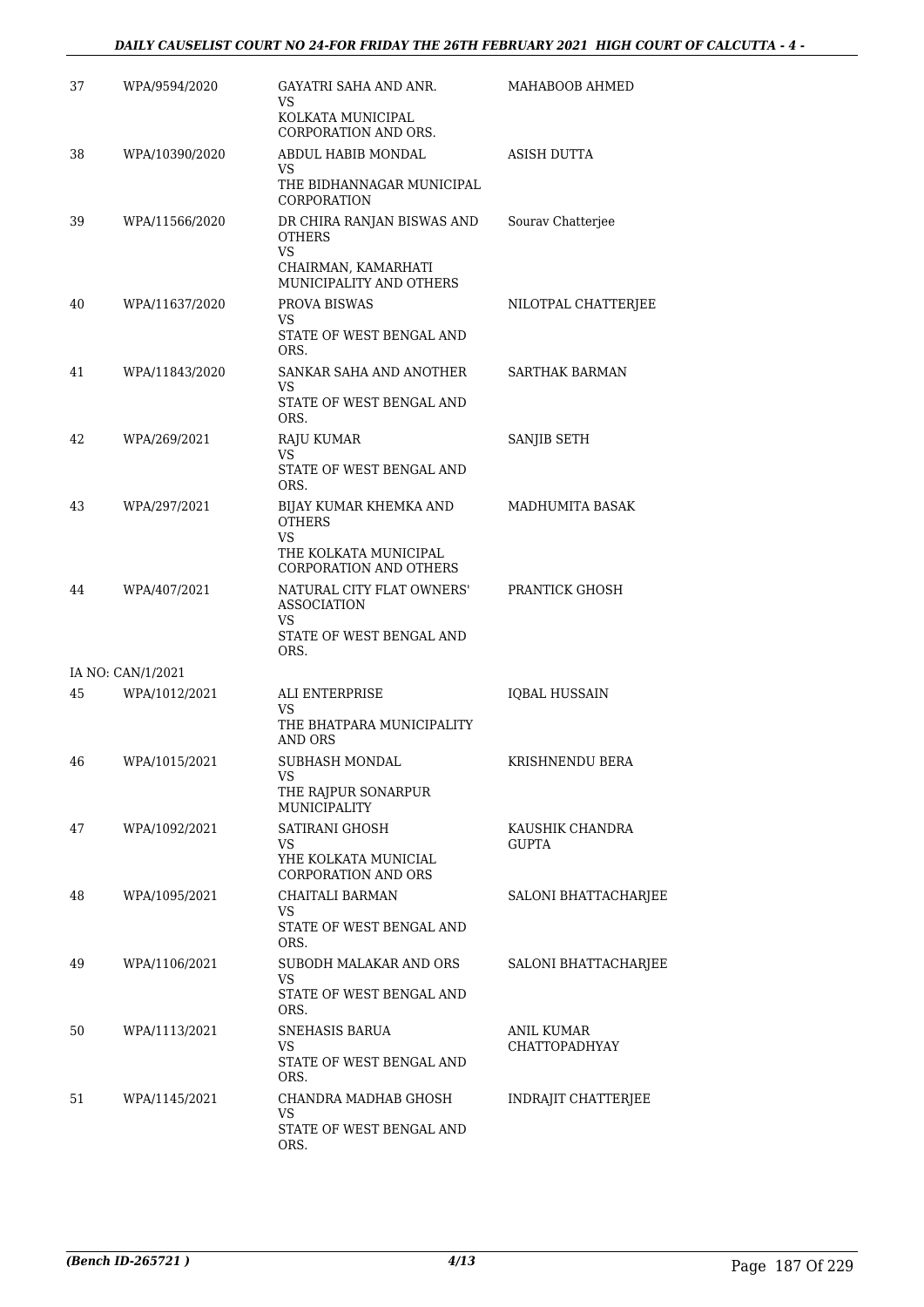| 52 | WPA/1161/2021 | SHARWAN GANERIWALA<br>VS<br>THE WEST BENGAL MUNICIPAL                                    | SUBHARANSHU TRIVEDI      |
|----|---------------|------------------------------------------------------------------------------------------|--------------------------|
| 53 | WPA/1173/2021 | CORPORATION<br>SHYAMAL NARAYAN BASU<br>VS                                                | DEBDUTTA BASU            |
|    |               | THE KOLKATA MUNICIPAL<br><b>NORPORATION</b>                                              |                          |
| 54 | WPA/1182/2021 | KAMRUN NISHA<br>VS.                                                                      | SANJIB SETH              |
|    |               | STATE OF WEST BENGAL AND<br>ORS.                                                         |                          |
| 55 | WPA/1184/2021 | NARAYAN CHANDRA DATTA @<br>NARAYAN DATTA<br>VS.<br>STATE OF WEST BENGAL AND<br>ORS.      | Arjun Samanta            |
| 56 | WPA/1188/2021 | KISHOR KUMAR OJHA<br>VS.<br>THE KOLKATA MUNICIPAL                                        | MD. JALALUDDIN           |
|    |               | CORPORATION                                                                              |                          |
| 57 | WPA/1195/2021 | RAJ RAM PAL<br>VS                                                                        | SAMIRUL SARDAR           |
|    |               | THE KOLKATA MUNICIPAL<br>CORPORATION                                                     |                          |
| 58 | WPA/1278/2021 | <b>SULOK BANDHU BAG</b><br>VS.                                                           | <b>DEBASISH DAS</b>      |
|    |               | STATE OF WEST BENGAL AND<br>ORS.                                                         |                          |
| 59 | WPA/1279/2021 | SUBIR SAHA<br>VS.                                                                        | SARTHAK BARMAN           |
|    |               | STATE OF WEST BENGAL AND<br>ORS.                                                         |                          |
| 60 | WPA/1292/2021 | <b>INDIA MOTOR PARTS AND</b><br>ACCESSORIES LTD. AND ANR<br>VS.<br>THE KOLKATA MUNICIPAL | AJAY GAGGAR              |
| 61 | WPA/1303/2021 | <b>CORPORATION AND ORS</b><br>KRISHNENDU ROY                                             | <b>BHUSAN KUMAR JAIN</b> |
|    |               | VS.<br>STATE OF WEST BENGAL AND                                                          |                          |
| 62 | WPA/1314/2021 | ORS.<br>SANJIB SINGHA ROY                                                                | AMITABRATA RAY           |
|    |               | VS<br>STATE OF WEST BENGAL AND<br>ORS.                                                   |                          |
| 63 | WPA/1380/2021 | VISHAL PRASAD AND ANOTHER                                                                | MD. BANI ISRAIL          |
|    |               | VS.<br>STATE OF WEST BENGAL AND<br>ORS.                                                  |                          |
| 64 | WPA/1384/2021 | <b>VISHAL PRASAD</b>                                                                     | MD BANI ISRAIL           |
|    |               | VS<br>STATE OF WEST BENGAL AND<br>ORS.                                                   |                          |
| 65 | WPA/1403/2021 | SWAPAN KUMAR DEY<br>VS                                                                   | SURYA MAITY              |
|    |               | STATE OF WEST BENGAL AND<br>ORS.                                                         |                          |
| 66 | WPA/1408/2021 | SANTU GHOSH<br>VS.                                                                       | PALASH MUKHERJEE         |
|    |               | STATE OF WEST BENGAL AND<br>ORS.                                                         |                          |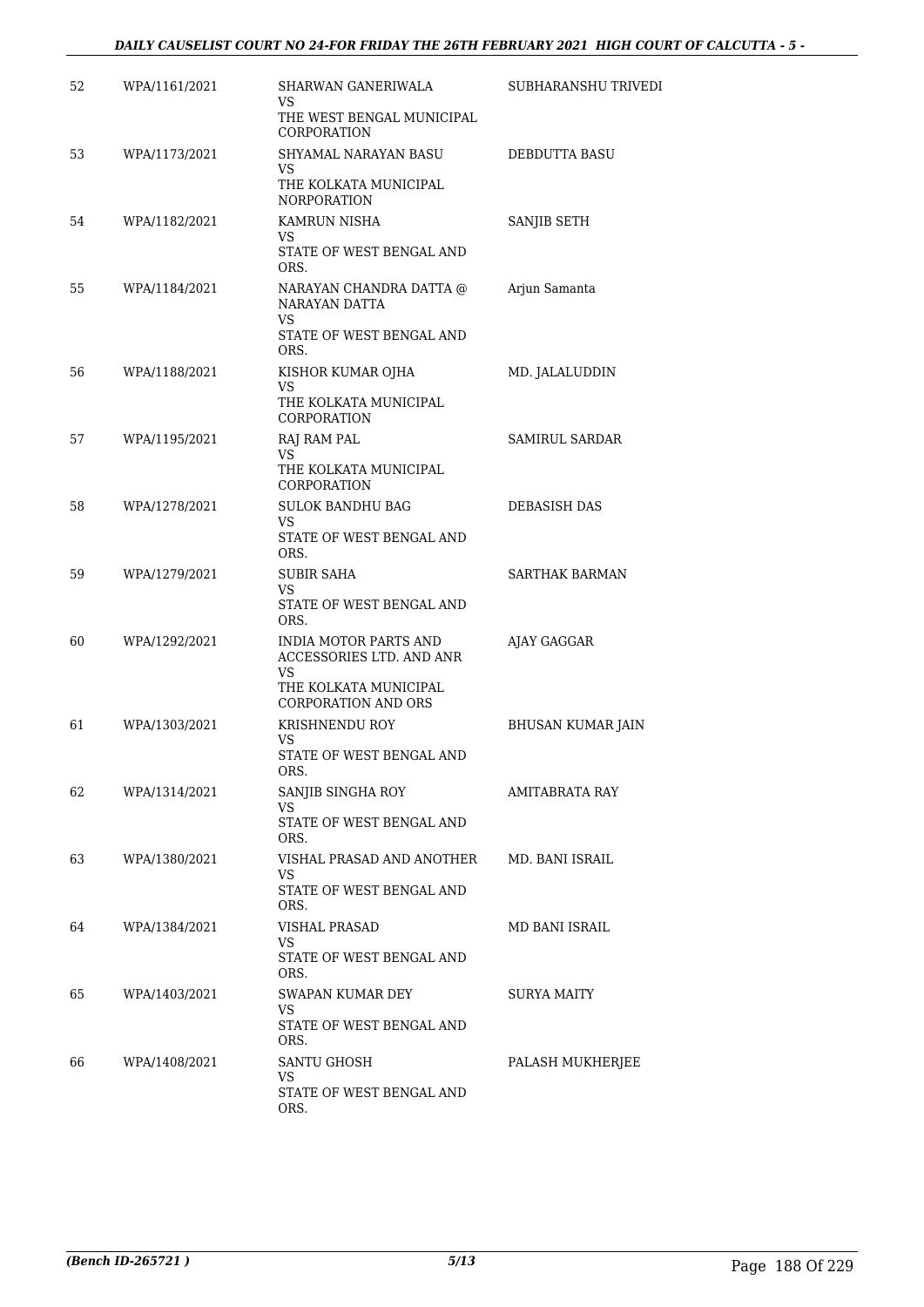| 67 | WPA/1433/2021 | GARIMA DEVELOPERS AND<br><b>ANOTHER</b><br>VS       | ANUJIT MOOKHERJI          |
|----|---------------|-----------------------------------------------------|---------------------------|
|    |               | KOLKATA MUNICIPAL<br><b>CORPORATION AND OTHERS</b>  |                           |
| 68 | WPA/1464/2021 | <b>UMA KARMAKAR</b><br>VS.                          | SOUMYAJIT BHATTA          |
|    |               | STATE OF WEST BENGAL AND<br>ORS.                    |                           |
| 69 | WPA/1511/2021 | RUHUL ISLAM AND ORS<br>VS                           | ANJANA BANERJEE           |
|    |               | STATE OF WEST BENGAL AND<br>ORS.                    |                           |
| 70 | WPA/1559/2021 | <b>GULAB CHAND KAIRI AND</b><br><b>OTHERS</b><br>VS | BIBEK DEY                 |
|    |               | THE SOUTH DUM DUM<br>MUNICIPALITY AND OTHERS        |                           |
| 71 | WPA/1578/2021 | SABITA HALDER AND ANR<br>VS.                        | SULAGNA BHATTACHARYA      |
|    |               | KOLKATA MUNICIPAL<br><b>CORPORATION AND ORS</b>     |                           |
| 72 | WPA/1607/2021 | ALAM ARA BIBI<br><b>VS</b>                          | INDRAJIT<br>BHATTACHARJEE |
|    |               | KOLKATA MUNICIPAL<br>CORPORATION                    |                           |
| 73 | WPA/1620/2021 | <b>ANJANA ROY</b><br><b>VS</b>                      | PROBAL SARKAR             |
|    |               | STATE OF WEST BENGAL AND<br>ORS.                    |                           |
| 74 | WPA/1626/2021 | MUNNI DOM<br>VS                                     | PROBAL SARKAR             |
|    |               | STATE OF WEST BENGAL AND<br>ORS.                    |                           |
| 75 | WPA/1654/2021 | RINA DAS<br><b>VS</b>                               | PROBAL SARKAR             |
|    |               | STATE OF WEST BENGAL AND<br>ORS.                    |                           |
| 76 | WPA/1669/2021 | JITENDRA NARAYAN SINGH AND<br><b>ORS</b><br>VS      | RAMESHWAR SINHA           |
|    |               | STATE OF WEST BENGAL AND<br>ORS.                    |                           |
| 77 | WPA/1754/2021 | SOUMYABRATA BOSE<br>VS.                             | MANIKA SARKAR             |
|    |               | BIDHANNAGAR MUNICIPAL<br><b>CORPORATION AND ORS</b> |                           |
| 78 | WPA/1765/2021 | RATAN BAURI AND ORS<br>VS.                          | RAMESHWAR SINHA           |
|    |               | STATE OF WEST BENGAL AND<br>ORS.                    |                           |
| 79 | WPA/1770/2021 | <b>BIPLAB SARKAR</b><br>VS                          | <b>SUPREEM NASKAR</b>     |
|    |               | STATE OF WEST BENGAL AND<br>ORS.                    |                           |
| 80 | WPA/1900/2021 | PARESHNATH DEY SARKAR<br>VS                         | DIBYENDU NANDI            |
|    |               | THE KOLKATA MUNICIPAL<br>CORPORATION                |                           |
| 81 | WPA/1926/2021 | NEMAI SENAPATI<br>VS.                               | AYANAVA<br>BHATTACHARYYA  |
|    |               | STATE OF WEST BENGAL AND<br>ORS.                    |                           |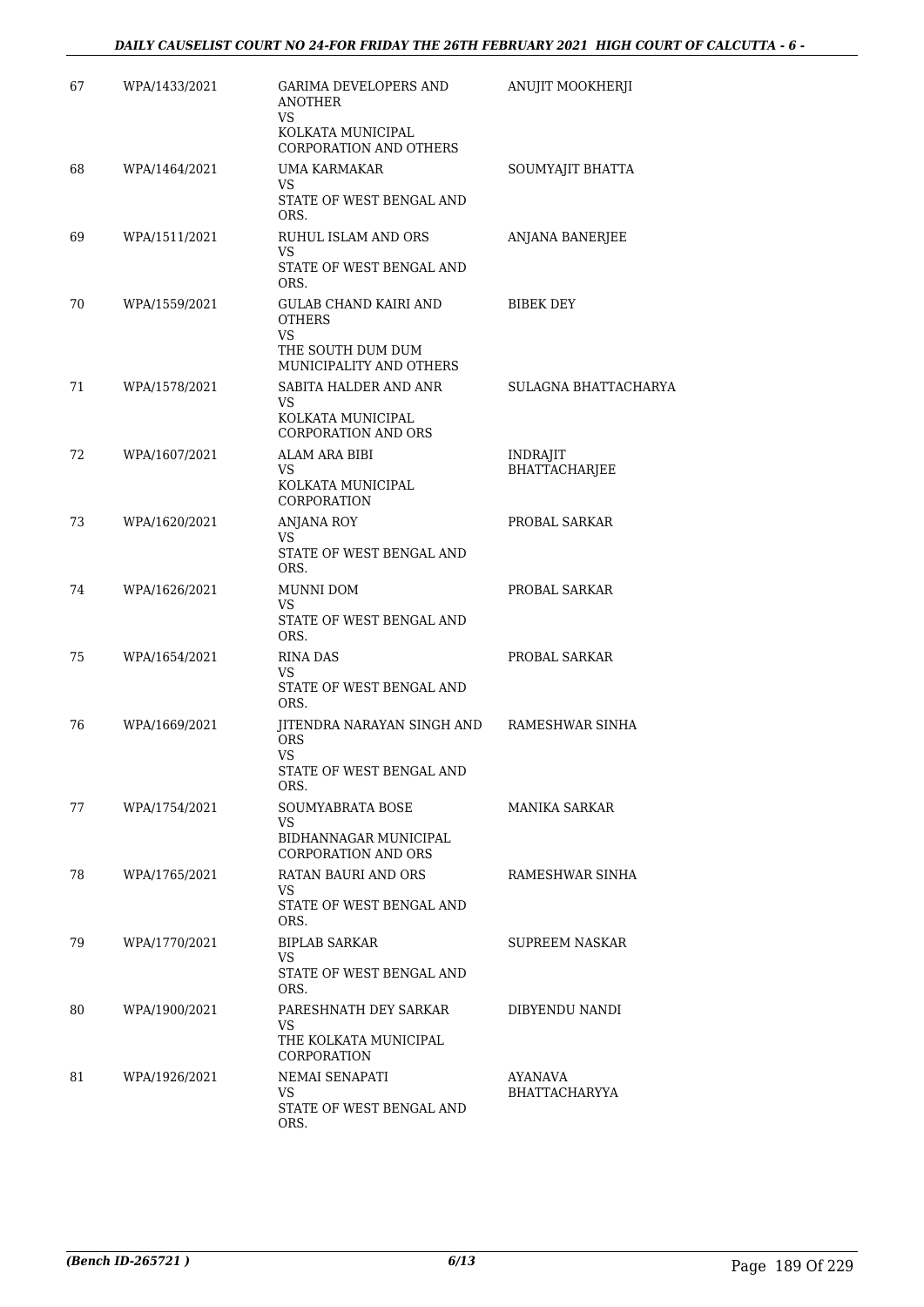| 82 | WPA/1944/2021     | SANKAR KUMAR SAHA AND<br><b>OTHERS</b><br><b>VS</b>        | SANGHAMITRA NANDY                  |
|----|-------------------|------------------------------------------------------------|------------------------------------|
|    |                   | STATE OF WEST BENGAL AND<br>ORS.                           |                                    |
| 83 | WPA/1978/2021     | CHANDRABATI GAYEN (BAG)<br>VS<br>THE ULUBERIA MUNICIPALITY | ANIL KUMAR<br><b>VHATTOPADHYAY</b> |
| 84 | WPA/1981/2021     | AMIT KUMAR RAI<br>VS<br><b>HOWRAH MUNICIPAL</b>            | <b>ANIMESH PAUL</b>                |
|    |                   | CORPORATION AND OTHERS                                     |                                    |
| 85 | WPA/1987/2021     | <b>ISRAR AHMED</b><br>VS.<br>KOLKATA MUNICIPAL             | AVINASH KUMAR VERMA                |
|    |                   | CORPORATIONA AND OTHERS                                    |                                    |
|    | IA NO: CAN/1/2021 |                                                            |                                    |
| 86 | WPA/1998/2021     | PARVEZ AHMED<br>VS<br>KOLKATA MUNICIPAL                    | <b>SWETKETU DAS</b>                |
|    |                   | <b>CORPORATION AND OTHERS</b>                              |                                    |
|    | IA NO: CAN/1/2021 |                                                            |                                    |
| 87 | WPA/2006/2021     | <b>AMITAVA DE BHOWMICK</b><br>VS                           | ARNAB SAHA                         |
|    |                   | THE KOLKATA MUNICIPAL<br><b>CORPORATION AND ORS</b>        |                                    |
| 88 | WPA/2020/2021     | NABANITA GHOSH<br>VS                                       | KAJAL RAY                          |
|    |                   | STATE OF WEST BENGAL AND<br>ORS.                           |                                    |
| 89 | WPA/2043/2021     | <b>BHASKAR SINGHA</b><br>VS                                | Kunal Ganguly                      |
|    |                   | UTTARPARA KOTRUNG<br>MUNICIPALITY                          |                                    |
| 90 | WPA/2080/2021     | SALAUDDIN LODHI AND ANR<br>VS                              | SULAGNA BHATTACHARYA               |
|    |                   | KOLKATA MUNICIPAL<br><b>CORPORATION AND ORS</b>            |                                    |
| 91 | WPA/2109/2021     | LUBNA RAHIM<br>VS                                          | <b>SOMRAJ DHAR</b>                 |
|    |                   | STATE OF WEST BENGAL AND<br>ORS.                           |                                    |
| 92 | WPA/2122/2021     | SANJOY CHATTERJEE<br>VS                                    | SARIFUL ISLAM MALLIK               |
|    |                   | STATE OF WEST BENGAL AND<br>ORS.                           |                                    |
| 93 | WPA/2162/2021     | G P ENTERPRISE AND ANR<br>VS                               | SANGHAMITRA NANDY                  |
|    |                   | STATE OF WEST BENGAL AND<br>ORS.                           |                                    |
| 94 | WPA/2165/2021     | G.P. ENTERPRISE AND ANR<br>VS                              | SANGHAMITRA NANDY                  |
|    |                   | STATE OF WEST BENGAL AND<br>ORS.                           |                                    |
| 95 | WPA/2166/2021     | JAGADISH CHANDRA BAG                                       | MANABENDRA THAKUR                  |
|    |                   | VS<br>STATE OF WEST BENGAL AND<br>ORS.                     |                                    |
| 96 | WPA/2171/2021     | G.P. ENTERPRISE ANR ANR<br>VS                              | SANGHAMITRA NANDY                  |
|    |                   | STATE OF WEST BENGAL AND<br>ORS.                           |                                    |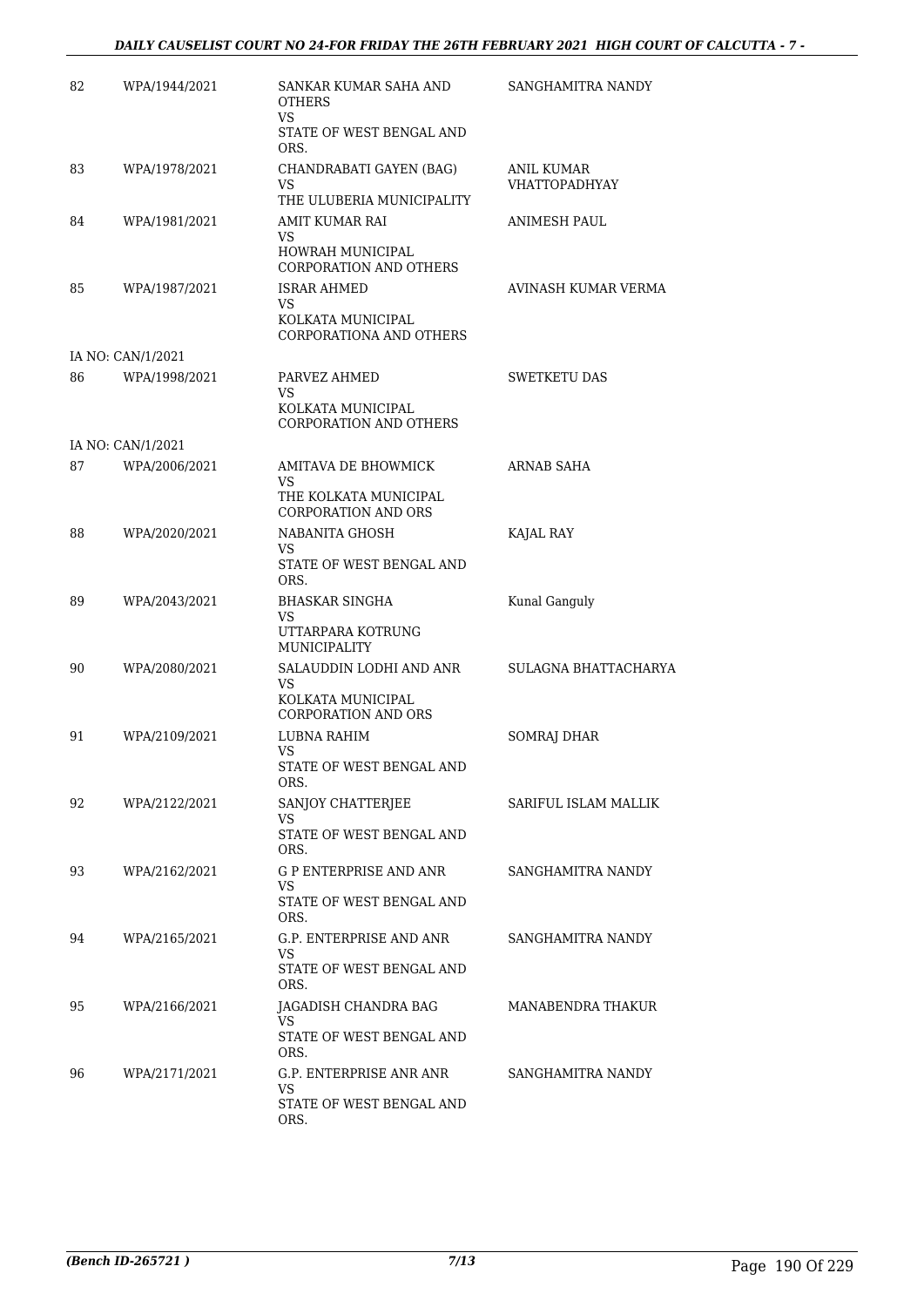### *DAILY CAUSELIST COURT NO 24-FOR FRIDAY THE 26TH FEBRUARY 2021 HIGH COURT OF CALCUTTA - 8 -*

| 97  | WPA/2174/2021       | SIPRA BARAI<br>VS                                                                            | SOURI GHOSHAL        |
|-----|---------------------|----------------------------------------------------------------------------------------------|----------------------|
|     |                     | STATE OF WEST BENGAL AND<br>ORS.                                                             |                      |
| 98  | WPA/2234/2021       | SK. KABIR UDDIN<br>VS                                                                        | <b>MARIA RAHAMAN</b> |
|     | (FIXED ON 05.03.21) | STATE OF WEST BENGAL AND<br>ORS.                                                             |                      |
| 99  | WPA/2256/2021       | UTTAM KUMAR DAS                                                                              | SANKAR NARAYAN SAHA  |
|     |                     | VS<br>STATE OF WEST BENGAL AND<br>ORS.                                                       |                      |
| 100 | WPA/2311/2021       | GORACHAND MANDAL<br>VS                                                                       | PINGAL BHATTACHARYA  |
|     |                     | KOLKATA MUNICIPAL<br><b>CORPORATION AND OTHERS</b>                                           |                      |
| 101 | WPA/2321/2021       | KAMAL KUMAR VIJAY AND ORS<br>VS<br>KOLKATA MUNICIPAL                                         | SUBHAJIT MANNA       |
|     |                     | <b>CORPORATION AND ORS</b>                                                                   |                      |
| 102 | WPA/2330/2021       | ANIL MAJZUMDAR<br>VS                                                                         | PINAKI RANJAN MITRA  |
|     |                     | HOWRAH MUNICIPAL<br><b>CORPOPRATION</b>                                                      |                      |
| 103 | WPA/2385/2021       | <b>ARINDAM DAS</b><br>VS                                                                     | TAPAS SINGHA ROY     |
|     |                     | THE STATE OF WEST BENGAL<br>AND ORS                                                          |                      |
| 104 | WPA/2386/2021       | NITYANANDA DAS<br>VS                                                                         | PRADIP KUMAR KUNDU   |
|     |                     | STATE OF WEST BENGAL AND<br>ORS.                                                             |                      |
| 105 | WPA/2388/2021       | ARINDAM DAS<br>VS                                                                            | TAPAS SINGHA ROY     |
|     |                     | THE STATE OF WEST BENGAL<br>AND ORS                                                          |                      |
| 106 | WPA/2404/2021       | LAB KUMAR DUTTA<br><b>VS</b>                                                                 | ARUP KRISHNA DAS     |
|     |                     | STATE OF WEST BENGAL AND<br>ORS.                                                             |                      |
| 107 | WPA/2407/2021       | CHANCHAL BANERJEE<br>VS                                                                      | ARUP KRISHNA DAS     |
|     |                     | STATE OF WEST BENGAL AND<br>ORS.                                                             |                      |
| 108 | WPA/2443/2021       | DEBASISH SRIMANY<br>VS                                                                       | AVIROOP BHATTACHARYA |
|     |                     | THE BARANAGAR MUNICIPALITY<br>AND ORS                                                        |                      |
| 109 | WPA/2461/2021       | ARATRIKA GHOSH<br>VS                                                                         | SAGARMAY GHOSH       |
|     |                     | STATE OF WEST BENGAL AND<br>ORS.                                                             |                      |
| 110 | WPA/2510/2021       | R K DEVELOPERS CONTRACTORS<br>AND ENGINEERS<br>VS<br>HOWRAH MUNICIPAL<br>CORPORATION AND ORS | MRINALINI MAJUMDER   |
| 111 | WPA/2598/2021       | NASIR ALI MOLLA                                                                              | MD GOLAM NURE IMROHI |
|     |                     | VS.<br>STATE OF WEST BENGAL AND<br>ORS.                                                      |                      |
| 112 | WPA/2610/2021       | MALIKA MAFRUDA BANU                                                                          | DONA GHOSH           |
|     |                     | VS.<br>STATE OF WEST BENGAL AND<br>ORS.                                                      |                      |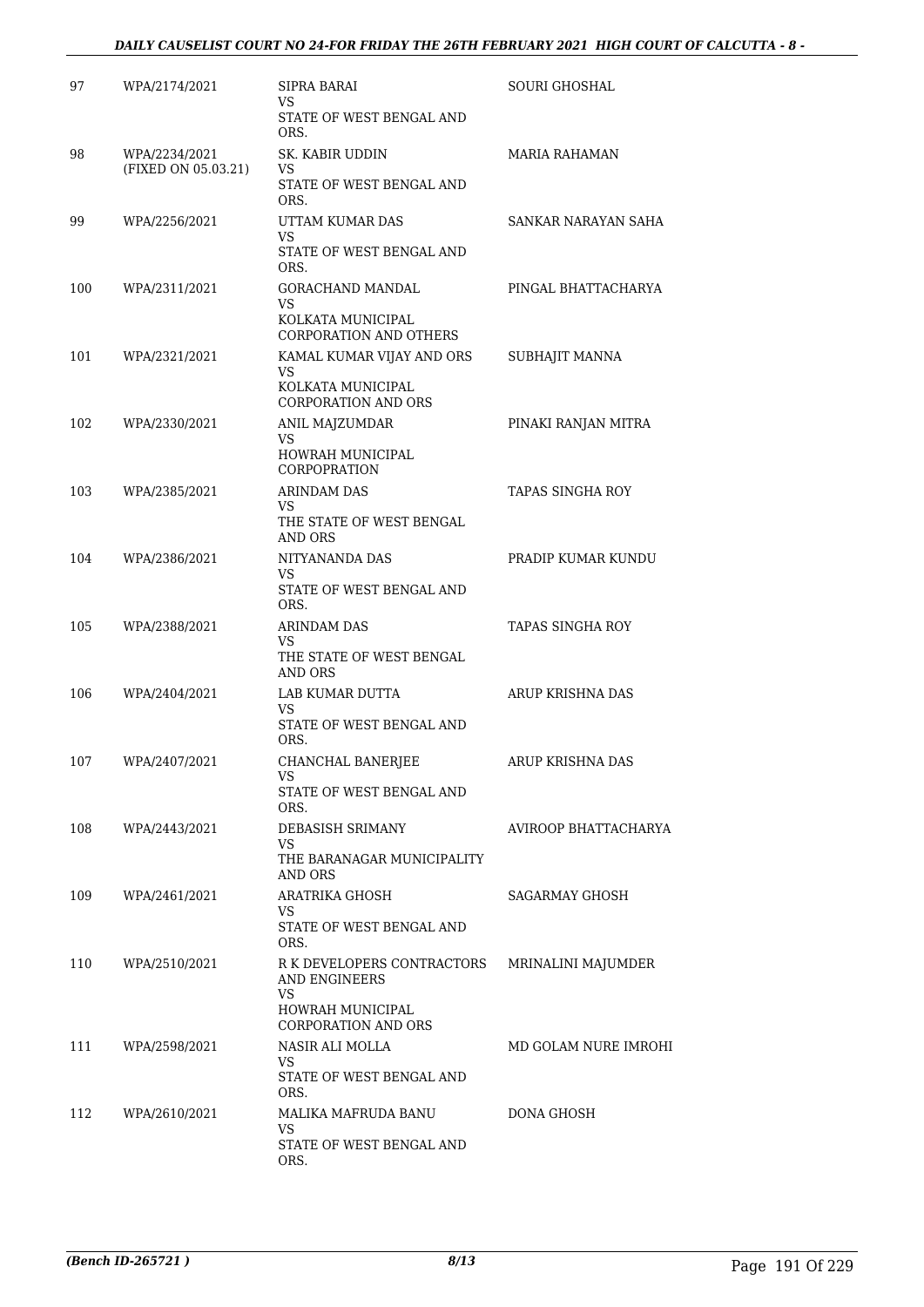| 113 | WPA/2622/2021 | SHIV KUMARI DEVI ALIAS SHIV<br><b>KUMAREE</b>              | SOMNATH DE                 |
|-----|---------------|------------------------------------------------------------|----------------------------|
|     |               | <b>VS</b><br>HOWRAH MUNICIPAL<br>CORPORATION AND OTHERS    |                            |
| 114 | WPA/2629/2021 | DIPANKAR PAL RAM                                           | DILIP KUMAR SAILA          |
|     |               | VS<br>THE STATE OF WEST BENGAL<br>AND ORS                  |                            |
| 115 | WPA/2643/2021 | <b>DHRUBADAS SUR</b>                                       | PARTHA SARKAR              |
|     |               | VS<br>THE CHAMPDANY MUNICIPALITY                           |                            |
| 116 | WPA/2670/2021 | RAM NARAYAN SHARMA<br>VS<br>STATE OF WEST BENGAL AND       | RAHUL SHARMA               |
|     |               | ORS.                                                       |                            |
| 117 | WPA/2685/2021 | <b>ASHOKE BANERJEE</b><br>VS<br>STATE OF WEST BENGAL AND   | <b>SUPREEM NASKAR</b>      |
| 118 | WPA/2690/2021 | ORS.<br>SUBAL CHANDRA MANNA                                | <b>BAPIN BAIDYA</b>        |
|     |               | VS<br>STATE OF WEST BENGAL AND                             |                            |
| 119 | WPA/2693/2021 | ORS.<br>PIJUSH DEBNATH AND ORS                             | <b>ALLEN FELIX</b>         |
|     |               | VS.<br>STATE OF WEST BENGAL AND<br>ORS.                    |                            |
| 120 | WPA/2788/2021 | <b>UDAY DUTTA AND ORS</b>                                  | PARTHA SARKAR              |
|     |               | VS<br>THE DURGAPUR MUNICIPAL<br><b>CORPORATION AND ORS</b> |                            |
| 121 | WPA/2860/2021 | <b>SMT BANI SAMANTA</b><br>VS                              | KRISHANU BANIK             |
|     |               | STATE OF WEST BENGAL AND<br>ORS.                           |                            |
| 122 | WPA/2896/2021 | ANIL GIRI AND ANOTHER<br>VS                                | <b>SANTI DAS BHOWMICK</b>  |
|     |               | STATE OF WEST BENGAL AND<br>ORS.                           |                            |
| 123 | WPA/2935/2021 | SANDIP KUMAR SHAW                                          | DEBABRATA RAY              |
|     |               | VS<br>STATE OF WEST BENGAL AND<br>ORS.                     |                            |
| 124 | WPA/2982/2021 | LAKHAN ORAON                                               | RANANEESH GUHA             |
|     |               | VS<br>STATE OF WEST BENGAL AND<br>ORS.                     | THAKURTA                   |
| 125 | WPA/2985/2021 | PIJUSH KANTI DUTTA<br>VS.                                  | RANANEESH GUHA<br>THAKURTA |
|     |               | STATE OF WEST BENGAL AND<br>ORS.                           |                            |
| 126 | WPA/2988/2021 | PRADIP KUMAR MUKHERJEE<br>VS                               | RANANEESH GUHA<br>THAKURTA |
|     |               | STATE OF WEST BENGAL AND<br>ORS.                           |                            |
| 127 | WPA/2991/2021 | KIRAN MUNDA ORAON<br>VS.                                   | RANANEESH GUHA             |
|     |               | STATE OF WEST BENGAL AND<br>ORS.                           | THAKURTA                   |
| 128 | WPA/2995/2021 | KRISHNA DAS GOSWAMI<br>VS                                  | RANANEESH GUHA<br>THAKURTA |
|     |               | STATE OF WEST BENGAL AND<br>ORS.                           |                            |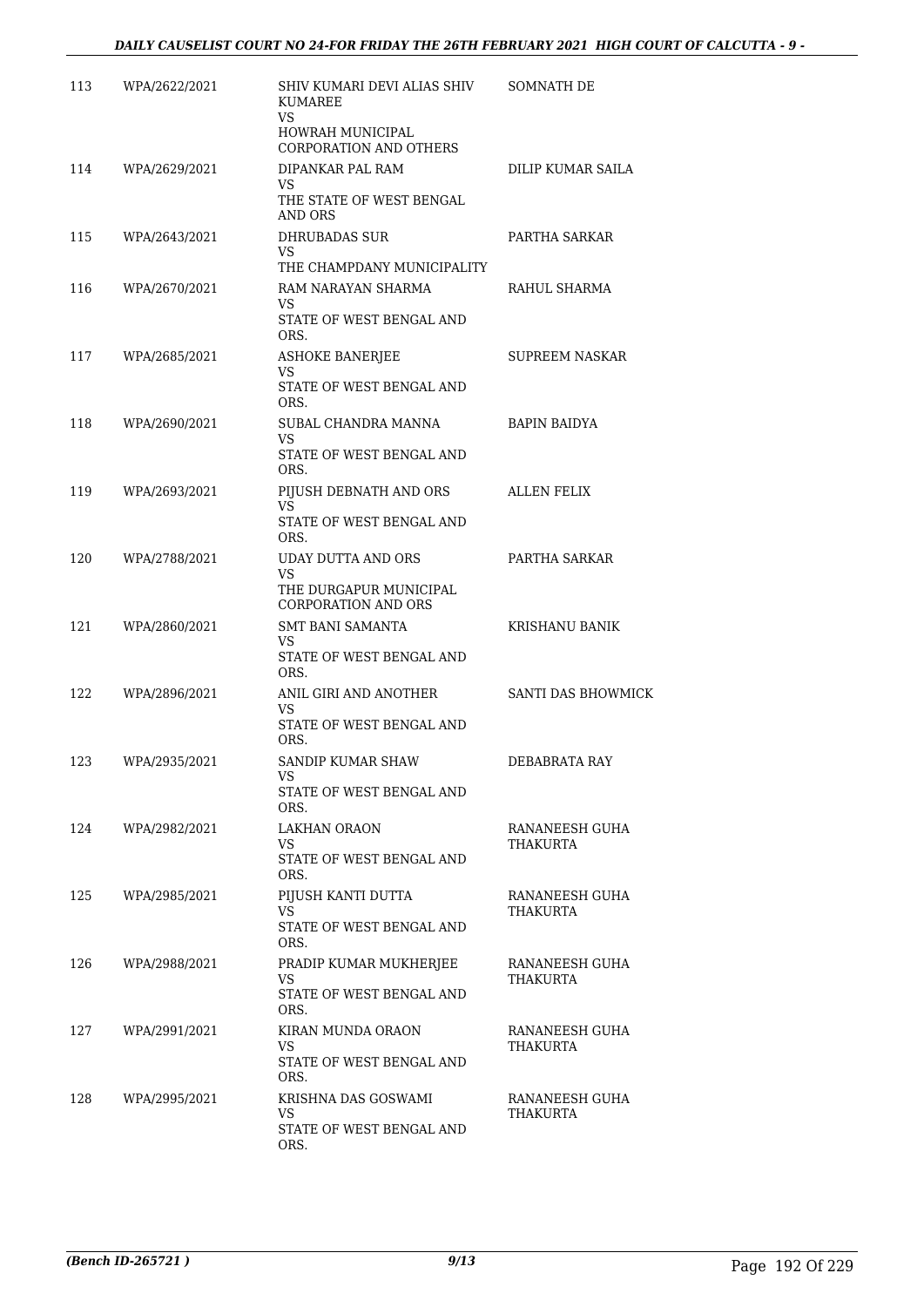### *DAILY CAUSELIST COURT NO 24-FOR FRIDAY THE 26TH FEBRUARY 2021 HIGH COURT OF CALCUTTA - 10 -*

| 129 | WPA/2999/2021 | RABIN SARKAR<br>VS                                                      | RANANEESH GUPTA<br>THAKURTA |
|-----|---------------|-------------------------------------------------------------------------|-----------------------------|
|     |               | STATE OF WEST BENGAL AND<br>ORS.                                        |                             |
| 130 | WPA/3002/2021 | ARAVIND KUMAR PASWAN<br>VS                                              | RANANEESH GUHA<br>THAKURTA  |
|     |               | STATE OF WEST BENGAL AND<br>ORS.                                        |                             |
| 131 | WPA/3037/2021 | TAPAN KUMAR ROY AND ANR<br>VS                                           | RAJDEEP BHATTACHARYA        |
|     |               | BIDHANNAGAR MUNICIPAL<br>CORPORATION AND ORS                            |                             |
| 132 | WPA/3046/2021 | TAPAN KUMAR BHUNIA AND ANR<br>VS.                                       | SYED SHAMSUL AREFIN         |
|     |               | THE KMC AND ORS                                                         |                             |
| 133 | WPA/3083/2021 | DIPAK KUMAR DAS<br>VS.                                                  | <b>ARIF ALI</b>             |
|     |               | KOLKATA MUNICIPAL<br><b>CORPORATION AND OTHERS</b>                      |                             |
| 134 | WPA/3084/2021 | KAILASH CHAND DAGA AND<br><b>OTHES</b>                                  | PRIYANKAR BASU<br>MALLICK   |
|     |               | <b>VS</b><br>KOLKATA MUNICIPAL                                          |                             |
| 135 | WPA/3131/2021 | <b>CORPORATION AND OTHERS</b><br>COL DR SUNANDA MAJUMDAR                | MOUMITA GHOSH               |
|     |               | <b>VS</b>                                                               |                             |
|     |               | THE CHAIRMAN, BOARD OF<br>ADMIN., BIDHANNAGAR<br>MUNICIPAL CORP AND ORS |                             |
| 136 | WPA/3432/2021 | SAURAV KUMAR DUTT                                                       | <b>MANIKA ROY</b>           |
|     |               | VS<br>STATE OF WEST BENGAL AND<br>ORS.                                  |                             |
| 137 | WPA/3610/2021 | HRISHIKESH PAUL<br>VS                                                   | KRISHNADAS PODDAR           |
|     |               | KOLKATA MUNICIPAL<br><b>CORPORATION AND ORS</b>                         |                             |
| 138 | WPA/4336/2021 | DILIP KUMAR MOHANTA<br>VS                                               | PINTU KARAR                 |
|     |               | STATE OF WEST BENGAL AND<br>ORS.                                        |                             |
| 139 | WPA/4474/2021 | SANKAR KUMAR SAHA AND ORS<br>VS.                                        | SANGHAMITRA NANDY           |
|     |               | STATE OF WEST BENGAL AND<br>ORS.                                        |                             |
| 140 | WPA/4479/2021 | SANKAR KUMAR SAHA AND ORS<br>VS.                                        | SANGHAMITRA NANDY           |
|     |               | STATE OF WEST BENGAL AND<br>ORS.                                        |                             |
| 141 | WPA/4711/2021 | NEMAI PAUL<br>VS                                                        | AMARNATH AGARWAL            |
|     |               | THE PRINCIPAL SECRETARY AND<br><b>OTHERS</b>                            |                             |
| 142 | WPA/4875/2021 | <b>BANSON CONSTRUCTION</b><br>VS.                                       | SANGHAMITRA NANDY           |
|     |               | STATE OF WEST BENGAL AND<br>ORS.                                        |                             |
| 143 | WPA/4877/2021 | <b>BSP ENTERPRISES</b><br>VS.                                           | SANGHAMITRA NANDY           |
|     |               | STATE OF WEST BENGAL AND<br>ORS.                                        |                             |
| 144 | WPA/4884/2021 | BSP ENTERPRISE AND OTHERS<br>VS.                                        | SANGHAMITRA NANDY           |
|     |               | STATE OF WEST BENGAL AND<br>ORS.                                        |                             |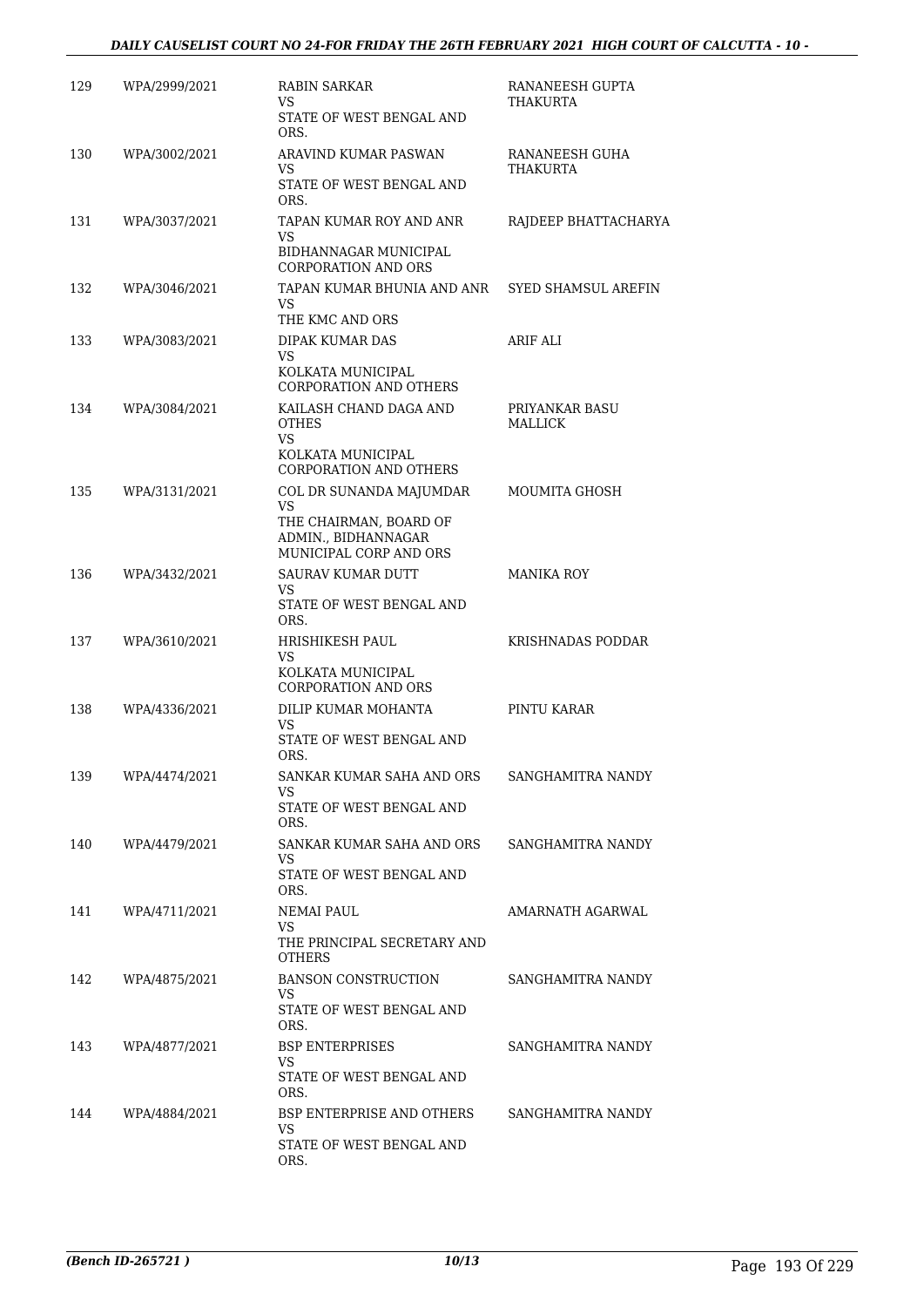| 145 | WPA/5097/2021        | GOKUL CONSTRUCTION AND<br>ANR<br><b>VS</b>                              | SANGHAMITRA NANDY                         |
|-----|----------------------|-------------------------------------------------------------------------|-------------------------------------------|
|     |                      | STATE OF WEST BENGAL AND<br>ORS.                                        |                                           |
| 146 | WPA/5100/2021        | GOKUL CONSTRUCTION AND<br>ANR<br>VS.                                    | SANGHAMITRA NANDY                         |
|     |                      | STATE OF WEST BENGAL AND<br>ORS.                                        |                                           |
|     |                      | <b>PANCHAYAT - MOTIONS</b>                                              |                                           |
| 147 | WPA/11274/2020       | <b>BUILDCON AND ANR</b><br>VS.<br>UNION OF INDIA AND ORS.               | DEBASISH GHOSH                            |
|     | wt148 WPA/10841/2020 | AMIT GUPTA                                                              | SUBHAJIT ROY                              |
|     |                      | VS<br>UNION OF INDIA AND ORS.                                           |                                           |
| 149 | WPA/1709/2021        | <b>AHSAN AHMED</b>                                                      | <b>GOLA KARIM</b>                         |
|     |                      | VS<br>STATE OF WEST BENGAL AND<br>ORS.                                  | <b>CHOWDHURY</b>                          |
| 150 | WPA/1766/2021        | MIHIR RANJAN BALA                                                       | MAIDUL ISLAM KAYAL                        |
|     |                      | VS                                                                      |                                           |
|     |                      | STATE OF WEST BENGAL AND<br>ORS.                                        |                                           |
| 151 | WPA/1794/2021        | HAPPYY SANGHA MAHILA<br>SAMABAY SAMITY LTD AND<br><b>ANOTHER</b><br>VS. | PRIYASHI BANERJEE                         |
|     |                      | STATE OF WEST BENGAL AND<br>ORS.                                        |                                           |
| 152 | WPA/1835/2021        | HASEN SAH<br>VS<br>STATE OF WEST BENGAL AND                             | PAMPA DEY (DHABAL)                        |
|     |                      | ORS.                                                                    |                                           |
| 153 | WPA/1959/2021        | JHANTU KUMAR GHOSH AND<br><b>ORS</b><br>VS                              | <b>SUBIR KUMAR</b><br><b>BHATTACHARYA</b> |
|     |                      | STATE OF WEST BENGAL AND<br>ORS.                                        |                                           |
| 154 | WPA/1982/2021        | <b>BIMALENDU BERA</b>                                                   | <b>BISWAJIT SAU</b>                       |
|     |                      | VS<br>STATE OF WEST BENGAL AND<br>ORS.                                  |                                           |
| 155 | WPA/2051/2021        | DIBYENDU PANJA                                                          | SK. MD. ASHIK IQUEBAL                     |
|     |                      | VS<br>STATE OF WEST BENGAL AND<br>ORS.                                  |                                           |
| 156 | WPA/2061/2021        | <b>JOYDEB MAITY</b>                                                     | SUKUMAR GHOSH                             |
|     |                      | VS.<br>STATE OF WEST BENGAL AND<br>ORS.                                 |                                           |
| 157 | WPA/2066/2021        | MITHU BAGDI<br>VS                                                       | UTTAM BANERJEE                            |
|     |                      | STATE OF WEST BENGAL AND<br>ORS.                                        |                                           |
| 158 | WPA/2074/2021        | GOURI SHANKAR MAHATO<br>VS.                                             | SIVA PRASAD GHOSE                         |
|     |                      | STATE OF WEST BENGAL AND<br>ORS.                                        |                                           |
| 159 | WPA/2088/2021        | ANITA CHOWDHURY<br>VS                                                   | DEBAPRIYA SAMANTA                         |
|     |                      | STATE OF WEST BENGAL AND<br>ORS.                                        |                                           |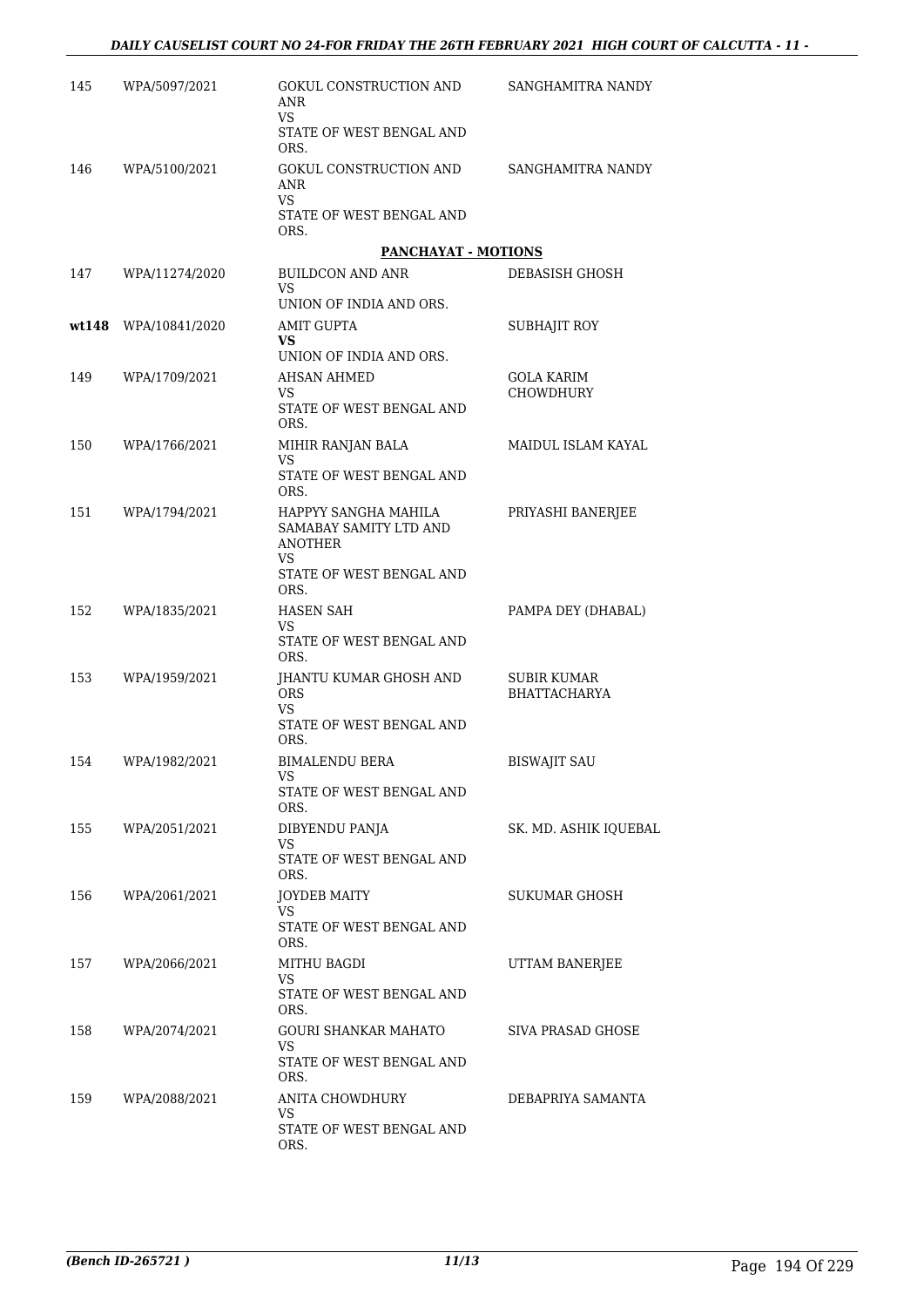### *DAILY CAUSELIST COURT NO 24-FOR FRIDAY THE 26TH FEBRUARY 2021 HIGH COURT OF CALCUTTA - 12 -*

| 160 | WPA/2094/2021     | ANUP MISHRA<br>VS.                                            | SRIKANTA DATTA                  |
|-----|-------------------|---------------------------------------------------------------|---------------------------------|
|     |                   | STATE OF WEST BENGAL AND<br>ORS.                              |                                 |
| 161 | WPA/2181/2021     | SWAPNA BISWAS<br>VS<br>State of West Bengal                   | HIMANGSHU GHOSH                 |
| 162 | WPA/2190/2021     | DIPIKA SINGHA                                                 | SUFI KAMAL                      |
|     |                   | VS<br>STATE OF WEST BENGAL AND<br>ORS.                        |                                 |
| 163 | WPA/2391/2021     | AMAL CHAUDHURY                                                | KALIDAS SAHA                    |
|     |                   | VS<br>THE STATE OF WEST BENGAL<br>AND ORS                     |                                 |
| 164 | WPA/2394/2021     | TAPAN JANA AND ORS                                            | SAMIRUL SARDAR                  |
|     |                   | <b>VS</b><br>STATE OF WEST BENGAL AND<br>ORS.                 |                                 |
| 165 | WPA/2430/2021     | <b>BHAIRAB ROY</b><br>VS.                                     | PAMPA DEY (DHABAL)              |
|     |                   | STATE OF WEST BENGAL AND<br>ORS.                              |                                 |
| 166 | WPA/2431/2021     | NIBARAN GHOSH AND ORS<br>VS.                                  | Nemai Chandra Saha              |
|     |                   | STATE OF WEST BENGAL AND<br>ORS.                              |                                 |
| 167 | WPA/2446/2021     | BHOLANATH KUNDU<br>VS.                                        | KESHAB CHANDRA DAS              |
|     |                   | STATE OF WEST BENGAL AND<br>ORS.                              |                                 |
| 168 | WPA/2471/2021     | NAZRUL TARAFDAR<br>VS.<br>STATE OF WEST BENGAL AND            | SUJIT KUMAR GHOSH               |
|     |                   | ORS.                                                          |                                 |
| 169 | WPA/2487/2021     | BETHUADAHARI JCM HIGH<br><b>SCHOOL</b><br>VS                  | <b>RITA GANGULY</b>             |
|     |                   | State of West Bengal AND ORS                                  |                                 |
| 170 | WPA/2556/2021     | <b>SUCHITRA SAHA</b><br><b>VS</b><br>STATE OF WEST BENGAL AND | <b>MONIRA BEGUM</b>             |
|     |                   | ORS.                                                          |                                 |
| 171 | WPA/2561/2021     | GITA DEBNATH<br>VS.                                           | SUDIP GHOSH<br><b>CHOWDHURY</b> |
|     |                   | STATE OF WEST BENGAL AND<br>ORS.                              |                                 |
| 172 | WPA/2576/2021     | BASANA DUTTA                                                  | BHARAT CHANDRA SIMAI            |
|     |                   | VS.<br>STATE OF WEST BENGAL AND<br>ORS.                       |                                 |
| 173 | WPA/2579/2021     | MD. HAFIZ MULLICK                                             | MASUM ALI SARDAR                |
|     |                   | VS.<br>STATE OF WEST BENGAL AND<br>ORS.                       |                                 |
| 174 | WPA/2650/2021     | SAMIRAN MITRA<br>VS.                                          | ASHIS KUMAR DUTTA               |
|     |                   | STATE OF WEST BENGAL AND<br>ORS.                              |                                 |
|     | IA NO: CAN/1/2021 |                                                               |                                 |
| 175 | WPA/2760/2021     | MAKHLUFAR RAHAMAN GAZI<br>VS.<br>STATE OF WEST BENGAL AND     | SUDARSHAN GHOSH                 |
|     |                   | ORS.                                                          |                                 |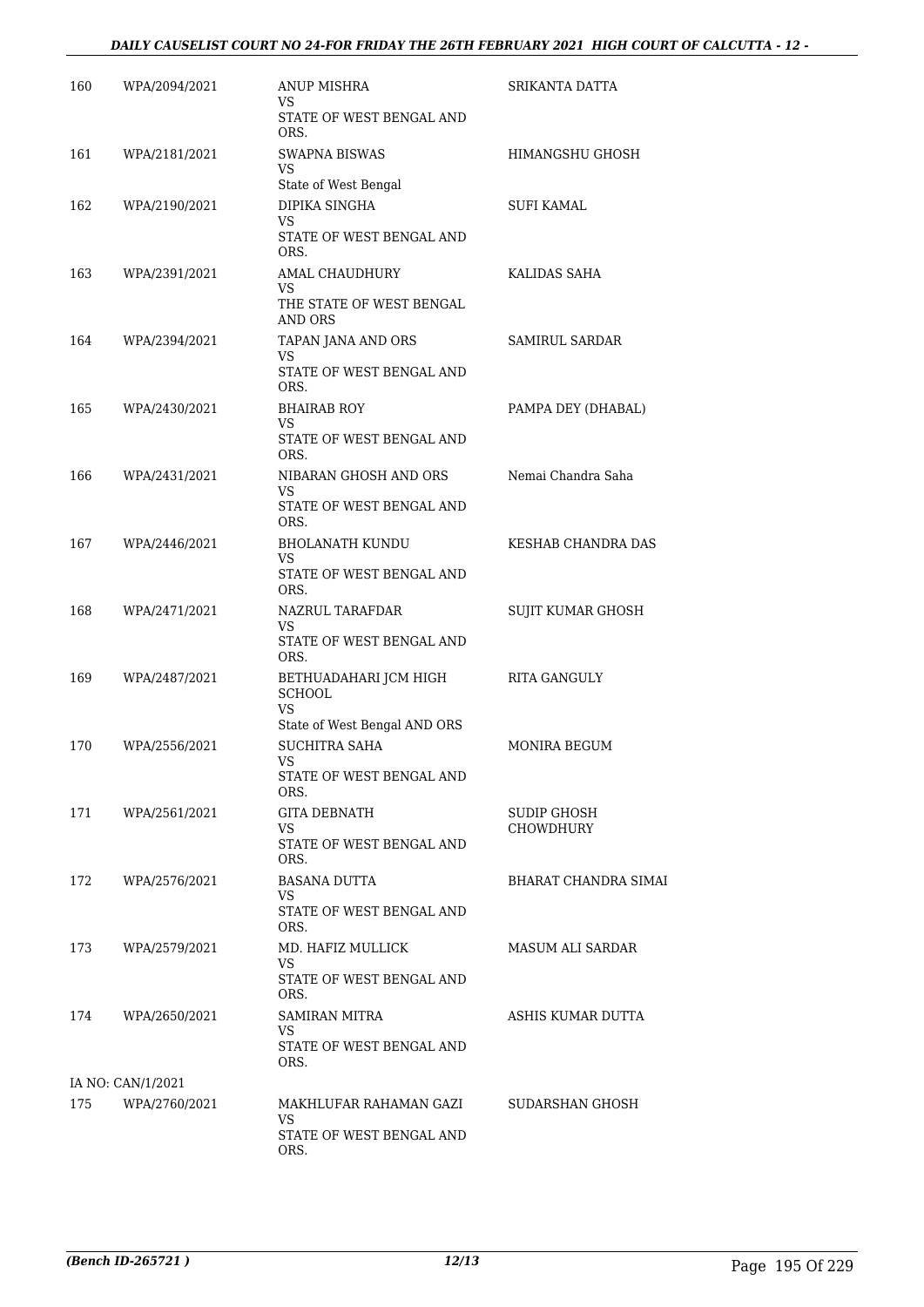### *DAILY CAUSELIST COURT NO 24-FOR FRIDAY THE 26TH FEBRUARY 2021 HIGH COURT OF CALCUTTA - 13 -*

| 176   | WPA/2799/2021        | NIKHIL CHANDRA MAHATO<br>VS                                                | SIVA PRASAD GHOSE                                                                                           |
|-------|----------------------|----------------------------------------------------------------------------|-------------------------------------------------------------------------------------------------------------|
|       |                      | STATE OF WEST BENGAL AND<br>ORS                                            |                                                                                                             |
| 177   | WPA/2829/2021        | LAKSHMIKANTA MAITY<br>VS                                                   | SANJIB BANDYOPADHYAY                                                                                        |
|       |                      | STATE OF WEST BENGAL AND<br>ORS.                                           |                                                                                                             |
| 178   | WPA/2872/2021        | SOURAV KUMAR BORAL<br>VS                                                   | <b>SUPREEM NASKAR</b>                                                                                       |
|       |                      | STATE OF WEST BENGAL AND<br>ORS.                                           |                                                                                                             |
| 179   | WPA/2874/2021        | GOLAM RASUL LASKAR AND<br><b>OTHERS</b>                                    | ANJAN DUTTA                                                                                                 |
|       |                      | <b>VS</b><br>STATE OF WEST BENGAL AND<br>ORS.                              |                                                                                                             |
| 180   | WPA/3092/2021        | <b>BIDHAN MAITY</b><br><b>VS</b>                                           | AVIJIT CHAKRABORTY                                                                                          |
|       |                      | STATE OF WEST BENGAL AND<br>ORS.                                           |                                                                                                             |
| 181   | WPA/5175/2021        | RADHAKANTA POREL AND ANR<br>VS                                             | PRASAYAN MUKHERJEE                                                                                          |
|       |                      | STATE OF WEST BENGAL AND<br>ORS.                                           |                                                                                                             |
|       |                      | <b>APPLICATION</b>                                                         |                                                                                                             |
| 182   | WPA/6500/2018        | <b>BASUDEB MONDAL &amp; ORS</b><br><b>VS</b><br>STATE OF WEST BENGAL & ORS | ANJAN BHATTACHARYA                                                                                          |
|       | IA NO: CAN/2/2021    |                                                                            |                                                                                                             |
| 183   | WPA/6087/2020        | <b>GITA SAHA &amp; ORS</b>                                                 | <b>SHALU GUPTA</b>                                                                                          |
|       |                      | VS<br>THE KMC & ORS                                                        |                                                                                                             |
|       |                      |                                                                            | IA NO: CAN/1/2020(Old No:CAN/4313/2020), CAN/2/2020(Old No:CAN/5030/2020), CAN/3/2020(Old No:CAN/5032/2020) |
| 184   | RVW/21/2021          | <b>BIJAY KRISHNA DE</b><br><b>VS</b>                                       | KOUSTAV SHOME                                                                                               |
|       |                      | SUTAPA DAS AND ORS                                                         |                                                                                                             |
|       | IA NO: CAN/1/2021    |                                                                            |                                                                                                             |
|       | wt185 WPA/14407/2018 | SUTAPA DAS<br>VS.                                                          | SNIGDHA SAHA                                                                                                |
|       |                      | STATE OF WEST BENGAL & ORS                                                 |                                                                                                             |
|       |                      | <b>CONTEMPT APPLICATION</b>                                                |                                                                                                             |
| 186   | CPAN/72/2021         | GOKUL PANDEY<br>VS                                                         | FALGUNI<br><b>BANDYOPADHAYA</b>                                                                             |
|       |                      | DR MV RAO AND ORS                                                          |                                                                                                             |
| wt187 | WPA/25209/2018       | <b>GOKUL PANDEY</b><br>VS.                                                 | KISHALAYA GHOSH                                                                                             |
|       |                      | STATE OF WEST BENGAL & ORS                                                 |                                                                                                             |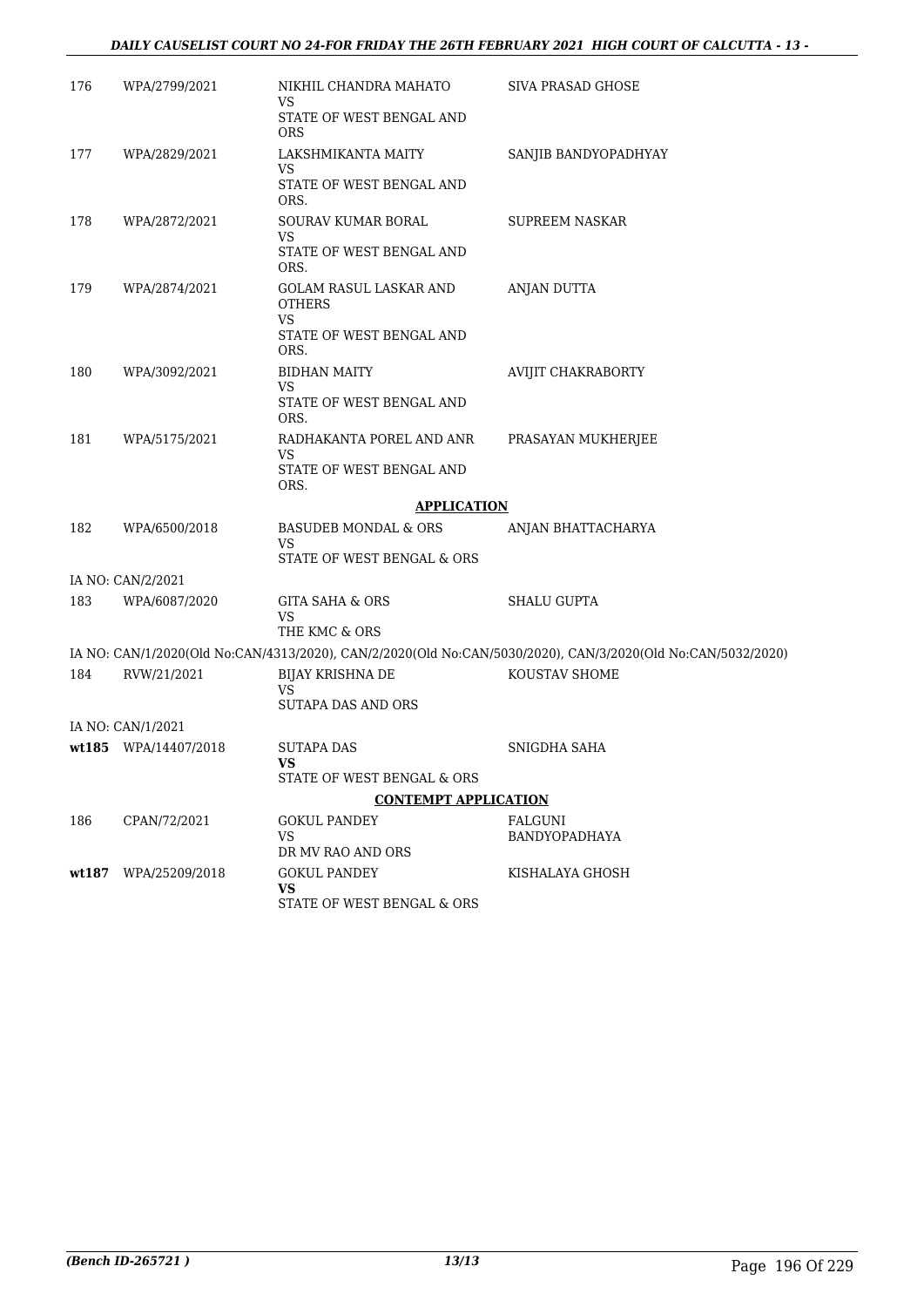

### **Appellate Side**

**DAILY CAUSELIST For Friday The 26th February 2021**

### **COURT NO. 22**

**SINGLE BENCH (SB - XIII)**

### **AT 10:45 AM**

### **HON'BLE JUSTICE ABHIJIT GANGOPADHYAY**

### **(VIA VIDEO CONFERENCE)**

**ON AND FROM MONDAY, THE 11TH JANUARY, 2021 – MATTERS ( MOTION & HEARING) UNDER ARTICLE 226 OF THE CONSTITUTION OF INDIA RELATING TO LABOUR UNDER GROUP III ;MATTERS (MOTION & HEARING) UNDER ARTICLE 226 OF THE CONSTITUTION RELATING TOTRANSPORT & TELECOMMUNICATION UNDER GROUP VII INCLUDING HEARING OF WRITPETITIONS AND APPLICATIONS CONNECTED THERETO;MATTERS (MOTION & HEARING) RELATING TO REGULATION OF INDUSTRIES & ESSENTIAL COMMODITIES & VARIOUS CENTRAL ORDERS UNDER GROUP VIII INCLUDING APPLICATIONS CONNECTED THERTO.**

**FROM MONDAY, (25.01.2021) THE SCHEDULE GIVEN BELOW WILL BE FOLLOWED. 1. GROUP III MATTERS WILL BE TAKEN UP FROM 10.45 A.M. TO 12.00 NOON.**

**2. GROUP VII MATTERS WILL BE TAKEN UP AFTER GROUP III MATTERS ARE OVER OR FROM 12.00 NOON TO 1.00 P.M, WHICHEVER IS EARLIER.**

**3. FIXED MATTERS WILL BE TAKEN UP FROM 2.00 P.M. AND NOT AFTER 3.00 P.M.**

**4. GROUP VIII MATTERS WILL BE TAKEN UP AFTER 2.00 P.M. MATTERS ARE OVER OR FROM 3.00 P.M. WHICHEVER IS EARLIER.**

**FROM 25TH JANUARY, 2021 TO 26TH FEBRUARY 2021 - NO MENTIONING WILL BE TAKEN FOR INCLUSION IN THE LIST EXCEPT SENIOR CITIZEN MATTERS AND MATTERS OF LEGAL AID.**

**NOTE: MATTERS WILL BE TAKEN UP THROUGH PHYSICAL HEARING ONLY WHEN BOTH THE PARTIES ARE AGREED**

### **TO BE MENTIONED**

| WPA/19980/2019 | HINDUSTAN MOTORS &<br>HYDERABAD IND. LTD.<br>SANGRAMI S UNION<br>VS<br>STATE OF WEST BENGAL &<br>ORS | JAMIRUDDIN KHAN |
|----------------|------------------------------------------------------------------------------------------------------|-----------------|
| WPA/4438/2020  | M/S JULLUNDUR MOTOR<br><b>AGENCY (DELHI) LTD</b><br>VS<br>UNION OF INDIA & ORS                       | ASHISH SHAH     |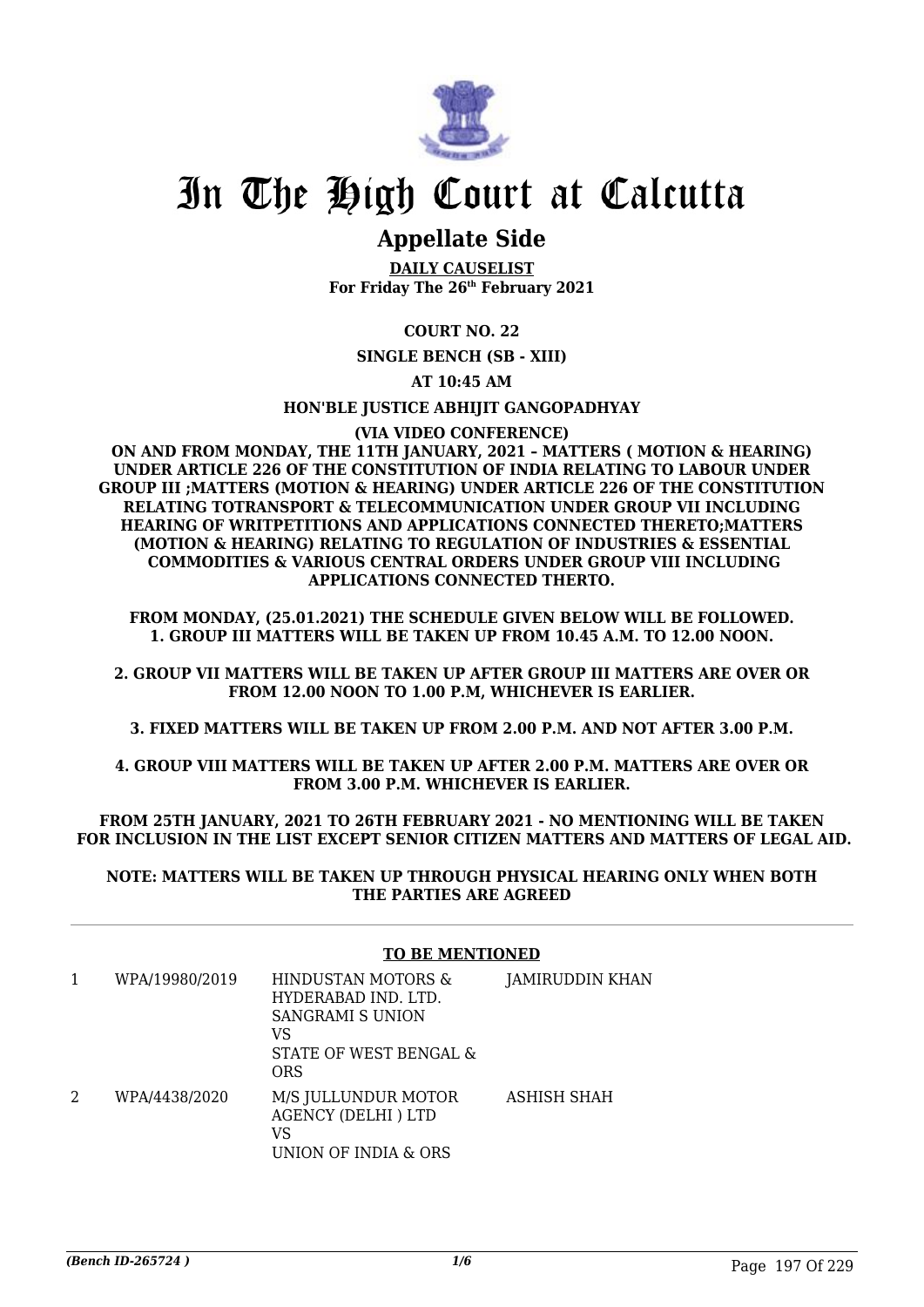| 3  | WPA/5270/2020<br>(02.03.2021)           | NTPC LIMITED<br><b>VS</b><br>ADDITIONAL CENTRAL<br>PROVIDENT FUND<br><b>COMMISSIONER &amp; ORS</b>                                                      | UTTAM KUMAR<br><b>MANDAL</b>      |
|----|-----------------------------------------|---------------------------------------------------------------------------------------------------------------------------------------------------------|-----------------------------------|
| 4  | WPA/5695/2020                           | KISHORE BHARATI<br><b>BHAGINE NIVEDITA</b><br><b>COLLEGE &amp; ANR</b><br><b>VS</b><br><b>EMPLOYEES' STATE</b><br><b>INSURANCE CORPORATION</b><br>& ORS | VICTOR CHATTERJEE                 |
|    |                                         | IA NO: CAN/1/2020(Old No:CAN/3593/2020), CAN/2/2020                                                                                                     |                                   |
|    |                                         | <b>FIXED MATTER</b>                                                                                                                                     |                                   |
|    |                                         | (AT 2:00 P.M.)                                                                                                                                          |                                   |
| 5  | WPA/10894/2011                          | SADHANA SINGH<br><b>VS</b><br>UNION OF INDIA & ORS                                                                                                      | PINGAL<br><b>BHATTACHARYYA</b>    |
|    |                                         | IA NO: CAN/1/2020(Old No:CAN/2353/2020), CAN/2/2020(Old No:CAN/2355/2020)                                                                               |                                   |
| 6  | WPA/29582/2016                          | M/S LUDLOW JUTE &<br>SPECIALITIES LTD & ANR<br><b>VS</b><br>STATE OF WEST BENGAL &                                                                      | <b>RAVI KUMAR DUBEY</b>           |
|    |                                         | <b>ORS</b>                                                                                                                                              |                                   |
| 7  | WPA/21888/2018                          | <b>AYAN MUKHERJEE</b><br><b>VS</b><br>STATE OF WEST BENGAL &<br><b>ORS</b>                                                                              | RANANEESH CUHA<br><b>THAKURTA</b> |
| 8  | WPA/21502/2019                          | ANSAR SEKH & ORS<br><b>VS</b><br><b>STATE OF WEST BENGAL &amp;</b><br><b>ORS</b>                                                                        | <b>SUMANTA BISWAS</b>             |
| 9  | WPA/2011/2021                           | ANUTOSH MAJUMDER<br>VS<br>STATE OF WEST BENGAL<br>AND ORS.                                                                                              | ARUP KUMAR ROY                    |
| 10 | WPA/4928/2021                           | M/S. SONAI FOOD<br>MARKETING PRIVATE<br><b>LIMITED AND ANR</b><br><b>VS</b><br>STATE OF WEST BENGAL<br>AND ORS.                                         | <b>RAMESH DHARA</b>               |
|    |                                         | <b>GR. - III (MOTION)</b>                                                                                                                               |                                   |
| 11 | RVW/123/2018                            | THE WORKMEN OF IOCL LB PRANAB HALDER<br>PLANT KOL R/P IOBLE&CLU<br><b>VS</b><br>UNION OF INDIA & ORS                                                    |                                   |
|    | IA NO: CAN/1/2018(Old No:CAN/6329/2018) |                                                                                                                                                         |                                   |
| 12 | WPA/1754/2018                           | <b>ANATA PAUL</b><br><b>VS</b><br>STATE OF WEST BENGAL &<br><b>ORS</b>                                                                                  | B. SHAW                           |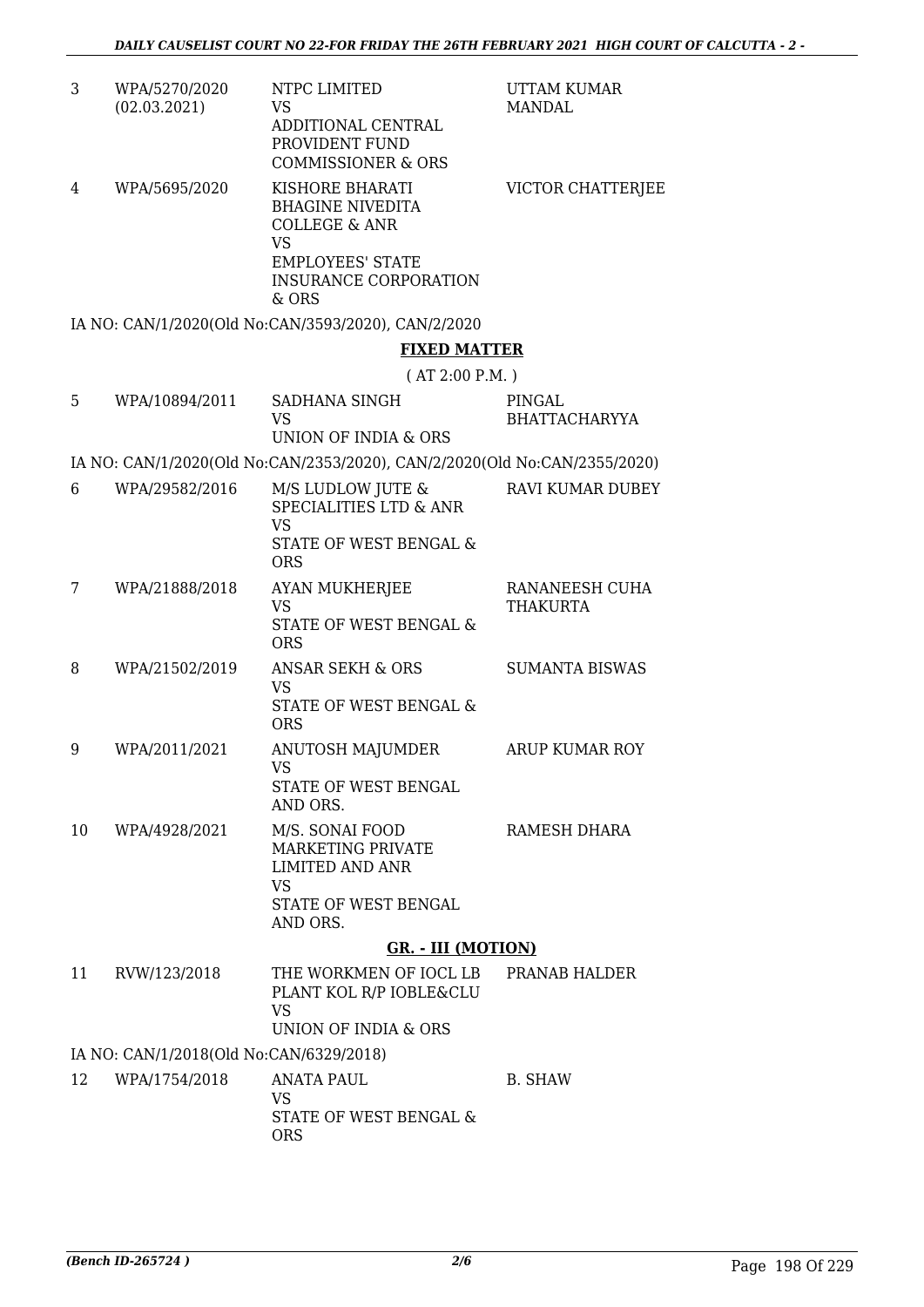| 13 | WPA/11866/2018                          | <b>SWAPNA BASU (ROY)</b><br><b>VS</b><br>UNION OF INDIA & ORS                                                       | <b>RAMJI MUNSI</b>                 |
|----|-----------------------------------------|---------------------------------------------------------------------------------------------------------------------|------------------------------------|
|    | IA NO: CAN/1/2019(Old No:CAN/2883/2019) |                                                                                                                     |                                    |
| 14 | WPA/22094/2019                          | MD. ERFAN<br><b>VS</b><br>STATE OF WEST BENGAL &<br><b>ORS</b>                                                      | <b>BIKASH SHAW</b>                 |
| 15 | WPA/22095/2019                          | MD. JAMAL<br><b>VS</b><br>STATE OF WEST BENGAL &<br><b>ORS</b>                                                      | <b>BIKASH SHAW</b>                 |
| 16 | WPA/23651/2019                          | DEONATH PRASAD<br><b>VS</b><br>STATE OF WEST BENGAL &<br><b>ORS</b>                                                 | DRANANEESH GUHA<br><b>THAKURTA</b> |
| 17 | WPA/4484/2020                           | TULSYAN FLEXYS PRIVATE<br>LIMITED<br><b>VS</b><br>REGIONAL PROVIDENT<br>FUND COMMISSIONER &<br><b>ORS</b>           | VICTOR CHATTERJEE                  |
|    | IA NO: CAN/1/2020(Old No:CAN/3687/2020) |                                                                                                                     |                                    |
|    | wt18 WPA/4153/2021                      | TULSYAN FLEXSYS PRIVATE<br><b>LIMITED</b><br><b>VS</b><br><b>ASSISTANT PROVIDENT</b><br><b>FUND COMMISSIONER</b>    | VICTOR CHATTERJEE                  |
| 19 | WPA/4753/2020                           | OIL & NATURAL GAS<br>CORPORTION LTD.<br><b>VS</b><br>NETAI NASKAR & ORS                                             | NEELINA<br><b>CHATTERJEE</b>       |
| 20 | WPA/5082/2020                           | <b>SHAMBHU NATH</b><br><b>CHOUDHURY</b><br>VS<br>STATE OF WEST BENGAL &<br><b>ORS</b>                               | <b>MOLLY DAS</b>                   |
|    | IA NO: CAN/1/2021                       |                                                                                                                     |                                    |
| 21 | WPA/5247/2020                           | PADAM MERCANTILES PVT.<br>LTD & ANR<br><b>VS</b><br><b>EMPLOYEES STATE</b><br><b>INSURANCE CORPORATION</b><br>& ORS | DEONENT INPERSON                   |
| 22 | WPA/8023/2020                           | <b>BHASKAR GHOSH</b><br><b>VS</b><br>State of West Bengal                                                           | DEBAPRIYA SAMANTA                  |
| 23 | WPA/9513/2020                           | CHITTA RANJAN JANA<br><b>VS</b><br>INDIAN OIL CORPORATION                                                           | <b>ADITYA SEN</b>                  |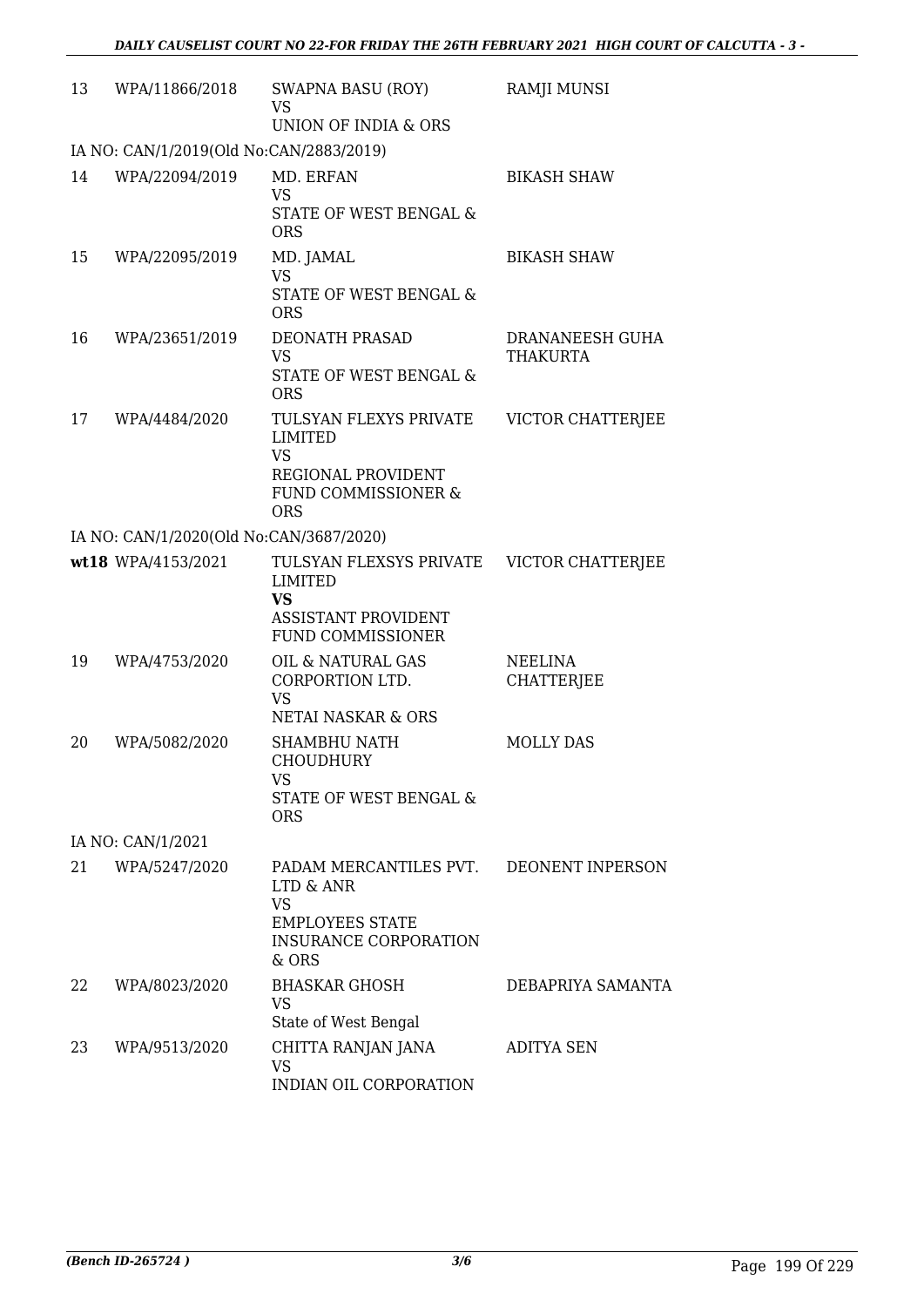| 24 | WPA/11310/2020 | DEBASISH BARDHAN<br><b>VS</b><br>THE REGIONAL PROVIDENT<br>FUND COMMISSIONER AND<br><b>OTHERS</b> | RAMIJ MUNSHI                      |
|----|----------------|---------------------------------------------------------------------------------------------------|-----------------------------------|
| 25 | WPA/3575/2021  | <b>MOSIM ALI ANSARI</b><br><b>VS</b><br>STATE OF WEST BENGAL<br>AND ORS.                          | RANANEESH GUHA<br><b>THAKURTA</b> |
| 26 | WPA/3947/2021  | SARMISTHA CHATTERJEE<br><b>VS</b><br>STATE OF WEST BENGAL<br>AND ORS.                             | RANANEESH GUHA<br><b>THAKURTA</b> |
| 27 | WPA/4303/2021  | BITHI ROY AND ANOTHER<br><b>VS</b><br>UNION OF INDIA AND ORS.                                     | ANIS DATTA SARMA                  |
| 28 | WPA/4457/2021  | SHYAMAL BANERJEE<br><b>VS</b><br><b>STATE OF WEST BENGAL</b><br>AND ORS.                          | <b>NAYAN RAKSHIT</b>              |
| 29 | WPA/4785/2021  | CYGNET INDUSTRES LTD<br><b>VS</b><br>STATE OF WEST BENGAL<br>AND ORS.                             | PRASUN GHOSH                      |
| 30 | WPA/4869/2021  | <b>NUPUR BOSE</b><br><b>VS</b><br>THE GOVERNMENT OF<br><b>INDIA</b>                               | <b>DONA GHOSH</b>                 |
| 31 | WPA/4922/2021  | KUSHAL BHATTACHARJEE<br><b>VS</b><br>REG. P.F COM. WB SALT<br>LAKE AND ANR.                       | SANJUKTA DUTTA                    |
| 32 | WPA/5227/2021  | <b>MAYA TRIVEDI</b><br>VS<br>STATE OF WEST BENGAL<br>AND ORS.                                     | <b>BIKASH SHAW</b>                |
| 33 | WPA/5231/2021  | RANJIT ADHIKARY<br><b>VS</b><br>STATE OF WEST BENGAL<br>AND ORS.                                  | <b>BIKASH SHAW</b>                |
| 34 | WPA/5339/2021  | MOU CHAKRABORTY<br><b>VS</b><br>STATE OF WEST BENGAL<br>AND ORS.                                  | RANANEESH GUHA<br><b>THAKURTA</b> |
| 35 | WPA/5417/2021  | ARABINDA CHOUDHURY<br>VS.<br>UNION OF INDIA AND ORS.                                              | LAKSHMAN<br><b>CHANDRA HALDER</b> |
|    |                | <b>GROUP - VII (MOTION)</b>                                                                       |                                   |
| 36 | WPA/8729/2020  | NOOR ISLAM<br>VS<br>STATE OF WEST BENGAL<br>AND ORS.                                              | PRIYABRATA SAHA                   |

IA NO: CAN/1/2021, CAN/2/2021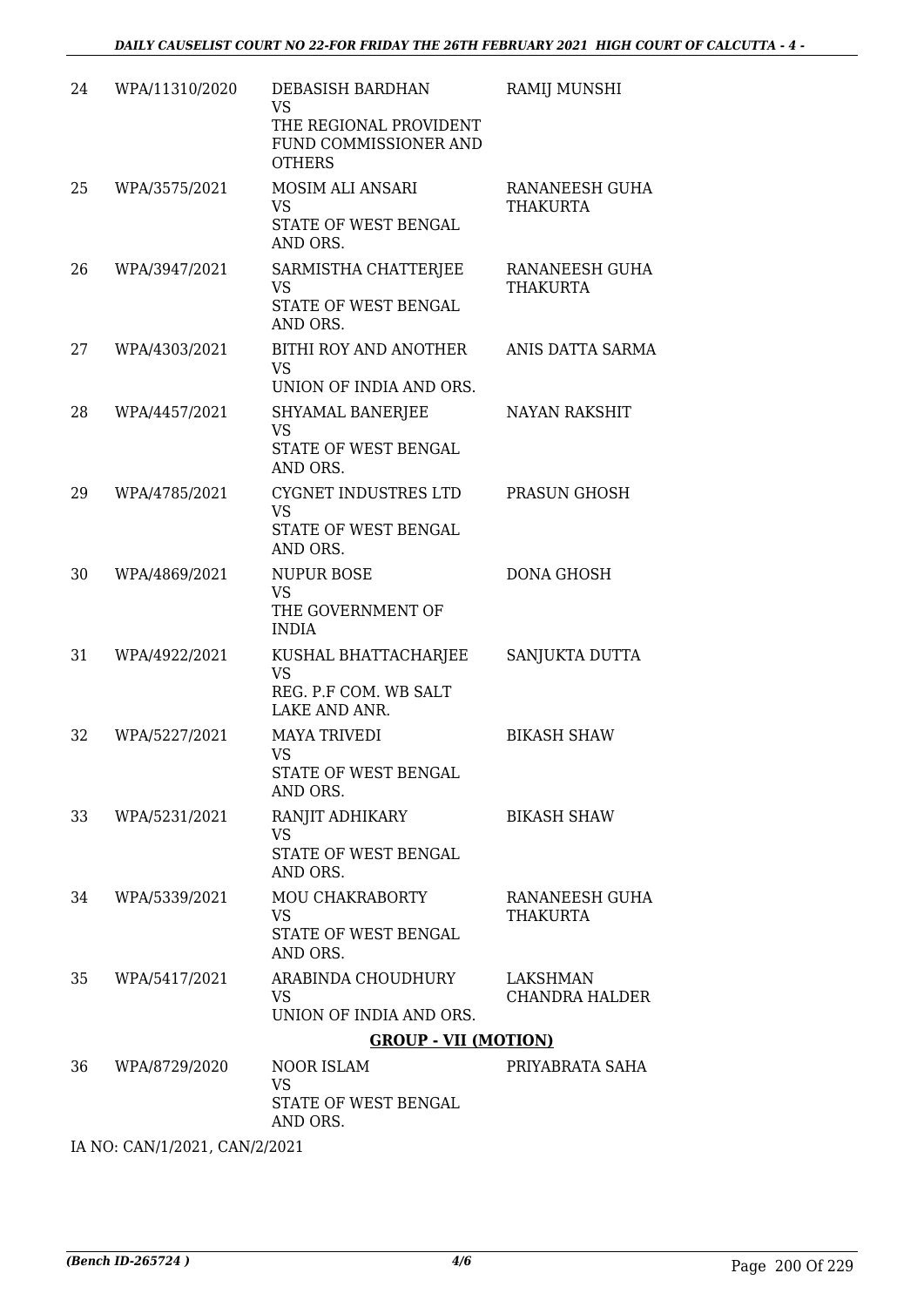| 37 | WPA/9082/2020  | RAMPRASAD SARDAR AND<br><b>ORS</b><br><b>VS</b><br>STATE OF WEST BENGAL<br>AND ORS.                 | <b>SAMIK SARKAR</b>                   |
|----|----------------|-----------------------------------------------------------------------------------------------------|---------------------------------------|
| 38 | WPA/4942/2021  | <b>TAPAS DUTTA</b><br><b>VS</b><br>STATE OF WEST BENGAL<br>AND ORS.                                 | <b>AMLAN KUMAR</b><br>MUKHERJEE       |
| 39 | WPA/5238/2021  | <b>SANKAR CHANDRA</b><br><b>SAMANTA AND OTHERS</b><br><b>VS</b><br>STATE OF WEST BENGAL<br>AND ORS. | <b>AMLAN KUMAR</b><br>MUKHERJEE       |
| 40 | WPA/5345/2021  | HINDUSTHAN INDUSTRIES<br>AND MINING<br>CORPORATION AND ORS.<br><b>VS</b><br>UNION OF INDIA AND ORS. | <b>AVISHEK DAS</b>                    |
| 41 | WPA/5369/2021  | TRILOK KUMAR AGARWAL<br><b>HUF AND ANR</b><br><b>VS</b><br>STATE OF WEST BENGAL                     | <b>KESSHAV KUMAR</b><br><b>DARUKA</b> |
| 42 | WPA/5379/2021  | <b>GOUTAM KUMAR SARANGI</b><br><b>VS</b><br>STATE OF WEST BENGAL<br>AND ORS.                        | KAKALI DUTTA                          |
| 43 | WPA/5572/2021  | <b>SHABANA PERWEEN</b><br><b>VS</b><br>STATE OF WEST BENGAL<br>AND ORS.                             | <b>BISWAPRIYA</b><br>SAMANTA          |
| 44 | WPA/5574/2021  | <b>SHABANA PERWEEN</b><br><b>VS</b><br>STATE OF WEST BENGAL<br><b>AND ORS</b>                       | <b>BISWAPRIYA</b><br><b>SAMANTA</b>   |
|    |                | <b>GR.</b> - VIII (MOTION)                                                                          |                                       |
| 45 | WPA/5333/2014  | <b>DIPUR MAITY</b><br><b>VS</b><br>STATE OF WEST BENGAL &<br>ORS.                                   | RITWIK PATTANAYAK                     |
| 46 | WPA/11048/2020 | PIYALI MANNA<br><b>VS</b><br>STATE OF WEST BENGAL<br>AND ORS.                                       | NEIL BASU                             |
| 47 | WPA/11050/2020 | SUSHOVAN HAZRA<br><b>VS</b><br>STATE OF WEST BENGAL<br>AND ORS.                                     | <b>NEIL BASU</b>                      |
| 48 | WPA/11052/2020 | MD. RASHED MOLLA<br><b>VS</b><br>STATE OF WEST BENGAL<br>AND ORS.                                   | NEILBASU                              |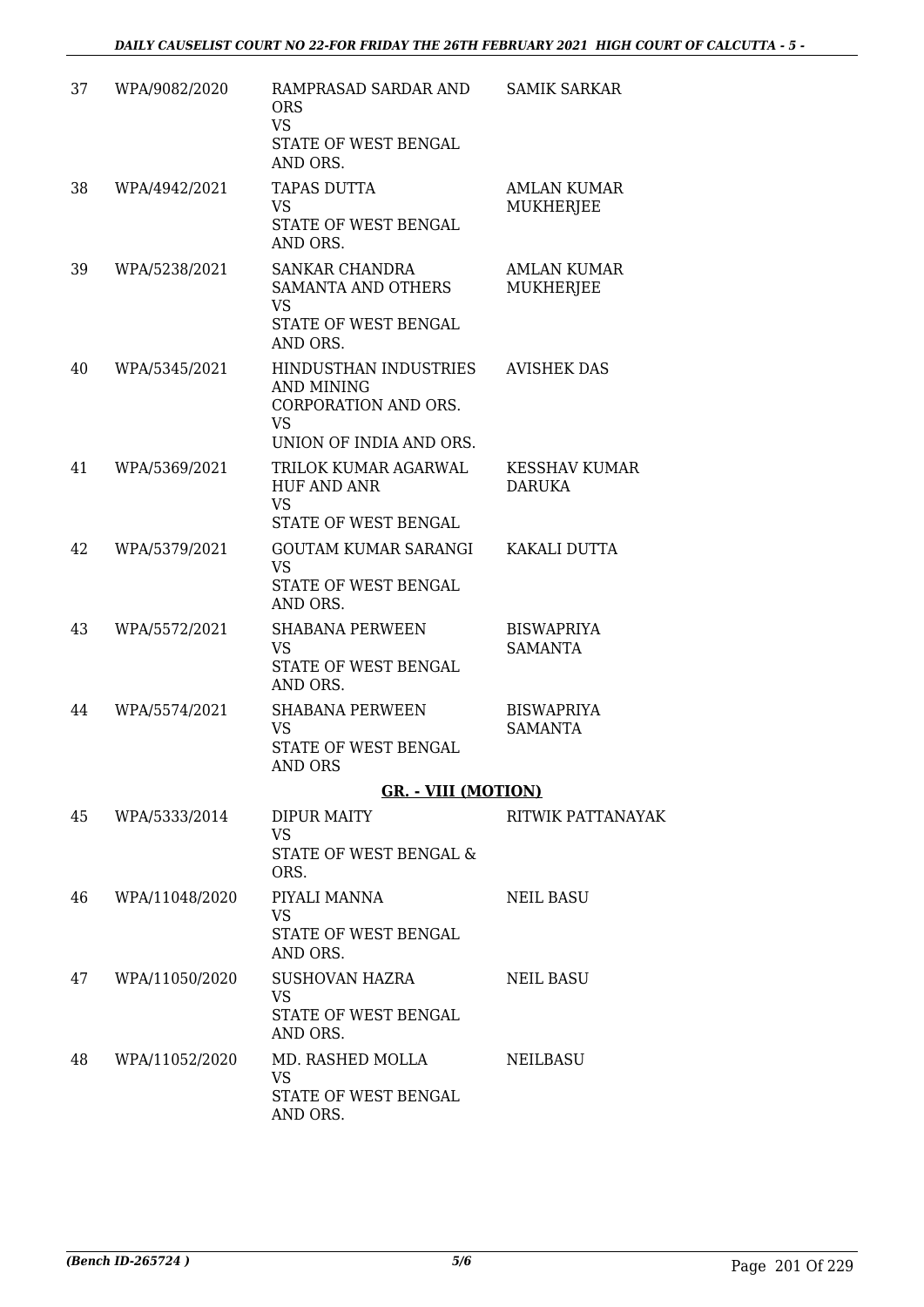| 49 | WPA/11053/2020 | SUBHAJIT MAJI<br><b>VS</b><br>STATE OF WEST BENGAL<br>AND ORS.                                                                    | <b>NEIL BASU</b>               |
|----|----------------|-----------------------------------------------------------------------------------------------------------------------------------|--------------------------------|
| 50 | WPA/1175/2021  | FAZLUL HAQUE MISTRY<br><b>VS</b><br>STATE OF WEST BENGAL<br>AND ORS.                                                              | MD RAHIM WARSI                 |
| 51 | WPA/2964/2021  | HABIBUR RAHAMAN<br><b>VS</b><br>STATE OF WEST BENGAL<br>AND ORS.                                                                  | <b>SANDIPAN MAITY</b>          |
| 52 | WPA/3823/2021  | <b>HUMAYUN KABIR</b><br><b>VS</b><br>STATE OF WEST BENGAL<br>AND ORS.                                                             | Malay Bhattacharyya            |
| 53 | WPA/3958/2021  | MD. AINUL HOQUE<br><b>VS</b><br>STATE OF WEST BENGAL<br>AND ORS.                                                                  | KOMAL SINGH                    |
| 54 | WPA/4217/2021  | <b>JAMIL AHMED</b><br><b>VS</b><br>STATE OF WEST BENGAL<br>AND ORS.                                                               | DEBASISH SUR                   |
| 55 | WPA/4364/2021  | MONORANJAN DAS<br><b>VS</b><br>STATE OF WEST BENGAL<br>AND ORS.                                                                   | <b>MUKTESWAR MAITY</b>         |
| 56 | WPA/4839/2021  | ATULANAND SINGH<br><b>VS</b><br>INDIAN OIL CORPORATION<br>LTD. AND OTHERS                                                         | PINGAL<br><b>BHATTACHARYYA</b> |
| 57 | WPA/5260/2021  | WEST BENGAL KEROSENE<br><b>AGENTS WELFARE</b><br><b>ASSOCIATION AND</b><br><b>ANOTHER</b><br><b>VS</b><br>UNION OF INDIA AND ORS. | RAMESH DHARA                   |
| 58 | WPA/5269/2021  | M/S SONAI FOOD<br>MARKETING PRIVATE<br><b>LIMITED AND ANOTHER</b><br><b>VS</b><br>STATE OF WEST BENGAL<br>AND ORS.                | NIBEDITA PAL                   |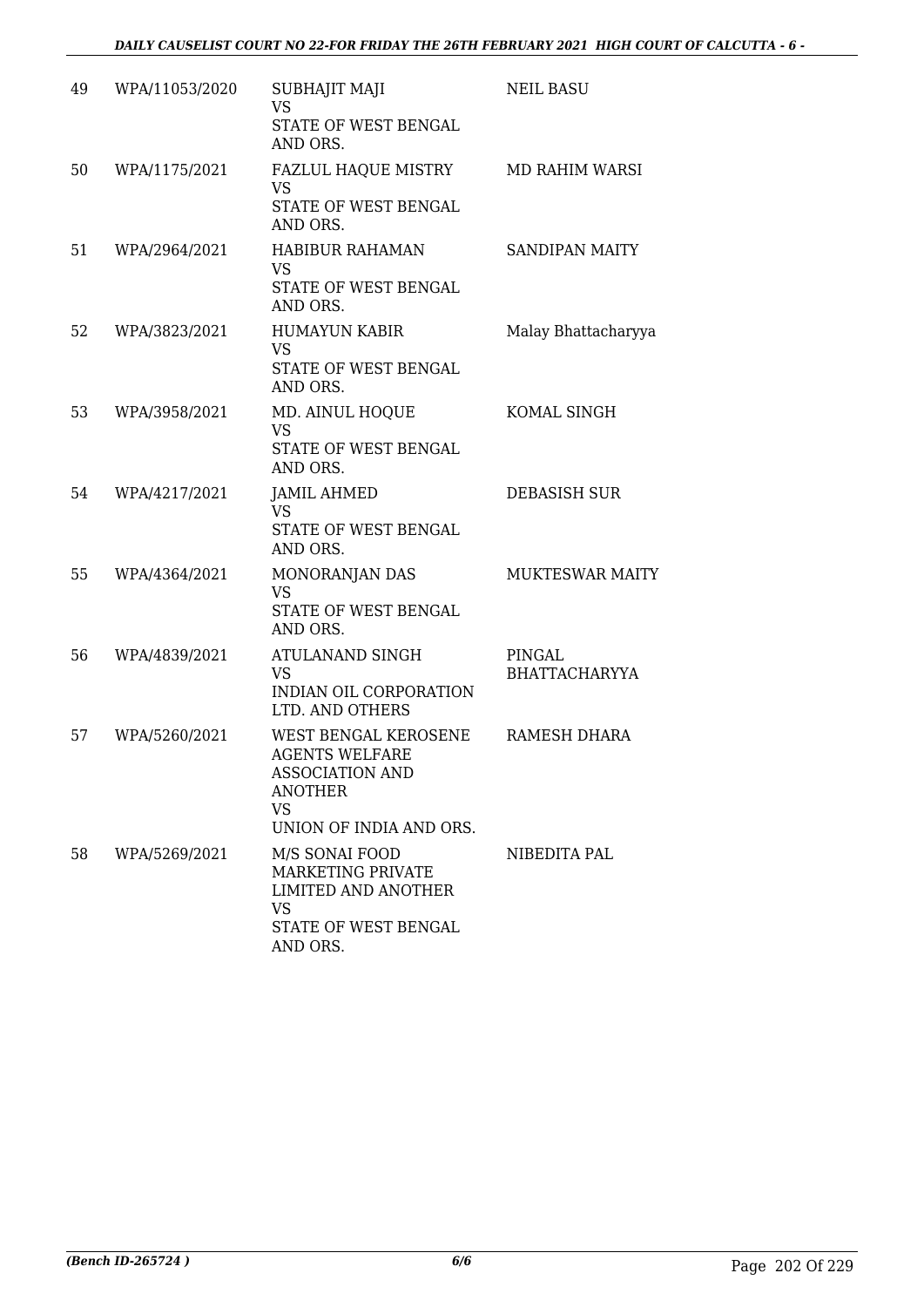

### **Appellate Side**

**DAILY CAUSELIST For Friday The 26th February 2021**

**COURT NO. 32**

**SINGLE BENCH (SB - XIV)**

**AT 10:45 AM**

**HON'BLE JUSTICE JAY SENGUPTA**

**(VIA VIDEO CONFERENCE) ON AND FROM MONDAY, THE 11TH JANUARY, 2021 - ADMISSION OF CRIMINAL MOTIONS AND HEARING OF CRIMINAL REVISIONS ARISING OUT OF N.I. ACT; POCSO; MAINTENANCE AND CRIME AGAINST WOMEN (NOT ASSIGNED TO ANY OTHER BENCH) INCLUDING APPLICATIONS CONNECTED THERETO; HEARING OF CRIMINAL REVISIONS (IRRESPECTIVE OF CLASSIFICATION) FILED FROM 2016 INCLUDING CONNECTED APPLICATIONS; HEARING OF CRIMINAL APPEALS. AND ON AND FROM MONDAY, 15TH FEBRUARY, 2021 TO MONDAY, 1ST MARCH, 2021 - WILL TAKE, IN ADDITION TO HIS/HER OWN LIST AND DETERMINATION, THE LIST AND DETERMINATION OF HON'BLE JUSTICE BIBEK CHAUDHURI. AND ON THURSDAY, 25TH FEBRUARY, 2021 AND FRIDAY, 26TH FEBRUARY, 2021 - IN ADDITION TO HIS OWN LIST, SHALL TAKE THE URGENT MATTERS FROM THE LIST AND DETERMINATION OF HON'BLE JUSTICE SUBHASIS DASGUPTA. NOTE : 1. MENTIONING FOR INCLUSION IN THE LIST WILL BE PERMITTED ONLY ON THE FIRST WORKING DAY OF THE WEEK AT THE FIRST SITTING. 2. MENTIONING SLIP SHALL SPECIFICALLY INDICATE WHETHER THE MATTER WAS DIRECTED TO "GO OUT OF LIST" ON THE LAST OCCASION. 3. HEARING OF APPEAL SHALL BE TAKEN UP EVERY TUESDAY & THURSDAY AT 3.00 P.M. OR AFTER COMPLETION OF THE OTHER MATTERS WHICHEVER IS EARLIER. NOTE : MATTERS WILL BE TAKEN UP THROUGH PHYSICAL HEARING WHEN**

**BOTH THE PARTIES ARE AGREED.**

### **APPLICATION FOR BAIL**

( (U/S. 439 CR.P.C.) ) 1 CRM/2157/2021 GOPA RANI DEY @ GOPA DEY AND ANR VS STATE OF WEST BENGAL DEBASIS KAR **ADMISSION OF APPEAL**

2 CRA/62/2018 AKASH KR ROY @ JOYDEEP VS A K DAS

STATE OF WEST BENGAL

### **BAIL IN CONNECTION WITH APPEAL**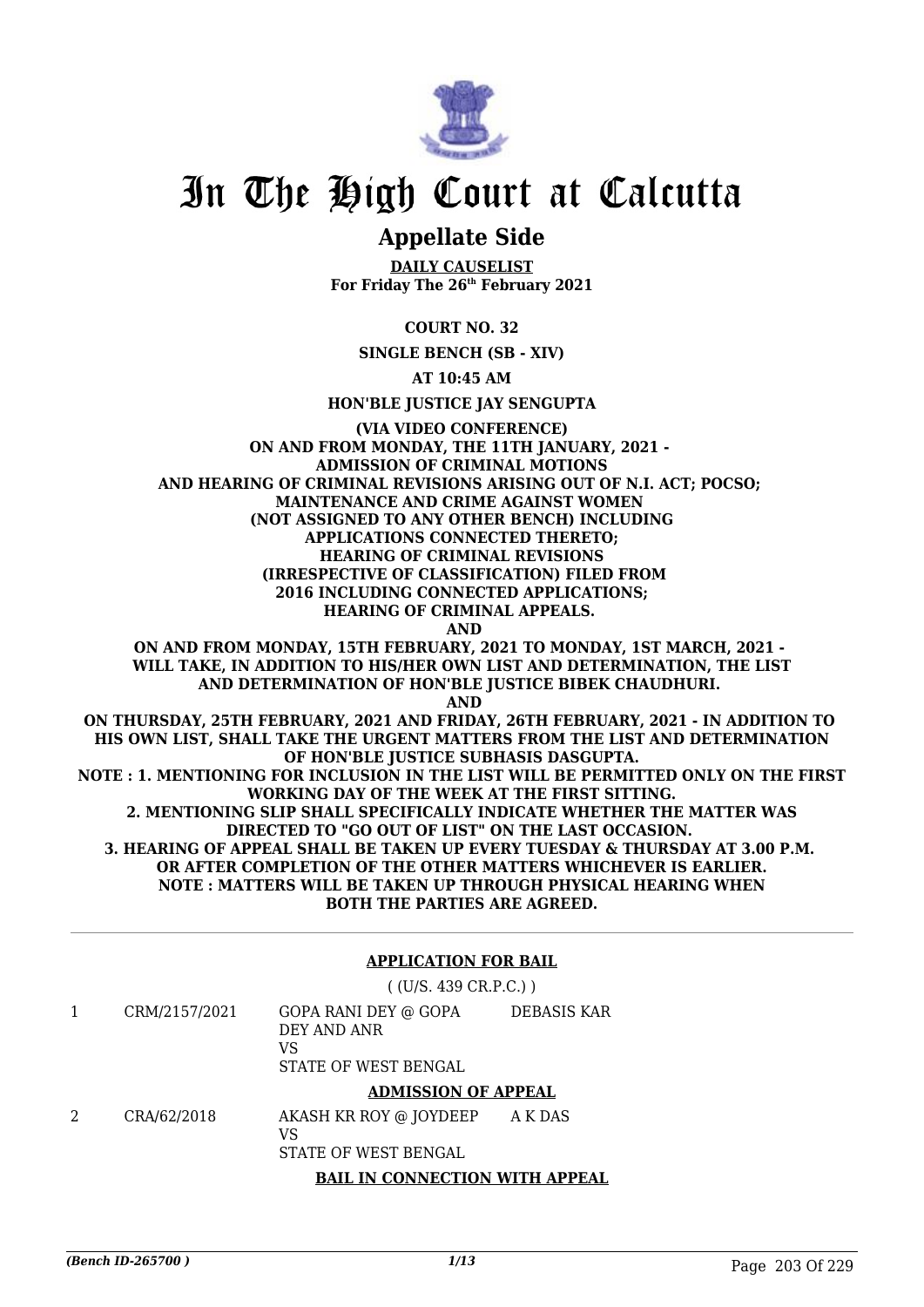| 3    | CRA/38/2019                               | <b>BABU PAL &amp; ORS</b><br><b>VS</b><br>STATE OF WEST BENGAL                            | KAZI M RAHMAN                          |
|------|-------------------------------------------|-------------------------------------------------------------------------------------------|----------------------------------------|
|      | IA NO: CRAN/2/2020(Old No:CRAN/1290/2020) |                                                                                           |                                        |
|      |                                           | <b>MODIFICATION/RELAXATION OF BAIL</b>                                                    |                                        |
| 4    | CRM/7582/2019<br>(01.03.2021)             | VINOD @ BINOD KUMAR<br><b>JAJODIA</b><br><b>VS</b><br>UNION OF INDIA & ANR                | MD. SABIR AHMED                        |
|      | IA NO: CRAN/1/2021                        |                                                                                           |                                        |
|      |                                           | <b>LISTED MOTION 1</b>                                                                    |                                        |
| 5    | CRR/2289/2019                             | DIPTA MUKHERJEE<br><b>VS</b><br>STATE OF WEST BENGAL&<br>ANR                              | AJAY DEBNATH                           |
| 6    | CRR/554/2021                              | <b>SANJAY BISWAS</b><br><b>VS</b><br>STATE OF WEST BENGAL<br><b>AND ANR</b>               | <b>SUBRATA</b><br><b>BHATTACHARJYA</b> |
| 7    | CRR/1732/2020<br>(S)                      | SHEKHAR SATYANARAYAN<br>HALDER @ SEKHAR<br><b>HALDER</b><br><b>VS</b><br><b>SUMA GUHA</b> | <b>SHRAMAN SARKAR</b>                  |
| 8    | CRR/1736/2020<br>(S)                      | <b>JAHIRA SARDAR</b><br><b>VS</b><br>State of West Bengal AND<br><b>ANOTHER</b>           | MOUNIK GHOSH                           |
| 9    | CRR/326/2021                              | SWAPNA MAHATO AND<br><b>OTHERS</b><br><b>VS</b><br>STATE OF WEST BENGAL                   | NONIGOPAL<br><b>CHAKRABORTY</b>        |
| wt10 | CRR/249/2020                              | <b>ASIT MAHATO &amp; ANR</b><br>VS.<br>STATE OF WEST BENGAL                               | DEBNATH MAHATO                         |
| wt11 | CRR/2833/2019                             | <b>SMT SWAPNA MAHATO</b><br>VS<br>STATE OF WEST BENGAL                                    | <b>NONIGOPAL</b><br><b>CHAKRABORTY</b> |
| 12   | CRR/149/2021                              | <b>VIVEK GUPTA</b><br><b>VS</b><br>State of West Bengal AND<br><b>ANOTHER</b>             | <b>BISWAJIT MANNA</b>                  |
|      |                                           | <b>LISTED MOTION 2</b>                                                                    |                                        |
| 13   | CRR/539/2021<br>(S)                       | SUBHASH CHANDRA<br><b>MONDAL</b><br>VS<br>SBIGDHA SAHA ALIAS<br>MONDAL AND ANOTHER        | <b>ATANU BISWAS</b>                    |
|      | IA NO: CRAN/1/2021                        |                                                                                           |                                        |
| 14   | CRR/557/2021                              | INDRANUJ CHOWDHURY<br>VS<br>STATE OF WEST BENGAL<br>AND ANR                               | <b>ABHIJIT SINGH</b>                   |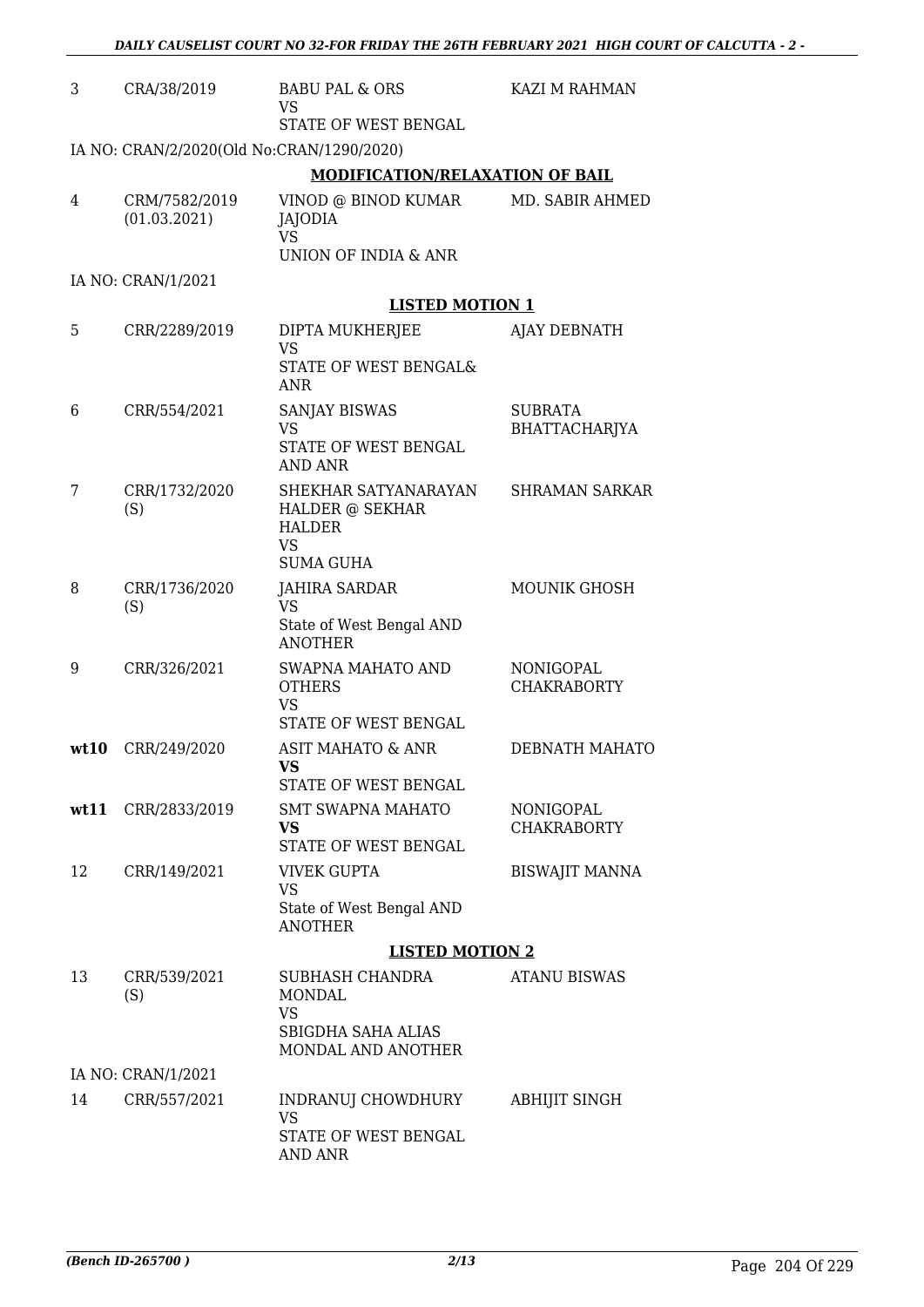| 15 | CRR/558/2021                              | AIMUDDIN SK. @ SEKH<br><b>VS</b>                        | Baidurya Ghosal             |
|----|-------------------------------------------|---------------------------------------------------------|-----------------------------|
|    |                                           | STATE OF WEST BENGAL<br>AND ANR.                        |                             |
| 16 | CRR/561/2021                              | PURNA CHANDRA GHOSH                                     | <b>SUPRIYOM</b>             |
|    |                                           | <b>VS</b>                                               | <b>CHATTOPADHYAY</b>        |
|    |                                           | STATE OF WEST BENGAL<br><b>AND ANR</b>                  |                             |
| 17 | CRR/183/2021                              | DITESH CH. ROY                                          | ASIS                        |
|    |                                           | <b>VS</b><br>NANDITA KARMAKAR ROY                       | <b>BHATTACHARYYA</b>        |
|    |                                           | AND ANR.                                                |                             |
|    | IA NO: CRAN/1/2021                        |                                                         |                             |
| 18 | CRR/901/2020                              | GIASUDDIN @ HAFIJUL<br><b>MONDAL</b>                    | <b>AVIPSA SARKAR</b>        |
|    |                                           | <b>VS</b><br><b>MASURA BIBI</b>                         |                             |
| 19 | CRR/137/2020                              | JAHAR ROY                                               | SOUMAJIT                    |
|    |                                           | <b>VS</b>                                               | <b>CHATTERJEE</b>           |
|    |                                           | TILAKA ROY                                              |                             |
|    | IA NO: CRAN/1/2020(Old No:CRAN/233/2020)  |                                                         |                             |
| 20 | CRR/3267/2019                             | <b>SUNIL KUMAR</b><br><b>VS</b>                         | <b>NIRMAL</b><br>MUKLHERJEE |
|    |                                           | STATE OF WEST BENGAL&                                   |                             |
|    |                                           | <b>ORS</b>                                              |                             |
| 21 | CRR/3334/2019                             | NIRMAL BISWAS<br><b>VS</b>                              | <b>AMLAN BISWAS</b>         |
|    |                                           | <b>CHHAYA BISWAS 7 ANR</b>                              |                             |
|    | IA NO: CRAN/1/2020(Old No:CRAN/376/2020)  |                                                         |                             |
| 22 | CRR/93/2020                               | PRIYABRATA MISHRA<br>VS                                 | <b>MADAN MOHAN ROY</b>      |
|    |                                           | STATE OF WEST BENGAL &                                  |                             |
|    |                                           | <b>ANR</b>                                              |                             |
|    | IA NO: CRAN/1/2020(Old No:CRAN/162/2020)  |                                                         |                             |
| 23 | CRR/94/2020                               | PRIYABRATA MISHRA<br>VS                                 | <b>MADAN MOHAN ROY</b>      |
|    |                                           | STATE OF WEST BENGAL &<br><b>ANR</b>                    |                             |
|    | IA NO: CRAN/1/2020(Old No:CRAN/163/2020)  |                                                         |                             |
| 24 | CRR/447/2021                              | ANTARA ROYCHOWDHURY                                     | Apan Saha                   |
|    |                                           | <b>VS</b>                                               |                             |
|    |                                           | STATE OF WEST BENGAL<br>AND ANR.                        |                             |
|    |                                           | <b>EXTENSION OF INTERIM ORDER</b>                       |                             |
| 25 | CRR/1400/2016                             | ABDUL AZIZ                                              | MONIRUZZAMAN                |
|    |                                           | <b>VS</b><br>STATE OF WEST BENGAL                       |                             |
|    |                                           | IA NO: CRAN/12/2020(Old No:CRAN/813/2020), CRAN/13/2021 |                             |
| 26 | CRR/2248/2016                             | SUSHIL KUMAR                                            | <b>SAROJ TULSIAN</b>        |
|    |                                           | HETAMSARIA                                              |                             |
|    |                                           | VS<br>STATE OF WEST BENGAL                              |                             |
|    | IA NO: CRAN/5/2018(Old No:CRAN/2633/2018) |                                                         |                             |
|    |                                           |                                                         |                             |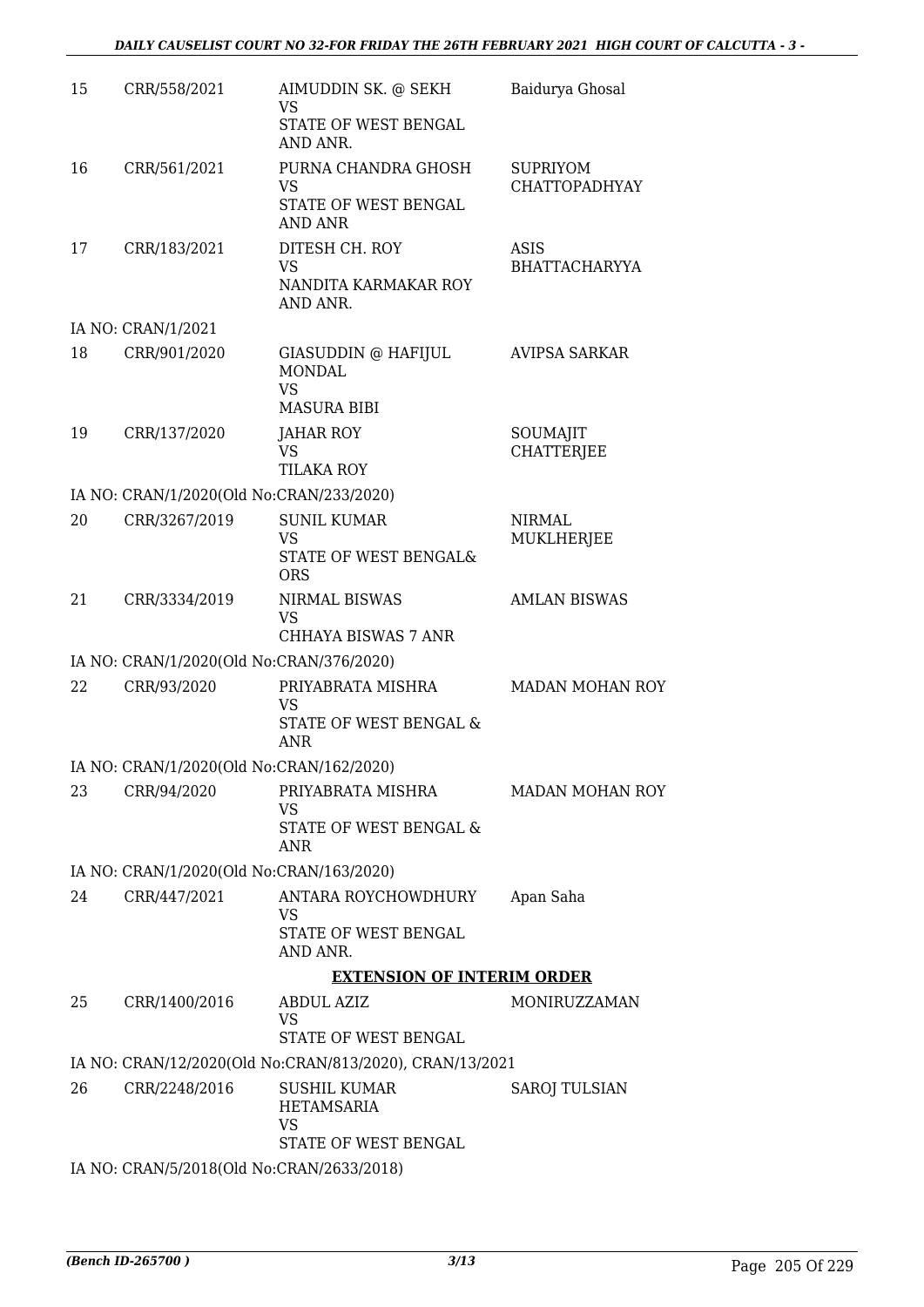| 27 | CRR/869/2019                              | <b>GANNON DUNKERLEY &amp;</b><br>CO. LTD.& ORS<br>VS<br>STATE OF WEST BENGAL               | <b>CEDRIC FERNANDEZ</b>          |
|----|-------------------------------------------|--------------------------------------------------------------------------------------------|----------------------------------|
|    | IA NO: CRAN/2/2019(Old No:CRAN/3164/2019) |                                                                                            |                                  |
| 28 | CRR/3117/2019                             | <b>DINANATH</b><br>JHUNJHUNWALA & ORS<br>VS<br><b>STATE OF WEST BENGAL &amp;</b><br>ANR    | <b>CEDRIC FERNANDEZ</b>          |
|    | IA NO: CRAN/1/2020(Old No:CRAN/545/2020)  |                                                                                            |                                  |
| 29 | CRR/1916/2016                             | DIPAK KUMAR RUDRA<br>VS<br><b>MOHAR ALI</b>                                                | <b>BISWAJIT MANMA</b>            |
|    |                                           | IA NO: CRAN/6/2018(Old No:CRAN/2294/2018), CRAN/9/2020(Old No:CRAN/977/2020)               |                                  |
|    |                                           | <b>RESTORATION APPLICATION</b>                                                             |                                  |
| 30 | CRR/1795/1993<br>(05.03.2021)             | DAITYARAJ DHARA<br><b>VS</b><br>STATE OF WEST BENGAL                                       |                                  |
|    | IA NO: CRAN/1/2021, CRAN/2/2021           |                                                                                            |                                  |
|    |                                           | <b>ASSIGNED MATTERS</b>                                                                    |                                  |
| 31 | CRR/3211/2019                             | SUBHANKAR GHOSH<br><b>VS</b><br>MOUSUMI FULMALI                                            | SUBHANKAR GHOSH<br>(IN PERSON)   |
|    |                                           | <b>APPLICATION</b>                                                                         |                                  |
| 32 | CRR/1710/2019                             | NIKHILENDU SEKHAR<br><b>MAHAPATRA</b><br><b>VS</b><br>STATE OF WEST BENGAL &<br><b>ANR</b> | <b>SUMIT ROUTH</b>               |
|    | IA NO: CRAN/1/2021                        |                                                                                            |                                  |
| 33 | CRR/346/2020                              | <b>INDRAJIT MITRA &amp; ORS</b><br>VS<br><b>STATE OF WEST BENGAL &amp;</b><br>ANR          | <b>ESHITA DUTA</b>               |
|    | IA NO: CRAN/1/2020(Old No:CRAN/473/2020)  |                                                                                            |                                  |
| 34 | CRR/4/2021                                | ABHILASHA RAJGARHIA<br>VS<br>State of West Bengal AND<br><b>ANR</b>                        | SHRESTHA<br><b>BHATTACHARJEE</b> |
|    | IA NO: CRAN/1/2021, CRAN/2/2021           |                                                                                            |                                  |
| 35 | CRR/1925/2020                             | UTTAM DAS AND OTHERS<br><b>VS</b><br>State of West Bengal AND<br><b>ANOTHER</b>            | KOEL MUKHERJEE                   |
|    | IA NO: CRAN/1/2021                        |                                                                                            |                                  |
| 36 | CRR/1683/2020<br>[CRAN/693/2020]          | ENTAJ ALI @INTAJUL ALI<br>VS<br>State of West Bengal AND<br>ANR                            | KOUSTAV BAGCHI                   |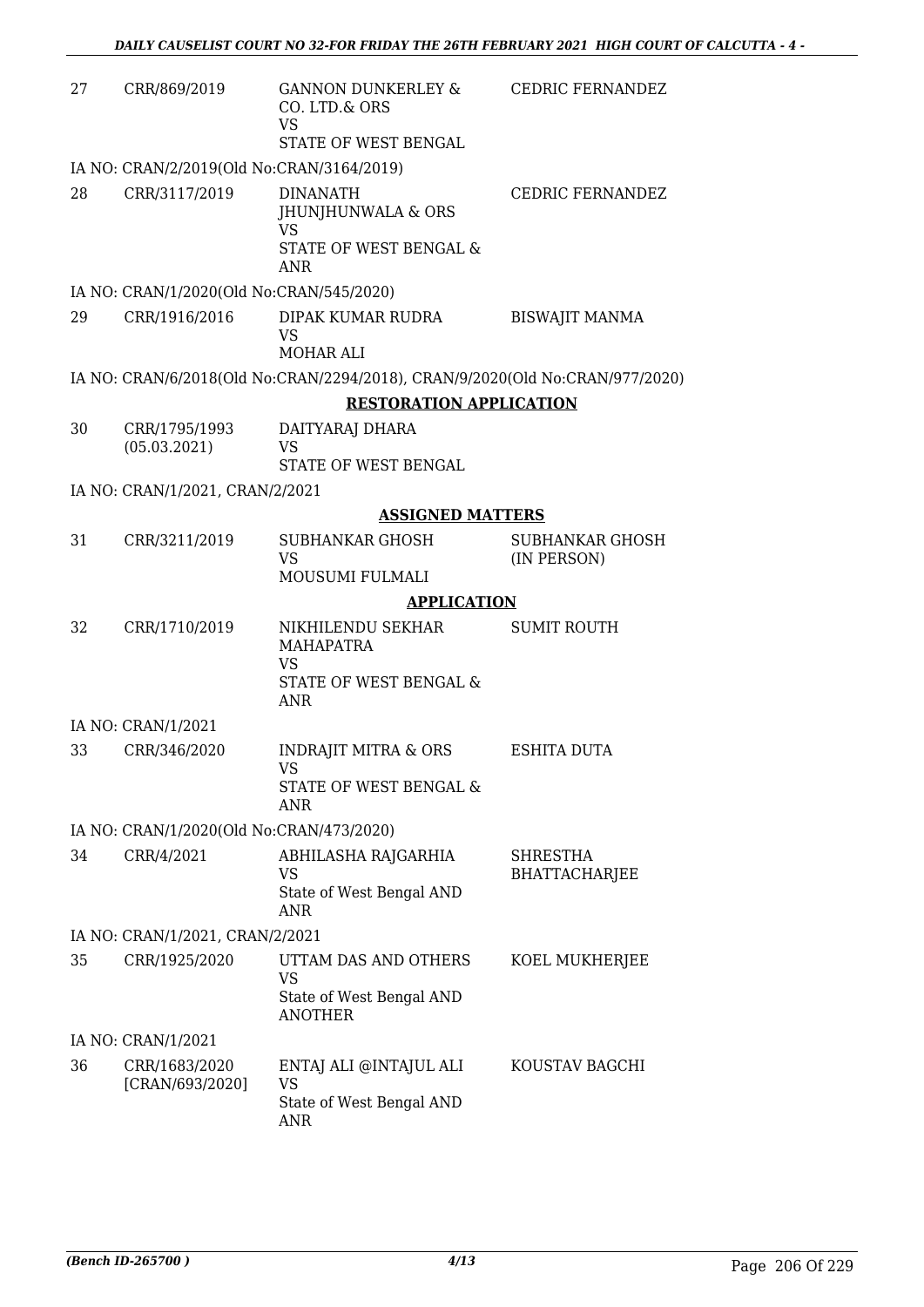| 37 | CRR/2886/2019                                | POOJA SHARMA<br><b>VS</b><br>STATE OF WEST BENGAL &                                         | <b>ATISH GHOSH</b>     |
|----|----------------------------------------------|---------------------------------------------------------------------------------------------|------------------------|
|    |                                              | <b>ANR</b>                                                                                  |                        |
|    |                                              | IA NO: CRAN/1/2020(Old No:CRAN/3830/2020), CRAN/2/2020(Old No:CRAN/3832/2020)               |                        |
| 38 | CRR/1833/2020                                | DR. LAV KOCHGAWAY AND<br>ANR.<br><b>VS</b>                                                  | kishwar rahman         |
|    |                                              | State of West Bengal and anr.                                                               |                        |
|    | IA NO: CRAN/1/2021                           |                                                                                             |                        |
| 39 | CRR/1777/2020                                | SHEIKH HASNABUL HAQUE<br>AND ANR<br><b>VS</b><br>THE STATE OF WEST<br><b>BENGAL AND ANR</b> | GAGANJYOT SINGH        |
|    | IA NO: CRAN/1/2021, CRAN/2/2021, CRAN/4/2021 |                                                                                             |                        |
| 40 | CRR/1695/2020                                | SHAMBHUNATH MISHRA<br><b>AND ORS</b>                                                        | <b>AMAR SINGH</b>      |
|    |                                              | <b>VS</b><br>STATE OF WEST BENGAL<br>AND ORS.                                               |                        |
|    | IA NO: CRAN/1/2020                           |                                                                                             |                        |
| 41 | CRR/925/2020                                 | <b>BISWAJIT DAS &amp; ANR</b><br><b>VS</b><br>TUSHAR KANTI BHOWMICK                         | <b>SUVENI BANERJEE</b> |
|    | IA NO: CRAN/1/2020(Old No:CRAN/1199/2020)    |                                                                                             |                        |
| 42 | CRR/1267/2019                                | KAUSHIK GHOSH<br><b>VS</b><br>SHATARUPA GHOSH @<br>SHATARUPA BRAHMA                         | <b>SOUBHIK MITTER</b>  |
|    | IA NO: CRAN/1/2021                           |                                                                                             |                        |
|    | wt43 CRR/2264/2019                           | SHATARUPA GHOSH @<br>SHATARUPA BRAHMA<br><b>VS</b>                                          | <b>SUPREEM NASKAR</b>  |
|    |                                              | STATE OF WEST BENGAL &<br>ANR                                                               |                        |
|    | wt44 CRR/3428/2018                           | KAUSHIK GHOSH<br>VS<br>SHATARUPA GHOSH @                                                    | <b>S MITTER</b>        |
|    |                                              | SHATARUPA BRAHMA                                                                            |                        |
| 45 | CRR/1005/2020                                | <b>MOUMITA SAHA</b><br>VS<br>STATE OF WEST BENGAL &<br>ANR                                  | KRISHNENDU BERA        |
|    | IA NO: CRAN/1/2021                           |                                                                                             |                        |
| 46 | CRR/3582/2019                                | SHYAM SUNDAR PADHI &<br><b>ORS</b><br><b>VS</b><br>STATE OF WEST BENGAL &<br><b>ANR</b>     | TUTUL DAS (SINGH)      |
|    | IA NO: CRAN/1/2020(Old No:CRAN/892/2020)     |                                                                                             |                        |
|    |                                              | <b>CONTESTED APPLICATION 1</b>                                                              |                        |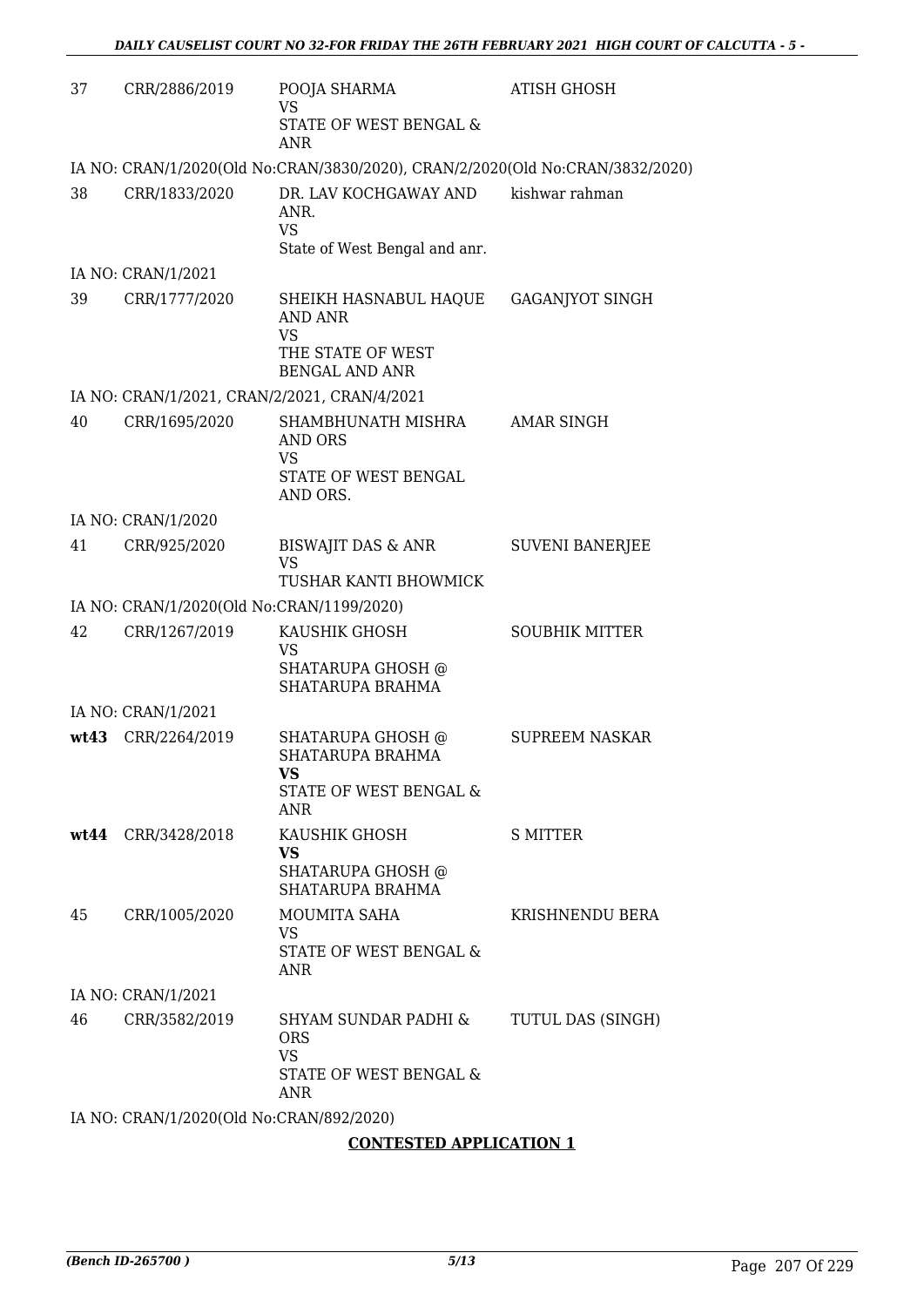| 47 | CRR/3448/2017                             | RAJA CHANDRA GARG<br><b>VS</b><br><b>STATE OF WEST BENGAL &amp;</b><br>ANR.             | <b>SACHETAN GHOSH</b>                                                                                                                                                                        |
|----|-------------------------------------------|-----------------------------------------------------------------------------------------|----------------------------------------------------------------------------------------------------------------------------------------------------------------------------------------------|
| 48 | CRR/3755/2017                             | PRADIP KUMAR SENGUPTA<br>VS<br><b>INDRAJIT SENGUPTA &amp; ANR</b>                       | <b>IN PERSON</b>                                                                                                                                                                             |
| 49 | CRR/4001/2016                             | NARESH KHATAU PAREKH<br><b>VS</b><br>STATE OF WEST BENGAL &<br><b>ANR</b>               | AYAN CHAKRABORTY                                                                                                                                                                             |
|    | IA NO: CRAN/3/2019(Old No:CRAN/2392/2019) |                                                                                         |                                                                                                                                                                                              |
| 50 | CRR/812/2017                              | MD MOBARAK HOSSAIN<br><b>VS</b><br>STATE OF WEST BENGAL &<br><b>ORS</b>                 | <b>I NANDI</b>                                                                                                                                                                               |
| 51 | CRR/1053/2017                             | SMT SADHANA SINGH<br><b>VS</b><br>STATE OF WEST BENGAL &<br><b>ORS</b>                  | MD SABIR AHMED                                                                                                                                                                               |
|    | IA NO: CRAN/4/2018(Old No:CRAN/1717/2018) |                                                                                         |                                                                                                                                                                                              |
| 52 | CRR/1671/2017                             | <b>BALAI CHANDRA MONDAL</b><br><b>VS</b><br>LAXMIPRIYA DEY & ANR                        | PRASANTA KUMAR<br><b>DAS</b>                                                                                                                                                                 |
|    | No:CRAN/3752/2018)                        |                                                                                         | IA NO: CRAN/2/2017(Old No:CRAN/2846/2017), CRAN/3/2017(Old No:CRAN/3524/2017), CRAN/4/2018(Old                                                                                               |
| 53 | CRR/1956/2017                             | DR PRADIP KR BARMA &<br><b>ORS</b><br><b>VS</b><br>STATE OF WEST BENGAL &<br><b>ANR</b> | M H CHOWDHURY                                                                                                                                                                                |
|    | CRAN/12/2019(Old No:CRAN/4113/2019)       |                                                                                         | IA NO: CRAN/1/2017(Old No:CRAN/3596/2017), CRAN/3/2017(Old No:CRAN/4951/2017), CRAN/5/2018(Old<br>No:CRAN/771/2018), CRAN/9/2019(Old No:CRAN/681/2019), CRAN/10/2019(Old No:CRAN/1875/2019), |
| 54 | CRR/2468/2017                             | TARUN KR. MITRA<br><b>VS</b><br><b>SUBIR ROY CHOWDHURY &amp;</b><br>ANR.                | PAMPA DEY (DHABAL)                                                                                                                                                                           |
|    | IA NO: CRAN/2/2017(Old No:CRAN/5536/2017) |                                                                                         |                                                                                                                                                                                              |
| 55 | CRR/2886/2017                             | RAINY GHOSH<br><b>VS</b><br>STATE OF WEST BENGAL &<br>ORS.                              | <b>AVISHEK PRASAD</b>                                                                                                                                                                        |
| 56 | CRR/2984/2017                             | KEDAR NATH SEN<br>VS<br>PRABIR KUMAR SEN & ORS                                          | MOBAKSHAR ISLAM                                                                                                                                                                              |
|    | IA NO: CRAN/3/2018(Old No:CRAN/3433/2018) |                                                                                         |                                                                                                                                                                                              |
| 57 | CRR/3028/2017                             | MANJURA BEGUM<br><b>VS</b><br><b>MASHIAR RAHAMAN</b>                                    | <b>BISWAJIT MANNA</b>                                                                                                                                                                        |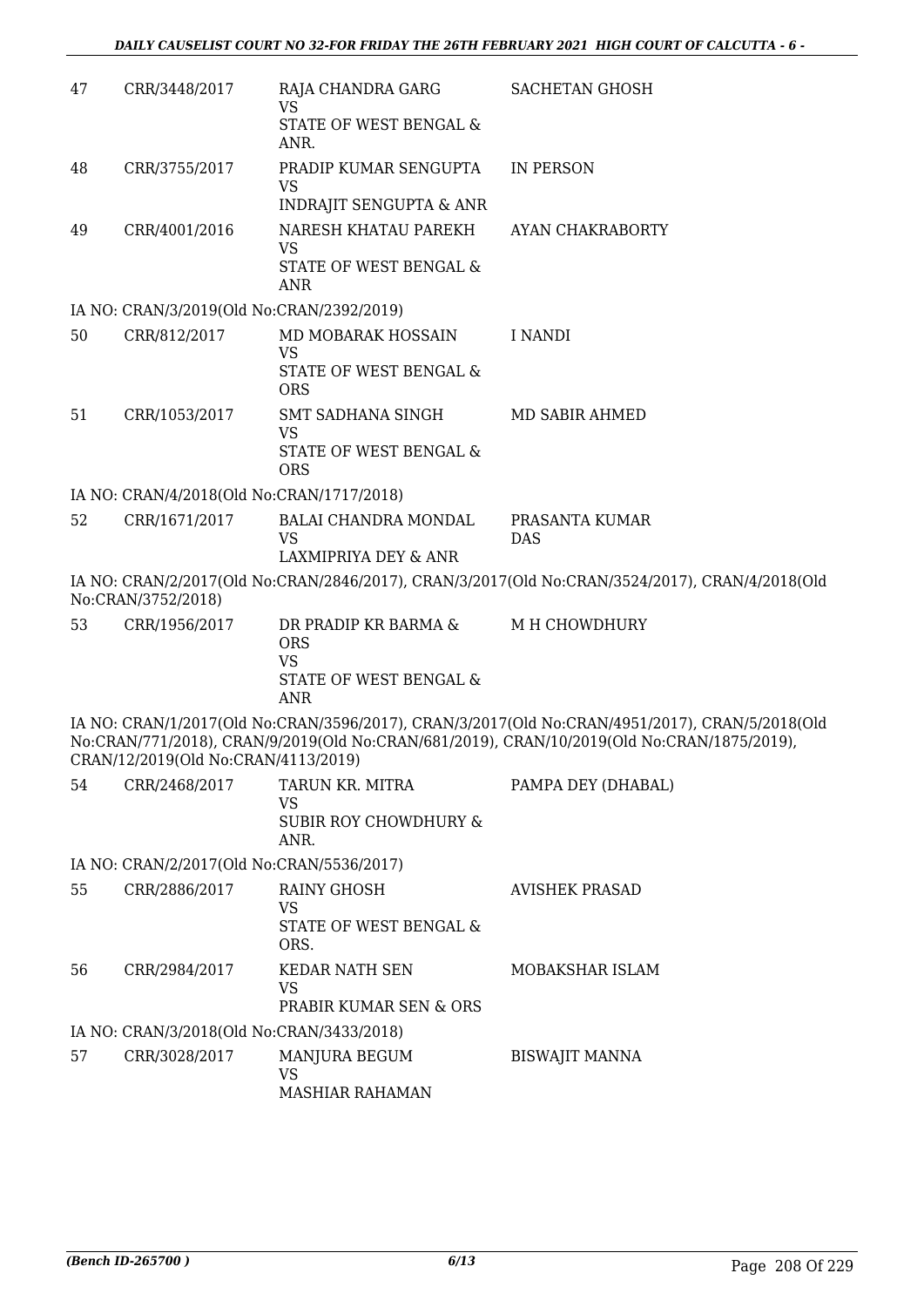| 58 | CRR/3120/2017                             | MA KREENG<br>CONSTRUCTION P LTD &<br><b>ORS</b><br><b>VS</b><br>DIPAK SAHA & ANR                 | <b>MS A TIWARI</b>           |
|----|-------------------------------------------|--------------------------------------------------------------------------------------------------|------------------------------|
| 59 | CRR/3797/2017<br>(LCR)                    | M/S MASHA ENTERPRISE &<br>ORS.<br><b>VS</b><br>STATE OF WEST BENGAL &<br>ANR.                    | SANJIDA SULTANA              |
|    | IA NO: CRAN/2/2018(Old No:CRAN/2411/2018) |                                                                                                  |                              |
| 60 | CRR/3978/2017                             | SUBHENDU BISWAS<br><b>VS</b><br>CBI, SP, ACB, KOL                                                | <b>B BISWAS</b>              |
|    |                                           | IA NO: CRAN/7/2020(Old No:CRAN/679/2020), CRAN/8/2021                                            |                              |
| 61 | CRR/552/2018                              | <b>SAKINA BANU</b><br>VS                                                                         | S. NANDY                     |
| 62 | CRR/985/2018                              | STATE OF WEST BENGAL<br>SOVA SINGH @ SINHA &<br><b>ANR</b><br><b>VS</b>                          | HILLOL SAHA<br><b>PODDAR</b> |
| 63 | CRR/1097/2018                             | LATA SINHA & ANR<br>NIRA SHARMA<br><b>VS</b><br>STATE OF WEST BENGAL                             | K MEHROTRA                   |
| 64 | CRR/1264/2018                             | SOUMITRA PAUL & ANR<br><b>VS</b><br>STATE OF WEST BENGAL &<br><b>ANR</b>                         | A AGARWAL                    |
| 65 | CRR/1947/2018                             | <b>GOPAL JHA &amp; ANR</b><br><b>VS</b><br>CBI, BANK SECURITES &<br>FRAUD CELL, CGO COMP,<br>KOL | <b>S DUTTA</b>               |
| bb | CRR/2222/2018                             | BALAGERIA CENTRAL CO-<br>OPERATIVE BANK LTD.<br>VS.<br><b>STATE OF WEST BENGAL &amp;</b><br>ANR  | MADAN MOHAN ROY              |
| 67 | CRR/2224/2018                             | BALAGERIA CENTRAL CO-<br>OPERATIVE BANK LTD.<br><b>VS</b><br>STATE OF WEST BENGAL &<br>ANR.      | <b>MADAN MOHAN ROY</b>       |
| 68 | CRR/2382/2018<br>(LCR)                    | DHIRAJ THARD<br>VS.<br>M/S CAR CHASSIS PVT.LTD                                                   | S. AGARWAL                   |
| 69 | CRR/2540/2018                             | SMT SUTAPA GHOSH<br>VS<br>STATE OF WEST BENGAL &<br><b>ORS</b>                                   | UTTIYA ROY                   |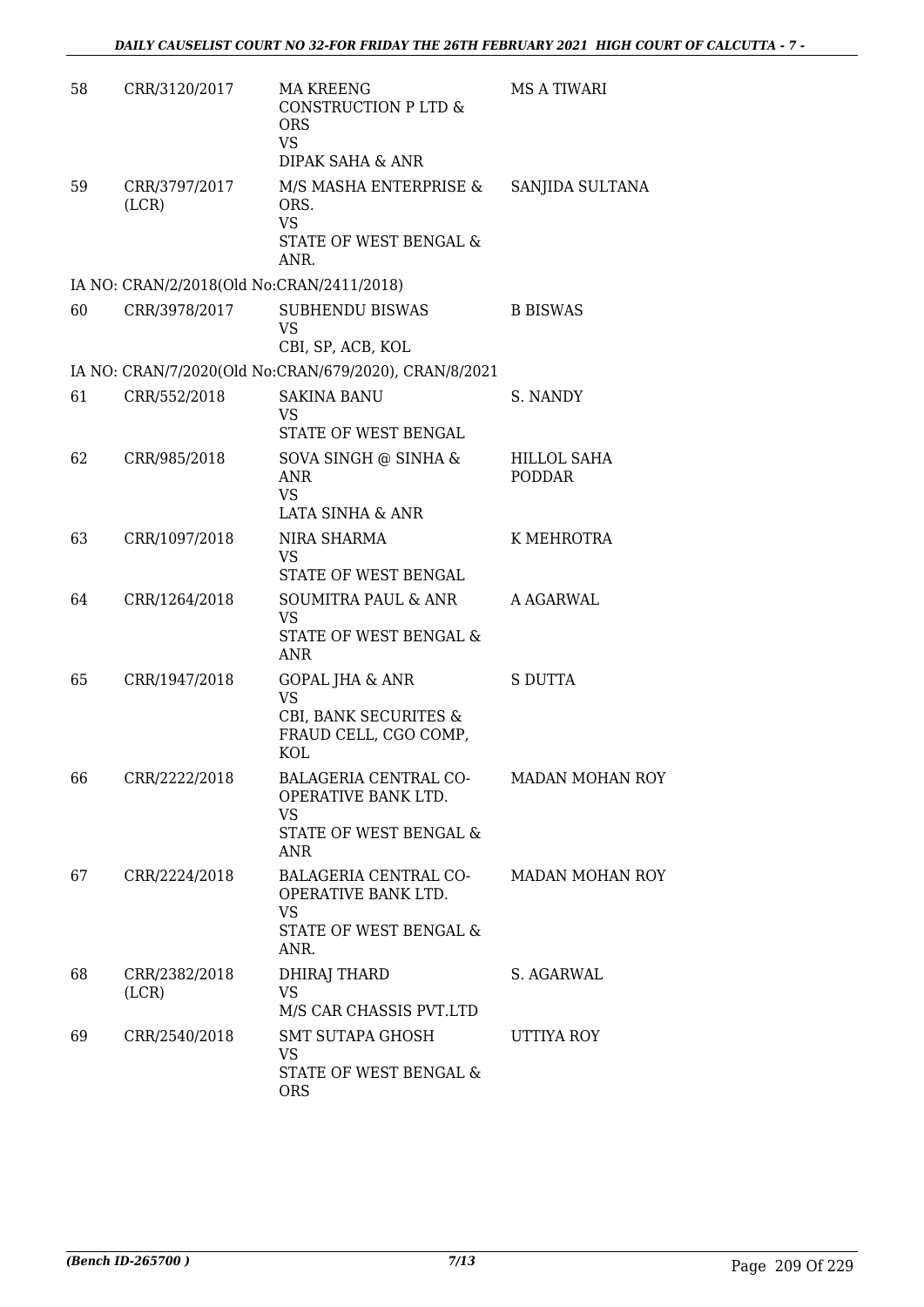| 70 | CRR/2764/2018 | <b>CENTRAL BUREAU OF</b><br><b>INVESTIGATION</b><br><b>VS</b><br><b>GOPAL JHA &amp; ANR</b> | <b>CHANDREYI</b><br>ALAM(GUPTA)                                                               |
|----|---------------|---------------------------------------------------------------------------------------------|-----------------------------------------------------------------------------------------------|
| 71 | CRR/657/2019  | <b>ASHRUKANA DAS</b><br><b>VS</b><br><b>RAJ KUMAR DAS</b>                                   | <b>RAKESH PODDAR</b>                                                                          |
| 72 | CRR/1515/2019 | SOMESH DASGUPTA<br><b>VS</b><br>STATE OF WEST BENGAL &<br><b>ANR</b>                        | <b>BRATIN KUMAR DEY</b>                                                                       |
|    |               | IA NO: CRAN/1/2019(Old No:CRAN/3776/2019), CRAN/3/2020(Old No:CRAN/300/2020)                |                                                                                               |
| 73 | CRR/2015/2019 | MAHENDRA KR AGARWAL<br><b>VS</b><br>STATE OF WEST BENGAL &<br><b>ANR</b>                    | <b>ABHIJIT SARKAR</b>                                                                         |
|    |               | IA NO: CRAN/2/2019(Old No:CRAN/4454/2019), CRAN/3/2020(Old No:CRAN/1050/2020)               |                                                                                               |
| 74 | CRR/2199/2019 | <b>MD ALAMGIR</b><br><b>VS</b>                                                              | <b>AMAL KUMAR</b><br><b>BANERJEE</b>                                                          |
| 75 | CRR/2752/2019 | <b>BISWAJIT DAS &amp; ANR</b><br>TAPAN KUMAR GHOSH                                          | <b>MUKTESWAR MAITY</b>                                                                        |
|    | (LCR)         | <b>VS</b><br><b>GOPAL CHANDRA MAITY &amp;</b><br><b>ANR</b>                                 |                                                                                               |
|    |               |                                                                                             | IA NO: CRAN/2/2020(Old No:CRAN/3409/2020), CRAN/3/2020(Old No:CRAN/3410/2020), CRAN/4/2020    |
| 76 | CRR/2903/2019 | SOUMIK BHATTACHARYYA<br>VS<br><b>TANUMITA</b><br><b>BHATTACHARYYA</b>                       | APURBA KR. DATTA                                                                              |
| 77 | CRR/3125/2019 | AMIT KR CHAKRABORTY<br><b>VS</b><br><b>SMT PRATYUSHA</b><br><b>CHAKRABORTY &amp; ANR</b>    | APURBA KR DATTA                                                                               |
| 78 | CRR/3436/2019 | <b>SAMIR SARDAR</b><br><b>VS</b><br>STATE OF WEST BENGAL &<br><b>ANR</b>                    | PRIYANJIT KUNDU                                                                               |
| 79 | CRR/3525/2019 | <b>VIVEK BHASKARAN</b><br><b>VS</b><br>STATE OF WEST BENGAL &<br><b>ANR</b>                 | <b>ABHIRUP</b><br><b>CHAKRABORTY</b>                                                          |
|    |               | IA NO: CRAN/2/2020(Old No:CRAN/488/2020), CRAN/3/2020(Old No:CRAN/855/2020)                 |                                                                                               |
| 80 | CRR/3623/2019 | <b>SAIKAT ROY</b><br>VS<br>STATE OF WEST BENGAL &<br>ANR                                    | SIRSENDU SINHA<br><b>ROY</b>                                                                  |
| 81 | CRR/3832/2019 | <b>CHANDAN ARORA</b><br>VS<br>AMBIKA ARORA & ANR                                            | SHIBAJI KUMAR DAS                                                                             |
|    |               |                                                                                             | IA NO: CRAN/1/2019(Old No:CRAN/4999/2019), CRAN/2/2020(Old No:CRAN/565/2020), CRAN/3/2020(Old |

No:CRAN/638/2020)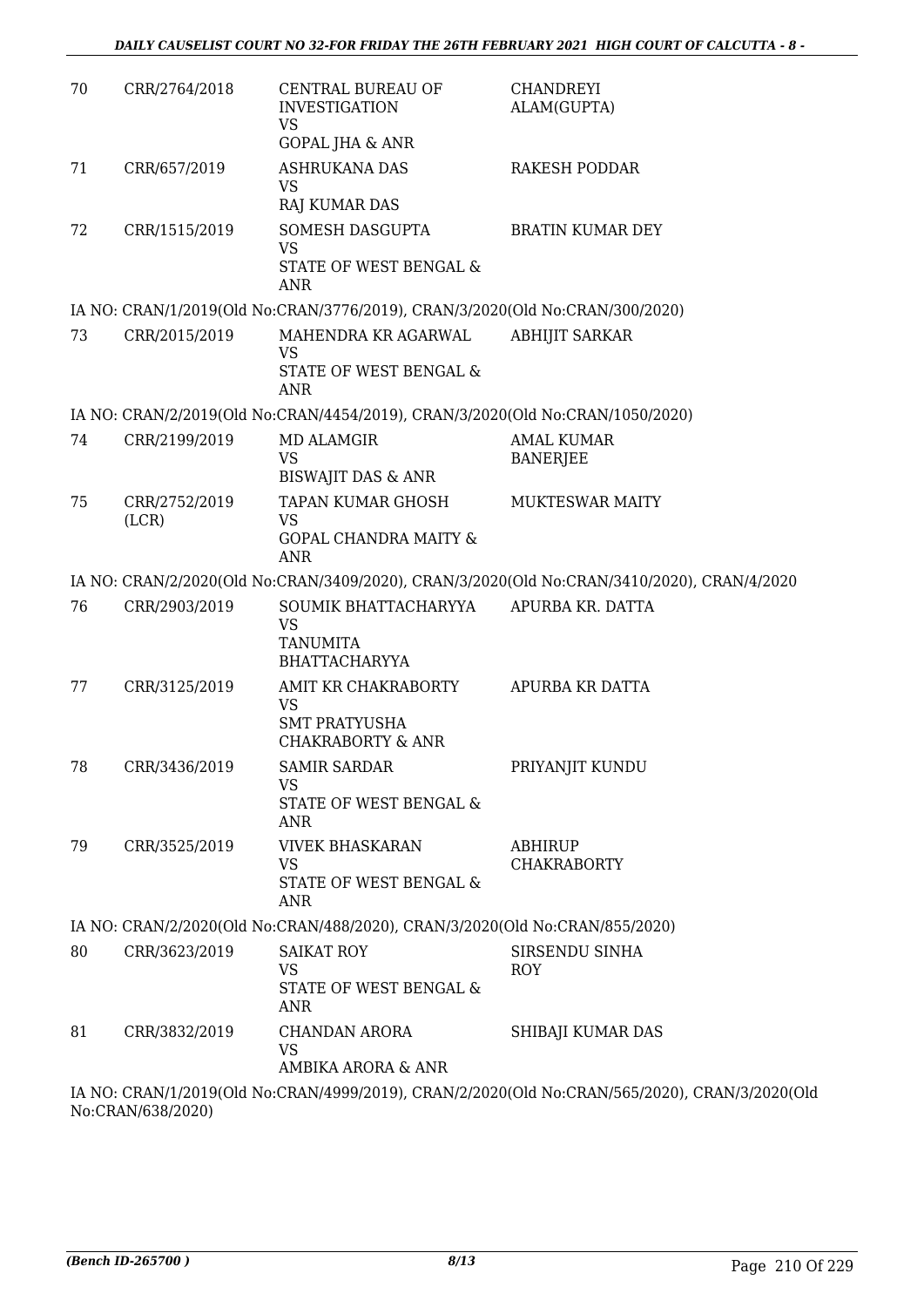| 82   | CRR/107/2020                             | MIHIR CHAKRABORTY &<br><b>ANR</b><br><b>VS</b><br>STATE OF WEST BENGAL                                                           | MD. IDRISH                     |
|------|------------------------------------------|----------------------------------------------------------------------------------------------------------------------------------|--------------------------------|
| 83   | CRR/115/2020                             | <b>IVAN ROJARIO @ IVAN</b><br>ROJRIO @ IVAN ROZARIO @<br><b>IVAN RAJORIA</b><br><b>VS</b><br>STATE OF WEST BENGAL &<br>ANR       | SHAREQUL HAQUE                 |
|      | IA NO: CRAN/1/2020(Old No:CRAN/384/2020) |                                                                                                                                  |                                |
| 84   | CRR/185/2020                             | CHANDAN ARIRA<br><b>VS</b><br>AMBIKA ARORA& ANR                                                                                  | SHIBAJI KUMAR DAS              |
| wt85 | CRR/3829/2019                            | <b>CHANDAN ARORA</b><br><b>VS</b>                                                                                                | SHIBAJI KR DAS                 |
|      |                                          | AMBIKA ARORA & ANR                                                                                                               |                                |
| 86   | CRR/435/2020                             | IA NO: CRAN/1/2019(Old No:CRAN/4996/2019), CRAN/2/2020(Old No:CRAN/680/2020)<br>SANDIP MUKHERJEE<br><b>VS</b>                    | MAHFUZ MURSHED                 |
|      |                                          | <b>VIVEK AGARWAL</b><br>IA NO: CRAN/1/2020(Old No:CRAN/1108/2020), CRAN/2/2020                                                   |                                |
| 87   | CRR/577/2020                             | PARNAB BASU ROY<br><b>CHOWDHURY</b><br><b>VS</b>                                                                                 | JAYANTA KUUMAR<br>MUKHOPADHYAY |
|      |                                          | <b>SAMAPTI BASU ROY</b><br><b>CHOWDHURY &amp; ANR</b>                                                                            |                                |
| wt88 | CRR/303/2020                             | SAMAPTI BASU ROY<br><b>CHOWDHURY NEE</b><br>MUKHERJEE @ MOUSUMI<br><b>BASU ROY</b><br><b>VS</b><br>STATE OF WEST BENGAL &<br>ANR | ANAMITRA BANERJEE              |
| 89   | CRR/665/2020                             | ANJALI BHATTACHARJEE & PINAKI<br><b>ORS</b><br><b>VS</b><br>STATE OF WEST BENGAL &                                               | <b>BHATTACHARYYA</b>           |
| 90   | CRR/1098/2020                            | ANR<br>SOUMOJIT PATRA<br><b>VS</b><br><b>STATE OF WEST BENGAL &amp;</b><br>ANR                                                   | <b>RAJIV KUMAR</b>             |
|      |                                          | IA NO: CRAN/1/2020(Old No:CRAN/3524/2020), CRAN/2/2020, CRAN/3/2021                                                              |                                |
| 91   | CRR/1763/2020                            | <b>SWAPAN BERA</b>                                                                                                               | LIPIKA NATH                    |
|      |                                          | VS<br>State of West Bengal AND<br>ANR                                                                                            |                                |
| 92   | CRR/1903/2020                            | DEBASISH BRATA<br>BHATTACHARJEE<br>VS<br><b>SHARMISTHA</b><br>BHATTACHARJEE                                                      | PINAKI<br><b>BHATTACHARYYA</b> |
|      |                                          |                                                                                                                                  |                                |

IA NO: CRAN/1/2021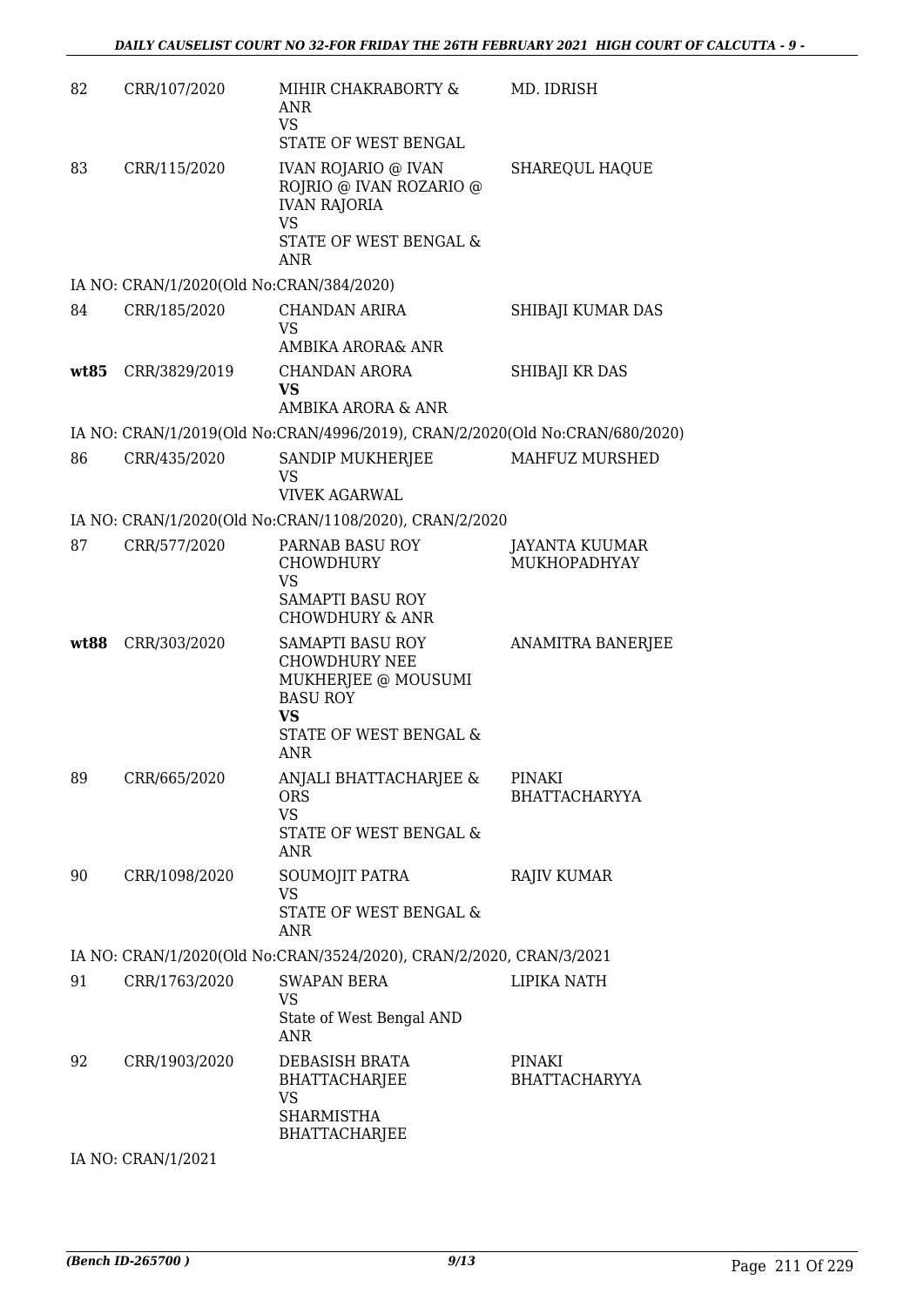| 93  | CRR/1716/2019                                                  | <b>ANURUPA ROY</b><br><b>VS</b>                                                            | <b>DEBASISH DAS</b>               |       |
|-----|----------------------------------------------------------------|--------------------------------------------------------------------------------------------|-----------------------------------|-------|
|     |                                                                | DR ANINDA SUNDAR DAS &<br>ANR                                                              |                                   |       |
| 94  | CRR/2261/2018                                                  | AMIT KR GHOSH & ORS<br>VS                                                                  | S BHATTACHARYYA                   |       |
|     |                                                                | STATE OF WEST BENGAL &<br><b>ORS</b>                                                       |                                   |       |
|     | IA NO: CRAN/1/2019(Old No:CRAN/3355/2019)                      |                                                                                            |                                   |       |
| 95  | CRR/914/2020                                                   | <b>JALADHAR PAL</b><br><b>VS</b>                                                           | <b>MADHUMITA ROY</b><br>CHOWDHURY |       |
|     |                                                                | STATE OF WEST BENGAL                                                                       |                                   |       |
|     | IA NO: CRAN/1/2021                                             |                                                                                            |                                   |       |
|     | wt96 CRR/1731/1995                                             | <b>JALADHAR PAL</b><br><b>VS</b>                                                           | MR S.ROY                          | N.Y.A |
|     |                                                                | THE STATE OF WEST<br><b>BENGAL</b>                                                         |                                   |       |
|     |                                                                | IA NO: CRAN/1/2019(Old No:CRAN/4681/2019), CRAN/2/2019(Old No:CRAN/4683/2019), CRAN/3/2020 |                                   |       |
| 97  | CRR/469/2018                                                   | ACHEWAR NATH SHUKLA<br><b>VS</b>                                                           | <b>K GANGULY</b>                  |       |
|     |                                                                | STATE OF WEST BENGAL &                                                                     |                                   |       |
|     |                                                                | <b>ANR</b>                                                                                 |                                   |       |
|     | IA NO: CRAN/1/2020(Old No:CRAN/796/2020)                       |                                                                                            |                                   |       |
|     | wt98 CRR/470/2018                                              | ACHEWAR NATH SHUKLA<br><b>VS</b>                                                           | K GANGULY                         |       |
|     |                                                                | STATE OF WEST BENGAL &<br><b>ANR</b>                                                       |                                   |       |
|     | IA NO: CRAN/1/2020(Old No:CRAN/799/2020)                       |                                                                                            |                                   |       |
|     | wt99 CRR/471/2018                                              | ACHEWAR NATH SHUKLA<br><b>VS</b><br>STATE OF WEST BENGAL &                                 | K GANGULY                         |       |
|     |                                                                | <b>ANR</b>                                                                                 |                                   |       |
|     | IA NO: CRAN/1/2020(Old No:CRAN/797/2020)<br>wt100 CRR/472/2018 | ACHEWAR NATH SHUKLA                                                                        | K GANGULY                         |       |
|     |                                                                | <b>VS</b>                                                                                  |                                   |       |
|     |                                                                | STATE OF WEST BENGAL &<br><b>ANR</b>                                                       |                                   |       |
|     | IA NO: CRAN/1/2020(Old No:CRAN/798/2020)                       |                                                                                            |                                   |       |
| 101 | CRR/3769/2019                                                  | RUPASHREE MUKHERJEE<br>VS                                                                  | AMITABHA GHOSH                    |       |
|     |                                                                | STATE OF WEST BENGAL &<br>ANR                                                              |                                   |       |
| 102 | CRR/1128/2018                                                  | DINESH PODDAR                                                                              | A.GHATAK                          |       |
|     |                                                                | <b>VS</b><br>STATE OF WEST BENGAL &<br><b>ORS</b>                                          |                                   |       |
|     | wt103 CRR/3496/2018                                            | DINESH PODDAR                                                                              | <b>APZAL ANSARI</b>               |       |
|     |                                                                | <b>VS</b><br>STATE OF WEST BENGAL &<br><b>ORS</b>                                          |                                   |       |
|     | IA NO: CRAN/1/2020(Old No:CRAN/736/2020)                       |                                                                                            |                                   |       |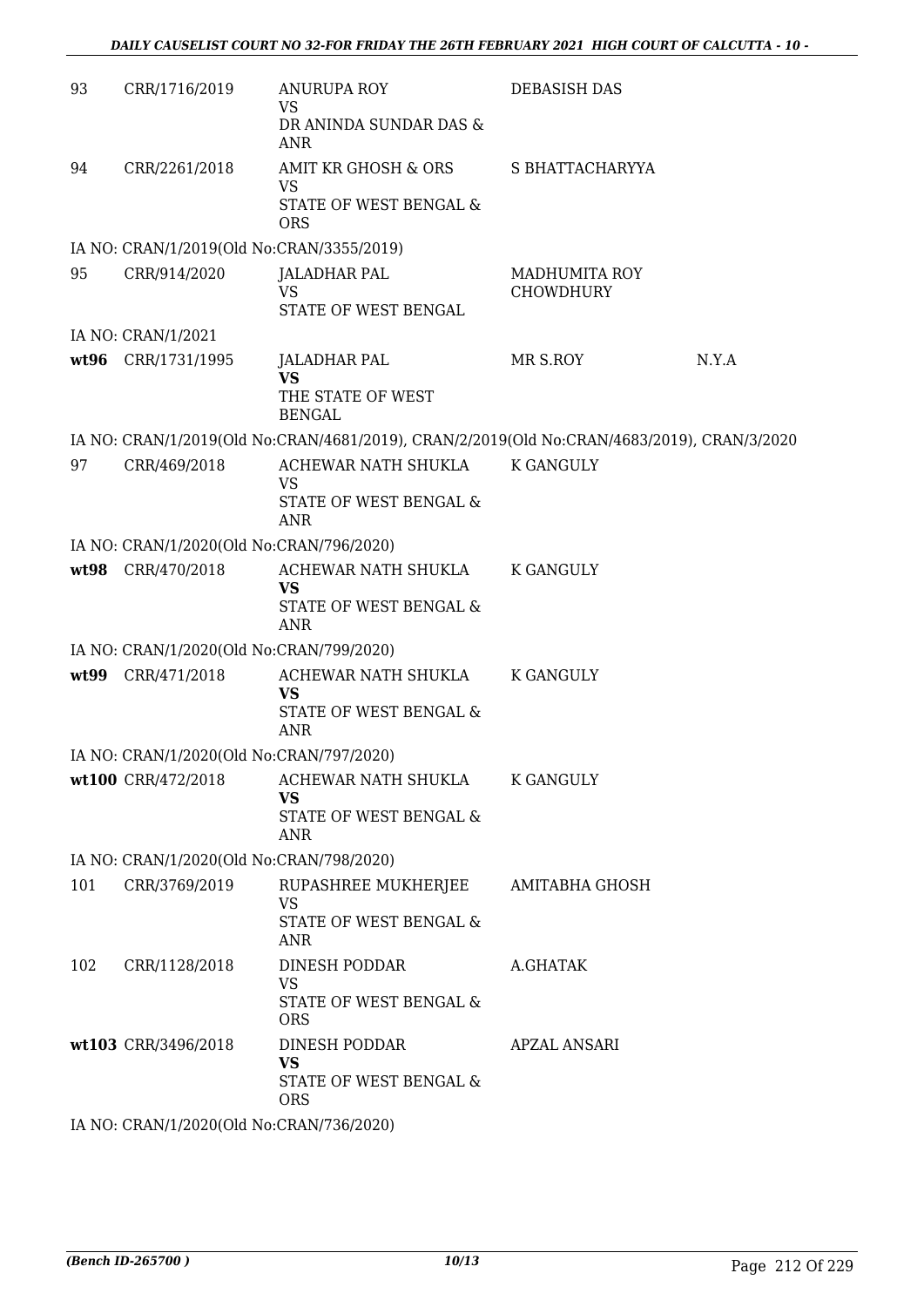| 104 | CRR/2851/2018                                | NIRANJAN ROY<br><b>VS</b><br>STATE OF WEST BENGAL &<br><b>ANR</b>                         | <b>MALAY</b><br><b>BHATTACHARYYA</b>                                                           |
|-----|----------------------------------------------|-------------------------------------------------------------------------------------------|------------------------------------------------------------------------------------------------|
| 105 | CRR/690/2017                                 | RAHUL TANTIA<br><b>VS</b><br>STATE OF WEST BENGAL                                         | S. PAUL                                                                                        |
|     |                                              | No:CRAN/4881/2017), CRAN/7/2020(Old No:CRAN/1064/2020)                                    | IA NO: CRAN/2/2017(Old No:CRAN/4081/2017), CRAN/3/2017(Old No:CRAN/4127/2017), CRAN/4/2017(Old |
| 106 | CRR/1384/2020                                | <b>BABITA SIMON</b><br><b>VS</b><br>State of West Bengal                                  | <b>RAJARSHI BASU</b>                                                                           |
|     | IA NO: CRAN/1/2020, CRAN/2/2020, CRAN/4/2021 |                                                                                           |                                                                                                |
| 107 | CRR/2848/2017                                | ASIT MAITY@ASHIT MAITY<br><b>VS</b><br>STATE OF WEST BENGAL &<br><b>ANR</b>               | AMITABHA GHOSH                                                                                 |
|     |                                              | IA NO: CRAN/3/2018(Old No:CRAN/1313/2018), CRAN/7/2020(Old No:CRAN/584/2020)              |                                                                                                |
| 108 | CRR/1953/2019                                | AMIT KUMAR MOHTA @<br><b>AMIT MOHTA</b><br><b>VS</b><br>STATE OF WEST BENGAL &            | <b>MD ZOHAIB RAUF</b>                                                                          |
|     |                                              | <b>ANR</b>                                                                                |                                                                                                |
|     | wt109 CRR/2881/2019                          | <b>INDRA MOHTA</b><br><b>VS</b><br>STATE OF WEST BENGAL &<br><b>ANR</b>                   | RATANLAL JOSHI                                                                                 |
|     | IA NO: CRAN/1/2019(Old No:CRAN/3922/2019)    |                                                                                           |                                                                                                |
| 110 | CRR/3176/2019                                | SMT BAISHALI DUTTA<br><b>VS</b><br>STATE OF WEST BENGAL &<br><b>ORS</b>                   | ANTARIKHYA BASU                                                                                |
| 111 | CRR/1553/2017                                | ORIJIT CHATTERJEE & ANR<br><b>VS</b><br>STATE OF WEST BENGAL &<br><b>ORS</b>              | <b>SATADRU LAHIRI</b>                                                                          |
|     | IA NO: CRAN/3/2018(Old No:CRAN/2198/2018)    |                                                                                           |                                                                                                |
| 112 | CRR/3497/2018                                | M/S ALISHA<br><b>CONSTRUCTION &amp; ANR</b><br><b>VS</b><br>STATE OF WEST BENGAL &<br>ANR | <b>AVINABA PATRA</b>                                                                           |
| 113 | CRR/485/2020<br>$(At 2.00 p.m.)$ $(S)$       | AMIT JHA & ORS<br>VS<br>STATE OF WEST BENGAL &<br>ANR                                     | <b>JUIN DUTTA</b><br><b>CHAKRABORTY</b>                                                        |
| 114 | CRR/898/2018                                 | <b>MUKUL BHASIN</b><br>VS<br>STATE OF WEST BENGAL &<br>ANR                                | S P CHATTOPADHYAY                                                                              |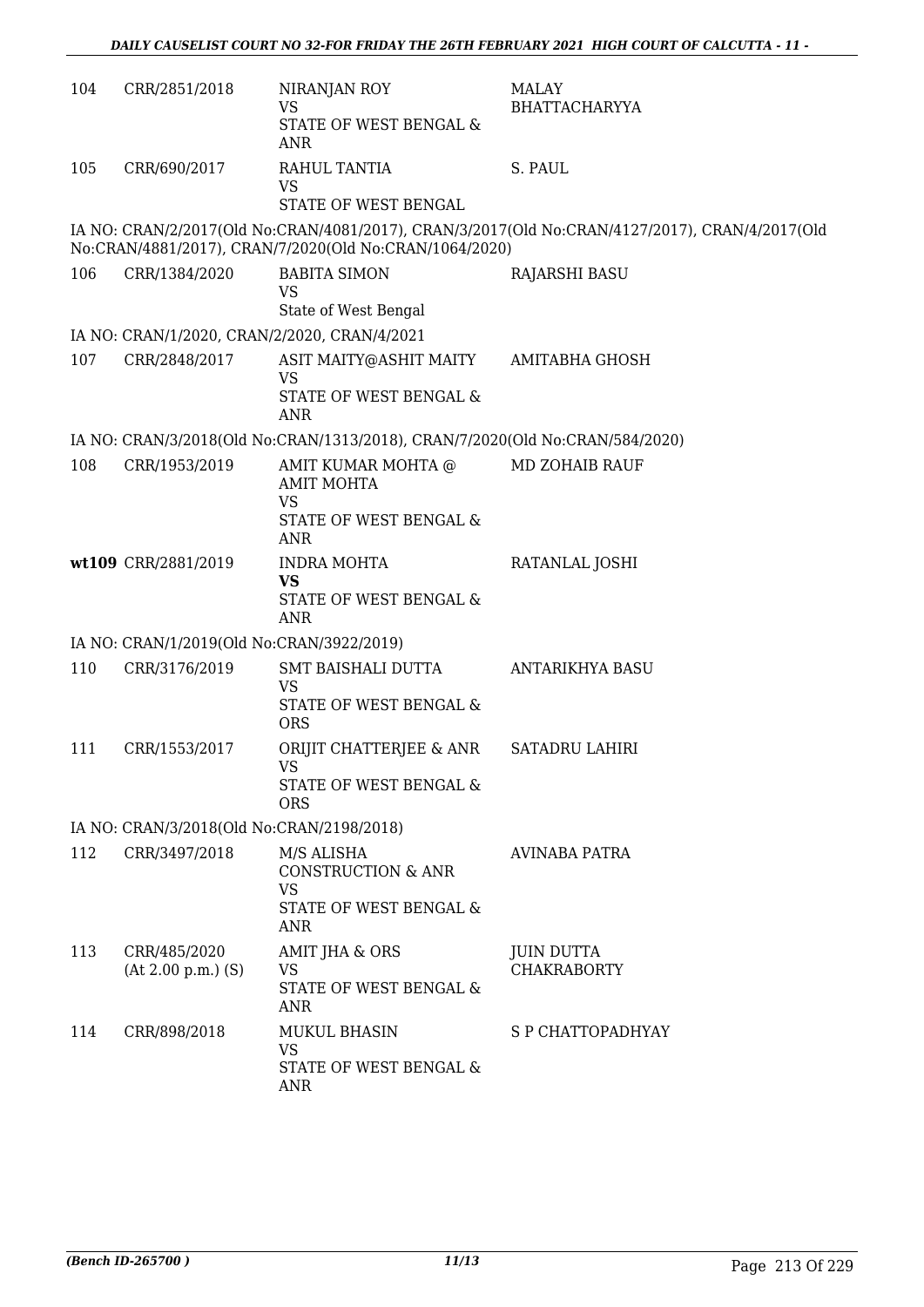|     | wt115 CRR/893/2018              | HARSHITA BHASIN (NEE<br>MALIK)<br><b>VS</b><br>STATE OF WEST BENGAL &<br><b>ORS</b>           | A. BHATTACHARYYA                    |
|-----|---------------------------------|-----------------------------------------------------------------------------------------------|-------------------------------------|
| 116 | CRR/153/2020                    | MD SAFIQUE MALLLICK<br><b>VS</b><br>STATE OF WEST BENGAL &<br><b>ANR</b>                      | TARUNJYOTI TEWARI                   |
|     | wt117 CRR/596/2019              | MD SAFIQUE MALLICK<br><b>VS</b><br>STATE OF WEST BENGAL &<br><b>ANR</b>                       | PARTHA SENGUPTA                     |
| 118 | CRR/1597/2020                   | SMT GANGA SINGH PARSI<br><b>VS</b><br>ASHOK DUTTA AND ORS                                     | <b>TAPAN PAL</b>                    |
| 119 | CRR/1747/2020                   | MOTILAL@MATILAL SHAW<br><b>AND ORS</b><br><b>VS</b><br>State of West Bengal AND<br><b>ANR</b> | <b>RUPSA SREEMANI</b>               |
|     | IA NO: CRAN/1/2021              |                                                                                               |                                     |
|     | wt120 CRR/1587/2019             | MOTILAL @ MATILAL SHAW PRITHA BASU<br>$&$ ORS.<br><b>VS</b><br>STATE OF WEST BENGAL &<br>ANR  |                                     |
|     | wt121 CRR/9/2021                | MOTILAL @ MATILAL SHAW<br><b>AND OTHERS</b><br>VS<br>STATE OF WEST BENGAL<br>AND ANOTHER      | RUPSA SREEMANI                      |
| 122 | CRR/479/2020                    | <b>RAJU KHAN</b><br><b>VS</b><br>STATE OF WEST BENGAL &<br>ANR                                | <b>ARIF MAHAMMAD</b><br><b>KHAN</b> |
| 123 | CRR/480/2020                    | <b>RAJU KHAN &amp; ORS</b><br>VS<br>SOMA MONDAL                                               | ARIF MAHAMMAD<br>KHAN               |
| 124 | CRR/2822/2017<br>(At 2.00 p.m.) | <b>ARUN KUMAR</b><br>JHUNJHUNWALA & ANR<br><b>VS</b><br>STATE OF WEST BENGAL &<br><b>ANR</b>  | SHIBAJI KUMAR DAS                   |
|     |                                 | IA NO: CRAN/2/2018(Old No:CRAN/1580/2018), CRAN/3/2020(Old No:CRAN/828/2020)                  |                                     |
| 125 | CRR/1944/2020                   | AJAY KUMAR SINGHANIA<br>AND ORS<br><b>VS</b><br>State of West Bengal and Anr                  | PRITAM ROY                          |
| 126 | CRR/1945/2020                   | SHYAM KUMAR AGARWAL<br><b>AND ORS</b><br><b>VS</b><br>State of West Bengal and Anr            | PRITAM ROY                          |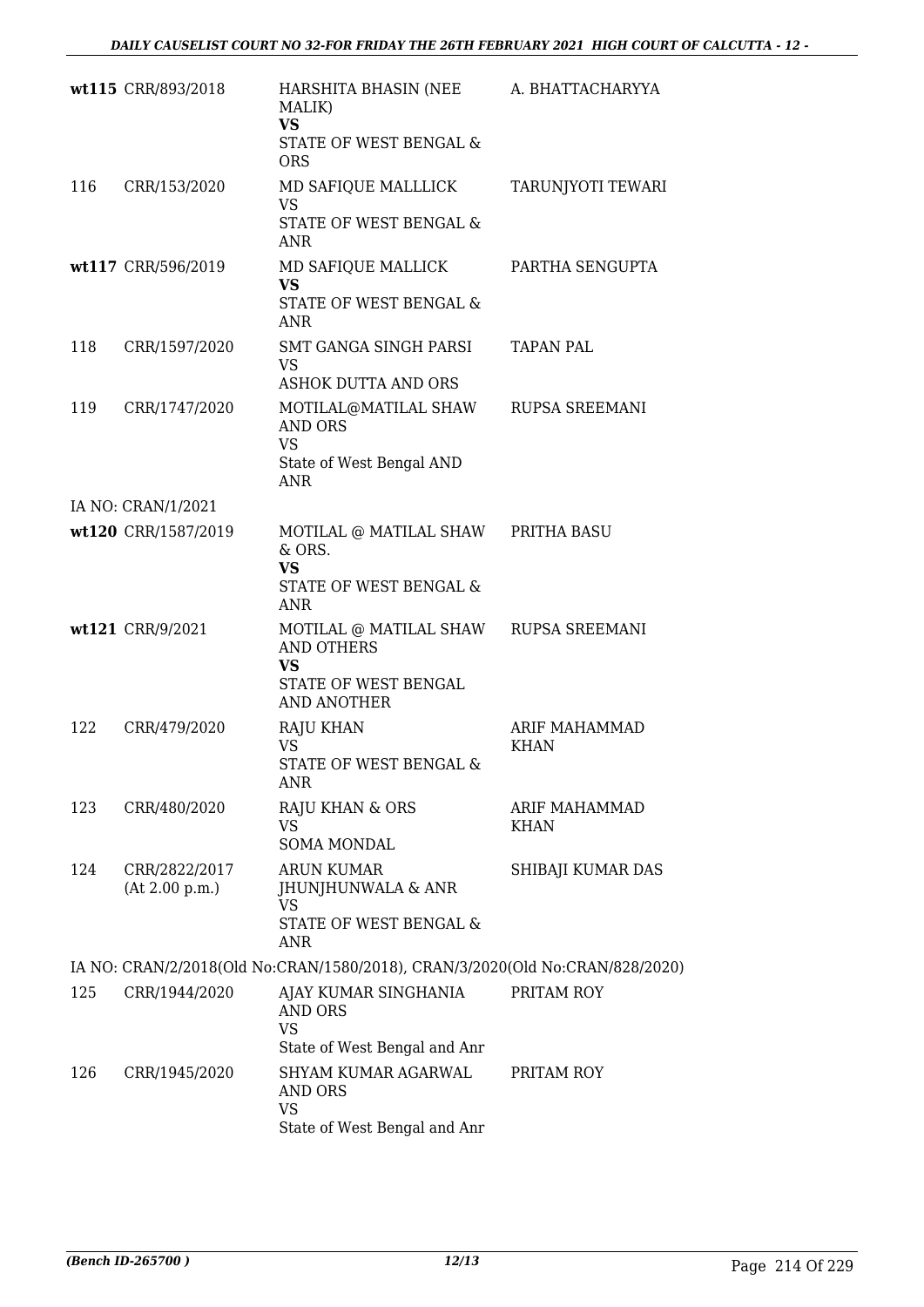| 127 | CRR/2930/2019      | THE SECRETARY OF<br>LABOUR GOVERNMENT OF<br>W.B.<br><b>VS</b><br>STATE OF WEST BENGAL &<br><b>ORS</b>                      | <b>SHRAMAN SARKAR</b>                                                                          |
|-----|--------------------|----------------------------------------------------------------------------------------------------------------------------|------------------------------------------------------------------------------------------------|
| 128 | CRR/1735/2018      | ARINDOM MODAK & ANR.<br>VS<br>STATE OF WEST BENGAL &<br>ANR.                                                               | SAYAK RANJAN<br><b>GANGULY</b>                                                                 |
| 129 | CRR/1405/2018      | TUSAR KANTI KAR & ANR<br><b>VS</b><br>STATE OF WEST BENGAL &<br><b>ANR</b>                                                 | <b>TIRTHANKAR DEY</b>                                                                          |
| 130 | CRR/3245/2018      | MANURA BEGUM & ORS<br><b>VS</b><br>STATE OF WEST BENGAL &<br><b>ANR</b>                                                    | <b>S NANDY</b>                                                                                 |
|     | No:CRAN/1953/2019) |                                                                                                                            | IA NO: CRAN/1/2018(Old No:CRAN/3619/2018), CRAN/3/2019(Old No:CRAN/1867/2019), CRAN/4/2019(Old |
| 131 | CRR/3498/2018      | KALIACHAK NURSING<br>HOME REP BY<br><b>ASHADULLAH BISWAS</b><br>@ASADULLA &A<br><b>VS</b><br>STATE OF WEST BENGAL &<br>ANR | AVINABA PATRA                                                                                  |

#### **APPEAL FOR HEARING**

132 CRA/162/2018 (S) ABU BAKKAR @ BOKO & ANR VS STATE OF WEST BENGAL AINDRILA DE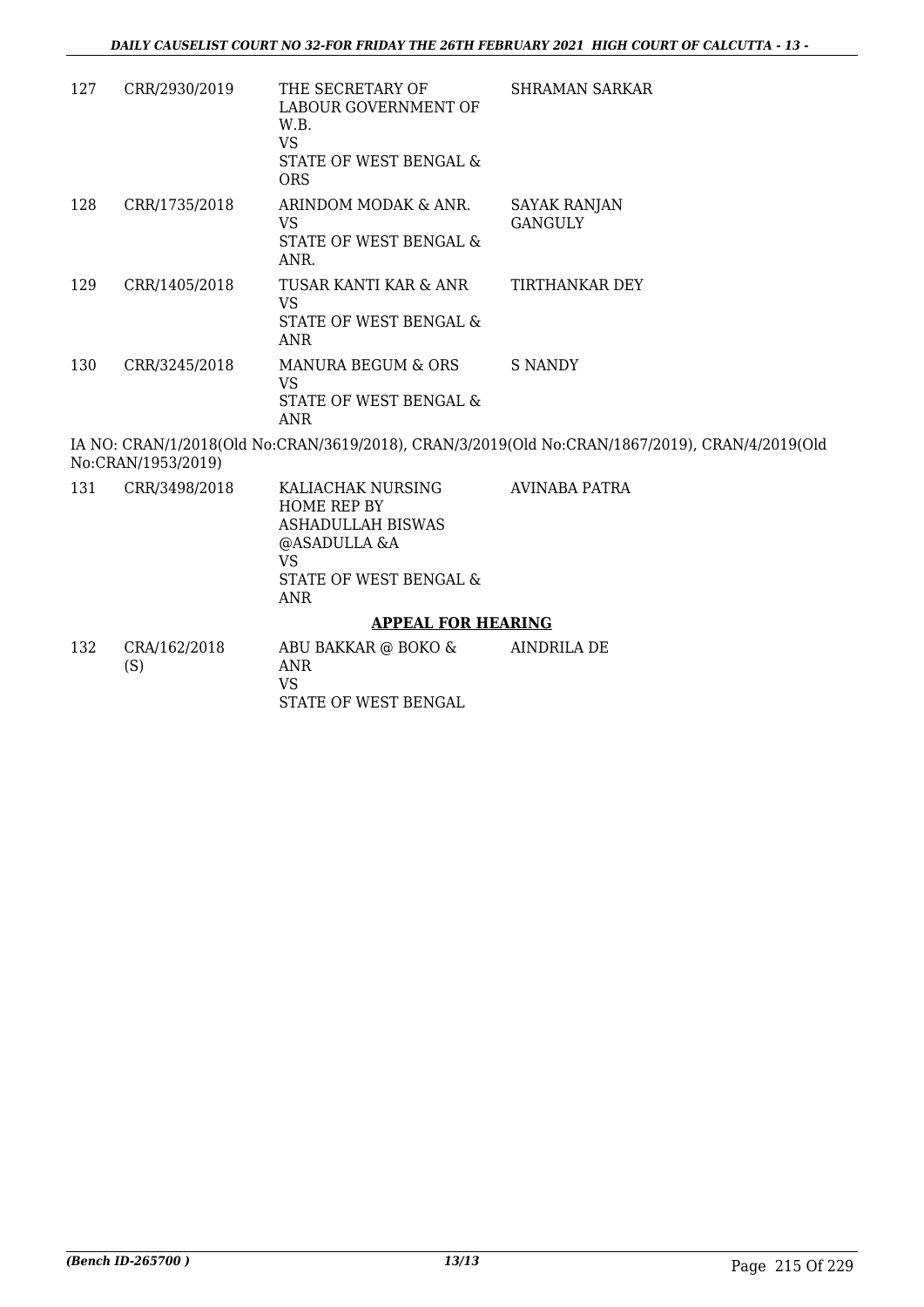

# In The High Court at Calcutta

## **Appellate Side**

**DAILY CAUSELIST For Friday The 26th February 2021**

**COURT NO. 42 SINGLE BENCH (SB - XVII) AT 10:45 AM HON'BLE JUSTICE SUBHASIS DASGUPTA (VIA VIDEO CONFERENCE)**

**NOT SITTING ON THURSDAY, 25TH FEBRUARY, 2021 AND ON FRIDAY, 26TH FEBRUARY, 2021**

**ON AND FROM MONDAY, THE 11TH JANUARY, 2021 - ADMISSION OF CRIMINAL MOTIONS AND HEARING OF CRIMINAL REVISIONS WHICH ARE NOT ASSIGNED TO ANY OTHER BENCH INCLUDING APPLICATIONS CONNECTED THERETO; HEARING OF CRIMINAL REVISIONS (IRRESPECTIVE OF CLASSIFICATION) FILED UPTO 2015 INCLUDING CONNECTED APPLICATIONS; HEARING OF CRIMINAL APPEALS. (A) MENTIONING FOR INCLUSION ON THE FIRST WORKING DAY OF THE WEEK. (B) MENTIONING FOR INCLUSION OF "CRIMINAL REVISION HEARING" IRRESPECTIVE OF CLASSIFICATION FILED ( UPTO 2015) ON THURSDAY OF THE WEEK. NOTE : MATTERS WILL BE TAKEN UP THROUGH PHYSICAL HEARING ONLY WHEN BOTH PARTIES ARE AGREED.**

### **TO BE MENTIONED**

| 1 | CRR/1761/2020 | HARIKESANALLUR RAMANI<br>SRINIVASAN AND OTHERS<br>VS<br>State of West Bengal AND<br><b>ANOTHER</b> | KISHWAR RAHAMAN   |
|---|---------------|----------------------------------------------------------------------------------------------------|-------------------|
| 2 | CRR/1764/2020 | HARIKESANALLUR RAMANI<br>SRINIVASAN AND OTHERS<br>VS<br>State of West Bengal AND<br><b>ANOTHER</b> | KISHWAR RAHAMAN   |
|   |               | <b>LISTED MOTION</b>                                                                               |                   |
| 3 |               |                                                                                                    |                   |
|   | CRR/530/2021  | <b>SMRITI BAJAJ</b><br>VS<br>STATE OF WEST BENGAL<br>AND ANR                                       | PRIYANKA TIBREWAL |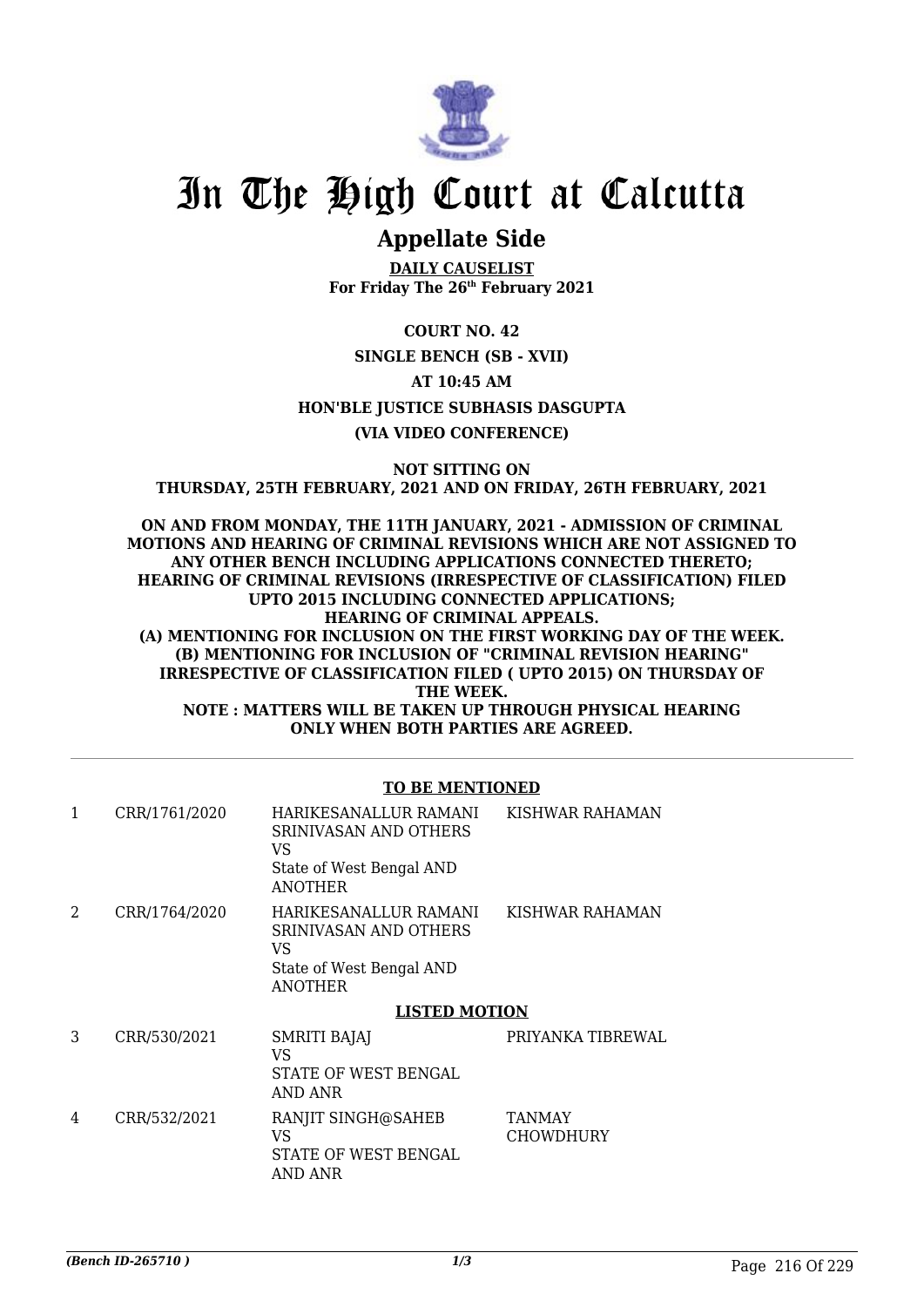| 5  | CRR/533/2021 | TAPAS KUMAR SINHA<br><b>VS</b><br>THE STATE OF WEST<br><b>BENGAL AND ANR</b>                                | SANJIDA SULTANA                          |
|----|--------------|-------------------------------------------------------------------------------------------------------------|------------------------------------------|
| 6  | CRR/540/2021 | <b>ASHOK DAS</b><br>VS<br>STATE OF WEST BENGAL<br><b>AND ANR</b>                                            | <b>MANIKA SARKAR</b>                     |
| 7  | CRR/542/2021 | <b>BIKASH BHAGAT</b><br><b>VS</b><br>STATE OF WEST BENGAL<br><b>AND ANOTHER</b>                             | PRONOY BASAK                             |
| 8  | CRR/543/2021 | MD. JAHANGIR MIA @ MIA<br><b>VS</b><br>STATE OF WEST BENGAL<br>AND ANR                                      | PARVEJ ANAM                              |
| 9  | CRR/544/2021 | M/S KAYA BLENNDERS AND<br>DISTILLERS AND ANOTHER<br><b>VS</b><br>STATE OF WEST BENGAL<br><b>AND ANOTHER</b> | MD MUSHARRAF<br><b>HOSSAIN</b>           |
| 10 | CRR/546/2021 | M/S. KAYA BLENDERS AND<br>DISTILLERS AND ANR<br><b>VS</b><br>STATE OF WEST BENGAL<br><b>AND ANR</b>         | <b>MD MUSHARROF</b><br><b>HOSSAIN</b>    |
| 11 | CRR/547/2021 | <b>GOBINDA GHOSH</b><br><b>VS</b><br>SUKUMAR GHOSH AND ORS                                                  | <b>SNEHANSU</b><br>MAJUMDER              |
| 12 | CRR/550/2021 | HABIBUR RAHAMAN @<br><b>BABU AND ANR</b><br><b>VS</b><br>STATE OF WEST BENGAL                               | SHASHANKA<br><b>SHEKHAR SAHA</b>         |
| 13 | CRR/551/2021 | KABIRUL ISLAM<br>VS<br>STATE OF WEST BENGAL                                                                 | <b>SHASHANKA</b><br>SHEKHAR SAHA         |
| 14 | CRR/552/2021 | ASHOK MEHRA AND ANR.<br><b>VS</b><br>STATE OF WEST BENGAL<br>AND ORS.                                       | <b>SYED NURUL AREFIN</b>                 |
| 15 | CRR/553/2021 | M/S CELEBRITY<br><b>BIOPHARMA LTD. AND ORS</b><br><b>VS</b><br><b>UNION OF INDIA</b>                        | <b>SUMIT BISWAS</b>                      |
| 16 | CRR/555/2021 | <b>RAJEEV MOHTA</b><br><b>VS</b><br>STATE OF WEST BENGAL<br><b>AND ANR</b>                                  | <b>ANIRUDDHA</b><br><b>BHATTACHARYYA</b> |
| 17 | CRR/560/2021 | NASIRUDDIN @RAJU@LAMA<br><b>VS</b><br>STATE OF WEST BENGAL<br>AND ANR                                       | KAMAL KRISHNA<br><b>GUHA</b>             |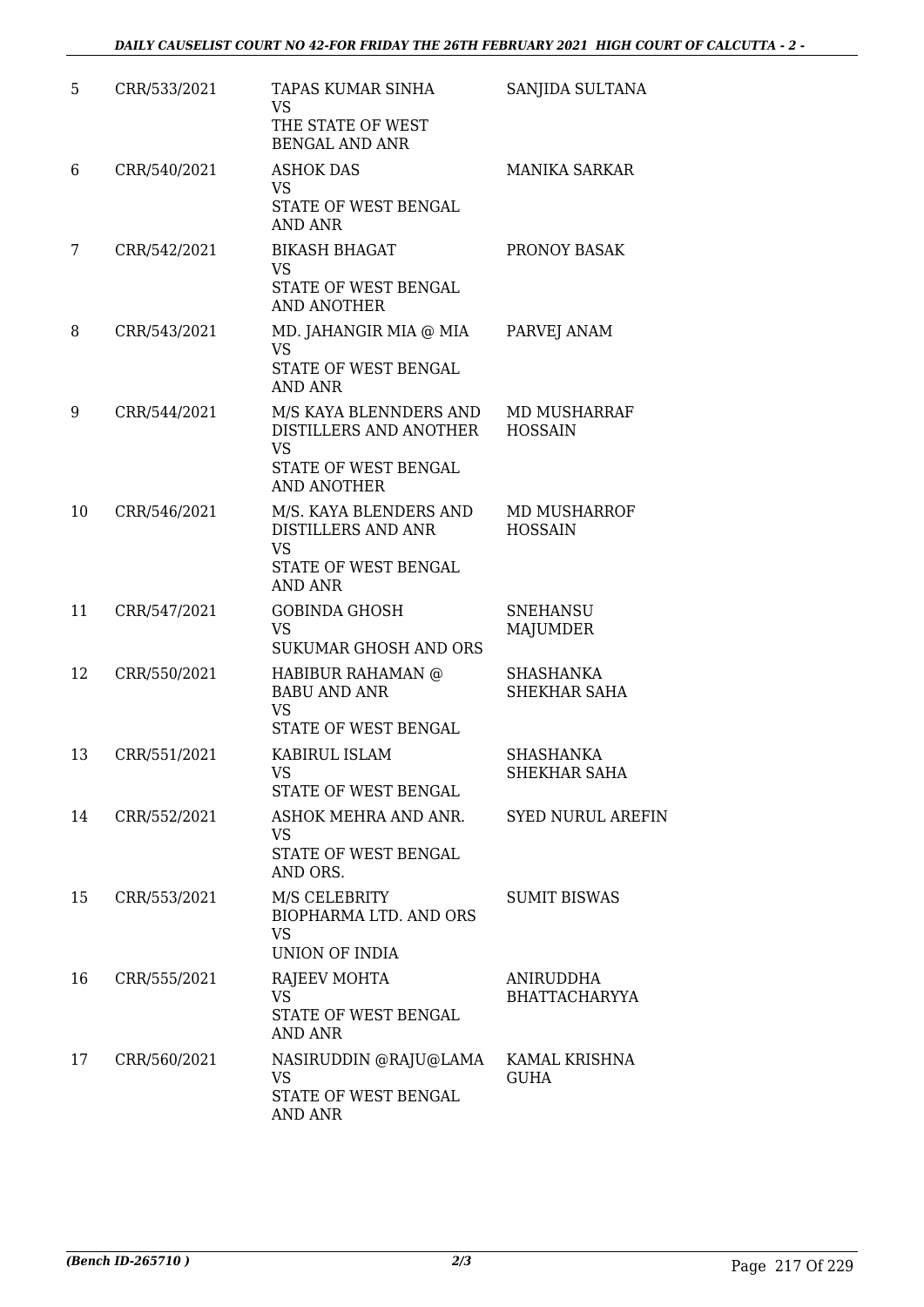| 18     | CRR/564/2021                              | MINA ROY AND ANR<br><b>VS</b>                                                          | <b>SYED NURUL AREFIN</b>             |
|--------|-------------------------------------------|----------------------------------------------------------------------------------------|--------------------------------------|
|        |                                           | STATE OF WEST BENGAL<br><b>AND ANR</b>                                                 |                                      |
| 19     | CRR/565/2021                              | ASHOK MEHRA AND ANR<br><b>VS</b><br>STATE OF WEST BENGAL<br><b>AND ANR</b>             | <b>SYED NURUL AREFIN</b>             |
|        |                                           | <b>ADJOURNED MOTIONS</b>                                                               |                                      |
| 20     | CRR/1812/2018                             | ANIL SONI<br><b>VS</b><br>STATE OF WEST BENGAL &<br><b>ORS</b>                         | J. BHATTACHARJEE                     |
|        | IA NO: CRAN/1/2018(Old No:CRAN/1814/2018) |                                                                                        |                                      |
| 21     | CRR/324/2021                              | RANGALAL MAVAI<br><b>VS</b><br>STATE OF WEST BENGAL                                    | <b>SUMIT ROUTH</b>                   |
| 22     | CRR/441/2021                              | NEKBAR MALLICK AND ORS<br><b>VS</b><br>STATE OF WEST BENGAL                            | PARVEJ ANAM                          |
|        |                                           | <b>AND ANR</b>                                                                         |                                      |
|        | IA NO: CRAN/1/2021                        |                                                                                        |                                      |
| 23     | CRR/2136/2019                             | <b>CONTESTED APPLICATION</b><br>SATISH CHANDRA DUBEY                                   | PRAN GOPAL DAS                       |
|        |                                           | <b>VS</b>                                                                              |                                      |
|        |                                           | STATE OF WEST BENGAL &<br><b>ANR</b>                                                   |                                      |
|        | IA NO: CRAN/1/2021                        |                                                                                        |                                      |
| 24     | CRR/1938/2020                             | PRITISH DAS<br><b>VS</b><br>STATE OF WEST BENGAL<br>AND ORS.                           | <b>ARUP KUMAR</b><br><b>BHOWMICK</b> |
| $25 -$ | CRR/13/2021                               | RAMPROSAD ROY AND ANR ARNAB DAS<br><b>VS</b><br>State of West Bengal AND<br><b>ANR</b> |                                      |
|        | IA NO: CRAN/1/2021, CRAN/2/2021           |                                                                                        |                                      |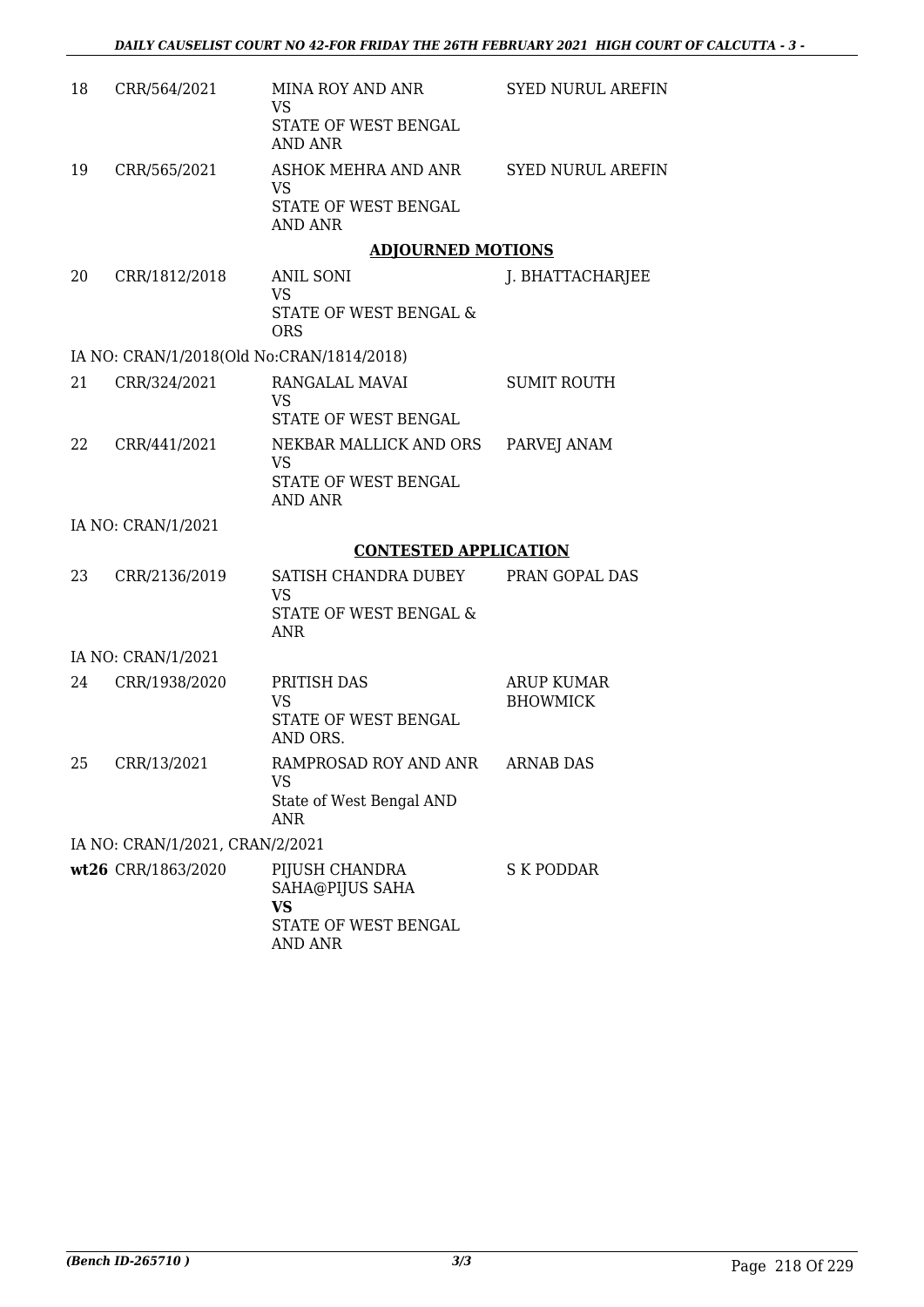

## In The High Court at Calcutta

### **Appellate Side**

**DAILY CAUSELIST For Friday The 26th February 2021**

**COURT NO. 35**

**SINGLE BENCH (SB - XVII) AT 3:00 PM HON'BLE JUSTICE SUVRA GHOSH**

**(VIA VIDEO CONFERENCE)**

#### **ON EVERY WEDNESDAY, THURSDAY & FRIDAY AT 3.00 P.M.- WILL SIT SINGLY AND TAKE UP HEARING OF CRIMINAL REVISIONS (IRRESPECTIVE OF CLASSIFICATION) UPTO2019 INCLUDING CONNECTED APPLICATIONS THERETO.**

#### **NOTE: MATTERS WILL BE TAKEN UP THROUGH PHYSICAL HEARING ONLY WHEN BOTH THE PARTIES ARE AGREED**

|              |                                           | <b>TO BE MENTIONED</b>                                                        |                                |  |  |
|--------------|-------------------------------------------|-------------------------------------------------------------------------------|--------------------------------|--|--|
| $\mathbf{1}$ | CRR/2101/2012                             | JAYANTA CHAKRABORTY<br><b>VS</b>                                              | DEBAPRATIM GUHA                |  |  |
|              |                                           | STATE OF WEST BENGAL & ANR                                                    |                                |  |  |
|              |                                           | IA NO: CRAN/1/2013(Old No:CRAN/2080/2013), CRAN/2/2014(Old No:CRAN/156/2014)  |                                |  |  |
| 2            | CRR/1467/2018<br>(CORRECTION)             | <b>SUVANKAR GHOSH</b><br><b>VS</b>                                            | <b>SHEKHAR BARMAN</b>          |  |  |
|              |                                           | STATE OF WEST BENGAL & ANR                                                    |                                |  |  |
|              |                                           | IA NO: CRAN/1/2019(Old No:CRAN/2401/2019), CRAN/2/2019(Old No:CRAN/2417/2019) |                                |  |  |
|              |                                           | <b>CONTESTED APPLICATION</b>                                                  |                                |  |  |
| 3            | CRR/3230/2007                             | <b>SK. ABDUL GONI</b><br><b>VS</b><br>MOSAMMAT AMENA KHATUN                   | <b>ARNAB CHATTERJEE</b>        |  |  |
|              |                                           |                                                                               | <b>SAIBAL MANDAL</b>           |  |  |
| 4            | CRR/4489/2008                             | HIDAYATULLA KHAN<br><b>VS</b>                                                 |                                |  |  |
|              |                                           | <b>STATE OF WEST BENGAL</b>                                                   |                                |  |  |
|              |                                           | IA NO: CRAN/1/2009(Old No:CRAN/1049/2009), CRAN/4/2010(Old No:CRAN/720/2010)  |                                |  |  |
| 5.           | CRR/1698/2011                             | <b>ASHIS ROY</b><br><b>VS</b>                                                 | <b>SOURAV CHATTERJEE</b>       |  |  |
|              |                                           | STATE OF WEST BENGAL & ANR                                                    |                                |  |  |
|              |                                           | IA NO: CRAN/1/2011(Old No:CRAN/2231/2011), CRAN/5/2017(Old No:CRAN/1359/2017) |                                |  |  |
| 6            | CRR/2441/2012                             | <b>SUKLA MUKHERJEE &amp; ORS</b><br><b>VS</b><br><b>STATE OF WEST BENGAL</b>  | KRISHNENDU<br><b>BHADRA</b>    |  |  |
|              | IA NO: CRAN/2/2013(Old No:CRAN/1300/2013) |                                                                               |                                |  |  |
| 7            | CRR/3094/2012                             | TRIBHUWAN NATH JAISWAL<br><b>VS</b><br>STATE OF WEST BENGAL& ORS              | PARTHA PRATIM<br><b>SARKAR</b> |  |  |
|              | IA NO: CRAN/2/2019(Old No:CRAN/1387/2019) |                                                                               |                                |  |  |
|              |                                           |                                                                               |                                |  |  |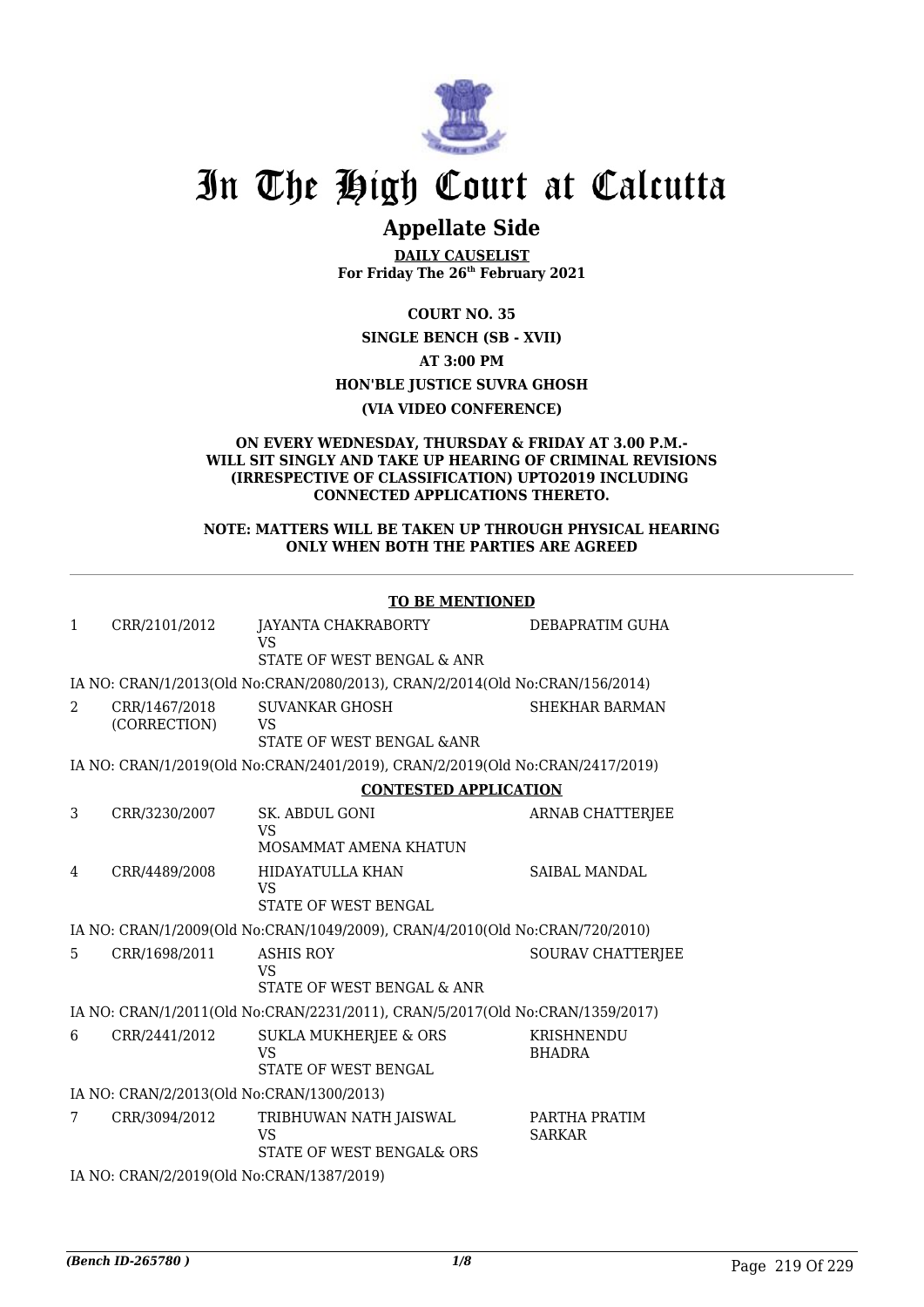|     | wt8 CRR/3789/2012                         | PRADIP KUMAR MISRA<br>VS<br>STATE OF WEST BENGAL &ORS                                                                                                    | <b>UMESH KUMAR SAW</b>                |
|-----|-------------------------------------------|----------------------------------------------------------------------------------------------------------------------------------------------------------|---------------------------------------|
|     | IA NO: CRAN/2/2019(Old No:CRAN/4763/2019) |                                                                                                                                                          |                                       |
| wt9 | CRR/3790/2012                             | <b>SUDIP BISWAS &amp; ORS</b><br><b>VS</b><br>STATE OF WEST BENGAL & ORS                                                                                 | <b>ISWAR CHANDRA</b><br><b>SHARMA</b> |
|     | IA NO: CRAN/2/2019(Old No:CRAN/4764/2019) |                                                                                                                                                          |                                       |
| 10  | CRR/3984/2012                             | CHANCHAL HALDAR                                                                                                                                          | <b>BISWAJIT MANNA</b>                 |
|     |                                           | <b>VS</b>                                                                                                                                                |                                       |
|     |                                           | STATE OF WEST BENGAL & ANR                                                                                                                               |                                       |
|     | IA NO: CRAN/5/2015(Old No:CRAN/2250/2015) |                                                                                                                                                          |                                       |
| 11  | CRR/3959/2014                             | JAYANTI GHOSH (CHATTERJE)<br><b>VS</b><br>STATE OF WEST BENGAL                                                                                           | <b>GANESH BANERJEE</b>                |
| 12  | CRR/397/2015                              | MANOJ KUMAR AGARWAL & ORS                                                                                                                                | K RAY                                 |
|     |                                           | <b>VS</b><br>STATE OF WEST BENGAL & ANR                                                                                                                  |                                       |
|     | IA NO: CRAN/8/2020(Old No:CRAN/585/2020)  |                                                                                                                                                          |                                       |
| 13  | CRR/2163/2015                             | MALAY CHAKRABORTY & ANR.<br><b>VS</b>                                                                                                                    | SUBHANKAR<br><b>CHAKRABORTY</b>       |
|     |                                           | STATE OF WEST BENGAL & ANR.                                                                                                                              |                                       |
|     | IA NO: CRAN/8/2020(Old No:CRAN/719/2020)  |                                                                                                                                                          |                                       |
| 14  | CRR/301/2016                              | <b>SUDEEPTO SAHA &amp; ORS</b><br><b>VS</b><br>STATE OF WEST BENGAL & ANR                                                                                | R MUNSI                               |
| 15  | CRR/2429/2016                             | SK SAUKAT& ANR                                                                                                                                           | K GANGULY                             |
|     |                                           | <b>VS</b><br>STATE OF WEST BENGAL                                                                                                                        |                                       |
|     |                                           | IA NO: CRAN/4/2018(Old No:CRAN/642/2018), CRAN/5/2021                                                                                                    |                                       |
| 16  | CRR/2581/2016                             | SMT RUMA KHAN @ CHANDRA &<br><b>ORS</b><br><b>VS</b><br>STATE OF WEST BENGAL & ANR                                                                       | R GANGULY                             |
|     |                                           | IA NO: CRAN/3/2017(Old No:CRAN/1441/2017), CRAN/4/2017(Old No:CRAN/4673/2017), CRAN/5/2018(Old<br>No:CRAN/1743/2018), CRAN/6/2019(Old No:CRAN/3676/2019) |                                       |
| 17  | CRR/2798/2016                             | <b>BALBINA TANDON &amp; ORS</b>                                                                                                                          | <b>BISWAJIT MANNA</b>                 |
|     |                                           | VS<br>STATE OF WEST BENGAL & ORS                                                                                                                         |                                       |
|     | IA NO: CRAN/1/2018(Old No:CRAN/2019/2018) |                                                                                                                                                          |                                       |
| 18  | CRR/2928/2016                             | <b>SUSANTA HAIT</b>                                                                                                                                      | SUDIPTA MONDAL                        |
|     |                                           | <b>VS</b><br>STATE OF WEST BENGAL & ANR.                                                                                                                 |                                       |
|     | IA NO: CRAN/4/2021                        |                                                                                                                                                          |                                       |
| 19  | CRR/2162/2017                             | MOHAMMAD IMRANUDDIN<br>SIDDIQUE<br><b>VS</b>                                                                                                             | S SULTANYA                            |
|     |                                           | JHARNA DAS & ANR                                                                                                                                         |                                       |
|     |                                           | IA NO: CRAN/1/2017(Old No:CRAN/5151/2017), CRAN/2/2018(Old No:CRAN/3444/2018)                                                                            |                                       |
| 20  | CRR/2991/2017                             | <b>DEBAL SEN</b><br><b>VS</b><br>STATE OF WEST BENGAL & ANR                                                                                              | <b>B</b> JHA                          |
|     | IA NO: CRAN/2/2018(Old No:CRAN/609/2018)  |                                                                                                                                                          |                                       |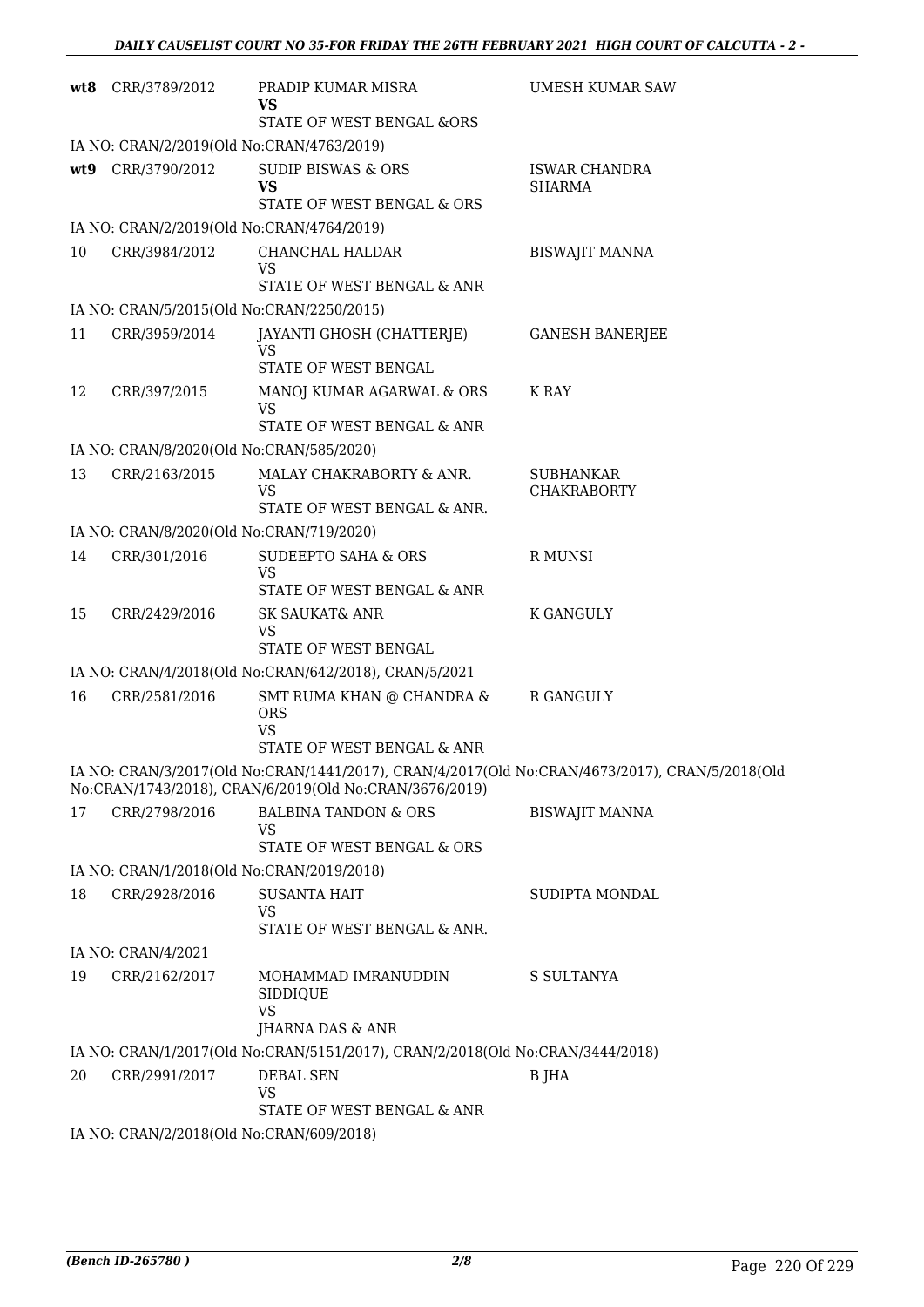| 21 | CRR/3039/2017                             | SOMNATH SARKAR<br>VS                                                      | <b>BISWAJIT MANNA</b>               |
|----|-------------------------------------------|---------------------------------------------------------------------------|-------------------------------------|
|    |                                           | STATE OF WEST BENGAL & ORS                                                |                                     |
|    |                                           | IA NO: CRAN/15/2020(Old No:CRAN/1287/2020), CRAN/16/2021                  |                                     |
| 22 | CRR/4256/2017                             | DEBASISH BHATTACHARYA & ANR<br><b>VS</b><br>STATE OF WEST BENGAL          | <b>SAMARJIT BASU</b>                |
|    | IA NO: CRAN/1/2018(Old No:CRAN/704/2018)  |                                                                           |                                     |
| 23 | CRR/62/2018                               | DR ANAGH BANERJEE<br>VS<br>STATE OF WEST BENGAL & ANR                     | <b>MOYUKH</b><br>MUKHERJEE          |
|    | IA NO: CRAN/3/2018(Old No:CRAN/3559/2018) |                                                                           |                                     |
|    | wt24 CRR/2926/2019                        | DR. ANAGH BANERJEE<br>VS                                                  | <b>MOYUKH</b><br>MUKHERJEE          |
|    |                                           | STATE OF WEST BENGAL & ORS                                                |                                     |
| 25 | CRR/88/2018                               | RITAM SINHA<br>VS<br>STATE OF WEST BENGAL & ORS                           | <b>SANDIP AGARWAL &amp;</b><br>CO   |
|    | IA NO: CRAN/5/2021                        |                                                                           |                                     |
| 26 | CRR/404/2018                              | <b>SUKUMAR CHAKRABORTY</b><br><b>VS</b>                                   | ANIL KUMAR<br><b>CHATTOPADHYAYA</b> |
| 27 | CRR/415/2018                              | STATE OF WEST BENGAL & ANR.<br>RAJEN MANDAL<br>VS                         | MUKUNDA LAL<br><b>SARKAR</b>        |
|    |                                           | STATE OF WEST BENGAL                                                      |                                     |
| 28 | CRR/427/2018                              | RAMCHANDRA BAR & ORS<br><b>VS</b><br>STATE OF WEST BENGAL & ANR           | PRASANTA KUMAR<br><b>BANERJEE</b>   |
| 29 | CRR/441/2018                              | INDRANIL BHATTACHARJEE & ANR.<br><b>VS</b><br>STATE OF WEST BENGAL & ANR. | <b>SOUMYA NAG</b>                   |
|    |                                           | IA NO: CRAN/2/2018(Old No:CRAN/2811/2018), CRAN/3/2021                    |                                     |
|    | wt30 CRR/4187/2017                        | <b>SUJATA DUTTA</b><br><b>VS</b>                                          | <b>M HALDER</b>                     |
|    |                                           | STATE OF WEST BENGAL                                                      |                                     |
|    | wt31 CRR/4188/2017                        | <b>SUJATA DUTTA</b><br><b>VS</b>                                          | M HALDER                            |
|    |                                           | STATE OF WEST BENGAL & ANR                                                |                                     |
|    | wt32 CRR/4190/2017                        | SUJATA DUTTA<br><b>VS</b><br>STATE OF WEST BENGAL & ANR                   | <b>M HALDER</b>                     |
|    | wt33 CRR/4191/2017                        | SUJATA DUTTA<br><b>VS</b>                                                 | M. HALDER                           |
|    |                                           | STATE OF WEST BENGAL & ORS                                                |                                     |
| 34 | CRR/475/2018                              | ADITYA GUPTA & ANR<br><b>VS</b><br>STATE OF WEST BENGAL                   | <b>SOUMYA NAG</b>                   |
|    | IA NO: CRAN/2/2019(Old No:CRAN/3506/2019) |                                                                           |                                     |
| 35 | CRR/476/2018                              | ADITYA MUKHERJEE @ ADITYA LAL<br>MUKHERJEE                                | ANIRUDDHA<br><b>BHATTACHARYYA</b>   |
|    |                                           | <b>VS</b><br>STATE OF WEST BENGAL & ANR.                                  |                                     |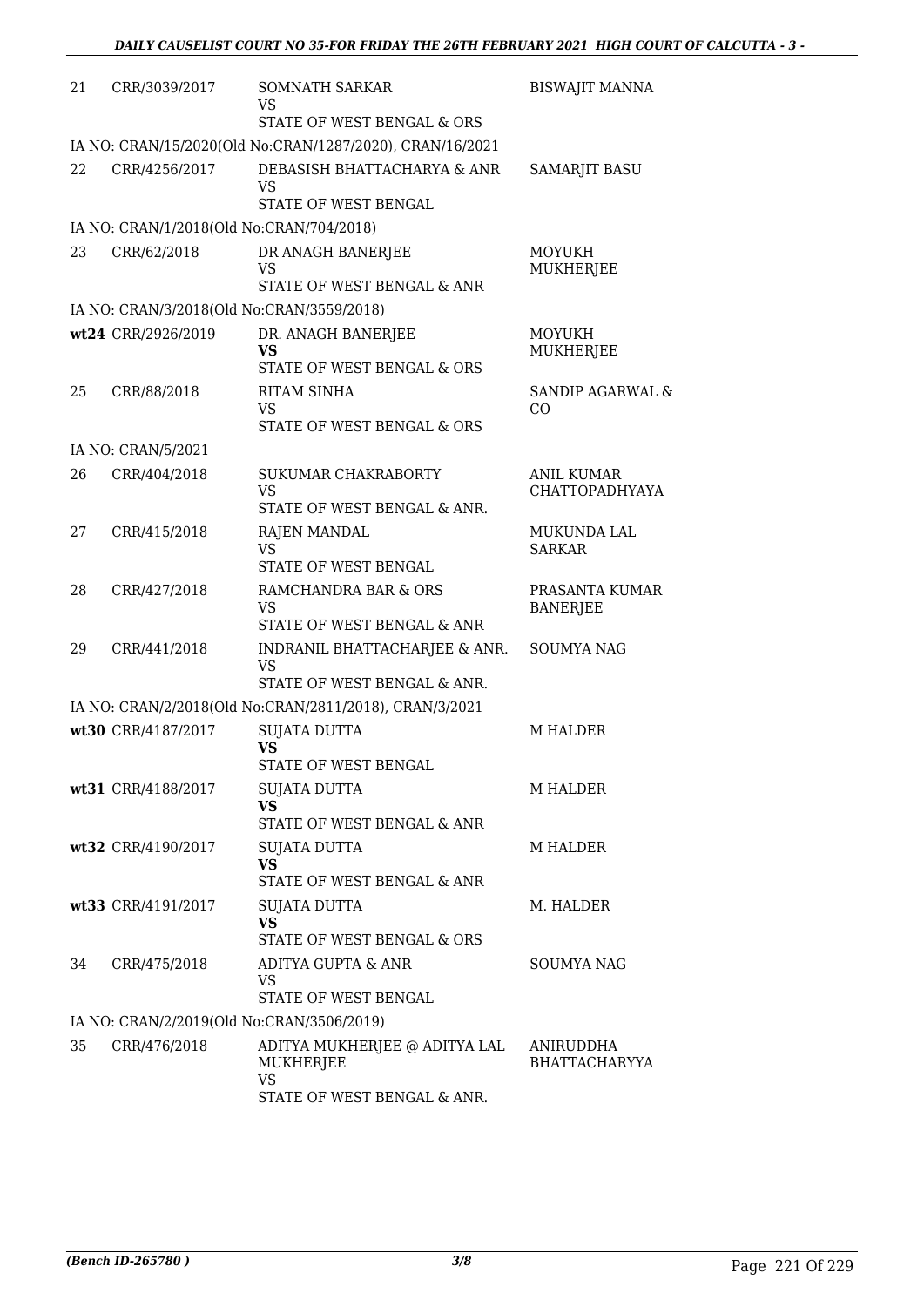| 36 | CRR/477/2018       | ADITYA MUKHERJEE @ ADITYA LAL<br>MUKHERJEE<br><b>VS</b>                                        | ANIRUDDHA<br><b>BHATTACHARYA</b> |
|----|--------------------|------------------------------------------------------------------------------------------------|----------------------------------|
|    |                    | STATE OF WEST BENGAL                                                                           |                                  |
|    |                    | IA NO: CRAN/4/2020(Old No:CRAN/1112/2020)                                                      |                                  |
| 37 | CRR/494/2018       | MITUL KRISHAN KAPUR @ MITTUL<br>KISHAN KAPUR<br><b>VS</b>                                      | ROHIT JALAN                      |
|    |                    | STATE OF WEST BENGAL & ANR.                                                                    |                                  |
| 38 | CRR/504/2018       | SANTU BANERJEE @ SUBHRADIP<br><b>BANERJEE</b><br><b>VS</b>                                     | MRS L CHATTERJEE                 |
|    |                    | STATE OF WEST BENGAL & ANR                                                                     |                                  |
| 39 | CRR/510/2018       | CHINTA BARMAN & ANR.<br><b>VS</b><br>KANAKLATA GAYEN & ANR.                                    | <b>IMDADUL BISWAS</b>            |
|    |                    | IA NO: CRAN/1/2018(Old No:CRAN/1179/2018), CRAN/5/2020(Old No:CRAN/40/2020)                    |                                  |
| 40 | CRR/752/2018       | ARUN DAS & ORS                                                                                 | <b>S GHOSH</b>                   |
|    |                    | <b>VS</b>                                                                                      |                                  |
|    |                    | STATE OF WEST BENGAL & ANR                                                                     |                                  |
| 41 | CRR/755/2018       | <b>AARTI GUPTA</b><br><b>VS</b><br>ABHIK KUMAR GUPTA                                           | S S DAS                          |
| 42 | CRR/761/2018       | NIRUPAM DEY                                                                                    | SAIBAL MONDAL                    |
|    |                    | <b>VS</b><br>STATE OF WEST BENGAL & ANR.                                                       |                                  |
|    |                    | IA NO: CRAN/3/2020(Old No:CRAN/830/2020)                                                       |                                  |
| 43 | CRR/1088/2018      | SHUBAHNKARI GHOSH NEE<br>SUVANKARI GHOSH<br><b>VS</b><br><b>BHAGIRATH GHOSH</b>                | S. GANGULY                       |
| 44 | CRR/1123/2018      | SATYABRATA BARIK @ MITHU<br><b>VS</b><br>STATE OF WEST BENGAL                                  | S. CHATTERJEE                    |
|    |                    | IA NO: CRAN/1/2018(Old No:CRAN/3498/2018)                                                      |                                  |
|    |                    | 45 CRR/1329/2018 INDRANIL BHATTACHARJEE                                                        | UJJWAL KANTI JANA                |
|    |                    | VS<br>STATE OF WEST BENGAL & ORS                                                               |                                  |
|    |                    | IA NO: CRAN/1/2018(Old No:CRAN/2570/2018), CRAN/2/2021                                         |                                  |
|    | wt46 CRR/1124/2018 | SATYABRATA BARIK @ MITHU<br><b>VS</b><br><b>STATE OF WEST BENGAL</b>                           | S. CHATTERJEE                    |
| 47 | CRR/1683/2018      | SUBHAJIT KUNDU<br><b>VS</b>                                                                    | SAMIRAN MANDAL                   |
|    |                    | STATE OF WEST BENGAL & ANR.                                                                    |                                  |
|    |                    | IA NO: CRAN/1/2018(Old No:CRAN/2173/2018), CRAN/6/2019(Old No:CRAN/1882/2019)                  |                                  |
|    | wt48 CRR/1584/2018 | <b>REBA KUNDU</b>                                                                              | SAMIRAN MANDAL                   |
|    |                    | <b>VS</b><br>STATE OF WEST BENGAL & ANR.                                                       |                                  |
|    |                    | IA NO: CRAN/1/2018(Old No:CRAN/2679/2018)                                                      |                                  |
|    | wt49 CRR/522/2018  | KANAKENDRA DAS<br><b>VS</b>                                                                    | <b>S MANDAL</b>                  |
|    |                    | STATE OF WEST BENGAL & ANR                                                                     |                                  |
|    | No:CRAN/1883/2019) | IA NO: CRAN/1/2018(Old No:CRAN/1714/2018), CRAN/2/2018(Old No:CRAN/1861/2018), CRAN/7/2019(Old |                                  |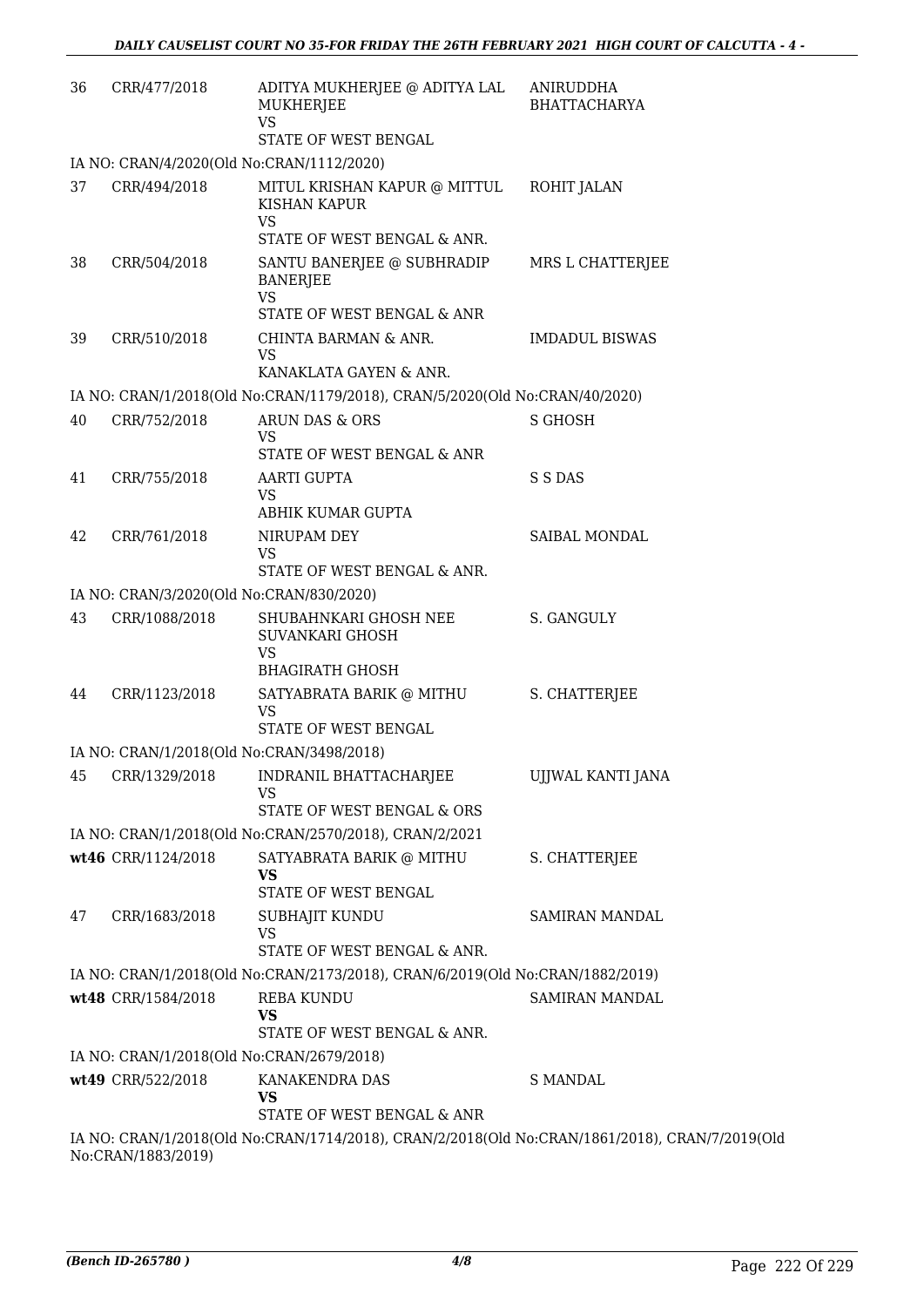| 50 | CRR/1714/2018 | DINESH PRASAD SHARMA<br>VS<br>STATE OF WEST BENGAL & ANR                                                  | R CHATTERJEE                           |
|----|---------------|-----------------------------------------------------------------------------------------------------------|----------------------------------------|
| 51 | CRR/2033/2018 | SACHIDRANATH BISWAS<br>VS<br>STATE OF WEST BENGAL                                                         | P CHATTERJEE                           |
|    |               | IA NO: CRAN/1/2018(Old No:CRAN/3354/2018)                                                                 |                                        |
| 52 | CRR/2160/2018 | <b>SURESH KR BERIA</b><br><b>VS</b><br>NAVIN KR KAJARIA                                                   | K DUDHWEWALA                           |
| 53 | CRR/2623/2018 | NORTON EMMANUEL<br><b>VS</b><br>STATE OF WEST BENGAL & ANR                                                | S GHOSH                                |
| 54 | CRR/3506/2018 | NILRATAN SARDAR<br><b>VS</b><br>MANICK CHANDRA MONDAL &<br>ORS.                                           | <b>GOLAM KARIM</b><br><b>CHOWDHURY</b> |
| 55 | CRR/3686/2018 | MD. MAHFUJ ALAM @ MD. MAIFUZ<br>ALAM<br><b>VS</b><br>STATE OF WEST BENGAL & ORS.                          | HILLOL SAHA<br><b>PODDER</b>           |
| 56 | CRR/3707/2018 | THE STATE OF W B                                                                                          | MD SABIR AHMED                         |
|    |               | VS<br>BAJRANGI LAL BARNAWAL & ORS                                                                         |                                        |
| 57 | CRR/94/2019   | <b>RAKESH PODDAR</b><br><b>VS</b><br>M/S RANGALI AGROTECH PVT. LTD.<br>& ORS.                             | TIRTHANKAR DEY                         |
| 58 | CRR/136/2019  | RAJ SINGH CHOPRA & ORS<br><b>VS</b>                                                                       | RAJIB MULLICK                          |
|    |               | STATE OF WEST BENGAL                                                                                      |                                        |
|    |               | IA NO: CRAN/4/2020(Old No:CRAN/647/2020)                                                                  |                                        |
| 59 | CRR/282/2019  | <b>BACHHRAJ BAMALWA</b><br><b>VS</b><br>ASSISTANT DIRECTOR OF INCOME<br>TAX(INVERTIGATION), UNIT3(1), KOL | <b>SOUBHIK MITTER</b>                  |
| 60 | CRR/412/2019  | <b>SUSHIL KR AGARWAL &amp; ANR</b><br><b>VS</b><br>STATE OF WEST BENGAL & ANR                             | <b>MOYUKH</b><br><b>MUKHERJEE</b>      |
| 61 | CRR/413/2019  | PAPIYA BHATTACHARYA<br>VS<br>STATE OF WEST BENGAL & ANR                                                   | ASHIS KR DUTTA                         |
| 62 | CRR/415/2019  | PARTHA SANA<br>VS<br>STATE OF WEST BENGAL & ORS                                                           | NAZIR AHMED                            |
| 63 | CRR/425/2019  | SAMARESH MONDAL<br>VS<br>STATE OF WEST BENGAL & ANR                                                       | PARTHA SARATHI<br>MONDAL               |
| 64 | CRR/507/2019  | KARITICK CHANDRA BHUNIA &<br><b>ORS</b><br><b>VS</b>                                                      | <b>ABHIJIT MUKHERJEE</b>               |
| 65 | CRR/545/2019  | STATE OF WEST BENGAL & ANR<br>SOUMIK GANGULY & ORS.<br><b>VS</b><br>BARNALI GANGULY & ANR.                | <b>SUCHANA BANERJEE</b>                |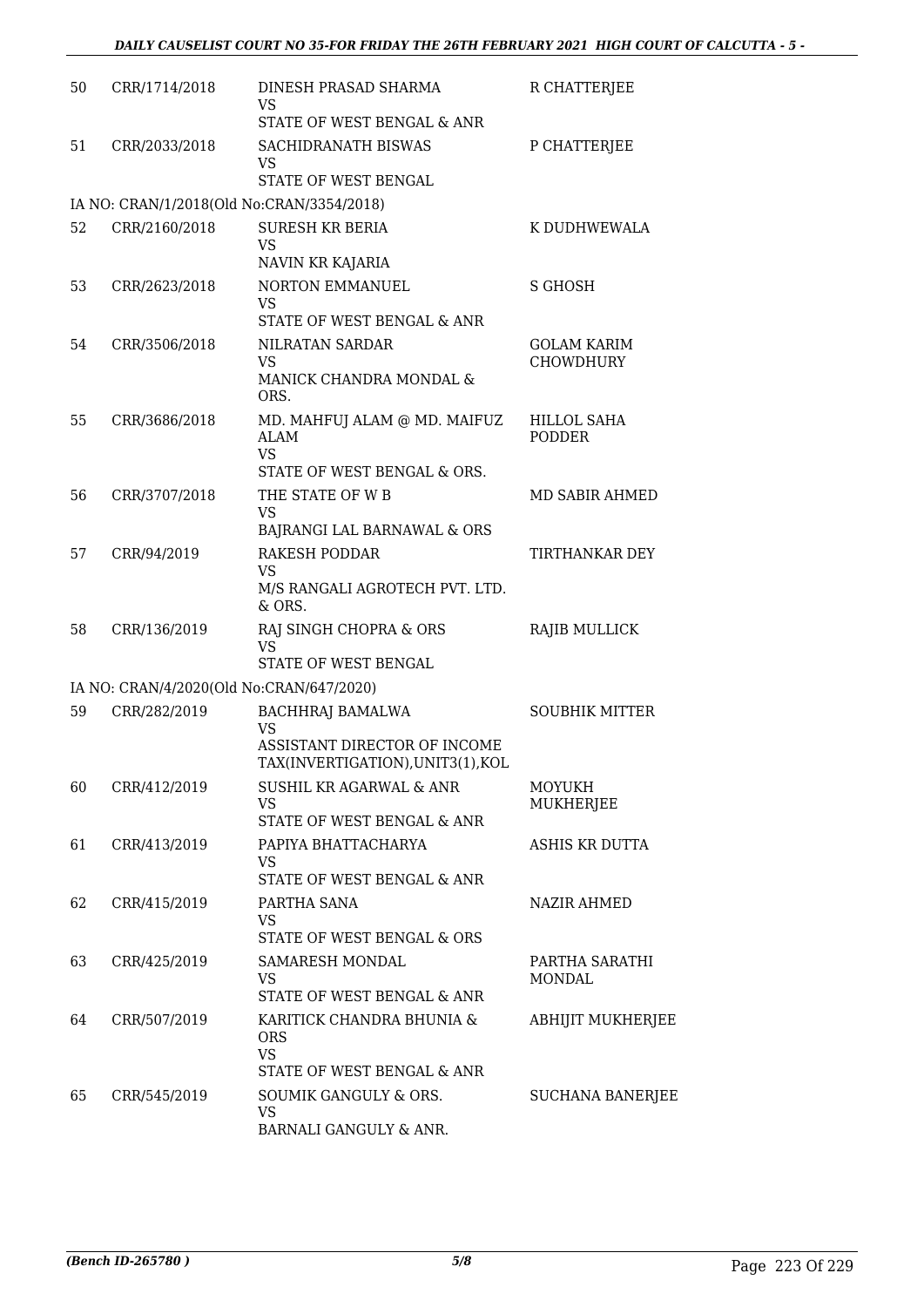| 66 | CRR/649/2019                              | MAHAKAL ORAON @ MOHAKAL<br><b>ORAON &amp; ORS</b><br><b>VS</b>                | <b>ARNAB SAHA</b>                         |
|----|-------------------------------------------|-------------------------------------------------------------------------------|-------------------------------------------|
|    |                                           | STATE OF WEST BENGAL & ANR                                                    |                                           |
|    | IA NO: CRAN/1/2019(Old No:CRAN/833/2019)  |                                                                               |                                           |
| 67 | CRR/719/2019                              | RAFIK UDDIN MOLLA<br>VS                                                       | <b>SUMANTA GANGULY</b>                    |
|    |                                           | STATE OF WEST BENGAL & ORS.                                                   |                                           |
| 68 | CRR/883/2019                              | ACHINTYA MUKHERJEE & ANR<br><b>VS</b><br>STATE OF WEST BENGAL & ANR           | PAULOMI BANERJEE                          |
| 69 | CRR/888/2019                              | <b>CHIRANJAY DAS</b>                                                          | SOURABH SENGUPTA                          |
|    |                                           | <b>VS</b>                                                                     |                                           |
|    |                                           | STATE OF WEST BENGAL & ORS.                                                   |                                           |
| 70 | CRR/945/2019                              | <b>SOMNATH GUPTAS</b><br><b>VS</b>                                            | <b>GOBINDA CHANDRA</b><br><b>BAIDYA</b>   |
|    |                                           | STATE OF WEST BENGAL & ORS.                                                   |                                           |
| 71 | CRR/989/2019                              | BODHA @ RAMESH TURI & ORS<br><b>VS</b>                                        | SUBHANWITA GHOSH                          |
|    |                                           | STATE OF WEST BENGAL                                                          |                                           |
|    | IA NO: CRAN/1/2019(Old No:CRAN/5005/2019) |                                                                               |                                           |
| 72 | CRR/1128/2019                             | BANHI SHIKHA MONDAL & ANR<br><b>VS</b>                                        | PRABIR KUMAR<br><b>GHOSH</b>              |
|    |                                           | STATE OF WEST BENGAL & ANR                                                    |                                           |
| 73 | CRR/1369/2019                             | SUPRAKAS PATTANAYAK<br><b>VS</b>                                              | SARYATI DATTA                             |
|    |                                           | <b>BASUDEV DAS</b>                                                            |                                           |
|    |                                           | IA NO: CRAN/2/2019(Old No:CRAN/3108/2019), CRAN/4/2020(Old No:CRAN/1331/2020) |                                           |
| 74 | CRR/1371/2019                             | SUDIP KUMAR CHANDRA<br><b>VS</b><br>STATE OF WEST BENGAL & ANR                | <b>BIBHASADITYA</b><br><b>CHAKRABORTY</b> |
| 75 | CRR/1490/2019                             | PALAM KRISHNA MONDAL & ORS                                                    | <b>VIJAY VARMA</b>                        |
|    |                                           | VS<br>STATE OF WEST BENGAL & ANR                                              |                                           |
| 76 | CRR/1766/2019                             | ALOK KUMAR BHANJA                                                             | SOUMAJIT                                  |
|    |                                           | VS<br>STATE OF WEST BENGAL & ANR                                              | CHATTERJEE                                |
| 77 | CRR/1804/2019                             | SATYAJIT SRIVASTAVA & ORS                                                     | RAJESH UPADHYAY                           |
|    |                                           | <b>VS</b>                                                                     |                                           |
|    |                                           | AMITAVO PAL                                                                   |                                           |
| 78 | CRR/1861/2019                             | SANJAY MASTER<br><b>VS</b>                                                    | MD. ZOHAIB RAUF                           |
|    |                                           | STATE OF WEST BENGAL & ANR                                                    |                                           |
| 79 | CRR/2043/2019                             | SWAMI BRAHMATMANANDA                                                          | SOUMAJIT                                  |
|    |                                           | MAHARAJ @ SWAMI                                                               | CHATTERJEE                                |
|    |                                           | <b>BRAHATMANANDA MAHARAJ</b><br><b>VS</b>                                     |                                           |
|    |                                           | DR. ALAK KUMAR MAITI                                                          |                                           |
| 80 | CRR/2072/2019                             | SK MAHIUDDIN AHAMMED<br>VS                                                    | <b>MADHUMITA BASAK</b>                    |
|    |                                           | STATE OF WEST BENGAL & ANR                                                    |                                           |
|    |                                           | IA NO: CRAN/1/2019(Old No:CRAN/4689/2019), CRAN/3/2020(Old No:CRAN/968/2020)  |                                           |
| 81 | CRR/2168/2019                             | SUSANTA PODDAR & ANR<br><b>VS</b>                                             | <b>UJJAL RAY</b>                          |
|    |                                           | STATE OF WEST BENGAL                                                          |                                           |
|    |                                           | IA NO: CRAN/1/2019(Old No:CRAN/5028/2019), CRAN/2/2020(Old No:CRAN/1249/2020) |                                           |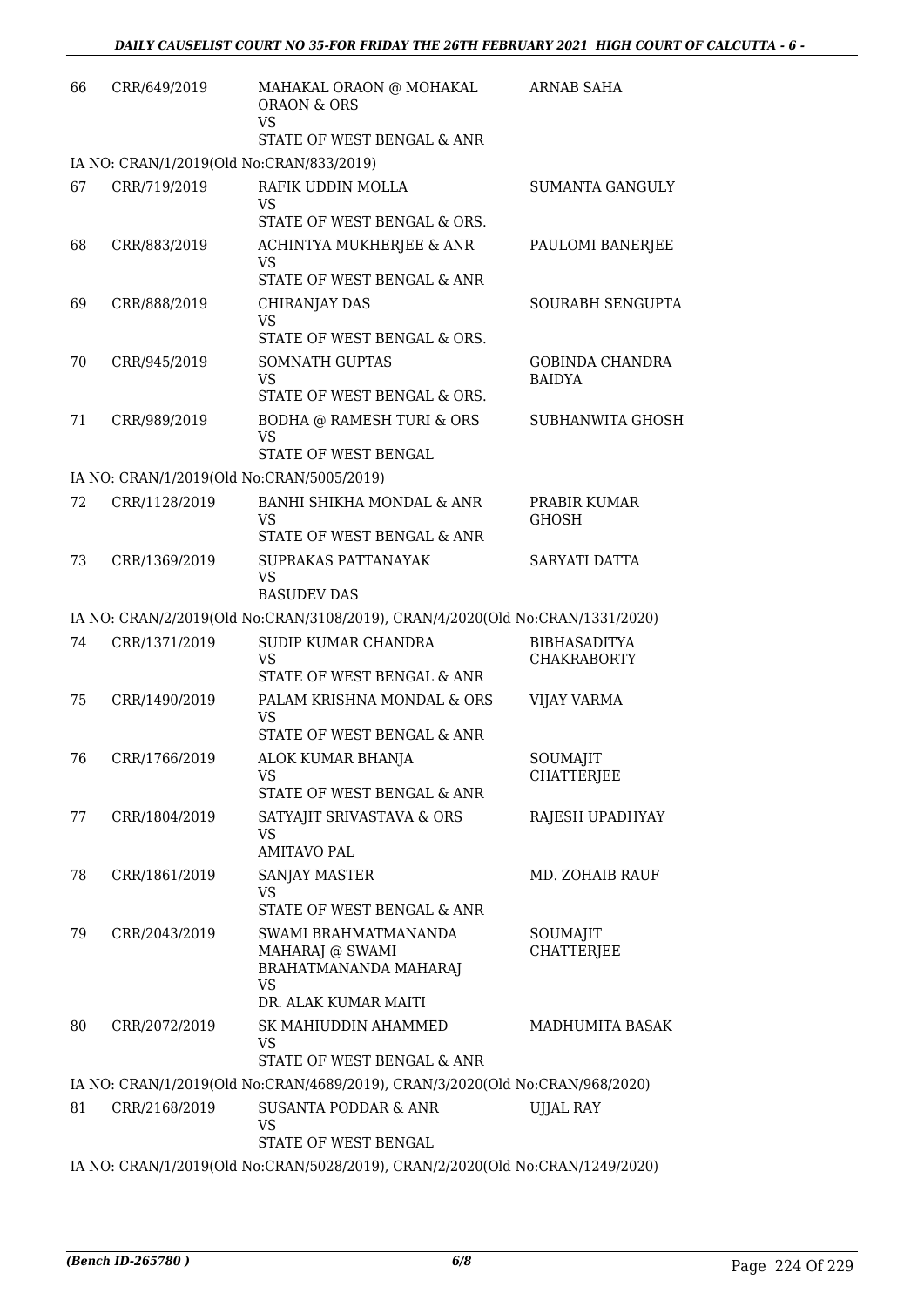| 82 | CRR/2244/2019             | SANJAY JINDAL & ORS<br>VS<br>STATE OF WEST BENGAL & ANR                                       | MRITYUNJOY<br><b>CHATTERJEE</b>   |
|----|---------------------------|-----------------------------------------------------------------------------------------------|-----------------------------------|
|    |                           | IA NO: CRAN/1/2020(Old No:CRAN/298/2020)                                                      |                                   |
| 83 | CRR/2471/2019             | VE COMMERCIAL VEHICLES<br><b>LIMITED &amp; ORS</b><br><b>VS</b>                               | <b>GOUTAM DEY</b>                 |
|    |                           | STATE OF WEST BENGAL & ANR                                                                    |                                   |
|    | IA NO: CRAN/3/2020        |                                                                                               |                                   |
| 84 | CRR/2472/2019             | VE COMMERCIAL VEHICLES<br><b>LIMITED &amp; ORS</b><br><b>VS</b><br>STATE OF WEST BENGAL & ANR | <b>GOUTAM DEY</b>                 |
|    |                           | IA NO: CRAN/2/2020(Old No:CRAN/726/2020), CRAN/3/2020                                         |                                   |
| 85 | CRR/2500/2019             | M/S. INDUS TOWER LTD.<br><b>VS</b>                                                            | RAJESH UPADHYAY                   |
|    |                           | NARAYAN CH. RAJAK                                                                             |                                   |
|    | IA NO: CRAN/3/2021        |                                                                                               |                                   |
| 86 | CRR/2502/2019             | SUBHADIP PARAMANIK<br><b>VS</b>                                                               | MD ASIF IQBAL                     |
|    |                           | STATE OF WEST BENGAL                                                                          |                                   |
| 87 | CRR/2537/2019             | M/S. ESBI TRANSMISSIONS PVT<br><b>LTD</b><br><b>VS</b>                                        | SARYATI DATTA                     |
| 88 |                           | RAJESH MISHRA<br>KHOKAN GHOSH                                                                 | <b>SUJIT KUMAR GHOSH</b>          |
|    | CRR/2546/2019             | <b>VS</b><br>STATE OF WEST BENGAL & ANR                                                       |                                   |
|    |                           | IA NO: CRAN/1/2019(Old No:CRAN/4026/2019)                                                     |                                   |
| 89 | CRR/2588/2019             | DINESH CHANDRA GHOSH                                                                          | <b>ASIM KUMAR KUNDU</b>           |
|    |                           | <b>VS</b><br>STATE OF WEST BENGAL & ANR                                                       |                                   |
| 90 | CRR/2604/2019             | PRAFULLA KUMAR PAL & ANR<br><b>VS</b>                                                         | UTTAM KUMAR DE4                   |
|    |                           | PABITRA KUMAR DAS                                                                             |                                   |
| 91 | CRR/2664/2019             | DIPIKA JHUNJHUNWALA@DIPIKA<br><b>AGARWAL</b><br><b>VS</b><br>STATE OF WEST BENGAL & ANR       | ANIRBAN TARAFDAR                  |
|    |                           | IA NO: CRAN/1/2020(Old No:CRAN/540/2020)                                                      |                                   |
| 92 | CRR/2750/2019             | MADHUSUDHAN BHOWMIK & ANR                                                                     | <b>SOUMYA KHAN</b>                |
|    | [LCR]                     | VS<br>STATE OF WEST BENGAL & ANR                                                              |                                   |
| 93 | CRR/2838/2019             | SWARUP KUMAR SIKDER<br><b>VS</b>                                                              | NEHA ROY                          |
|    |                           | SAYANI SIKDER MAJUMDER & ANR                                                                  |                                   |
| 94 | CRR/3058/2019<br>$[+LCR]$ | M/S AVION BUILDERS PVT.LTD. &<br><b>ORS</b><br><b>VS</b>                                      | CEDRIC FERNANDEZ                  |
|    |                           | STATE OF WEST BENGAL & ORS                                                                    |                                   |
|    |                           | IA NO: CRAN/1/2020(Old No:CRAN/930/2020)                                                      |                                   |
| 95 | CRR/3371/2019             | <b>BISWANATH KUNDU</b><br><b>VS</b>                                                           | SAIBAL KRISHNA<br><b>DASGUPTA</b> |
|    |                           | RAKHI KUNDU CHOWDHURY                                                                         |                                   |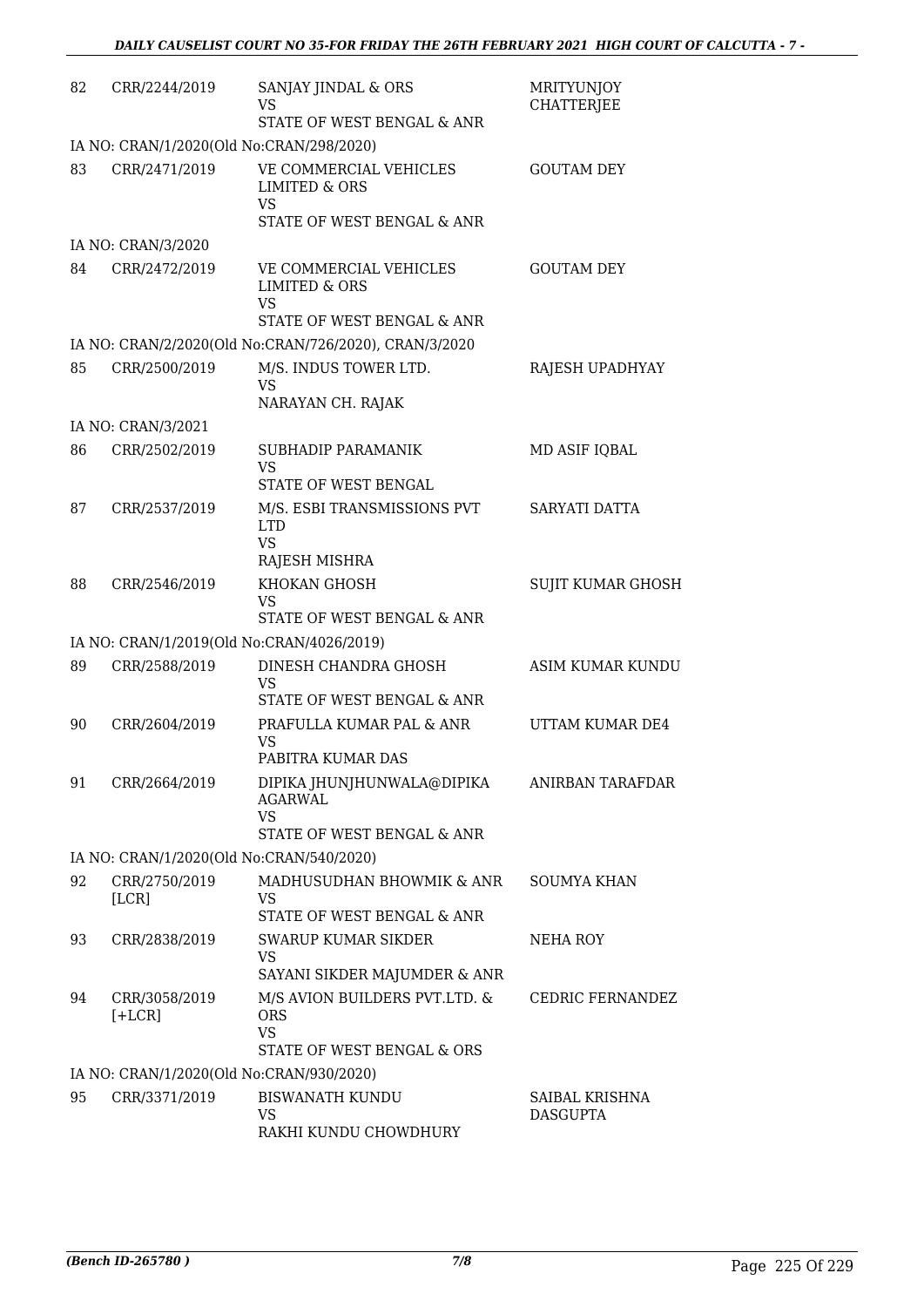### *DAILY CAUSELIST COURT NO 35-FOR FRIDAY THE 26TH FEBRUARY 2021 HIGH COURT OF CALCUTTA - 8 -*

| 96  | CRR/3396/2019                             | VIKASH SHARMA & ANR<br>VS                                          | <b>SHRESTHA</b><br><b>BHATTACHARJEE</b> |
|-----|-------------------------------------------|--------------------------------------------------------------------|-----------------------------------------|
|     |                                           | STATE OF WEST BENGAL & ANR                                         |                                         |
| 97  | CRR/3450/2019                             | <b>SUDIP GUIN &amp; ANR.</b><br>VS<br>STATE OF WEST BENGAL & ANR.  | TANMAY<br><b>CHOWDHURY</b>              |
| 98  | CRR/3464/2019                             | KOUSHIK BHATTACHARYA & ORS<br>VS<br>STATE OF WEST BENGAL& ANR      | APURBA KUMAR<br><b>DATTA</b>            |
| 99  | CRR/3512/2019                             | JABA BISWAS @ JABA & ORS<br>VS<br>STATE OF WEST BENGAL & ANR       | <b>ABHISHEK BISWAS</b>                  |
| 100 | CRR/3584/2019                             | PUNIT KR TRIVEDI<br><b>VS</b><br>STATE OF WEST BENGAL & ANR        | <b>SAKET CHAUDHURY</b>                  |
| 101 | CRR/3701/2019                             | <b>BISWANATH MAHATO</b><br>VS<br>STATE OF WEST BENGAL& ANR         | KUNAL GANGULY                           |
| 102 | CRR/3703/2019                             | SANJAY KUMAR GUPTA & ANR<br><b>VS</b><br>STATE OF WEST BENGAL& ANR | ROHIT JALAN                             |
|     | IA NO: CRAN/1/2020(Old No:CRAN/1234/2020) |                                                                    |                                         |
| 103 | CRR/3828/2019                             | SOUVARI PRABAR KONER<br><b>VS</b><br>STATE OF WEST BENGAL & ANR    | <b>SANTANU MAJI</b>                     |
|     | IA NO: CRAN/1/2020(Old No:CRAN/1192/2020) |                                                                    |                                         |
|     |                                           | <b>APPLICATION</b>                                                 |                                         |
| 104 | CRR/401/2018                              | ABHIJIT ROY BURMAN & ORS.<br>VS.<br>STATE OF WEST BENGAL & ANR.    | <b>BIJOY BAG</b>                        |
|     |                                           |                                                                    |                                         |
|     | IA NO: CRAN/1/2021                        |                                                                    |                                         |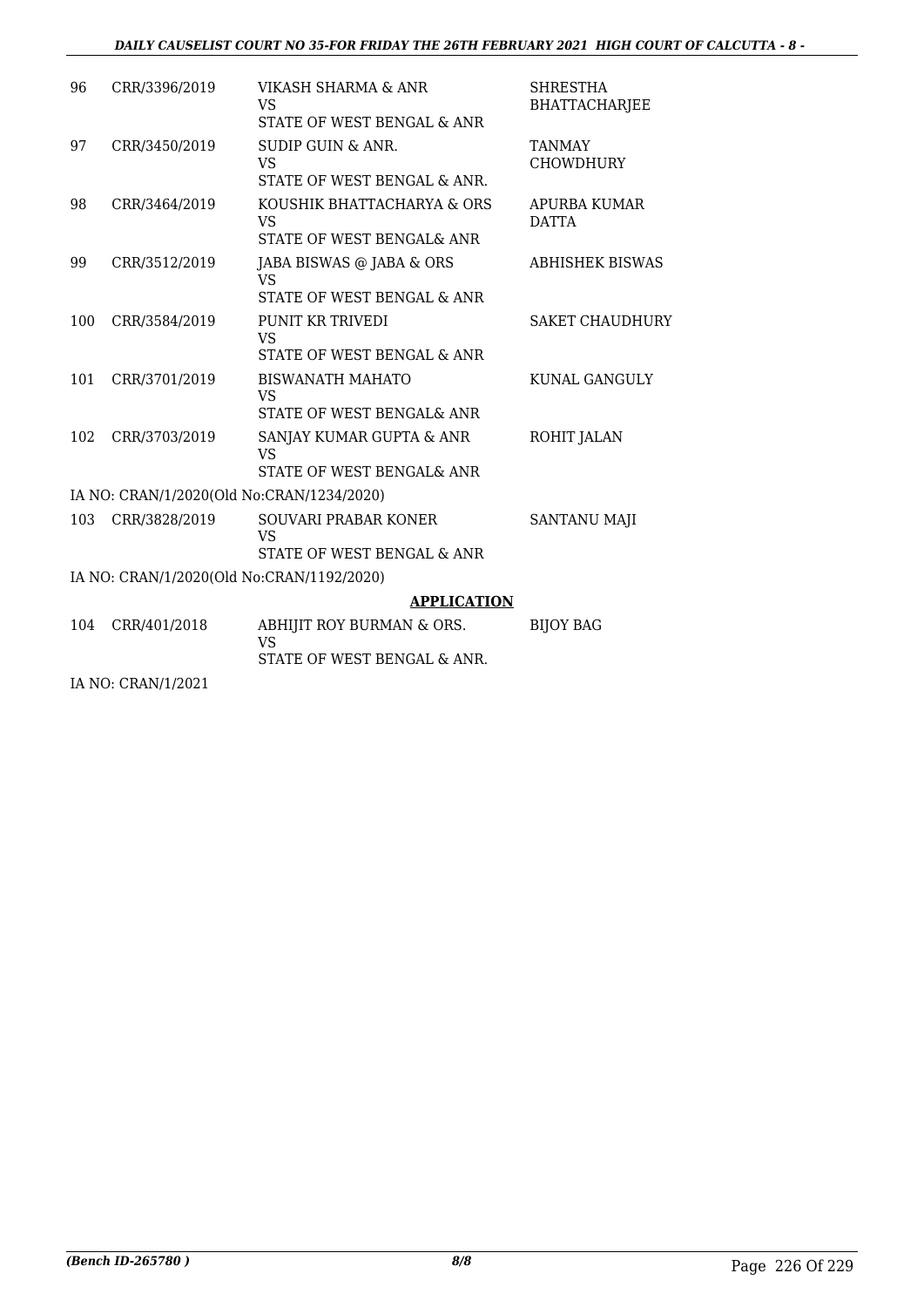

# In The High Court at Calcutta

## **Appellate Side**

**DAILY CAUSELIST For Friday The 26th February 2021**

**COURT NO. 34 SINGLE BENCH (SB) AT 3:00 PM HON'BLE JUSTICE TIRTHANKAR GHOSH (VIA VIDEO CONFERENCE)**

**ON FRIDAY 26TH FEBRUARY, 2021 AT 3.00 P.M. – WILL SIT SINGLY AND TAKE UP THE LISTED MATTERS BEFORE HIM ON 19TH FEBRUARY, 2021 (EXCEPT THE MATTERS WHICH ARE DISPOSED OF OR ORDERED OTHERWISE).**

**NOTE: MATTERS WILL BE TAKEN UP THROUGH PHYSICAL HEARING ONLY WHEN BOTH THE PAR.TIES ARE AGREED**

| <b>FOR JUDGMENT</b>                       |                             |                                                                         |                                     |  |  |  |  |
|-------------------------------------------|-----------------------------|-------------------------------------------------------------------------|-------------------------------------|--|--|--|--|
| 1                                         | CRR/1153/2019               | RAHAT ALI KHAN<br><b>VS</b><br>STATE OF WEST BENGAL &<br><b>ANR</b>     | <b>SUTANUKA</b><br><b>CHOWDHURY</b> |  |  |  |  |
| <b>TO BE MENTIONED</b>                    |                             |                                                                         |                                     |  |  |  |  |
| 2                                         | CRR/1837/2019<br>(ASSIGNED) | NEHA BANKA KANORIA<br><b>VS</b><br>YASHODHAN KANORIA & ORS              | RAKESH PODDAR                       |  |  |  |  |
| IA NO: CRAN/1/2019(Old No:CRAN/2723/2019) |                             |                                                                         |                                     |  |  |  |  |
| wt3                                       | CRR/1405/2019               | DEVAPRIYA KANORIA & ORS.<br><b>VS</b><br>STATE OF WEST BENGAL &<br>ANR. | PRADYOT KR. DAS                     |  |  |  |  |
| wt4                                       | CRR/1406/2019               | YASHODHAN KANORIA<br><b>VS</b><br>STATE OF WEST BENGAL &<br><b>ANR</b>  | PRADYOT KUMAR DAS                   |  |  |  |  |
| wt5                                       | CRR/2527/2018               | YASHODHAN KANORIA<br><b>VS</b><br>STATE OF WEST BENGAL &<br><b>ORS</b>  | P. K. DAS                           |  |  |  |  |
| wt <sub>6</sub>                           | CRR/2829/2018               | NEHA (BANKA) KANORIA<br><b>VS</b><br>YASHODHAN KANORIA                  | S. HASAN                            |  |  |  |  |
| <b>CRIMINAL APPEAL HEARING</b>            |                             |                                                                         |                                     |  |  |  |  |
| 7                                         | CRA/672/2016<br>(Pt. Hd.)   | HARADHAN DUTTA<br><b>VS</b><br>STATE OF WEST BENGAL                     | <b>AINDRILA DE</b>                  |  |  |  |  |
| <b>CRIMINAL REVISION</b>                  |                             |                                                                         |                                     |  |  |  |  |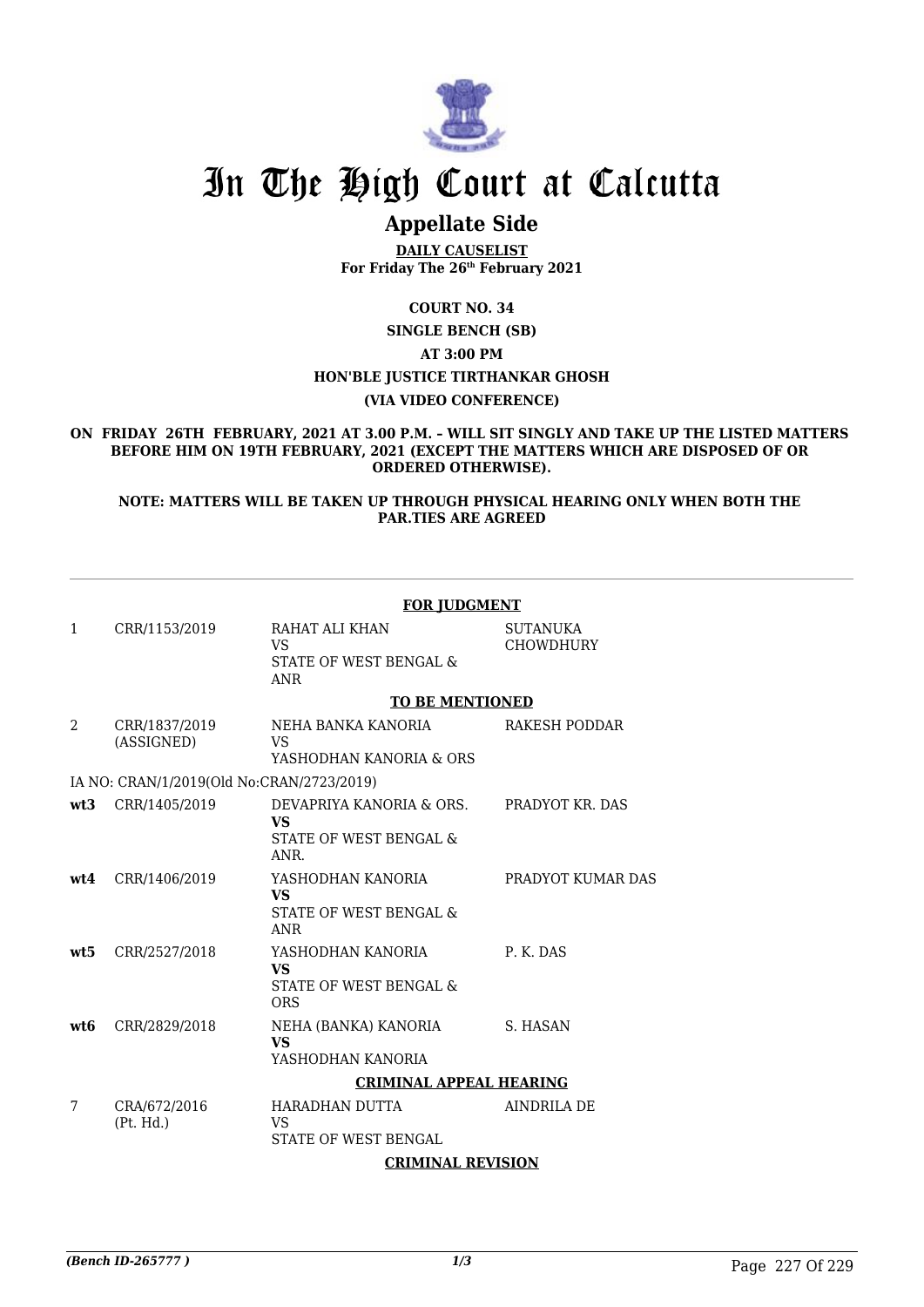| 8                                         | CRR/370/2018                              | PRANAB SARKAR<br><b>VS</b><br>STATE OF WEST BENGAL &<br><b>ORS</b>                          | A. BANERJEE           |  |  |  |
|-------------------------------------------|-------------------------------------------|---------------------------------------------------------------------------------------------|-----------------------|--|--|--|
| 9                                         | CRR/371/2018                              | <b>MUNILAL RAM</b><br><b>VS</b><br>STATE OF WEST BENGAL &<br><b>ORS</b>                     | A AGARWAL             |  |  |  |
| 10                                        | CRR/376/2018                              | SMT SARBANI MONDAL & ANR P SINHA ROY<br><b>VS</b><br>STATE OF WEST BENGAL &<br><b>ANR</b>   |                       |  |  |  |
| 11                                        | CRR/377/2018                              | RAMLAL HELA @ SANKAR<br><b>HELA</b><br><b>VS</b><br>REKHA HELA & ANR                        | S BASU                |  |  |  |
| 12                                        | CRR/383/2018                              | <b>BANASREE MAHATO &amp; ORS.</b><br><b>VS</b><br>STATE OF WEST BENGAL                      | PRASENJIT SARKAR      |  |  |  |
| 13                                        | CRR/385/2018                              | JOYSHREE DAS & ANR.<br><b>VS</b><br>STATE OF WEST BENGAL &<br>ORS.                          | PARTHA SENGUPTA       |  |  |  |
| 14                                        | CRR/387/2018                              | ANIMEGH MANDAL<br>VS<br>POUSALI PAL                                                         | <b>S CHAKRABARTY</b>  |  |  |  |
|                                           | IA NO: CRAN/2/2018(Old No:CRAN/3368/2018) |                                                                                             |                       |  |  |  |
| 15                                        | CRR/389/2018                              | RATHIN CHAKRABORTY & ORS<br>VS<br>STATE OF WEST BENGAL<br><b>&amp;ANR</b>                   | <b>KRISHANU BANIK</b> |  |  |  |
| 16                                        | CRR/390/2018                              | RATHIN CHAKRABORTY @<br><b>HABU &amp; ORS</b><br><b>VS</b><br>STATE OF WEST BENGAL &<br>ANR | K BANIK               |  |  |  |
| 17                                        | CRR/391/2018                              | RATHIN CHAKRABORTY & ORS<br>STATE OF WEST BENGAL &<br><b>ANR</b>                            | <b>KRISHANU BANIK</b> |  |  |  |
| 18                                        | CRR/1143/2019                             | ALOKENDU CHAKRABORTY @<br>BAPI & ORS.<br><b>VS</b><br>STATE OF WEST BENGAL &<br>ANR         | SAIKAT MONDAL         |  |  |  |
|                                           | IA NO: CRAN/4/2020(Old No:CRAN/1337/2020) |                                                                                             |                       |  |  |  |
| 19                                        | CRR/1210/2019                             | DEBJIT SAHANI<br>VS<br>STATE OF WEST BENGAL &<br>ORS.                                       | SASHIKANTA PRAMANIK   |  |  |  |
| 20                                        | CRR/1455/2019                             | TAPAS KUMAR BERA & ANR<br>VS<br>STATE OF WEST BENGAL &<br>ANR                               | SUJIT KUMAR RATH      |  |  |  |
| IA NO: CRAN/1/2019(Old No:CRAN/4047/2019) |                                           |                                                                                             |                       |  |  |  |
| 21                                        | CRR/2734/2019                             | <b>JYOTSNA GHOSH</b><br>VS<br>STATE OF WEST BENGAL &<br><b>ORS</b>                          | SHARMISTHA CHINA      |  |  |  |